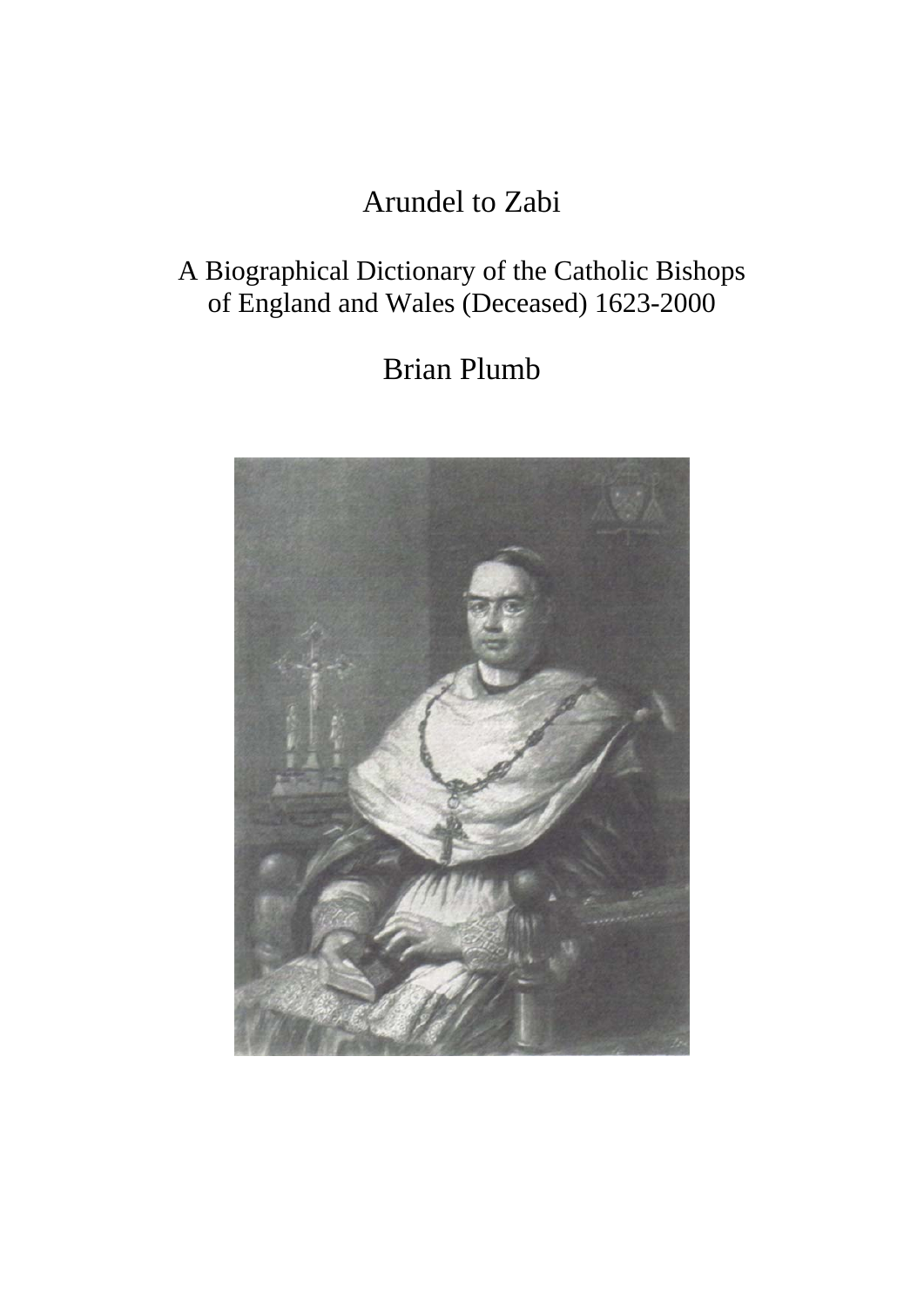The North West Catholic History Society exists to promote interest in the Catholic history of the region. It publishes a journal of research and occasional publications, and organises conferences. The annual subscription is £15 (cheques should be made payable to North West Catholic History Society) and should be sent to

The Treasurer North West Catholic History Society 11 Tower Hill Ormskirk Lancashire L39 2EE

The illustration on the front cover is a from a print in the author's collection of a portrait of Nicholas Cardinal Wiseman at the age of about forty-eight years from a miniature after an oil painting at Oscott by J. R. Herbert.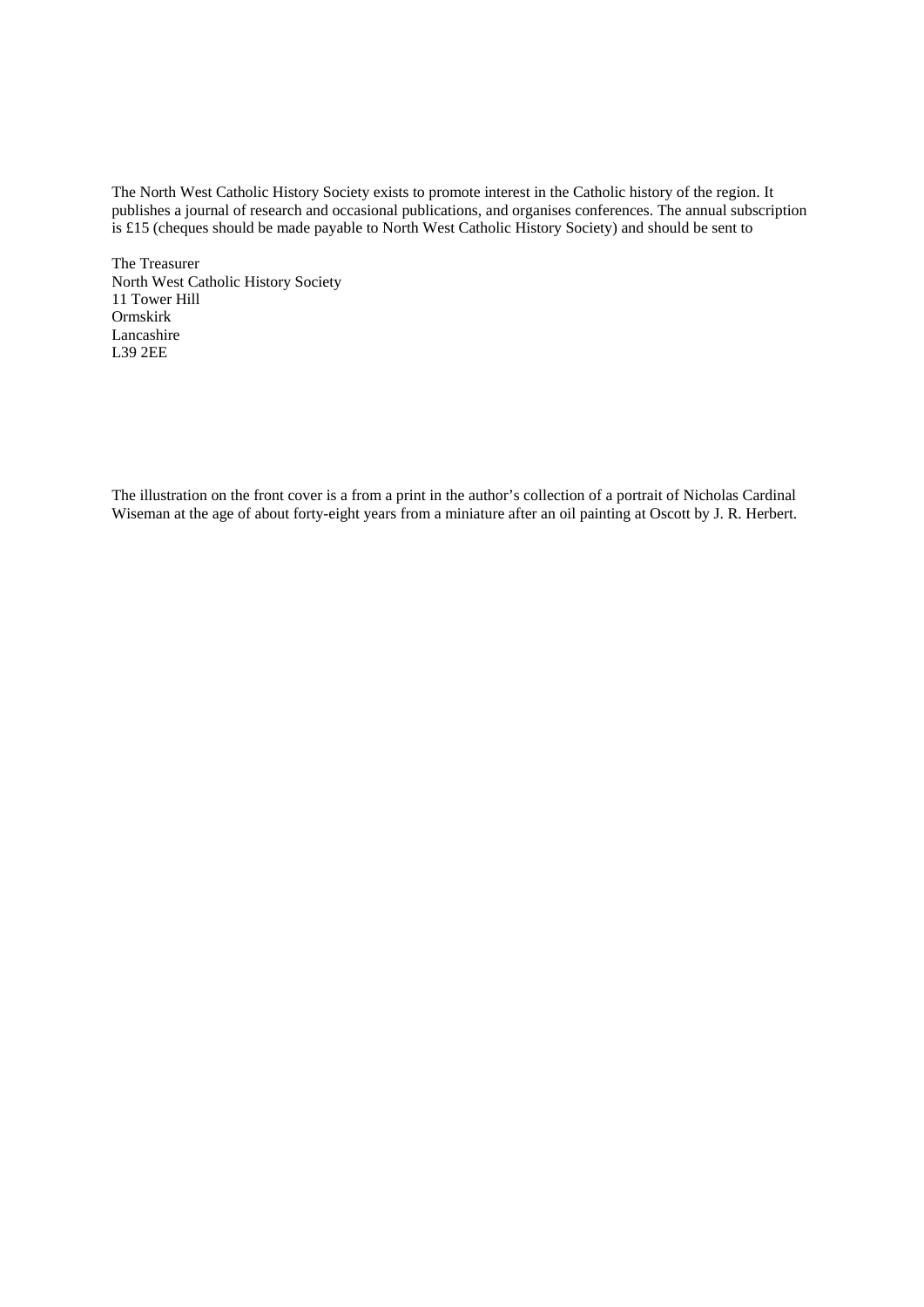## **Arundel to Zabi**

### **A Biographical Dictionary of the Catholic Bishops of England and Wales (Deceased) 1623-2000**

**Brian Plumb** 

**North West Catholic History Society** 

**Wigan** 

**2006**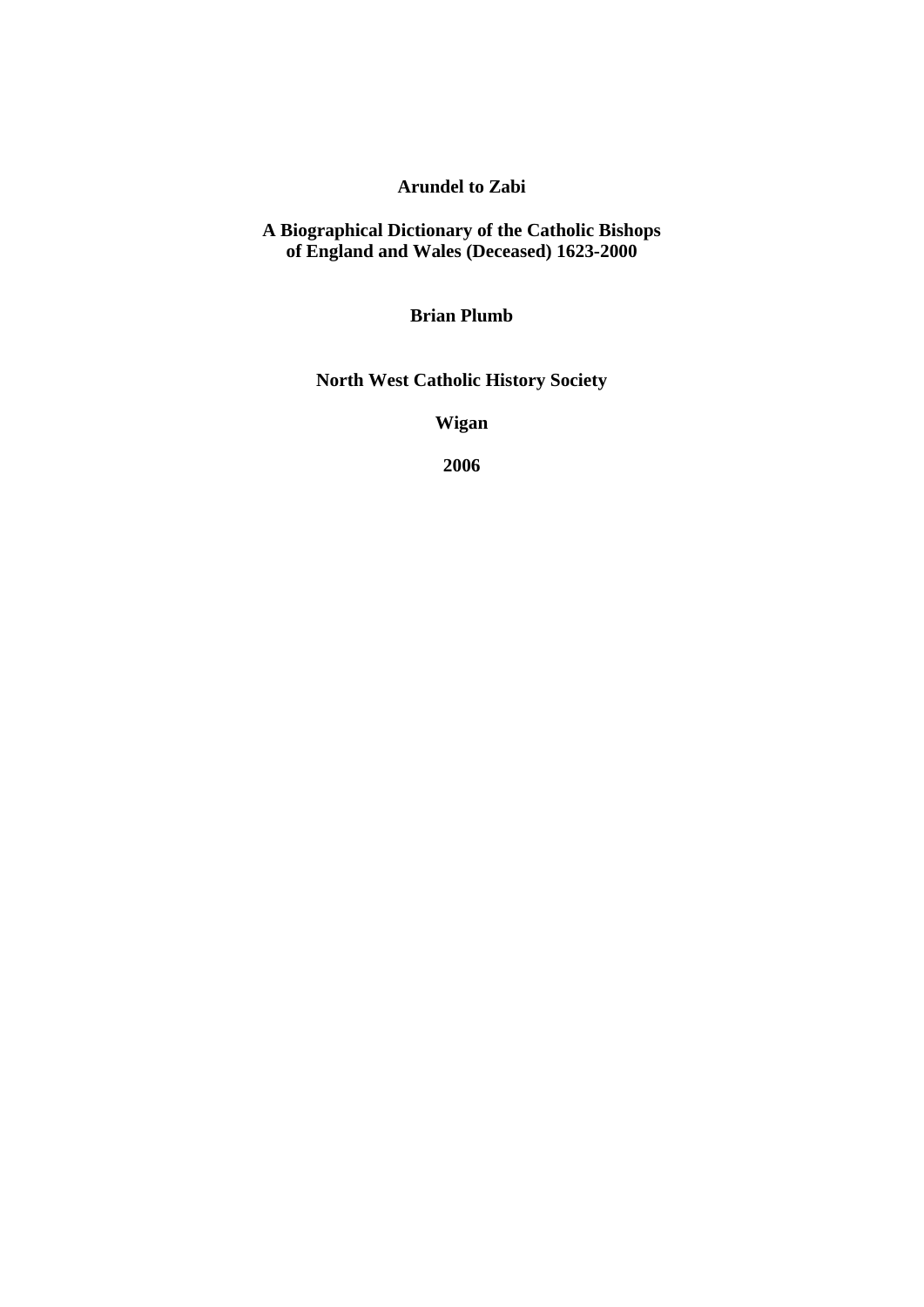First edition 1987

Second, revised edition 2006

The North West Catholic History Society 11 Tower Hill, Ormskirk, Lancashire, L39 2EE.

Copyright Brian Plumb

The right of Brian Plumb to be identified as the author of this work has been asserted by him in accordance with the Copyright, Designs and Patents Act, 1988.

Printed by Liverpool Hope University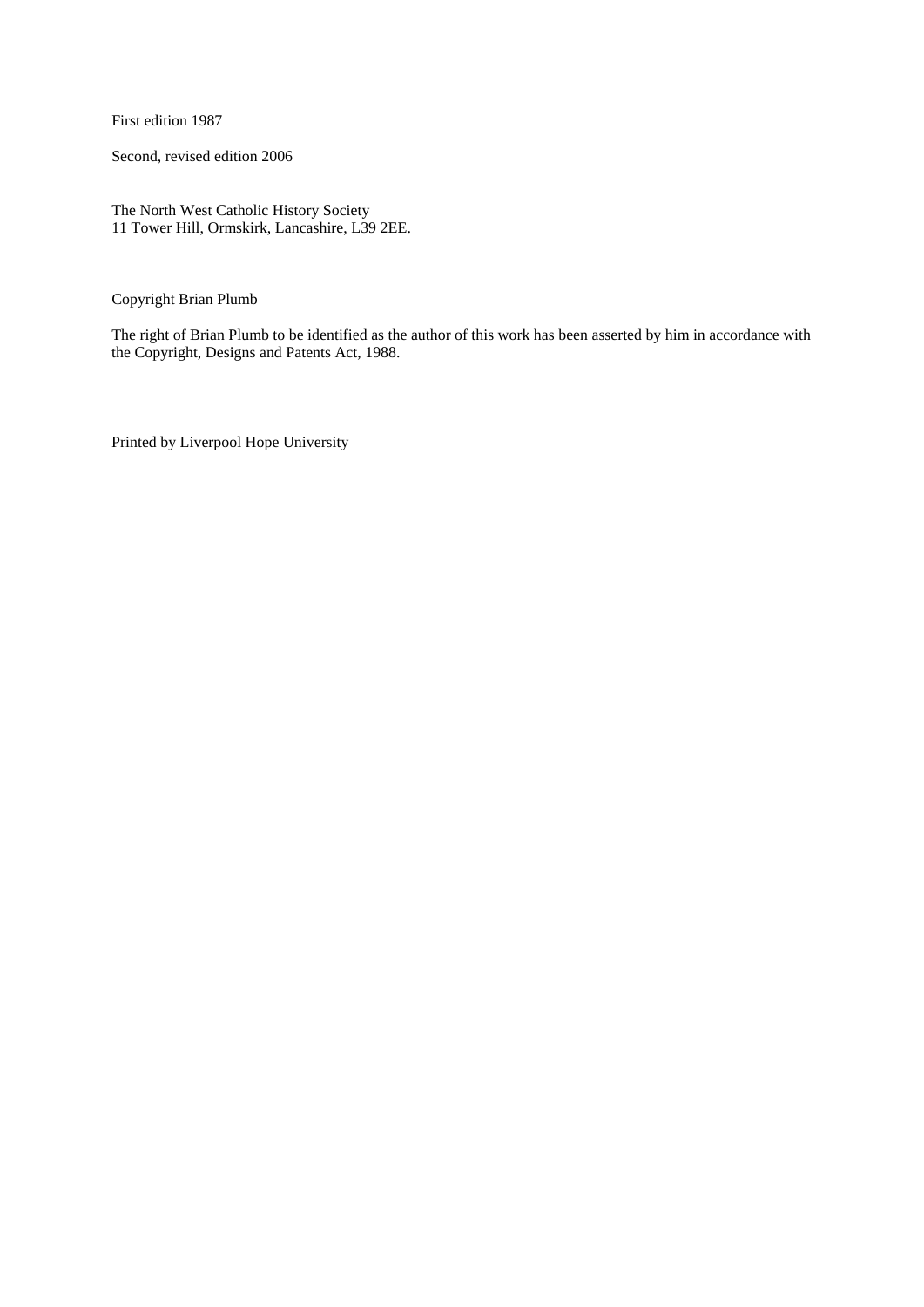'Some of them left a name behind them so that their praises are still sung, while others have left no memory. But here is a list of generous men whose good works have not been forgotten.'

(Ecclesiasticus 44. 8-10)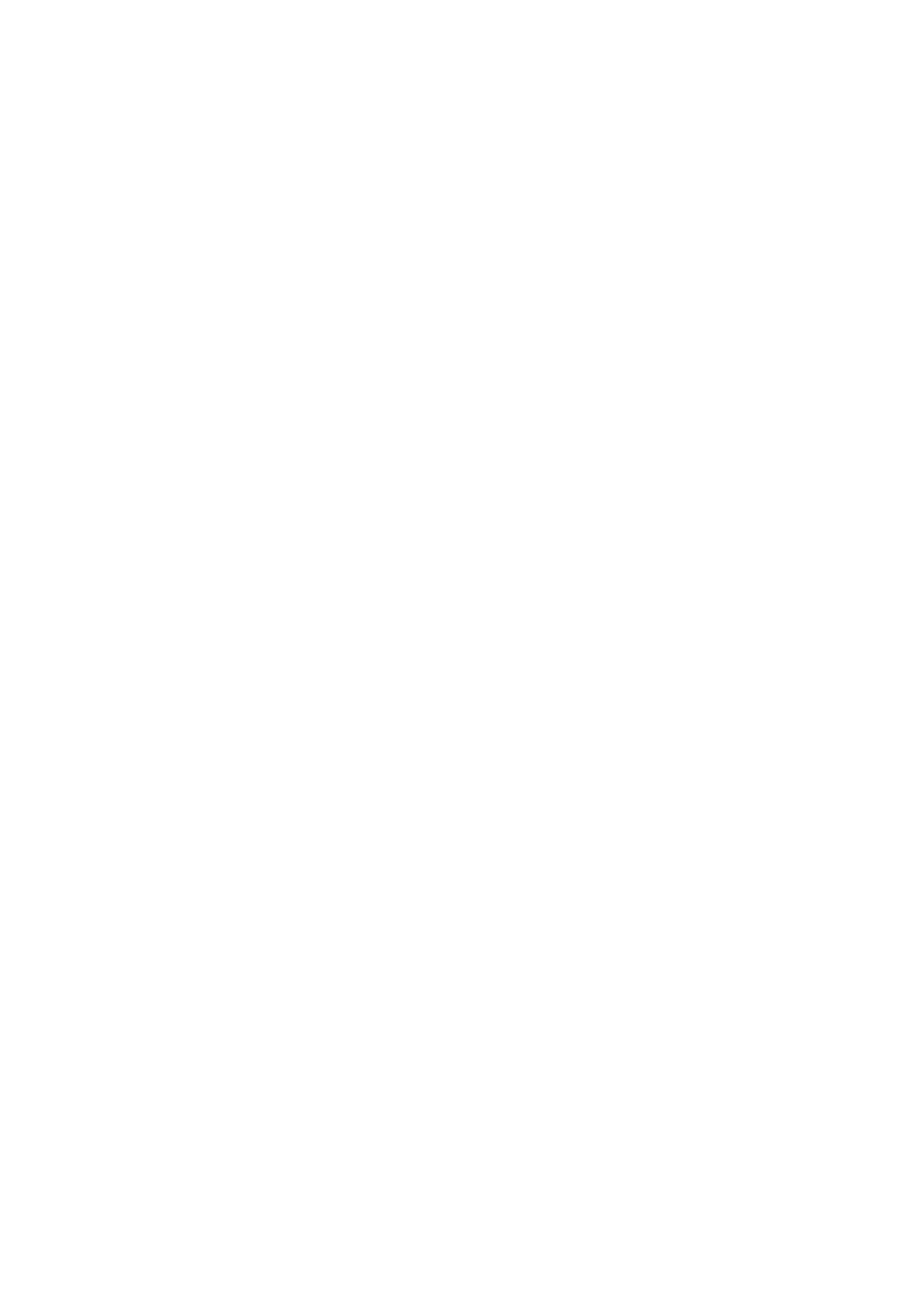This work is dedicated to Teresa Miller (1905-1992), of Warrington, whose R.E. lesson on Milner, in 1945, first aroused my interest in Bishops.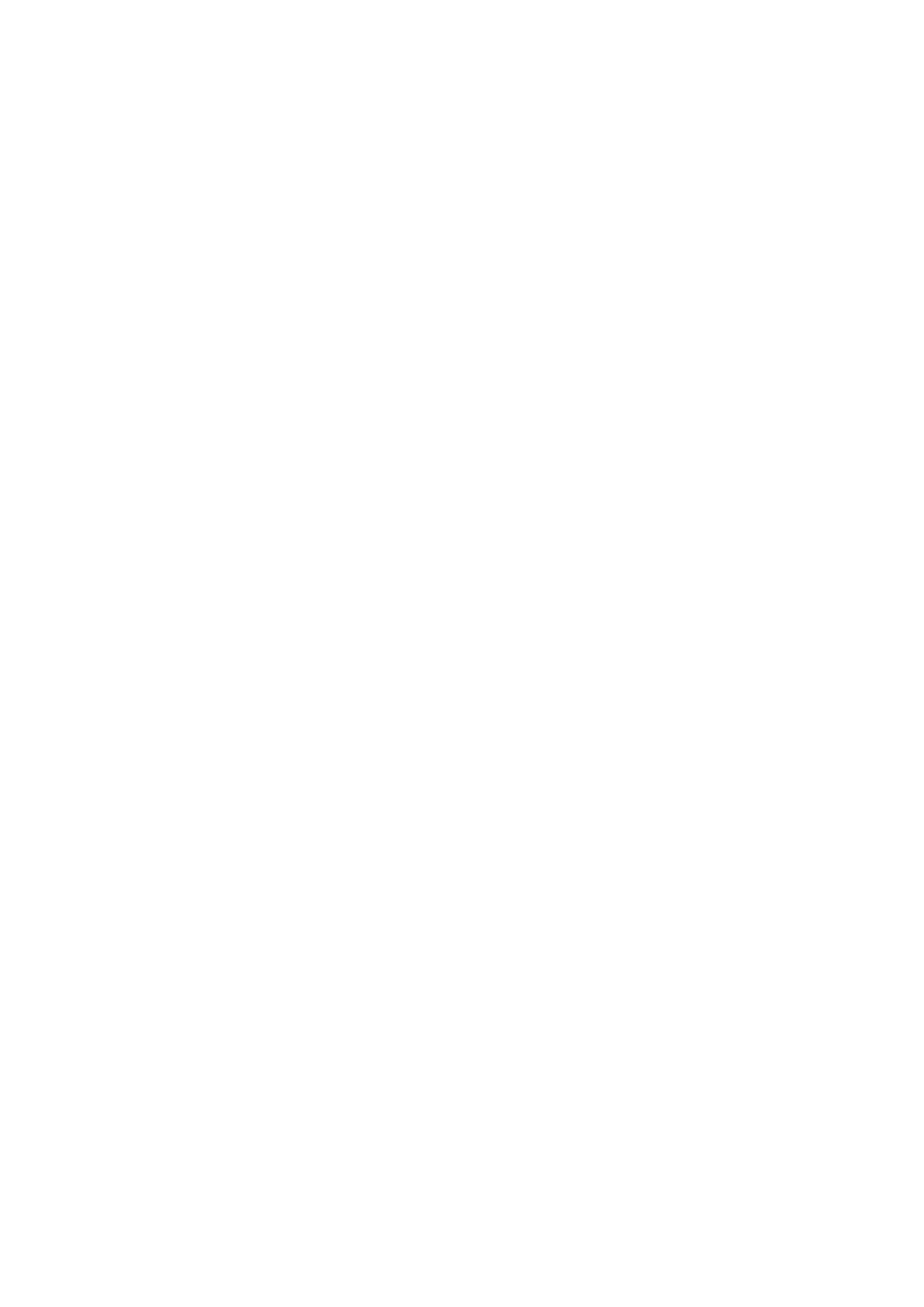## **CONTENTS**

|                                                                        | Page |
|------------------------------------------------------------------------|------|
| Foreword                                                               | 1    |
| Preface to the Second Edition                                          | 2    |
| Introduction                                                           | 3    |
| <b>Notes</b>                                                           | 11   |
| Chronology                                                             | 12   |
| List of The Catholic Bishops of England and Wales (Deceased) 1623-2000 | 13   |
| <b>Biographical Dictionary</b>                                         | 24   |
| Bibliography                                                           | 224  |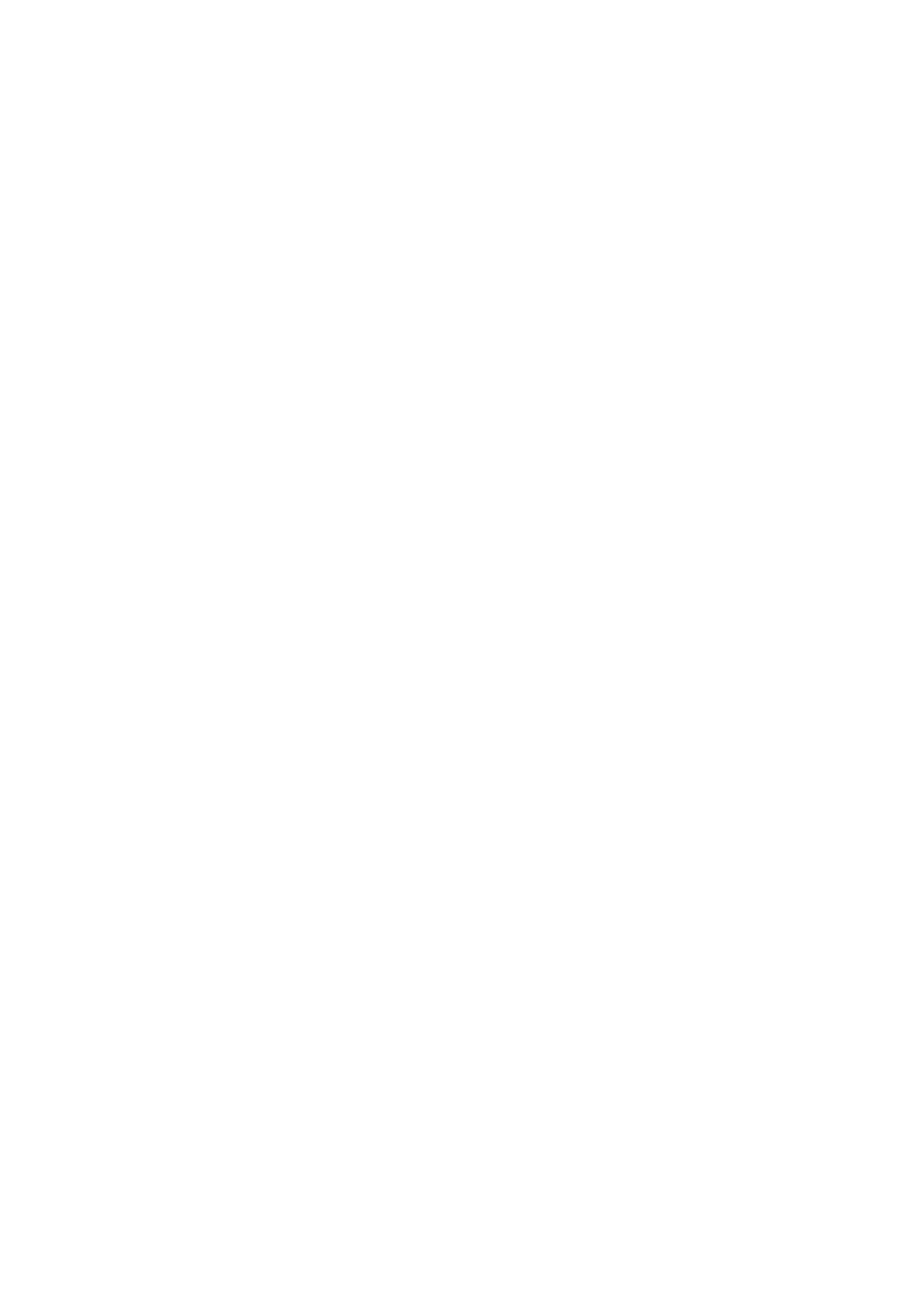## **FOREWORD**

By the Archivist of the Diocese of Salford.

As diocesan archivist for the Salford diocese, whether doing my own research or helping others locate material for their own studies, I have found that there were two publications which invariably appeared on my desk: *Found Worthy* and *Arundel to Zabi*.

Brian Plumb in 1986 produced *Found Worthy*, a biographical dictionary of the deceased clergy of the Liverpool Archdiocese from 1850 onwards. In 1987 he produced *Arundel to Zabi*, a biographical dictionary of the deceased Roman Catholic Bishops of England and Wales between 1623 and 1987. He has also written several parish histories and is well known for his love of church music.

He brings to his work great attention to detail and an ability to succinctly and accurately make available the fruit of his scholarship. His pioneering work has been a source of inspiration and information for so many who have researched English Catholic history of the period.

The North West Catholic History Society published a revised and enlarged edition of *Found Worthy* in 2005. It is an honour to write this foreword for the 2006 expanded and revised edition of *Arundel to Zabi*. I am sure many, myself included, will continue reaching for it gratefully as we pursue our own studies.

David Lannon, PhD Salford Diocesan Archives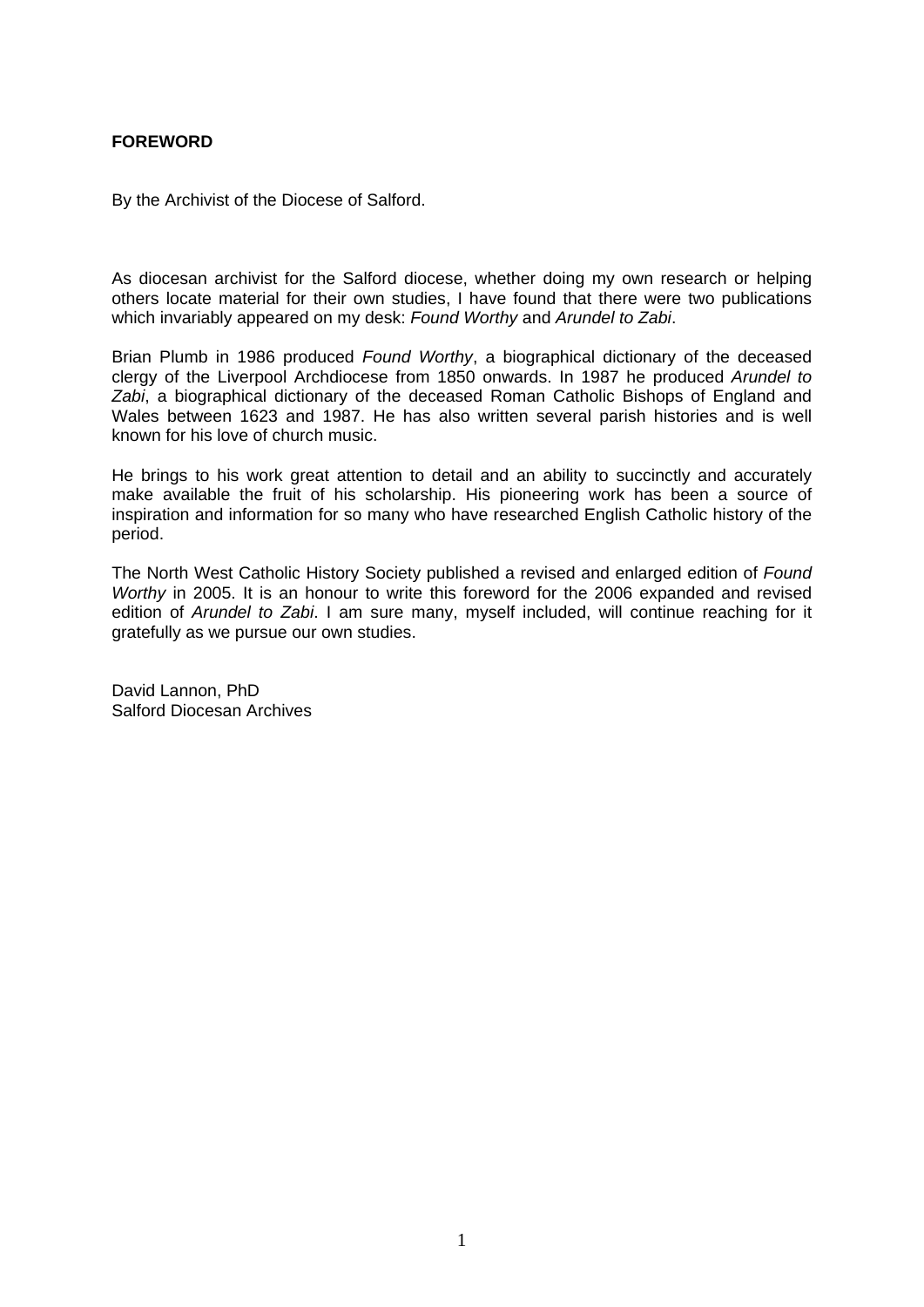### **PREFACE TO THE SECOND EDITION**

When this book appeared in 1987 it was produced on a very slender budget and by a method that would now be considered primitive. Despite three proof-readings a few imperfections survived, mostly words either mis-spelt or omitted from sentences. But I believe the number of factual errors was small and only of minor details.

Bishop Casartelli died in his apartment at S. Bede's College, Manchester not in the Cathedral House at Salford, and the Oratory School where Bishop Francis Vaughan was educated was in Birmingham not Caversham. I am also informed that Bishop Arthur Riddell's burial place is now at the Cathedral, not as it originally was in the public cemetery at Northampton.

The names of the parents of Bishops Burton, Doubleday and Gordon have now been obtained, and the most recent Papal decree concerning the Bishopric of the Forces has been added to the Chronology.

The most important alteration relates to the birthplace of Bishop Charles Walmesley O.S.B. For many years this was believed to have been Westwood House, Wigan, but investigations by Dr. Allan Mitchinson have established that the family only went there several years after the bishop was born, and that his birth took place at Standish, five miles north of Wigan. This is also corroborated by Bishop Walmesley's own declaration on his admission to S. Edmund's Priory, Paris.

Another item that has come to my notice and worthy of mentioning here concerns the entry on Bishop Bishop, the very first of the Vicars Apostolic. This relates to the fact that he attempted to present a document to Queen Elizabeth I, affirming loyalty and stating that Catholic interest was purely spiritual, and that the Queen never saw it. However, it appears a similar statement had been offered before. That one she did see, and replied "If I grant this liberty to Catholics, by this very fact I lay at their feet myself, my honour, my crown and my life". This is quoted in Alice Hogge's recent book *God's Secret Agents* (p.286). The same book also contains a description of Bishop's physical appearance (p.292).

Statistics and other relevant details have been amended as appropriate in bringing this new and revised edition to the close of the twentieth century, that is twenty-four additional entries from Thomas Bernard Pearson who died on 17 November 1987 to John Brewer who died on 10 June 2000.

Brian Plumb Warrington 2006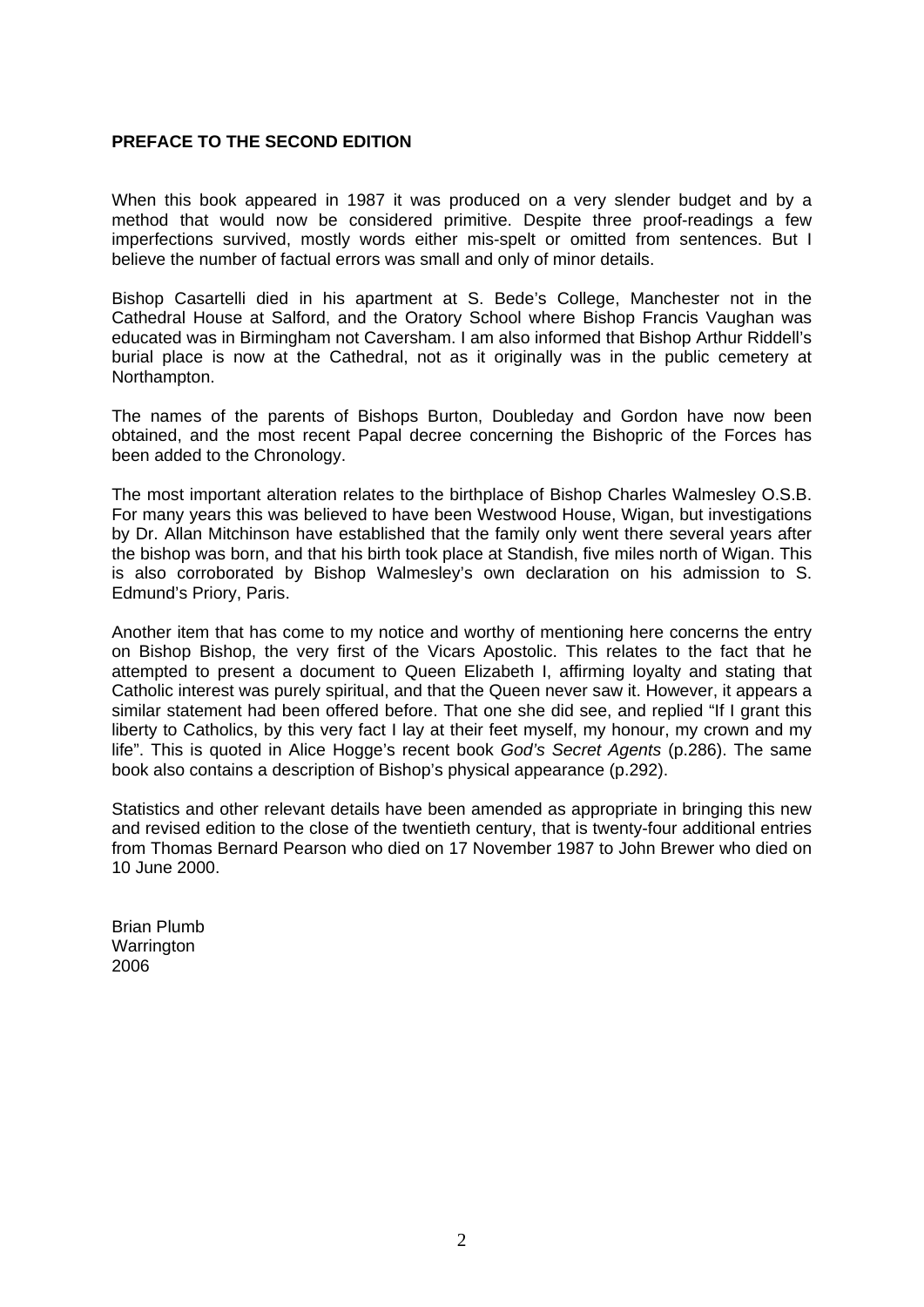### **INTRODUCTION**

In Lent 1623 Pope Gregory XV decided that the moment was opportune for sending a bishop into England, the first since the extinction of its ancient Hierarchy some forty years earlier. Much has been written about the events that brought about that collapse, and also about the survival of English Catholicism without episcopal authority. It is not my purpose to probe such tragic events, even less is it for me to enter into the arguments put forth, before and since, about the necessity of having bishops at all. However, in order to understand the Pope's decision, to explain the delays that preceded it, and the difficulties that followed it, some degree of retrospect is essential. (1)

In February 1531 the bishops of England and Wales heard with an almost somnolent indifference, that King Henry VIII had proclaimed himself Head of the Church in England, and that communications with Rome were terminated. For twenty years those bishops had never engaged in any corporate action. Some of them only heard this startling piece of information by proxy. The position of Thomas, Cardinal Wolsey (1471-1530), Papal Legate and Lord Chancellor had been as powerful in Church and State as any citizen could ever attain. He had been authoritative in all things. His thinking had dictated theirs, his voice had declared their collective response, and now his ignominious end two months earlier had brought to them a sense of terror seemingly best dealt with by silence. History has judged them severely for - with the solitary exception of Saint John Fisher of Rochester -failing in their duty and surrendering without so much as a battle of words. However, several of them were over, or very close to being eighty years of age, most were more skilled in affairs of state than in theology, and all were imbued with that leisured attitude that security and long tradition inevitably gives. (2)

In the year 1554, in the reign of Queen Mary, some attempt was made at repairing relations between England and the Holy See. But by then several changes had taken place, some of them quite complicated. Only one bishop - Cuthbert Tunstall of Durham - was a survivor of the Bench of 1531. He, and all the rest, a total of twenty-two, had been excommunicated for schism and repudiating the Pope's primacy. All except Tunstall owed their appointment to the Crown, thirteen to Henry VIII and eight to Edward VI. Furthermore, the seven most recently nominated had been consecrated according to the new rite of the Book of Common Prayer. Twelve of the twenty-two had married, yet of that twelve, six had been consecrated according to the Roman ritual.

Deprivations for marriage or heresy took place, some resigned of their own accord, and Thomas Cranmer, the Primate, forfeited office by reason of his condemnation for high treason. Therefore between 1554 and 1558 nineteen new bishops were appointed. All were in the prime of life yet few were destined for longevity. Indeed it has often been said that this curious condition of so many dying so young was one of the major contributions to the devastation that was to follow. (3)

When Queen Elizabeth I succeeded to the throne on 17 November 1558, change again became apparent. But by then no one was in any doubt that something astounding was happening, and the English bishops of 1559 proved to be just as obdurate as their predecessors of 1531 had appeared lax. Those of 1559 were a completely different body of men. Not one had received office as a reward for service to the Crown, or for displaying any ability in secular affairs. Four had spent years in exile for the sake of conscience, others were canonists, academics or college wardens. Ralph Baynes of Lichfield had been professor of Hebrew, in the University of Paris, and Thomas Goldwell of S. Asaph was a Theatine, that is a member of an order of strict observance to the vow of poverty and the care of the poor. The Elizabethan settlement required all the bishops to assent to an Oath of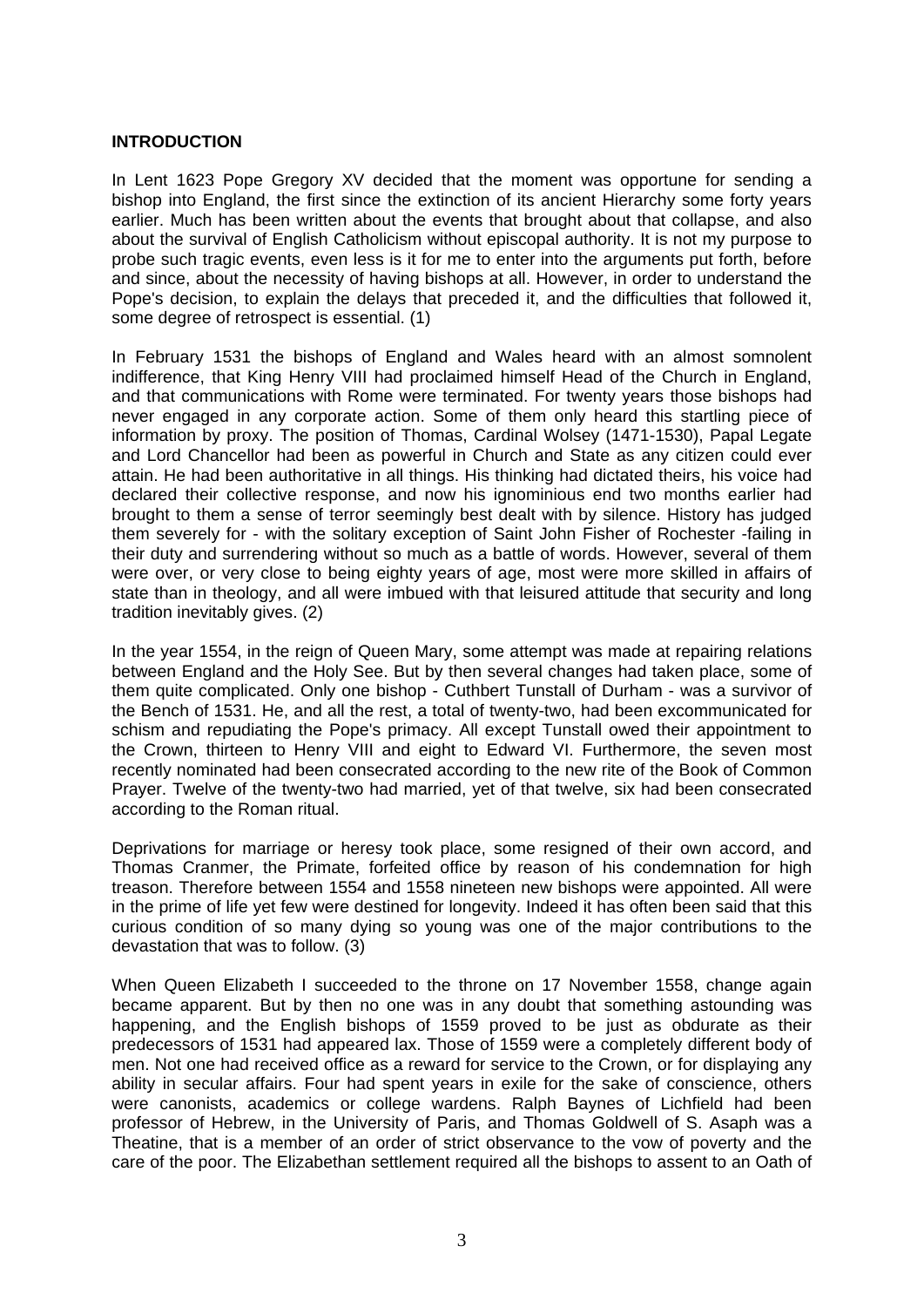Supremacy, and all except one, Antony Kitchin of Llandaff, refused to do so. And all who refused were deprived of their sees, and died in prison, in poverty, or in exile. (4)

From January to April 1559 Parliament was occupied almost exclusively, with passing laws designed to render English Catholicism dead and buried. The Act of Supremacy made the Queen supreme in matters ecclesiastical. The Act of Uniformity imposed the Book of Common Prayer upon every congregation in the land. Attendance at the reformed services was made compulsory, the Mass was abolished, the few remaining religious communities were expelled and statues, crucifixes, vestments and relics were piled onto bonfires. Severe penalties reinforced these laws and later it was treason to bring into England any written office or jurisdiction derived from the Holy See. To reconcile or be reconciled, to absolve or to be absolved carried equally drastic penalties. Rewards for the conviction of Recusants tempted informers, martyrdom became the choice of many, while Catholic Europe looked on in either bewilderment or else indignation. (5)

The Queen and her advisers presumed that with the deaths of the older generation, the old beliefs and customs would die out too. But the foresight and prompt action of William Allen (1532-1594), a Fellow of Oriel, brought into existence English colleges at Douai, in Flanders, at Lisbon, Rome and Valladolid. And if Douai did not become the new Oxford that Allen had once envisaged, it did become the main source of supply of priests for the English mission, counting a grandson of Saint Thomas More among its early alumni. With this seminary system, and colleges of Jesuits at S. Omers, Franciscans at Douai, Benedictines at Dieulouard, Douai and Paris, as well as several convents of religious women, English Catholicism had experienced something of a transplantation.

At home the old bishops died out one by one, Cardinal Pole on the same day as Queen Mary herself, to be followed to the grave by four others in six weeks. Some languished in the Tower, the Fleet Prison or in their own homes as prisoners of their successors. Old Cuthbert Tunstall died at the age of 85 in Lambeth Palace itself, a prisoner of the man he had refused to consecrate. With the death of Thomas Watson of Lincoln, in prison at Wisbech, and Thomas Goldwell of S.Asaph, in exile at Rome, in 1585, the ancient Hierarchy expired and William Allen (created Cardinal in 1587) was named Protector of the English Mission. He was given authority to grant faculties to his seminary priests and to appoint them as he considered appropriate. Many of them went to their death, and to canonization. Cardinal Allen's work for the preservation of the English priesthood was well done. Less successful was his excursion into the political arena, for although Catholics in England were willing to suffer martyrdom if needs be, as a body they neither supported nor even sympathised with, the expedition of the Spanish Armada. (6)

The response of the English Catholics to the passing of their ancient Hierarchy was by no means unanimous. Some held it to be a temporary set-back that would be righted in God's good time. Others felt that the Hierarchy ought to be preserved, if only partially and in titular form abroad. Others pressed for a resident bishop to exercise episcopal authority, even if that meant martyrdom, and given the condition of things it most certainly would have done. While there were those, especially the members of the newly founded Society of Jesus, and their admirers, who could see little use for bishops at all. In a country ridden with persecution and made into a mission-field practically overnight, they honestly believed that the presence of bishops would be more of a hindrance than a help. (7)

As early as 1587 Rome had expressed a wish that those in England still in communion with her should receive a Vicar Apostolic. That is a titular bishop permitted to set Canon Law aside and govern by emergency regulations, almost the opposite of a bishop in ordinary whose duty is to maintain orthodoxy and implement Canon Law. But this idea was resented by a body mindful that its own Hierarchy had endured for almost a thousand years, and offended at being offered something akin to what was being sent to the pagans in the New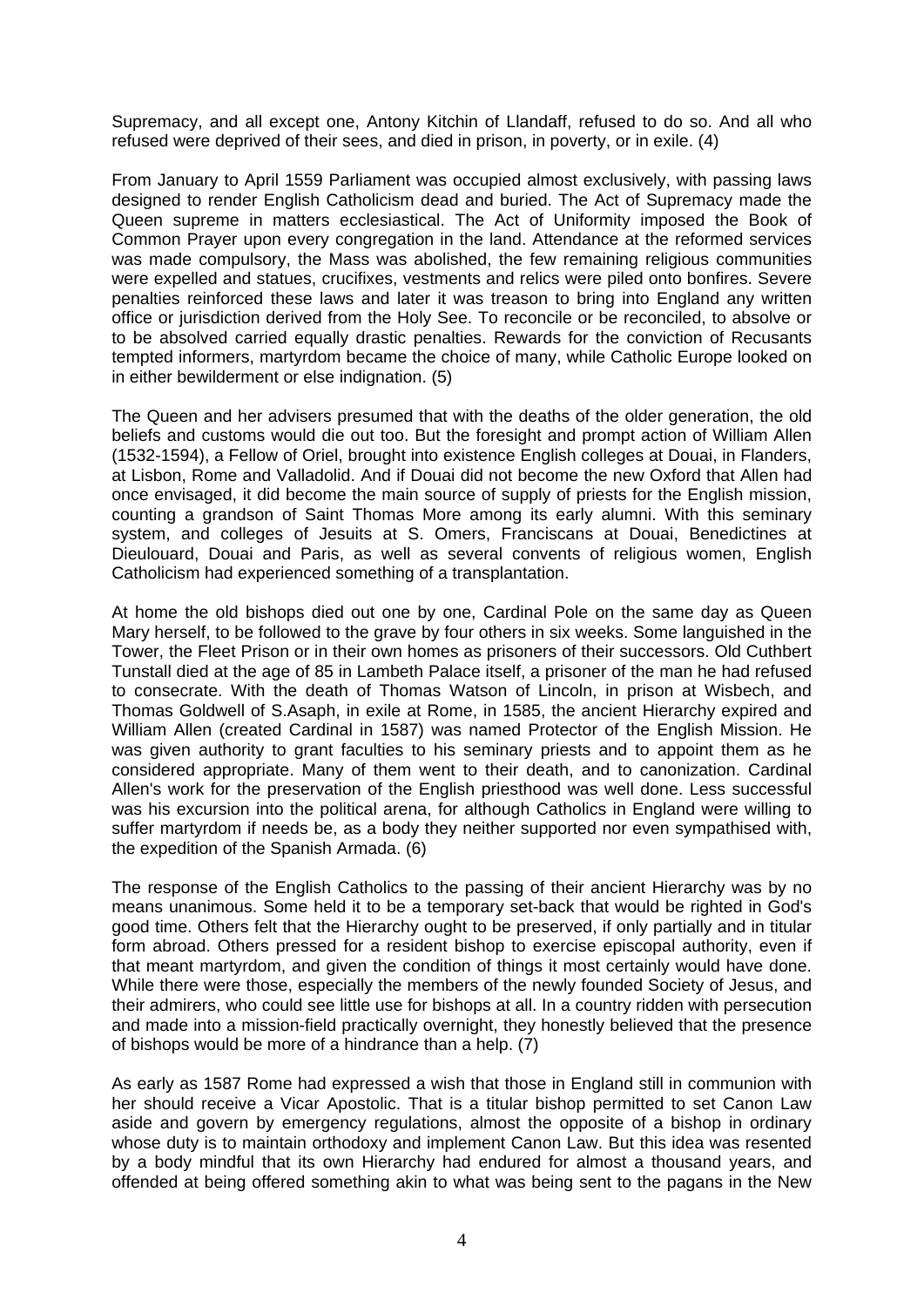World. But in 1623 this is exactly the sort of bishop that arrived, though with a curious exception. The Vicars Apostolic sent elsewhere were invariably of foreign birth, but all who exercised that office in England were (with negligible exceptions) themselves all English born. Yet for generations the title Vicar Apostolic was unpopular and accepted only grudgingly, and as late as 1667 students entering the seminary at Douai still gave their place of origin in the form of the old English dioceses e.g. Canterbury, York etc. While the English Benedictines were governed as the Provinces of Canterbury and York until the close of the 19th Century. (8)

Between 1599 and 1621 some attempt was made to control the English Mission by the imposition of an Archpriest. Of these there were three, one appointed by Pope Clement VIII, and two by Pope Paul V. Although times were difficult and to have kept documentary evidence of Catholic activity would have been absolute folly, there is at least one valuable document made for Douai in 1610, that gives us a glimpse of the secular clergy then working in England. But due to rivalry within the faithful itself, hostility from without, or the weakness of character of those appointed, the era of the Archpriest was not an auspicious one. And when a Vicar Apostolic for all England was appointed in 1623, the first occupant of the office -William Bishop - died within a year and the second - Richard Smith - fled to the Continent, as much the victim of the wrath of his co-religionists as of that of his enemies. (9)

At this point, about 1632, Pope Urban VIII sent Gregorio Panzani, a former Oratorian, and a future Italian bishop, on a secret assignment to London, to find out what exactly was happening to Catholicism in England. Panzani's report as well as telling of heroism and generosity, also told of differences and division. A century later, the Church historian Charles Dodd thought it imprudent to disclose too much of it. And when it eventually appeared in its entirety, through the exertions of the Reverend Joseph Berington in 1793, some quite competent people dismissed it as a forgery. However the researches of Mark Tierney (1795- 1862) established its authenticity, and the original manuscript was purchased by the British Museum in 1854, MSS 15389 (see Catholic Encyclopaedia vol XI (1911) pages 450-451).

Panzani's account states that there were 150,000 Catholics in England. It says many were lukewarm and Catholic in name only, and that of those who harboured priests, some did so with such secrecy that not even their own children were aware of it. It contrasted the music, adornments, and the preaching of the Capuchins in the private chapel of Queen Henrietta Maria, with the inconveniences, irregularities and dangers of the Missionary priests. It explained that the Sacraments were administered so infrequently that there was a danger of them being regarded as unnecessary. It named important laity such as Howard, Nevill, Petre, Rivers, Talbot and Vaux of Harrowden, and it listed the resources of the Continental colleges and convents in considerable detail. However, it concluded that on account of the bitterness and strife among the faithful themselves, English Catholicism was ungovernable. So despite its adherents at home its establishments abroad, its martyrs and its misfits, the remnant of Catholicism in England had to manage for something like fifty more years without that personage seemingly indispensable to sacred order - the bishop. (10)

During the brief reign of King James II (1685-1688) the Catholic episcopate returned to England, and this time it returned to stay. In 1685 Pope Innocent XI named a Vicar Apostolic of all England, and in January 1688 the country was divided into four Districts, the London, the Midland, the Northern and the Western, each with a Vicar Apostolic of its own. Contrary to popular belief the Vicar Apostolic of the London District did not enjoy any superior status, though all sorts of responsibilities were given him by Rome, not least the spiritual care of Catholics in the newly developing colonies, including what is now the United States of America. This method of ecclesiastical government was to remain unchanged in England until 1840, when the number of Vicars Apostolic was increased to eight. Experts may question whether Catholicism in England collapsed completely at the Reformation, and then made a gradual recovery, or whether its decline was gradual and its revival not much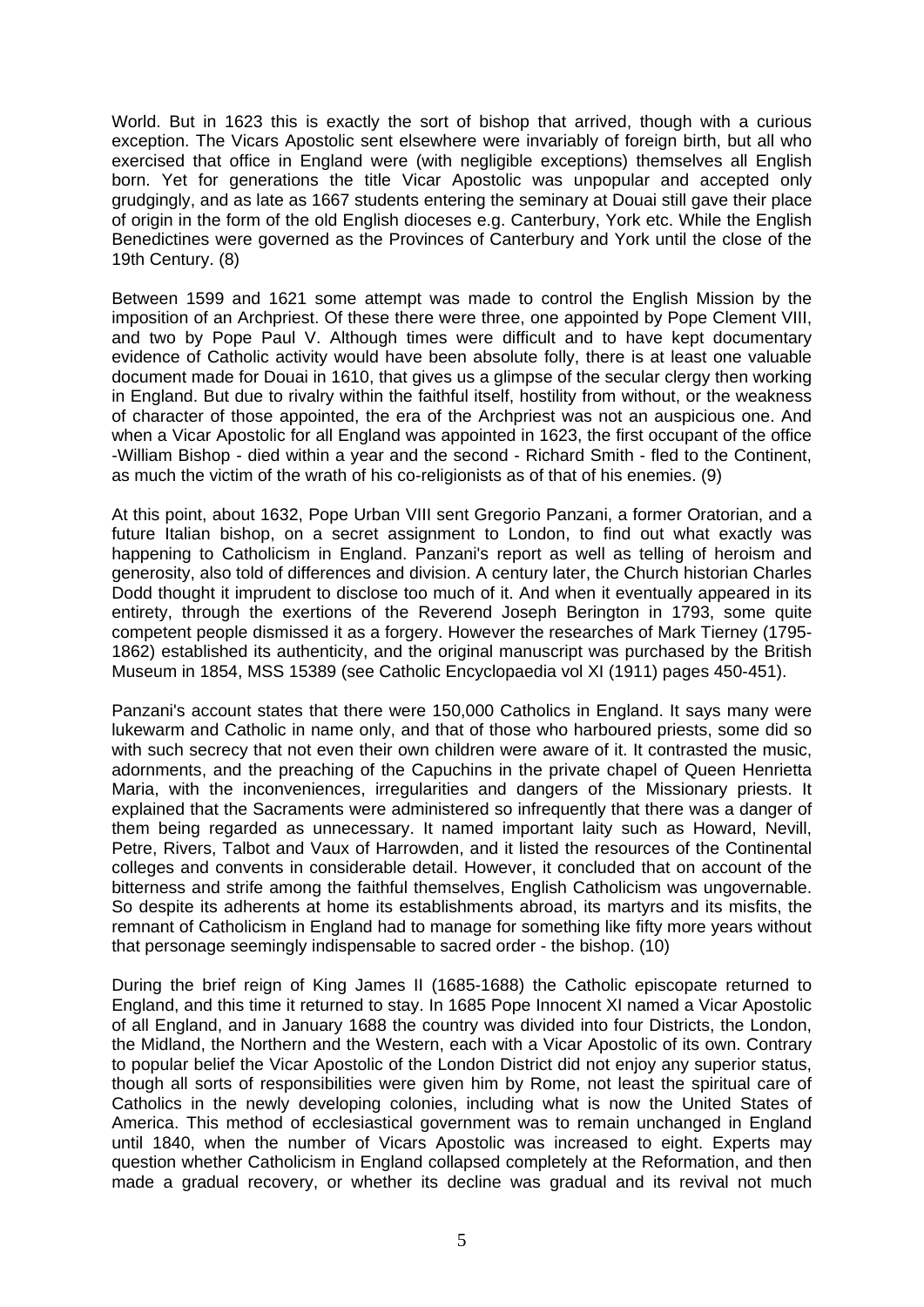quicker, but the fact remains that by 1767, there were only 60,000 Catholics left in all England, and no more than 1,000 in Wales. There had been two unsuccessful Stuart uprisings, compulsory registration of the assets of Recusants, apostasies, rivalries and there was a general feeling of ridiculous insignificance. The common informer could, and sometimes did, claim a reward of £100 for the capture of a priest, and there seemed no prospect whatsoever of any improvement of their position. (11)

Then the tide began to turn. A Relief Act of 1778 removed the more ferocious penalties. A second Act of 1791 was cautiously progressive but still disbarred Catholics from the professions or entering Parliament, and the question of Catholic Emancipation was to become the burning issue of the day and eventually to defeat the Victor of Waterloo. It was to divide Catholics among themselves and to strain relations with their co-religionists in Ireland even more so. In all this the Vicars Apostolic had an important, if by no means united voice.

Revolution in France, and the wave of hatred for religion and authority that followed it, was responsible for English Catholic communities leaving the havens they had occupied for over two hundred years and returning home, as well as for an influx of French bishops and priests, as refugees. The latter a problem that taxed the Governments funds and the Vicar Apostolic's patience at one and the same time. In 1821 and 1825 Emancipation was passed in the Commons but defeated in the Lords, and much inflammatory language was to be exchanged before success was achieved on 13 April 1829.

Throughout all this the Vicars Apostolic had insisted that they, not the laity, were the real spokesmen for Catholicism, no matter how articulate that laity was, or however much its faith had been put to the test. Some of the Vicars Apostolic were inclined to tolerate a degree of state control, such as a veto on ecclesiastical appointments, some even entertained hope for a government salary, but that only brought trouble where there was plenty of it already. (12)

Just as for the desire for Emancipation in civil matters dominated the thinking of the Catholics of the early nineteenth century, a similar force was gaining ground among those who were dissatisfied with the manner in which ecclesiastical government was conducted. English Catholics were still governed under a system promulgated by Pope Benedict XIV, in 1753. It presumed that Penal Laws were in force, that there was no liberty of conscience, that all its colleges were abroad, that there were no religious orders in England, and that there were no public churches. But of course events had rendered all this obsolete. Each Vicar Apostolic had selected his own coadjutor, therefore each bishop was the choice of his predecessor. There was no discussion or consultation with either the clergy or laity, and whenever such an idea was voiced, the reply was always that under the circumstances they had no rights in the matter at all (see under Berington C and Griffiths T). (13)

During the days when persecution was real, the above method was the only viable way in which the episcopal succession could be continued. For well over a hundred years after 1685 the English Vicars Apostolic never had any direct relations with the Vatican. They always acted through an agent in Rome, an office which itself developed into quite a position of importance. Given the mode of travelling and the system of communication at that time, the delays and misunderstandings that sometimes occurred will not be difficult to imagine. Though never was there a situation comparable with an American drama, when in 1793 a coadjutor of Baltimore was appointed two months after his funeral (14)

With the gradual revival of Catholicism after the various Relief Acts, reinforced by migrations of numerous Irish Catholics fleeing from famine and fever, or by conversions of many illustrious people who had rediscovered the historical significance of the Church, Rome was not unsympathetic towards a restoration of the Hierarchy. Much technical detail had to be clarified, and the requirement of the Emancipation Act of 1829 had to be respected. In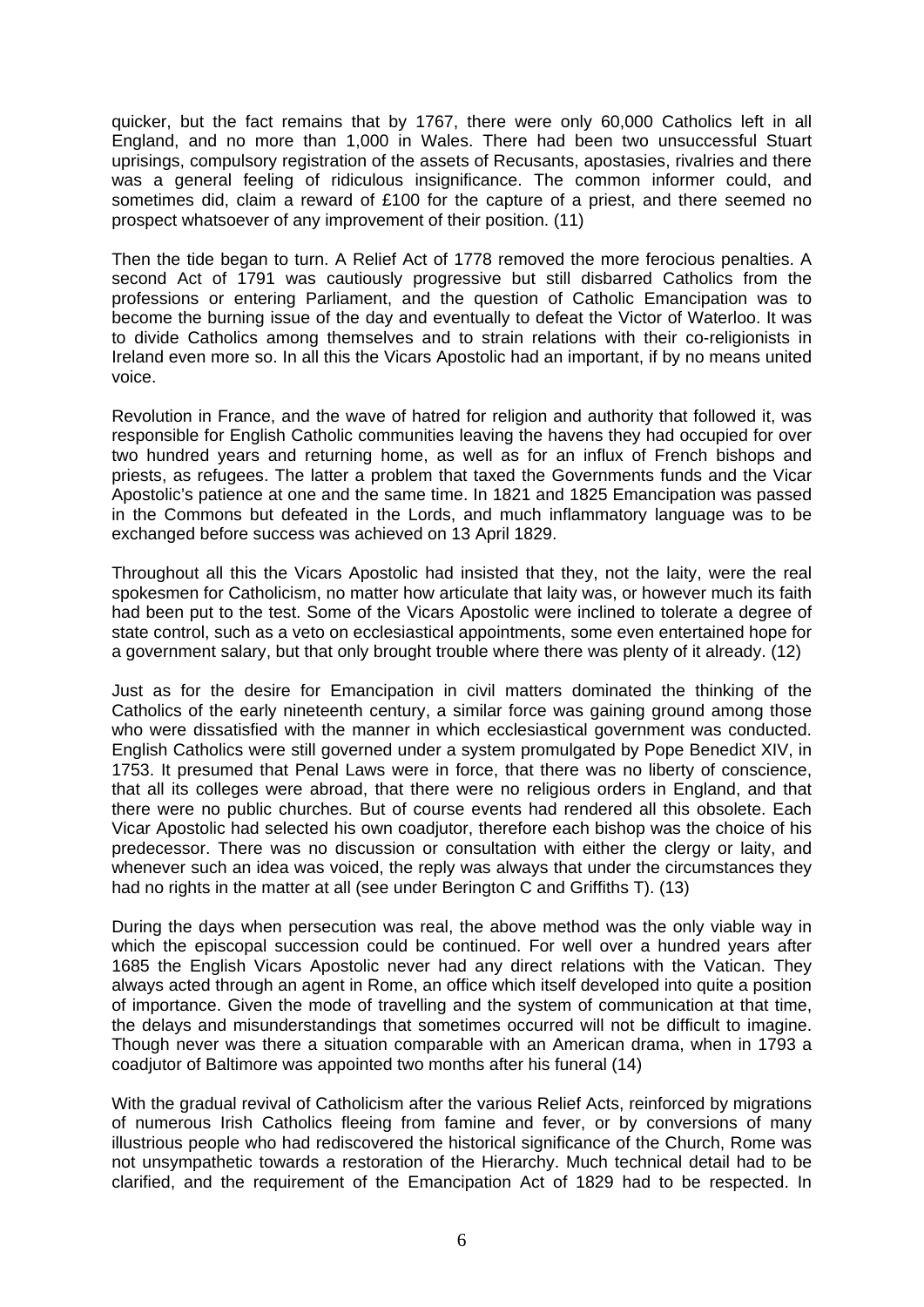November 1847 a plan was proposed by the Sacred Congregation of Propaganda to convert the eight existing vicariates into the eight sees of a restored Hierarchy, but it was never acted upon. Restoration came about on 29 September 1850, with the creation of the archdiocese of Westminster and the twelve suffragan sees of Beverley, Northampton, Liverpool, Newport and Menevia, Birmingham, Hexham, Nottingham, Southwark, Salford, Plymouth, Clifton and Shrewsbury. (15)

But even that did not satisfy some people, and apart from the reaction of a Government which completely failed to grasp the significance of Cardinal Wiseman's Triumphalist rhetoric, bishops on visitation were occupied in enforcing new laws, and pointing out that the easy going days of missionary isolation were past, and that the day of the Roman-regulated Church had arrived. And what is more they were called awkward and interfering for doing so. (16)

From the consecration of William Bishop on 4 June 1623, to the death of John Brewer on 10 June 2000, 186 prelates who have enjoyed "the fulness of the priesthood" in England and Wales have died. Observed collectively they resemble the characters of some vast and colourful opera, with Manning planted firmly in the centre of the stage, towering above all the rest, almost like the apex of a triangle with everything leading towards, or else away from him. Every aspect of Catholicism seems to possess its archetype. Among the Vicars Apostolic, Bishop, Leyburne and Giffard must surely rank as Confessors of the Faith, for they suffered much deprivation and humiliation. The two Petres and most of the Northern bishops typify the seclusion of seventeenth and eighteenth century Catholicism - good and solid but hardly longing for the arrival of a Wiseman. And Wiseman's reputation reminds us of Challoner, who gave Recusancy its culture, and Walmesley who was consulted by the Government about the reform of the calendar, or the almost forgotten Gradwell of whom much was expected, but who had given the best of himself to Rome. Bishops Talbot (both of them) and Poynter display the great virtue of longsuffering, always ready to forgive, and in the case of Poynter there was much to forgive, from the abrasive words of his neighbour Bishop Milner, to the deeds of a Government which shamelessly robbed his struggling minority out of a fortune.

Converts to the faith are found in Bishops Bramston, Ellis, Challoner and Walsh, and the contribution of the religious orders to the survival of English Catholicism is represented by Benedictines, Franciscans, and a solitary Dominican. Lastly we observe the extroverts, the men of action. Stonor who advised against associating Catholicism with the Stuart cause a whole generation before anyone took such an idea seriously. Douglass, who took in his stride the machinations of the Catholic Committee, and the threat of schism literally brought to his door by those he had done his best to assist, but who lived long enough to wear the pectoral cross in public once again. Baines, eloquent and autocratic, and Milner whose zeal was such as to lecture Bishop Poynter about loyalty, despite the fact that Poynter had suffered imprisonment for his faith while Milner had not. And in Bishop Ullathorne we see a prelate of many talents, highly regarded by every element of society, whose episcopal career commenced in the last days of the Vicars Apostolic and extended for nearly forty years into the restored Hierarchy. (17)

Since 1850 eleven prelates have already been in episcopal orders at the time of their entrance into the Hierarchy. They were the eight Vicars Apostolic who occupied newly erected sees, and Archbishops Bilsborrow (in 1916), Hinsley (in 1935) and Godfrey (in 1953). Of the others, fifty-three were parish priests at the time of their elevation, twenty-five were seminary rectors or professors, sixteen were Cathedral administrators and eleven were members of religious orders. Seven had been rectors of the English College in Rome, though not immediately before appointment, and a few were chosen from miscellaneous spheres of work, such as a university chaplain, or director of a Childrens Society. Six had been involved in specialised diocesan administration and four (Bright, Brindle, Keatinge and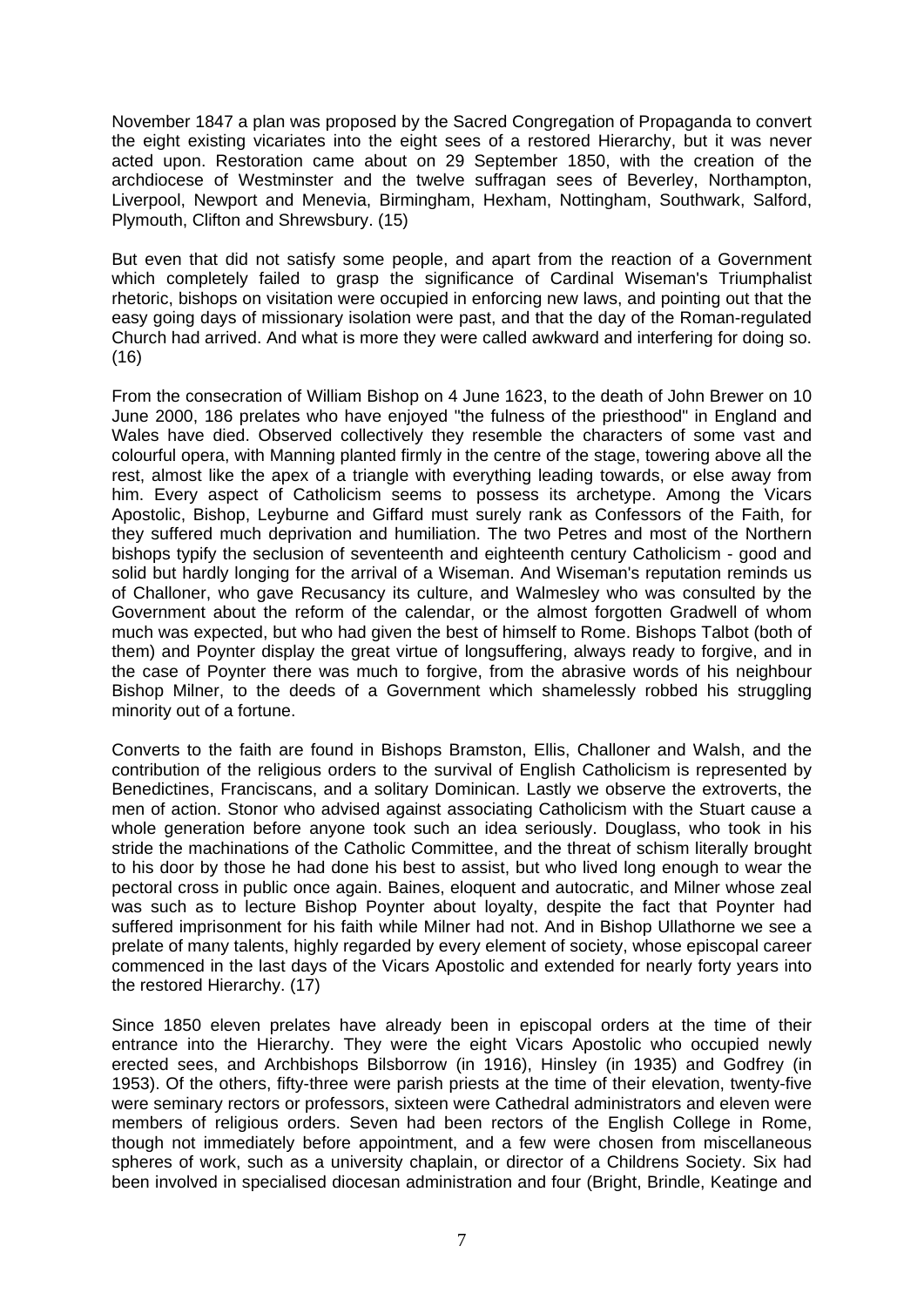Vertue) came from the Army. Three (Heenan, Downey and Dwyer) had been superiors of the Catholic Missionary Society, and three had been Bishop's secretaries. Probably the most unusual appointment of all was that of Edward G Bagshawe, third bishop of Nottingham, who was sixth in seniority among a community of nineteen in the London Oratory. (Catholic Directory 1873 p93). (18)

A question to arise is: are auxiliary bishops to be included here? There is a famous story of Cardinal Bourne, in 1928, disbarring Robert Dobson, auxiliary bishop and Vicar Capitular of Liverpool, from the Low Week meeting on the grounds that he was not the bishop of a diocese. On the other hand, despite the availability of almost the entire Hierarchy, William Weathers, auxiliary bishop of Westminster consecrated John Butt as auxiliary of Southwark in 1885. The question is perhaps debatable, but rather than ignore men like the admirable Bidwell, the saintly Johnson, or the gloriously eccentric Stanley, I have included them all.

This may be the most appropriate spot to clarify the difference between an auxiliary bishop and a coadjutor. A coadjutor usually (though not invariably) has automatic right of succession (see Myers E). An auxiliary has no such right but is sometimes appointed after the vacancy has been considered.

Any account of the bishops must take into consideration those people to whom the rite of episcopal consecration has proved to be a weird fascination, if only because of the trouble some of them caused. The exploits of Frederick George Lee, Arnold Harris Mathew, and others need not detain us here. Anyone interested may read all about them in Peter F Anson's *Bishops at Large*. But these consecrations were not confined to schismatics or would-be prophets. Some Catholic priests were not beyond coveting the episcopal state as if it was a trophy (see under Brindle R). (20)

Before commencing the Dictionary proper I have set out the vicariates and dioceses, and their bishops , to facilitate those whose quest is one particular area, or era. (21)

At the end of the entire work there is a Bibliography of secondary sources used. But in order to conserve space, the references given at the foot of each entry, and in the notes to this introduction, are given in abbreviated, but not I trust incomprehensible, form.

I must record my gratitude to their Lordships Bishops Foley, Harris, Holland, Lindsay, Moverley and Tickle. To the Diocesan Archivists of Arundel and Brighton, Birmingham, Brentwood, Clifton, East Anglia, Leeds, Northampton, Nottingham, Portsmouth, Salford, Shrewsbury, Southwark, Westminster, Wrexham and the English Province of the Order of Friars Minor. Also to the Librarians of Allen Hall, Ampleforth, Belmont, Douai, Downside, the Talbot Library, Preston, Ushaw, the Venerable English College, Rome, and Wonersh, all of whom have spared me their time and expertise, and provided material primary or secondary. To these I must add Upholland, now closed but where Fr. Nicholas Paxton has willingly ensured an ever open door. I must also thank Meg Whittle, Archivist of the Archdiocese of Liverpool and the following religious superiors or their delegates for kindness which in some instances has amounted to enormous generosity: Sister Carmel Callaghan, Little Company of Mary, Nottingham, for material relevant to Archbishop Bagshawe; Fr. Charles Dilke, Superior of the London Oratory; Fr. Charles Fitzgerald-Lombard, OSB of Downside Abbey; Fr. Aidan Furlong AA, Assumptionists Provincal, Nottingham, Fr. Justin McLoughlin, OFM, of Stratford, London, and Fr. Hans Boerakker of Mill Hill, now at Herbert House, Freshfield.

The following have written to me giving personal recollections of relatives or friends included in this work: Canon W T C Briscoe, Fr. Columba Cary-Elwes, OSB; Fr. Anthony Grimshaw, Fr. Harold Hamill, Mrs Jean Hamill, Fr. Herbert Keldany, Mrs Mary P Mclnally and Fr. Kevin Mason OSB. I have received invaluable assistance from the staff of the British Library (Newspaper Library,) Colindale, London, as well as from the Catholic Central Library,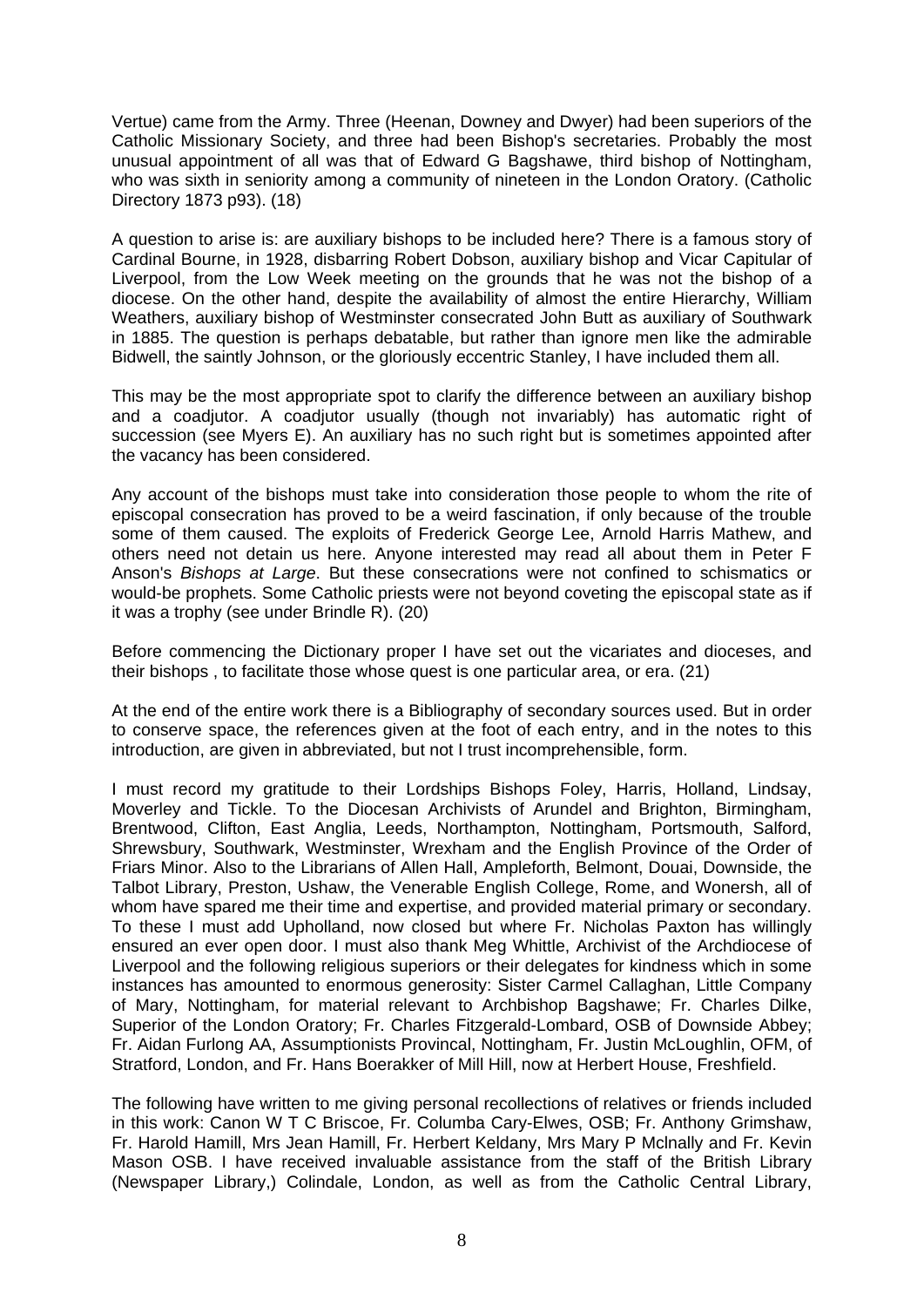London. There are also parish priests innumerable in England and Ireland who have made their parochial registers available to me, and two or three who have declined to do so, but I recognise the fact that access to these registers is a favour and not a right.

Naturally the preparation of such a work has had its measure of problems, and the first to raise its ugly head was the question who consecrated Bishop Bishop? The truth is we do not know, and unless a contemporary account or something like that is discovered in Paris, we never shall. This question defeated W M Brady in 1876 (and he had the Vatican Archives at his disposal), Edwin Burton in 1906 and N J Kelly and others in 1950. Some have attributed it to Cardinal Spada, Nuncio in Paris, and overseer of the English Mission at the time. They have done so because he undoubtedly consecrated Bishop Richard Smith, one year later, but as to positive evidence of Bishop's consecrator, we have none.

There has been some confusion over who consecrated Bishop Giffard, in 1688. The Dictionary of National Biography says it was Bishop Leyburne, but Brady says it was Archbishop d'Adda, Apostolic Nuncio in England. Most authorities accept the latter because of the well-nigh irrefutable nature of the sources.

Even consecrators of some of the eighteenth-century Vicars Apostolic are unknown, or at least uncertain. Bishop York (q.v.) was consecrated at Douai, on 10 August 1741, but those who claim it was by the Archbishop of Cambrai do so on no more authority than the fact that Douai happened to be situated within that diocese. Any written substantiation simply does not exist.

As regards episcopal consecrations in England during the Penal days, the wonder is that they ever took place at all. The fact that documentary evidence is scarce should surprise no one. Francis Petre was consecrated coadjutor of the Northern District in 1751. Some say it was on 27 July, and others at "about the end of November". The first date is probably correct, and the second would be when it was entered in the Douai Diary. However, the Bull for the consecration was left unsigned, so we shall never know for certain from whom he derived episcopal orders. Some have guessed at it being from Bishop Dicconson, his predecessor and in the circumstances the most likely person for it to have been. But to say well if it was not Bishop Dicconson then who was it, is a question not an answer. Likewise the names of the consecrators of Bishops Berington, Walton, and Thomas Talbot are all lost in secrecy, though occasionally named in speculation. (22)

Another problem has been trying to discover the parentage of some of the bishops born in the early nineteenth century, that is too late to be included in the volumes of Gillow, Kirk etc., and too soon to be subject to compulsory registration which came into effect, in England, in 1837. Bishops Bewick, Danell, Hogarth, O'Callaghan, and Weathers all come within this category, although in the case of Danell I have included the names of those believed to have been his parents, a belief based upon a marriage certificate and a memorial card in the Southwark Archives.

I regret not being able to include an appendix giving at least an outline of several prelates who while never actually occupying a see in England or Wales, have somehow woven their reputations in with much that has happened there. These range from Gabriel Gifford, OSB, Archbishop of Rheims in the seventeenth century, to Agnellus Andrew, OFM a master of the art of communication in the twentieth. Then there were Cardinals Acton, Gasquet and Weld and the two Howards - the Caroline Dominican and the Victorian soldier, chosen because of his impressive bearing to carry the Standard at the Duke of Wellington's funeral. Also Archbishops Caruana OSB, Goodier S J, Roberts S J, Scarisbrick OSB, Stonor and Roger Bede Vaughan OSB. And Bishops Giles, Hankinson OSB, Morris OSB, O'Neill OSB, as well as the incredible Strickland, and several more. But such an addition would have meant a considerably more expensive product and has therefore been omitted. (23)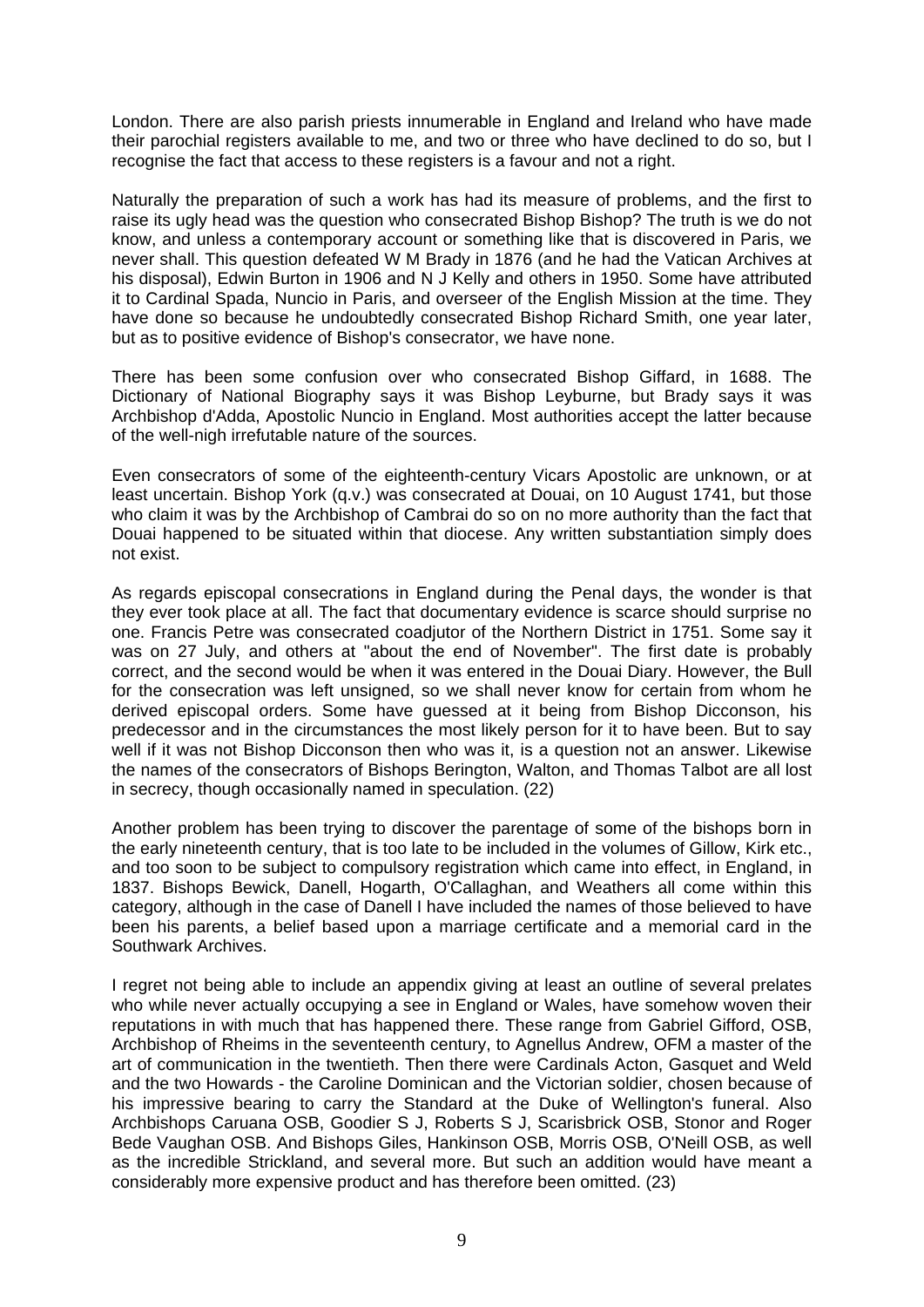Lastly I must express thanks to Brian Farrimond for making a computerised scan of my original (1987) text, and to Bernard Ball for transmitting the additions and corrections to the computerised disc. But as I myself cannot claim any exemption from human error, I must bear the responsibility for any faults. Notwithstanding such a possibility, I offer my work in the belief that I have made use of the best material available to me, and in the hope that it will be looked upon as a useful compilation.

Brian Plumb. Warrington 31 May 2006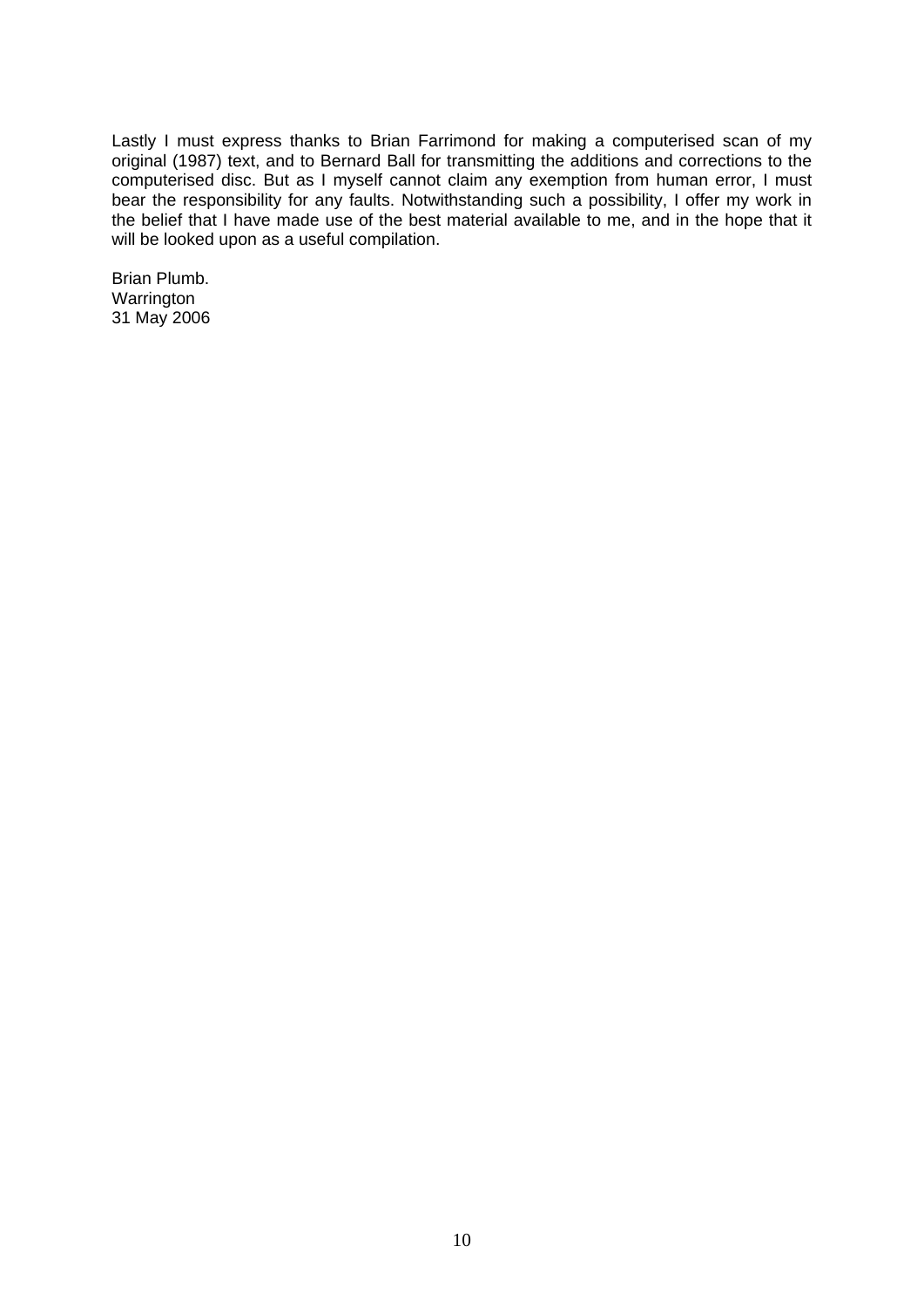NOTES

- (1) Mathew; Phillips; B Whelan 'The Appointment of English Bishops in the Penal Times' *Clergy Review* December 1956, 724-734
- (2) P Hughes ' A Hierarchy that Failed 1531' *Clergy Review* January 1931, 38-55
- (3) P Hughes 'A Hierarchy that Fought 1554-1559' *Clergy Review* January 1940, 25-39
- (4) Hughes; Catholic Encyclopaedia VI (1909), 631-632
- (5) Morris (ed)
- (6) Catholic Encyclopaedia I (1907), 322-323; Guilday; Quinlan, 54-57
- (7) Mathew, 43-58
- (8) Bossy, 42-44; Catholic Record Society 28, 332-333; B Whelan, A Series of Lists Relating to the English Benedictine Congregation (Stanbrook 1933).
- (9) Guilday; D Shanahan 'A Catholic Directory for 1610' *Clergy Review* November 1961, 659-663
- (10) Brady, 83-103
- (11) Brady, 140-347; Ward Dawn, XXIV
- (12) Bellenger; Gwynn; Ward Dawn, 1, 53, 316; Eve 49-56
- (13) J B Milburn, 12-16
- (14) *Clergy Review* February 1960, 114
- (15) Brady, 348-368
- (16) P H Doyle 'Bishop Goss and the Gentry ' *North West Catholic History* XII (1985), 6-13
- (17) Hemphill; Ward Dawn, Eve, Sequel; Butler
- (18) Catholic Directory 1851-1966
- (19) Catholic Directory 1873-1966; Tablet 31.1.1885
- (20) Cross (ed) 794-795; S G A Luff 'An Embarrassment of Bishops' *Beda Review* September 1964, 25-28; Tablet 27.8.1910, 325
- (21) Brady; Catholic Directory 1851-1987
- (22) *Clergy Review* September 1950 (Special issue for the Centenary of the Restoration of the Hierarchy).

(23) Almond, 74-83; Anstruther 111, 213-214; Birt; D A Hurn, Archbishop Roberts S J (London 1966) pp 196; Moran, 652-683; A Moriarty 'Men of Little Showing - Bishop Giles' *Clergy Review* December 1931, 513-520; Quinlan; H E G Rope 'Archbishop Stonor ' *Venerabile* April 1938,320-333.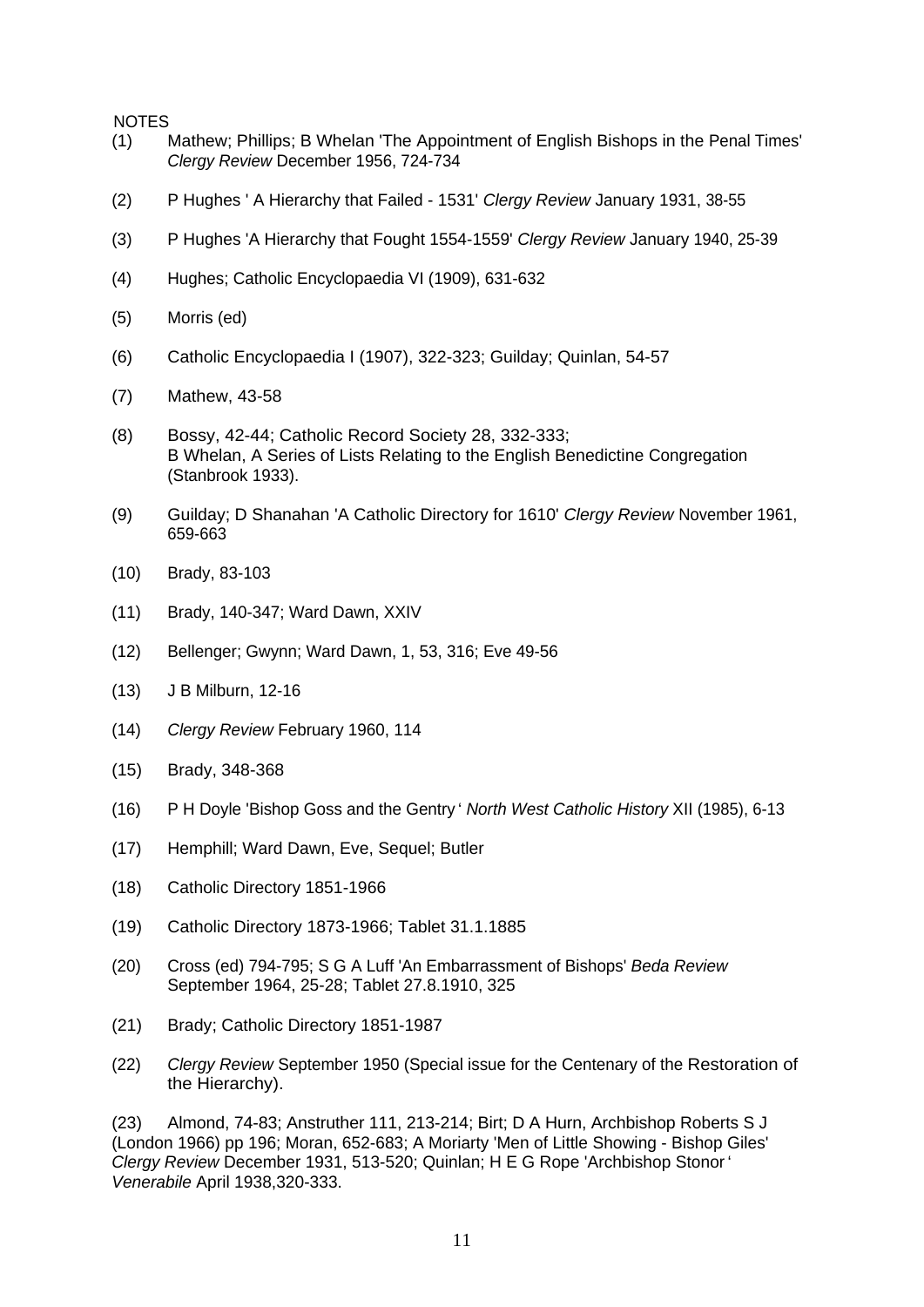#### **CHRONOLOGY OF HIERARCHY OF ENGLAND AND WALES 1623-2000**

- 1623 Vicariate of all England (and Wales)
- 1688 Four Vicariates, London, Midland, Northern, Western
- 1840 Eight Vicariates, Central, Eastern, Lancashire, London, Northern, Welsh, Western, Yorkshire
- 1850 Province of Westminster: WESTMINSTER, Beverley, Birmingham, Clifton, Hexham, Liverpool, Newport and Menevia, Northampton, Nottingham, Plymouth, Salford, Shrewsbury, Southwark
- 1861 Newcastle added to titular of Hexham
- 1878 New diocese of Leeds, new diocese of Middlesbrough. Beverley suppressed
- 1882 New diocese of Portsmouth
- 1895 Vicariate of Wales. Menevia deleted from titular of Newport
- 1898 New diocese of Menevia, Vicariate of Wales abolished
- 1911 Birmingham and Liverpool elevated to archbishoprics, and two new Provinces created
- 1916 New Welsh Province created. Cardiff made an archdiocese, Newport suppressed.
- 1917 Bishop in Ordinary to H M Forces appointed
- 1917 New diocese of Brentwood (Province of Westminster)
- 1924 New diocese of Lancaster (Province of Liverpool)
- 1953 Bishopric of the Forces created
- 1965 Southwark elevated to archbishopric and new Province created. New diocese of Arundel and Brighton (Province of Southwark)
- 1974 By Act of Parliament all existing county boundaries abolished. All reconstituted, and many renamed. This made no difference to existing diocesan boundaries.
- 1976 New Diocese of East Anglia (Province of Westminster)
- 1980 New Diocese of Hallam (Province of Liverpool)
- 1982 Two York parishes removed from Leeds to Middlesbrough, to unite the City of York under one bishop.
- 1987 New Diocese of Wrexham (Province of Cardiff)
- 1987 Decree Pro Solicitudine Omnium Ecclesiarum provided quasi diocese for H.M. Forces, its bishop solemnly enthroned as Ordinary.
- 1988 Parish of Dunsop Bridge near Clitheroe, transferred from Leeds to Salford.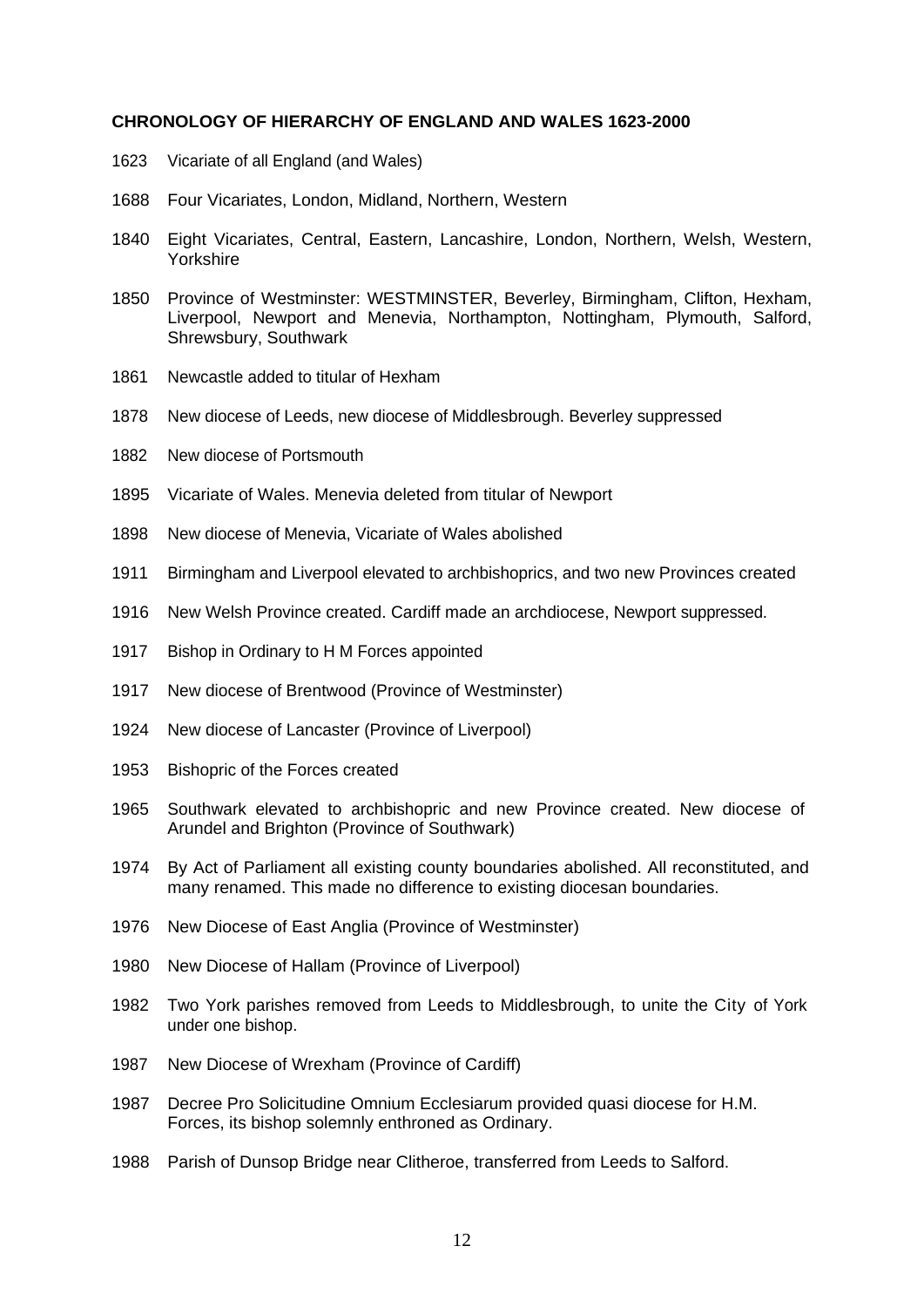#### **LIST OF THE CATHOLIC BISHOPS OF ENGLAND AND WALES (DECEASED) 1623-2000**

#### All England (and Wales)

- 1623 William Bishop
- 1624 Richard Smith
- 1631 Sede Vacante
- 1685 John Leyburne

The London District (The counties of Kent, Middlesex, Essex, Surrey, Hampshire, Berkshire, Bedford, Buckingham, Hertford, and the Islands of Wight, Jersey and Guernsey)

- 1688 John Leyburne
- 1703 Bonaventure Giffard
- 1734 Benjamin Petre
- 1758 Richard Challoner
- 1781 James Talbot
- 1790 John Douglass
- 1812 William Poynter
- 1827 James Yorke Bramston
- 1836 Thomas Griffiths

(From 1840 the District consisted of Middlesex, Essex, Hertford, Berkshire, Hampshire, Surrey, Sussex, Kent, and the Islands of Wight, Jersey and Guernsey)

- 1848 Thomas Walsh
- 1849 Nicholas Wiseman

see also: R Gradwell and H Howard

The Midland District (The counties of Oxford, Warwick, Worcester, Shropshire, Stafford, Derby, Nottingham, Lincoln, Northampton, Cambridge with Ely, Norfolk, Suffolk, Huntingdon, Rutland and Leicester)

- 1688 Bonaventure Giffard
- 1703 George Witham
- 1716 John Talbot Stonor
- 1756 John Hornyold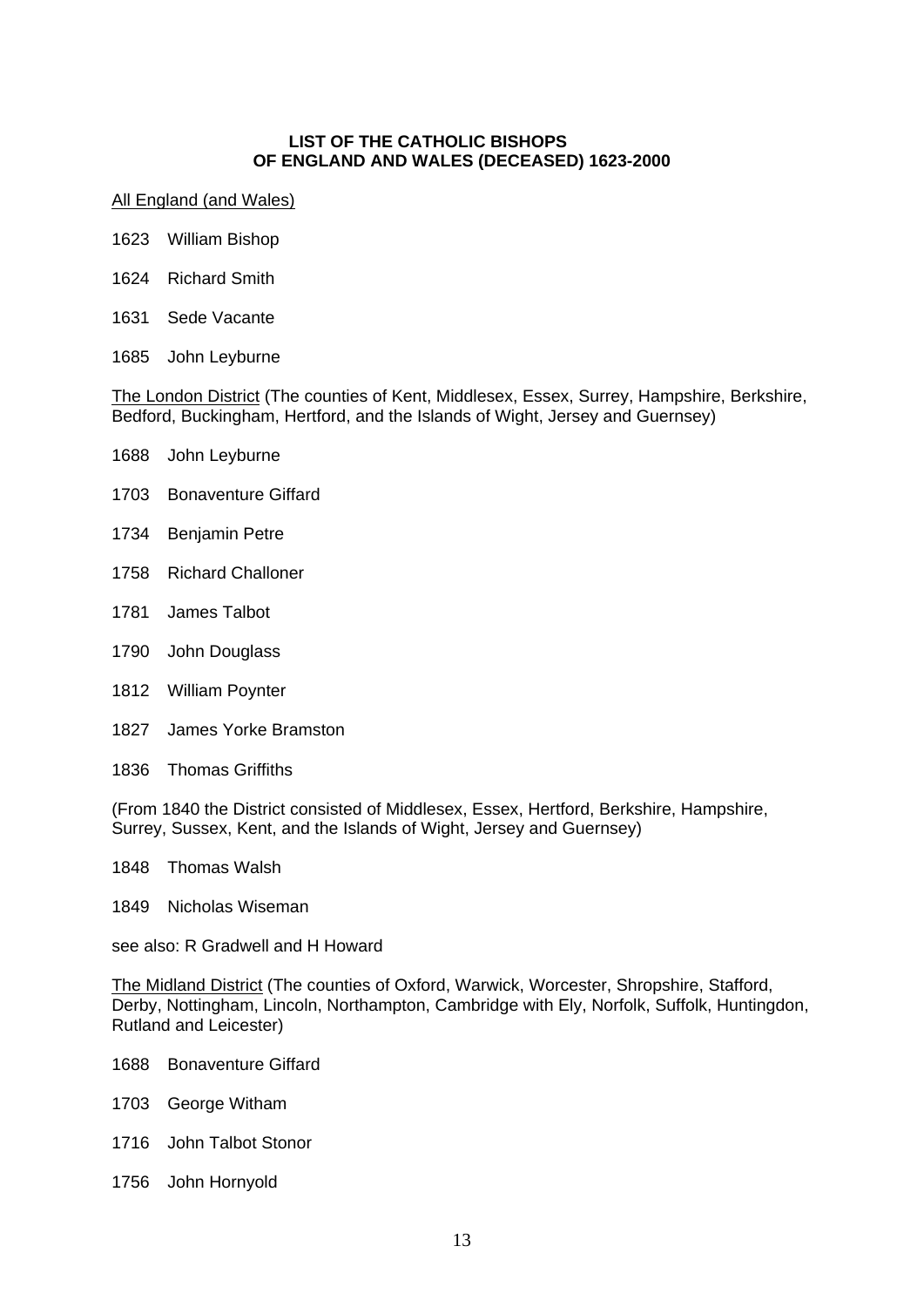- 1778 Thomas Talbot
- 1795 Charles Berington
- 1801 Gregory Stapleton
- 1803 John Milner
- 1826 Thomas Walsh

(From 1840 the District consisted of Derby, Nottingham, Stafford, Leicester, Warwick, Worcester, Oxford and Shropshire, and was renamed the Central District)

1848 William Bernard Ullathorne

The Northern District (The counties of Chester, York, Lancaster, Northumberland, Cumberland, Durham, and the Isle of Man)

| James Smith |
|-------------|
|             |

- 1715 George Witham
- 1725 Thomas Dominic Williams
- 1741 Edward Dicconson
- 1752 Francis Petre
- 1775 William Walton
- 1780 Matthew Gibson
- 1790 William Gibson
- 1821 Thomas Smith
- 1831 Thomas Penswick
- 1836 John Briggs

(From 1840 the District consisted of Northumberland, Cumberland, Westmorland and Durham)

- 1840 Francis Mostyn
- 1847 William RiddelI
- 1848 William Hogarth
- See also: W Maire

The Western District (The counties of Cornwall, Wiltshire, Somerset, Devon, Dorset, Gloucester, Hereford, and the Principality of Wales).

1688 Philip Michael Ellis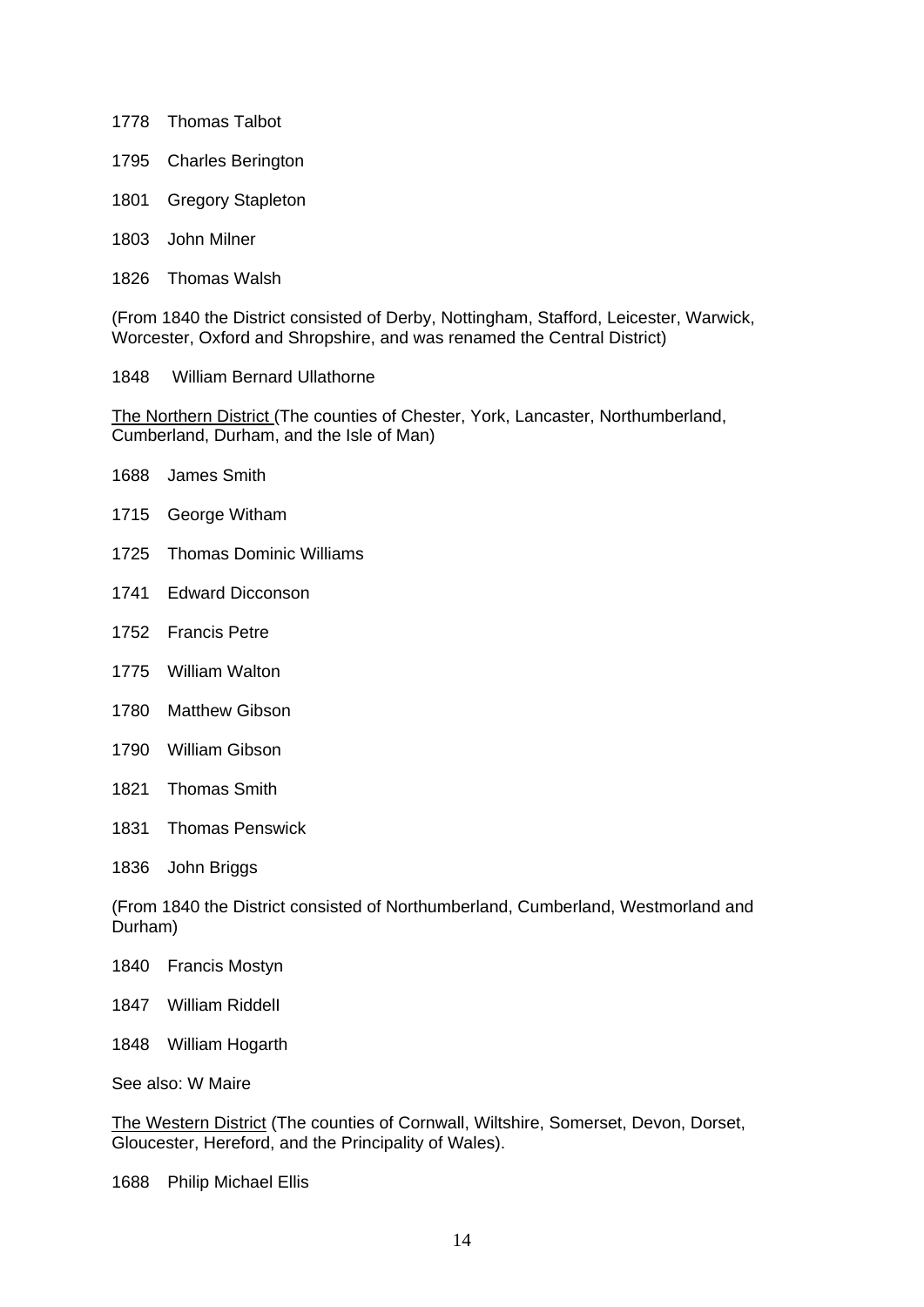- 1715 Matthew Prichard
- 1750 Laurence William York
- 1763 Charles Walmesley
- 1797 William Gregory Sharrock
- 1809 Peter Bernadine Collingridge
- 1829 Peter Augustine Baines

(From 1840 the District consisted of Gloucester, Wiltshire, Somerset, Dorset, Devon, Cornwall and the Isles of Scilly)

- 1844 Charles Michael Baggs
- 1846 William Bernard Ullathorne
- 1848 Joseph William Hendren

The Eastern District (The counties of Lincoln, Rutland, Huntingdon, Northampton, Cambridge, Norfolk, Suffolk, Bedford, and Buckingham)

1840 William Wareing

The Lancashire District (The counties of Lancashire, Cheshire and the Isle of Man)

1840 George Hilary Brown see also: J Sharples

The Welsh District (The Principality of Wales and the counties of Hereford and Monmouth)

1840 Thomas Joseph Brown

The Yorkshire District (The county of Yorkshire)

1840 John Briggs

From 1895 to 1898 Francis Mostyn (q.v.) was Vicar Apostolic of Wales, that was the Principality of Wales except Glamorgan.

Westminster (Middlesex, Essex and Hertford. In 1917 Essex was removed to Brentwood)

- 1850 Nicholas Wiseman
- 1865 Henry Edward Manning
- 1892 Herbert Vaughan
- 1903 Francis Alphonsus Bourne
- 1935 Arthur Hinsley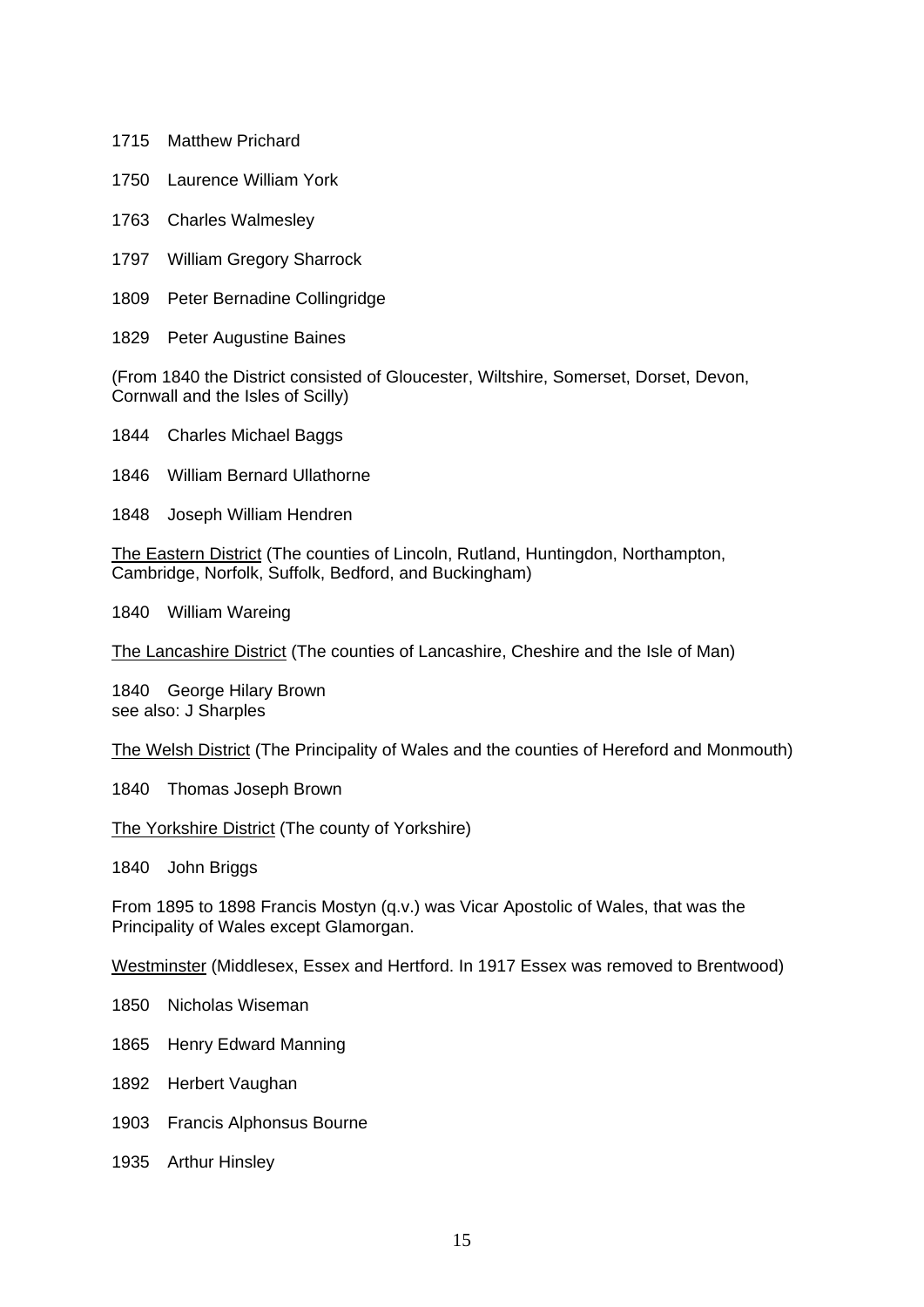- 1943 Bernard Griffin
- 1956 William Godfrey
- 1963 John Carmel Heenan
- 1976 George Basil Hume

see also: Bidwell, Brindle, Butler, Butt (Joseph), Casey, Cashman, Craven, Fenton, Johnson, Mahon, Mathew, Myers, Patterson, Stanley, and Weathers

Beverley (Yorkshire - suppressed in 1878)

- 1850 John Briggs
- 1861 Robert Cornthwaite
- Birmingham (Oxfordshire, Staffordshire, Warwickshire and Worcestershire)
- 1850 William Bernard Ullathorne
- 1888 Edward Illsley
- 1921 John Mclntyre
- 1929 Thomas Leighton Williams
- 1947 Joseph Masterson
- 1954 Francis Joseph Grimshaw
- 1965 George Patrick Dwyer
- see also: Barrett, Bright, Cleary, Emery, Glancey and Griffin.
- Clifton (Gloucesterhsire, Somerset and Wiltshire)
- 1850 Joseph William Hendren
- 1851 Thomas Burgess
- 1857 William Hugh Joseph Clifford
- 1894 William Robert Brownlow
- 1902 George Ambrose Burton
- 1932 William Lee
- 1949 Joseph Edward Rudderham

Hexham and Newcastle (Cumberland, Durham, Northumberland, and Westmorland. In 1924 Cumberland and Westmorland were removed to Lancaster)

1850 William Hogarth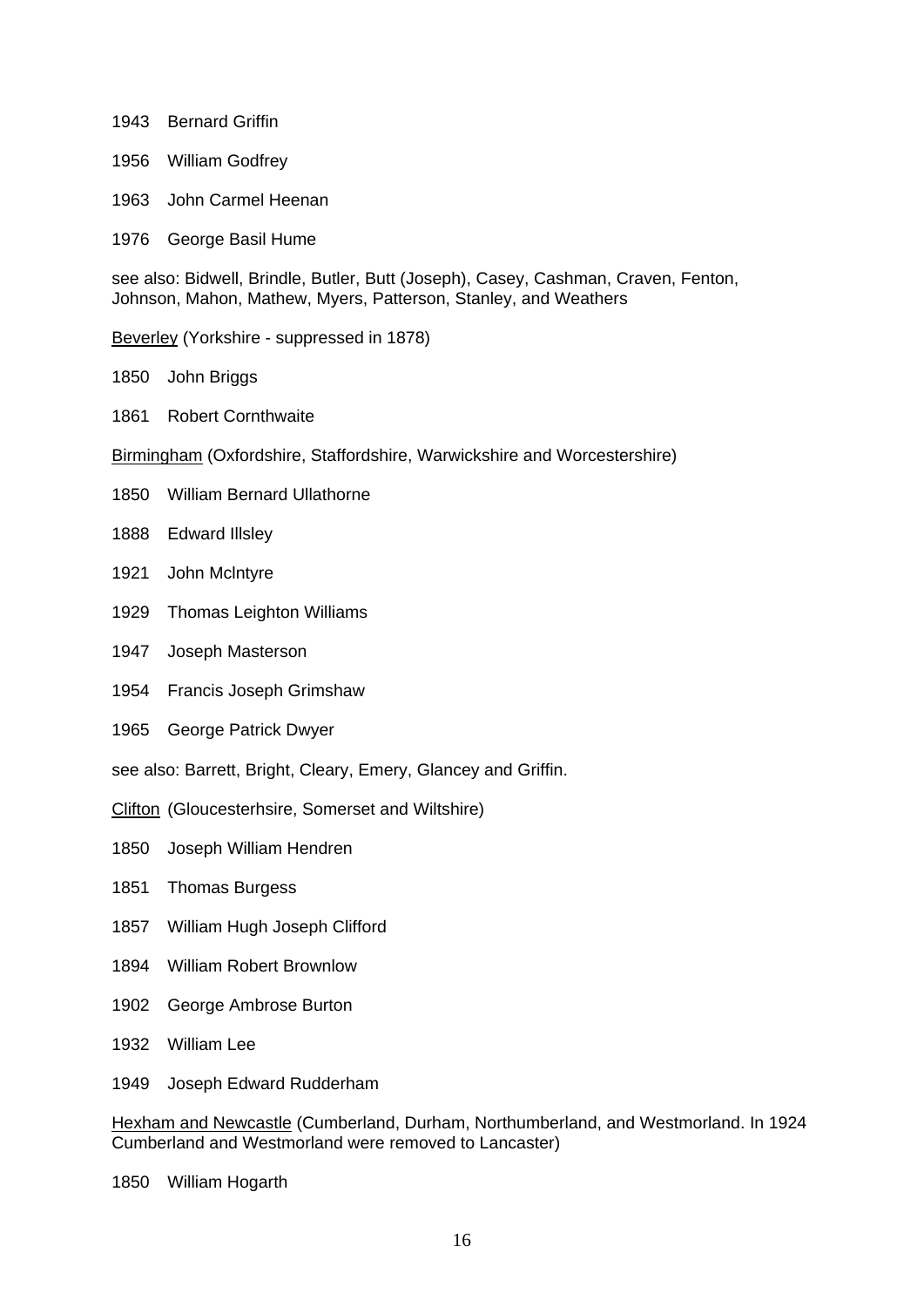- 1866 James Chadwick
- 1882 John William Bewick
- 1888 Henry O'Callaghan
- 1889 Thomas William Wilkinson
- 1909 Richard Collins
- 1925 Joseph Thorman
- 1937 Joseph McCormack
- 1958 James Cunningham

see also: Preston and Swindlehurst

Liverpool (The Hundreds of Amounderness, Leyland, Lonsdale and West Derby, in Lancashire, and the Isle of Man. In 1924 Amounderness and Lonsdale were removed to Lancaster)

- 1850 George Hilary Brown
- 1856 Alexander Goss
- 1873 Bernard O'Reilly
- 1894 Thomas Whiteside
- 1921 Frederick William Keating
- 1928 Richard Downey
- 1953 William Godfrey
- 1957 John Carmel Heenan
- 1964 George Andrew Beck
- 1976 Derek Worlock

see also: Dobson, Gray, Halsall, Hitchen and O'Connor

Newport and Menevia (Hereford, Monmouth, Brecon, Cardigan, Carmarthan, Glamorgan, Pembroke and Radnor, reduced in 1895, suppressed in 1916)

- 1850 Thomas Joseph Brown
- 1881 John Cuthbert Hedley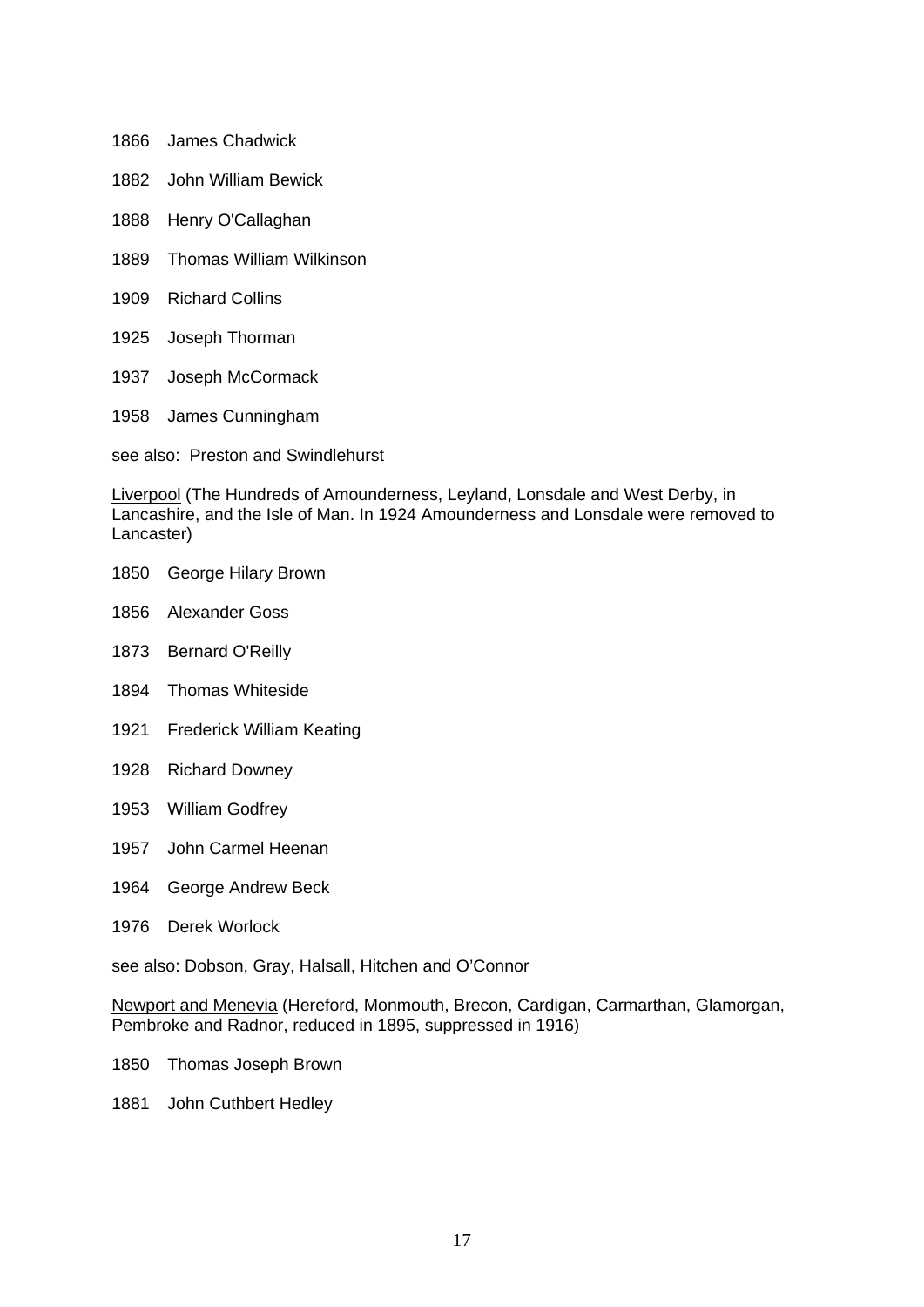Northampton (Bedford, Buckingham Cambridge, Huntingdon, Norfolk, Northampton and Suffolk. In 1976 Cambridge, Norfolk and Suffolk were removed to East Anglia)

- 1850 William Wareing
- 1858 Francis Kerril Amherst
- 1880 Arthur RiddelI
- 1908 Frederick William Keating
- 1921 Dudley Charles Cary-Elwes
- 1933 Laurence Youens
- 1941 Thomas Leo Parker
- 1967 Charles Alexander Grant
- 1982 Francis Gerard Thomas

Nottingham (Derby, Leicester, Lincoln, Nottingham and Rutland. In 1980 parts of Derbyshire and Nottinghamshire were removed to Hallam)

- 1851 Joseph William Hendren
- 1853 Richard Butler Roskell
- 1874 Edward Gilpin Bagshawe
- 1901 Robert Brindle
- 1915 Thomas Dunn
- 1932 John Francis McNulty
- 1944 Edward El I is

Plymouth (Cornwall, Devon, Dorset and the Isles of Scilly)

- 1851 George Errington
- 1855 William Vaughan
- 1902 Charles Morice Graham
- 1911 John Joseph Keily
- 1929 John Patrick Barrett
- 1947 Francis Joseph Grimshaw
- 1955 Cyril Edward Restieaux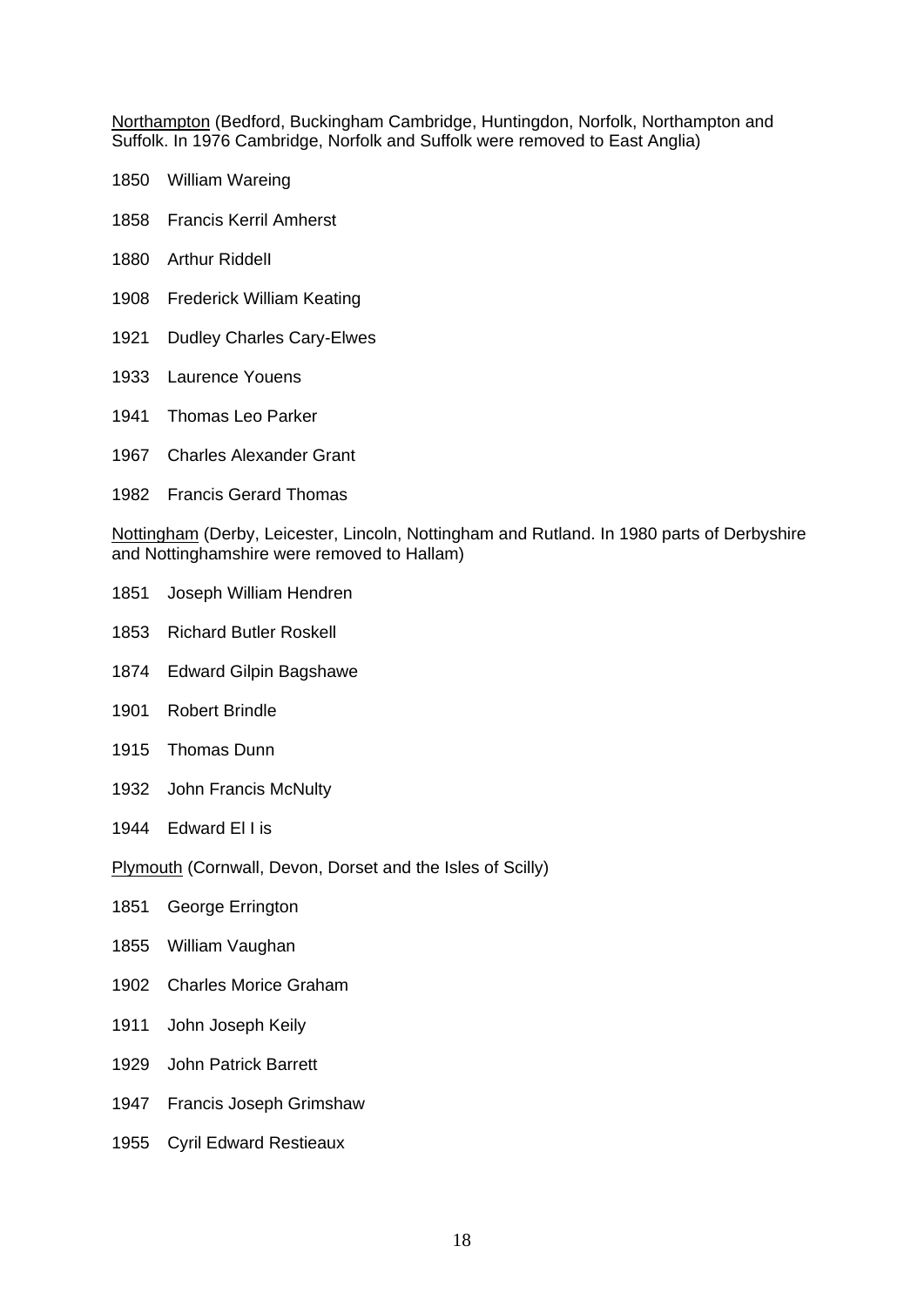Salford (The Hundreds of Salford and Blackburn in Lancashire)

- 1851 William Turner
- 1872 Herbert Vaughan
- 1893 John Bilsborrow
- 1903 Louis Charles Casartelli
- 1925 Thomas Henshaw
- 1939 Henry Vincent Marshall
- 1955 George Andrew Beck
- 1964 Thomas Holland

see also: Burke and J S Vaughan

Shrewsbury (Cheshire, Shropshire, Anglesea, Caernarvon, Denbigh, Flint, Merioneth, and Montgomery. In 1895 all the Welsh counties were removed to the Vicariate of Wales)

- 1851 James Brown
- 1882 Edmund Knight
- 1895 John Car roll
- 1897 Samuel Webster Alien
- 1908 Hugh Singleton
- 1934 Ambrose James Moriarty
- 1949 John Aloysius Murphy
- 1962 William Eric Grasar
- 1980 Joseph Gray

See also: J. Brewer

Southwark (Surrey, Sussex, Berkshire, Hampshire, Kent, the Isle of Wight and the Channel Islands. In 1882 Berkshire, Hampshire, the Isle of Wight and the Channel Islands were removed to Portsmouth. In 1965 Sussex and parts of Surrey were removed to Arundel and Brighton)

- 1851 Thomas Grant
- 1871 James Danell
- 1882 Robert Aston Coffin
- 1885 John Butt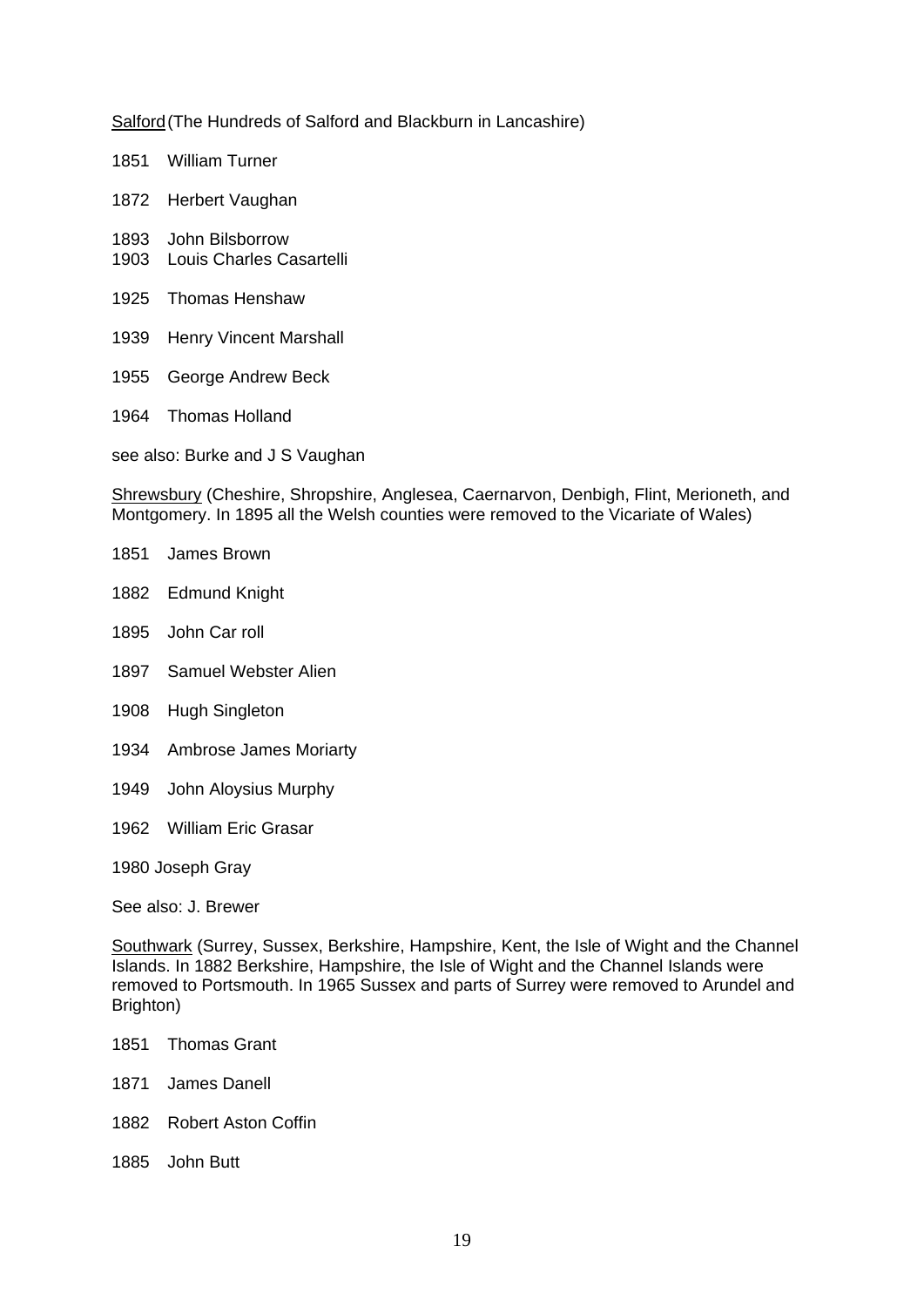- 1897 Francis Alphonsus Bourne
- 1904 Peter Emmanuel Amigo
- 1949 Cyril Conrad Cowderoy

see also: W Brown

Leeds (The West Riding of Yorkshire and the City of York south of the Ouse. In 1982 this part of York was removed to Middlesbrough)

- 1878 Robert Cornthwaite
- 1890 William Gordon
- 1911 Joseph Robert Cowgill
- 1936 Henry John Poskitt
- 1951 John Carmel Heenan
- 1957 George Patrick Dwyer
- 1966 William Gordon Wheeler
- Middlesbrough (The North and East Ridings of Yorkshire)
- 1879 Richard Lacy
- 1929 Thomas Shine
- 1956 George Brunner
- 1967 John Gerard McClean

Portsmouth (Berkshire, Hampshire, the Isle of Wight and the Channel Islands)

- 1882 John Vertue
- 1900 John Baptist Cahill
- 1910 William Timothy Cotter
- 1941 John Henry King
- 1965 Derek Worlock
- 1976 Anthony Joseph Emery

See also: Holland

Menevia (The Principality of Wales, except Glamorgan. In 1987 the diocese was considerably revised and a new see fixed at Wrexham)

1898 Francis Mostyn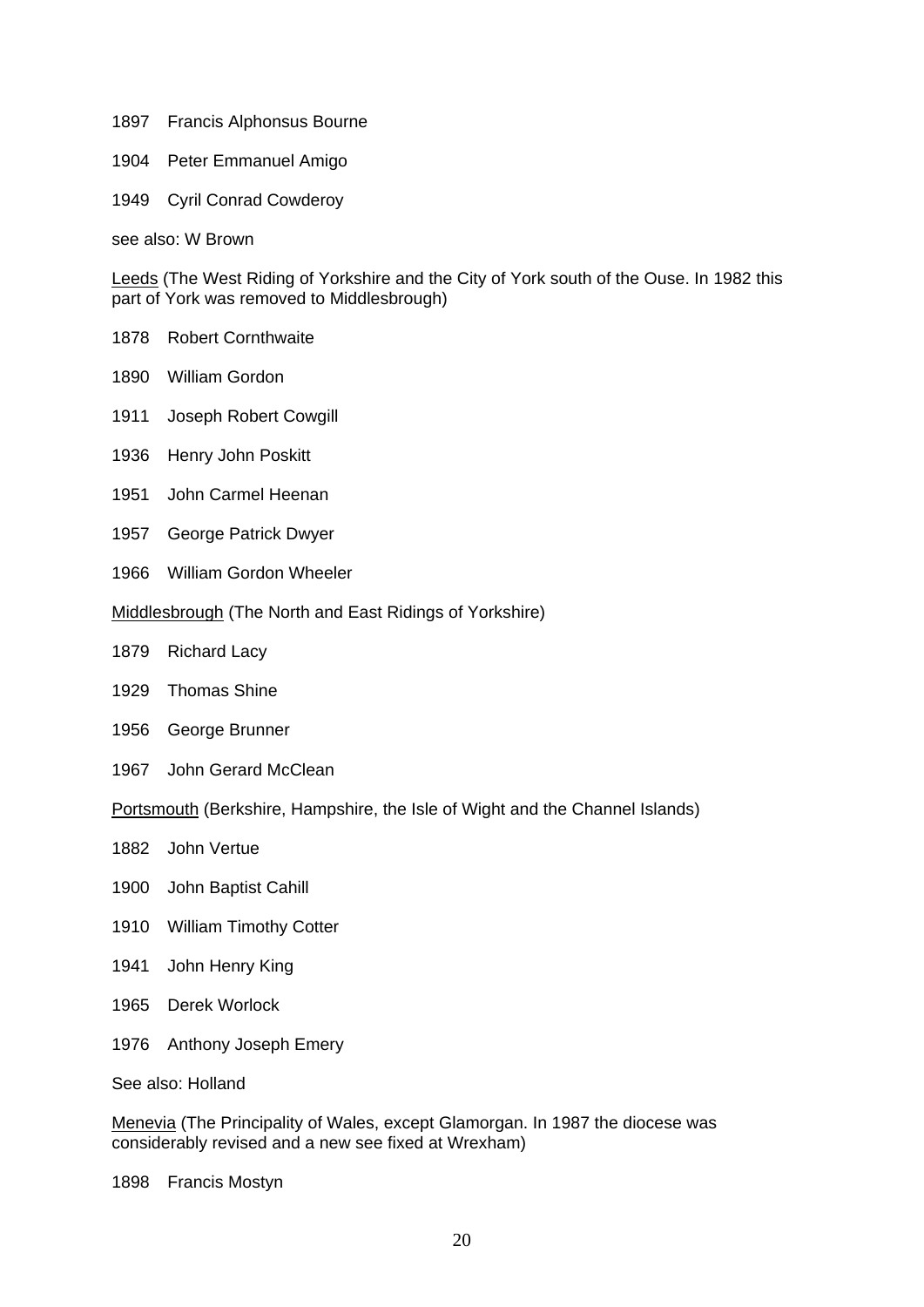- 1926 Francis John Vaughan
- 1935 Michael Joseph McGrath
- 1941 Daniel Joseph Hannon
- 1947 John Edward Petit
- 1972 Langton Fox
- 1983 James Hannigan

Cardiff (Glamorgan, Hereford and Monmouth. Territory considerably revised in 1987)

- 1916 James Romanus Bilsborrow
- 1921 Francis Mostyn
- 1940 Michael Joseph McGrath
- 1961 John Aloysius Murphy

Bishops in Ordinary to H M Forces (Having jurisdiction over all service personnel and their dependents, at home and overseas)

- 1917 William Lewis Keatinge
- 1935 James Dey
- 1946 Sede vacante
- 1954 David Mathew
- 1963 Gerard William Tickle

Brentwood (Essex)

- 1917 Bernard Nicholas Ward
- 1920 Arthur Doubleday
- 1951 George Andrew Beck
- 1956 Bernard Patrick Wall
- 1969 Patrick Joseph Casey

Lancaster (The Hundreds of Amounderness and Lonsdale in Lancashire, and the counties of Cumberland and Westmorland)

- 1925 Thomas Wulstan Pearson
- 1939 Thomas Edward Flynn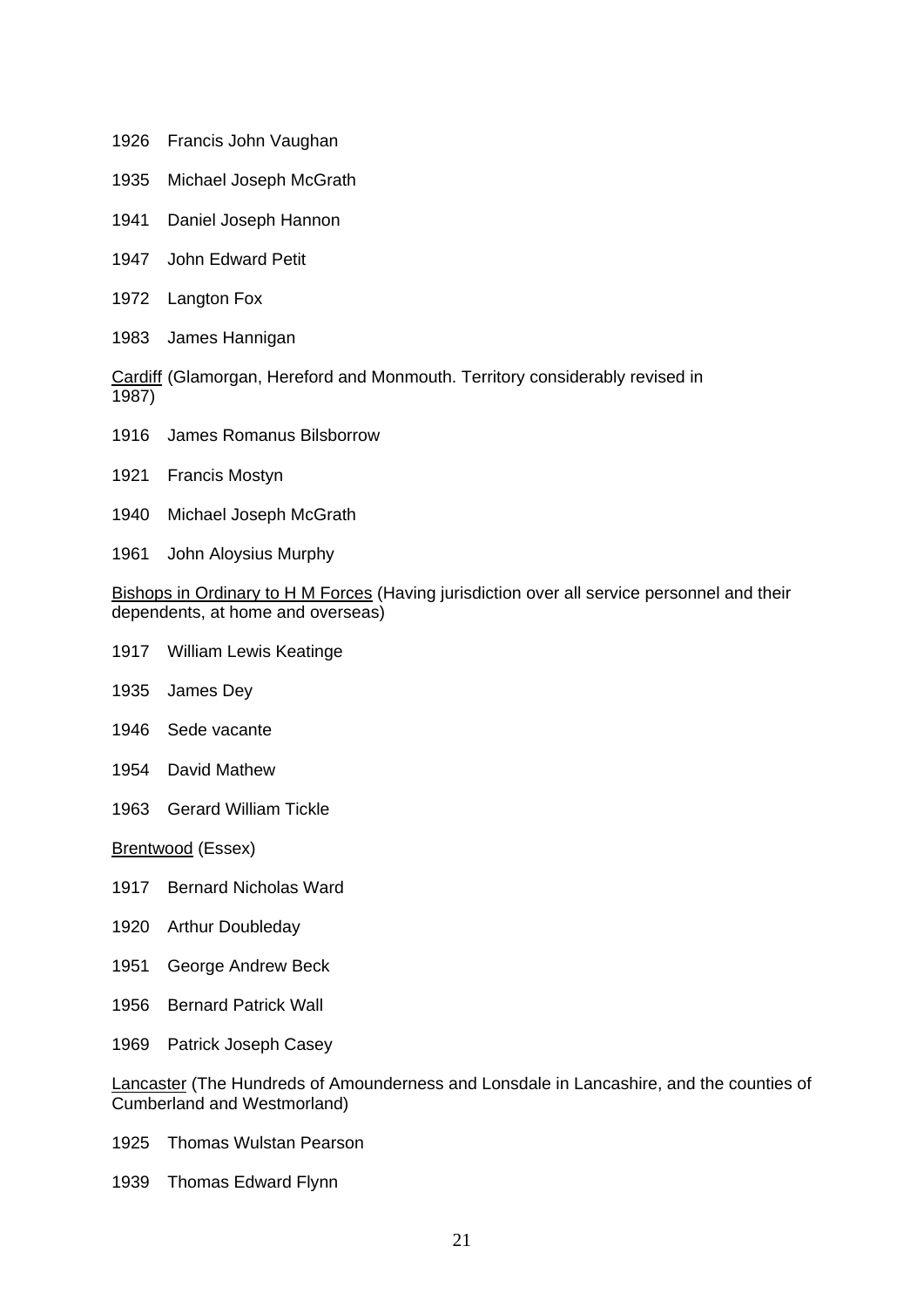1962 Brian Charles Foley

1985 John Brewer

Arundel and Brighton (Sussex and Surrey outside the Greater London Boroughs)

1965 John Cashman (died 1971)

East Anglia (Cambridge, Norfolk and Suffolk)

No Bishop of East Anglia died in the  $20<sup>th</sup>$  century.

Hallam (South Yorkshire, parts of High Peak and Chesterfield in Derbyshire and the district of Bassetlaw in Nottinghamshire)

1980 Gerald Moverley

Wrexham (Aberconwy and Colwyn, Anglesey, Denbighshire, Flintshire, Gwynedd, Wrexham and the District of Montgomery in Powys)

1987 James Hannigan

All dates and definitions have been taken from either W M Brady or the Catholic Directory.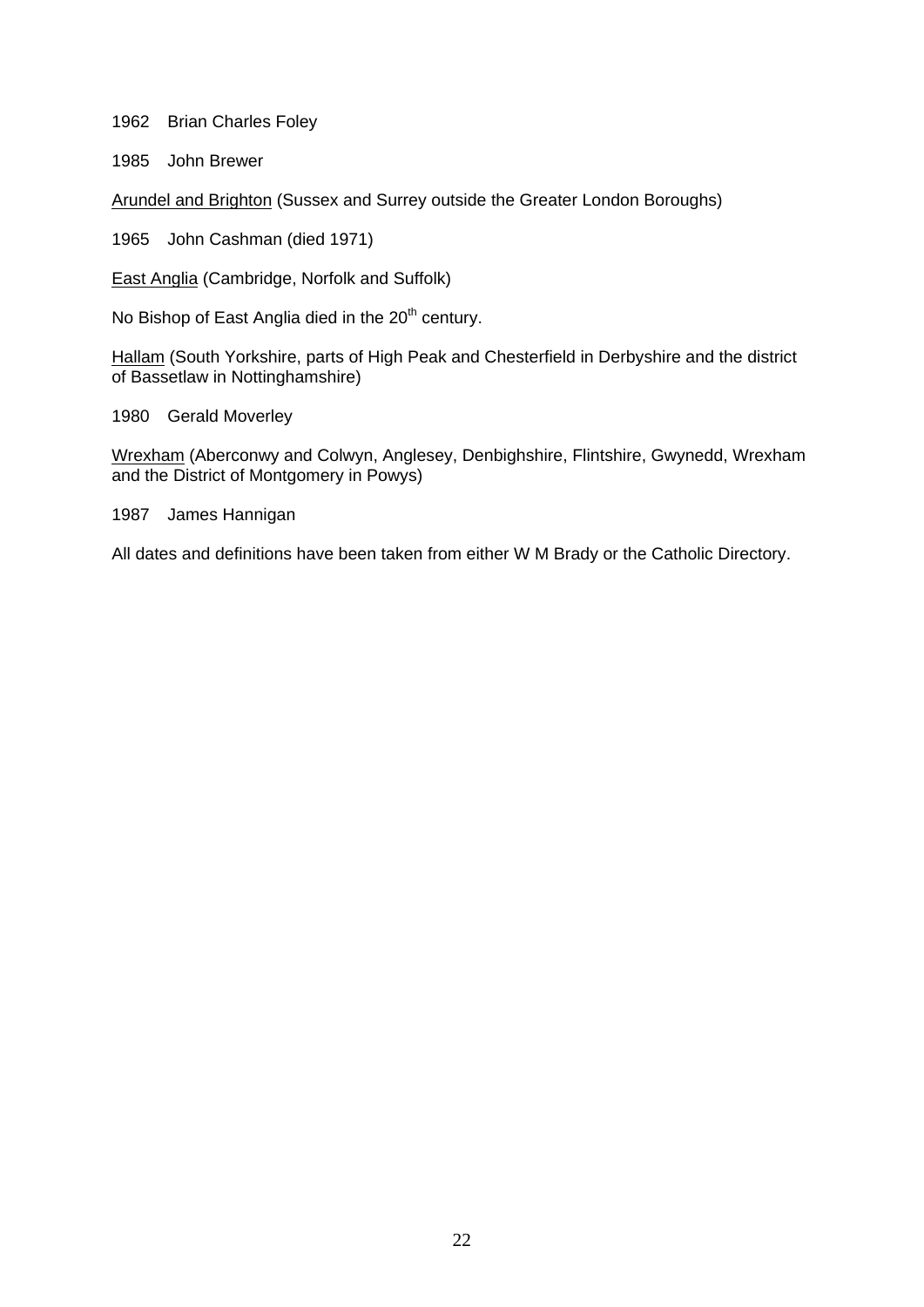## **BIOGRAPHICAL DICTIONARY OF THE CATHOLIC BISHOPS OF ENGLAND AND WALES (DECEASED) 1623 – 2000**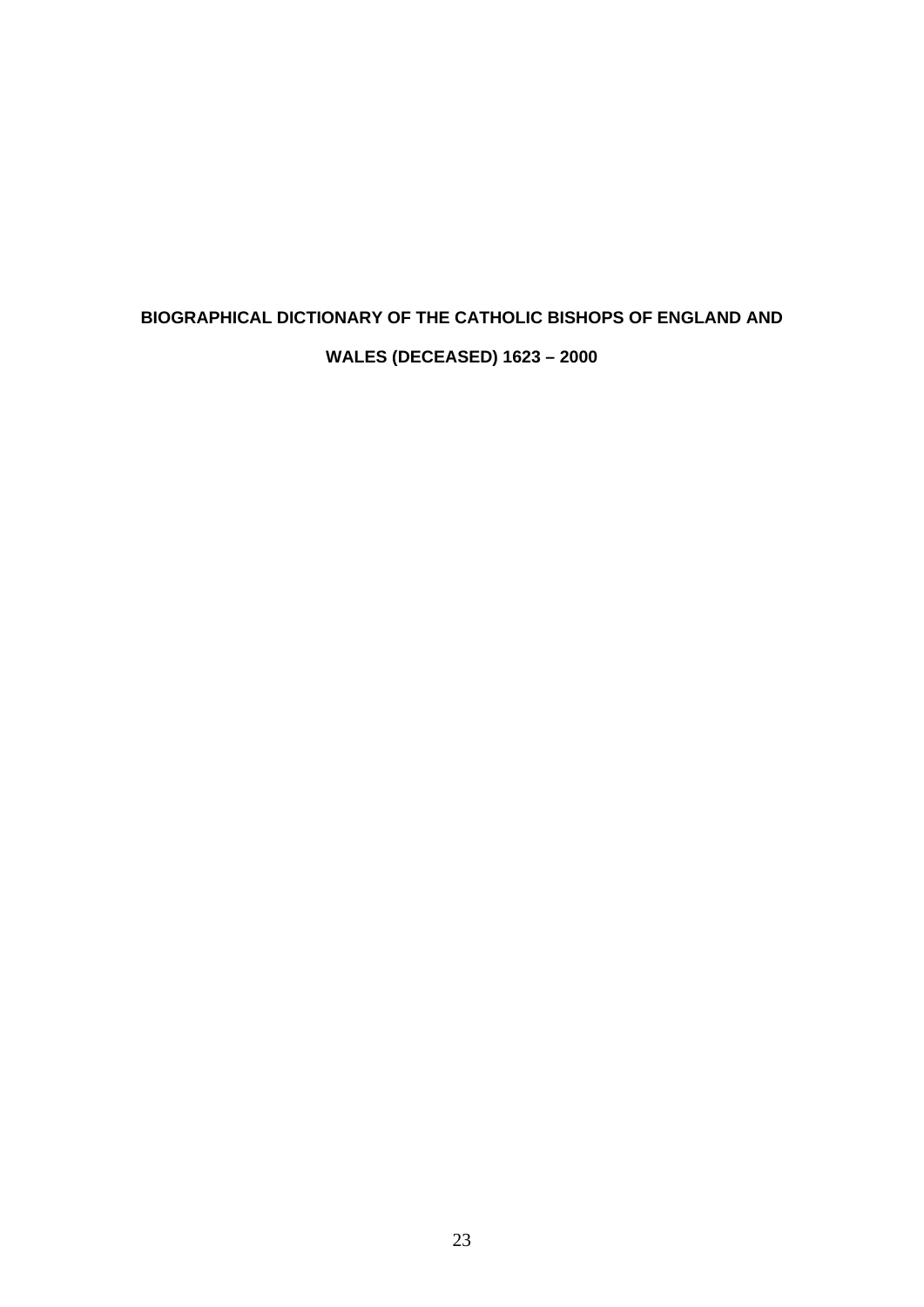#### **ALLEN** Samuel Webster Shrewsbury

Son of Samuel and Ann Allen (Webster), born at 78 Lord Street, Stockport, Cheshire, on 23 March 1844. His father was an overlooker of weavers in a mill, his sister was mother of Ambrose Moriarty (q.v.). Bishop Allen was educated at Oscott and the English College, Rome. He used to say that he had been prevented from working for his doctorate on account of the preparations being made for the First Vatican Council. In that event he was one of the official short-hand writers employed to record all the debates. So seriously did he take his vow of secrecy that years later, when the entire proceedings had been published, he could never be tempted to utter a word on the subject.

He was ordained priest at S.AIban's, Liscard, on 4 December 1870 by Bishop James Brown. He was to expend his whole career in the old county town of Shrewsbury. Until 1875 he was Bishop's Secretary and assistant priest in the Cathedral parish, then Cathedral administrator, and in 1882 he became Canon Theologian of the Shrewsbury Chapter. He was a man of commanding presence and administrative ability. He took a prominent part in civic and philanthropic affairs, and for 18 years he was a member of the Board of Guardians.

On 16 June 1897 he was consecrated fourth Bishop of Shrewsbury by Cardinal Vaughan, with Bishops Illsley and Mostyn as co-consecrators. This was the first episcopal consecration to take place in Shrewsbury. The episcopate of Bishop Allen witnessed the beginnings of ten new missions and the erection of twelve new churches, among the latter being the magnificent Our Lady and the Apostles, Edgeley (his native parish) whose site alone cost £2750.

He launched a scheme to build a diocesan orphanage as a memorial to Bishop Knight, second Bishop of Shrewsbury, while his preoccupation with providing schools for the many poor children of Merseyside and rural Cheshire was expressed, with concern, in many pastoral letters. His last pastoral letter of all was a profound exposition of suffering in the lives of Christians - and he had suffered day and night for six months.

Bishop Allen spoke Greek, Hebrew and Italian fluently and wrote Latin elegantly. His personal collection of Egyptology was declared one of the finest in England, and he was a member of the Shropshire Archaeological Society. His entire library was bequeathed to the Franciscans, and housed at Grey friars, Oxford.

He died at Shrewsbury on 13 May 1908 and is buried in Shrewsbury cemetery. The Mayor and Corporation and also the Member of Parliament for the borough all attended the funeral.

Abbott, 16; ed.Beck, 217; *Directory, Diocese of Shrewsbury* 1950, 64; *Tablet* 16.5.1908 and 23 5 1908; M E Williams, 130, 147, 240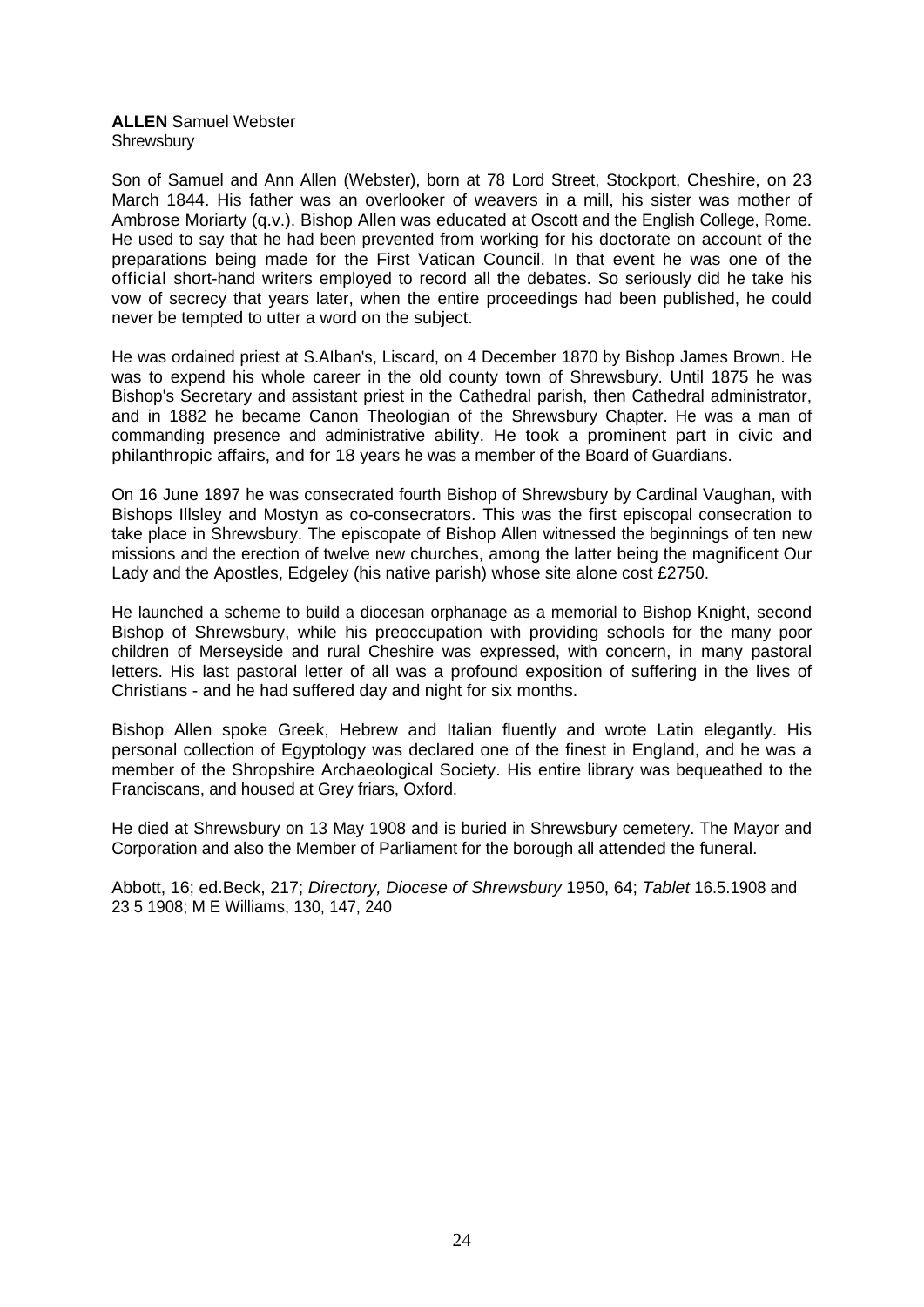#### **AMHERST** Francis Kerril, DD. Northampton; *Sozusa*

Son of William Kerril and Mary Louisa Amherst (Turville), born in London on 21 March 1819, he was baptized at Spanish Place on the day of his birth. His brother became a Jesuit, one of his sisters became a Benedictine of Princethorpe, and another a Sister of Providence. His boyhood was spent mainly at Parndon, in Essex, one of his father's properties, and now absorbed into Harlow New Town.

Bishop Amherst was educated at a preparatory school conducted by the Reverend William Foley, at Northampton, and in 1830 he entered Oscott, where he was ordained priest on 6 June 1846 by Bishop Wiseman. After seven years spent teaching at Oscott he became convinced that his vocation lay with a religious order. His brother, the Jesuit, advised something not only demanding, but also austere.

On a visit to Rome Fr. Amherst discussed the matter with Pope Pius IX who said "Religious Orders are very good when they keep their rules". So he went to the Dominicans at Woodchester, in Gloucesterhsire, a foundation then in its infancy where conditions were austere in the extreme. His health collapsed and after assisting at the Dominican's church in Leicester, he was advised to return to his diocese. In 1856 Bishop Ullathorne appointed him rector of S. Austin's, Stafford, where he was very happy and expected to live out his days.

In 1858 the Bishop of Northampton retired and Cardinal Wiseman remarked prophetically "Frank Amherst will be the Bishop". A telegram from Rome confirmed this, but Amherst's reply, in Latin was so maltreated by the postal clerk, that his appeal to decline the office was rendered meaningless. But the Pope said "it probably means he doesn't want to be a bishop but it makes no difference". The brief was dated 14 May 1858, and he was consecrated at Northampton on 4 July 1858, by Cardinal Wiseman, with Bishops Ullathorne and Clifford as co-consecrators.

The diocese comprised seven counties, the faithful were few and far between, resources were limited, and there was not even a cathedral. The last defect was remedied in 1864 by the erection of a modest but respectable edifice designed by E W Pugin. Bishop Amherst also acquired the 12th century church of S.John the Baptist, in the centre of Northampton. On 8 June 1862 he was named Assistant at the Pontifical Throne.

Patience, kindliness and a reputation for leaving well alone were the characteristics of his episcopate. In 21 years he made hardly any clerical changes other than the ones which death made unavoidable. He developed a brain tumour, and in 1879 he resigned the see of Northampton and was made titular bishop of *Sozusa*. He retired to Fieldgate House, Kenilworth, the residence of his brother. Despite excruciating headaches, and blindness so complete as to be unable to sense the rays of the sun, he retained his mental faculties to the very end. He often asked to have the Gospel of the day read to him, and would recite the Psalms known to him by heart. He requested to receive holy communion on 21 August 1882 and died a few hours later. By special permission of the Home Office he was buried inside the Cathedral church of Northampton.

Brady, 429-430; Cath.Enc.XI (1911), 197; *Tablet* 1.9.1883, 339-341.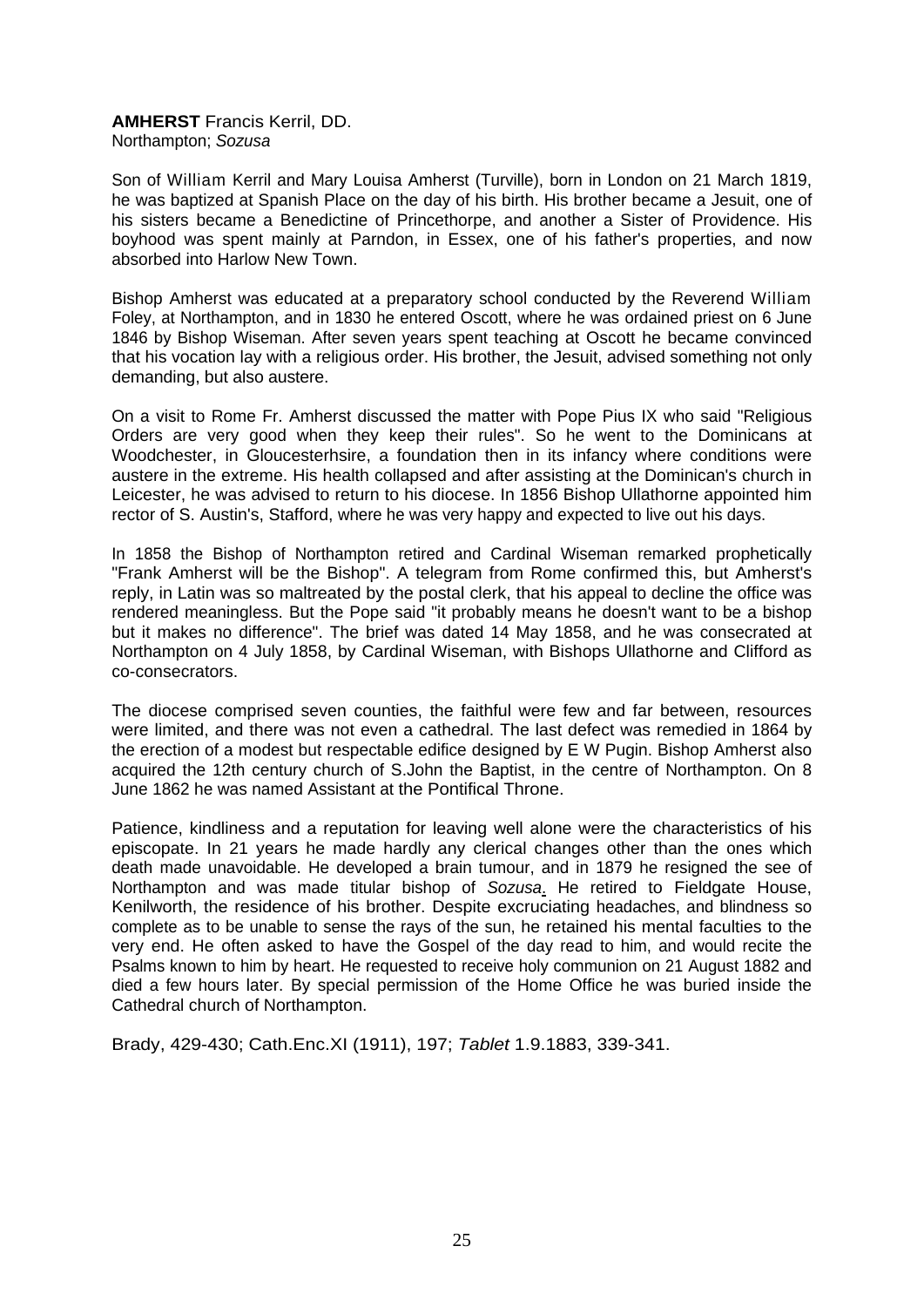#### **AMIGO** Peter Emmanuel Southwark

Son of Peter Lawrence and Emily Amigo (Savignon), born in Waterport Street, Gibraltar, on 26 May 1864. In 1878 he entered S. Edmund's College, Ware with the ambition of becoming a barrister, but in 1885 he decided to become a priest and removed to S. Thomas's Seminary, Hammersmith. He was ordained for the archdiocese of Westminster on 25 February 1888 by Bishop Weathers in the old pro Cathedral Kensington.

After supply duty at Stoke Newington he returned to S.Edmund's to teach Scripture and Church History. From 1892 to 1896 he was curate at Holy Trinity, Brook Green, then transferred to a similar position at SS Mary and Michael's, Commercial Road. In 1899 he was appointed rector of that poor but populous parish where he raised £1000 towards new schools. With bell and crucifix he preached in the adjacent streets where he was often pelted with eggs, and sometimes with stones.

In 1901, at the second time of asking Bishop Bourne secured his services for Southwark. But Cardinal Vaughan was reluctant to agree and did so on the understanding that it would be for five years only. Amigo then spent a few months of intense study with the Sulpicians at Issy, and took charge of the Walworth mission where he built a church, increased the staff to five, continued his open air preaching and supervised a house of studies for young men engaged in business but desiring to become priests. In 1903 he was appointed Vicar General of Southwark, though the bishop's right to appoint a non-diocesan was queried, and an appeal to Rome was answered in the affirmative.

On 25 March 1904 he was consecrated sixth Bishop of Southwark, in S. George's Cathedral by Archbishop Bourne, with Bishops Cahill and Hedley as co-consecrators. His episcopate lasted for 45 years and witnessed some momentous occasions. He once received seven Brighton clergymen and many of their congregations into the Church. On the other hand he lost two or three of his own priests to the Modernist crisis, and when George Tyrrell, the ex Jesuit died at Storrington in 1907, excommunicated with his case reserved to the Holy See, it was Amigo who had to deal with the hostility brought about by the denial of Catholic burial.

His permission to allow, against considerable pressure, the Requiem for Terence McSwiney, Lord Mayor of Cork, who died on hunger strike in Brixton Prison, and his condemnation a decade later, of the atrocities committed against religion in Spain brought him a shower of hate mail. But his sacerdotal golden jubilee in 1938 brought him the personal title of Archbishop from the Pope. And ten years later his diamond jubilee brought the congratulations of King George VI.

Bishop Amigo fought a lengthy battle against Cardinal Bourne who wanted the diocese of Southwark suppressed, and all London united in the Metropolitan see of Westminster. He also opposed several Government Ministers over discrimination in education, and conscription of seminarists. The destruction of his cathedral by fire bombs on 16 April 1941, and the deaths of three priests at Holy Trinity, Bermondsey, in a V2 rocket attack, on 2 March 1945 were tragedies that moved him deeply.

Active until two days before his death, on 1 October 1949, even Westminster Cathedral was inadequate to accommodate the thousands desirous of paying final respects to this outstanding prelate. Archbishop Amigo is buried in the vault before the High Altar in S.George's Cathedral, Southwark.

ed.Beck,396,424-425;Bogan,330-333,340;Clifton; Tablet 27.1.1904,2.11. 1907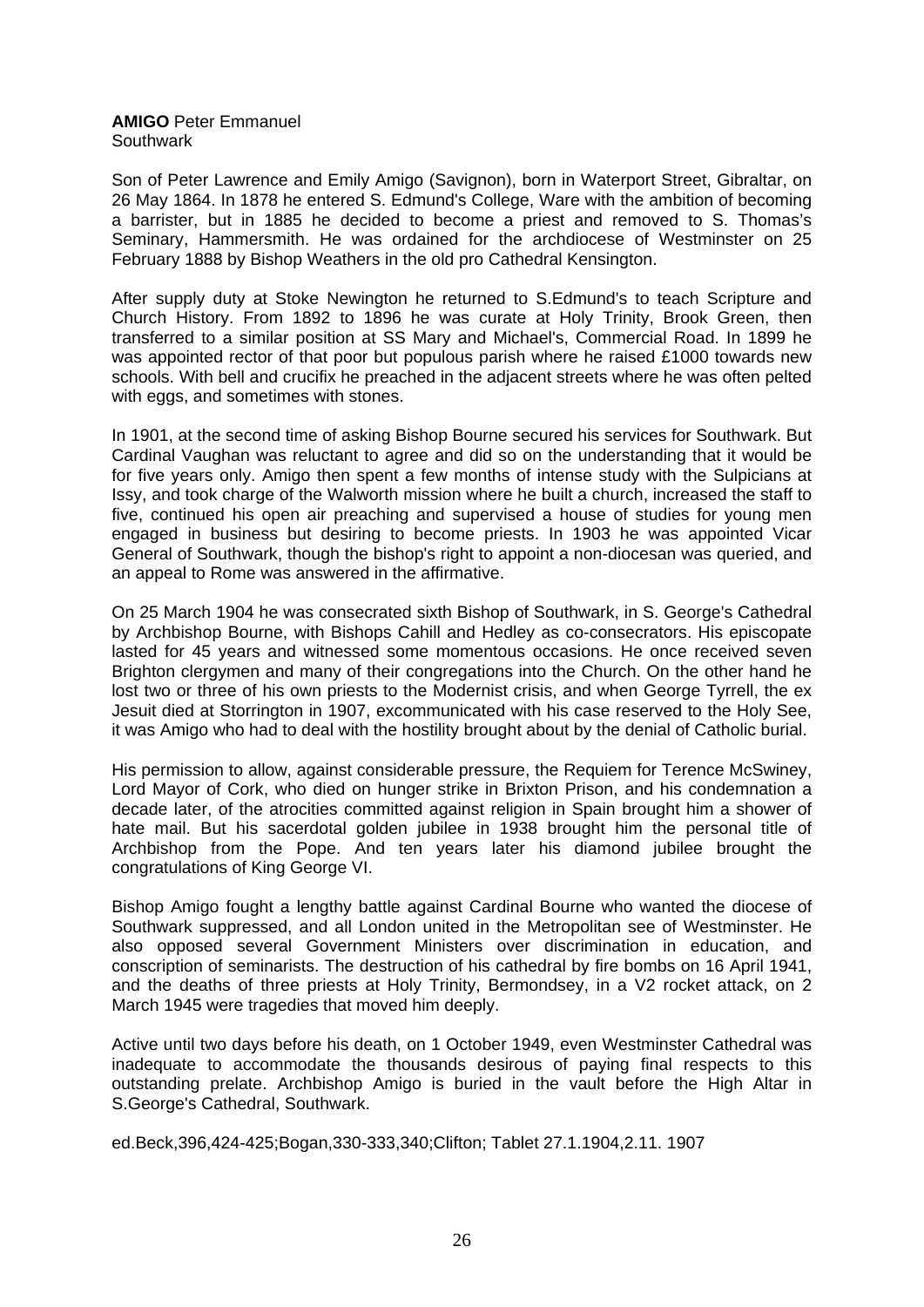## **BAGGS** Charles Michael DD *Pella*

Son of Charles and Eleanor Baggs (Kynan), born at Belville, County Meath, on 21 May 1806, he was educated at Mr King's Academy, Englefield Green, at Sedgeley Park School, at S. Edmund's College, Ware, and finally at the English College, Rome where he was ordained priest in December 1830.

His reputation as a student was always excellent. He took first prizes in Hebrew, Mathematics, Physics and Scripture, and was highly commended for Theology. From 1830 until 1840 he was vice-rector of the English College, and then he succeeded Wiseman as Rector and Roman agent of the English Vicars Apostolic - the latter regardless of Wiseman's contention that the two offices should be separated.

Dr. Baggs was created Privy Chamberlain to Pope Gregory XVI with whom he was a great favourite, and his list of publications during this period, obviously the fruit of the Roman climate, is quite impressive. Brady lists them all. A contemporary wrote "His learning and piety, his humility under all honours and the unchanging simplicity of his character were conspicuously remarkable".

On 21 December 1843 he was nominated titular bishop of *Pella* and Vicar Apostolic of the Western District of England, the only secular priest to occupy that position in its 162 years of existence. He was consecrated in the church of S.Gregory on the Coelian Hill, on 28 January 1844, by Luigi Fransoni, Cardinal Prefect of Propaganda, with Bishops Brown (Lancashire District) and Collier (Mauritius) as co-consecrators. Cardinal Acton and numerous English visitors were also present. Before his departure Bishop Baggs was named Assistant at the Pontifical Throne, and implored by the Pope to inculcate union and charity among all committed to his care.

On arrival at Prior Park, Bath, on 30 May 1844, one of his first acts was to organise a general retreat for his clergy. He then divided his vicariate into four deaneries and directed the priests to meet regularly and hold theological conferences. It is also reported that he once suspended a priest named Parfitt, who entered his room, removed one of his sermons, and then had the audacity to deliver it in his presence.

Dr.Oliver of Exeter wrote "While his pastoral solicitude was rendering him glorious, it was painful to us all to witness that the English climate was unsuitable to a constitution habituated to Italian temperature and that his health was rapidly giving way". Bishop Baggs died at Prior Park, quite suddenly, on 16 October 1845, aged 39. A report in the *Tablet* attributed death to an affection of the throat, but a letter from his doctor, John O'Bryan, of Belle Vue, Clifton, Bristol, gave a vivid description of post mortem examination and stated that death was due to degeneration of the brain, of which paralysis of the face, tongue and throat was but a symptom.

Bishop Baggs was buried at Prior Park, then reinterred in a vault in nearby Midford Chapel, after the first selling-up of Prior Park. Later his remains were removed to Holy Souls Cemetery, Arnos Vale, Bristol.

Brady, 330-33; Catholic Directory 1851.152-155; Tablet 18.10.1845, 654, 25.10.1845, 677, 1.11.1845, 693; *Venerabile* April 1929 112-116.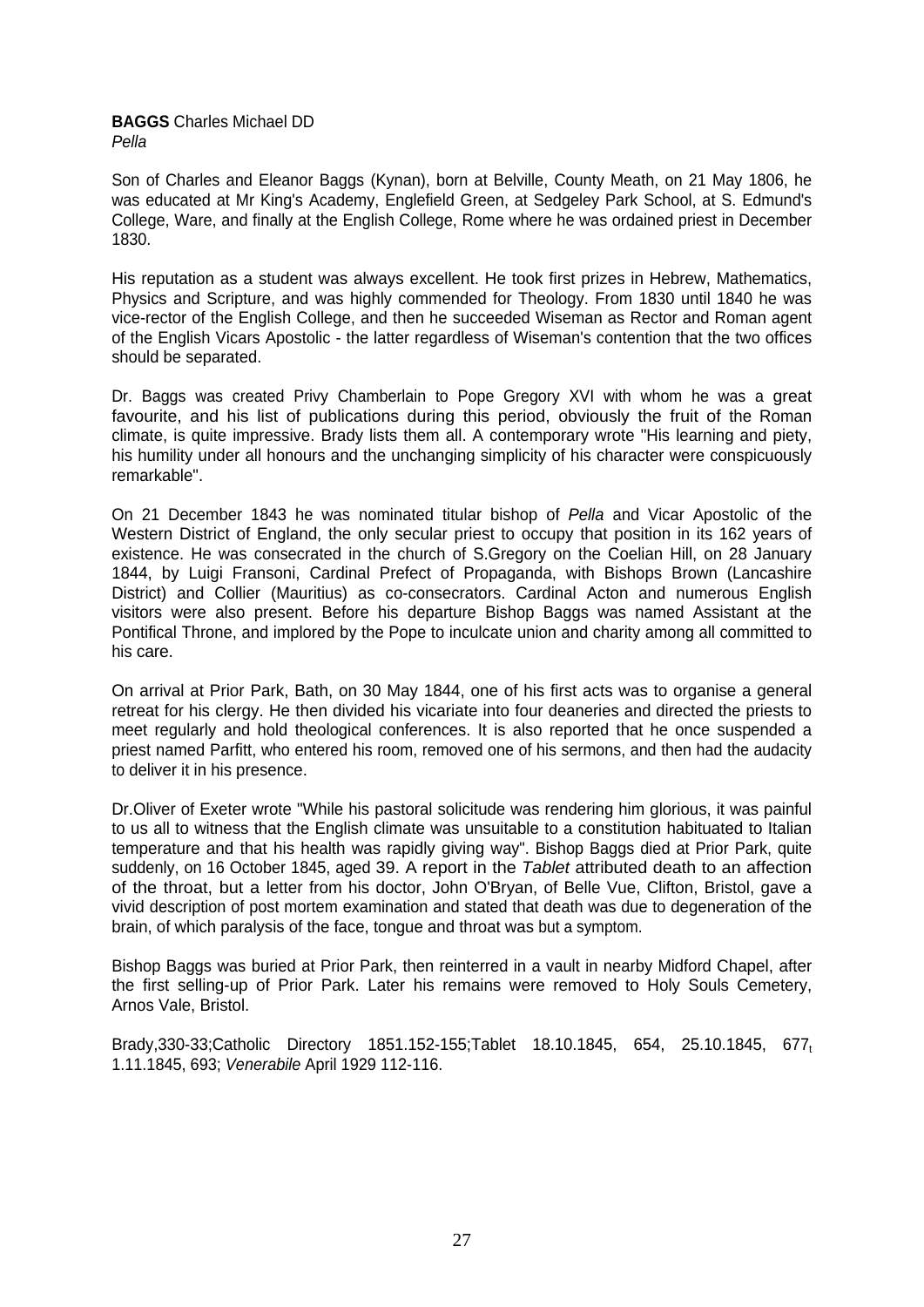# **BAGSHAWE** Edward Gilpin, DD Nottingham; *Hypoepa; SELUCIA*

Son of Henry and Catherine Bagshawe (Gunning), born in London on 12 January 1829. He was educated at Oscott from 1838 to 1843 and later entered the London Oratory, then in King William Street, Strand. He received the Oratorian habit on 2" November 1849, was ordained priest on 6 March 1852, and aggregated as a member of the Congregation of the Oratory on 14 August 1852.

It is told how during his noviciate, while acting as Ceremoniere on Palm Sunday, he presented Fr. Hutchinson with an ornamental palm fourteen feet long, much to the embarrassment of the priest and the amusement of the people. He read Fr. Faber's :book *The Blessed Sacrament* in its entirety prior to publication and appears to have assisted in minor ways with some of the others. It is probable that he was present at Faber's deathbed.

Later he was appointed to the tribunal set up to promote the cause of the English Martyrs. Some sessions were held at Archbishop's House though most took place in the "Little Oratory" by then sited at Brompton. He must have been held in high esteem by Manning because when Richard Roskell (q.v.) resigned the see of Nottingham in 1874, before the diocesan Chapter had time to assemble the *terna*, he was recommended to Rome by the archbishop, and appointed to the vacancy.

He was consecrated third bishop of Nottingham in the Oratory church on 12 November 1874 by Archbishop Manning, with Bishops Amherst and Herbert Vaughan as co-consecrators. His views on social justice very closely approximated Manning's own, and he quickly championed the Derbyshire miners then labouring under most wretched conditions. Later he threatened to forbid the sacraments to anyone in his diocese who joined the Primrose League. Professor Norman (p.198) writes of this prelate's thinking as dynamic, for its time.

Bishop Bagshawe had a somewhat grandiose personality and gave great attention to detail. His was the only diocese where all the decrees of the Councils of Westminster were carried out in their entirety. New missions were founded and new religious communities were welcomed, alas there was another picture which is not very edifying.

The bishop was a very compassionate man, unable to see anything but good in a person, he was generous to a fault. The attempt to establish a seminary attached to S.Barnabas Cathedral brought him close to disaster for apart from the inevitable financial problems there was indifference, infidelity, and public notoriety among its products. It is said that of 47 priests ordained from there, at least twelve abandoned their priesthood. Clergy whose records elsewhere had been unsatisfactory were accepted with an almost uncritical willingness, and eventually an impostor was ordained within a week of presenting himself.

Bishop Bagshawe resigned the see of Nottingham on 25 November 1901 and received the titular bishopric of *Hypoepa* on 27 January 1902. In 1904, old failings forgotten, he was named titular archbishop of *Selucia.* He retired to the convent of the Little Company of Mary, Gunnersbury, West London, where he died on 6 February 1915. He is buried in the crypt of S. Barnabas' Cathedral, Nottingham. He is often (erroneously) credited with having founded the Little Company of Mary (the Blue Nuns). But he certainly encouraged their foundress when few others were interested.

Brady, 434; Holmes, 182-183, 240-241; London Oratory: Archives; Norman, 196-198.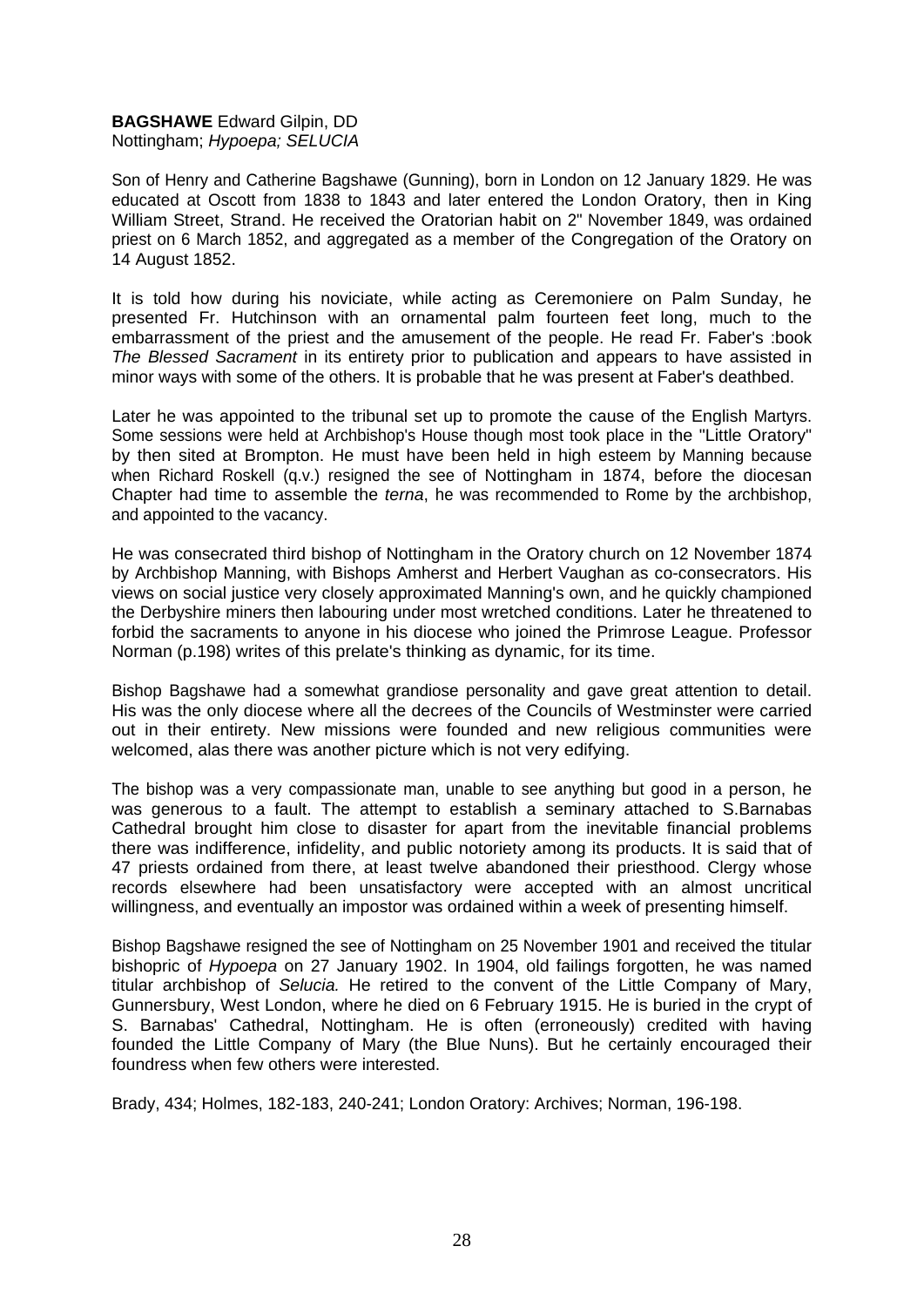# **BAINES** Peter Augustine, OSB *Siga*

Son of James and Catherine Baines, born at Pear Tree Farm, Kirkby, near Liverpool on 25 June 1786, and baptized at S.Swithin's, Gilmoss on the day of his birth. After early education at The Scholes, Prescot, he entered the Benedictine monastery of Lambspring, in Hanover. But that place was dissolved because of war, so he went to Ampleforth, in Yorkshire, where he was professed on 6 September 1804, and ordained priest on 7 April 1810.

Fr Almond wrote "Like Bottom the weaver he had a desire to play all parts - but he was quite capable of laying down the office of sub-prior or professor of Theology to become head gardener or cook ... a man never satisfied with a thing unless he had done it himself".

In 1817 he was placed in charge of the Benedictine mission at Bath. Through no fault of his own he became embroiled in controversy, written as well as spoken. Being a brilliant linguist and orator he came to the notice of the aged Vicar Apostolic, Bishop Collingridge (q.v.) who requested the Pope to appoint Baines as coadjutor. This was approved on 19 January 1823 and the titular see of *Siga* was assigned. Old Bishop Collingridge was too feeble to perform the ceremony of consecration, and their neighbour Bishop Milner was not on speaking terms because he had not been consulted over the appointment. So Baines slipped over to Dublin and received the episcopate at the hands of Archbishop Murray, in Lower Townsend Street chapel, on 1 May 1823.

Baines became a great favourite in Rome, and some say that had Pope Leo XII survived he would have created him a cardinal. Wiseman wrote of him "He had a power of fascinating all on every subject he had a command of language —not withstanding the drawback of provincial accent". Baines had an intense devotion to all things Roman and refused to countenance the advance of the Gothic Revival. He was particularly offensive towards Augustus Welby Pugin.

He succeeded to the Western Vicariate on 3 March 1829 with visions of evangelising the whole district, with Downside as seminary and cathedral. But General Chapter rejected the idea, whereupon Baines issued several suspensions against the Downside clergy and all but dismembered Ampleforth by enticing its monks with offers of attractive positions. He acquired Prior Park, the highest point in all Bath, and made plans for a Roman basilica and even a Catholic university, but only financial embarrassment and lonely men in remote places ensued.

Baines was meticulous over the records of his District. In 1840 there were 57 missions in its English part and 17 in the Welsh part, and later that same year Wales became an independent vicariate. There was also controversy over his decision not to encourage prayers for the conversion of England, and Rome demanded an assurance of orthodoxy. He travelled the length and breadth of England as a special preacher, and many of his sermons were published as pamphlets.

He died very suddenly on 5 July 1843, the day after he presided at the opening of S. Mary on the Quay, Bristol. 13,000 people passed his open coffin before interment at Prior Park. Early in the 20th Century his remains were removed to Downside Abbey, where they occupy a splendid tomb.

Almond ,302-307; *Benedictine Yearbook* 1979,29-30; Brady,312-318, 327-329. Cath Enc.ll(1907) 107-108.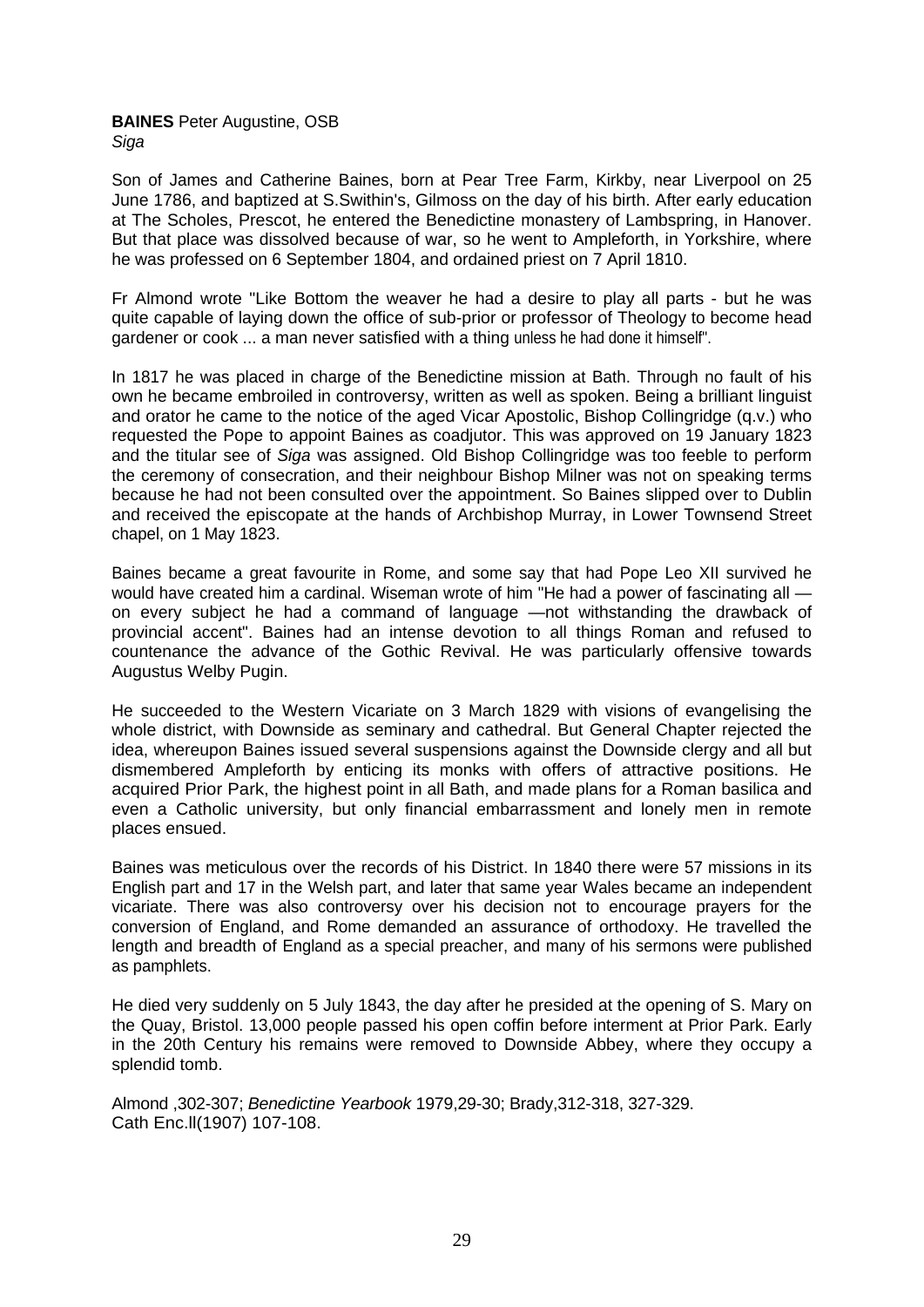# **BARRETT** John Patrick, DD., PhD *Assus*; Plymouth

Son of Robert and Jane Barrett (Hanson), born in Liverpool on 31 October 1878. He entered S. Patrick's school the same week as John Traynor, who achieved fame as a Lourdes miraculee, in 1923, and John Myler who became one of the most distinguished priests in the diocese. In 1890 he went to S. Edward's College Liverpool where he gained the degree BA (London extern) and served as a minor professor. In 1900 he went to Upholland where he was ordained priest, by Bishop Whiteside, on 9 June 1906.

He then went to the Beda College, in Rome, and obtained degrees in Philosophy and Theology. In 1910 he became assistant to Monsignor John Prior, a famous English priest, at that time Dean of the Roman Rota. In 1913 following further study at the Catholic Institute, in Paris, Dr Barrett returned to Upholland as professor of Moral Theology. By 1918 there were no seminarists left at Upholland. - they had all either been ordained or else gone to the war, so Dr.Barrett was appointed curate at S. Joseph's, Wigan, a large and by no means prosperous parish.

His fellow curates were amazed by the humility of the seminary professor, who visited his district daily, kept a record of all its residents, knew most of them by name and did much to assist them in their difficulties. But in September 1919 another special duty was assigned to him. Many seminarists returning from the forces, having lived in an atmosphere totally alien to a religious vocation, were recognised as having special needs in completing their training for the priesthood and were sent to Oscott College, Birmingham. Dr. Barrett was sent there to teach Moral Theology, and remained until 1926 when he returned to Upholland as vice-rector. However, that December he was named titular bishop of *Assus* and auxiliary bishop of Birmingham. He was consecrated in S. Chad's Cathedral, on 22 February 1927 by Archbishop Keating, with Bishops Francis Vaughan and Dobson as co-consecrators. The following year the Birmingham Chapter elected him Vicar Capitular following the retirement of Archbishop Mclntyre, and on 7 June 1929 he named fifth bishop of Plymouth.

Although well able to recognise the picturesque beauty of the diocese, orientation in an area completely unknown to him did not come easily. But he governed by suggestion and example, and won much support by his simplicity of life and kindly manner. The consecration of Buckfast Abbey church, in the presence of the Papal Legate, in 1932 was probably the most outstanding event of his episcopate. But there was also a serious mutiny in Dartmoor Prison, when Mass had to be cancelled and fears for the safety of the Blessed Sacrament existed. And during the war Plymouth received terrible bombardment by German bombs and the bishop was one of the many rendered homeless thereby.

Bishop Barrett was a homely person who could enjoy vintage wine or Lancashire hot-pot, the Classics or an Edgar Wallace thriller. On All Souls Day, 2 November 1946, after offering the traditional three Masses, he spent some time at business with his secretary, and began to prepare his Advent pastoral. Just after noon he was found dead in his chair, breviary in hand. He was buried at Buckfast Abbey, his old school friend Canon Myler representing his native diocese at the funeral.

Liverpool Archdiocesan Directory 1947, 35; Upholland College: Archives; *Upholland Magazine* May 1947 (7.1) 43-45.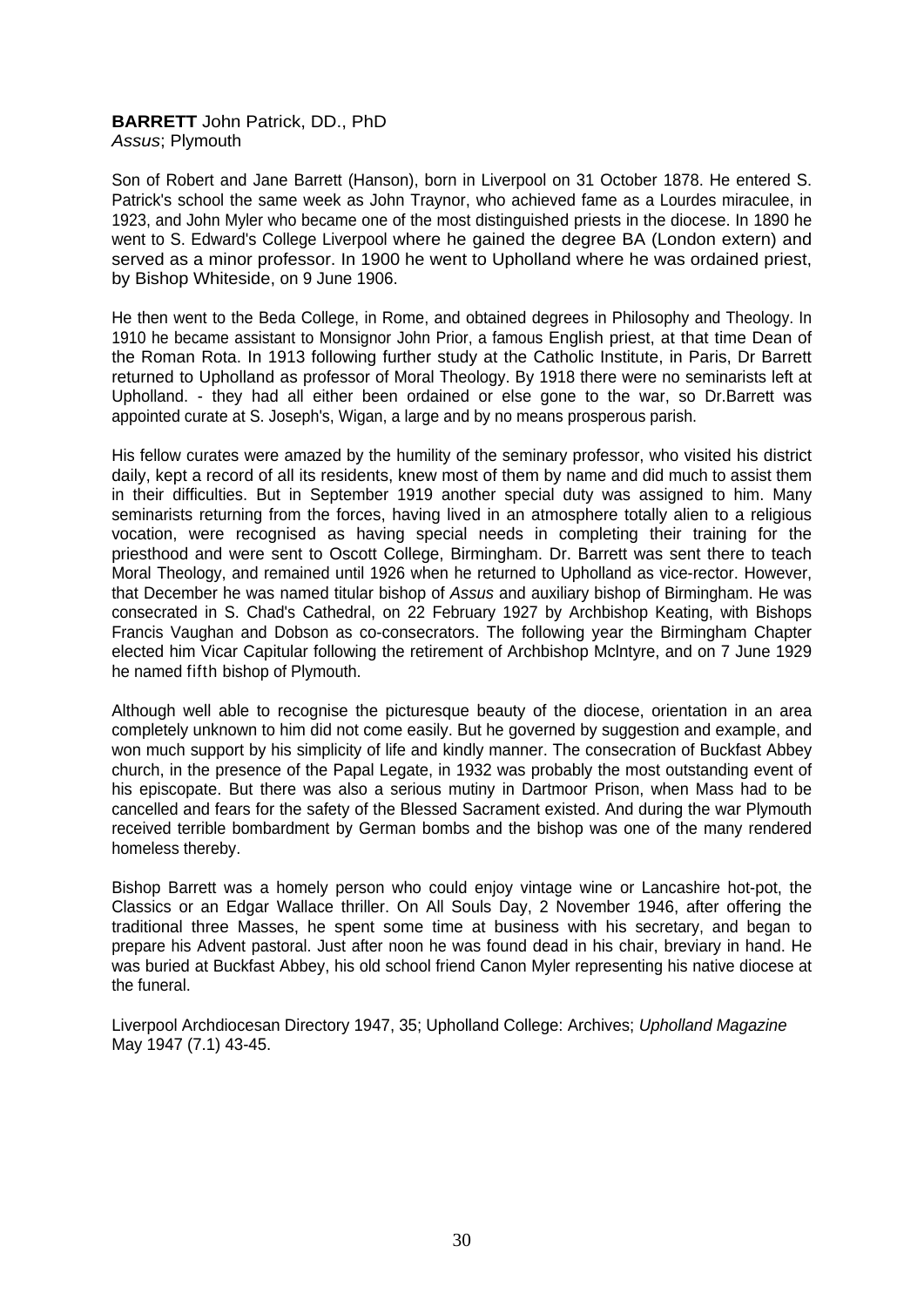# **BECK** George Andrew, AA, BA *Tigia;* Brentwood; Salford; LIVERPOOL

Son of Patrick and Louisa Beck (O'Keefe), born at Streatham, London on 28 May 1904, educated at S.Michael's College, Hitchin. He completed the noviciate in the Society of S.Edmund, but in 1925 transferred to the Assumptionists and went to their House of Studies in Louvain. He was ordained priest on 24 July 1927 and returned to the teaching staff at S.Michael's, Hitchin.

He obtained a BA (Hons) in History (London extern) and taught history and mathematics. It is said that to hear him read an historical poem was an unforgettable experience. He had a deep feeling for poetry whereas he could hardly sing a note. He was also a good athlete, frequently coaching the boys in cricket and swimming. From 1940 to 1944 he was Headmaster of S.Michael's College, Hitchin, and from 1944 to 1948 he was Headmaster of the Becket School, Nottingham.

On 21 September 1948 he was consecrated titular bishop of *Tigia* and coadjutor of Brentwood, in Westminster Cathedral by Cardinal Griffin, with Archbishop Amigo and Bishop Ellis as co-consecrators. During the coadjutorship he was parish priest of SS Peter and Paul's, llford, and he succeeded to the see of Brentwood on 23 January 1951.

Bishop Beck's learning was phenomenal. His published work in the *Clergy Review* alone displays an astonishing grasp of many subjects, and in 1950 he was Editor of the official record of the centenary of the Restoration of the Hierarchy - a work of 640 pages called *The English Catholics*

His deep knowledge of educational matters brought him the position of official spokesman for the Hierarchy, and as bishop of Brentwood he had to face the responsibility of supplying Harlow and various other new estates with churches and schools, incurring debts of at least £550,000. On 28 November 1955 he was appointed seventh bishop of Salford, a diocese with a Catholic population of 357,000 as against 107,000 in Brentwood.

When Cardinal Godfrey died in 1963 many thought that Bishop Beck would go to Westminster, but he was suffering from severe arthritis and underwent a hip-replacement operation when that particular surgical skill was in its pioneering stages. On 29 January 1964 he was appointed archbishop of Liverpool, where his problems included inheriting an unfinished cathedral, heavily laden with debt and an upheaval of population in inner-city areas predominantly Catholic since about 1847.

The closure of the senior seminary at Upholland and the defection of several priests in the aftermath of the Second Vatican Council, as well as a general decline of Catholicity as previously understood, were all borne with characteristic patience. few, if any ever heard him utter an uncharitable word.

The new cathedral of Christ the King was solemnly consecrated on 14 May 1967 (though he was not well enough to perform the ceremony), and the foundations of the creditable position that Liverpool holds in ecumenical relations were solidly laid. His episcopate witnessed a slight increase in the Catholic population of the diocese, from 518,000 in 1964 to 548,000 in 1976. After developing Parkinson's disease, the archbishop retired to Upholland, on 11 February 1976 and died in Lourdes Hospital, Liverpool, on 13 September 1978. He is buried in the crypt of the Metropolitan Cathedral.

Assumptionists, Nottingham: Archives; *'25 Years a Bishop'* (Liverpool 1973); *Westminster Cathedral Chronicle* October 1948, 250.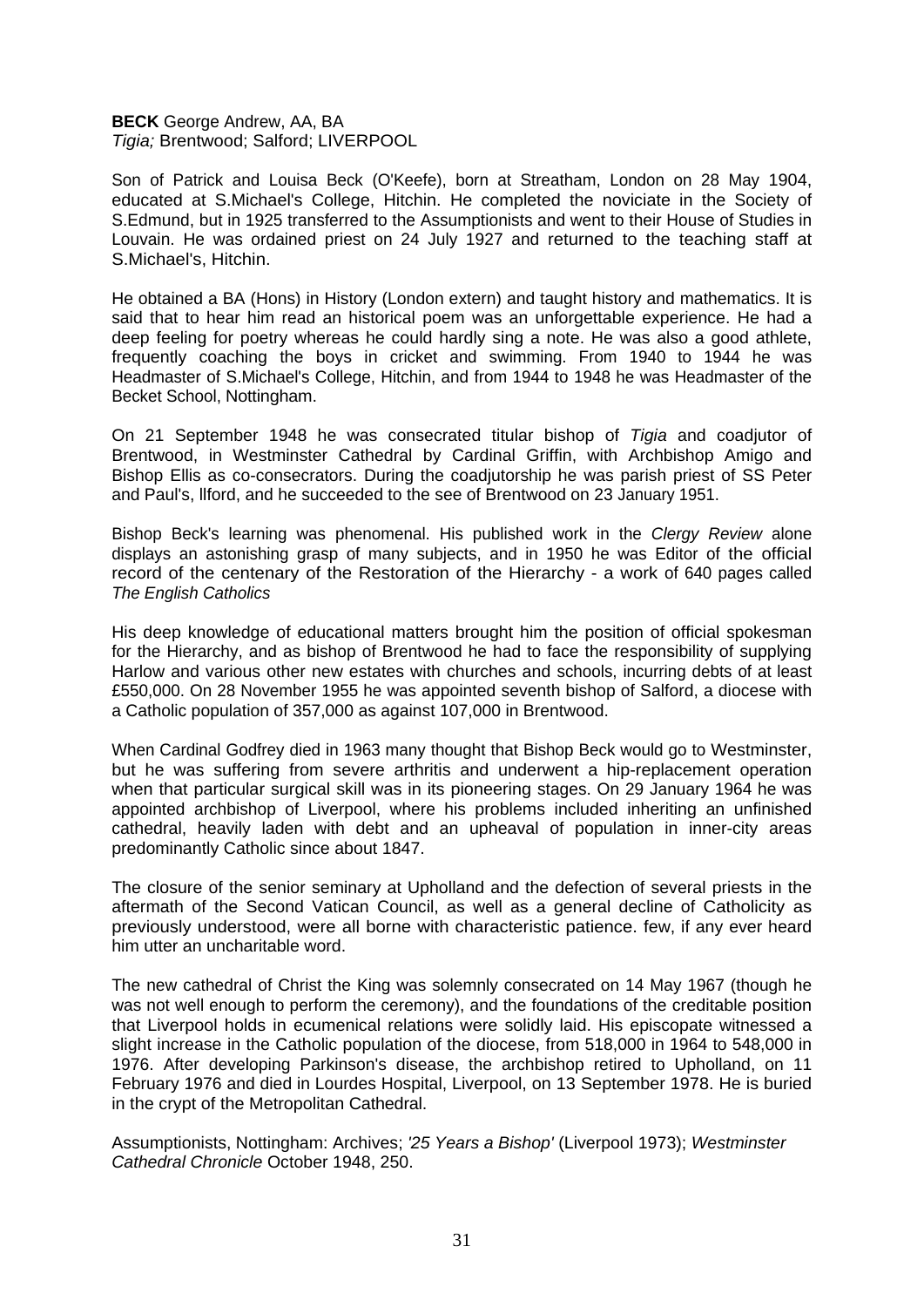#### **BERINGTON** Charles DD *Hierocaesarea*

Son of Thomas and Ann Berington (Bates), born at Stock Hall, Essex in 1748. He was educated at the Douai Preparatory School at Esquerchin, at Douai, and at S. Gregory's College, Paris where he was ordained priest in 1775. He obtained the degree DD at the Sorbonne, in 1776. He returned to England and was placed at Ingateston, only a few miles from the place of his birth.

In 1784 he became tutor to the son of Mr. Andrew Giffard, of Chillington, in Staffordshire. Together they toured France and on return Dr.Berington was appointed coadjutor Vicar Apostolic of the Midland District. It apears that he received episcopal consecration, as titular bishop of *Hierocaesarea*, at Longbirch, Wolverhampton, on 1 August 1786, by Bishop Thomas Talbot. But this is subject to correction.

At that time the Catholic Committee was making every effort to secure the repeal of anti-Catholic legislation. Some were willing to minimize certain principles and were very much out of favour with the Holy See. The Committee was very strong in the Midland District, and although Bishop Berington had much sympathy with their claim, he attempted to exert a restraining influence.

In 1790 the London Vicariate became vacant and the Committee attempted to secure Berington's appointment to it, thereby securing both his services and his influence. Their request was not even considered, but when another bishop (Douglass q.v.) was appointed, the Committee protested at having had no voice in the choosing, and encouraged the London Catholics to disavow the new prelate. At this Bishop Berington withdrew his support and publicly condemned such machinations. But Rome was slow to forgive, and when Bishop Thomas Talbot died, in April 1795, before confirming Berington's succession per the coadjutorship, a complete withdrawal of his signature from all previous offending publications was demanded. At first he declined and his faculties were withheld for about three years.

Another indignity was when at the funeral of his predecessor at Bristol, the incumbent there (an ardent Papalist),refused to even allow Berington to enter his chapel to celebrate Mass.

Due to the good offices of Mgr. (later Cardinal) Charles Erskine (1739-1811) then in London as an informal Papal Envoy, Bishop Berington's faculties were eventaully secured from Rome. But by the time they arrived, on 8 June 1798, he was dead. Earlier that year he had fallen from his horse while travelling in Norfolk. After a long indisposition at Ingateston, he returned to his residence at Longbirch. Kirk states that after dining at Sedgley Park School on 5 June 1798, the bishop again fell from his horse, and died on the Stafford Road before medical assistance could be summoned. He was buried at Brewood Parish Church, 11 June 1798. The three names presented to Propaganda for consideration as his successor were John Milner, Thomas Eyre and Thomas Smith, none of whom were appointed.

Anstruther IV, 28-29; Brady,216-218; Cath.Enc.ll (1907) 490-491; Kirk; Ward, *Dawn*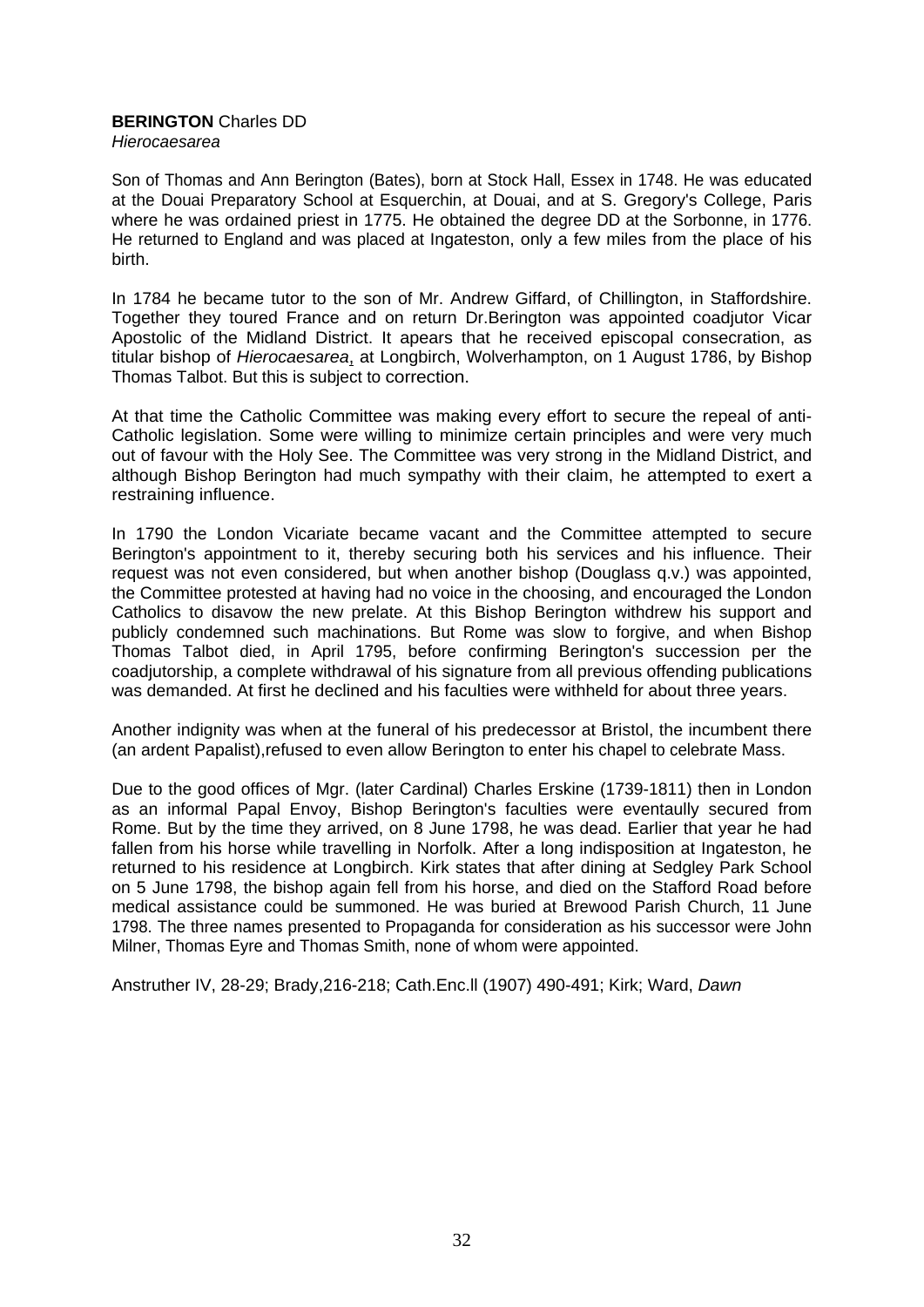**BEWICK** John William, DD Hexham and Newcastle

Born at Minsteracres, Northumberland on 20 April 1824, he was educated at Ushaw and ordained priest on 27 May 1850. After three years spent teaching in that college he was appointed curate at S. Mary's Cathedral, Newcastle, in 1853.

An appalling state of affairs existed. Overcrowding and poverty made worse daily by the arrival of immigrants fleeing from events even worse, led to an outbreak of cholera that carried away hundreds. The future bishop was stricken but survived, though it took a very long period of rest to restore him to vigour. It is reported (*Tablet* 6.11.1886, 742) that he worked day and night throughout the epidemic, in both Newcastle and Gateshead. Priests from other parts of England, including H J Thrower, Canon of Northampton, resigned in order to go and give assistance on Tyneside.

From 1855 to 1870 Dr Bewick was rector of S. Cuthbert's, North Shields. He became a Canon of the diocese of Hexham and Newcastle in 1865, and Vicar General in 1868. In 1870 he removed to Tynemouth, to be near Bishop Chadwick and serve as Diocesan Secretary. He was also rector of the Church of Our Lady and S. Oswin, Tynemouth until 1882. Throughout these years he maintained contact with Ushaw College, being an official examiner. He was a brilliant Latin scholar, able to expound, defend and object fluently, though he seldom mentioned this, indeed he was known as "John the Silent" among his contemporaries.

On 18 October 1882 he was consecrated third bishop of Hexham and Newcastle, in S. Mary's Cathedral, by Cardinal Manning, with Archbishop Eyre, of Glasgow and Bishop Cornthwiate as co-consecrators. His residence at Tynemouth was called *The Martyrs Peace*, and from there he visited his large diocese which then consisted of all Cumberland, Durham, Northumberland and Westmorland. Of this he left quite a vivid picture. "The total population is more than a million and a half. Of these 180,000 are of our fold and hear our voice, and own allegiance in things spiritual. The diocese comprises an agricultural, a sea-faring, a manufacturing, a mining, an iron-working, and a labouring population. The rich and oppulent are few. If there are not large cities there are some of the busiest hives of industry in the world. Few rivers can vie in importance with the Tyne. There are 156 priests, 90 schools affording 27,500 scholars, but every day reveals the necessity of enlargement or multiplication. Ushaw College is our joy and our crown".

He was no less conscious of its past. "Durham and Lindisfarne, Jarrow and Wearmouth, Hexham and Newminster, Chester-le-Street and "merry Carlisle" where S.Cuthbert kept his Pentecost. Venerable Bede, Benedict Biscop, Ceolfrid, Edwin, Oswald, Oswin, Godric of Finchdale and his friend Robert of Newminster...Herbert, the hermit of Derwentwater".

Although the episcopate of Bishop Bewick was brief (four years) it witnessed some notable improvements. S.Cuthbert's Grammar School, Newcastle, and new missions at Backworth, Haltwhistle, Tyne Dock, Witton Park and Windermere were opened. The Catholic Cemetery at Ashburton was consecrated, and a magnificent new church at Ushaw, the work of Dunn and Hansom, was erected. A sufferer from diabetes long before the advent of insulin, Bishop Bewick succumbed to its wasting effects and died at Tynemouth on 29 October 1886. He is buried in Ashburton Cemetery.

D.Milburn, 290; Old Alumnus, 149-153; *Tablet* 6.11.1886, 726, 742-742; Ushaw College: Archives.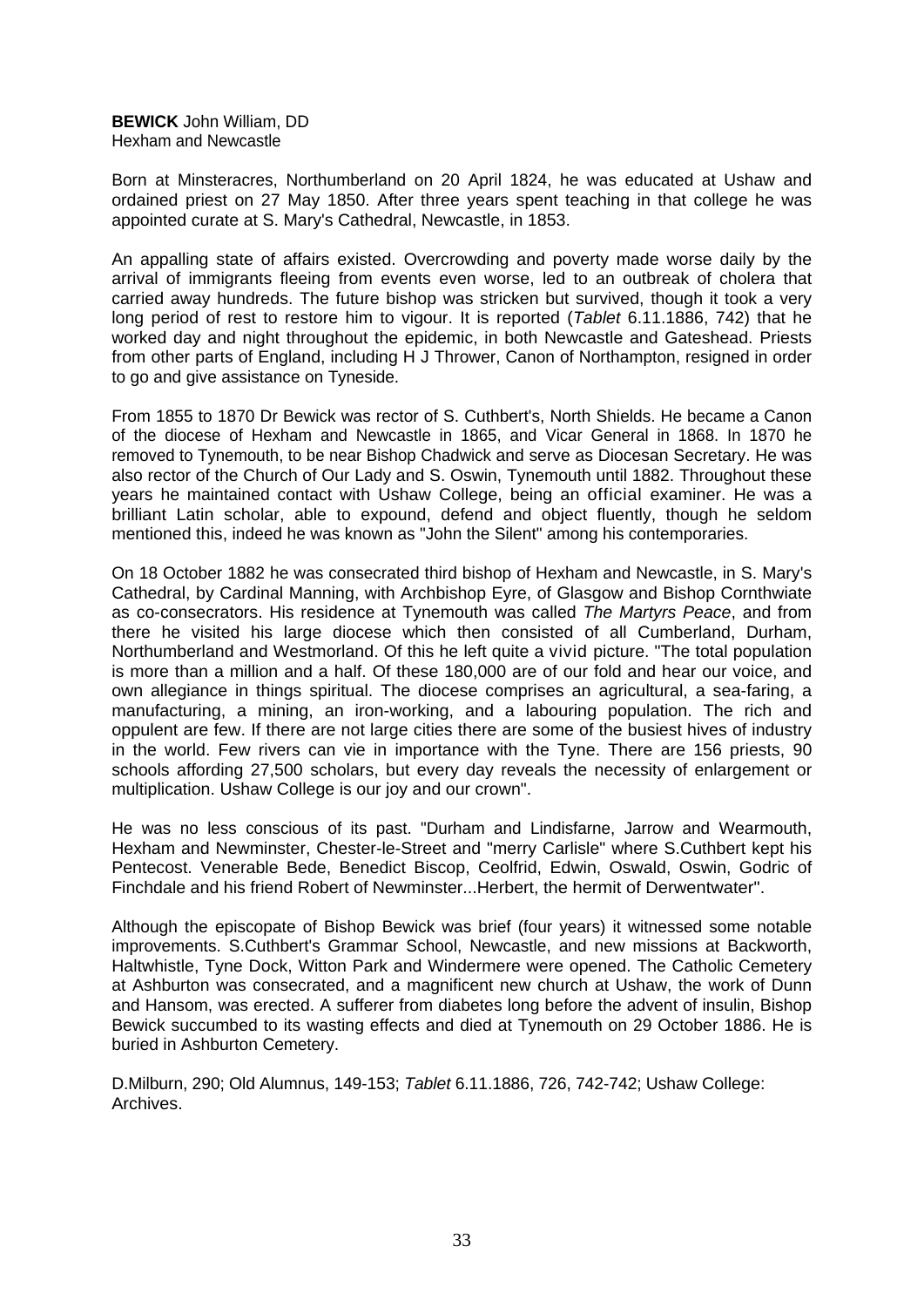# **BIDWELL** Manuel John, CBE, DD, BSc. *Miletopolis*

Son of Charles and Amelia Bidwell (Hurtardo), born on the Island of Majorca on 29 June 1872. His mother was the daughter of a South American diplomat, resident in London. The future bishop was educated in Paris, where he studied Applied Science, and at Kings College, London. He then entered the French Seminary, in Rome and later, the College of Noble Ecclesiastics where he was ordained priest on 8 May 1898.

After two years of further study in Rome he spent two years of service in Gibraltar. He was a fluent speaker of French, Spanish and Italian. Then followed a brief curacy at S. Mary's, Holly Place, Hampstead, but in December 1902 he was appointed to S.Mary's Chelsea, and apart from about 18 months as Secretary to Cardinal Merry del Val, in Rome (1907-1909), Chelsea was to be his home for the rest of his life, though most of those years were spent in archdiocesan rather than parochial duties.

From 1904 to 1907 he was secretary to Archbishop Bourne and then became Chancellor. He was Chaplain to the Papal Legate, Cardinal Vannutelli, at the Eucharistic Congress held in London in 1908 and was made a Privy Chamberlain that same year. In 1911 he became Domestic Prelate (Right Reverend Monsignor), and in 1913 Missionary Rector of S. Mary's, Chelsea. About that time his name was mentioned as a possible bishop of Gibraltar.

The next time that episcopal office came near was in 1916. There were then 46 Westminster priests serving as chaplains to H M Forces, and 500 men of the Chelsea congregation were on military or naval duties. The Holy See desired the appointment of a Bishop in Ordinary to the Forces, and Mgr .Bidwell was selected. He begged to decline office in order to continue to be of assistance to Cardinal Bourne, but one year later he was named titular bishop of *Miletopolis* and auxiliary bishop of Westminster.

He was consecrated on 8 December 1917, in Westminster Cathedral, by Cardinal Bourne, with Bishops Joseph Butt and Keily as co-consecrators. In 1918 he became a Canon of Westminster, and a Commander of the Order of the British Empire, the latter being awarded in recognition of services rendered to the Chaplain's Department in the War Office.

Cardinal Bourne wrote of him "He displayed remarkable diplomatic skill in dealing with questions in public or private, affecting the welfare of the Church. By his keen, clear, logical intelligence, by his accurate knowledge of Theology and Canon Law, he rendered conspicuous service to the church in diocesan, national, and international affairs". During those years S. Mary's Chelsea had sixteen embassies within its parish confines.

Bishop Bidwell died quite suddenly on 11 July 1930. He is buried at S. Vincent's Hospital, Eastcote, Middlesex, in whose foundation he had shown great interest in days when rickets and orthopaedic tuberculosis wrought havoc among the poor. Both the Colonial Office and the Admiralty sent official condolences to Archbishops House.

W J Anderson, *History of the Catholic Parish of S. Mary, Chelsea* (1938); *Catholic Whos Who* 1921, 31; *Westminster Cathedral Chronicle* January 1918, 7, August 1930, 140-142.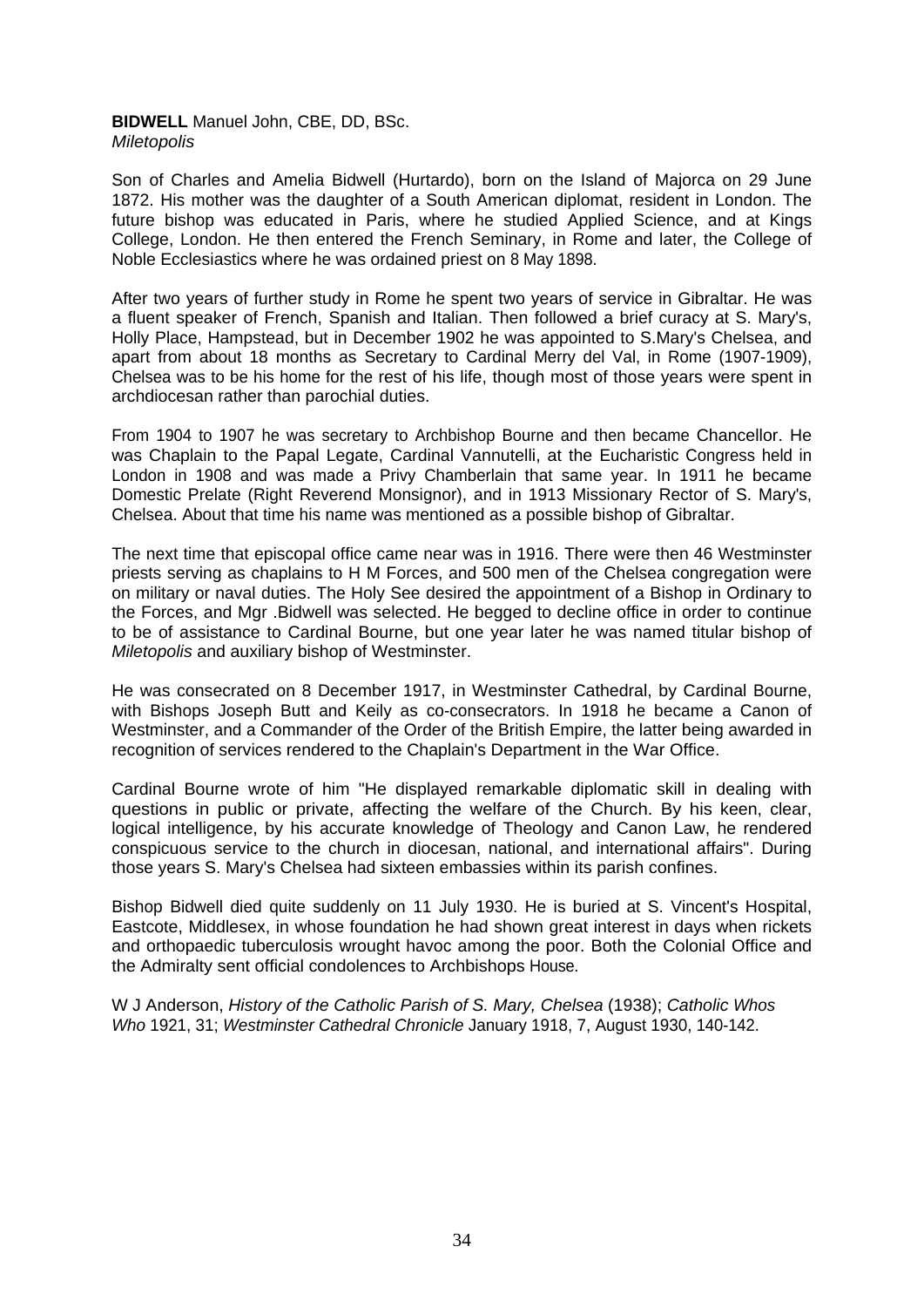# **BILSBORROW** James Romanus, OSB Port Louis; CARDIFF; *CIUS*

Son of John and Jane Bilsborrow (Ellison), born at Walton-Ie-Dale, Preston, Lancashire on 27 August 1862. Was nephew of John Bilsborrow (q.v.) He was educated by the Benedictines at Douai, in France, and later at S. Edward's College, Liverpool by the diocesan clergy. He was an accomplished musician, not only able to play a violin, but to actually make one.

He made his profession as a Benedictine on 25 January 1884, at Belmont Priory, Hereford, and was ordained priest at Douai on 23 June 1889. He then spent seven years on the English mission as a curate, firstly at S. Mary's Cleator, Cumberland, and later at S.Augustine's, Liverpool (now demolished). In 1896 he went as secretary to Bishop O'Neill, OSB, of Port Louis, Mauritius, and used to say that he spent the happiest twenty years of his life in that little Anglo-French Colony.

In 1899 he became Vicar General of Mauritius, and on 24 February 1911 he was consecrated Bishop of Port Louis, at Douai (now in Berkshire) by Bishop Hedley OSB, with Bishops O'Neill OSB and Cowgill as co-consecrators. Before returning to his diocese he went to Downing Street, at the request of the Secretary of State for the Colonies, and answered questions about British rule in Mauritius. He had given similar evidence before a Royal Commission in 1908.

He took possession of the see of Port Louis on 11 June 1911. In 1892 a cyclone had wrecked 36 churches, presbyteries and schools, most of them becoming a total loss. Catholics the world over had offered practical sympathy, but heavy debt was to encumber the five years of his episcopate there.

On 7 February 1916 he was named first archbishop of Cardiff, and Metropolitan of the new Welsh Province. His years there were not very happy ones, as numerous practical problems existed. Belmont Priory, near Hereford was not only the pro Cathedral but the common noviciate for all the English Benedictines, though proposals to terminate this arrangement had been frequent. It was said that the absence of juniors weakened the other houses and gave Belmont a strength that was not its own.

Archbishop Bilsborrow thought it would make a splendid diocesan seminary, and enthusiastically offered to take it over as such. There were cries of "Bishop Baines all over again" (see BAINES P A). In 1920 Belmont became an independent abbey, with a mitred abbot but the archbishop made no appearance at the great festivities, presided over by Cardinal Bourne, on 15 July 1920. Furthermore, on 1 September 1920, he resigned the see of Cardiff and received the titular archbishopric of *Cius* on 16 December following.

He retired to Douai Abbey, Woolhampton, Berkshire, and became President of the Douai Society, but his heart was in Mauritius and on 17 April 1925, he sailed there, and ended his days among his former parishioners at S. Pierre de Moka. After surviving another cyclone in 1931, he died on 19 June of that year in the convent nursing home at Belle Rose. His obituary notice in the *Douai Magazine* was accompanied by a splendid photograph replete with *cappa magna,* elaborately laced rochet, and Mephistofelian beard. He is buried in the Cathedral at Port Louis.

*Benedictine Almanac* 1932, 4-6; *Douai Magazine* VI, October 1931, 276-280; Whelan, Belmont 154-172.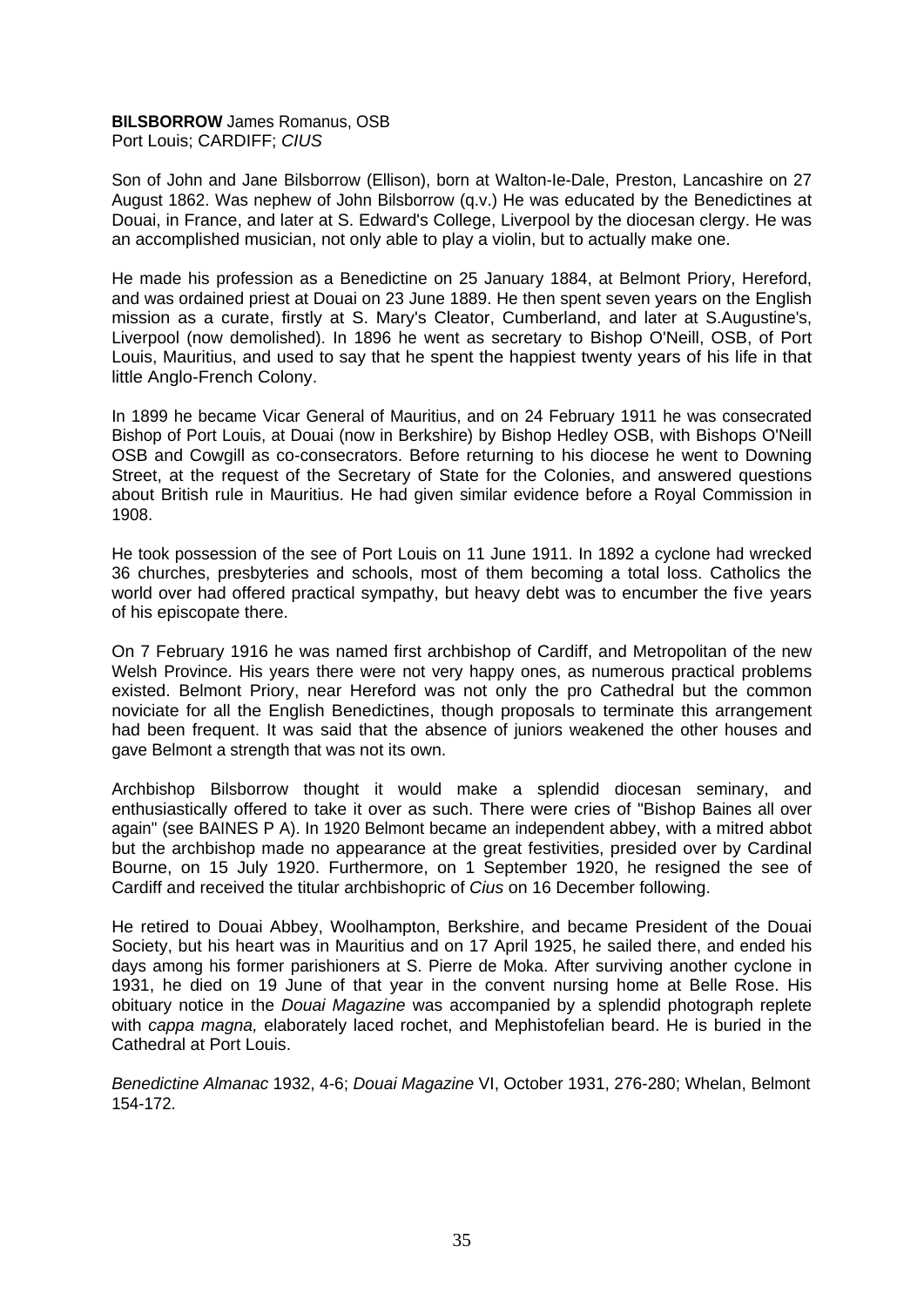## **BILSBORROW** John, DD Salford

Son of Richard and Elizabeth Bilsborrow (Carter), born at Singleton Lodge, Kirkham, Lancashire, on 30 March 1836. He was uncle of J R Bilsborrow (q.v) Educated at Mr Baron's Academy, Lytham, and Ushaw, he was ordained priest on 26 February 1865, by Bishop Goss, in the chapel of S. Edward's College, Liverpool.

He was immediately sent to form a new mission at Barrow-in-Furness where the expeditious rise of the iron and steel industry had brought an influx of Catholics. The first record of his ministry there is dated 13 March 1865. He opened a school-chapel almost at once, the large church of S. Mary of Furness, designed by E.W. Pugin following in 1867.

The implications of the Education Act of 1870 provoked him to study and develop an interest in legislation relevant to voluntary schools that was to remain with him all his life. His foresight, and campaign in the cause of Catholic education was eventually compared with that of Cardinal Vaughan.

A serious illness contracted while visiting the sick resulted in his removal to the tiny country mission of S. Mary, Newsham, in his native Fylde. From there he built a church and presbytery at nearby Catforth, in 1876. In 1879 Bishop O'Reilly was preparing to open a seminary at Upholland, and Fr. Bilsborrow was sent to study Theology in Rome, with a view to his joining the college staff. On his return, in 1882, the new buildings were still not ready for occupation, so he assisted at S. Joseph's, Birkdale for a few months, and founded another new mission and built a church - S. Charles, Grange-over-Sands.

In September 1883 he became professor of Moral Theology, and vice-rector of the newly opened seminary at Upholland. He became its rector in 1885, Canon of Liverpool in 1887, and Domestic prelate in 1889. On 24 August 1892 he was consecrated third bishop of Salford, in S.John's Cathedral, by Archbishop Vaughan, with Bishops O'Reilly and Riddell as co-consecrators.

Bishop Bilsborrow, tall, silver-haired and of commanding presence had a pulpit manner described as riveting. It is said that everything seemed to prosper under his direction. 15 new missions and 30 new schools were opened. S. Bede's College, Manchester was vastly improved and scholarships to assist poor boys were organised. The Childrens Protection Society flourished, and at his behest a conference of the S. Vincent de Paul Society was established in almost every parish. The Catholic population increased from 217,000 in 1892 to 270,000 in 1903, and diocesan collections from about £300 to £1300 annually, over the same period.

Although suffering from heart disease and bronchitis, the bishop refused to rest and would defy medical advice to open a church, administer Confirmation, or address a meeting. To attempt enforced rest, a change of air was suggested, so he went to Babbacombe, Torquay, where he died on 5 March 1903. The Lord Mayor of Manchester and the Mayor of Salford attended his Requiem in S. John's Cathedral, at which hundreds overflowed into the street. Bishop Bilsborrow is buried in Moston Cemetery, Manchester.

Lancashire Records Office, Preston: Singleton Register; *Liverpool Catholic Annu*a*l* 1904, 112- 113; *Salford Almanac* 1904, 39-41; *Ushaw Magazine* XIII, 108-118.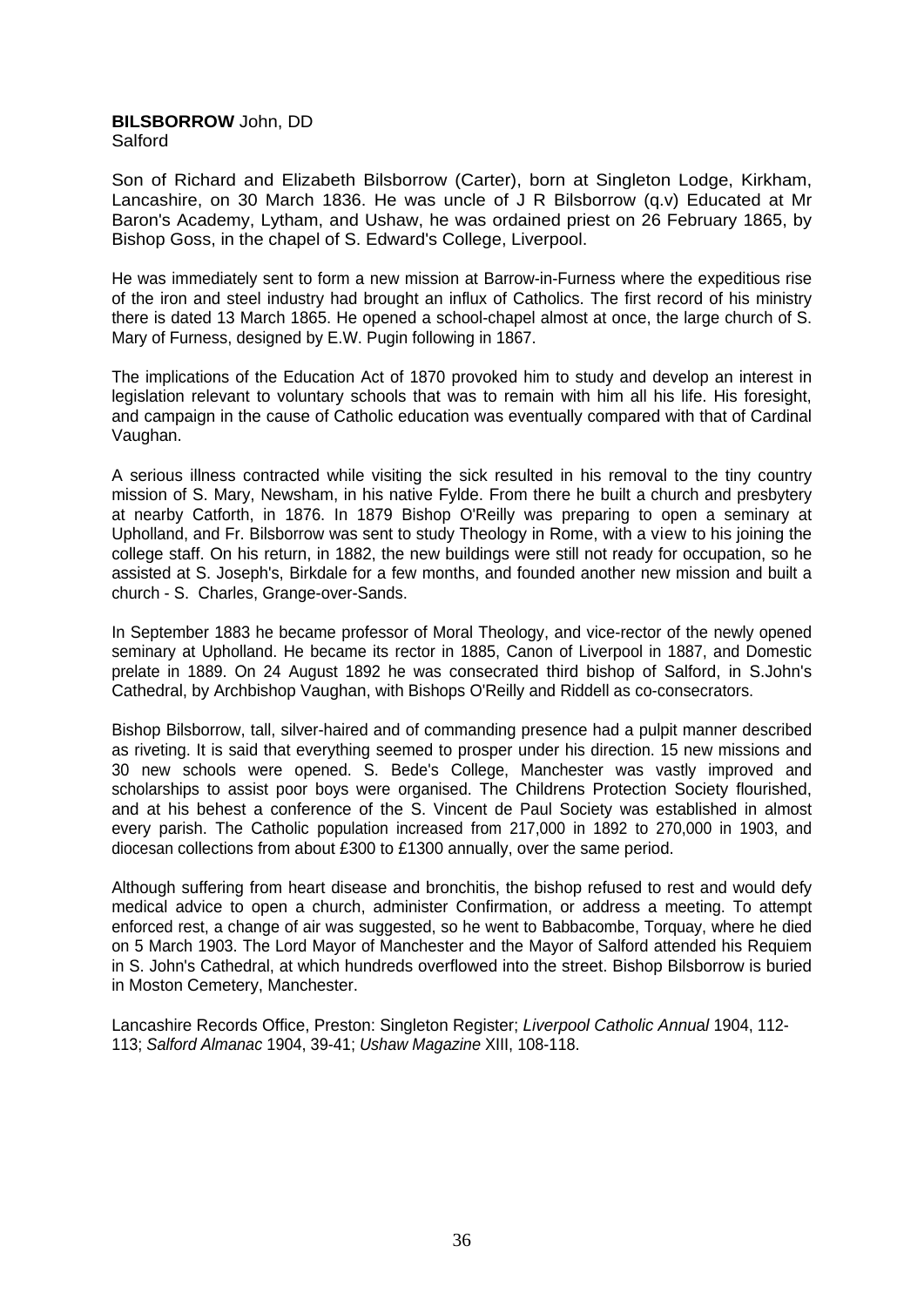#### **BISHOP** William, DD *Chalcedon*

Son of John Bishop, born at Brailes, Warwickshire circa 1553. He went to Oxford in 1570 but dissatisfied with the state of religion he went to Douai College, and later studied in Rheims and Rome. He was ordained priest at Laon, in 1583 and sent to the English mission but imprisoned almost immediately.

In 1585 he was banished, went to Paris, gained the degree DD and returned to England only to experience a similar fate as before. He then went to Rome where it appears he was regarded as a bad influence - too outspoken about the grievances of the English clergy against the regime of the Archpriest. The records of the English Hospice in Rome show him as resident there for five days from 20 November 1598.

He then returned to England where with others, and despite some misgivings from Rome, he attempted to present a document to Queen Elizabeth. It was known as the Protest of Allegiance and stated that the Catholic interest within the realm was purely spiritual. But the Queen never saw it, as she was in her final illness. Bishop then served a very lengthy term of imprisonment - in the London Gatehouse, until 1612.

Next he commenced a long period engaged in controversial writings from a place known as the House of Writers, in Paris. Its sole purpose was the production of apologetics to support the seminary priests in England. Its products were numerous and all avidly received. Dr. Bishop remained there until he was consecrated titular bishop of *Chalcedon* and Vicar Apostolic of England, on 4 June 1623. Regrettably the name of his consecrator is not known, although the ceremony took place in Paris.

His was a marathon task for no Catholic bishop had exercised jurisdiction in England for over forty years. He arrived at Dover, at midnight on 31 July 1623, and despite his seventy years he walked the twelve miles to a friendly house, owned by Sir William Roper. He attempted some ecclesiastical organisation, and on 10 September 1623 he set up a Chapter consisting of a Dean and 24 Canons, and gave it a seal containing the image of S.Thomas of Canterbury.

Rome never confirmed this act, and as a chapter without a diocese is an anomaly unknown to Canon Law, the deliberations and even the existence of the Chapter proved a source of discontent for years to come. An old document at Ushaw says that "Dr. Bishop administered the Sacrament of Confirmation to very many".

A friendly magistrate advised him to curtail his activities but he replied that he was not afraid. He had already suffered imprisonment for Christ and would willingly suffer it again, and anything worse. He added that seeing the wolf coming, as a good shepherd he must lay down his life for his sheep. It appears that Bishop Bishop received considerable assistance from Lady Mary Dormer, widowed mother of the second Viscount. He died after an episcopate of only ten months, not exactly a martyr but a glorious confessor for the Faith, at Bishopscourt, an ancient property on the south side of London Bridge, on 13 April 1624. His place of burial is unknown, possibly S. Saviours, Southwark.

Brady, 68-73; Challoner, 110, 292, 360-361; Guilday, 105, 318-319; *Westminster Cathedral Chronicle* January 1942, 13-14.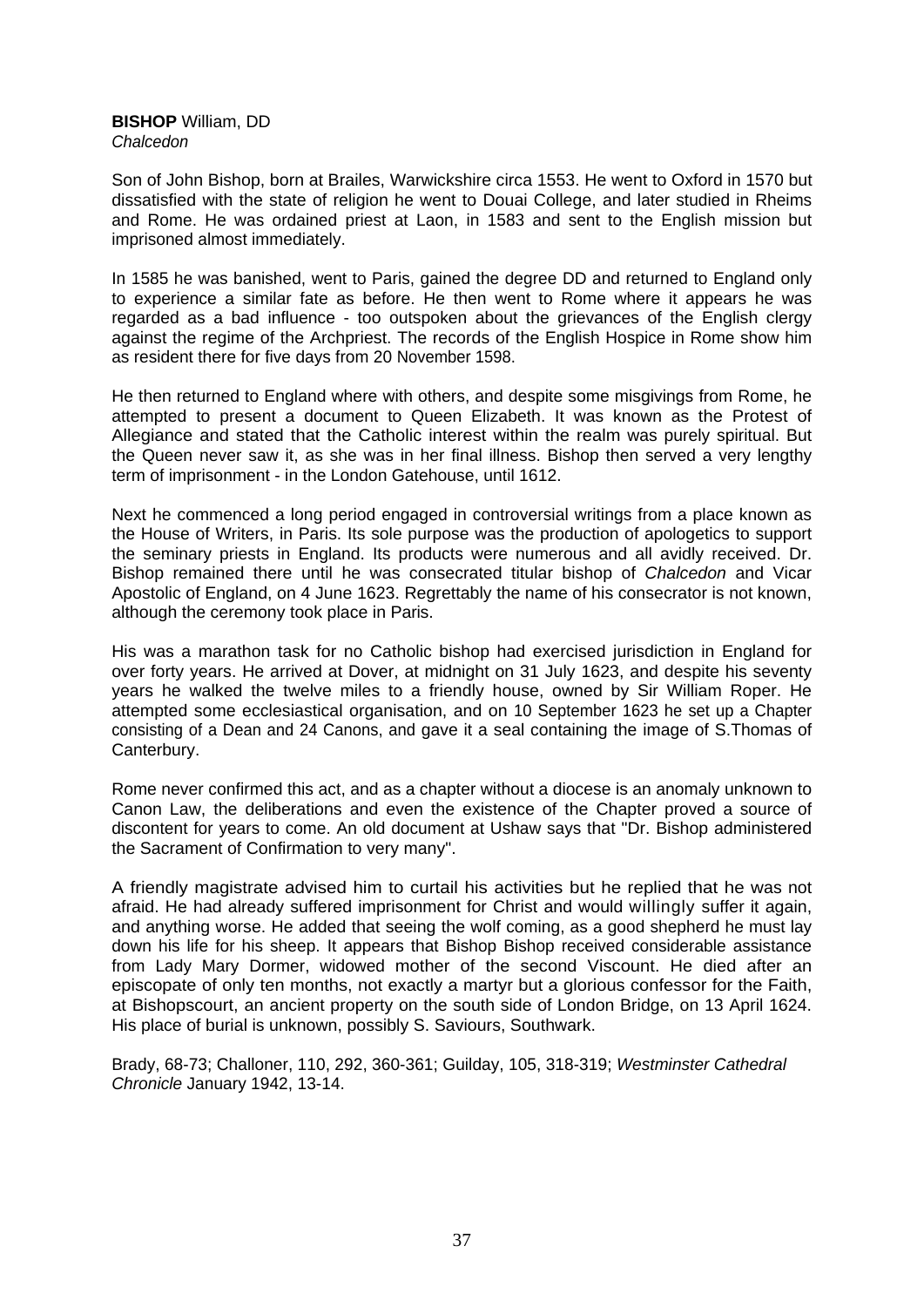# **BOURNE** Francis Alphonsus, CARDINAL *Epiphania;* Southwark; WESTMINSTER

Son of Henry and Ellen Bourne (Byrne), born at Clapham, South London, on 23 March 1861, baptized the next day by Fr. Robert Coffin, CSSR, who 23 years later was to ordain him priest.

He was educated at Ushaw, S. Edmund's Ware, S. Sulpice, Paris, and the University of Louvain, with a brief interval in which he tried his vocation with the Dominicans at Woodchester, in Gloucestershire. In Italy he met Don Bosco and offered himself for the apostolate of youth, but the future saint rejected him and foretold important work in England.

Ordained priest on 11 June 1884, he held short curacies at Blackheath, Mortlake, and West Grinstead. In the first two places he had charge of a small orphanage adjoining the presbytery, but in the third he felt remote and was lonely. He formed a friendship with one of the Parkminster Carthusians, the Abbe Doreau at a time when Bishop John Butt (q.v.) was desirous of establishing a diocesan seminary. The bishop confided in Doreau that he was experiencing great difficulty in finding a suitable rector. Bourne was recommended, and appointed, and first at Henfield then at Wonersh, near Guildford, S. John's College was established, and it prospered.

On 1 May 1896 he was consecrated titular bishop of *Epiphania,* and coadjutor of Southwark, in S. George's Cathedral by Cardinal Vaughan with Bishops Butt and Whiteside as coconsecrators. He succeeded to the see of Southwark upon Bishop Butt's retirement, 9 April 1897. Retiring in disposition and no seeker of publicity, he achieved fame among many European bishops when in September 1897, he and his diocese were hosts to numerous people when the 1300th anniversary of the arrival of S.Augustine and his companions was celebrated, magnificently, at Ebbsfleet, near Ramsgate. Later Bishop Bourne caused consternation when in a Mansion House speech he attributed juvenile crime to the unsympathetic attitudes of many on that platform. As an example he reminded them that his own home for waifs and strays, in Southwark, had been closed down, unable to pay the rates.

On 11 September 1903 he was named fourth archbishop of Westminster, in succession to Cardinal Vaughan. Problems relating to education in one form or another were to torment his entire episcopate, and difficulties over Ireland, and his refusal to permit Catholicism be equated with nationalism, occuped much time. Three Liberal onslaughts on Catholic schools were resisted, at a time when denominational schools were glibly referred to as unnecessary schools. But he was criticised for having no schools policy for his own diocese, where good management rested solely upon the good sense of the local priest.

Cardinal Bourne and the entire Hierarchy have been criticised for not accepting the Scottish solution for the management of schools. The fact is no such offer was ever made in England or Wales, simply because there were far more Catholics and far more schools there than in Scotland. And one Government was willing to lose its Bill rather than amend it.

In 1908 the Eucharistic Congress was held in London. It was to have been the greatest demonstration of faith and devotion seen in England for centuries, but a small though very militant opposition forced the Prime Minster, Asquith, to forbid the public procession of the Blessed Sacrament.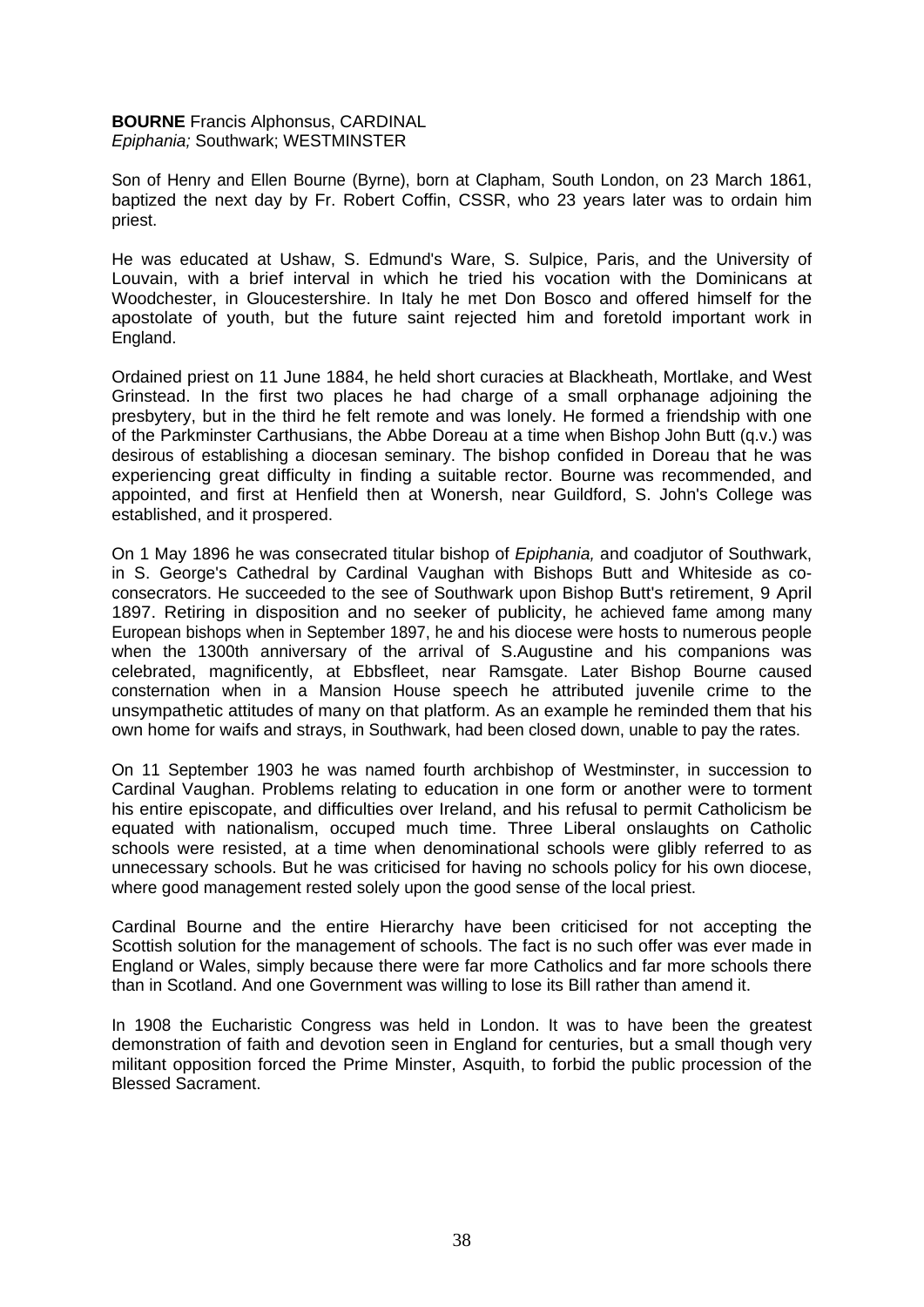A silent procession replaced it, with the clergy and religious carrying their robes over their arms in protest. Bourne's letter of indignation to Asquith has been compared with Wiseman's *Appeal* of sixty years earlier. "We claim - he wrote - equality with all sections of our fellow countrymen, only to be debarred from making a demonstration which would be allowed to Anarchists and Socialists".

On 28 October 1911 a change in the ecclesiastical government of England and Wales resulted in Birmingham and Liverpool being elevated to archbishoprics, but special privileges were reserved to the archbishop of Westminster. In all dealings with the Civil Authority he should, in person, represent the entire episcopate, and he was to be perpetual chairman of all meetings of the other bishops. A few weeks later Bourne was created Cardinal priest, title of S. Pudentiana, and became the first archbishop of Westminster to be invited to dine at Buckingham Palace.

Several events relating to Ireland brought much unwelcome publicity. He had no sympathy at all with Terence McSwiney, Lord Mayor of Cork, who in 1920 died in Brixton Prison after a prolonged hunger strike. To Cardinal Bourne the sin of suicide was far too terrible for any political ideals to justify. In August 1920 the ultra-patriotic Archbishop Mannix of Melbourne was forcibly removed from the liner *Baltic,* off County Cork. Having twice made the statement "I refuse to leave the ship" he was brought to England aboard HMS *Wyvern.* But amidst weeks of voluble public indignation, the only contribution from Cardinal Bourne was the statement "I desire it to be known that neither directly nor indirectly was I consulted in any way". Earlier, in 1916 at the time of the execution of Sir Roger Casement for treason - a sentence that the Cardinal never believed would be carried out - he designated two Irish priests, gave them all possible faculties and asked them to do whatever they could for him. Yet reports of demands for public confession and penance were widely circulated.

Cardinal Bourne's condemnation of the General Strike of 1926 was also used by unscrupulous people in an attempt to diminish his popularity. What he said from the pulpit of Westminster Cathedral was this: "There is no moral justification for a general strike. It is a direct challenge to lawfully constituted authority, and inflicts without adequate reason, immense discomfort and injury on millions of our fellow countrymen. It is a sin against obedience, against charity, and against brotherly love."

His remaining years were relatively peaceful. There was great rejoicing at the celebration of the centenary of Catholic Emancipation, in 1929, and the special honour of being Papal Legate was his on a number of occasions, notably those associated with S. Joan of Arc, and the consecration of Buckfast Abbey church. His last public appearance was at Walsingham, in 1934, and he died peacefully only a few minutes after the arrival of the year 1935. He is buried in the Galilee Chapel of S. Edmund's College, Ware.

ed.Beck, 37, 171-181; *Clergy Review* February 1935, 85-99; F.Murphy, 90-95; Oldmeadow; Quinlan 88-94.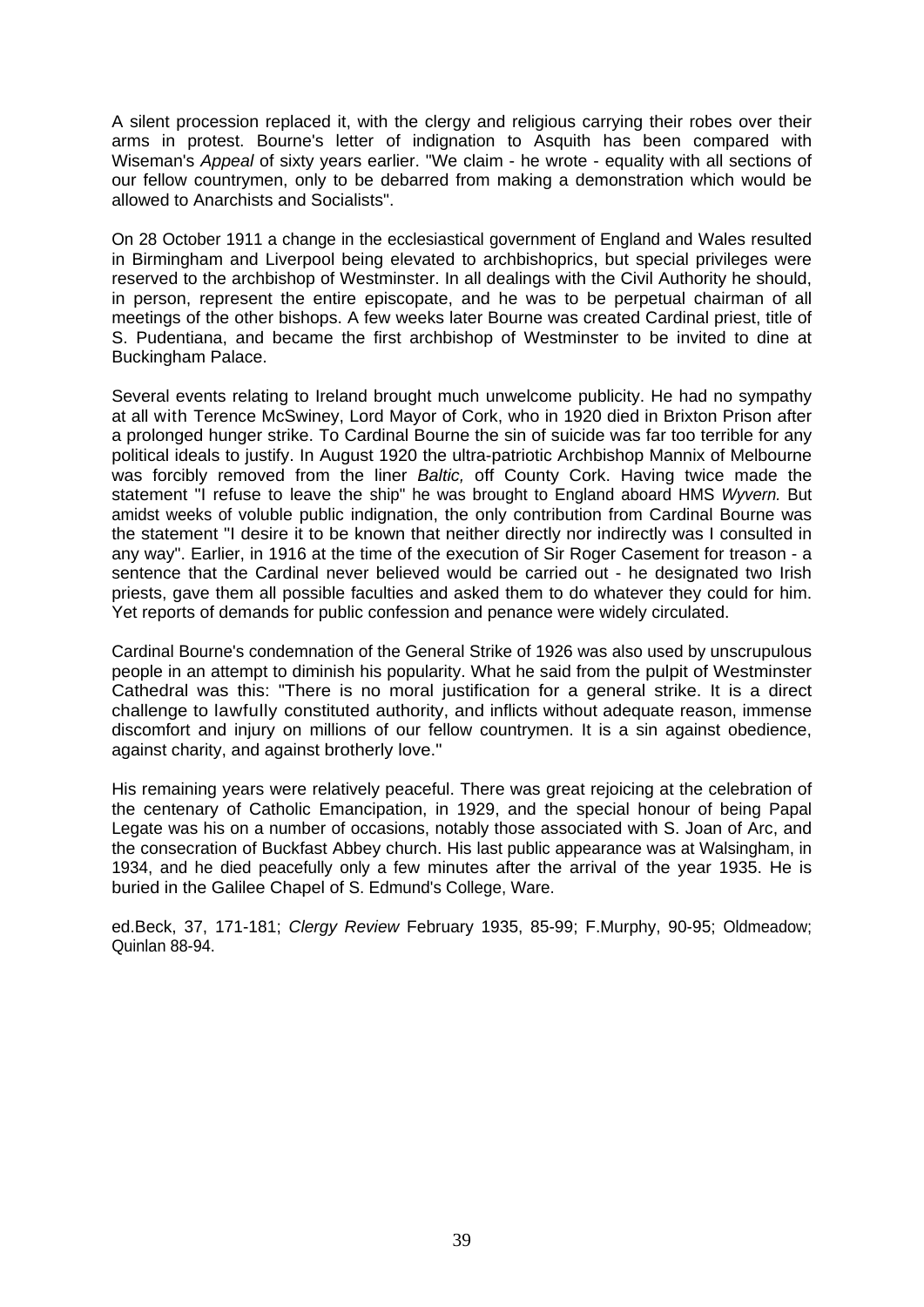#### **BRAMSTON** James Yorke *Usulae*

Son of John and Elizabeth Bramston (Yorke), born at Oundle, Northamptonshire, on 15 March 1763. His father was a solicitor, his mother was daughter of the Vicar of Oundle. In later life the bishop erected a memorial in Oundle church, commemorating deceased members of his family. He was educated at Oundle School, and admitted to Lincoln's Inn on 26 April 1785, and practised as a lawyer until his reception into the Catholic Church, by the famous Franciscan, Fr. Arthur O'Leary, of Soho.

Bishop Bramston entered the English College, Lisbon in 1792 and was ordained priest in 1801. In later life he used to say that having been a Protestant lawyer and a Catholic priest he considered himself to be a match for the devil. Again speaking to a mother anxious for him to persuade her daughter to marry a certain man, a woman who constantly mispronounced his name as Brimstone, he said "Madam, the name is Bramston. I have nothing to do with making matches".

He spent the whole of his priestly career in London, at S. George's, Southwark until 1823, head priest from 1815, Vicar General from 1812, Dean of the Old Chapter from 1821. In Southwark his duties included attending Guys and S. Thomas's Hospitals, the Kings Bench, Surrey, Marshalsea, and Clink prisons, and a congregation of about 7000 persons, chiefly poor labourers, widows and orphans (Laity's Directory 1820).

On 29 June 1823 he was consecrated titular bishop of *Usulae*, and coadjutor Vicar Apostolic of the London District, at S. Edmund's College, Ware, by Bishop Poynter with Bishops Collingridge and Baines as co-consecrators. He succeeded as Vicar Apostolic on 26 November 1827. As Vicar Apostolic he lived at 15, Tavistock Street and later at 35, Golden Square. Having no interest in politics he is reputed to have greeted the Catholic Emancipation Act of 1829 with the words "What doth it profit a man if he gain the whole world and suffer the loss of his soul".

It would appear that Bishop Bramston was the first Vicar Apostolic to wear his pontificalia in public, for a report of the opening of the church of S.John the Baptist, Brighton, on 7 July 1835, says he was "a tall, portly, and in every way a magnificent old gentleman, especially in his *cappa magna".*

In 1835 London contained 150,000 Catholics, 16 chapels and 35 priests. Some unpleasantness arose when he gave leave for two wealthy sisters to endow a mission in S. John's Wood, and assigned a priest who later became Cardinal Mannings's Vicar General. The sisters then decided they would like the Jesuits to take charge, an idea the bishop refused to even consider. They appealed to Rome and appeared to gain some support, but Bramston was immovable, stating that only the previous Sunday he had ordained five new priests for the London District. Despite a warning from Pope Gregory XVI that what had been made as a suggestion could be remade as a command nothing changed and the Secular clergy retained S. John's Wood.

Bishop Bramston died at 35 Golden Square on 27 July 1836 and was buried at S. Mary Moorfields until 1903 when his remains were re-interred at S. Edmund's College, Ware.

Anstruther IV; Bogan 30-33; Brady 195-200; Gillow 1; Ward, *Sequel*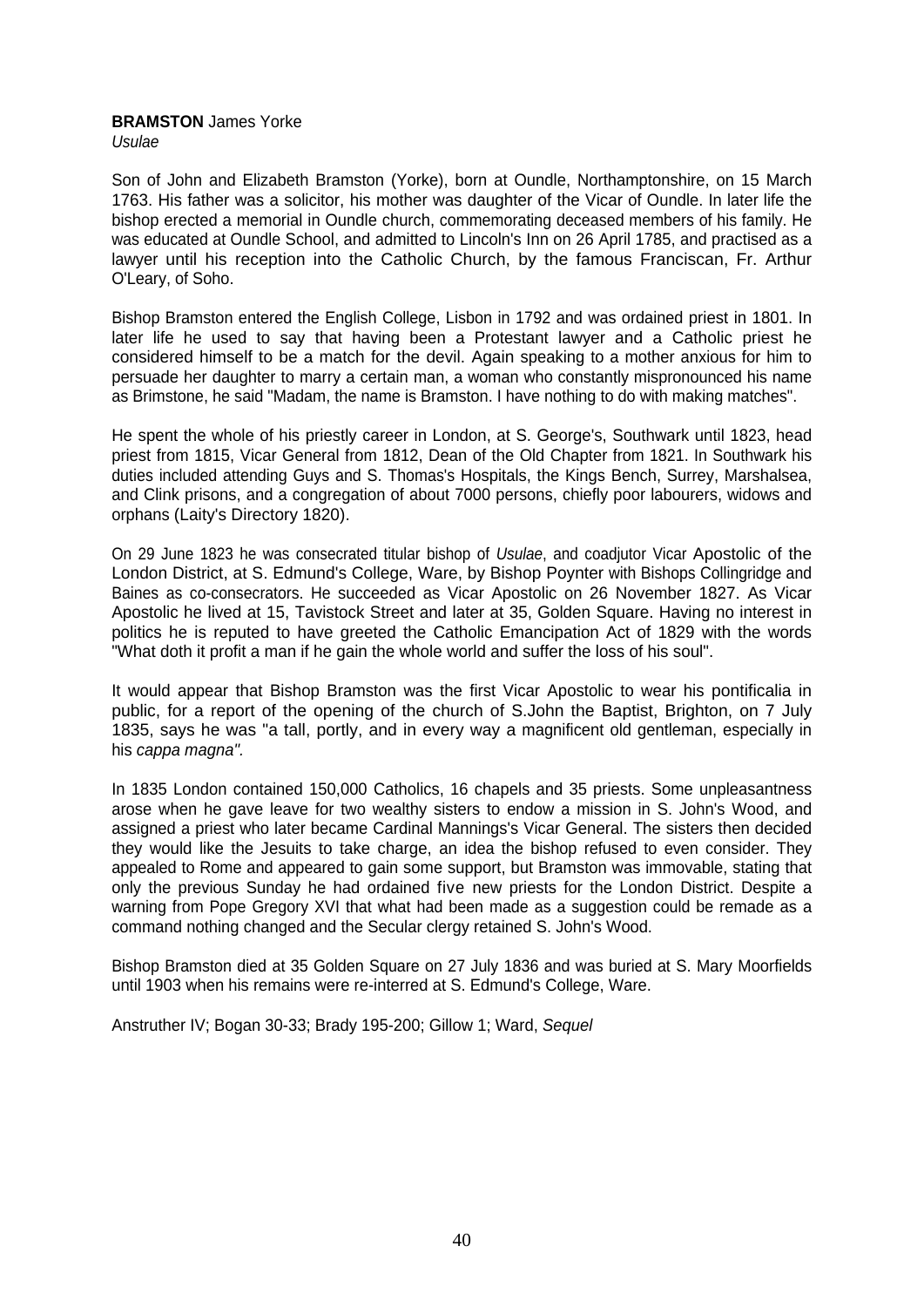**BREWER** John STL, JCL, Ph.L *Britonia*; Lancaster

Son of Eric and Laura Brewer (Webster), born at Burnage, Manchester on 24 November 1929. Part of his childhood was spent as an evacuee at Ashbourne, Derbyshire where milking cows and assisting midnight calvings supplemented his daytime devotion to Scott and Thackery, which he read avidly.

After studying at Ushaw and the English College, Rome he was ordained for the diocese of Shrewsbury on 8 July 1956, but required to remain in Rome for three years of advanced studies. Then for three years he assisted the Vicar General, Mgr. Percival Rees, at Sacred Heart, Moreton. There he organised the Legion of May and encouraged active participation in the liturgy. He took groups of young people to the Lake District and to Rome. Of the latter it was said they saw more under Fr. Brewer's guidance in a week than left to their own devices they could have seen in a month.

As manager of the youth club he advised against booking a Liverpool group with something of a reputation gained in Hamburg, because the price was too high. That is why The Beatles never performed in Moreton! In 1964 he returned to the English College as vice-rector, just as the final sessions of the second Vatican Council were preparing. It was a time when many of the Roman colleges were relocating into more spacious areas in the suburbs, but the English College retained its historic site less than ten minutes from S. Peter's and the Vatican. But restoration and modernisation was taking place throughout the seven years of his residence there.

Having been created Prelate of Honour in 1967, Mgr. Brewer was ordained titular bishop of *Britonia* and auxiliary of Shrewsbury by Bishop Grasar in the church of Our Lady and the Apostles, Stockport on 28 July 1971. He also became Vicar General and took residence at St. Mary's, Middlewich until 1979. He took his turn in serving the congregations of Middlewich and Holmes Chapel as well as being frequently required to attend meetings in London, and sometimes in Rome, as a member of several international committees.

From 1980 he lived in The Council House, Shrewsbury (see Moriarty A. J.) until his appointment as coadjutor of Lancaster in 1983. He succeeded to that See on 22 May 1985. Archbishop Kelly of Liverpool described him as "Having great energy and drive…..to live in Christ's truth was the hallmark of his life. Shallowness infuriated him".

Bishop Brewer was always conscious of the great traditions of his diocese that extended from the Ribble to the Scottish border, territory that had known S. Kentigern, Cardinal Allen, many English martyrs, and the famous priest-historian John Lingard. Bishop Brewer had the pleasure of witnessing the Preston Guild of 1992, and had the inspired initiative of providing at the Talbot Library, Preston, the finest collection of Catholic literature available to the general public outside London. He died at Boarbank Hall, Grange-over-Sands on 10 June 2000 and he is buried in the cemetery attached to S. Peter's Cathedral, Lancaster.

Shrewsbury Diocesan Year Book 1985, 15-18; M.E. Williams, 182; Lancaster Diocesan Directory 2001, 13-16.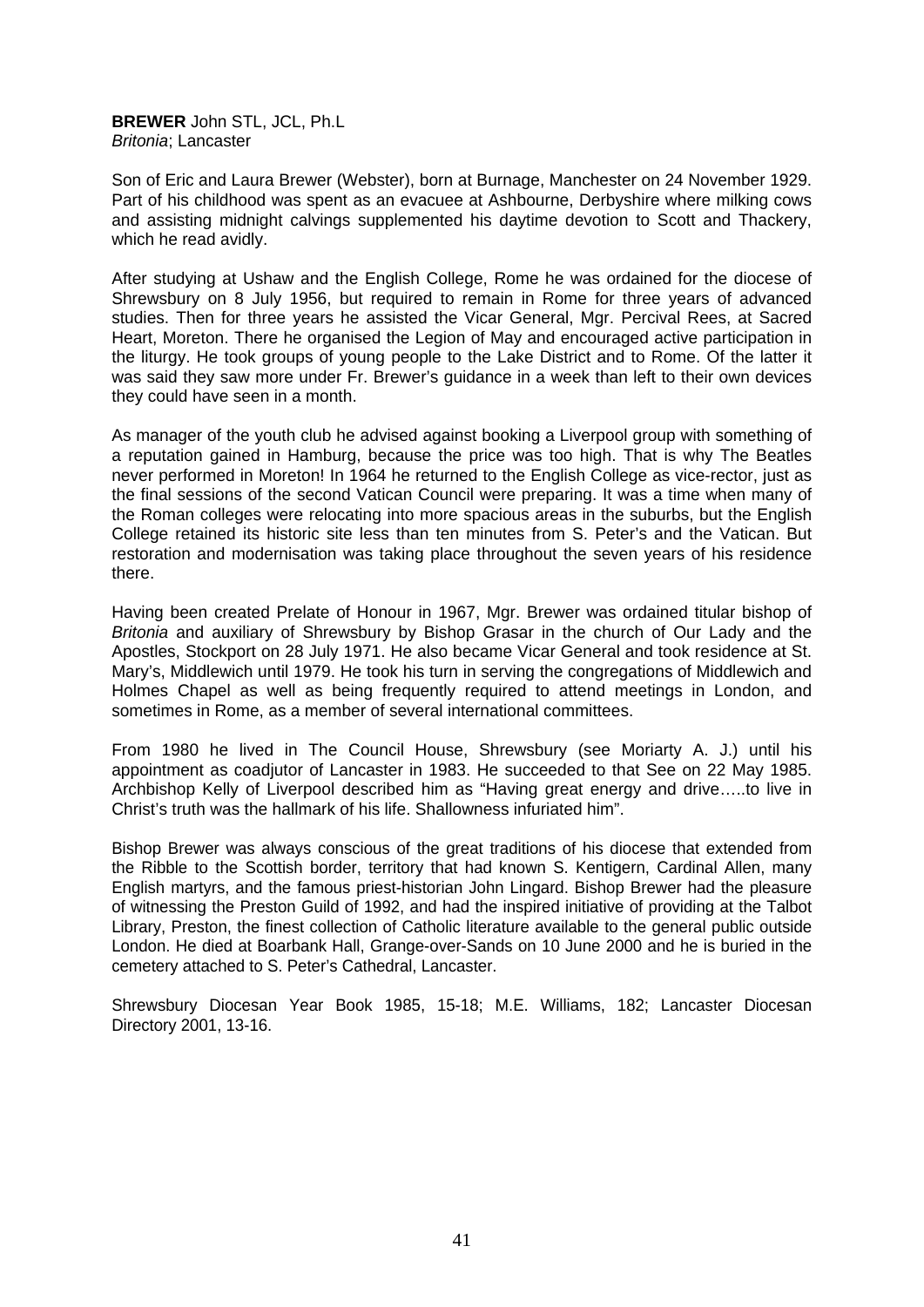**BRIGGS** John DD *Trachis;* Beverley

Son of William and Sarah Briggs, born at Barton on Irwell, near Manchester on 20 May 1788, after education at Sedgley Park School and Crook Hall, Durham, he was one of the original body to occupy Ushaw College in 1808. He was ordained priest there in July 1814, and remained on the teaching staff until 1816.

He then became rector of S.Werburgh's Chester (see PENSWICK T) where he remained until 1833. His energy was boundless and there still exists a folder of his letters defending the Church and the Irish in the city, and on other topics of the day - all written to the local newspaper. In 1825 there were only four priests in all Cheshire, but they met in John Briggs<sup>1</sup> house, and with £110 for capital, they set about enlarging the chapel at Stockport, planned new missions for Congleton and Dukinfield, and even penetrated into Wales and formed a parish at Wrexham.

On 7 January 1833, John Briggs was named titular bishop of *Trachis,* and coadjutor Vicar Apostolic of the Northern District. He was consecrated in the chapel of Ushaw College on 29 June 1833, by Bishop Penswick, with Bishops Baines and Walsh as co-consecrators. The coadjutorship lasted for three years during which he was also President of Ushaw. There he erected a new lodge, purchased paintings and ornaments for the chapel, and replaced the candles in the ambulacra with oil lamps. He also engaged a drill sergeant to develop some physical comportment among the students.

He succeeded as Vicar Apostolic of the Northern District on 28 January 1836, and by a brief dated 3 July 1840 he was appointed Vicar Apostolic of the new Yorkshire District (that is the county of York). His residence was Fulford House, York. They were times of rapid expansion due to industrial progression and Irish immigration. Substantial churches were erected in Bradford, Leeds, Sheffield, York and elsewhere, and unhappily in the terrible typhus epidemic of 1847, he lost five priests in Leeds alone.

He did not share the general optimism that the conversion of England was imminent, indeed he was apt to advise patience and reserve. But he warmly supported the work of Gentili and his fellow missioners, and Catholicism was preached in the Market Place in both Huddersfield and York.

On 29 September 1850 Dr.Briggs became first bishop of Beverley in the restored Hierarchy. The territory under his jurisdiction remained unchanged, in fact in the first proposal, on 1 November 1847, the Yorkshire see was to have been fixed at Leeds. As Beverley had no suitable church, the newly erected S. George's, York was made the temporary proCathedral. Bishop Briggs was very active and much-travelled not only in Yorkshire but throughout the country. At the Provincial Synod at Oscott, he was celebrant of the Mass, on 13 July 1852, at which Newman preached his famous sermon *The Second Spring.*

It is due to the fact that Bishop Briggs consecrated Ullathorne as bishop, at Coventry on 21 June 1846, that the lineage of the Vicars Apostolic extends into the present Hierarchy of England and Wales, for Ullathorne consecrated Manning in 1865.

Bishop Briggs resigned the see of Beverley on 7 November 1860, and died in York on 4 January 1861. He is buried at Hazlewood, Tadcaster.

Brady, 280,341; *Clergy Review* May 1953, 269-280; D.Milburn, 127-128.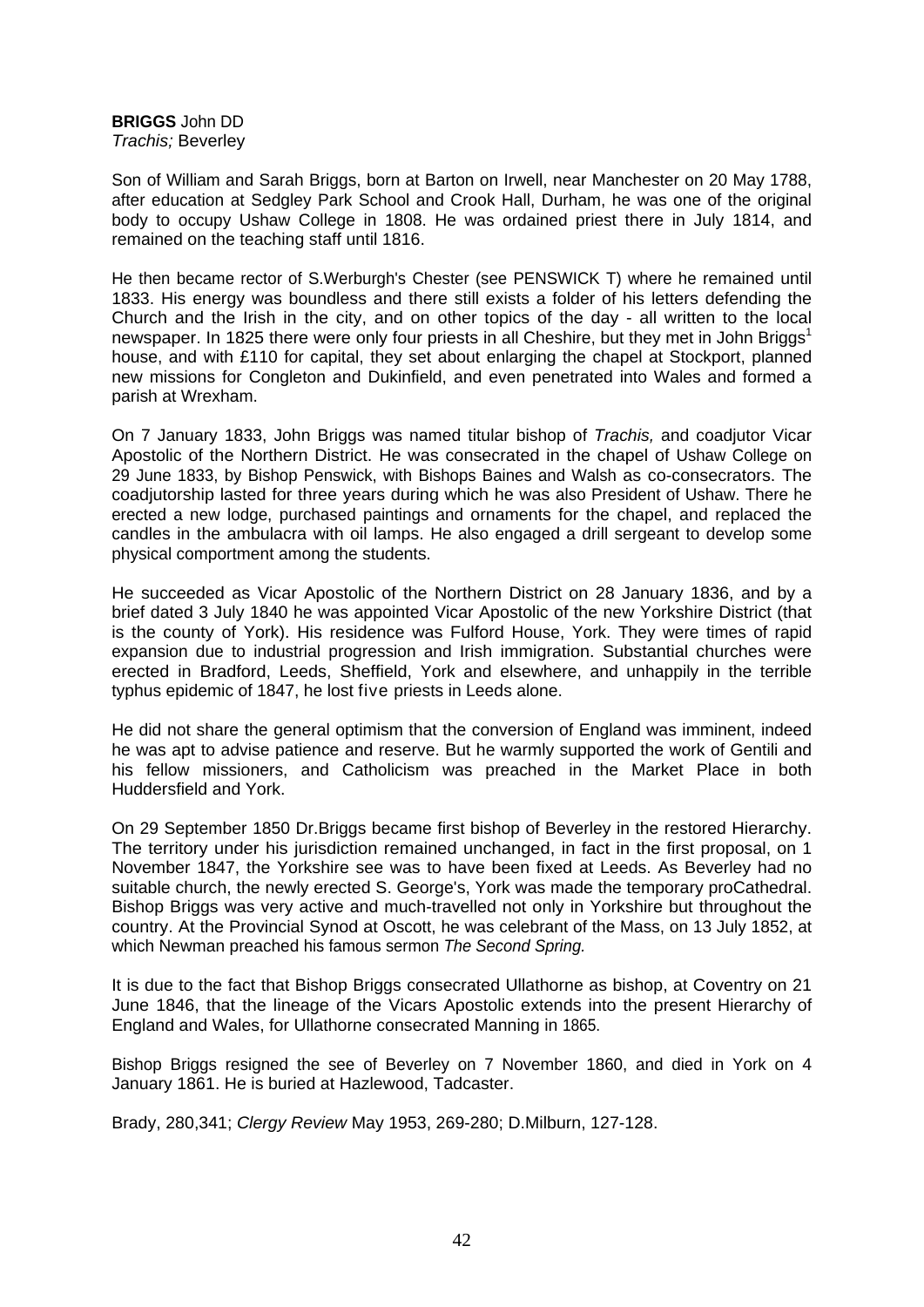**BRIGHT** Humphrey *Soli* 

Son of George Penderell and Mary Katherine Bright (Emery), born at Brentwood, Essex on 27 January 1903. He was educated at Cotton and Oscott Colleges and ordained priest of the archdiocese of Birmingham, by Bishop Barrett, on 2 June 1928. He remained at Oscott, as Prefect of Discipline, until 1935 when he became first parish priest of S. Teresa's, Trent Vale, Stoke on Trent.

Due to the likelihood of war he joined the Territorial Army, and after hostilities were declared on 3 September 1939, he was one of the first priests to be called up. He went to France with the Expeditionary Force and was present at the fall of Dunkirk. He was one of the 300,000 rescued by the "little ships".

He next served as Senior Catholic Chaplain in West Africa, then of the Anti-Aircraft Command, in England. During this time he had the unusual experience of giving four different sacraments to a young convert within 24 hours. He baptized him, heard his confession, gave him holy communion, and married him. He also managed to get him confirmed before he went off to the war.

In 1944 he was Senior Chaplain in Rome. At the headquarters of General Alexander he received a summons from Cardinal Rossi, the Apostolic Chancellor, who informed him that Archbishop Williams of Birmingham had petitioned for him as auxiliary bishop, and the Pope had approved. But a vow of secrecy was imposed for six weeks. That same afternoon he met Archbishop Griffin whose promotion to Westminster had created the vacancy that Major Bright was now about to fill. Both were Birmingham priests with much to discuss, but because of the vow the latest news could not be disclosed.

However, the new bishop later said "I went to S. Peter's or anywhere else he happened to be, and watched closely to learn how to do it".

He was consecrated titular bishop of *Soli,* in S. Chad's Cathedral, Birmingham on 28 October 1944, by Archbishop Griffin, with Bishops Barrett and ElIis as co-consecrators. This was one of the few war-time episcopal consecrations at which the answer yes could be given to the question "Is there a mandate for consecration?" Bishop Bright had brought his own from Rome. Generally, the others were dispensed with.

Bishop Bright was one of a family of fourteen children. Six of his brothers and sisters were present at his consecration, two of his sisters could not be there because they were missionary nuns, and another brother was on active service in France. Four of his cousins Emery were ministers on the sanctuary, including one who became Bishop of Portsmouth. Bishop Barrett who ordained him was one of his co-consecrators.

Shortly afterwards he was appointed parish priest of S. Peter's, Leamington Spa. He was made responsible for all archdiocesan youth work and the youth hostel at Stratford-upon-Avon was named Soli House. He was Vicar Capitular following the death of Archbishop Williams in 1946, Vicar General to Archbishop Masterson, Provost of the Chapter in 1953, Vicar Capitular again, and Episcopal adviser to several branches of Catholic Action. In 1951 he became parish priest of Sacred Heart, Tunstall, Stoke on Trent, a position he occupied until his quite sudden death on 26 March 1964. He is buried at Oscott.

Archdiocese of Birmingham; Archives; *Catholic Directory* 1945-1965; *Universe* 22.9.1944, 1, 3.11.1944, 1.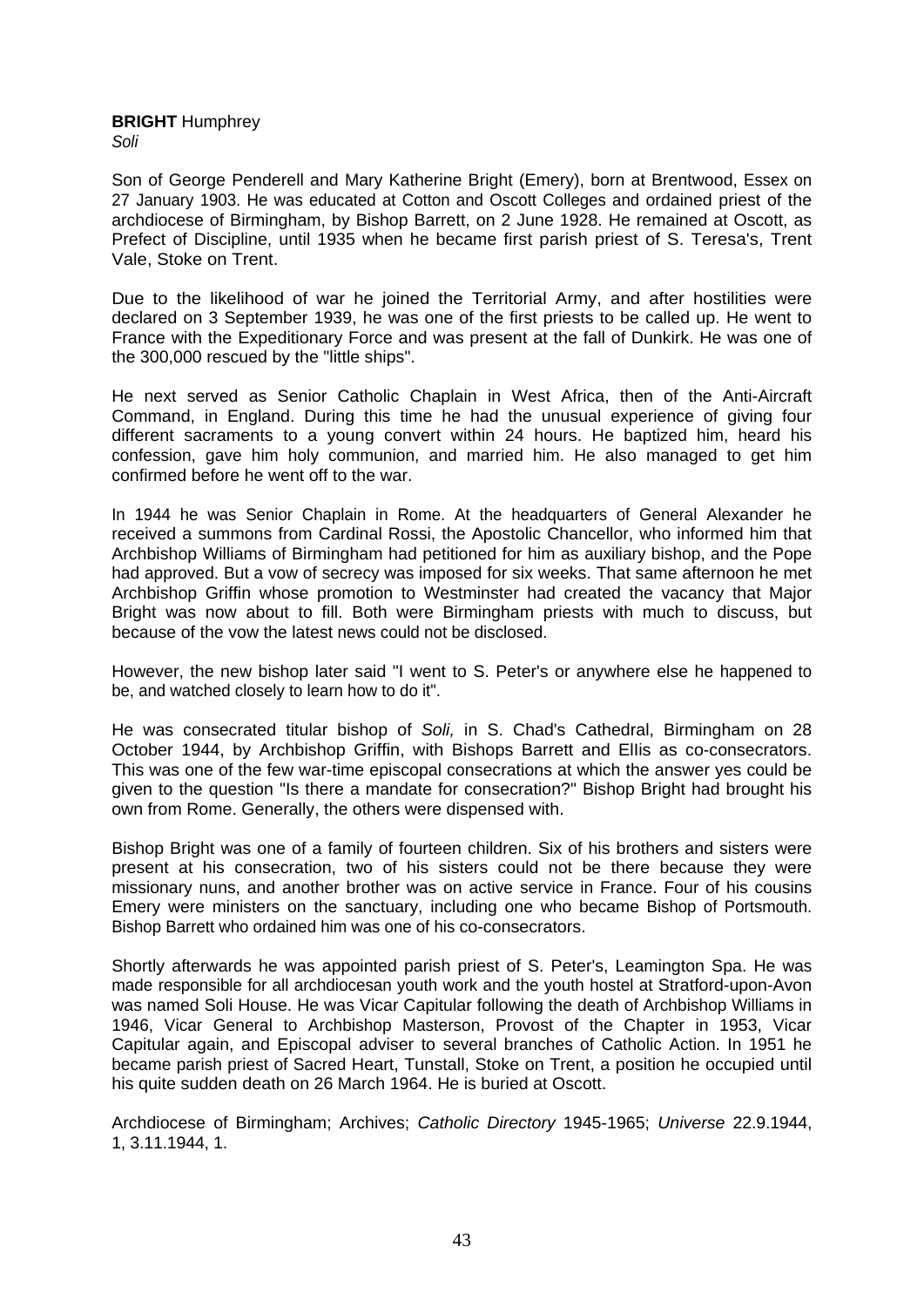# **BRINDLE** Robert, DSO *Hermopolis;* Nottingham; Tacape

Son of William and Elizabeth Brindle (Harrison), born at eleven-thirty on the morning of 4 November 1837, at 38 Christian Street, Liverpool, where his father kept a public house. He was educated at the English College, Lisbon and ordained priest of the diocese of Plymouth on 27 December 1862.

He left Lisbon on 25 April 1863 and became a curate in the Cathedral parish in Plymouth. From 1864 to 1867 he was resident priest at S. John the Baptist, Camborne, Cornwall. He then returned to his Cathedral curacy and remained there until becoming a military chaplain in 1874.

He was attached to the Liverpool Irish Regiment and saw service in Egypt where he was in the campaign that failed to rescue General Gordon. In the Nile expedition he captained the boat that won Lord Wolseley's prize for reaching its destination without loss of supplies. After some years at Colchester, in Essex, he returned to Egypt in 1896 where he not only took a gun-boat into action but also won great praise for his services to the troops during an outbreak of cholera.

In 1899 he retired from military service, having received the Distinguished Service Order with four clasps, the recipient of a Good Service Pension, and a recommendation for a Knighthood, but this was not permitted to be bestowed on a chaplain. On 12 March 1899 he was consecrated titular bishop of *Hermopolis,* and auxiliary bishop of Westminster, in Rome by Cardinal Francis Satolli, Archbishop of Lepanto. On 6 December 1901 he was appointed fourth bishop of Nottingham.

In 1906 Bishop Brindle received the Princess Ena, niece of King Edward VII, and granddaughter of Queen Victoria, into the Catholic Church, pending her marriage to the King of Spain. She presented him with a set of altar plate, the chalice of which was later donated to S. Patrick's, Liverpool.

His predecessor at Nottingham, (Bishop Bagshaw q.v) had nominated two priests of the diocese for Domestic Prelacies to the Pope. Cardinal Vaughan, for some unspecified reason, had the honours withheld, and therefore the two felt in some way defamed. They proceeded to show gross insubordination to Bishop Brindle, unbecoming of priests and unintelligible to one so imbued with military discipline. The priests were Herbert Ignatius Beale, of S. Edward's, Nottingham, and Arthur William Howarth, of Corby, near Grantham. The scandal became public when in the presence of four witnesses they both received episcopal consecration from Arnold Harris Mathew, an "Old Catholic" bishop. Furthermore they published their actions in the newspapers, and notified Pope Pius X.

In September 1910 Bishop Brindle suspended them both. Beale left Nottingham but Howarth remained defiant and insisted upon his case being heard by the Holy See. On 18 February 1911 both of them were excommunicated.

Otherwise Bishop Brindle's episcopate was one of steady progress. On 1 June 1915 he resigned the see of Nottingham and was named titular bishop of *Tacape.* He died on 17 June 1916 and was buried, with full military honours, in the crypt of S.Barnabas Cathedral, Nottingham.

*Catholic Whos Who* 1908; G Hetherington 'The Solider Bishop' *Cathedral Record* (Liverpool) February 1958, 44-47; Liverpool Registry Office: Birth Certificate; Tablet 27.8.1910. 325, 3.9.1910, 371, 8.7.1916, 5, 435.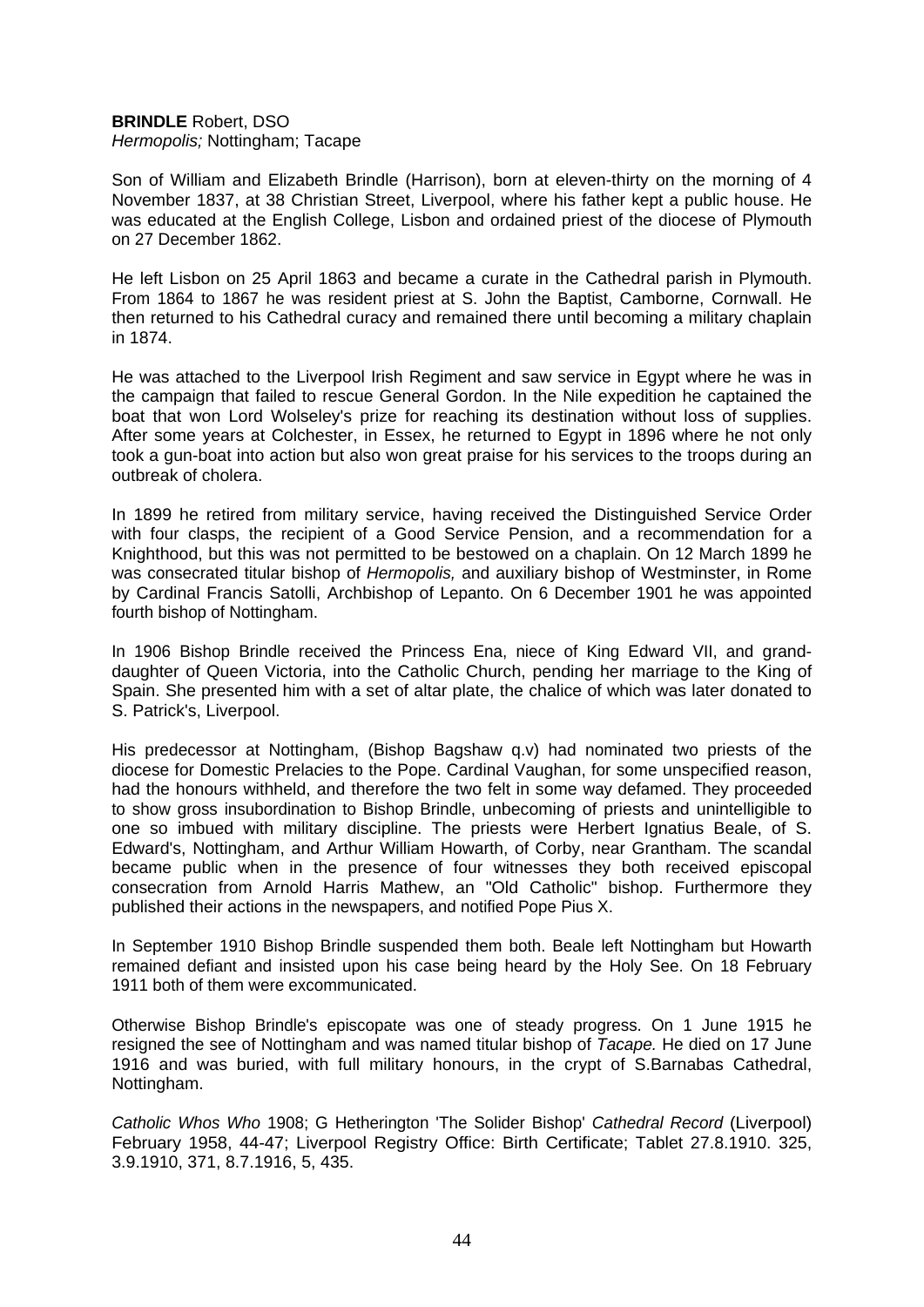**BROWN** George Hilary, DD *Bugla; Tloa;* Liverpool

Son of William and Helen Brown (Gradwell), born at Clifton in the Fylde, near Lytham, Lancashire, on 13 January 1786. His mother was cousin of Robert Gradwell (q.v.). Educated at Crook Hall and Ushaw (where he was a favourite pupil of Lingard, and gave a fairly accurate forecast of Wiseman's future role) he was ordained priest on 13 June 1810, and retained at the college for ten years, as professor of Theology, Prefect of Studies, and then vice-rector.

He then became rector of S. Peter's, Lancaster, a prosperous place where the priests income was £90 per annum. He organised a Catholic lending library and encouraged the laity to participate in civic affairs, but his years there were dismissed as showing great enthusiasm but little talent.

On 24 August 1840 he was consecrated titular bishop of *Bugia,* and Vicar Apostolic of the Lancashire District, in S. Anthony's, Scotland Road, Liverpool, by Bishop Briggs, with Bishops Griffiths and Walsh as co-consecrators. Lingard had advised against both a public ceremony, and the day itself - S. Bartholomew, writing that Liverpool Torys would draw the worst possible conclusions for they already considered the new bishop to be a fiery zealot. (A few years later his titular see was changed from *Bugia* to *Tloa,* a distinction without a difference).

Bishop Brown's episcopate was marked by unprecedented expansion. The Catholic population soared, mostly due to immigration from Ireland, substantial churches were consecrated at Blackbrook, Cheetham Hill, Kirkham, Little Crosby, Liverpool and Widnes, and the Oblates of Mary Immaculate, Passionists and Redemptorists all came into the vicariate.

Sadly there were divisions between the English and Irish elements. Catholic Emancipation was one thing. Repeal of the Union was another. Many bitter exchanges took place including the claim that the rector of S. Patrick's, Liverpool was pro English. In 1847 this good priest, and nine others (mostly English) lost their lives in the terrible epidemic of typhus that swept Liverpool and left 15,000 dead (mostly Irish).

Orphanages and poor schools as well as the diocesan seminary of S. Edward, Liverpool were opened, and in 1846 James Nugent was ordained, and for almost fifty years his name was to be synonymous with practical charity. Lay patronage was a source of much discontent. In some places coal and provisions were rationed out to the clergy with parsimonious assiduity. In 1844 Bishop Brown unceremonially abolished the system, and when one mission, Lee House, Longridge resisted, he imposed an interdict.

On 29 September 1850 he became first bishop of Liverpool, and on 13 September 1851 he was the first member of the restored Hierarchy to erect a Chapter - though his right to have done so was questioned at the great synod at Oscott a year later. His health declined and he was given a coadjutor, though not it seems, the one of his choice. Bishop Brown died on 25 January 1856 and was buried at S. Oswald's, Old Swan.

Brady, 338-340; Burke, 65-123; Gillow 1; D.Milburn, 144, 156, 198, 210-211.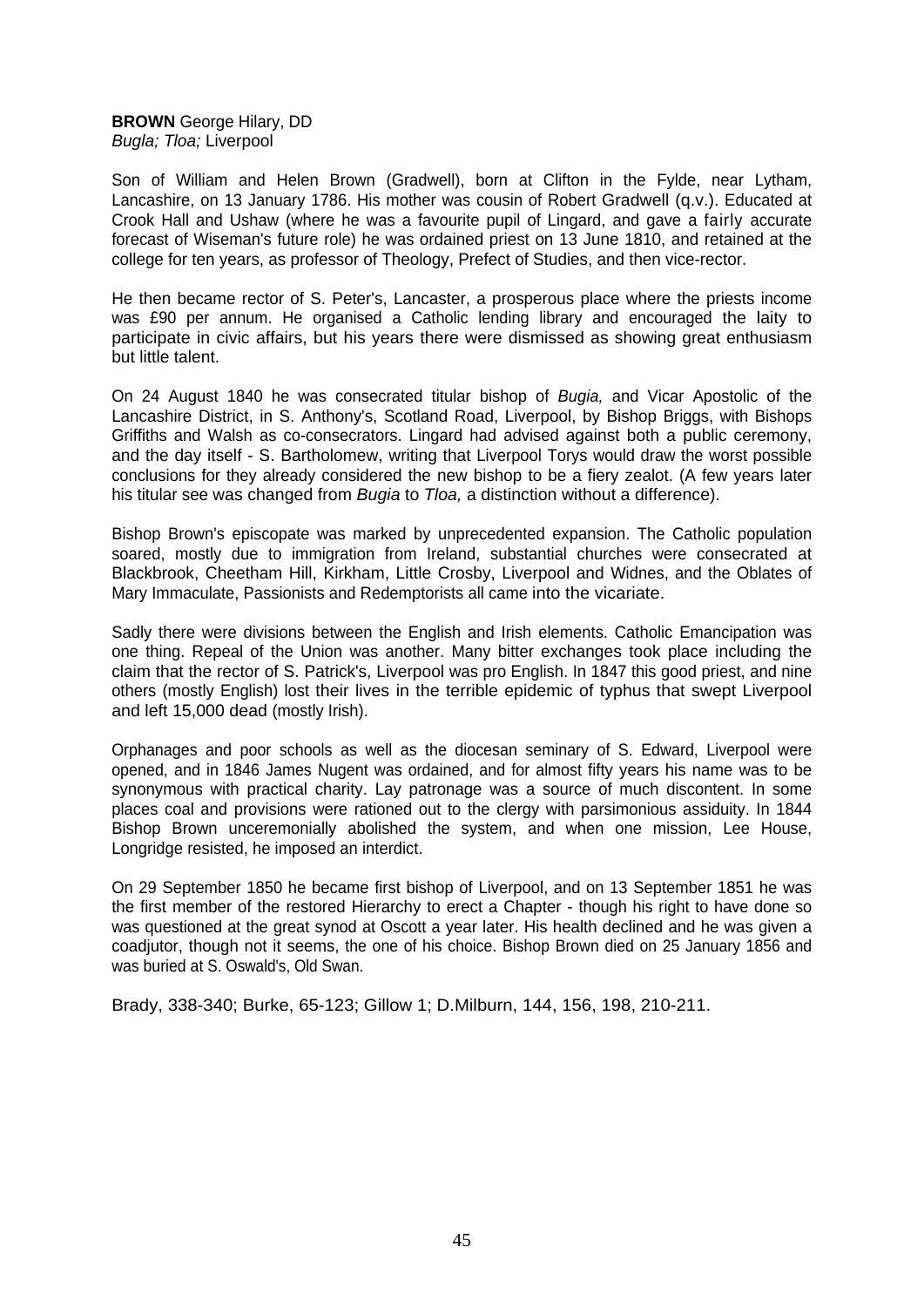**BROWN** James, DD **Shrewsbury** 

Son of James and Winifred Brown, born at Wolverhampton on 11 January 1812, as a boy he served Mass for the famous Bishop Milner. He was educated at Sedgley Park School and Oscott where he was ordained priest by Bishop Walsh on 18 February 1837. He remained at Oscott as a professor, and Prefect of Studies, until January 1844 when he returned to Sedgley Park as vicepresident. Later that same year he succeeded to the presidency, and at that time Sedgley Park was a school of considerable renown.

When preparations were being made for the restoration of the Hierarchy in 1850, all the Vicars Apostolic were asked to send to Rome a list of names of priests they considered to be worthy of the episcopate. Not one list omitted the name of the President of Sedgley Park. At that restoration, the six counties of North Wales together with Cheshire and Shropshire were formed into the diocese of Shrewsbury, with T J Brown OSB (q.v.) of neighbouring Newport and Menevia as Apostolic Administrator. When James Brown was eventually appointed, his name and place of residence caused both confusion and humour, for he too lived at Newport - but in Shropshire not Monmouthshire.

James Brown was consecrated first bishop of Shrewsbury, in S. George's Cathedral, Southwark, on 27 July 1851, by Cardinal Wiseman, with Bishops Ullathorne and Wareing as co-consecrators. The very size and inaccessibility of his diocese proved to be so very difficult as to cause him to petition the Holy See to remove both his title and his residence to Birkenhead, but this was refused. In 1856 the Earl of Shrewsbury built a miniature cathedral in the old county town, and in 1868 Charles Cholmondley erected the adjoining episcopal residence. Previously the bishop lived at Salters Hall, the presbytery of Newport. One day a caller asked the priest "Is this the bishop's house?" No, was the reply. "But I was told he lived here" the caller insisted. "So he does - said the priest - but it is my house".

The Capuchin Franciscans came to Pantasaph, Flintshire at the invitation of the convert Earl of Denbigh. Legal proceedings ensued because the church he had begun as the Anglican S. Augustine's was completed as the Catholic S. David's. Commodious churches were also erected in Birkenhead, Chester and Stockport. However, the bishop still regretted that so much that was unworthy had to be endured, such as Mass being celebrated in a forge, a stable, or a common tavern. But the diocese also contained S. Winefride's Well, at Holywell, where devotion had never actually ceased, and was to reblossom vividly in the days of the Catholic Revival. His clergy increased from 26 in 1851 to 66 in 1876, and regulars from 7 to 32.

Bishop Brown purchased Grange Bank Farm, near Shrewsbury. This did not become the seminary that he had originally intended, but it provided a country retreat and place of solace for this aged and much-travelled prelate who died there on 14 October 1881. Bishop Brown is buried at Pantasaph.

Abbott, 11-12; Brady, 445; *Shrewsbury Diocesan Year Book* 1983, 136-137; *History of Pantasaph* (Glasgow 1964). Wolverhampton; SS Peter and Paul Baptismal Register.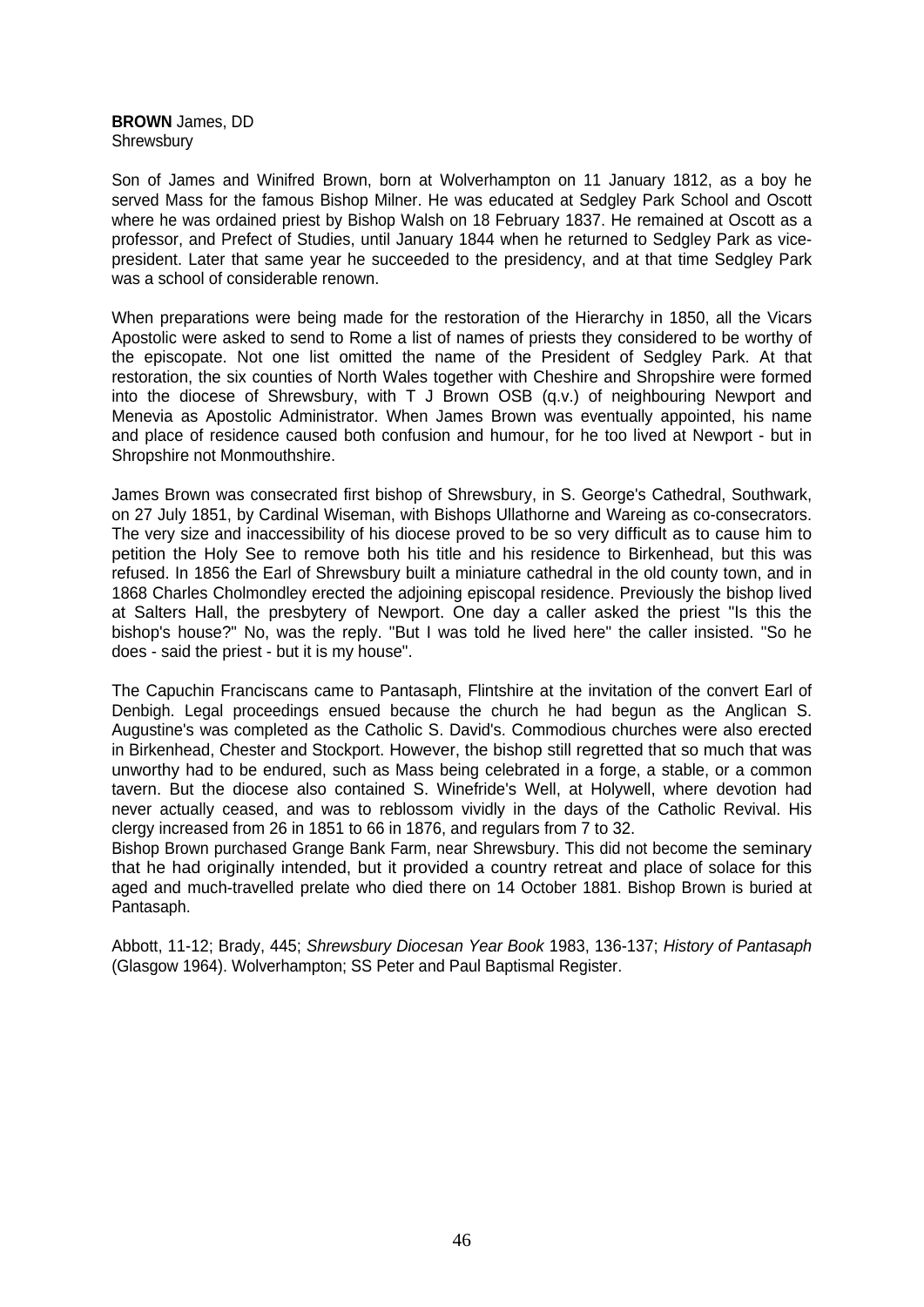# **BROWN** Thomas Joseph, OSB *Apollonia;* Newport and Menevia

Son of Thomas and Catherine Brown, born at Bath on 2 May 1798 and baptized on the day of his birth. He was educated by the Benedictines at Acton Burnell, in Shropshire, where he received the habit on 19 April, 1813. The whole community removed to Downside, near Bath, where he was professed on 28 October 1814, and ordained priest in London by Bishop Poynter, on 7 April 1823.

He taught Theology in the monastery for about ten years, Ullathorne being one of his students, though he went to Rome circa 1829-1830 to defend the rights of the Benedictines against Bishop Baines (q.v.) He published a few small controversial works but that was a normal feature of everyday life at that time. From 1833 to 1840 he was Prior of Downside, and at the redistribution of the English vicariates, in 1840, he was named titular bishop of *Apollonia,* and Vicar Apostolic of the new Welsh District.

He was consecrated in S. John's, Bath, on 28 October 1840, by Bishop Griffiths, with Bishops Wareing and Collier (of Mauritius) as co-consecrators. He lived first at Chepstow, and later in a cottage at Bullingham, near Hereford. His vicariate covered the whole of Wales as well as the counties of Hereford and Monmouth, though there were only 17 chapels and 5000 Catholics. There was only one cope in the entire District and most places were too poor to afford a ciborium. There were few rich people and no visitors other than the poor Irish who came looking for work in the mines or the steel industry.

The Oxford Movement produced a few converts - Viscount Fielding, Earl of Denbigh and his wife, Howel William Lloyd, of Rhagatt, Merioneth, and J Y W Hind "the Chevalier" of Plas Madog, Denbighshire. All embraced Catholicism though mostly lived their lives elsewhere.

In 1850 the restoration of the Hierarchy brought about a redistribution of territory. The six counties of North Wales went to the new diocese of Shrewsbury. The remainder of the old vicariate became the diocese of Newport and Menevia. Bishop Brown selected Newport because he believed it would become the biggest town in the diocese, but it was soon overtaken by Cardiff. Some handsome churches were built in Newport, Abergavenny, Cardiff and Swansea, while at Belmont, near Hereford, the priory church of S. Michael and All Angels became the pro Cathedral, and the diocesan Chapter was created from its monastic community.

However, a statement made by a priest in 1866, remained typical of the mining valleys and rural towns. He said "Some call it a chapel, some call it a school, but the most accurate description would be to call it a ruin". The Capuchins of Pantasaph gave generous assistance and many dedications among South Wales parishes reveal Franciscan associations. In 1854 the Fathers of Charity came to Newport and Cardiff and one of their earliest missioners, Gastaldi, later became Archbishop of Turin.

In an episcopate of forty years Bishop Brown lost neither faith nor fortitude. No matter how occupied he was it was his habit every afternoon at three o'clock to pause and gather those around him to honour our dying Saviour and pray for all the dying. His own end came at three o'clock on Good Friday, 12 April 1880. He is buried at Belmont Abbey, Hereford.

Attwater, 82-83, 96-97; *Benedictine Year Book* 1978, 25-26; Brady, 424-426; *Catholic Record Soc.* vol 66(1976) 83.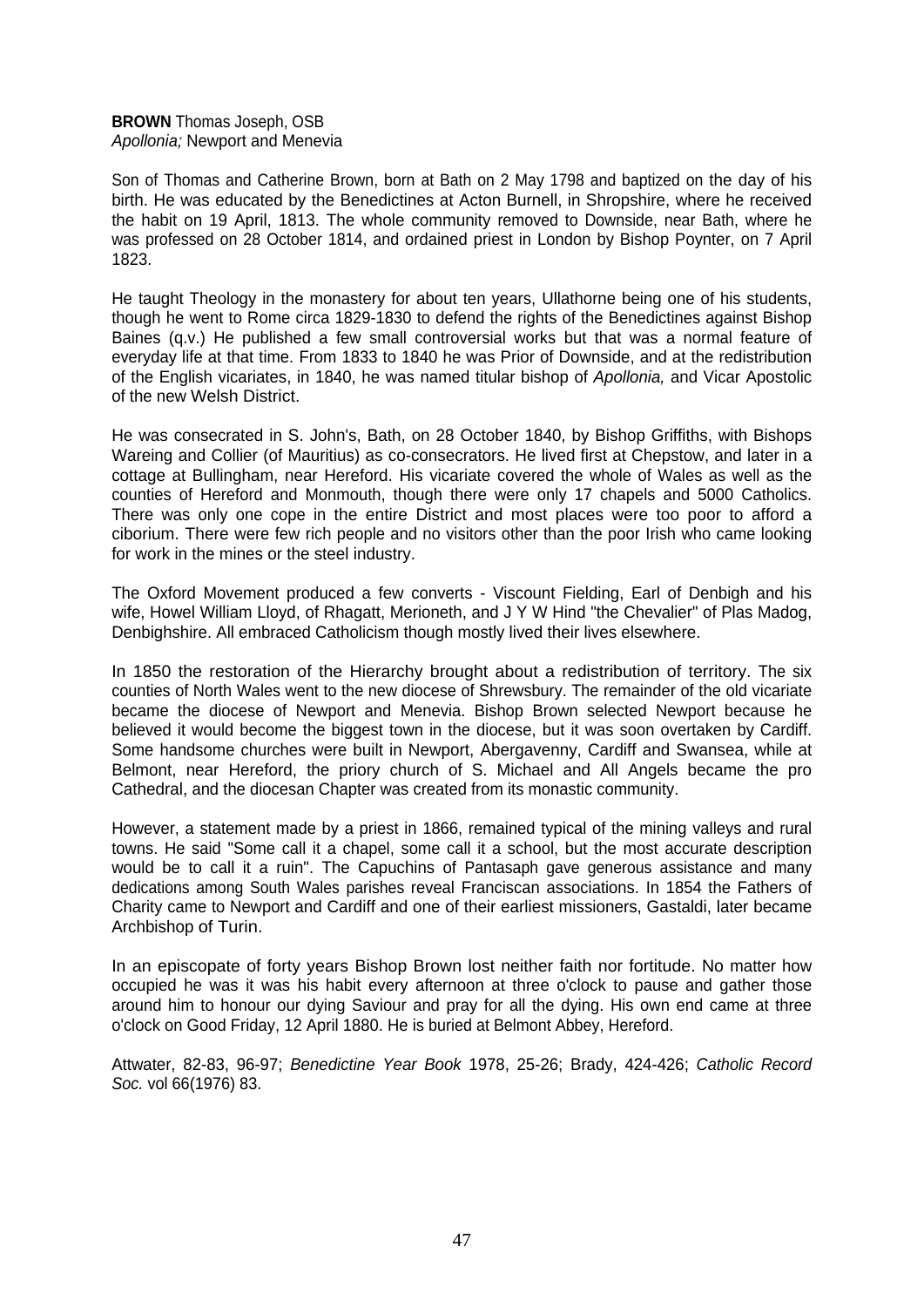#### **BROWN** William *Pella*

Son of Andrew and Fanny Mary Brown (Wemyss), born in Dundee on 3 May 1862, he was educated at Dundee High School and Trinity College, Glenalomond. He became a Catholic in 1880 and entered the short-lived Catholic University, Kensington. He lived to be the last surviving member of that ill-fated place. After his clerical studies at S.Thomas's Seminary, Hammersmith, he was ordained priest of the diocese of Southwark on 20 March 1886.

For six years he was curate at Sacred Heart, Camberwell, a large mission responsible for serving several hospitals and workhouses. In 1892 he became first rector of S.Anne's, Vauxhall, where he erected large schools, a commodious church, and founded a settlement where friendship, advice and Christian charity were made available to all, regardless of creed, in what was a very socially deprived area.

This future bishop possessed a keen but realistic solicitude for people struggling in slum conditions. He was known to Sidney and Beatrice Webb who often sought his opinion on social issues. He was also an acknowledged expert on education, and the innumerable problems associated with managing voluntary schools, schools which early 20th century Liberalism described as unnecessary schools.

Many honours were conferred upon him, Vicar General and Domestic Prelate in 1904, Protonotary Apostolic in 1907, Provost of Southwark Chapter in 1916. In 1917 he was named Apostolic Visitor to Scotland in an attempt to solve the education question. The solution arrived at, where by the local authority would build schools and then rent them to the Catholic body for a nominal rent, was so successful that criticism had been expressed at the English Hierarchy never accepting the same conditions. The fact is they were never offered here, simply because there are far more Catholics and schools in England than there are in Scotland.

Monsignor Brown was consecrated titular bishop of *Pella*, and auxiliary of Southwark, in S. George's Cathedral, on 12 May 1924, by Bishop Amigo, with Bishops Cotter and Toner (of Dunkeld) as co-consecrators. Although as a first impression he might have seemed to be a stern man, he had a string of beggars and casual callers who certainly knew how to bring the best from him. He loved the company of children but would never suffer fools gladly. He was a good listener in any reasonable argument, and never thought it beneath himself to apologise - even to an altar boy if he had allowed his patience to become frayed.

During the second World War the bishop made frequent visits to his evacuated people, to Berkshire or elsewhere. He was a 'Garden of the Soul' Catholic who hated sentimentality and admired directness. He would spend hours in the confessional and seldom left his parish unless official duties demanded it. He died on 16 December 1951, and is buried (inside the church) at S. Anne's, Vauxhall. His incomplete autobiography was published entitled *Through Windows of Memory.* 

Archdiocese of Southwark: Archives; *Catholic Whos Who* 1921, 49; *Southwark Record* January 1952, 1-2, 5-6.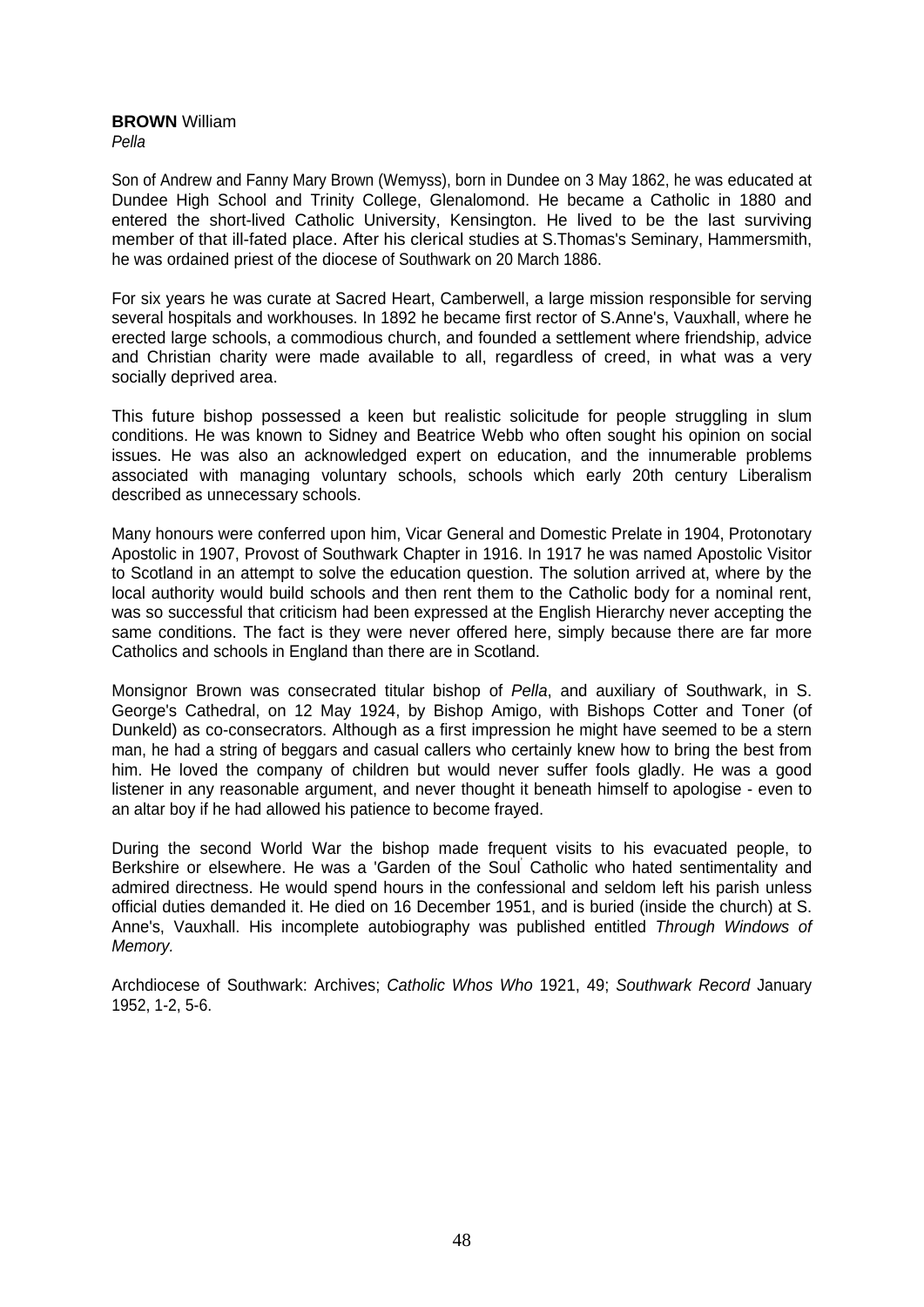# **BROWNLOW** William Robert, MA **Clifton**

Son of William and Frances Brownlow, born on 4 July 1830, in Wilmslow Rectory, Cheshire. His father was rector of that parish. Educated at Rugby and Trinity College, Cambridge, he graduated BA (mathematical honours) in 1852 and MA in 1855. He received Orders in the Church of England in 1853, and held curacies at Great Wyreley, Staffordshire, S. Bartholomew's, Moor Lane, London E.C., at Tetbury, in Gloucestershire and finally at S.John's, Torquay.

His first approach to Catholicism seems to have been via Manning, then at Bayswater. In a letter to Newman, Mr Brownlow stated that Dr Manning had told him he could not become a Catholic if he did not believe that the Temporal Power of the Pope was inseparable from his office as Vicar of Christ. In a reply dated 1 November 1863, Newman assured him this was not so, and a few days later received him into the Church at Birmingham, where he was confirmed by Bishop Ullathorne.

In 1864 he entered the Collegio Pio, in Rome where on 22 December 1866 he was ordained priest of the diocese of Plymouth. After a short spell at the Cathedral church in Plymouth he was placed in charge of S. Marychurch, Torquay, in 1867. There was already a convent of Dominican nuns and a girls orphanage, but in 1869 a new and substantial church was added. For some years Fr. Brownlow used the name Bernard (his confirmation name from Ullathorne?) He was appointed Canon of the Plymouth Chapter in 1878, Inspector of Schools in 1882, Vicar General and Cathedral Administrator in 1888, and Domestic Prelate to Pope Leo XIII in 1893, and Provost of the Chapter.

On 1 May 1894 he was consecrated fourth bishop of Clifton, in the proCathedral there, by Cardinal Vaughan, with Bishops Vertue and Graham as co-consecrators. In September 1895 he led the first pilgrimage to Glastonbury. Bishop Brownlow was a learned prelate able to speak or write on a great variety of subjects - slavery and serfdom in ancient Europe, cruelty to children in Victorian Bristol, while his expert knowledge of the catacombs was recognised in Rome itself. He was described as slow and deliberate in speech, and sedate in bearing but having the clearest of purposes and working unceasingly. "It was difficult to trouble or disturb him, and impossible to break down his patience" (Roche).

Those were the days of religious controversy, some of it quite vicious. For example commenting upon this bishop's Cambridge associations, one observer wrote "Cambridge had the honour of educating those celebrated Reformers whom Oxford had the honour of burning". And when he published a pamphlet explaining why he became a Catholic (chiefly upon historical grounds) a public dispute with the Anglican Bishop Browne, of Bristol ensued. But Bishop Brownlow refused to join Merry del Val, Gasquet, Moyes and others at a dinner to celebrate the condemnation of Anglican Orders by Pope Leo XIII, in 1896.

He died quite unexpectedly on 9 November 1901, from heart failure brought about by an attack of bronchitis. Large numbers attended his Requiem at which Bishop Hedley preached ("Remember your prelates who have spoken the word of God to you" Hebrews VIII; VII). Burial took place in Holy Souls Cemetery, Arno's Vale, Bristol.

County Records Office, Chester: Wilmslow Baptismal Register; Holmes, 223; Roche, 253-268; *Tablet* 16.11.1901; W. Ward, *Life of J H Cardinal Newman* vol I, 652-653.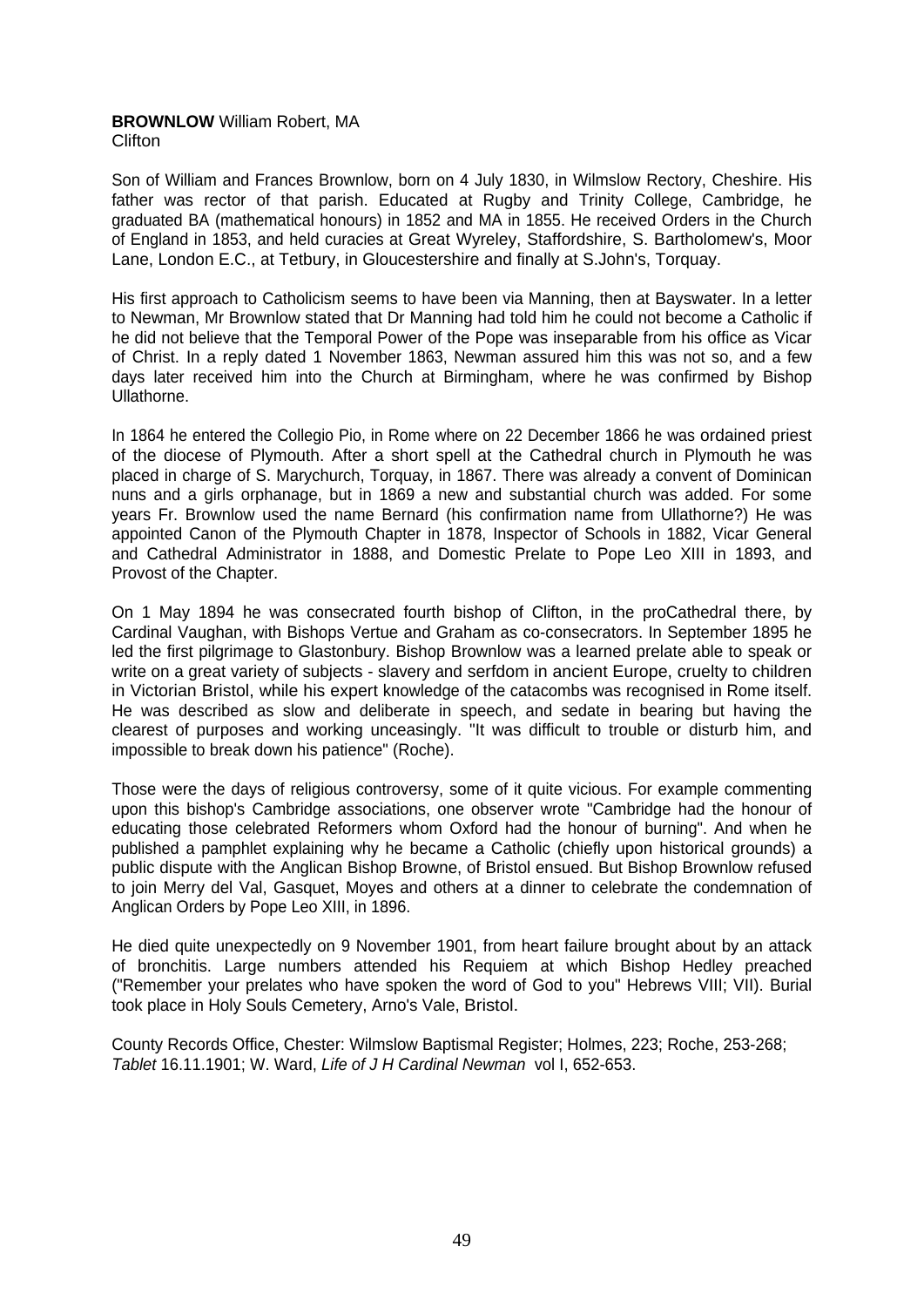# **BRUNNER** George, BA

*Elide;* Middlesbrough; *Marustaga*

Son of Englebert Ignatius and Clara Brunner (Dixon), born on 21 August 1889 at 12 Queen Street, Hull, where his father was in business as a watchmaker and jeweller. His younger brother, William Brunner, also became a priest. He was educated at S. Brendan's Academy, Middlesbrough, and Ushaw from where he was awarded an external degree in Classics by Durham University. He was ordained priest on 9 April 1917.

He was curate at S. Charles', Hull until 1929 when he went as first parish priest to Our Lady of Lourdes, Hessle. From 1931 to 1937 he was parish priest of S. Patrick's, Hull, where he was created Canon of Middlesbrough in 1935. In 1937 he returned to S.Charles' , Hull, as parish priest and occupied that position until 1951. He was also a member of the local Education Committee, a member of the Catholic Educational Council, and diocesan representative on the BBC North Regional Religious Advisory Committee.

On 25 July 1946 he was consecrated titular bishop of *Elide*, and auxiliary of Middlesbrough, in S.Mary's Cathedral, by Archbishop Godfrey, with Bishops Shine and McCormack as coconsecrators. In 1951 he was appointed Vicar General, and because of the advanced age and infirmity of the bishop of the diocese, he moved into Bishop's House, Middlesbrough. In 1955 the Chapter elected him Vicar Capitular, and in 1956 the Holy See appointed him third bishop of Middlesbrough.

Bishop Brunner was known as the quiet man of the diocese. Slight of stature, but a born leader with the ability to select the right man for the job, and to delegate responsibilities with a shrewdness of judgement that never failed to get him what he wanted.

He faced an enormous programme of expansion, not only in catching up with the backlog of wartime austerity, but in providing for the many new estates being developed, and in implementing the 1944 Education Act. But his interest was by no means confined to bricks and mortar. He urged the practice of virtue, encouraged pilgrimages, and preached and radiated a love of neighbour, and was himself a model of a man of prayer. In his time York achieved great fame as a centre of devotion in honour of S. Margaret Clitherow, whose house in The Shambles became an oratory.

23 new schools and 14 new churches can be ascribed to the eleven years of his episcopate, and if some of these were planned while he was the auxiliary bishop, he was even then far seeing and active in such matters. He welcomed more religious orders into the diocese, and in 1961 was present at the consecration (by Archbishop Heenan) of the magnificent new church at Ampleforth Abbey, where the monastic community then numbered 150.

Although often regarded as a conservative prelate, when Evening Masses were first allowed he was taken to task for granting too many permissions too readily. Bishop Brunner resigned the see of Middlesbrough on 12 June 1967 and was made titular bishop of *Marustaga.* He remained in residence at Bishop's House until his death on 21 March 1969. He was buried among his predecessors at North Ormesby.

Carson, 268-296; Hull Registry Office; Birth Certificate; *Universe* 19.7.1946, 1.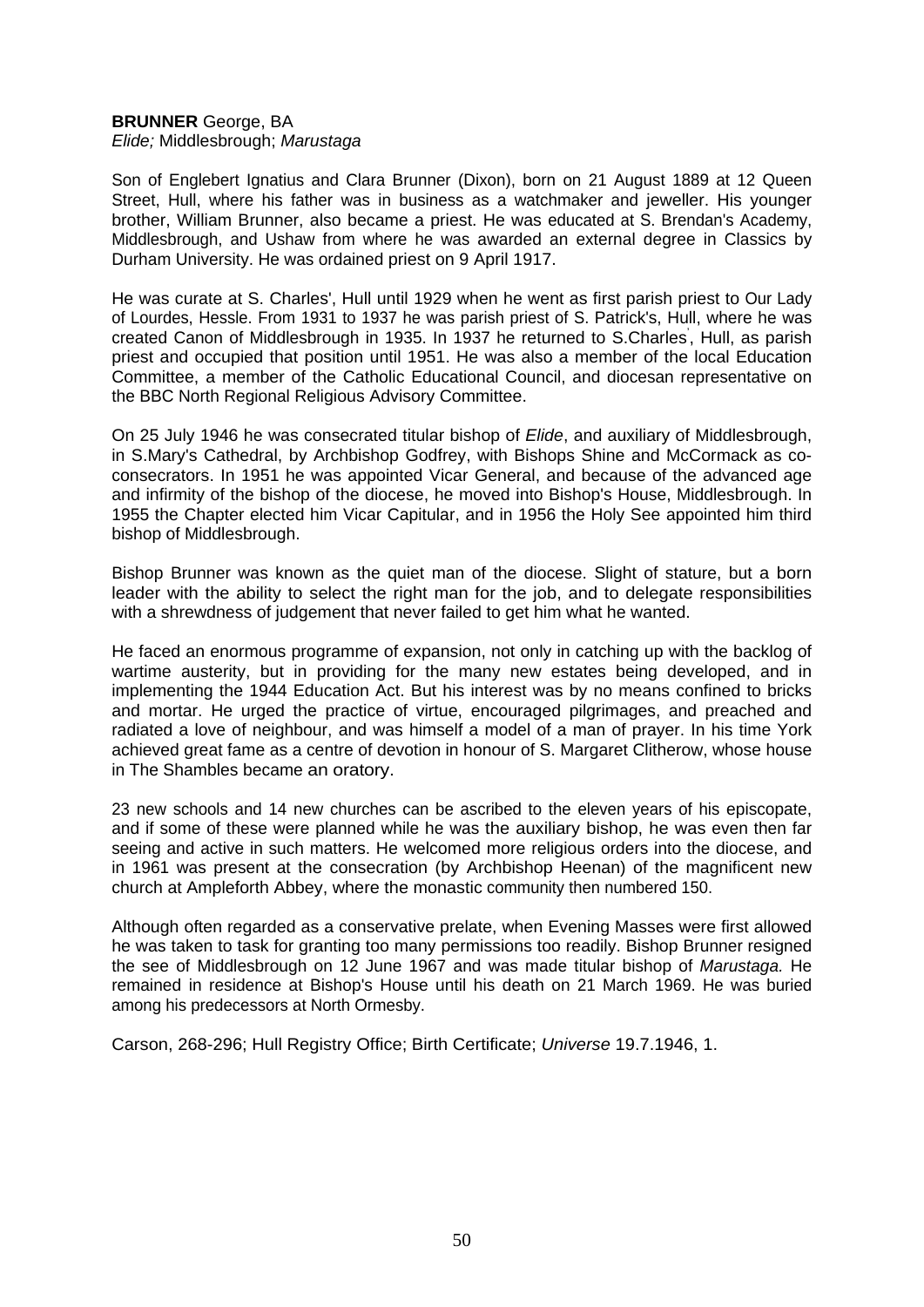#### **BURGESS** Thomas **Clifton**

Son of Thomas and Cecilia Burgess (Gregson), this prelate belonged to an old Lancashire Catholic family. In the reign of the first Elizabeth a Mr Burgess was Bailliff to the Townleys, near Burnley. He made the famous "Martyrs Altar" to resemble a sideboard and taken by the family on its various migrations - to Brindle, Clayton le Woods, Ashton in Makerfield, and finally to Clayton Green, near Chorley where the future bishop was born on 1 October 1791.

He was educated at Ampleforth, in Yorkshire, and as Dom Lawrence, he made his profession as a Benedictine there on 13 October 1807. He was ordained priest in 1814. In July 1818, at the age of 27, and due to the fact that no one else wanted the job he was elected Prior of Ampleforth, a position he retained until 1830. During that period the house came close to ruination, not because of the Prior's youthful inexperience but due to the blandishments of one of their own number - Bishop Baines (q.v.).

Baines desired to make the monastery at Downside, near Bath his seminary and episcopal residence. But the monks there refused to entertain the idea. Next he suggested an exchange of properties between Downside and Ampleforth, in order that he might achieve a similar effect. This too was rejected, but not before Baines had reduced Ampleforth College from 80 to 30 boys, and enticed several monks, the Prior included, to accept secularization and join him at Prior Park, Bath. This, Baines avowed, would become an "English Maynooth" and he went as far as saying that as the law then stood, vows taken by monks in England were invalid. In this he was repudiated by Rome.

Prior Burgess and three other monks joined Baines, but most if not all were sadly disillusioned. Despite his willingness to cooperate in Baines' adventures, Burgess was sent to the mission at Cannington, Somerset, 160 souls and 93 communicants. In 1832 he moved to S. Augustine's, Bath, or Portland Chapel as it was commonly known. There had been some opposition to the opening of this second chapel in the town, and the phrase "setting up altar against altar" had been used. S. Augustine's closed in 1841 and Burgess was sent to S. Mary's, Monmouth, 160 souls and 96 communicants. There he became Vicar General of the new diocese of Newport and Menevia in 1850.

On 27 July 1851 he was consecrated second bishop of Clifton, in S. George's Cathedral, Southwark, by Cardinal Wiseman, with Bishops Ullathorne and Wareing as co-consecrators. It was obvious that the financial problems posed by Prior Park College alone would require super human efforts to control, and despite the new bishop's valiant attempt, defeat was inevitable. Archbishop Errington (q.v.) used to say that Prior Park was the cause of Bishop Burgess's death.

The Clifton Chapter consisting of a Provost and ten Canons was established on 28 June 1852. Bishop Burgess died at Westbury on Trym on 27 November 1854. The Holy See refused to appoint another bishop of Clifton until the finances of Prior Park had been settled. The interregnum lasted for three years.

Almond, 308-316; Blundell III, 186-188; Brady, 407; *Catholic Directory* 1860, 258-261; *Diocese of Clifton 1850-1950* 34; J A Williams, 62-67, 81-82.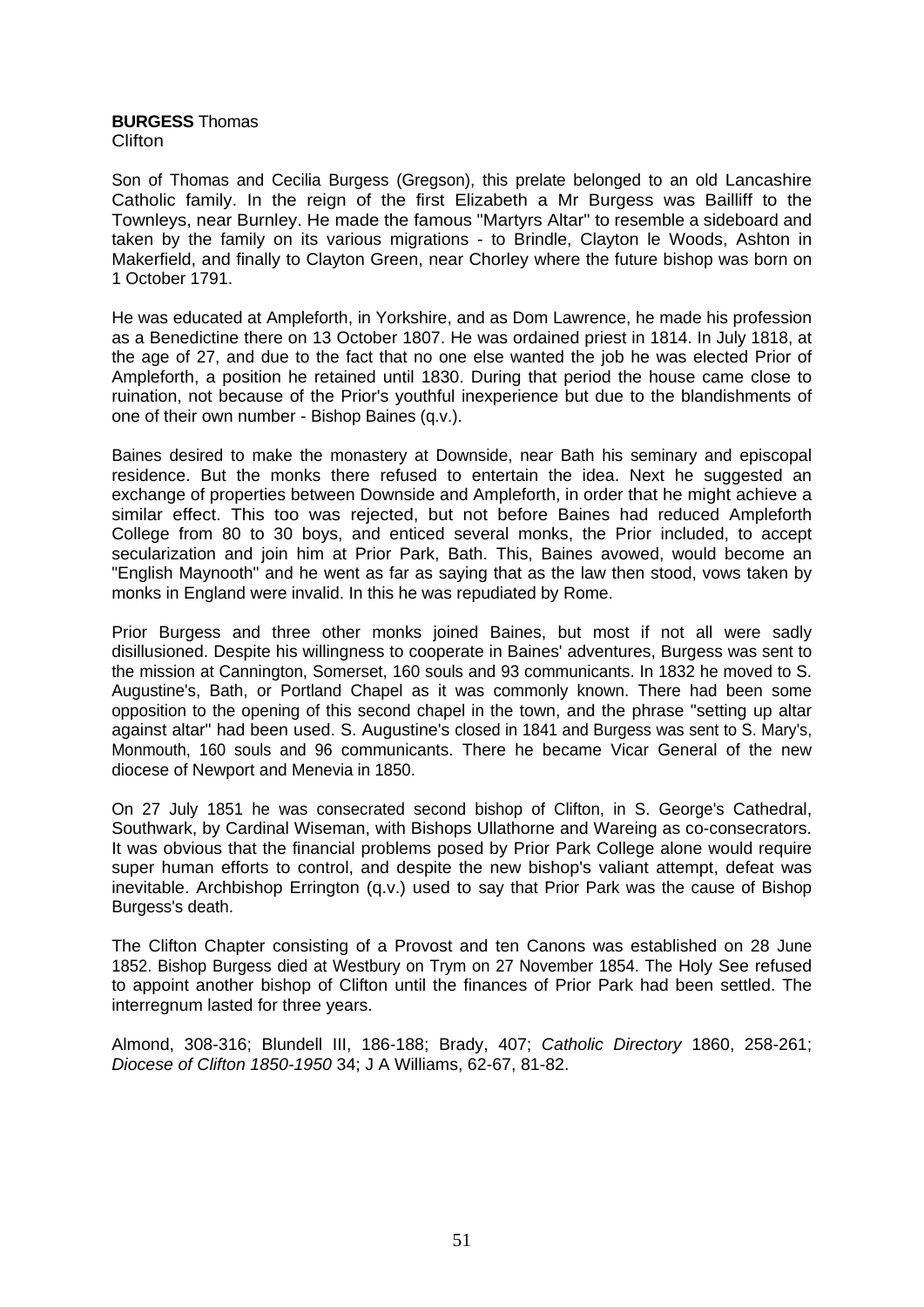# **BURKE** Geoffrey Ignatius, MA. *Vagruta*

Son of Peter and Margaret Mary Burke (Coman), born in Manchester in the parish of the English Martyrs on 31 July 1913. He studied at S. Bede's College, near his home, at Stonyhurst, and at Oscott. After ordination on 29 June 1937 he read for the History Tripos at Downing College, Cambridge, then returned to S. Bede's College where he was to spend the next 27 years, being in turn assistant master, Prefect of Studies, Vice-Rector and finally Rector though for one year only. His devotion to duty was without reserve. It was said that his classes in religious education resembled history lessons and his history lessons were like religious ones. He formed a Conference of the S. Vincent de Paul Society among the students and apart from visiting Withington Hospital and S. Joseph's Home, in one year alone visited 113 ships in Salford Docks, performing works of practical charity.

As a teacher Fr. Burke was a very hard task master. He expected others to give as much as he gave himself. It was said that while he could be appreciative of effort, you never left his presence without it being made clear that you might have done better. He could be quite outspoken. "The disclosure by politicians of favourable balance of payments and statistics of a thriving economy will not, even if accurate, fill wage packets for wastrels". He loved English and deplored the apathy for reading good literature. "After all we have one of the greatest languages in which men have ever written or spoken". His love of Latin was no less. "There is no subject in which a master can more readily gauge the pupil's expenditure of effort". In 1964, when Beatlemania was at its Zenith, he told of having a dream of seeing rows and rows of college boys all beautifully groomed. But they couldn't have been from S. Bede's because not one of them had a haircut fashioned after the savages of the Pacific Islands. On 29 June 1967 he was consecrated titular bishop of Vagruta and auxiliary of Salford, in S. John's Cathedral, Salford by Bishop Holland with Bishops Petit and Cleary as co-consecrators. He then took up residence in the Cathedral House. As well as the inevitable round of visitations, confirmations, jubilations and dealing with disputes, Bishop Burke was Chairman of the Episcopal Commission for the Apostleship of the Sea, member of the Commission for the Religious Life, Episcopal member of the National Ecumenical Commission, and a member of the Committee for Catholic – Jewish relations. In 1981 the Catholic Truth Society published his booklet on these particular relations.

When his Diocesan Bishop, Thomas Holland (q.v.) published his memoirs, *For Better and For Worse*, (Salford 1989, pp302), the dedication was "To my beloved auxiliary, Bishop Geoffrey Burke".

Bishop Burke retired from active work in September 1988. He lived at first at Nazareth House, Prestwich, and later with the Little Sisters of the Poor at Longsight. He died in Manchester Royal Infirmary on 13 October 1999 and is buried in S. Mary's Cemetery, Wardley.

Salford Diocesan Archives, S. Bede's College Archives.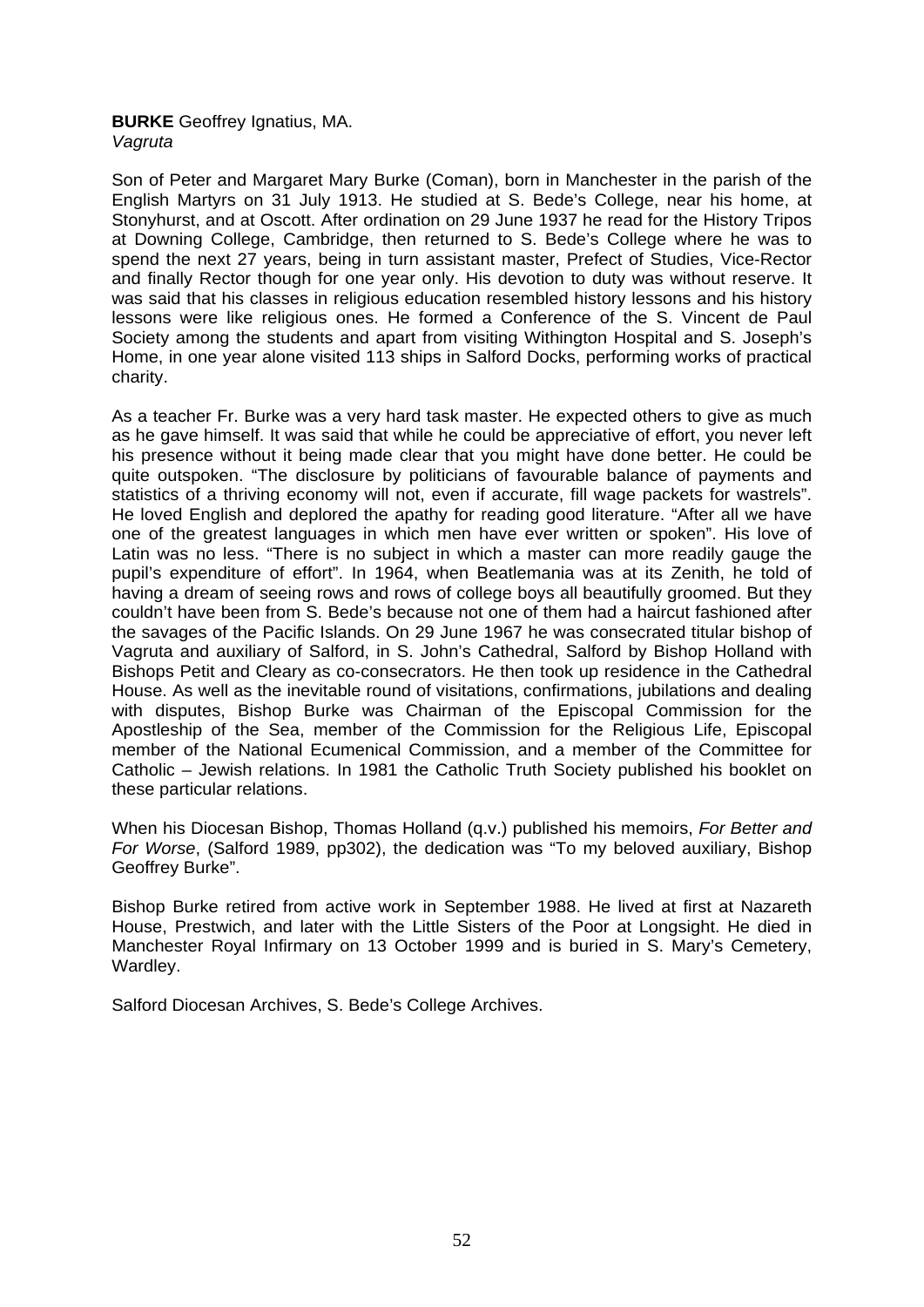## **BURTON** George Ambrose DD **Clifton**

Son of Robert and Elizabeth Burton (Burton) born at Hull on 7 June 1852 and baptized George Crompton Burton. His father was a cabman. He assumed the name Ambrose in 1902. He was educated at Ratcliffe College, Leicester, and became a schoolmaster there. His memory, his love of Latin literature and his knowledge of English history were all impressive. It is said that he knew the whole of Catullus, most of Virgil and the greater part of the *Aeneid.*

Feeling attracted to the priesthood he spent some time at Domodossola, the historic Rosminian house in Italy, but did not join that order. He entered the English College, Rome in 1884, hopeful of being permitted a reduced course but this the rector, O'Callaghan (q.v.) refused to consider. He received the degree DD, and was ordained priest of the diocese of Hexham and Newcastle on 31 May 1890, by Lucido Parocchi, Cardinal Vicar of Rome.

After two years as a curate at S. Mary's Cathedral, Newcastle and two more at S. Bede's, South Shields, he was appointed rector of the latter in 1894. His love of the liturgy was profound, and a contemporary wrote that to hear him sing the *Exultet* on Holy Saturday was an experience neither to be forgotten nor excelled.

In 1902 it was proposed that he should return to Rome as rector of the Beda, but Cardinal Vaughan intervened and said he would make a splendid bishop of Clifton, a see that was vacant just then. He was consecrated in the Clifton pro Cathedral, on 1 May 1902, by Bishop Riddell of Northampton, with Bishops Whiteside and Preston as co-consecrators. The *Tablet* gave a very detailed account, including the text of the new bishop's speech at the reception afterwards.

Bishop Burton became a notable figure in the civic and ecclesiastical life of the West Country. He was a governor of Bristol University and his friendship with the Benedictines made Downside a second home. He organised a large programme of restoration in the pro Cathedral, and saw the financial problems of Prior Park, Bath, eventually solved. This by first leasing it to the Holy Ghost Fathers of Paris, expelled by their country's *Association Laws.* Then by the arrival of the Christian Brothers. 23 new churches were built, and the Caldey Benedictines settled at Prinknash, near Gloucester in 1928.

Bishop Burton's skill in the field of lapidary and elegiac inscription was reputedly unrivalled outside Oxford and Cambridge. He composed inscriptions for the tombs of Bishops Baines and Walmesley, and the distinguished liturgical scholar, Edmund Bishop, all at Downside. He was an outstanding personality whose characteristic gait, love of snuff, forthright speech, and Latin expletives were widely renowned.

Mgr.Philip Hughes wrote of him "a spirit touched with genius who never realised all his quality promised so exacting was his taste; a rarely cultivated mind; theologian, scholar and artist breathed into a sturdy north country character as forthcoming and blunt as Ullathorne or Hedley" (Eng.Catholics p 193). And Bishop Moriarty who had known Dr. Burton since 1888 writing in the *Venerabile* likened his juxtaposition of wit, piety, merriment and seriousness of mind to that of S.Thomas More.

Bishop Burton died on 10 February 1931 and is buried in Holy Souls Cemetery, Arnos Vale, Bristol.

Hull Registry Office: Birth Certificate; *Catholic Whos Who* 1921, 84; *Diocese of Clifton 1850-1950.* 36-38; *Downside Review* XLIX May 1931, 209-214; *Tablet* 10.5.1902, 737-740; *Venerabile* V April 1931,112-119.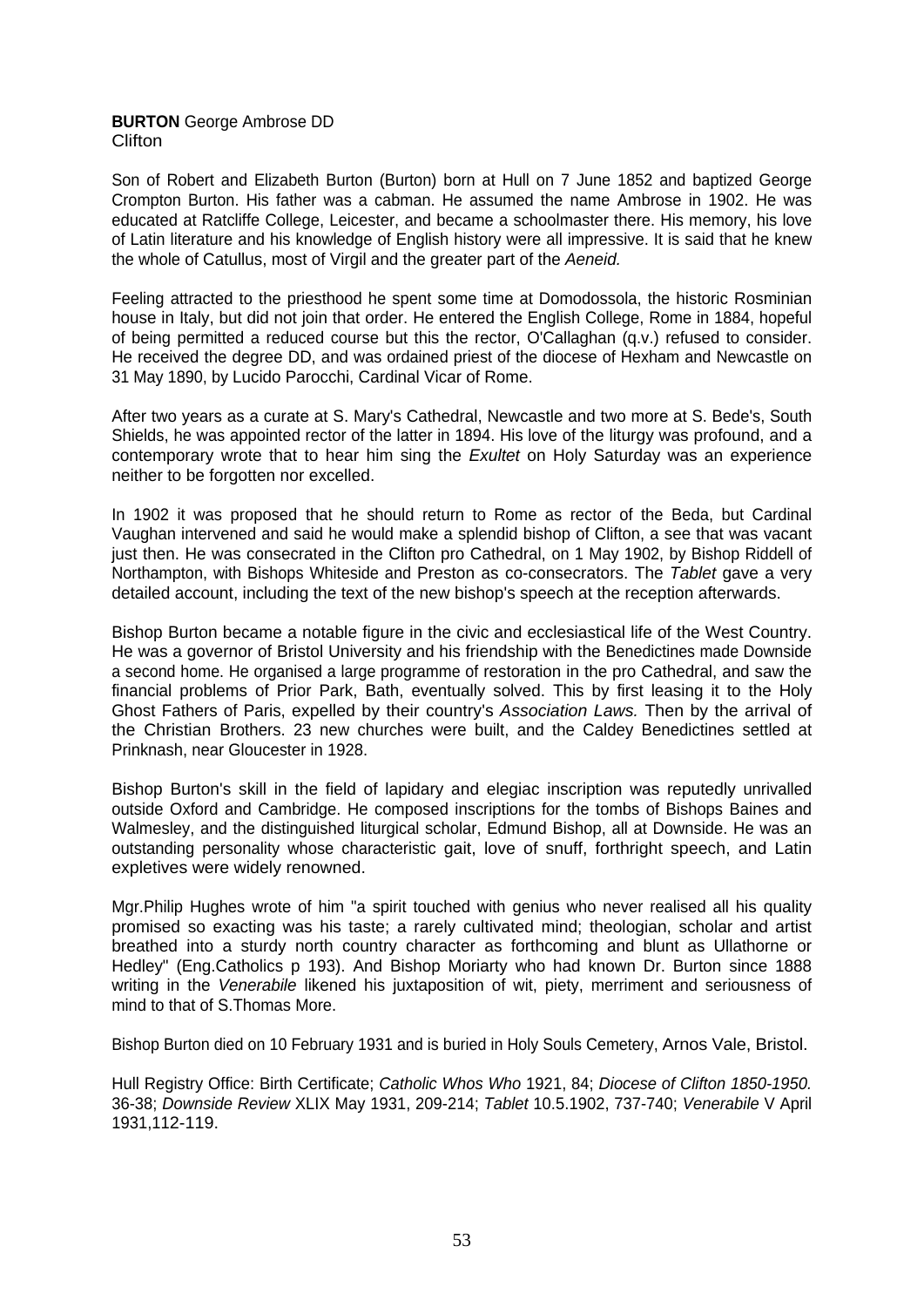## **BUTLER** Basil Christopher, OSB, MA, LLD *Novabarbara*

Son of William and Bertha Butler (Bowman), born on 7 May 1902, at Reading, Berkshire, where his father was in business as a wines and spirits dealer. He was brought up in the High Anglican tradition, and from the day when his vicar asked him to accept responsibility for replenishing the oil in the sanctuary lamp as he returned from school, he developed a personal pattern of prayer. He was educated at Reading School and S. John's College, Oxford where he gained a triple First in Mods, Greats and Theology. Intending to take Orders in the Church of England he advanced as far as the deaconate, but after a holiday in the Black Forest he became a Catholic and joined the staff of Downside School as a lay master.

He joined the Order of S. Benedict at Downside and was ordained priest on 10 June 1933. For seven years he continued to teach in the school, and for six more he was Headmaster. Then followed twenty years as Abbot of Downside, a period to which much material progress can be ascribed. A new gym, classrooms, chemistry block, refectory and library were added, while the two dependent Priories at Ealing and Worth became independent abbeys.

Abbot Butler's influence, cultural as well as spiritual spread far. He often appeared on the radio programmes *The Brains Trust* and *Any Questions,* and he worked towards making a Catholic presence in the Department of Theology in the University of Bristol. He assisted in founding the League of Christ the King, for young men in public schools, universities, and the professions, and when in the late 1950s talk emerged about a Catholic Institute of Advanced Studies, he contributed a great deal to its ideology and manifesto. In the latter he claimed "We English Catholics are not playing our due part in the intellectual life of the Church as a whole".

In 1961 he was elected Abbot President of the English Benedictine Congregation and as such he took part in the Second Vatican Council where he advocated making the Council's work creative and positive rather than reiterative and condemnatory. In this he was supported by theologians from France and Germany, and while at first sight his vision of the Church might have differed somewhat from that of Cardinal Heenan, the Cardinal requested and secured his appointment as auxiliary bishop of Westminster. He was therefore consecrated titular bishop of *Novabarbara,* by Cardinal Heenan, in Westminster Cathedral on 21 December 1966.

He became Area Bishop in Hertfordshire, President of S. Edmund's College, Ware, member of the Congregation of the Doctrine of the Faith, in Rome, and prominent in the Ecumenical movement at home. He had a very strong conscience over issues like nuclear weapons and the interests of minorities, but it could never have been said that he was bigoted or overbearing. After retiring from all active work Bishop Butler died peacefully in his sleep on 20 September 1986, and is buried at Downside.

Downside Abbey: Archives; *Downside Publications,* Bishop Butler 1902-1986; *Edmundian* XXXI. 105-111; Sweeney, 111-113.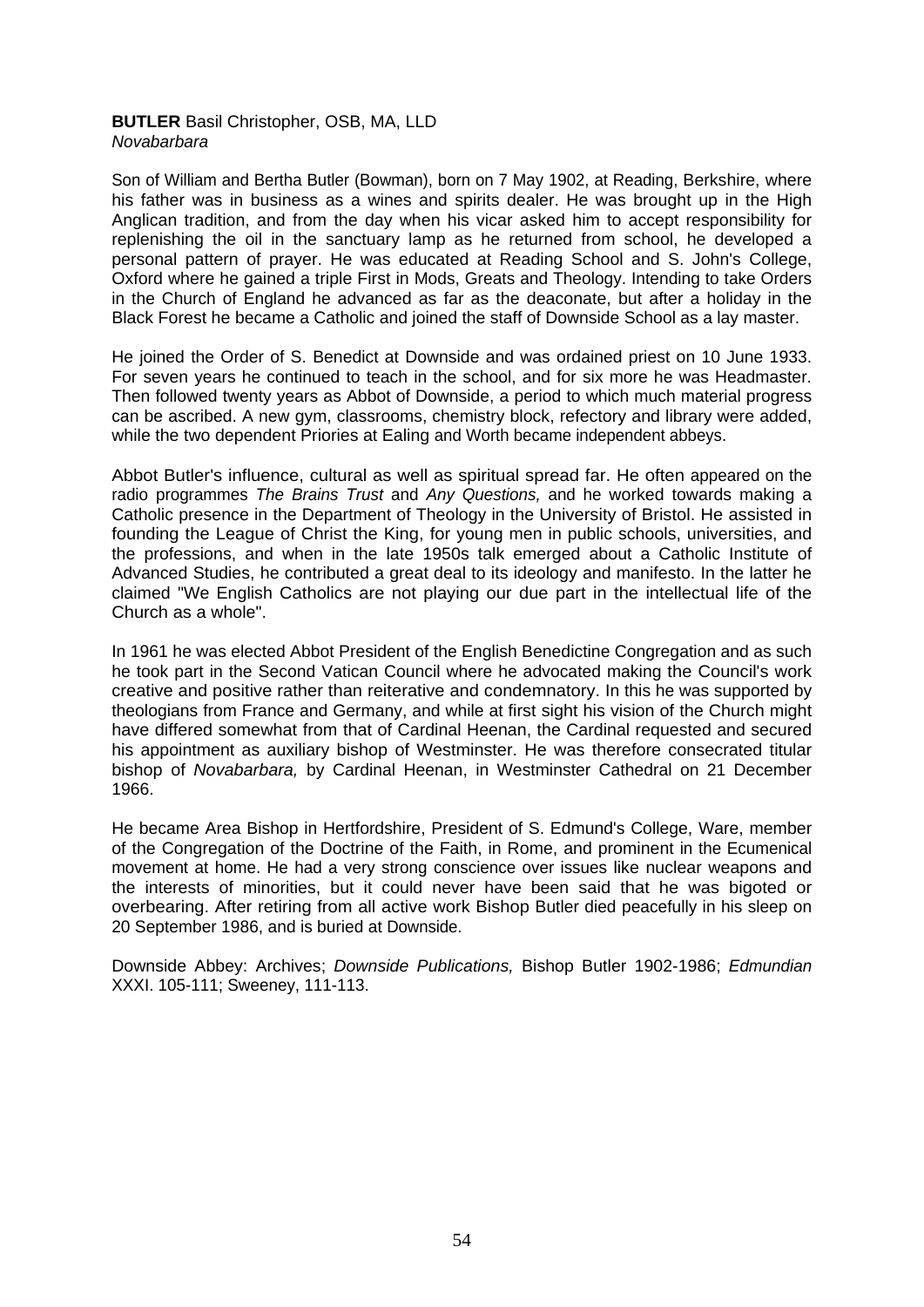## **BUTT** John DD *Melos;* Southwark; *Sebastapolis*

Son of James Palmer and Sarah Butt (Adams), born at Richmond, Surrey on 20 April 1826 - the day that Bishop Milner died, a fact he often pointed out. Educated at S. Edmund's College, Ware, and ordained priest of the London District, at Hammersmith Convent, by Bishop Wiseman on 15 July 1849. For a short period he acted as Wiseman's Secretary at Golden Square, then he spent some months with the Oratorians in King William Street but did not join them.

Then followed brief appointments at Lincolns Inn Fields, Chatham, Gravesend, and S. Leonards, Sussex, the latter then becoming a place of some importance. In 1854 Thomas Grant, Bishop of Southwark obtained authority to send salaried Catholic Chaplains to the Crimean War, and John Butt was one of the few to volunteer. He departed from Liverpool aboard the *British Queen,* on 21 September 1854. At Balaclava he experienced the full horror of the war, field action, bitterly cold weather, privation and cholera. He was stricken for 21 days and declared beyond hope of recovery. Yet he lived, to be carried several miles on a litter, under the direction of Colonel Vaughan (the Cardinal's father), to administer the sacraments to another dying priest.

He returned to S. Leonards until 1860 when he succeeded the priest-historian, Mark Tierney, as rector at Arundel, and domestic chaplain to the Duke of Norfolk. He was recommended for this position by Fr. Faber, the famous convert, hymn-writer, and spiritual author. Between 1868 and 1873 the present magnificent church, now the Cathedral of the diocese of Arundel and Brighton was erected. Dr. Butt then became a Canon of the Southwark Chapter.

He was consecrated titular bishop of *Melos* and auxiliary of Southwark, in S. Philip's, Arundel, on 29 January 1885, by Bishop Weathers, with Bishops Riddell and Vertue as co-consecrators. He succeeded to the see of Southwark about three months after the death of Bishop Coffin (q.v.), and was enthroned on 30 July 1885. His two great achievements were the establishment of the diocesan seminary at Wonersh, near Guildford, and a complete reconditioning of S. George's Cathedral. There the professional choir was disbanded and a voluntary one recruited, all admission charges were abolished (previously only the side aisles were free), and despite protests from architects and learned societies, Pugin's Rood Screen was removed and the sanctuary made visible to all. For this he received as many messages of thanks as of condemnation.

Eventually his health failed and he removed to Brighton for a change of air, but there was little or no improvement. After obtaining Francis Bourne (q.v.) as coadjutor, he retired to his beloved Arundel and became titular bishop of *Sebastapolis* on 9 April 1897.

Bishop Butt died at Arundel on 1 November 1899 and is buried at S. John's College, Wonersh.

Archdiocese of Southwark: Archives; Bogan, 283-284, 286-299; *Tablet* 27.12.1884, 1003 31.1.1885, 71, 4.11.1899, 740.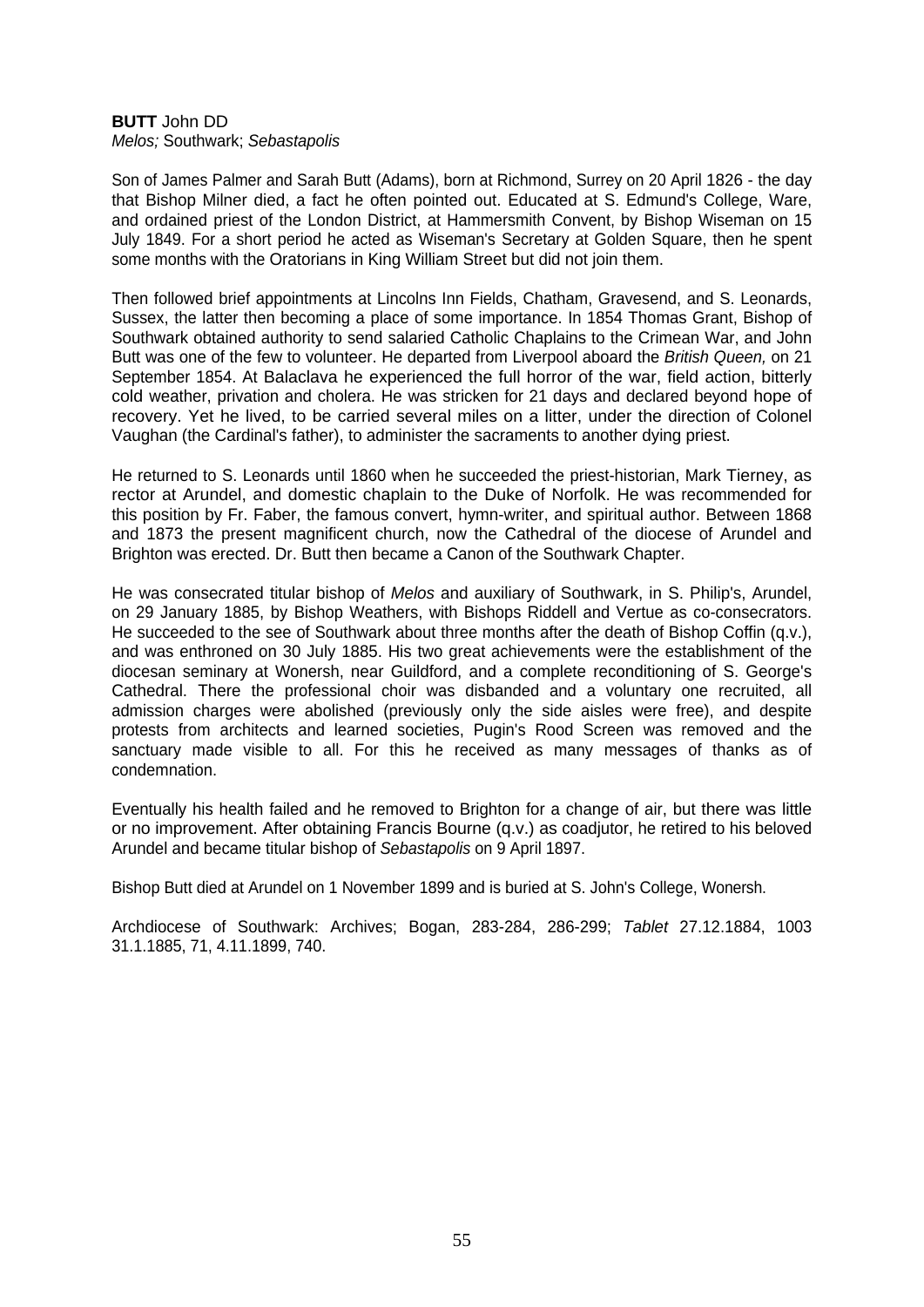## **BUTT** Joseph *Cambysopolis; NICOPSIS*

Son of Richard Austin and Harriet Butt (Smith), born on 27 March 1869, he belonged to an old London Catholic family. John Butt (q.v.) and Joseph Butt, first rector of Holy Trinity, Brook Green, were his uncles. He was educated at Baylis House School, Slough, and S. John's, Wonersh, and ordained priest of the diocese of Southwark on 18 July 1897.

He remained at Wonersh for ten years, occupying the posts of procurator and vice rector until 1901, and as rector until 1907. This was in accordance with Bishop Bourne's policy of appointing, as far as possible, young priests to positions in the seminary. After a few years this became the subject of some dispute because it was alleged that students leaving Wonersh as priests were inquisitive and unruly. And as at the time there was an almost hysterical reaction to the word Modernism, that was mentioned too.

For good or ill, Bishop Amigo thought it best to remove Fr. Butt from the seminary rectorship. Archbishop Bourne (then removed to Westminster) was most displeased because he said it reflected upon his judgement in having made the appointment. He also considered that Fr. Butt was being unfairly treated, but Bishop Amigo remained adamant. The archbishop then welcomed Fr. Butt to Westminster and appointed him Archdiocesan Chancellor, a signal act as Canon Law explicitly states that a chancellor or vice-chancellor must be a priest of unblemished reputation. As Chancellor he acted as chaplain to the Sisters of Mercy, Cadogan Street, Chelsea, and in 1909 he became Domestic Prelate, and vice-rector of the Beda College, Rome, and held that office until 1911 when he was appointed auxiliary bishop of Westminster.

He was consecrated titular bishop of *Cambysopolis*, in Westminster Cathedral, on 24 February 1911, by Archbishop Bourne, with Bishops Amigo and Fenton as co-consecrators. He became Canon of Westminster in 1912, Missionary Rector of S. Jame's Spanish Place in 1915, Vicar General in 1932, and Vicar Capitular after the death of Cardinal Bourne in 1935. His knowledge of theology, church history and canon law was above average and his respect for the rubrics and everything liturgical made him an ideal celebrant "in the eyes of the most searching master of ceremonies".

He was very well-read but loved nothing better than a good detective story, and his recreation was cricket and music (he was Patron of London Catholic Choir and Orchestra), though he believed only plain chant was suitable for use in church. At Spanish Place he made notable improvements, completed Goldie's original design, and erected a new Baptistry.

In 1938 he retired from active duty and went to live with the Benedictines at Downside Abbey, near Bath. Honoured by the Holy See with the title Archbishop of *Nicopsis*, he took a full part in all the monastic offices, and eventually died peacefully on 23 August 1944. Archbishop Butt is buried at Downside.

Archdiocese of Southwark: Archives; *Catholic Whos Who* 1921, 58; Clifton, 23, 37; Tablet 4.3.1911, 327; *Westminster Cathedral Chronicle* October 1944, 153-154.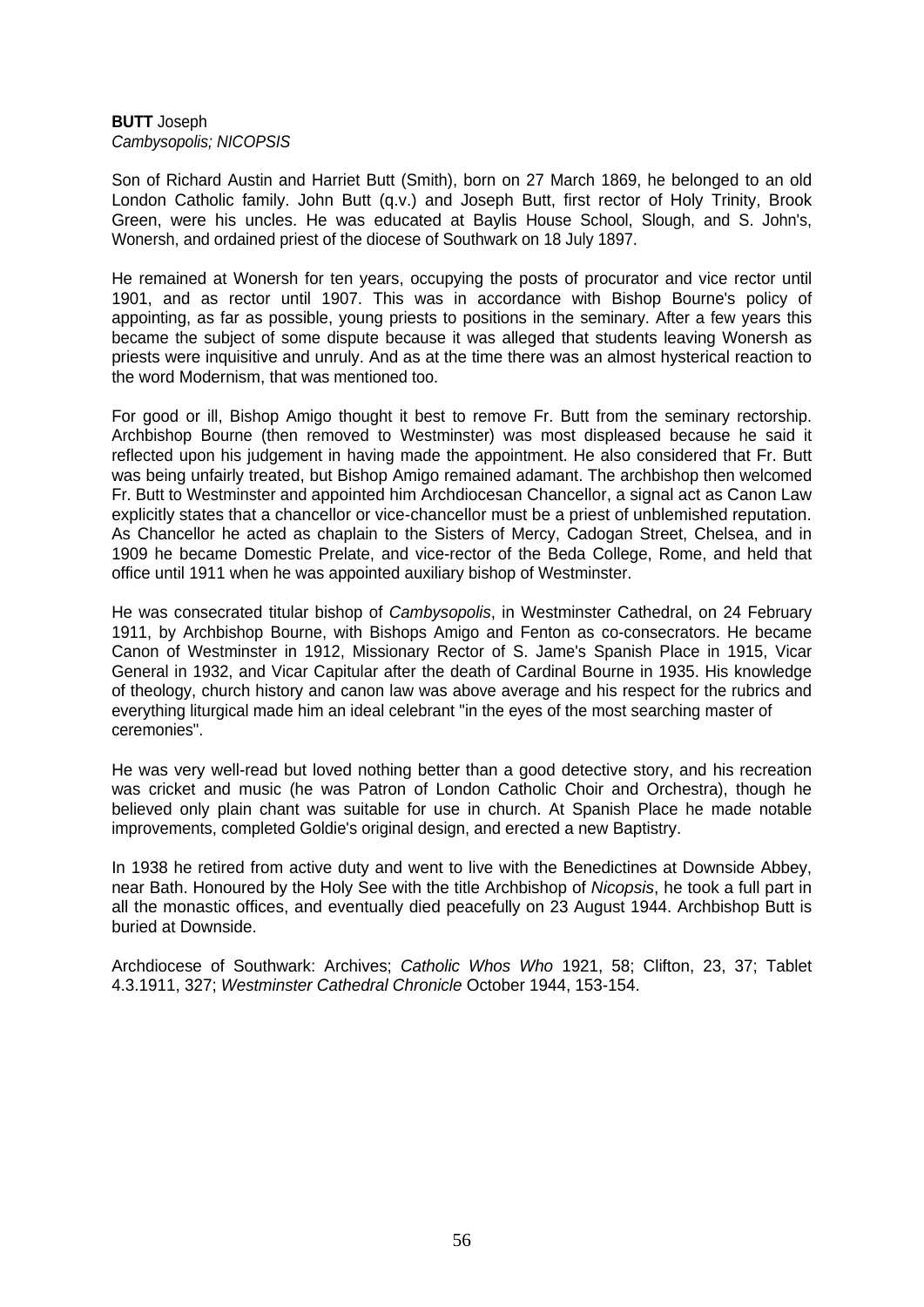**CAHILL** John Baptist, BA *Thagora*; Portsmouth

Son of Thomas and Joanna Cahill, born in London on 2 September 1841, he was the youngest of three brothers who all became priests. Educated at S. Edmund's, Ware, he was ordained priest of the diocese of Southwark on 16 October 1864. For about one year he remained at the college as a teacher but at weekends he would assist his brothers, either Edward at Camberwell, or Thomas at Moorfields.

In 1865 he became assistant priest at Portsmouth where a small chapel at Southsea was the solitary mission for the entire town. After 16 months he moved to a similar position at S. Mary's, Ryde, Isle of Wight where in 1868 he was appointed Missionary Rector.

Under his direction Ryde gained the reputation of being a model mission, and when the new diocese of Portsmouth was formed in 1882 he became its first Vicar General. In 1883 he became a Privy Chamberlain to Pope Leo XIII and Diocesan Secretary, and a few years later he was made Provost of the Portsmouth Chapter. Because of the prolonged illness of the first bishop of Portsmouth, Mgr. Cahill was nominated as auxiliary bishop.

He was consecrated titular bishop of *Thagora,* in the Cathedral Church at Portsmouth, on 1 May 1900, by Bishop Bourne, with Bishops Hedley and Graham as co-consecrators. Less than a month later Bishop Vertue died and Cahill was elected Vicar Capitular. He was appointed second bishop of Portsmouth in August 1900, though he did not leave Ryde until 20 September 1903.

In the ten years of his episcopate extraordinary progress was recorded, with 13 new churches built and a hundred per cent increase in the number of clergy. This due to the large numbers of French religious, expelled by their country's *Association Laws* of 1902. Of these the Benedictine communities at Quarr and Farnborough remain visible evidence.

Most notable of all was the tremendous kindness shown by Bishop Cahill to the English Benedictines of Douai. After the Napoleonic Wars the monks of Douai were the only English community to return to France. Throughout the 19th century they built up an impressive pile of buildings, equalled by a reputation for learning and piety. Their famous school could count at least 13 bishops, Archbishops Bilsborrow, Keating and Mclntyre among them. Yet at a stroke of the pen all was confiscated, despite the fact that all the monks and all the boys were British. They were ordered to leave, the Foreign Office barely lifting a finger in protest. Bishop Cahill placed the old school buildings at S. Mary's, Woolhampton at their disposal, and the Holy See issued an indult entitling the new foundation as Douai Abbey, Woolhampton, Berkshire. Yet this bishop used to say he was appointed too late in life to do any good.

He died in Portsmouth on 2 August 1910. The Admiral Commander-in-Chief at Portsmouth, the Mayor and Town Clerk were all present at the Requiem. His body was conveyed to the Isle of Wight by special steamer, and interred at S. Mary's, Ryde.

Archdiocese of Southwark; Archives; Dwyer, 80-87;*Tablet* 12.8.1910, 250.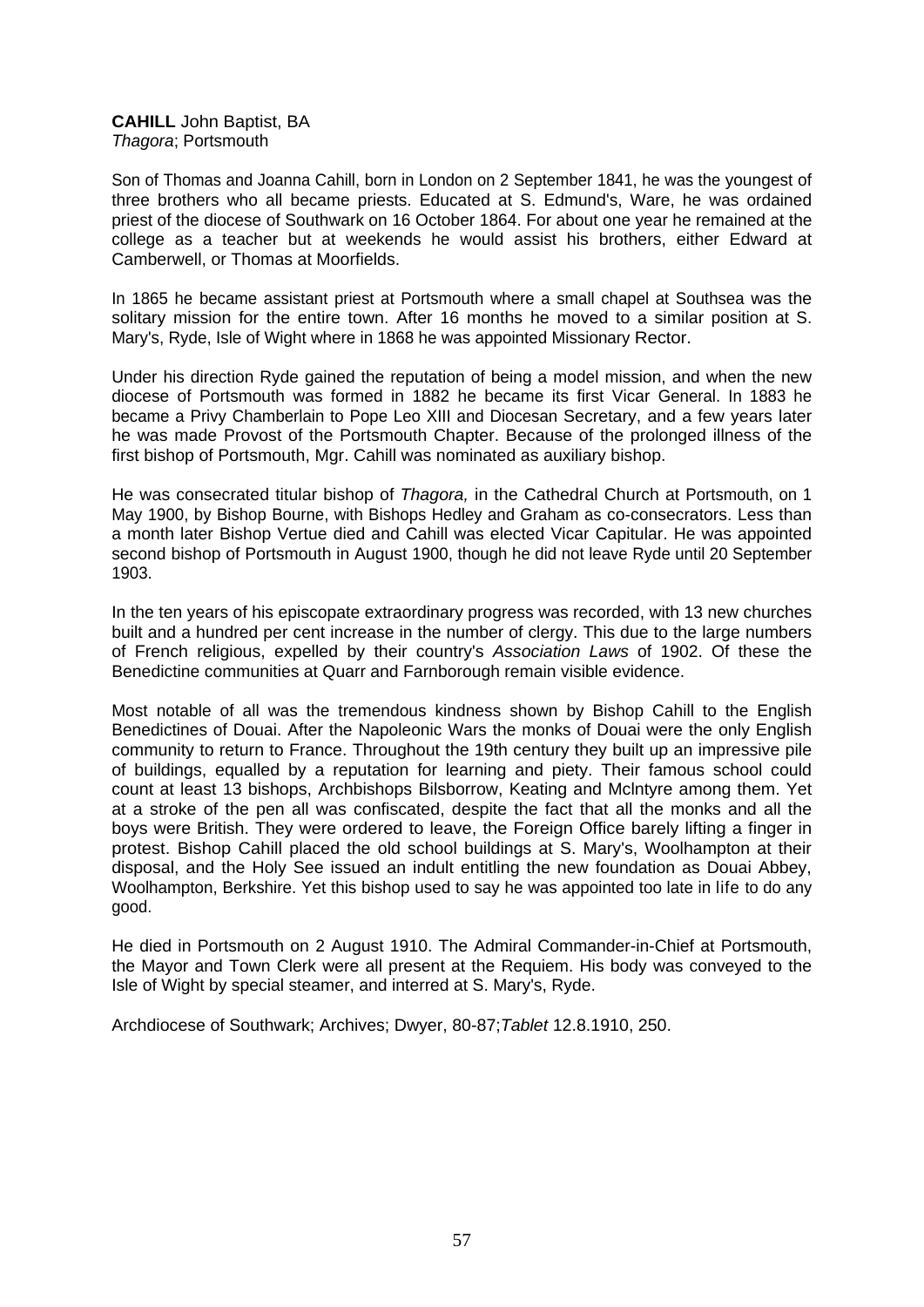# **CARROLL John**

*Acmonia;* Shrewsbury

Born at Castleblaney, County Monaghan, in the diocese of Clogher on 16 March 1838. he was brought to Liverpool as a child and received his early education there. He entered Ushaw in 1851 where the first sight he witnessed was Lingard's funeral. In February 1859 he went to the English Seminary, Bruges, and was ordained priest of the diocese of Shrewsbury on 22 December 1861.

On 10 January 1862 he was appointed curate at S. Peter's, Stalybridge, where he "laboured hard for the best part of 22 years", becoming rector there in March 1867. His years as curate coincided with the cotton famine brought about by the American Civil War. For his congregation, described as "poor, hard-working, honest factory hands" no cotton in the mill meant no food on the table, and Carroll's deep charity and skilfull organisation was quietly experienced.

No sooner had he been placed in charge than Stalybridge was visited by a fanatical anti-Catholic pulpiteer named Murphy, who among other things swore to lead a mob to attack the Catholic chapel. This led the men of the parish to keep watch, armed with pistols, cudgels and pokers. They in turn were kept under the eye of Fr. Carroll, who later described it all as a storm in a teacup.

Fr. Carroll was a member of Stalybridge Board of Guardians and a member of the School Board. He was Diocesan Treasurer and auditor of the Northern Bishops for the accounts of Ushaw College. He became a Canon of Shrewsbury in 1872, Vicar General in 1882, and Domestic Prelate in 1892. Music was his relaxation. He would sing the airs from the oratorios, and if ever in the company of a pianist he would request to hear the *Pastoral Symphony* from Handel's *Messiah,* while, so we are told, his spirits would soar at hearing a band play the overture, *Zampa.*

On 28 October 1893 in Our Lady's Church, Birkenhead, he was consecrated titular bishop of *Acmonia,* and coadjutor of Shrewsbury, by Cardinal Vaughan, with Bishops Knight and Lacy as co-consecrators. He succeeded to the see of Shrewsbury on 11 May 1895, but his brief episcopate was afflicted with very poor health. Always a bronchial sufferer, the change of air from Stalybridge to Birkenhead, which is where the bishops of Shrewsbury then resided, had a devastating effect upon him. From 1895 the diocese was much reduced in size due to the separation of the six North Welsh counties, and he did manage a complete visitation twice.

He died at Spring Hill, Oxton, Birkenhead on 14 January 1897. His gentleness and patience passed into diocesan folklore. The same were evidenced in his life time by curates shedding tears when required to leave his service and in death by the Stalybridge Catholics offering to pay all funeral expenses provided he could be buried in their midst, in the local cemetery at Dukinfield. The Shrewsbury Archives contain considerable correspondence between Bishop CarrolI and the poet Francis Thompson, and his family.

Abbott, 15; S.Foster "The English Seminary, Bruges' *North West Catholic History* XII, 24-29; Tablet 23.1.1897, 153-154; Ushaw Magazine VII (1897), 40-56.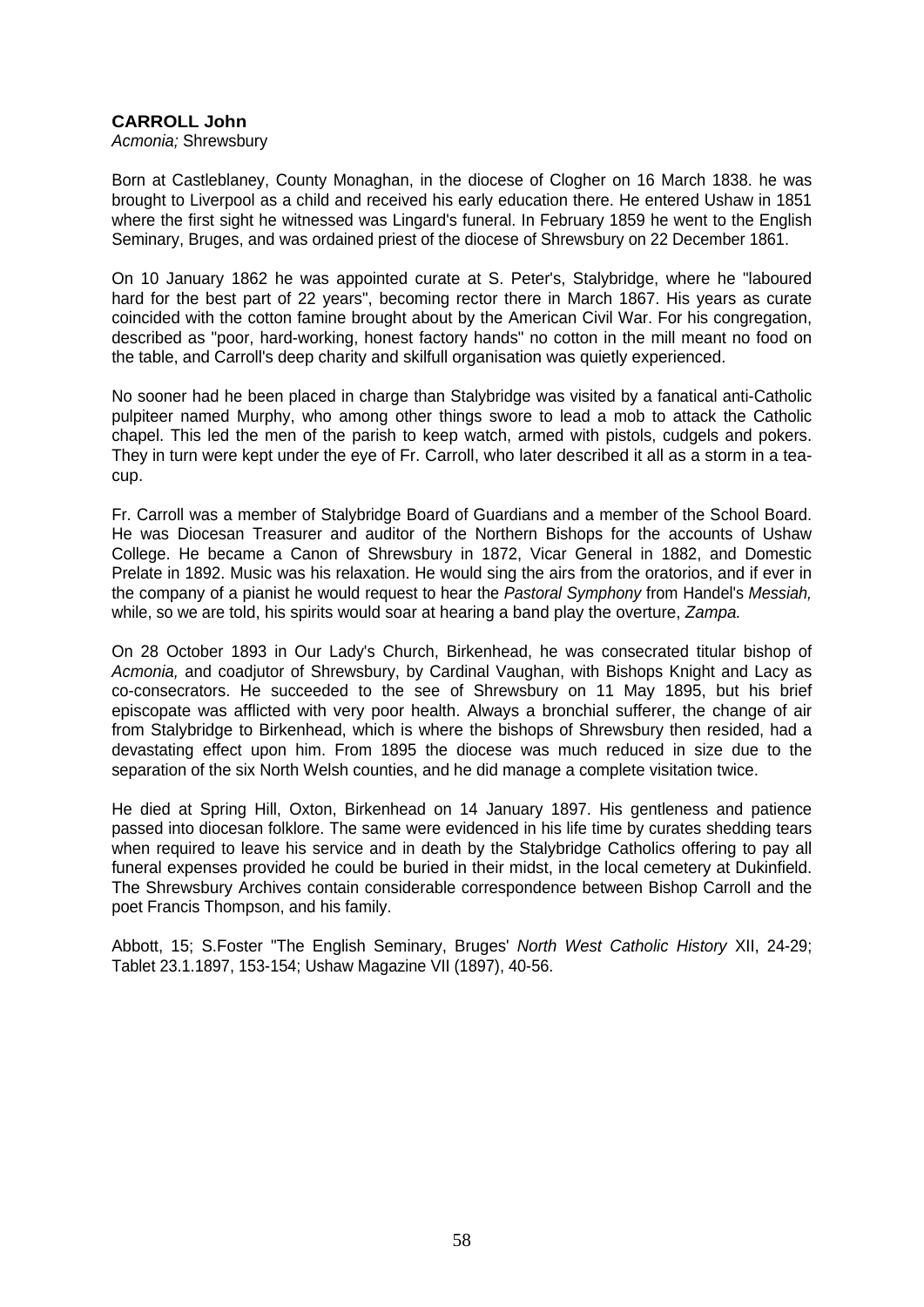## **CARY-ELWES** Dudley Charles **Northampton**

Son of Valentine Dudley and Alice Cary-Elwes (Ward), of Great Billing, Northants, born at Nice on 5 February 1868. He was educated at the Oratory School Birmingham (where he well remembered Newman), Oscott, and the Scots College, Rome. He was ordained priest of the diocese of Northampton on 30 May 1896. He was brother of Gervase Elwes (1866-1921), the famous tenor who discarded the name Cary in 1909, and uncle of Monsignor Valentine Elwes, secretary to Cardinal Hinsley, and later chaplain to the Catholic undergraduates at Oxford.

From 1896 to 1898 he was curate at All Souls, Peterborough. He then became rector of Our Lady's, Luton, not the present church but its humble predecessor, and at that time an extensive and poor parish. In 1902 he returned to Peterborough as rector, and remained there for 19 years. He became diocesan inspector of Schools, Bishop's nominee on the Catholic Educational Council, and from 1912 a Canon of the diocese of Northampton. He was a talented musician, he played the cello to a very high standard, and he developed a musical tradition at All Souls, Peterborough that became respected among all denominations. He improved the parish school and liquidated the debt.

Like his famous brother he was described as "a perfect gentleman, same mannerisms - same impulsive welcoming gesture, shy and afraid to intrude, but so talented and cultured". He would take his curates through the very minutiae of parochial detail, allowing nothing to pass, though he himself would worry over matters that others would simply stamp on. A story exists of his visit to the English College, Rome. He was asked if he would entertain the house by playing the cello, he agreed to do so and looked around for one, when it was discovered there was no such instrument there. So one was hastily borrowed from the German College.

On 15 December 1921, he was consecrated fifth bishop of Northampton, in the Cathedral church there, by Cardinal Bourne, with Bishops Dunn and Doubleday as co-consecrators. Northampton was then called the Cinderella of the dioceses, but Bishop Cary-Elwes with his genial personality and business like methods won the good will of all. He could never rebuke or criticise a priest, who he avowed, labouring in obscurity among those Eastern shires was close to monastic poverty and contemplative isolation. He knew their difficulties and their sacrifices and would hear nothing but good of them.

During the episcopate of Bishop Cary-Elwes the Catholic population rose from 16,332 in 1921 to 23,995 in 1933. His friend and neighbour, Dunn of Nottingham, whose seminarists filled half the English College, in Rome, used to tease him about the slender resources of his poor diocese, but Bishop Cary-Elwes never lost heart or patience. He took ill on the station at Tours returning from Lourdes, and was anointed in the train, his life despaired of. But he was to spend seven months in a Hampstead Nursing Home, and endure a most complicated illness before he died on 1 May 1932. He is buried in the local churchyard at Great Billing.

*Catholic Directories; Tablet* 24.12.1921, 838; *Universe* 6.5.1932, 1; *Venerabile* VI October 1932, 70-71.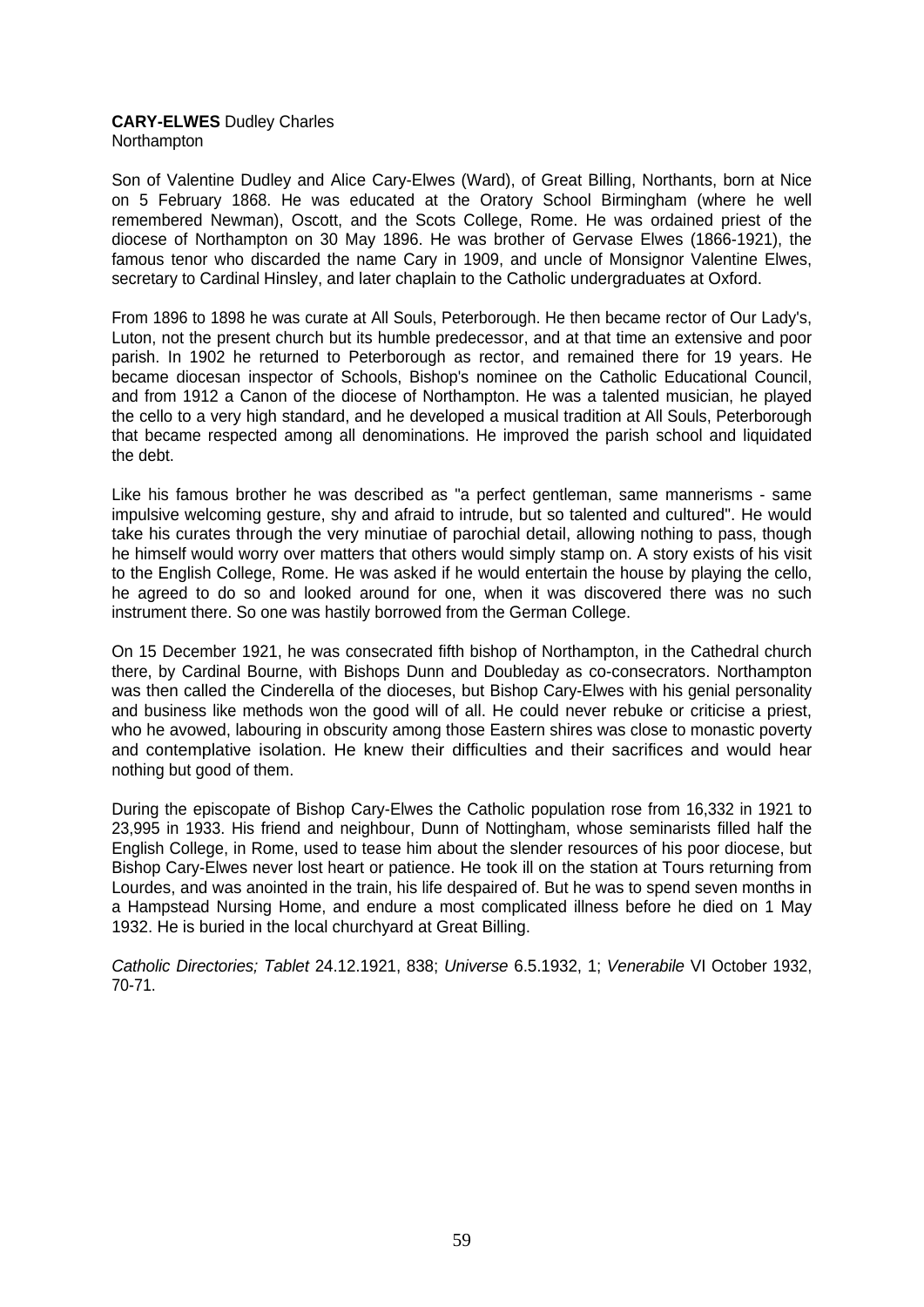# **CASARTELLI** Louis Charles, D.Litt, MA **Salford**

Son of Joseph Louis and Jane Henrietta Casartelli (Ronchetti), born on 14 November 1852, at 2 Clarence Street, Manchester, where his father was an optician. He was a most intelligent child, and it was said that his brain was as wax to receive and marble to retain. He forgot nothing, and it was also said that the piety he learned at his mother's knee led him to the sanctuary.

As a boy at Salford Catholic Grammar School, having nothing else to do one afternoon, he reputedly learned Flemish. Be that as it may, he was fluent in that language as he was in French, German, Italian and Spanish. As a student at Ushaw he won the gold medal for Classics, and gained an MA degree externally from London University, though in later life he condemned the system of external degree taking, describing it as a tyrannous fetish destructive of true culture.

He completed his theological studies in the University of Louvain where he specialised in Eastern languages, an interest first acquired - so he said - through a chance encounter with a book in the Manchester Free Library. He was an avid diary keeper, often writing in several languages on the one page, and frequently using the prayer (in Latin) "O God be merciful to me a sinner".

He was ordained priest by Bishop (later Cardinal) Vaughan on 10 September 1876, and appointed to the teaching staff of S. Bede's College, Manchester, where he saw the new buildings rise brick by brick. In 1884 he returned to Louvain and obtained a Doctorate in Oriental Literature. After further teaching at S.Bedes, he was appointed rector there in 1891. From 1898 he lectured five times each Lent term at Louvain, Sanskrit, Zend and Pehlevi becoming his speciality. He was lecturer in Iranian languages in the University of Manchester, and offered a similar post at Oxford but was unable to accept it.

In 1903 he was nominated bishop of Salford but wrote to Rome begging to decline. His appeal was rejected and he wrote to Abbot Gasquet "If the wish did not sound rather an impiety I could almost desire that Cardinal Gotti might have held me suspect of Liberalism and other dreadful things" (1 September 1903). He was consecrated in S. John's Cathedral, on 21 September 1903 by Archbishop-elect Bourne, with Bishops Whiteside and Allen as co-consecrators.

The poor Catholics of Manchester and Salford took great pride in the appointment, and when charged that nobody with any intelligence could possibly be a Catholic, would reply "Well just look at our Bishop". Bishop Casartelli was one of the first bishops in England to attempt concerted Catholic Action. He produced a monthly journal *The Federationist,* and never failed to make a contribution on contemporary issues. He was President of the Manchester Dante Society and one of the few (at that time) British members of the Royal Asiatic Society. Philip Hughes (Eng.Catholics p.38) writes of him "a really Cosmopolitan mind -- and a variety of intellectual sympathies that recalled Wiseman".

One incident had an unfortunate effect in a constituency where the Catholic vote was decisive, Winston Churchill was defeated because of his Liberal Government's policy on Catholic education. But because the Irish Catholics approved of its policy on Ireland, considerable bitterness was aroused. Bishop Casartelli died at S. Bede's College, Manchester on 18 January 1925, and is buried in Moston Cemetery, Manchester.

Almanac for Salford Diocese 1926; S.Leslie, *Cardinal Gasquet* 88; Manchester Registry Office; Birth Certificate: *Tablet* 24.1.1925 108,109, 140.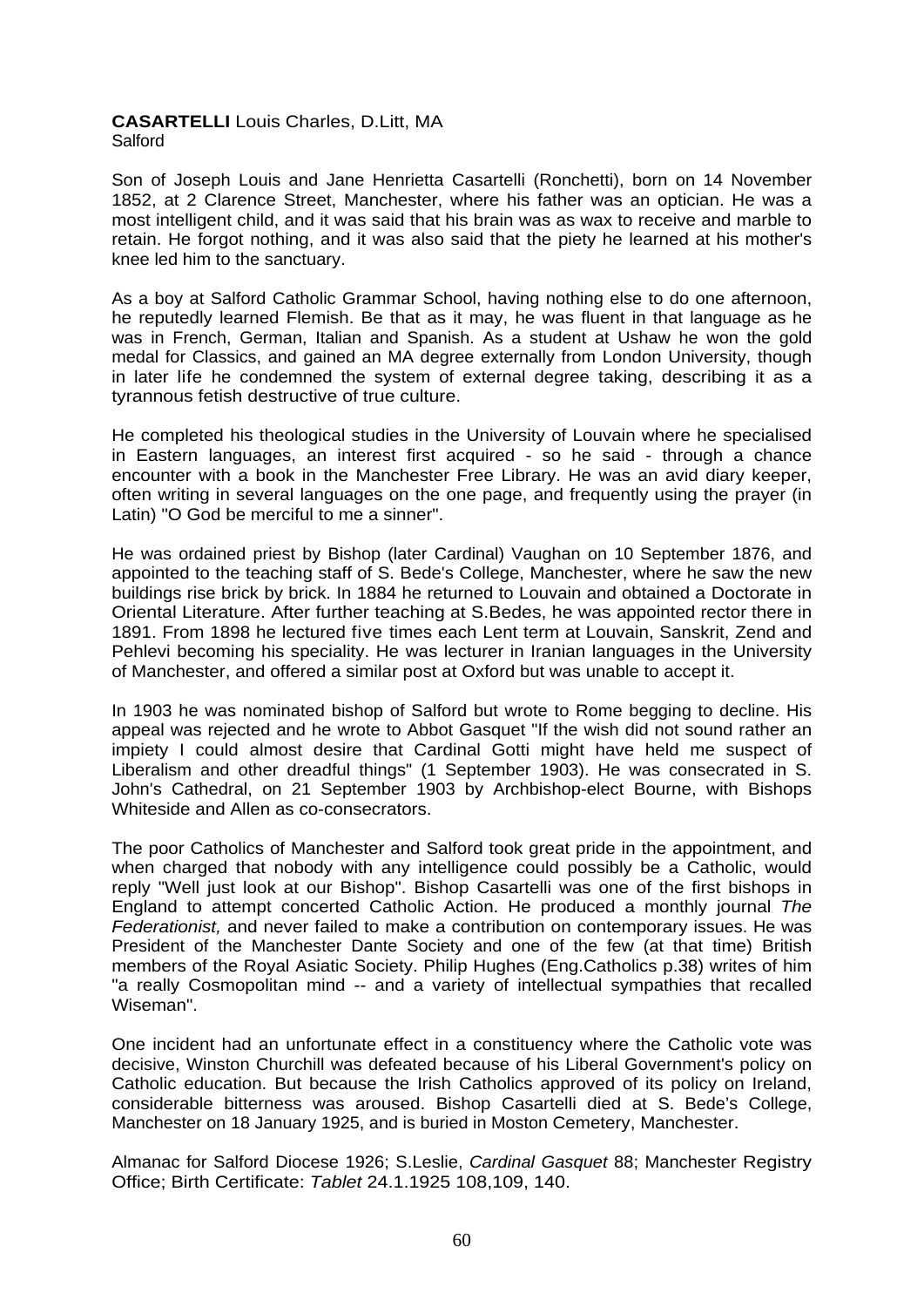**CASEY** Patrick Joseph *Sufar;* Brentwood

Son of Patrick and Bridget Casey (Norris), born at Stoke Newington, London on 20 November 1913. One of his earliest impressions was of being taken by his father to see the funeral procession of Lord Mayor Mc Swiney (see Amigo). He studied at S. Edmund's College, Ware and was ordained priest in Westminster Cathedral by Cardinal Hinsley on 3 June 1939.

He was placed at S. James's, Spanish Place, one of four assistants at that time. He remarked that his seminary training would have been more useful to a second century desert father than to a priest in war-time London. He soon rose to the position of senior curate which carried with it a good deal of administrative responsibility as the parish priest, George Craven was also the auxiliary bishop.

In 1961 Fr. Casey was appointed parish priest at Our Lady of Dolours, Hendon where his Anglican neighbour was Dr. Graham Leonard, a future bishop of London who became a Catholic in 1994. When J.C. Heenan went to Westminster in 1963 he asked many of his priests who they would go to if in trouble, or for any advice. They nearly all answered Pat Casey, so on 23 December 1963 Heenan appointed him Vicar General and a Canon of Westminster. He moved into Archbishops House, and a little later the Pope created him a Domestic Prelate.

On 2 February 1966 Mgr. Casey was consecrated titular bishop of *Sufar* and Auxiliary of Westminster in Westminster Cathedral by Cardinal Heenan with Bishops Cashman and Worlock as co-consecrators. His was the first Episcopal consecration to be performed in English. There was a plan for him to go to Commercial Road as parish priest, but his curial work required far more time than such a busy parish could be expected to spare him for, so he became chaplain to the Convent of Perpetual Adoration in Horseferry Road.

On 2 February 1970 Bishop Casey was installed as fifth bishop of Brentwood in S. Antony's, Forest Gate because the cathedral in Brentwood was far too small. The new bishop was to effect a £150,000 scheme of improvements there, but it was for his successor to see the new Neo Classical cathedral completed. Bishop Casey was easily approachable, he dressed discretely and preferred informality. He was quick to sense the positive in the aftermath of Vatican II, including his own contributions to ecumenism in East London and Essex. But it is said that initially he would take two Brentwood Canons to meetings "just in case!" For many years he was Episcopal Secretary to the Bishops Conference of England and Wales and a member of its Finance Advisory Committee. He resigned the See of Brentwood in December 1979 and returned to the archdiocese of Westminster where he spent ten years as parish priest of Holy Redeemer and S. Thomas More, Chelsea. In 1989 Bishop Casey finally retired to Leigh-on-Sea, Essex where he was happy to assist by celebrating Mass and hearing confessions. It was said that while he enjoyed parish visitations, confirmations and ordinations as a bishop, he always remained a parish priest at heart. When Dr. Graham Loenard became a Catholic in 1994 Casey said that he hoped he would be able to come to us as a bishop. Bishop Casey died on 26 January 1999 and is buried at Brentwood.

Brentwood Diocesan Archives courtesy of Rev. Stewart Foster.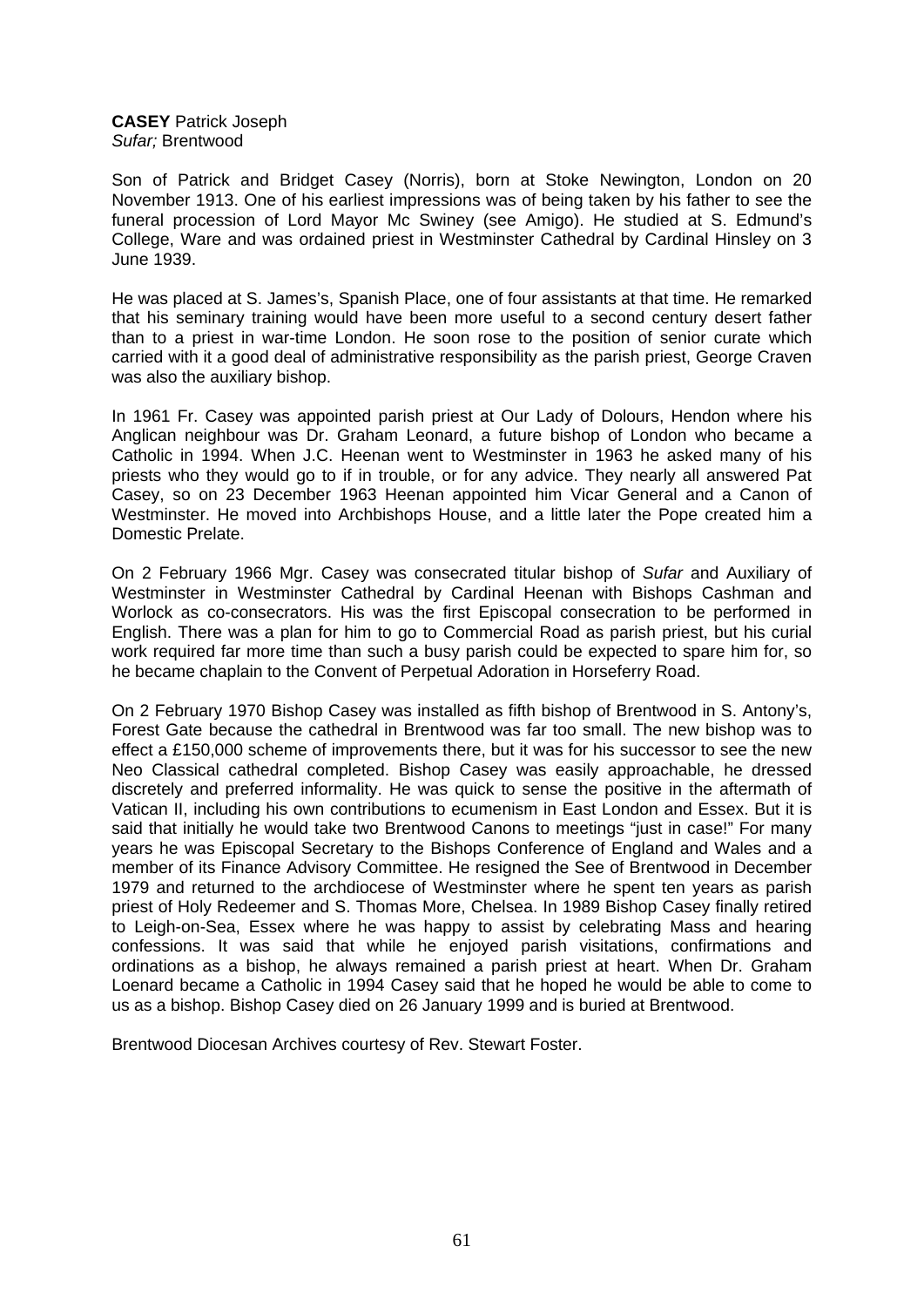# **CASHMAN** David John, STL *Cantano;* Arundel and Brighton

Son of Philip and Norah Cashman (McSwiney), born in Bristol on 27 December 1912, he was educated at Cotton College and the English College, Rome. He was ordained priest of the archdiocese of Birmingham, by Archbishop Godfrey on 24 December 1938. After about a year as curate at Our Lady and S.Peter's, Stoke-on-Trent, he served as Secretary at the Apostolic Delegation, Wimbledon until 1956, having worked with Archbishop Godfrey for over eleven years, and with Archbishop O'Hara for nearly three.

In that capacity an expertise in public relations, became something of a hallmark. Courteous and efficient in all his dealings with queries from the high or lowly, he also acted as chaplain to several religious communities in the neighbourhood, and visited a number of troubled or lonely people. An ability to make, and keep, friends was another characteristic. He became Privy Chamberlain to Pope Pius XII in 1948, and Domestic Prelate in 1956. That same year he was appointed parish priest of Arundel, with its Cathedral-like church of S.Philip Neri, then part of the diocese of Southwark.

On 27 May 1958 he was consecrated titular bishop of *Cantano* and auxiliary of Westminster, in Westminster Cathedral, by Cardinal Godfrey, with Bishops Cowderoy and Craven as coconsecrators. He then became parish priest of S.Mary's, Cadogan Street, Chelsea, (see also Bidwell, Myers and Patterson). There he completely renewed the spirit of the parish, restoring fabric, floors, benches and organ. He extended the presbytery and rebuilt the almshouses (S.Joseph's Cottages) and added a wing to the local school. All this while occupied with diocesan business, being appointed Vicar General of Westminster in 1964, and was Catholic representative on the panel which planned the ecumenical chapel at London (Heathrow) Airport.

In May 1965 he became first bishop of Arundel and Brighton, a new diocese consisting of the county of Sussex and that part of Surrey outside the London Metropolitan area, territory formerly belonging to the diocese of Southwark. His genius for organisation and diplomacy quickly got everything in order, from dealings with Archbishop Cowderoy regarding the redistribution of funds and boundaries, to obtaining suitable premises at Hove to accommodate the Diocesan Curia. He was enthroned on 21 August 1965 in the church of S.Philip Neri, Arundel, then elevated to the status of a cathedral.

He regretted his long absences because of the Second Vatican Council, but his visit to Rome for the canonization of the Forty Martyrs, in 1970, the Arundel martyr S. Philip Howard among them, was one of the greatest joys of his whole life. He was a well-read prelate who enlivened the pages of his diocesan *Newsletter* with a personal contribution to every issue. Walking and country pursuits were his relaxation, while his skill with a gun brought protests from many animal lovers. After a brief episcopate Bishop Cashman developed coronary artery disease and died on 14 March 1971. His Requiem in his own cathedral was attended by 22 bishops of his own Church and 5 of the Church of England, also the Chief Constable of Sussex and a vast congregation. Burial took place at Arundel.

*Arundel and Brighton Newsletter* May 1971 (pp 37); *Catholic Whos Who 1952.* 68.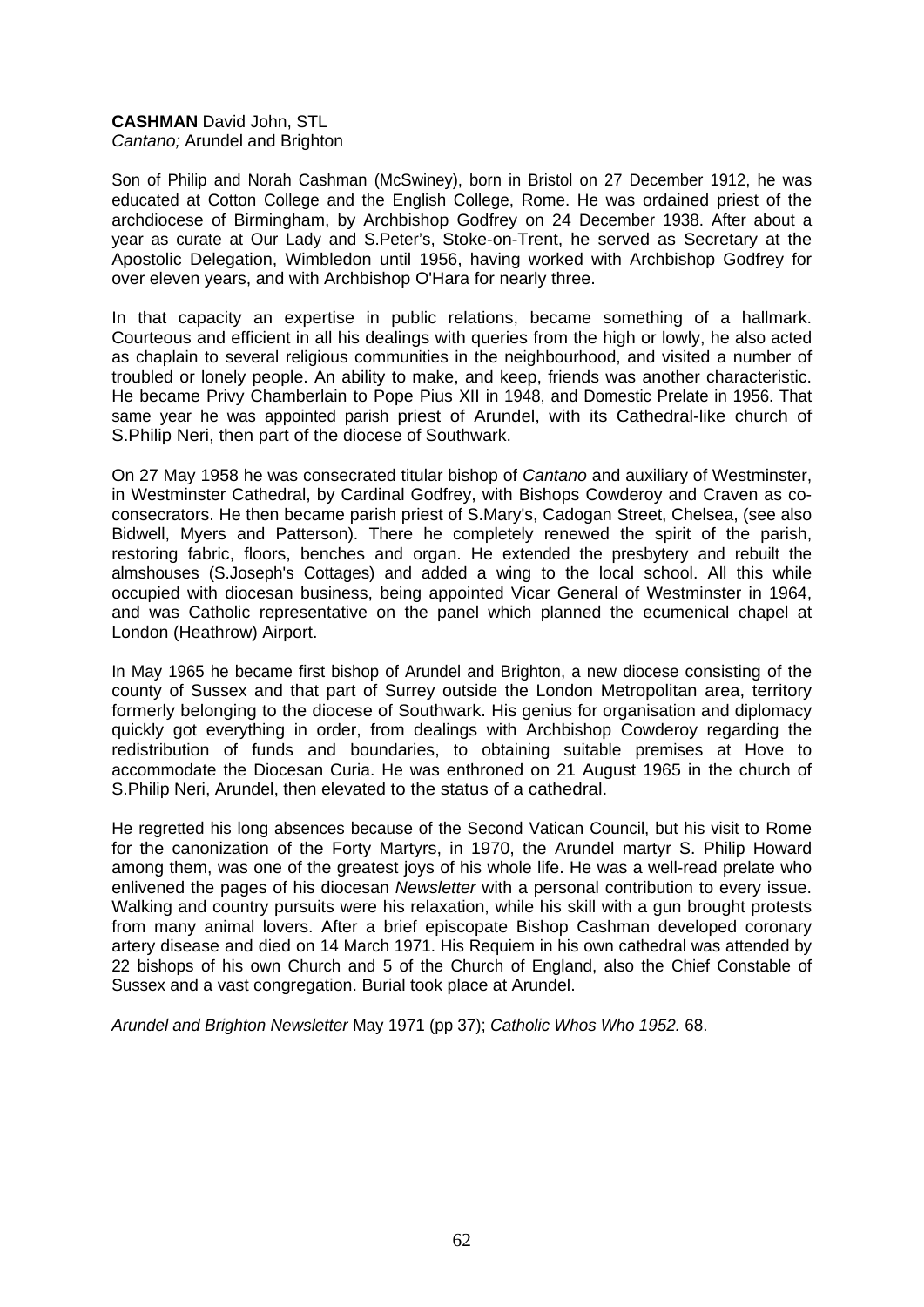# **CHADWICK** James DD

Hexham and Newcastle

Son of John and Frances Chadwick (Drumgoole), born in Drogheda, County Louth, on 24 April 1813. His father's family belonged to Burgh Hall, Duxbury, in the parish of Standish, Lancashire. He entered Ushaw in May 1825 and was ordained priest there by Bishop Briggs on 17 December 1837.

He remained at Ushaw lecturing in philosophy and theology until 1850 when he joined a community of priests at S. Ninian's, Wooler devoted to giving missions and retreats. He became famous as a preacher throughout the North of England, but when fire destroyed their house at Wooler, in 1857, he returned to Ushaw until 1859 when he became domestic chaplain to Lord Stourton, at Allerton, near York. He also became a Canon of the diocese of Beverley.

In 1863 he returned to Ushaw as professor of Theology where he was held in great esteem for his humility, ability, and saintliness of life. His advice was often sought by Religious Orders and he was confessor and giver of retreats to several convents. On the death of Bishop Hogarth (q.v.) the Hexham Chapter was unanimous in requesting Canon Chadwick as bishop. This was confirmed by Rome on 12 August 1866 and he was consecrated second bishop of Hexham and Newcastle on 28 October 1866, in the chapel of Ushaw College by Archbishop Manning, with Bishops Turner and Cornthwaite as co-consecrators. He was enthroned in S. Mary's Cathedral, Newcastle on 8 November 1866.

At the First Vatican Council among prelates from every quarter of Christendom it was frequently stated that he looked every inch a bishop. This is supported by his portrait at Ushaw, silver-haired and sagacious in appearance, resplendent in *cappa magna.* He wrote the words of the famous Christmas hymn *Angels we have heard on high.*

In 1877 after two presidents of Ushaw had died within a short period, and no other was willing to shoulder the responsibility, Bishop Chadwick accepted the position himself. Although he took a great interest in the college and did much for the comfort of its students, he had no faith at all in Manning's idea for a Catholic University. Ushaw students continued to work for an external degree from London University, until the pressure of study required for the Secular clergy gradually phased that out.

Bishop Chadwick was described as "quiet, reasonable, self-possessed and gentle, who fulfilled his office with great distinction". He was related to Bishop O'Reilly of Liverpool. After a severe attack of bronchitis he died at his residence, 72 Rye Hill, Newcastle upon Tyne, on Sunday 14 May 1882. His panegyrist said of him "No startling incidents or surprises - - his humility made him diffident of his own powers - his meekness mistrusted himself. It was only necessary to throw oneself onto his mercy to be received with open arms". By his own desire he was buried at Ushaw. The bells of S. Nicholas's Anglican church, Newcastle rang solemnly as the funeral cortege passed by.

D.Milburn, 285-286; Old Alumnus, 127-131; *Tablet* 20.5.1882, 791-793.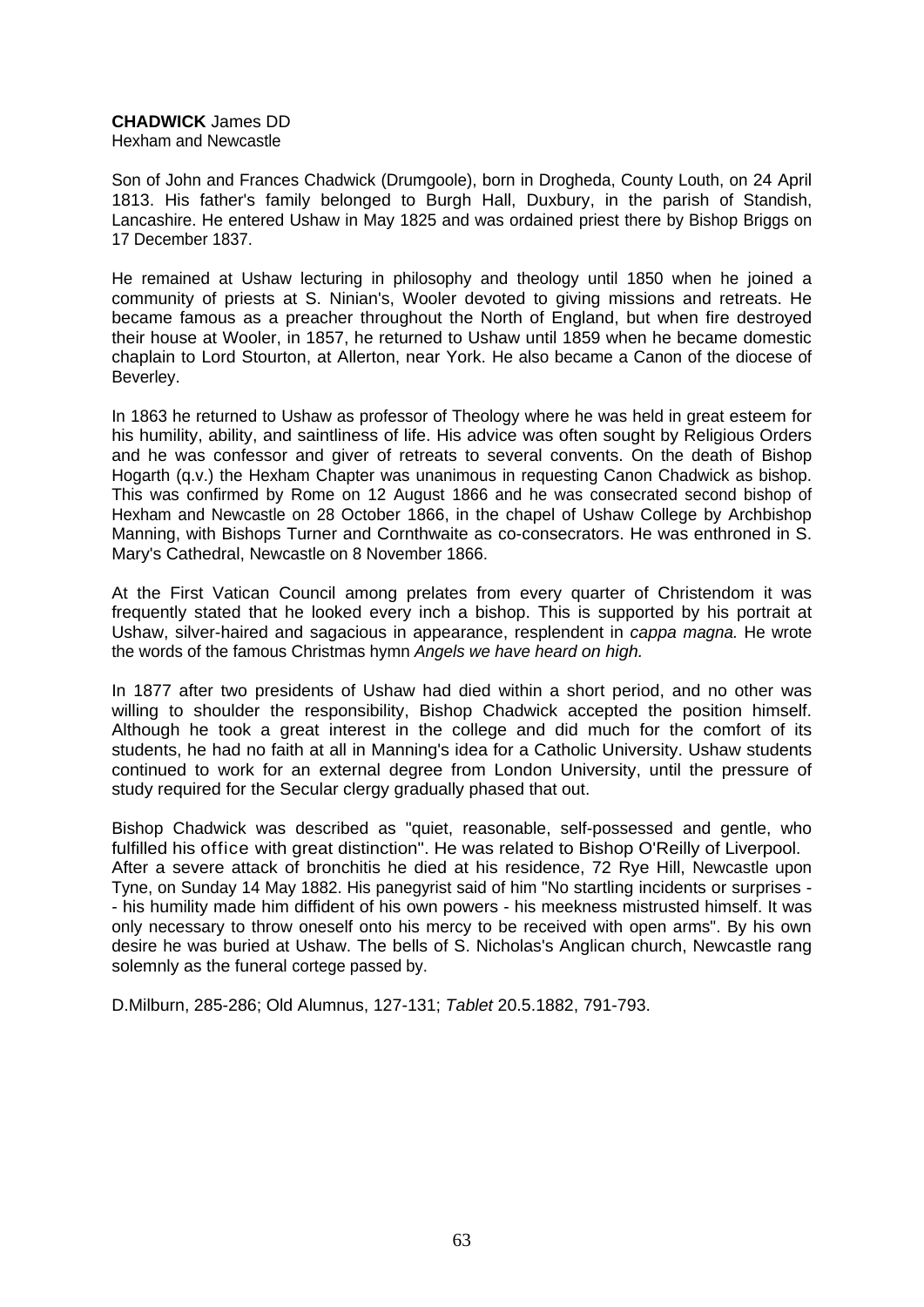#### **CHALLONER** Richard DD *Deora*

Son of Richard and Grace Challoner (Willard), born at Lewes, Sussex, on 29 September 1691. His father, not a Catholic, was a wine cooper who died young. This future bishop grew up in two great Catholic houses where his mother found employment - the Gages, at Firle in Sussex, and with the Holmans at Wirkworth, in Northamptonshire. It was at the latter place that Challoner became a Catholic at the age of 13.

In 1705 he entered the English College, at Douai, where he was to spend the next 25 years, as student, professor and vice-president. He graduated BD in the University of Douai, and was ordained priest on 28 March 1716. He spent the whole of Lent preparing for his first Mass, on Easter Sunday, and then spent two months in England where he saw his mother for the first time in 13 years.

He returned to Douai and received his DD in 1722 and spent about eight years in teaching, and ministering to Irish soldiers in the French Army. He then returned to England where from his lodgings in Holborn, disguised as a layman he secretly celebrated Mass and administered the Sacraments to the London Catholics in what was undoubtedly their very darkest hour.

In 1740 he was selected as coadjutor Vicar Apostolic of the London District, and although he attempted to evade office, Propaganda overruled his objections and named him titular bishop of *Debra.* He was consecrated, in secret, by Bishop Benjamin Petre (q.v) at Hammersmith on 29 January 1741. A contemporary account says he was tall, of medium build, with brown hair, a rather long nose, and a serious expression. The coadjutorship lasted for 18 years during which time Bishop Challoner, convinced that in order to survive, a minority must have its own culture, became a prolific writer. The Lives of the Saints, the *Garden of the Soul,* a new translation of the Rheims-Douai Bible, a once famous catechism, and the very famous *Memoirs of Missionary Priests* all date from this period. He was essentially a man of the Counter-Reformation and after the Bible the writings of S.Francis de Sales were his most formative factor.

The Stuart uprising of 1745 brought some anxiety. Although mildly Jacobite, Challoner hated violence and distanced himself from the conflict and advised his flock to do the same. Afterwards, when the London prisons were filled with starving Catholics - English as well as Scottish - with financial aid from the Duke of Norfolk, the bishop organised relief and saved many from death.

At the age of 68 he succeeded Bishop Petre as Vicar Apostolic of the London District, which at that time included the American colonies. He quickly requested the appointment of a coadjutor and that was the last time the Stuart Court in exile exercised any influence in such appointments. Catholics still had to move by stealth. The old law that offered £100 reward for the capture of a priest was often invoked, especially in London, and it was claimed that to attend Mass in 1770 was as hazardous as it was to have done so in 1570. But the bishop managed to found a girls school at Hammersmith, and took over an existing one for boys at Twyford, from which S.Edmund's College, Ware, can claim a direct descent.

Bishop Challoner's description of his District tells us that there were about 10,000 Catholics in London, mostly poor, and to be found around S. Giles Circus, with 10,000 more in the outlying parts. Bishop Ward (q.v.) states that the last act of positive persecution in England was against Challoner's coadjutor, Bishop James Talbot (q.v.), when in 1775 the loft at Old Hall, Ware, was searched in an attempt to capture him. The first Relief Act of 1778 offered mild toleration but provoked such hostile reactions as culminated in the infamous Gordon Riots, in which Catholic chapels were wrecked and Catholic houses set on fire. Shops, warehouses and distilleries were looted, and all the prisoners in Newgate were released. All this had a most distressing effect on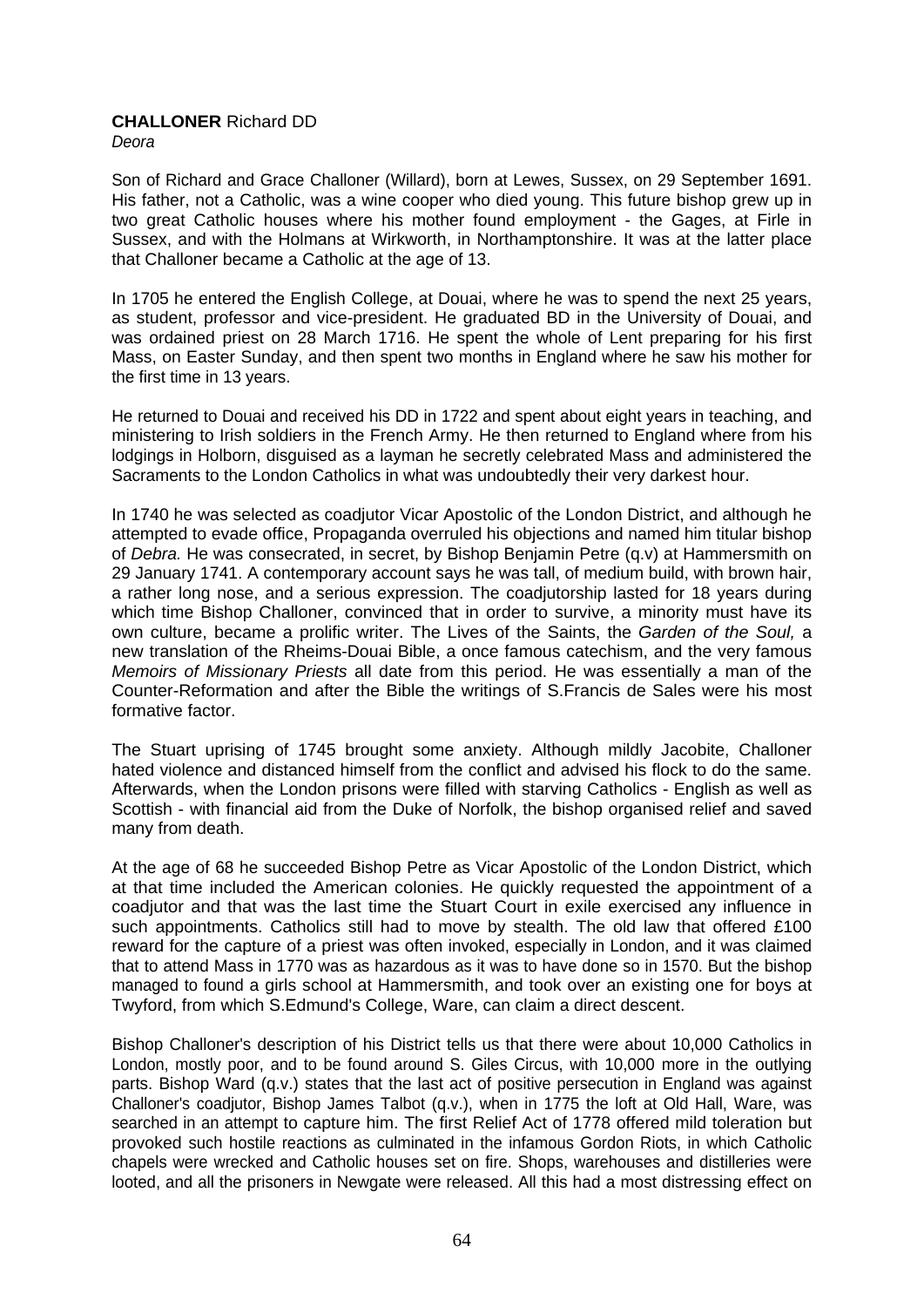the failing Vicar Apostolic, now nearly 90 years of age. His house and even his life were under threat, Lady Stourton sent her carriage, and Mr Mawhood, of Finchley, provided accommodation for several months.

Although he was strong in his condemnation of clergy who frequented public houses, Challoner himself had for generations resorted to *The Ship,* in Holborn, for secret worship. After the riots he was able to return there, for his residence in Old Gloucester Street was nearby. There, on 5 December 1780, he administered Confirmation for the last time. In his old age Bishop Challoner remarked that although he had been a bishop for nearly forty years he had never ordained one solitary priest, a graphic comment on the era of persecution when all ordinations took place in the colleges abroad. But this was no bar to David Mathew, speaking for posterity generally, describing Richard Challoner as the Greatest of the Vicars Apostolic.

Bishop Challoner died in his London home on 12 January 1781. Pointing to his pocket his last word was "charity". His friend Briant Barrett, of Milford, in Berkshire, provided a burial place in his family vault in the local Anglican church. In 1946 the remains were exhumed, in the presence of Bishop Myers (q.v.) and reinterred in the Chapel of SS Gregory and Augustine, in Westminster **Cathedral** 

Burton; Clergy Review October 1959, 577-587; A.Stark, *Bishop Challoner; Universe* 3.5.1946; B.Ward, *Catholic London a Century Ago; Westminster Cathedral Chronicle* (special issue) 1946.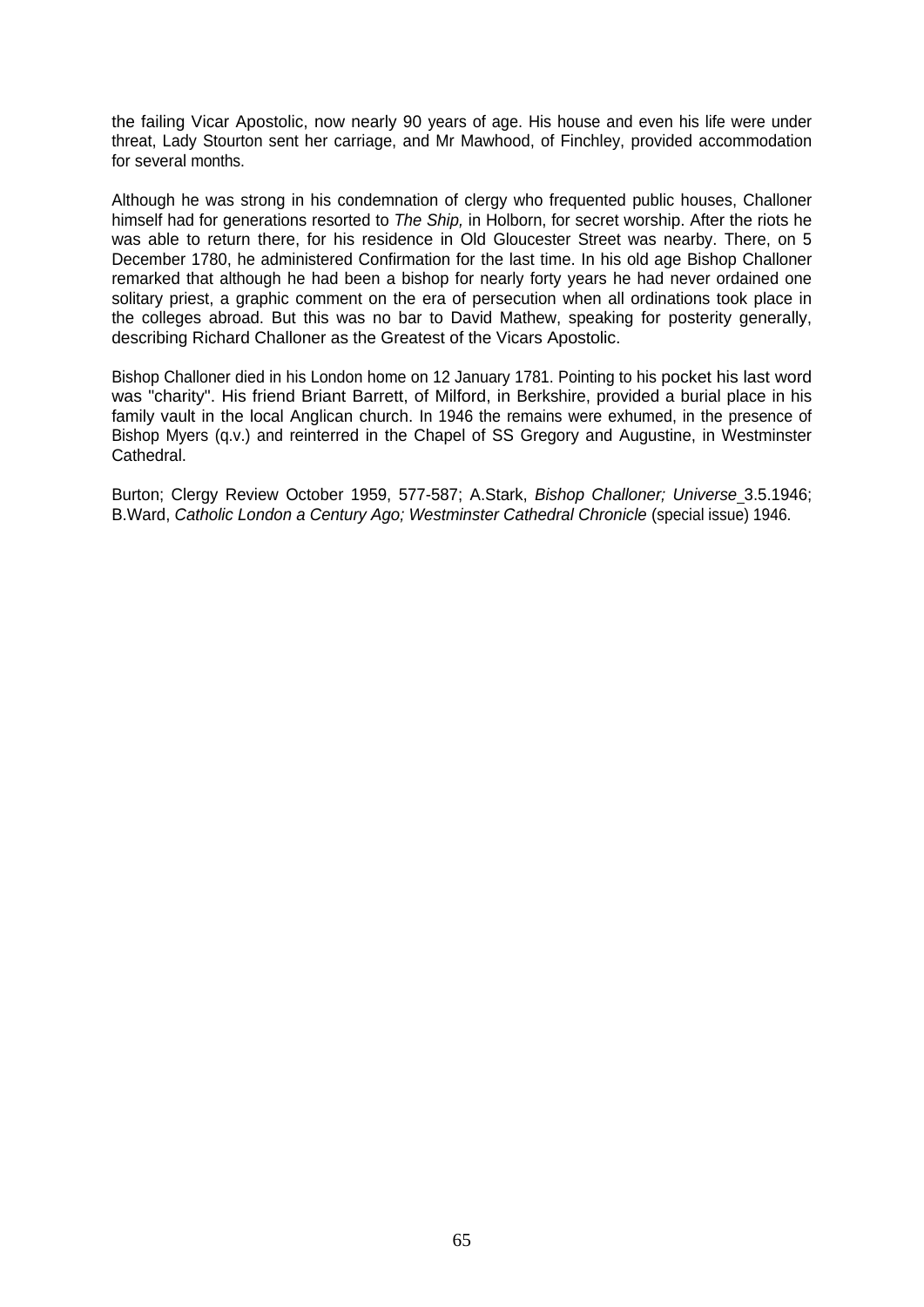### **CLEARY** Joseph Francis *Cresima*

Son of William and Ellen Cleary (Rodgers) of the parish of S. Mary, Haddington Road, Dublin where he was born on 4 September 1912. He studied for the priesthood at Oscott College and was ordained for the archdiocese of Birmingham by Archbishop Williams on 29 June 1939.

He spent the next two years as assistant at S. Chad's Cathedral where he started the first group of the Young Christian Workers in Birmingham. Throughout life he remained an able communicator with the laity and had firm faith in the strength of the Lay Apostolate. In 1941 he became secretary to Archbishop Williams "poor in health and short in temper, with school-masterly shout". Fr. Cleary continued as secretary with the next archbishop (Masterson).

Having first visited Lourdes in 1928, being given the task of reviving the Birmingham Archdiocesan Pilgrimage following its wartime lapse was a particular pleasure. After 1948 he continued annually for at least another forty years.

In 1951, believing that ten years was more than enough to be a bishop's secretary, Archbishop Masterson appointed him parish priest of SS. Mary and John, Wolverhampton, a place of much immigration and its attendant problems. "Gently challenging and encouraging" was said to be his method, its success eventually gaining him the position of President of the International Commission for Justice and Peace. He became Diocesan Treasurer, and was elevated to the Metropolitan Chapter in 1963.

Late in 1964 he was nominated titular bishop of *Cresima*, and auxiliary in Birmingham. He was consecrated in S. Chad's Cathedral by Archbishop Hyginus Cardinale, Apostolic Delegate with Bishops Dunne (auxiliary Dublin) and Tickle as co-consecrators, on 25 January 1965. He continued as parish priest, taking his turn in the confessional and visiting in the Royal Hospital. In 1966 he became Vicar General and Provost of the Birmingham Chapter.

Although not strictly speaking an area bishop the greater part of his "confirming the faith of his brethren" took place in Staffordshire. As archbishop's secretary he had established the Catholic Marriage Advisory Council in Birmingham. As bishop he championed the beatification cause of Cardinal Newman, and helped to set up The Friends of Cardinal Newman.

It was said that the steps of Bishop Cleary's house were nearly worn away by priests and lay people in any sort of distress, who would come away not only having found sympathy but also wisdom.

In 1987 Bishop Cleary relinquished his Episcopal charge, also the offices of Provost and Vicar General. But he remained parish priest of SS. Mary and John, experiencing as he himself put it "the best of both worlds".

He died on 25 February 1991 and is buried at Banbury.

S. Mary, Haddington Road, Dublin: Baptismal Register, Birmingham Archdiocesan Directory 1988, 5 – 6; 1992, 104 – 105.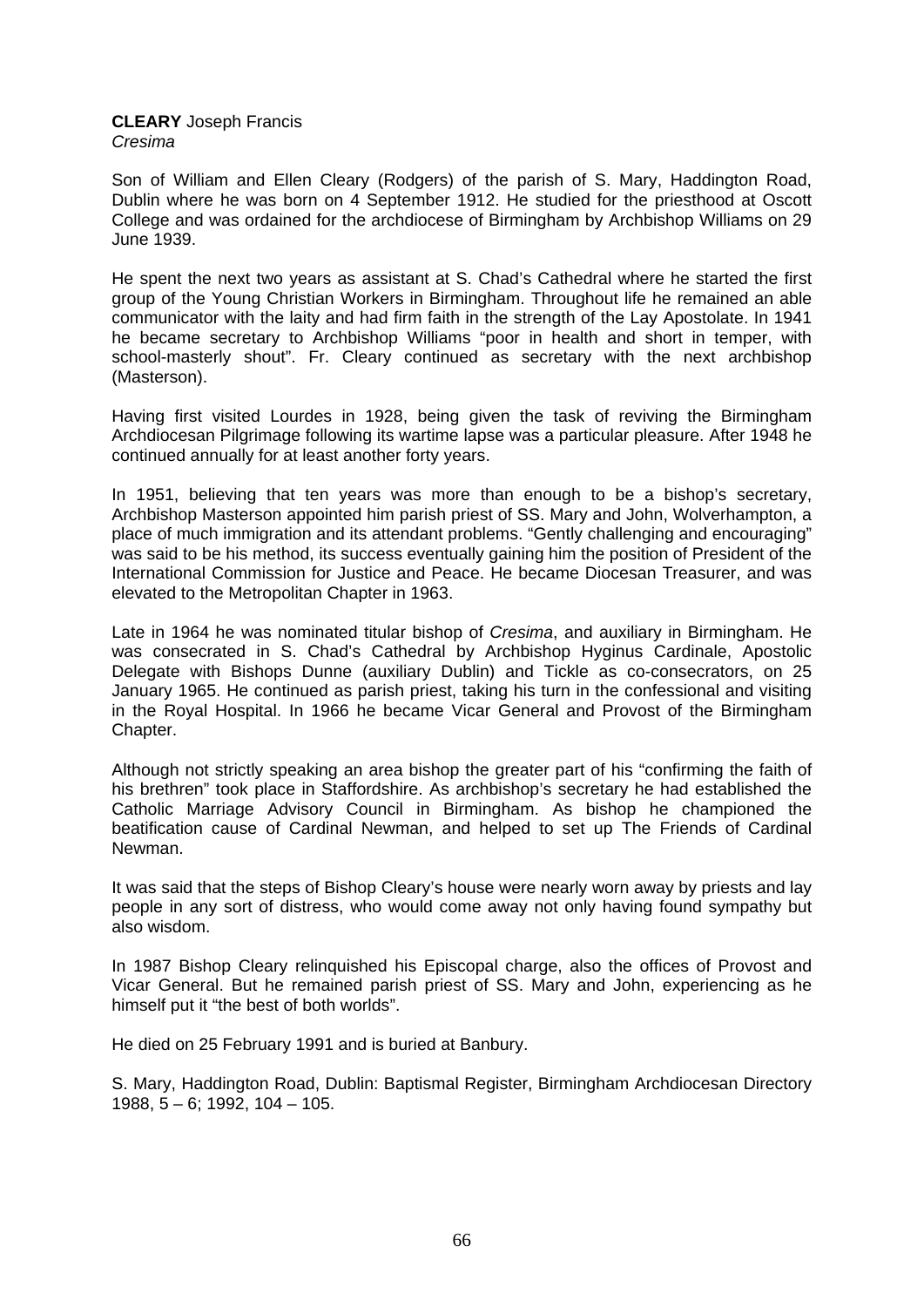# **CLIFFORD** William Joseph Hugh, DD **Clifton**

Son of Hugh Charles and Mary Lucy Clifford (Weld), born at Irnham, Lincolnshire, 24 December 1823. His father was the 7th Baron Clifford of Chudleigh, in Devon. His mother was daughter of Cardinal Weld (1773-1837) who became a priest after the death of his wife in 1818. The future bishop was educated at Prior Park, Bath, and the College for Noble Ecclesiastics, in Rome. On 15 August 1840 he delivered a Latin panegyric in praise of the Blessed Virgin, before Pope Gregory XVI. He received the sub-deaconate and deaconate in Bruges, but was ordained priest at Clifton, by Bishop Hendren, on 25 August 1850. After one year as assistant at the Clifton proCathedral, he returned to Rome to study for his DD. He then went to Plymouth, as secretary to the first bishop, George Errington and as head priest of S. Mary's, Stonehouse, forerunner of the present Cathedral church. He was secretary to the first Provincal Synod, at Oscott in 1852, Canon Theologian of the Plymouth Chapter in 1853, and Vicar Capitular after Errington's departure for Westminster. The new bishop of Plymouth, William Vaughan (q.v.) offered Dr.Clifford the office of Vicar General, but he preferred to return to Rome to study Canon Law.

By 1857 the see of Clifton had been vacant for two years, and Dr. Clifford was appointed there. He was consecrated on 15 February 1857, in the Vatican Palace, by Pope Pius IX assisted by Archbishop Errington. Three weeks later he was named Assistant at the Pontifical Throne.

During an episcopate of 36 years Bishop Clifford showed great personal generosity to his diocese, much of it spent on Prior Park, Bath, which he maintained as a boys school and seminary. Sixteen new churches were built, one of them, S.John's, Bath in 1863, on the traditional site of execution of the last Abbot of Glastonbury. The bishop, an eloquent prelate, often read papers to the Somerset and Gloucestershire Archeological Societies, and was one of the few Englishmen to achieve prominence at the First Vatican Council.

On the question of Papal Infallibility he was as staunch a supporter of the minority (inopportunists) as Manning was of the majority. He made a plea that the authority and infallibility of the Pope should not be treated apart from the authority and infallibility of the Church. When the final vote came, he was not present. Bishop Clifford was highly esteemed by his fellow bishops in England, and was their nominee for the see of Westminster in 1865. For his part he was a loyal friend of George Errington (q.v) Having shared the same house with him in Plymouth, he sympathised with him in his difficulties, supported the Westminster Chapter in its attempt to obtain Errington as archbishop, gave him a home at Prior Park, preached his panegyric, and was eventually buried beside him.

Bishop Clifford also represented the Hierarchy of England and Wales in Rome during the disputes that often arose between themselves and the religious orders. On the question of Catholics going to the universities, unlike Manning who considered the matter irrevocably settled, Clifford favoured reconsidering it periodically. After an illness of about two years, he underwent a serious operation on 26 June 1893, and returned to his residence at Prior Park where he died on 14 August 1893. He is buried at Prior Park, Bath.

ed. Beck, 192, 199, 205, 207; *Diocese of Clifton 1850-1950.* 34, 35; Roche, 245-246; *Tablet* 19.8.1893, 302.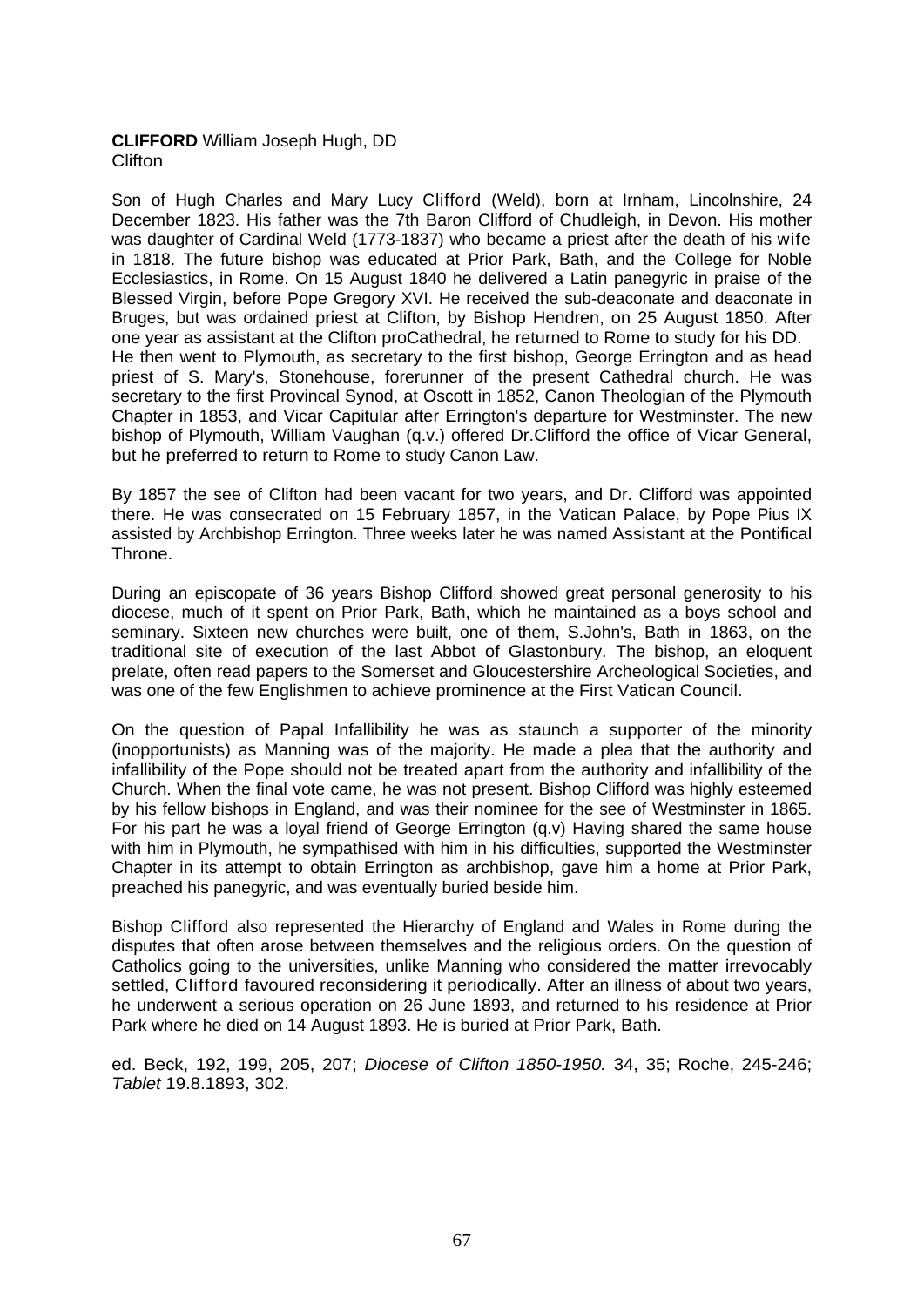### **COFFIN** Robert Aston CSSR, DD **Southwark**

Son of Robert and Elizabeth Coffin of Marine Parade, Brighton, born in Brighton Sussex , on 19 July 1819, and educated at Harrow and Christ Church, Oxford where he graduated BA at Michaelmas 1840. He received Anglican Orders from Bishop Bagot of Oxford, in 1843 and received an appointment at S. Mary Magdalene, Oxford which he resigned in 1845, and was received into the Catholic Church on 3 December that year, at Prior Park, Bath. He then became tutor to the family of Ambrose Philip de Lisle, near Loughborough where he remained for one year.

In February 1847 he accompanied John Henry Newman to Rome, and there he joined the Oratorian noviciate and was ordained priest on 31 October 1847. He became superior of S. Wilfrid's Community at Oakamoor, Staffordshire until 1850 when he went to Trond, in Belgium to become a Redemptorist. He was professed on 2 February 1852.

Preaching Missions and Retreats, especially Retreats for the clergy were his speciality, and he became Cardinal Manning's confessor. He was rector of S. Mary's Clapham, South London, from 1855 until 1865 and in that office he baptized the future Cardinal Bourne. He was then elected Redemptorist Provincial, a position that required prolonged residence in Rome where he became popular, and whose advice was sometimes sought by Pope Pius IX himself.

For upwards of twenty years Robert Coffin was by pulpit oratory or written word one of Catholicism's staunchest champions. It is said that he received 90 Protestant clergymen into the Church, while his devotional publications included many translations from S. AIphonsus - *The Glories of Mary, The Mysteries of the Faith, The Incarnation, The Eucharist, The Eternal Truth's, The Redemption* etc. though he was critical of much of Newman's work.

On 11 June 1882 he was consecrated third bishop of Southwark, in the Church of S. AIphonsus, Rome, by Cardinal Howard, with Archbishop Jacobini (Tyre) and Bishop Laurenti (Arnata) as co-consecrators. He took possession of his see on 27 July 1882. Probably the most outstanding event of his brief episcopate was on 10 May 1883 when he solemnly consecrated and proclaimed perpetual enclosure of the great Carthusian house at Parkminster in Sussex. This was the climax of something long in the making, made necessary by the threat or the fact of religious persecution in Europe. Cardinal Manning on seeing the result said "The Carthusians have built not a convent but a city".

Bishop Coffin had to endure much illness, borne with patience and simplicity. He withdrew to S. Joseph's, Teignmouth, Devon, then a Redemptorist house founded by himself when Provincial. He was unable to stand, walk or even drive, yet his mind remained clear to the very end, and (via his secretary) he continued to take an interest in diocesan matters. He died peacefully at six o'clock on the morning of Easter Monday, 6 April 1885. He is buried at Teignmouth.

ed. Beck, 212-213, 453-454; *Cath.Enc* IV (1908), 93-94; Holmes, 126; *Tablet* 11.4.1885, 583.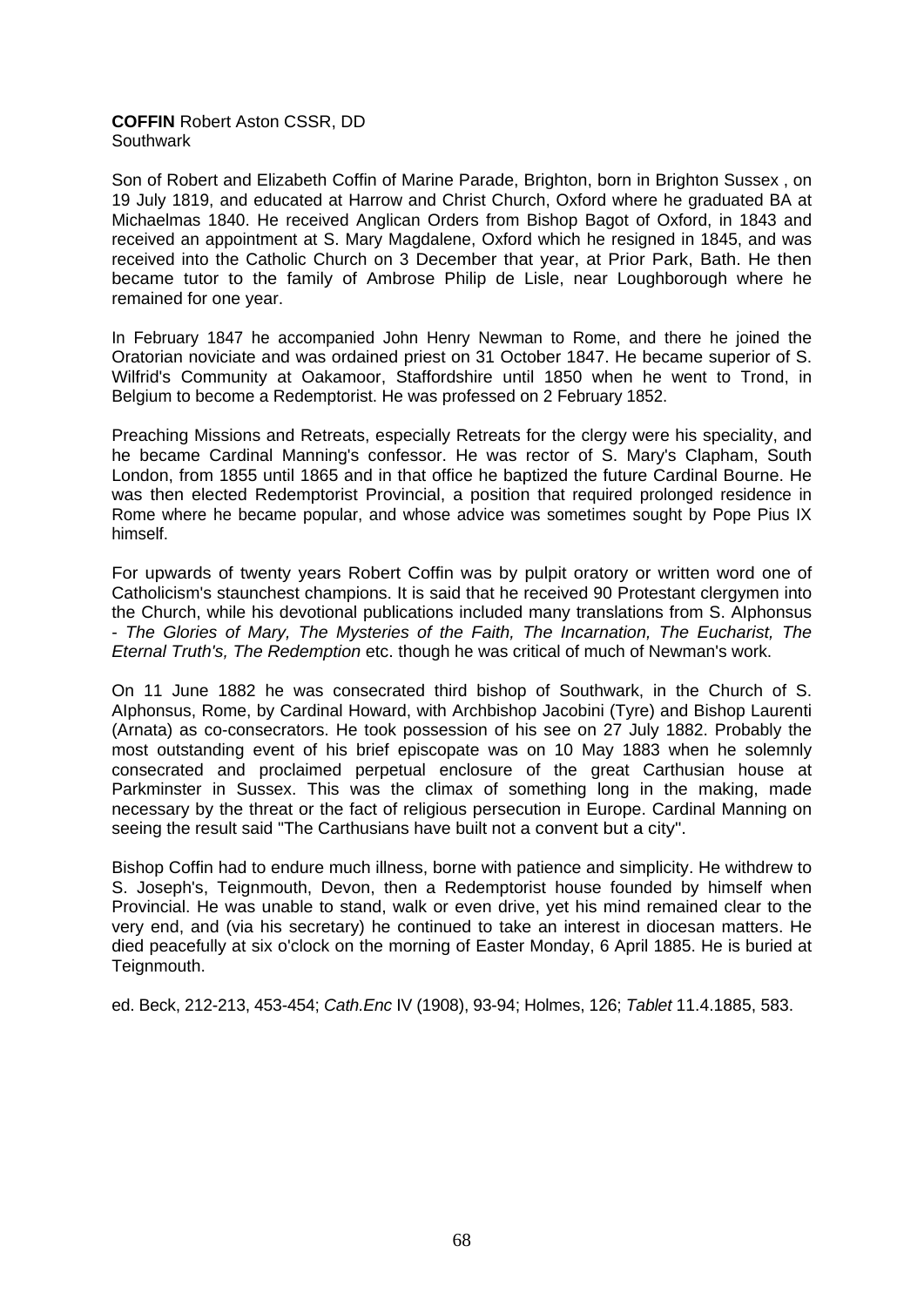# **COLLINGRIDGE** Peter Bernadine, OSF

*Thespiae* 

Son of Peter and Mary Collingridge, born at Fritwell, Oxfordshire, on 10 March 1757. He may have received his early education in England, he certainly entered the Franciscan Friary of S. Bonaventure, Douai, and received the habit there on 26 June 1773.

He was lecturer in Philosophy and Theology in that house, even before ordination. No known record of his ordination exists, though there is one dated 27 April 1784, approving him for preaching and hearing confessions. S.Bonaventure's suffered particularly at the hands of the Revolutionaries, when most of its documents were destroyed.

In 1788 Fr. Collingridge was elected Guardian there, a position he occupied until 1791. He was also confessor to the English Franciscan nuns at Princenhoff, near Bruges. It is reported that he managed the Friary and its community of fifty, on four hundred pounds a year. In 1791 he came to London as assistant priest at S. George's Fields, Southwark. After twenty years at Douai Georgian London formed a stark contrast. Prejudicies and disabilities still existed, and the penalty for performing a marriage service between Catholics was transportation for life, furthermore money donated for ecclesiastical purposes could be sequestered as being used for superstitious uses. However, a new chapel was built in 1793, and Fr. Collingridge served for a short spell as Missioner at Coventry.

His next appointment was at the Sardinian Embassy chapel, Lincolns Inn Fields, in 1799. London was then full of French exiled clergy and Fr. C. claimed 16 bishops among his flock. The custom of May Devotions is said to have originated there and then. On 2 January 1807 he was named coadjutor Vicar Apostolic of the Western District, and consecrated on the following 11 October, at S. Edmund's College, Ware, by Bishop Poynter. The long delay was due to his extreme poverty and inability to assemble the necessary episcopal requisites.

He visited his Franciscan brethren at Abergavenny on 19 November 1807, where he received the profession of sixteen year old Joseph Hendren, himself a future bishop. Bishop Collingridge succeeded Bishop Sharrock as Vicar Apostolic on 17 October 1809 and removed the episcopal residence from Bath to the Benedictine convent at Cannington, near Taunton, an affiliation of the old houses of Paris and Cambrai. He was a prolific letter writer and the Westminster archives contain a thousand from him to Bishop Poynter alone, and Propaganda in Rome possesses nearly as many. He also had a pleasant correspondence with Henry Bathurst, Anglican bishop of Norwich.

He was not in favour of Catholic Emancipation *at any price* and was cautious about radical propositions and openly condemned the vague expression "general liberty of conscience". His vicariate was very large and very poor. There were only 5500 Catholics, mostly in Bristol, Bath and Plymouth, although at Wardour in Wiltshire, home of Lord Arundel, there were 600. An attempt to found a mission at Swansea failed for financial reasons, but the settling of the Benedictines at Downside, in 1814 (formerly of S. Gregory's Douai) was the culmination of several communities expelled from France, moving into the Western District. He was the first Vicar Apostolic to allow the Jesuits to resume work after their suppression, by Rome, in 1773. Bishop Collingridge begged hay for his horse and priests for his District, ever an example of Franciscan poverty. He died on 3 March 1829 and was buried at Cannington until 29 March 1914 when he was reinterred at Downside Abbey.

Brady, 305-312: Dockery: Ward, *Eve;* J A Williams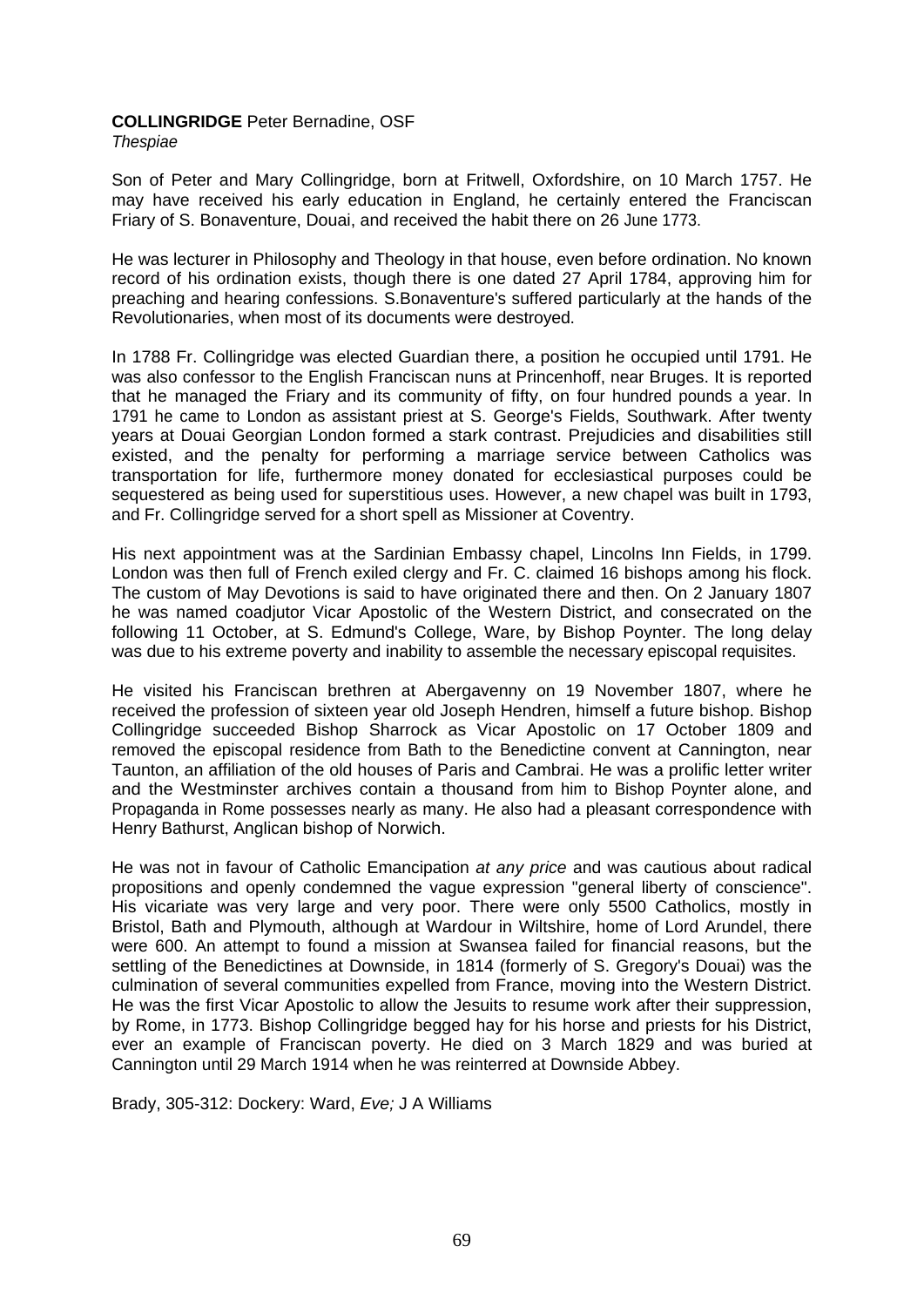# **COLLINS** Richard

*Selinus;* Hexham and Newcastle

Son of Michael and Marie Collins (Martin), born at Newbury, Berkshire, on 5 April 1857. He was educated at Miss Barratt's school in the Rose and Thistle Yard, Newbury (Dwyer p98) until he entered Ushaw, in 1869. Three of his sisters became nuns.

For several years prior to ordination he held the office of minor professor. He had charge of a class of juniors and his reputation for being thorough rather than spectacular earned him the lifelong friendship of such searching superiors as Cardinal Bourne and Archbishop Whiteside.

He was ordained priest of the diocese of Hexham and Newcastle, at Ushaw, by Bishop Bewick on 30 May 1885, and sent to Newhouse, about two miles away, as assistant priest. Later that same year he was placed in charge at Wolsingham, County Durham, a few miles further west. Shortly afterwards the neighbouring Witton Park mission was added to his responsibilities. With two congregations spread over picturesque but thinly populated moorland, and an income of only seven shillings a week (35p), meat or fresh fruit were items beyond his means, but a cup of tea became, and remained his idea of a luxury. At Witton Park he succeeded in erecting a small church, though much of the work was done by his own hands.

After a short time in charge of S. Joseph's, Tow Law, he was removed to S. Andrew's. Newcastle, as rector, in 1891. The people were numerous but the debt was formidable so with characteristic zeal and self-sacrifice he soon had the place solvent. No one was more surprised than himself when asked to become administrator of S. Mary's Cathedral, Newcastle in 1895. He became a Canon of the diocese in 1897, and eight years later he was nominated auxiliary bishop. He was consecrated titular bishop of *Selinus,* in S. Mary's Cathedral, on 29 June 1905, by Archbishop Bourne, with Bishops Mostyn and Burton as co-consecrators. On 21 June 1909 he succeeded the revered Thomas Wilkinson (q.v) as bishop of Hexham and Newcastle.

Bishop Collins took little interest in anything other than the needs of those committed to his care. He lived frugally and travelled humbly. He used to say his daily Mass at a convent, a tramride away from his own house. When men on their way home from nightwork boarded the tram, the bishop would rise and offer his seat saying "You have been working all night, I have not". Actions such as this earned him the respect of countless people, but eventually he began to exhibit signs of nervous exhausture. He managed to make his *Ad Limina* visit to Rome in 1922, and fulfill several engagements, including acting as co-consecrator of the auxiliary bishop of Liverpool, Robert Dobson. But everyone was shocked to see how ill he appeared to be. A seizure, quickly followed by another attack led to his death on 9 February 1924. Before a successor was appointed two counties were removed from the diocese and placed under the jurisdiction of the new bishop of Lancaster. Crowds queued in the sleet to file past the open coffin of Bishop Collins, in his Cathedral, before burial at Ushaw.

S. Joseph's, Newbury; Baptismal Register; *Catholic Whos Who* 1921, 215; *Tablet* 16.2.1924, 208- 210.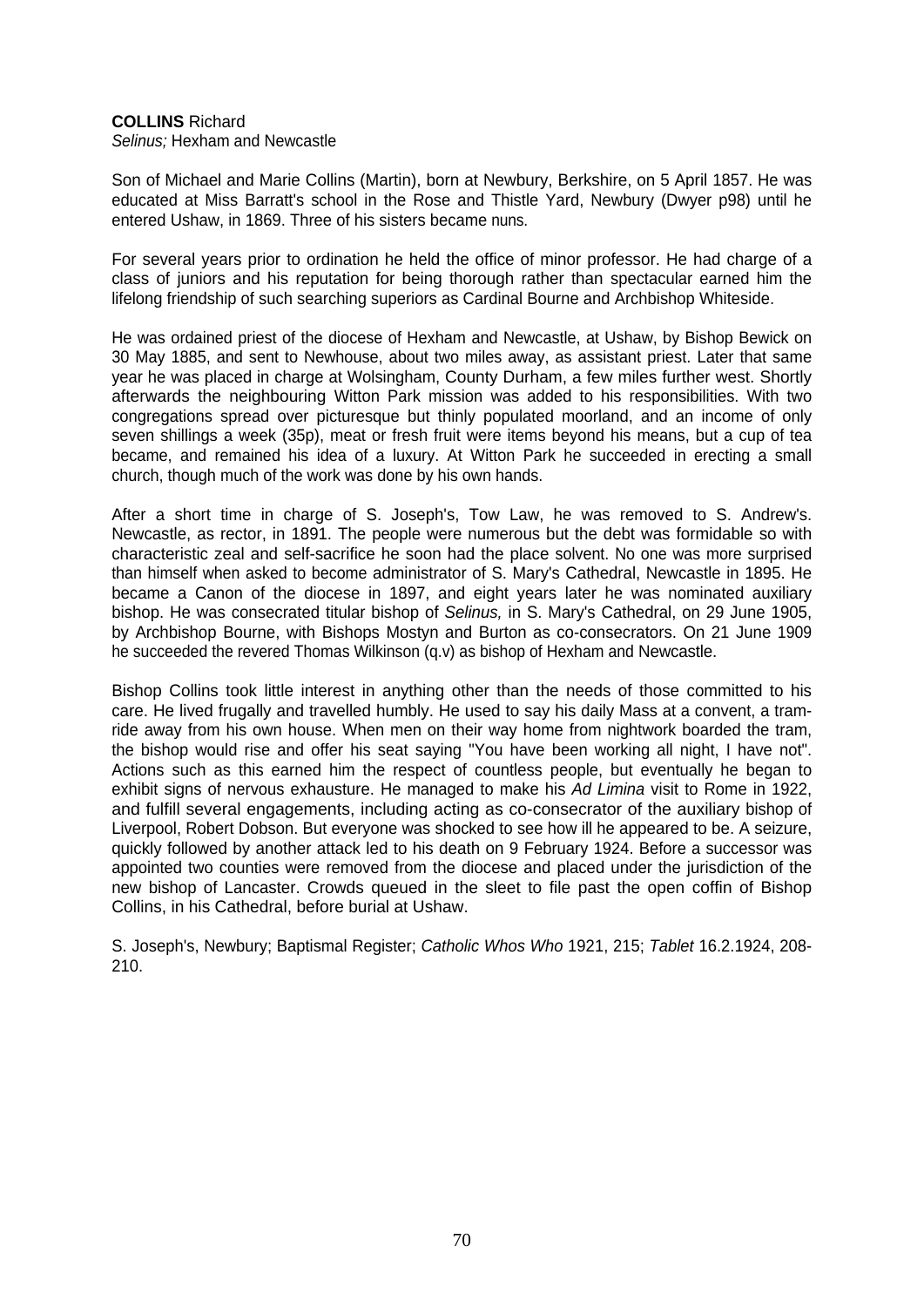# **CORNTHWAITE** Robert

Beverley; Leeds

Son of William and Elizabeth Cornthwaite (Cuerdon), born in Preston, Lancashire on 9 May 1818. He entered Ushaw College on his twelfth birthday and went to the English College, Rome, in September 1841 and was ordained priest there on 9 November 1845.

From May 1846 until 1849 he was curate at Our Lady and S. Joseph's, Carlisle, and from 1849 until August 1851 he was rector of S. Mary's, Stockton-on-Tees. He then succeeded Thomas Grant (q.v.) as rector of the English College, in Rome.

Probably the most important act of his six years in office was the restoration of the link between the college and the Jesuits, who had been ignored for almost a century. Fears were expressed that the students might abandon the idea of the Secular priesthood for the superior attractions of the Society. But Cornthwaite urged co-operation rather than rivalry. He also urged the formation of a college (The Collegio Pio), to cater for late vocations and converts, but for reasons of economy he was required to manage both establishments.

In 1857 he returned to England to be present at his father's death-bed. He then became rector of S. Augustine's, Darlington and Domestic Prelate to Pope Pius IX. The following year he was appointed Canon Theologian of the diocese of Hexham. He was consecrated second bishop of Beverley on 10 November 1861, in S. Mary Moorfields, by Cardinal Wiseman, with Bishops Grant and Roskell as co-consecrators. His first act as bishop was to buy a map of Yorkshire, after which he proceeded to demonstrate that the easy-going days of his genial predecessor were over, and that discipline and business-like punctuality was required.

Within five years only 37 out of 95 priests were in their original position. Missions were divided, examinations introduced, finances regularised, and annual retreat made compulsory. Among the faithful he encouraged devotion to the Sacred Heart, St. Joseph, the Holy Souls, and the English Martyrs. Self denial was advanced as vital for salvation, and the self-indulgent were solidly condemned.

In November 1862 he removed the episcopal residence from York to Leeds, and when the old see of Beverley was suppressed, in 1878, he became first bishop of Leeds. He was enthroned in the old church of S. Anne, Park Row, on 28 October 1879. Having been a seminary rector, ecclesiastical education was a matter he took very seriously. Between 1876 and 1878 S. Joseph's Seminary, Leeds was built at a cost of £14,000, with accommodation for thirty students. By 1887 it had produced 24 priests, and continued until 1939.

Bishop Cornthwaite denounced drunkenness as the parent of every vice, he had little sympathy with liberalism and less with socialism, but loyalty to the Crown was, to him, compatible with true religion. He died on 16 June 1890, and is buried at Sicklinghill, near Wetherby.

Brady, 398-399; J F Supple 'A Neglected 19th Century Bishop' *Recusant History* 399-412; *Venerabile* IV April 1920, 352-372; Waugh.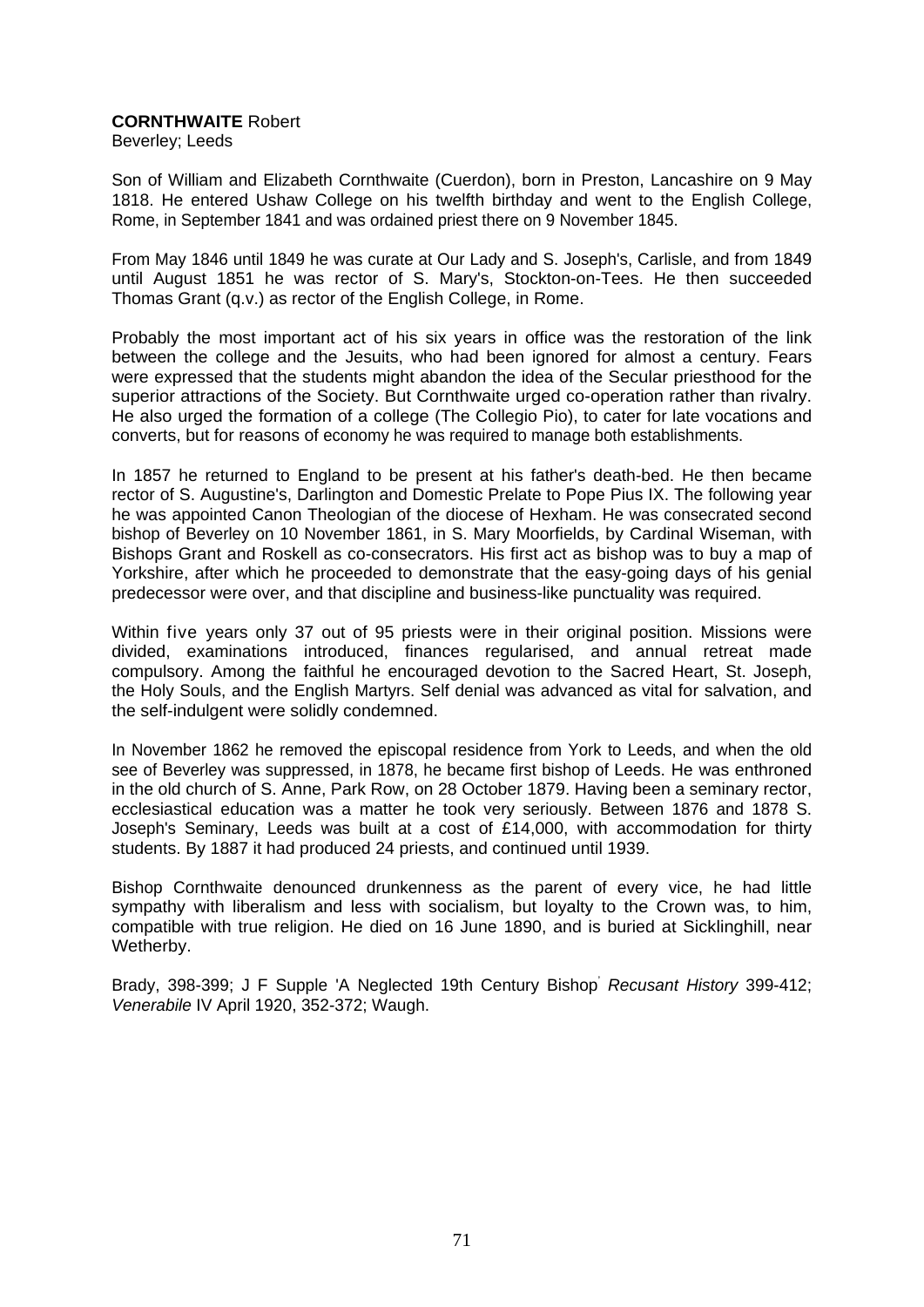### **COTTER** William Timothy *Clozomenae*; Portsmouth

Son of John and Catherine Cotter (Sheehan), born at Cloyne, County Cork on 21 December 1866, he was educated at S. Colman's College, Fermoy and S. Patrick's National Seminary, Maynooth and ordained priest of the diocese of Cloyne on 6 July 1892. His father was a naval officer aboard HMS *Active* and one day, when the bishop was a boy, he brought his family to visit Portsmouth, where among other things a priest showed them plans for a new church. The boy could never have dreamed that one day he would minister in that church, and even be consecrated bishop there. But much lay between these events.

After ordination he was loaned to the diocese of Portsmouth for six years, during which he served as curate in the Cathedral parish. He then returned to Ireland and became curate at Buttevant, County Cork, but finding he could not settle, after six months he was granted permission to return to the diocese of Portsmouth permanently. He became secretary to Bishop Cahill, and rector of S. Mary's, Ryde, all in his middle thirties.

On 19 March 1905 he was consecrated titular bishop of *Clozomenae*, and auxiliary of Portsmouth, in S. John's Cathedral, Portsmouth by Bishop Cahill, with Bishops Burton and Amigo as co-consecrators. After the death of Bishop Cahill in August 1910, the Portsmouth Chapter did not elect Bishop Cotter as Vicar Capitular, but the Holy See appointed him to the vacant see, on 24 November 1910, and an episcopate of almost thirty years lay before him. But they were days of consolidation rather than rapid expansion, for as will be seen under CAHILL J B gigantic strides had been taken in the previous decade. As it was, the Great War, the Depression, and the shadows of uncertainty that heralded the Second World War, all had something of a restraining effect. The Catholic population increased from 51,000 in 1914 to 54,000 in 1940. However, new churches were built at Copnor, Newbury, Reading and Winchester, as well as at Douai Abbey, by now happily transplanted to Berkshire.

Bishop Cotter, impressive and eloquent was the very archetype of the Roman prelate, as then imagined. He loved great ceremonies and it was he who celebrated the first Pontifical High Mass in Westminster Cathedral following its consecration on 28 June 1910. Likewise when Bishop Amigo gave leave, against considerable pressure not to do so, for the funeral of Terence McSwiney (see AMIGO P E) to be held in S. George's Southwark, it was Bishop Cotter who offered that controversial Requiem. His finest hour was on 20 July 1920 when at Farnborough (in his diocese), Requiem Mass was sung by Abbot Cabrol OSB in the presence of King George V and Queen Mary, and the largest gathering of European royalty ever to assemble in a Catholic church in England, for the funeral of the exEmpress Eugenie of the French, who had died there, aged 94. Bishop Cotter officiated at the burial in the Imperial Crypt.

Ill health plagued his final years, and the Channel Islands (in his diocese) became the only part of Britain to suffer German invasion. He died on 24 October 1940, and was buried, during an air-raid, at Waterlooville, Hampshire.

Diocese of Cloyne; Archives; Dwyer, 88-103; *Tablet* 25.3.1905, 449; *Universe* 1.11.1940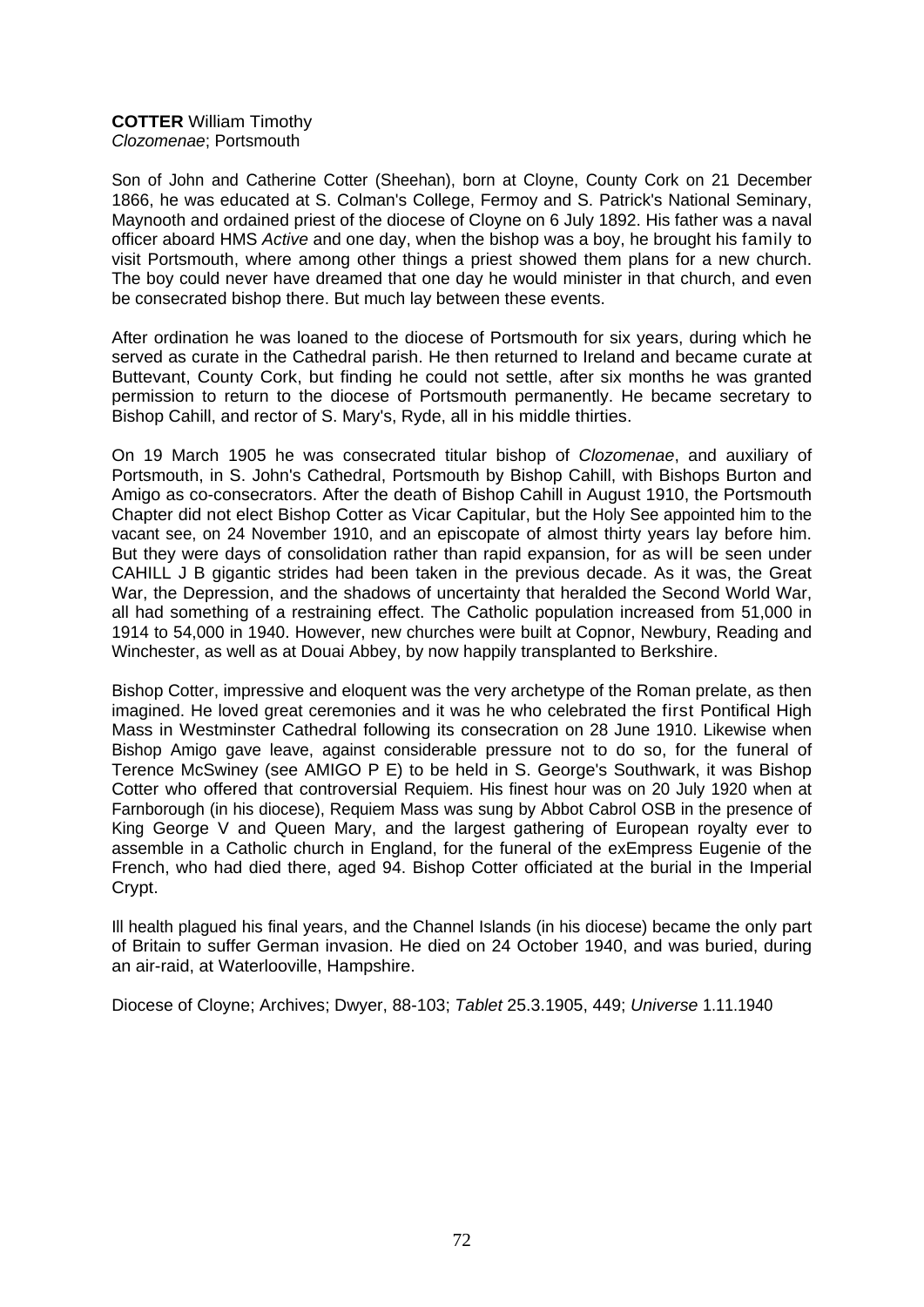# **COWDEROY** Cyril Conrad Southwark; SOUTHWARK

Son of Frederick and Annie Marie Cowderoy (Lawless), born in Sidcup, Kent on 5 May 1905. He became a Catholic in his teens, and had no difficulty whatsoever in absorbing all - the piety, the vesture, and the authority. He was educated at Dulwich College, S. Joseph's, Mark Cross, and S. John's, Wonersh. As a student he exhibited a gift for writing (a few unpublished novels) and for acting (Henry VIII). He was ordained priest by Bishop Amigo on 30 May 1931. After one year studying history at the Catholic Institute, Paris, he joined the staff of S. Joseph's, Mark Cross and remained until 1937. He then became Secretary to Bishop Amigo, at Southwark, and on that fateful night in April 1941, when incendiary bombs rained upon S. George's Cathedral, it was Fr. Cowderoy who worked a hand pump, heroically though in vain, for the cathedral was left a burned-out ruin. He became Diocesan Chancellor in 1946, Privy Chamberlain to Pope Pius XII in 1948, and parish priest of Our Lady of Lourdes, Lee in 1949.

He was consecrated seventh bishop of Southwark on 21 December 1949, in Westminster Cathedral, by Cardinal Griffin, with Bishops Farren (of Derry) and Beck as coconsecrators. The rebuilding of S. George's Cathedral, reopened in July 1959, an extensive programme of building schools and churches, and a thoroughly business-like approach to all sections of diocesan administration were the chief factors of his episcopate. He rejoiced in the restoration of Aylesford Priory, Kent, in 1951, which became one of his favourite places of pilgrimage.

In 1965 Southwark was raised to a Metropolitan See, and Archbishop Cowderoy received the Pallium. At the same time much of his territory was removed to the newly created diocese of Arundel and Brighton.

The conclusions of the second Vatican Council did not find a cordial welcome in this conservative-minded and eloquent prelate. He continued to dress like a bishop of old and when the Apostolic Delegate proferred correction he was told "The Pope says present dress may be worn until it wears out - and I shall see that mine never does". But the ecumenical movement was taken up with genuine fervour. He became a close friend of Dr. Mervyn Stockwood, Anglican bishop of Southwark, and every year on 21 December - the archbishop's consecration day and the bishop's ordination day, they used to dine with Beverley Nicholls, the journalist and Sir John Betjeman, the Poet Laureate.

It was said of Archbishop Cowderoy that although his views on certain things could be very strong, he entertained a splendid refusal to be shocked, and a remarkable tenderness for those who were weak. His end came about with extreme suddenness, for he collapsed after a Confirmation service at the church of S. Thomas More, West Malling, Kent, on 10 October 1976, and died from heart failure. He is buried among his predecessors in the vault near the High Altar in S. George's, Southwark, and his memorial tablet may be seen beside the great West door.

*Catholic Herald* 15.10.1976, 1 and 7; *Southwark Record* January 1950, 4-5, 14-17; *Tablet* 16.10.1976, 1015.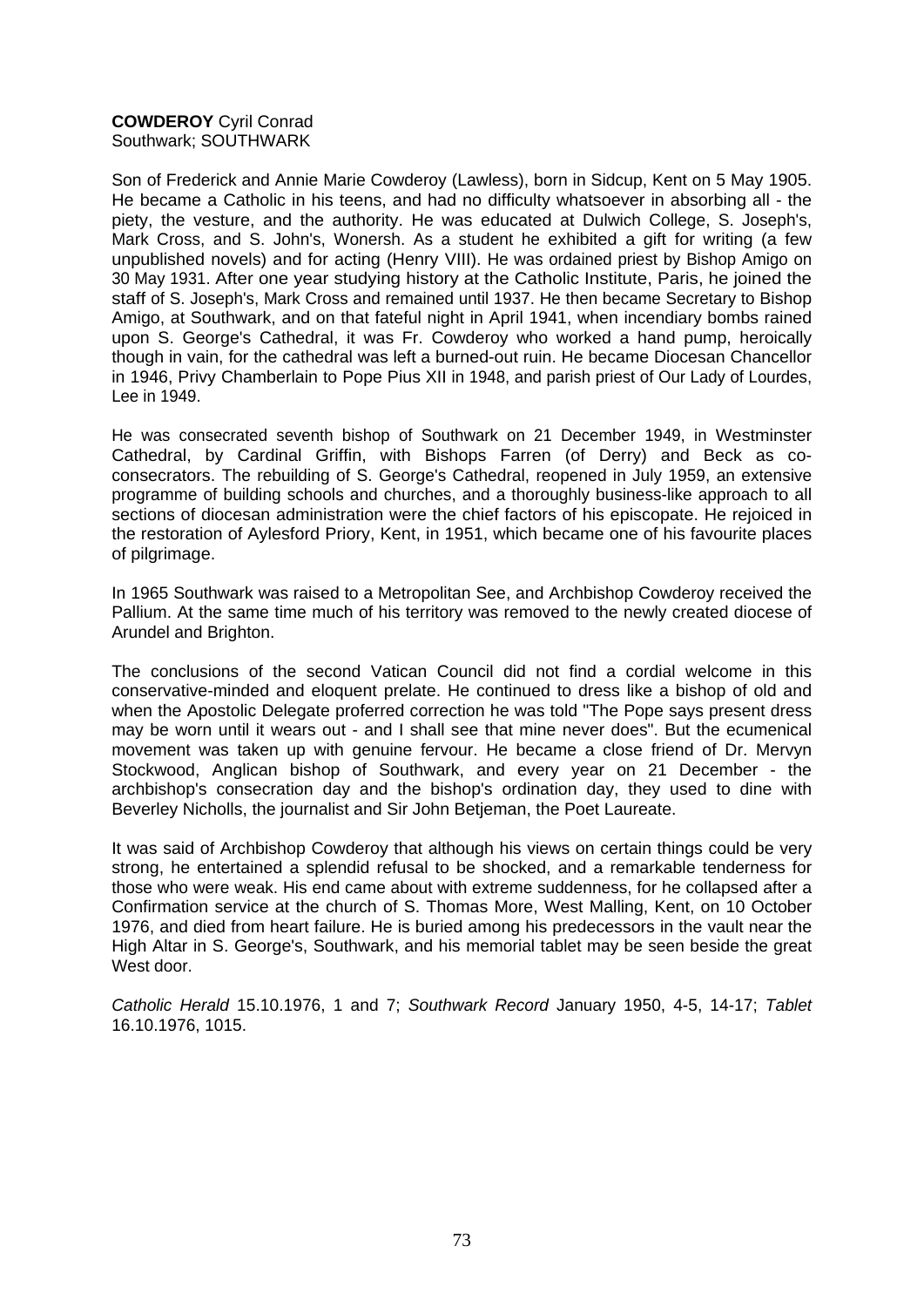### **COWGILL** Joseph Robert, DD *Olenus*; Leeds

Son of William and Hannah Cowgill (Chapman) born on 23 February 1860 at Broughton in Craven, Yorkshire. His ancestors had maintained the Faith throughout the Penal times, as had the Tempest family, in whose chapel at Broughton Hall the Cowgills worshipped.

The future bishop was educated by the Benedictines at Douai, then in France. At Douai he developed an interest in, and a love of, the Roman liturgy that he never lost. As a student at the English College, Rome he was deemed solid rather than brilliant. But he gained a reputation for never having been late for chapel, lecture, or camerata excursion. His initiative and skill at organisation were also noticed early. He was present when Cardinal Newman delivered his *biglietto* speech on receiving the Red Hat, in 1879.

After ordination, in the basilica of S. John Lateran, on 19 May 1883, Dr. Cowgill returned to his native Yorkshire and spent the next 22 years in administration. He was secretary to Bishop Gordon, Privy Chamberlain to Pope Leo XIII (1901) and Canon of Leeds (1902). In 1905 he was nominated titular bishop of *Olenus*, and coadjutor of Leeds, and consecrated on 30 November, in S. Anne's Cathedral, Leeds, by Bishop Whiteside, with Bishops Mostyn and Allen as co-consecrators.

It had been decided that the National Catholic Congress, at that time a great periodic meeting of English Catholicity, should be held in Leeds. To Bishop Cowgill fell the task of making many of the arrangements, and so thorough was his preparation that for years afterwards other Congress meetings were judged by his standards.

He succeeded to the see of Leeds on 7 June 1911, and was able to consolidate much of the pioneering work already done. More Mass centres were started, school accommodation was increased, new religious orders were welcomed, and charitable work was extended. With assistance from the Catholic Women's League a home for unmarried mothers and their children was opened. This group was not highly placed among the recipients of sympathetic treatment in the West Riding of those days. Then he opened another home, managed by the Sisters of Charity, for poor and neglected children, a group especially dear to his heart. And although it meant a walk of a mile each way, he said his daily Mass there for years.

Bishop Cowgill was named Assistant at the Pontifical Throne in 1930, and on Whit Monday 1933, despite tropical heat, the laws of the Eucharistic fast, and the fact that he was 72 years of age, he sang High Mass on the site of the Liverpool Metropolitan Cathedral, at a quarter to two in the afternoon, following the laying of the Foundation Stone. He died at Springfield House, Leeds, on 12 May 1936, reciting the *Lauda Sion* and repeating again and again the words *cibus viatorum.* He is buried at Killingbeck Cemetery, Leeds.

Diocese of Leeds: Archives; Skipton Registry Office: Birth Certificate; *Venerabile* VIII October 1936, 4-9.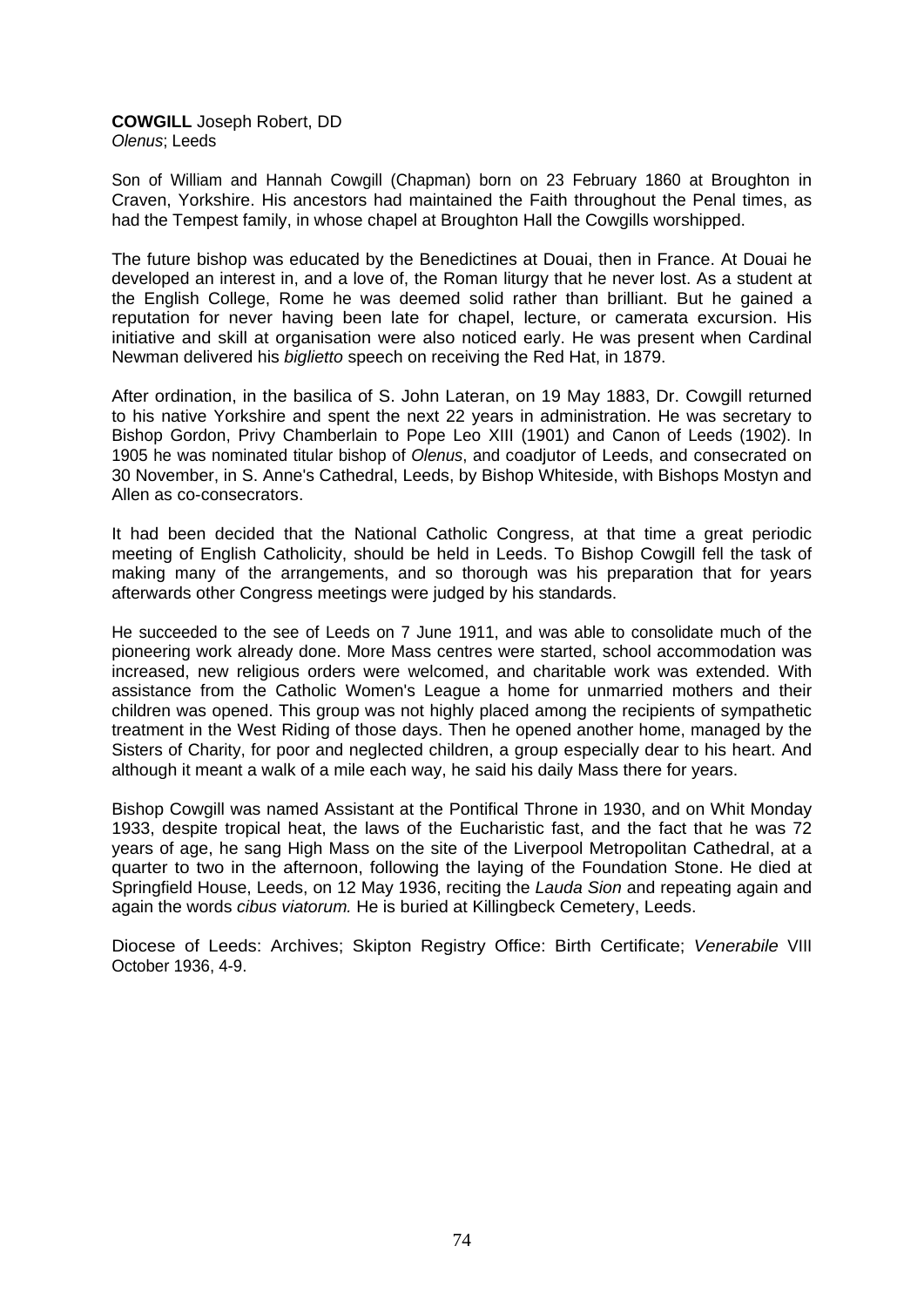### **CRAVEN** George Laurence, MC *Sebastapolis*

Son of John and Louise Craven (Hodder) born in Wednesbury, Staffordshire on 1 February 1884, he was educated at Cotton and Oscott Colleges, and at S. Sulpice, in Paris. He was ordained priest of the archdiocese of Westminster on 29 June 1912 and appointed to the College of Chaplains at Westminster Cathedral and remained there until 1914.

He then joined the army and served as a chaplain in France, a place for which he held genuine affection from his seminary days. He won the Military Cross in 1917 and was demobilised in 1919. He was then appointed assistant to Canon Emmanuel Bans, Administrator of the Crusade of Rescue since 1884, and responsible for maintaining homes for deprived and unwanted Catholic children. In 1920 the Canon retired and Fr. Craven became his successor. For 27 years he organised accommodation, feeding clothing and education for an average of 700 children every year. His public appeals took him into every pulpit of the diocese, and his attendance at conferences and meetings brought him into contact with many of the most prominent figures in the campaign for social reform or child care, not least the future Cardinal Griffin, who occupied a similar position in Birmingham.

Many photographs exist of Fr. Craven's Homes, usually resembling Victorian barracks, with large groups of children trying to look their best, or crocodiles of toddlers receiving an airing along the roads adjacent to Nazareth House, Hammersmith, in the custody of nuns in voluminous robes and veils.

Fr. Craven was created Honorary Canon of Westminster in 1933 and in the years before the Second World War was coopted onto the Christian Council for Refugees, and the Executive Committee for Aid to German Jewry. So in addition to his existing duties he undertook others searching for homes with British families for children fleeing from Nazi Germany. After the war Cardinal Griffin petitioned for him to be made auxiliary bishop of Westminster.

He was consecrated titular bishop of *Sebastapolis*, in Westminster Cathedral on 25 July 1947, by Cardinal Griffin, with Bishops Myers and King as co-consecrators. He then became parish priest of S.James', Spanish Place where it was his boast to have made the presbytery a house fit for curates to live in. He became a Canon, Vicar General, and after the Cardinal's death in 1956, Vicar Capitular. And when Archbishop Godfrey took possession of the see, he said it was evident that the diocese had had a very merry widowhood.

Bishop Craven was interested in the French community in London, and upon the reopening after war damage, of Notre Dame, Leicester Square, he became an officer of the Legion of Honour. He remained both auxiliary bishop and parish priest to the day of his death, 15 March 1967, and is buried at S. Edmund's College, Ware.

*Catholic Whos Who* 1952, 93; *Universe* 20.6.1947, 1; 23.3.1967, 13; Wednesbury: S. Mary's Baptismal Register; *Westminster Cathedral Chronicle* July 1947, 164.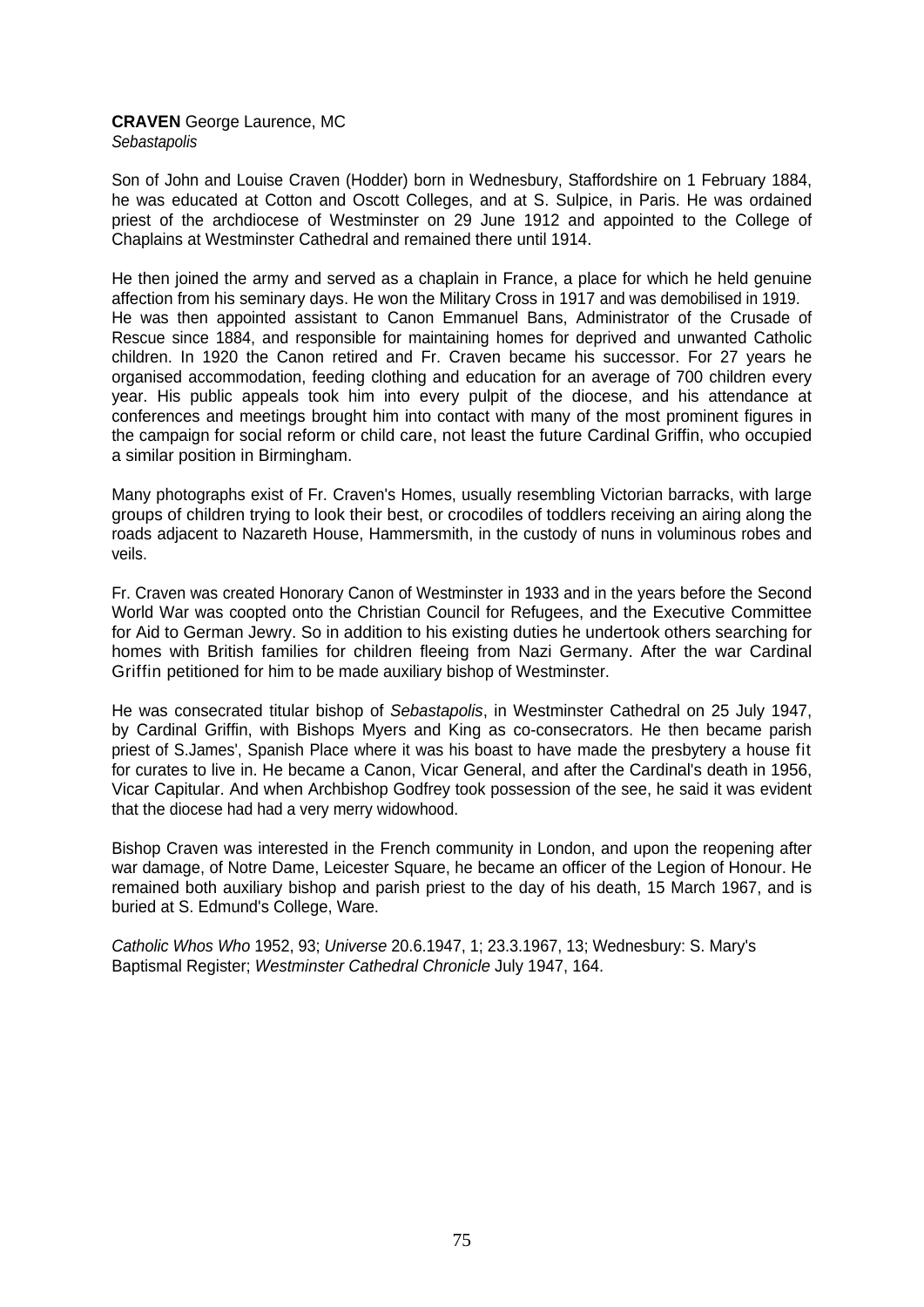# **CUNNINGHAM** James, LCL

*Jos*; Hexham and Newcastle

Son of Patrick James and Elizabeth Cunningham (Maye), born on 15 August 1910, in Heald Grove, Rusholme, Manchester. As a boy he often served Mass in nearby S. Edward's church, and that set him thinking of becoming a priest. He was educated at Upholland, and ordained on 22 May 1937. He then spent three years studying Canon Law at the Gregorian University, in Rome, returning to his native diocese of Salford as curate of S. John's Cathedral. However, Bishop Marshall soon appointed him Diocesan Secretary.

In 1953 he was made Vicar General, Domestic Prelate, and Cathedral administrator. In 1954 he became a Canon of the Salford Chapter, and the following year between the death of Bishop Marshall and the arrival of Bishop Beck, he served as Vicar Capitular.

On 12 November 1957 he was consecrated titular bishop of *Jos*, and auxiliary of Hexham and Newcastle, in S. Mary's Cathedral, Newcastle by Archbishop Heenan, with Bishops Beck and Brunner as co-consecrators. On 1 July 1958 he became the ninth bishop of Hexham and Newcastle, and while leaving Salford was something of a wrench to him, it was also a unique experience for Hexham and Newcastle which had traditionally provided its own bishops for more than a hundred years. But he was made welcome, and soon became established.

Bishop Cunningham's arrival in Newcastle coincided with the great celebrations marking the Lourdes Centenary year. There was a mime written by Hugh Ross Williamson, a cantata composed by Edmund Rubbra, sermons by the future Cardinal Gray, and numerous processions of 10,000 participants accompanied by the colliery bands of Hylton, Ryhope and Esh. All culminated in the diocesan pilgrimage to Lourdes.

He was absent on many occasions between 1961 and 1965 while the Second Vatican Council was in progress. On his return a reception was held to which other Christians and representatives of the Jewish community were invited, thus forming a basis for ecumenical relationships.

As the changes brought about by the Council were being implemented, the bishop's strength began to deteriorate, and for the last six years of his life he was in constant battle with illness. In December 1969 he received the assistance of an auxiliary - Bishop Hugh Lindsay - who unlike previous auxiliary bishops did not receive the title of some remote and unheard of place in Africa or Asia, but of an ancient place within the diocese - Chester-le-Street.

During the episcopate of Bishop Cunningham, 50 churches and 80 schools were built, and the Catholic population increased by ten per cent to 275,000. On 16 May 1974 he resigned office, and died in the Newcastle General Hospital less than two months later, on 10 July 1974. He is buried at Ushaw.

S. Edward's, Rusholme: Baptismal Register; *Northern Catholic Calender* 1975, 156-157; *Universe* 15.11.1957, I.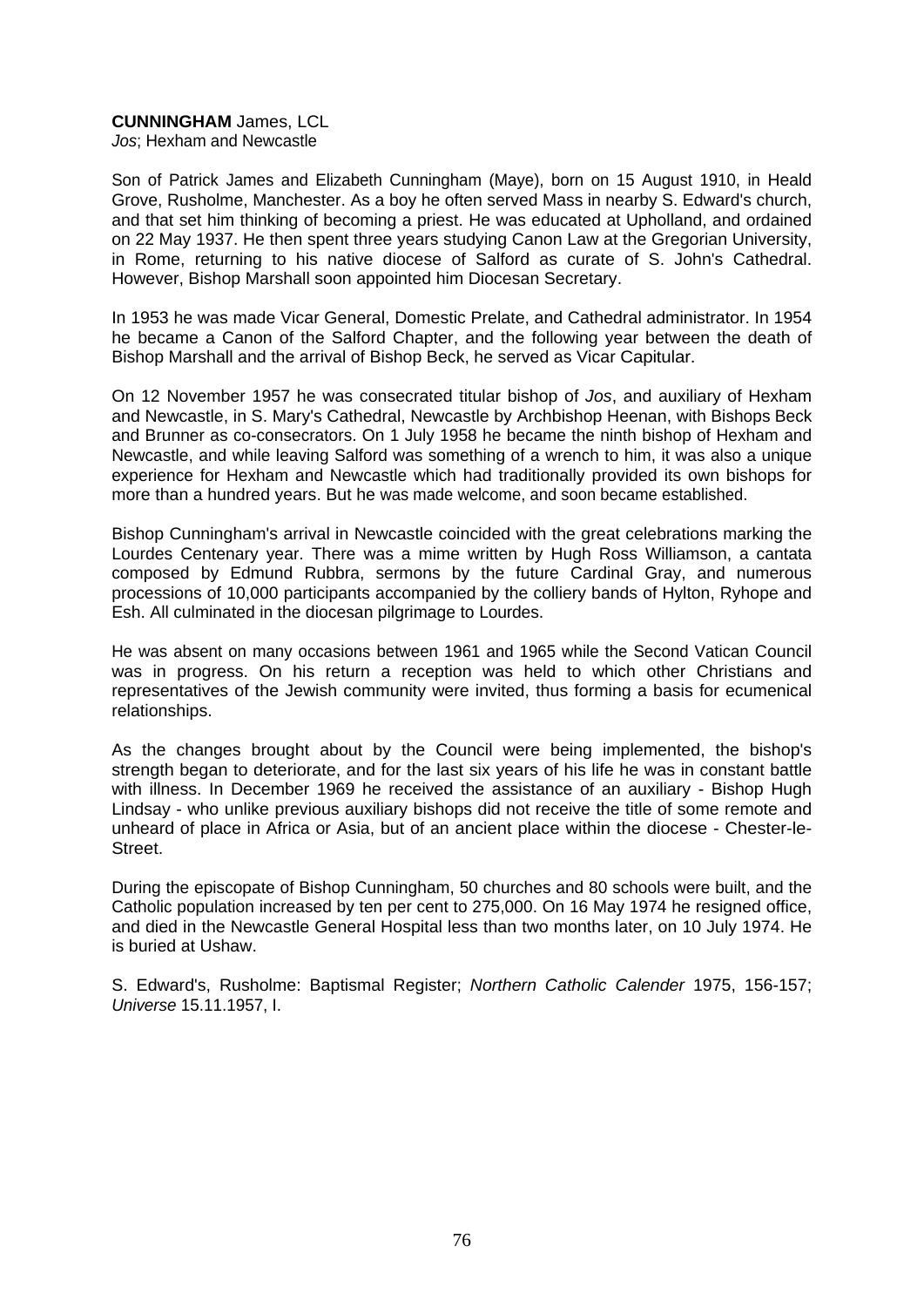**DANELL** James **Southwark** 

Son of Robert and Christina Danell, born in London on 14 July 1821, he attended Dr. Kenny's School in Upper Titchfield Street. At the age of 14 he was an acolyte at the opening of the church of the Holy Trinity, Dockhead, Bermondsey. His theological studies were undertaken at S. Edmund's, Ware and S. Sulpice, Paris, where he was ordained priest of the London District on 6 June 1846, by Archbishop Affre who two years later was shot dead in a Parisian street.

After a few weeks supply duty at Brentwood, Essex, this future bishop was placed at S. George's, Southwark from where he was never to depart. At that time it was a humble chapel on London Road, but in July 1848, A W Pugin's magnificent edifice - the future cathedral was opened. At that time, the Honourable George Talbot who later became Private Secretary to Pope Pius IX, was his fellow curate. James Danell became a Canon of Southwark on 27 January 1857, and Vicar General of the diocese on 16 May 1862.

As Vicar General much responsibility fell upon him during Bishop Grant's prolonged absence at the First Vatican Council, and even more so during that prelate's final distressing illness. As Vicar Capitular, Canon Danell had to arrange Bishop Grant's Requiem and interrment at Norwood. Although his appointment as second bishop of Southwark was confirmed by the Pope on 2 January 1871, there was some delay before the fact was published.

He was consecrated in S. George's Cathedral, Southwark, on 25 March 1871, by Archbishop Manning, with Bishops Brown (Newport and Menevia) and Morris (Troy) as co-consecrators. Bishop Ullathorne preached to the distinguished gathering, though none - it was reported surpassed the new bishop, whose commanding presence and manly bearing (he was about six feet two inches tall) betokened his stalwart manner.

Bishop Danell had a beautifully sonorous voice, and the ability to express profound things simply. 25 years after his death people were still heard explaining their religion as they had heard him teach it. As bishop, schools for the poor, homes for the orphaned, and the League of the Cross to combat the evils of drunkenness were his priorities. At that time all the present diocese of Portsmouth formed part of Southwark, and fifty new churches were erected, including the one that became the Cathedral of Portsmouth. An Industrial School was built at Dartford, and several other charities established.

Bishop Danell unwearied in visitations and confirmations, and when these occupied his days, he allowed correspondence, accounts, and prayer to occupy his nights. Although obviously ill for the last twelve months of his life, on the morning of 14 June 1882 he was found dead, kneeling at his bedside, rosary beads in hand. He is buried in the vault before the High Altar in S. George's Cathedral, Southwark.

Archdiocese of Southwark: Archives; Bogan, 273-275, 281; Brady, 452; *The Shield* (Southwark) August 1907, 187-191.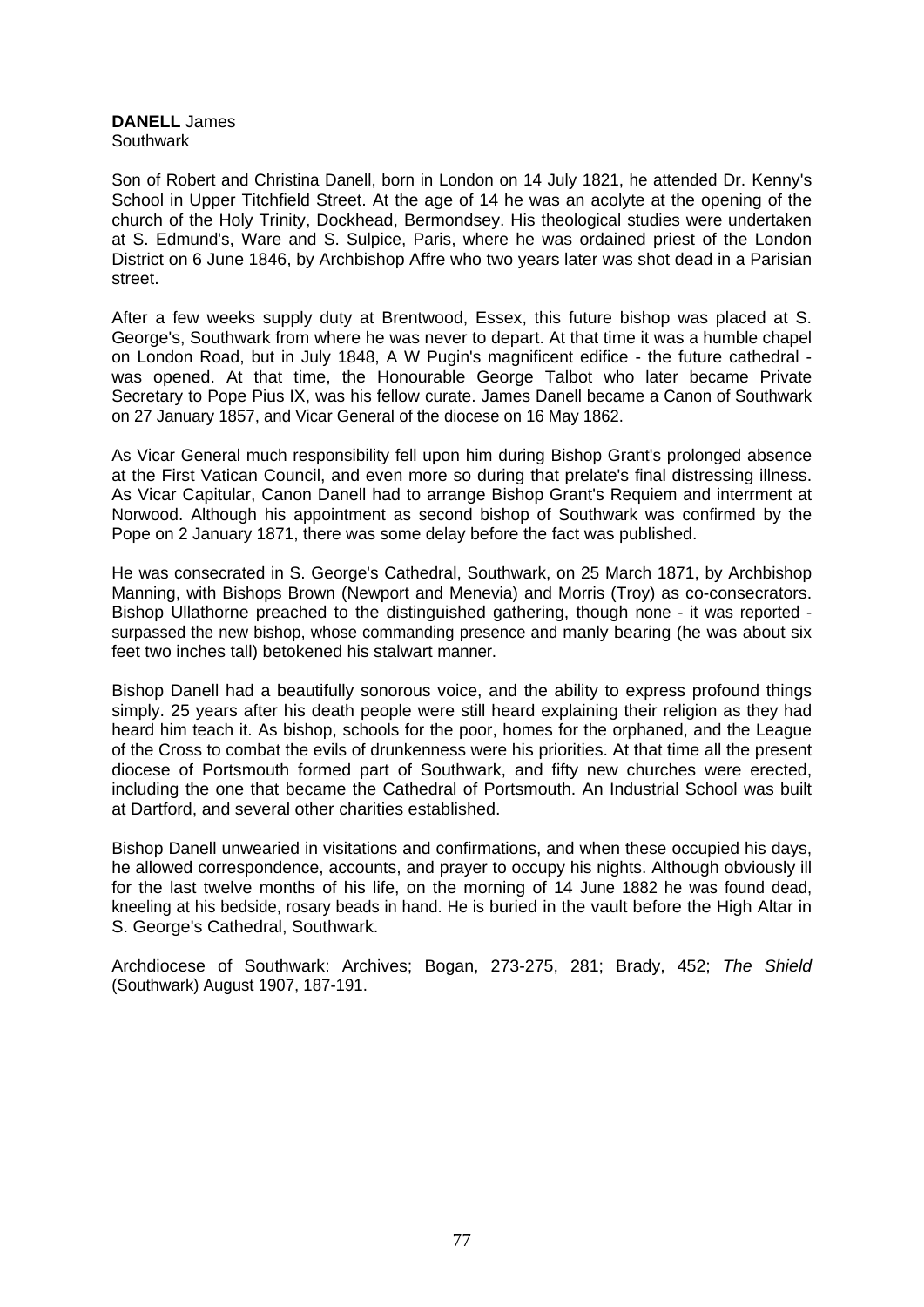**DEY** James, DSO, R.A.Ch.D. *Sebastapolis* 

Son of James and Caroline Dey (Pittam), born at Walsall, Staffordshire on 14 October 1869, he was baptized in S. Patrick's, Walsall, and educated at Oscott where he was ordained priest on 17 February 1894. He taught at Cotton College, in North Staffordshire until 1900, and then spent two years at S. Edmund's College, Ware, as assistant to Mgr.Bernard Ward, the historian.

He then returned to Cotton College as Headmaster, where although things were changing, they were not changing fast enough for him, and like Hinsley (q.v.) at Bradford, he believed his ideas were being thwarted so he resigned and joined the Royal Army Chaplains Department, in 1903.

The next ten years were spent in South Africa, but at the outbreak of war in 1914, he accompanied the 2nd Division, Connaught Rangers to France. He often said that the retreat from Mons was the best retreat he ever made. After service in the Base Hospital, Wimereux, he became Senior R.C. Chaplain to General Smuts' force which conquered German East Africa. He then became Principal Staff Chaplain and Vicar General to Bishop Keatinge (q.v.). He was mentioned in Despatches on several occasions, and awarded the Distinguished Service Order.

After the war he was appointed Principal Catholic Chaplain to the Royal Air Force, resident at Aldershot, then in 1928 he was named Domestic Prelate to Pope Pius XI. In 1929 he retired from the Forces and offered his services to Archbishop Williams of Birmingham, who promptly appointed him Rector of Oscott College. Memory of him in this position is still vivid. "Honest, straightforward, fearlessness of utterance, firm hand clasp, subacid tone that stung but left no scar".

In 1935 he was named successor to Bishop Keatinge as Bishop in Ordinary to H.M.Forces, and given the titular see of *Sebastapolis*. He was consecrated in the chapel of Oscott College, on 2 June 1935 by Archbishop Hinsley, with Archbishop Williams and Bishop Moriarty as co-consecrators. He then took up residence at Farnharn, in Surrey.

Bishop Dey was never under any illusion as to what was happening in Europe. War was coming, and he prepared as best he could though some bishops were very reluctant to release priests for military chaplaincies. He pointed out to Catholics in the Forces that the Government relieved them of the duty of supporting their pastors. He told conscripts that they were fortunate in that the cause which summoned them was just, he wrote a series of articles on *Religion in the Army* for the *Universe*, and was explicit in the extreme in his instructions to chaplains. "A portable altar must be what it states - easily portable by a priest of average physique - not by a pack mule. Remember you are officiating for a British not a Mediterranean congregation".

During the Second World War Bishop Dey was Vicar Delegate for American service-men in Britain. He organised a memorable retreat for all his chaplains before the Allied invasion of Normandy, and died at Barton on Sea, Hampshire on 8 June 1946. He is buried at Oscott, a self-description is of "a just man buffeted by the gods for their entertainment".

S. Patricks, Walsall: Baptismal Register; *Tablet* l5.6.1946, 303; *Universe* 8.9.1939, 1; 14.6.1946, 1.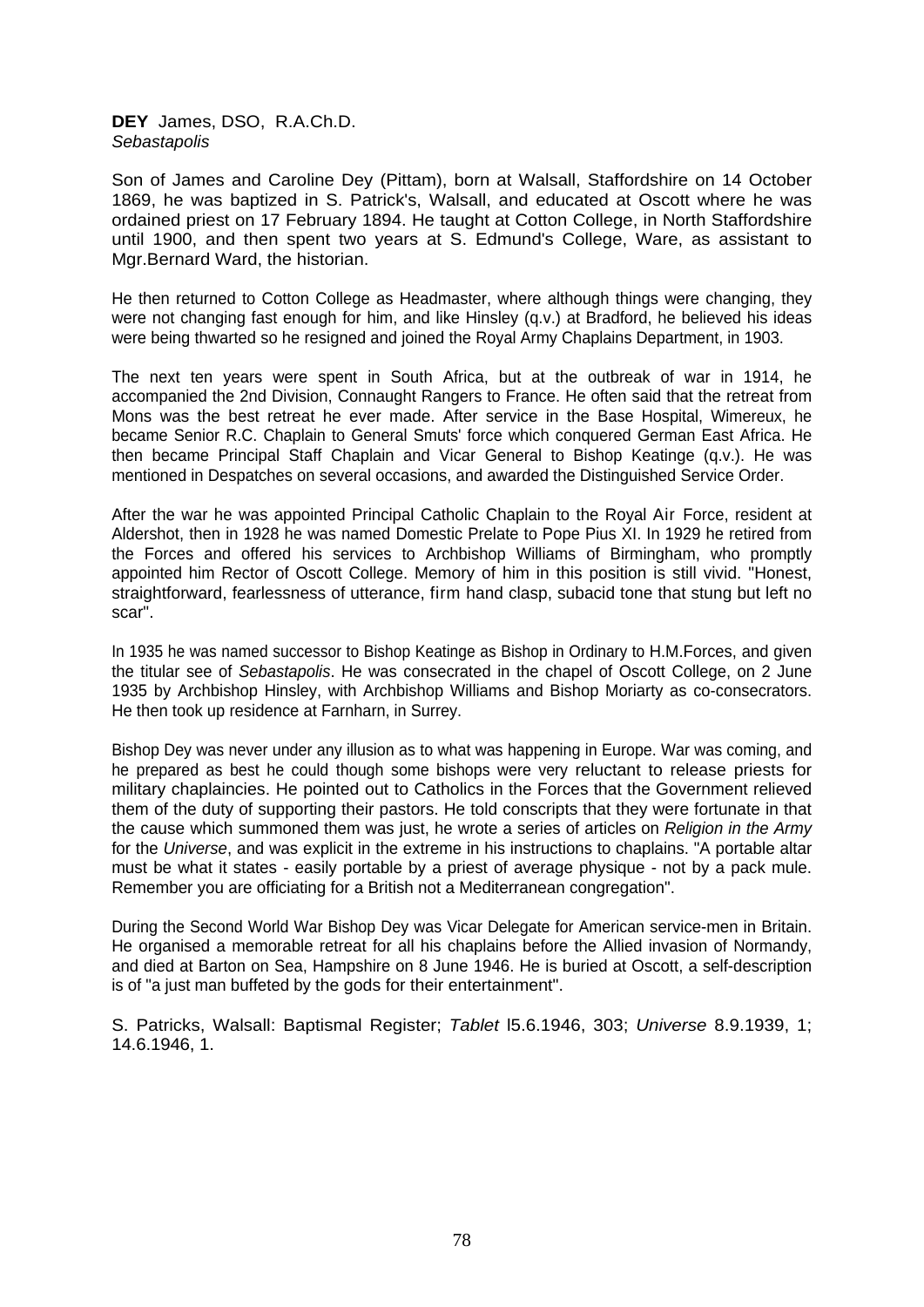# **DICCONSON** Edward

*Mallus* 

Son of Hugh and Agnes Dicconson (Kirkby), born at Wrightington Hall, Wigan, Lancashire, on 30 November 1670. At the age of 13 he entered Douai College but left when he was 21, at the time of his father's death. However he returned there in 1698 and was ordained priest in June 1701. He remained at the college for 19 years, occupying the positions of procurator, professor of Theology, and eventually was vice-president. During this period he kept a diary which mentions several items of interest, including his visit to the exiled Stuart Court at S. Germain, in 1704. In that year he also accompanied three of the young Howards to Cambrai, to meet their brother, the Duke of Norfolk. During these years he also maintained a cordial relationship with Francois Fenelon, the somewhat Utopian archbishop of Cambrai. And as it was a time when Jansenism was flourishing he made several exertions repudiating its claims.

In 1720 he returned to England as missioner at Chillington, in Staffordshire, home of the faithful Giffard family. At the same time he was also appointed Vicar General to Bishop Stonor (q.v.) In the year 1725, the Northern District was vacant and it appears that Edward Dicconson was considered as its Vicar Apostolic, but the Dominican Friar, Thomas Williams was appointed. Dicconson protested in very strong terms against the exiled king having any say in such matters, pointing out that English Kings had enjoyed no such right from the time of King John to that of Henry VIII. This protest was made despite the family being staunchly Jacobite, and the fact that his brother, William Dicconson (1655-1743) was tutor to Charles Edward Stuart, "Bonnie Prince Charlie". During his years on the English Mission he visited Rome as agent of the English Vicars Apostolic in an attempt to pacify a long dispute with the Jesuits. He was described as a wise man of singular merit, and despite an impediment that rendered public speaking difficult was considered eminently qualified for a mitre. On 5 September 1740 he was nominated titular bishop of *Mallus*, and Vicar Apostolic of the Northern District, and was consecrated at Ghent, by the bishop of that diocese, on 19 March 1741. Before returning to England he visited Douai College where he administered Confirmation and ordained several priests.

He chose to live at Finch Mill, on his family estate at Wrightington, but sometimes visited the home of his predecessor, in Yorkshire. He also made a well known list of clergy of the Northern District. The aftermath of the abortive Stuart uprising of 1745 had some unfortunate events, especially in Liverpool and Preston, where Catholic property was looted or burned, and the bishops previously renowned good health began to decline.

Bishop Dicconson died at Finch Mill on 5 May 1752 and is buried at Standish Parish Church where his tombstone gives the date of death as 24 April 1752, the discrepancy being due to the reform of the Calendar that occurred that very year. His library, containing many 17th and 18th century works of reference is now at Ushaw. His diary found its way to S. Gregory's, Weld Bank, Chorley, and is now in the Lancashire Records Office, Preston.

Brady, 255-259; *Cath. Enc*. IV (1908), 777-778; *Clergy Review* June 1949, 398; Hemphill 141.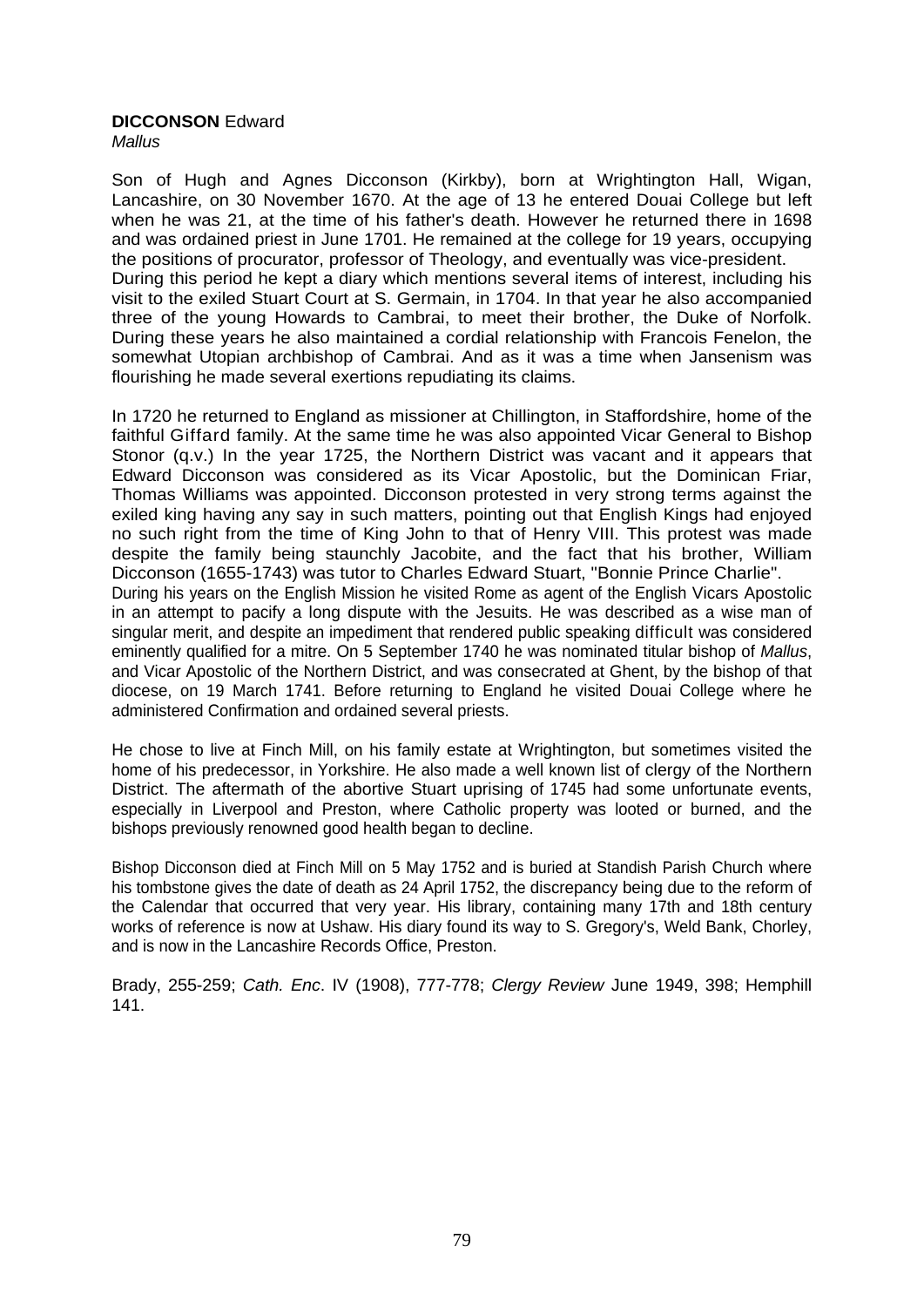# **DOBSON** Robert

*Cynopolis* 

Son of William and Bridget Dobson (Murphy), born in New Orleans, U.S.A. on 21 January 1867, he grew up at Lytham, on the Fylde coast of Lancashire. Educated at S. Edward's College, Liverpool and Upholland, he was ordained priest of the diocese of Liverpool by Bishop O'Reilly on 23 May 1891.

After one year as curate at S. Clare's, Liverpool, he became professor of Scripture and Church History at Upholland until 1898. Then came two years studying Canon Law in Rome, followed by three years as professor of Moral Theology at Ushaw. He then occupied a similar position at Upholland until 1907. He was rector of S. Mary's, Fleetwood until 1909, and rector of S. Mary's, Barrow in Furness until 1922, this latter was a large and very demanding industrial parish.

In January 1922 he was appointed parish priest of S. Peter's, Lancaster and Canon of the Liverpool Chapter, but on 28 August of that year he was named auxiliary bishop, and resigned S. Peter's, Lancaster to become parish priest of his former place, S. Clare's, Liverpool. He was consecrated titular bishop of *Cynopolis*, on 30 November 1922, in the proCathedral of S. Nicholas, Liverpool, by Archbishop Keating, with Bishops ColIins and Cowgill as co-consecrators.

In 1928 after the death of Archbishop Keating, Bishop Dobson was elected Vicar Capitular of Liverpool. In that capacity he attempted to attend the Low Week meeting of the Hierarchy, at Westminster, only to be debarred by Cardinal Bourne on the grounds that he was not the bishop of a diocese. His Lordship was not well pleased, neither was he on the day when a policeman visited him at S. Clare's and cautioned him about locking the church doors on Sunday mornings to compel late comers to return for the next Mass. It must be understood that at the time he had a curate named Fr. Philip Mahon. The policeman pointed out the dangers of locking people inside a building, fire hazard etc. The bishop was compelled to agree but asked casually who had been the informant. "Well - the officer hesitated - we are not supposed to say, but I suppose it won't matter in this case, it was some crank named Philip Mahon".

Bishop Dobson had experienced previous cautioning by the police. As a young priest he was one of the first to ride a motor cycle, and on one occasion he was in trouble for driving at 23 miles per hour. In 1928 he became Vicar General to Archbishop Downey and left S. Clare's to become chaplain at La Sagesse convent and high school, Grassendale, Liverpool. He became Provost of the Liverpool Chapter in 1932.

In all things painstaking, he could explain the most complicated theological subjects in everyday language, and it is estimated that he Confirmed in excess of 100,000 persons. He worked zealously for the new cathedral, personally enrolled numerous contacts as Crusaders, and rarely missed a committee meeting until deafness compelled him to request to be excused. Bishop Dobson died on 6 January 1942, and is buried at Upholland College.

*Cathedral Record* (Liverpool) May 1941, 58-59; February 1942, 9 and 15; *Catholic Whos Who* 1930, 136; S. Edwards College Archives (at the Metropolitan Cathedral).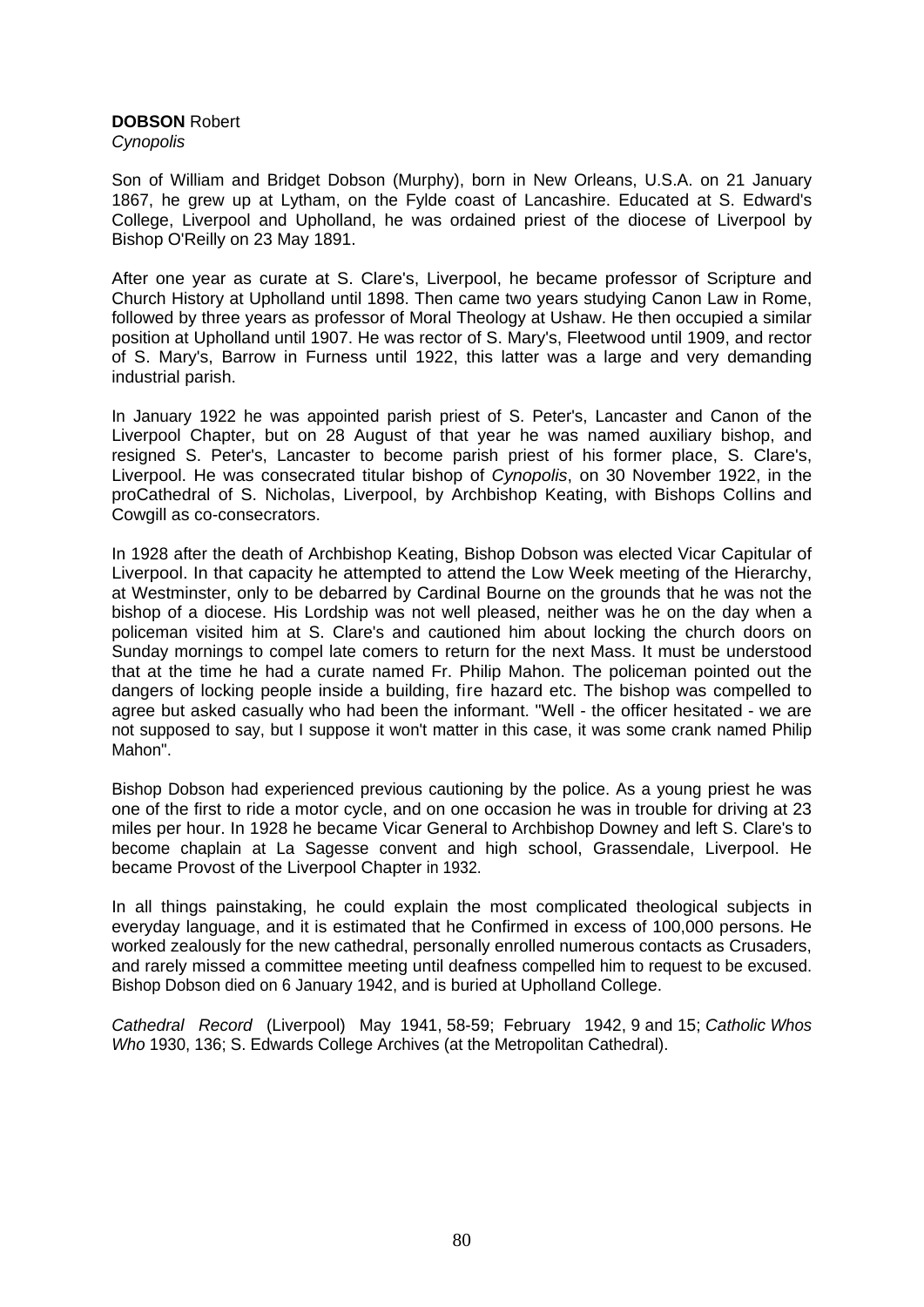# **DOUBLEDAY** Arthur Henry,BA

Brentwood

Son of George and Mary Doubleday (Curry), born in Pietermaritzburg, Natal, on 16 October 1865, he grew up in Aldershot and Canterbury. His father came from Melton Mowbray, his mother from Waterford. His brother, George became a Rosminian and went to America. The bishop was educated at S. Mary's College, Woolhampton, S. Edmund's, Ware, and S. Thomas's Seminary, Hammersmith. Having gained the degree BA externally from London University he was ordained priest of the diocese of Southwark on 22 December 1888.

Until 1893 he was curate at Our Lady and S. Joseph, Melior Street, Berrnondsey, a busy riverside parish responsible for attending Guys Hospital. Then for eight years he was rector of English Martyrs, Walworth, where despite a reputation for good preaching and assiduous visiting, Sunday Mass attendance was only 600 out of a possible 2500. But in a report to Bishop Bourne he blamed it on the fact that there was no church there, but only a school-chapel.

In 1901 he was appointed Missionary Rector of S. Peter's, Woolwich where there was a Mass attendance of over 2000. He was extremely popular and when he contested a place on the local Board of Guardians, in 1902, he came out top of the poll. He was also a member of the old Kent Education Committee. In 1907, for reasons not easy to explain at this distance in time, Bishop Amigo decided that Fr. Doubleday ought to become rector of S. John's Diocesan Seminary, at Wonersh, near Guildford. The latter had no wish to leave Woolwich, and the parishioners organised a petition to retain him, but that only convinced Bishop Amigo that he had made the right choice.

Monsignor Doubleday (Domestic Prelate 1909, Canon of Southwark 1916) quickly earned a reputation for being always honest and never flattering. On one occasion a visiting lecturer cautioned against instilling an inferiority complex into the young. The rector retorted that that was precisely what he was trying to achieve. He was a strict disciplinarian, reluctant in the extreme to allow smoking in the college, yet his laughter was uncontrollable at reading a report of a football match between Pisa and Lucca at which the referee was shot.

On 23 June 1920 he was consecrated second bishop of Brentwood, in S. George's Cathedral, Southwark, by Cardinal Bourne, with Bishops Amigo and Cotter as co-consecrators. His reputation as a bishop has suffered much on account of Cardinal Heenan's frank disclosures in the two volumes of his auto-biography. Those who remember him confirm that he was not the most approachable of men, a lonely prelate in an unfamiliar diocese, placed there by Cardinal Bourne, in all probability to avert the disputes over funds that fragmentary evidence suggests Brentwood's first bishop was about to enter into, when death came to him.

In 1920 there was a Catholic population of 42,607 in Brentwood diocese, served by 69 secular and 22 regular clergy. By 1951 there were 98 seculars and 59 regulars for a population of 82,260. And it is believed that Essex sustained by far the greatest loss of church property, due to enemy action, in the Second World War. In 1947 Bishop Doubleday was unable to make either an *Ad Limina* visit or report, so a coadjutor was imposed by Rome. The old bishop died on 23 January 1951 and is buried at Brentwood.

*Catholic Whos Who 1921* 45; *Catholic Directory* 1921, 1951; Clifton; 9, 24,37; Brentwood Diocesan Archives courtesy of Rev. Stewart Foster; *Southwark Record* March 1951, 337-338, 342-343.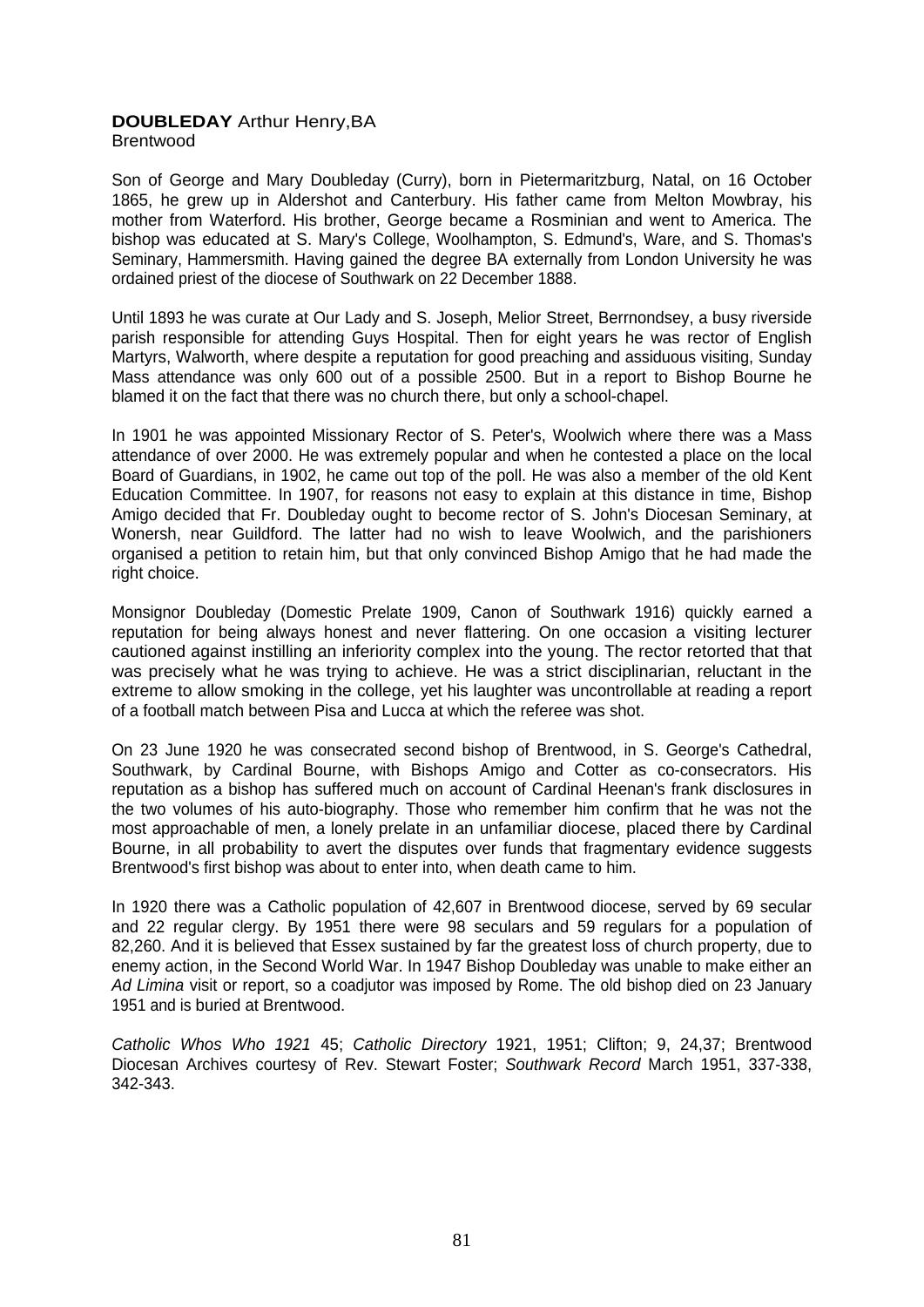#### **DOUGLASS** John, DD *Centuriae*

Son of John and Bridget Douglass (Semson), born at Yarm, Yorkshire, in December 1743. At the age of 13 he entered Douai College, and at the age of 24 he received the degree DD, though the date of his ordination seems to have passed unrecorded. On 27 June 1768 he was appointed professor of Humanities, and later of Philosophy, in the English College, Valladolid, which place he left, for the English mission, on 30 July 1773.

He returned to Yorkshire, firstly as missioner at Linton, just outside York, then in 1776 he moved into that city as pastor of a thriving congregation. He distinguished himself by his zeal and preaching to such a favourable degree that in 1790 he was appointed Vicar Apostolic of the then vacant London District. Propaganda selected him on 22 August, the Pope approved on 26 August, and on 19 December 1790, he was consecrated titular bishop of *Centuriae*, in S. Mary's, Lulworth Castle, Dorset, by Bishop William Gibson. There were no episcopal coconsecrators.

With the passing of the second Catholic Relief Act in 1791 Bishop Douglass might reasonably have expected to lead English Catholicism from the catacombs. Alas, many trials and tribulations awaited him. A movement among the laity had attempted to obtain Charles Berington (q.v.) as Vicar Apostolic, and when it failed tried to persuade the London Catholics to refuse to recognise their new bishop. In this they were also unsuccessful, but it was hardly a reassuring gesture to a new bishop moving into unfamiliar territory.

Revolution and persecution in France saw many English Catholic establishments, many of them on French soil for two centuries, violently uprooted. One result was the formation of S. Edmund's College, Ware, as seminary for the London District, but disputes protracted and bitter feelings were to develop over the redistribution of funds. There was also an influx of French bishops and priests fleeing from the Terror. These, apart from stretching charity to its very limits, also brought the unwelcome spectre of schism.

Those who remained in France, whether as glorious confessors or civil mediocrities, as well as those who later returned, were reviled in speech and print, as was Pope Pius VII after signing the concordat with Napoleon. In all this Bishop Douglass was a most unwilling participant. When he exhibited charity and patience he was accused of weakness, and when he censured he was accused of over-reacting. It is told how one day a member of his own community called to see him. Presuming that if there was a problem the visitor must be French, the bishop spontaneously addressed him in that language.

Bishop Douglass made detailed and edifying reports of the London District in 1796 and 1803, and another sign of change for the better was the first appearance of the *Laity's Directory* in 1794. This became the *Catholic Directory* in 1837. He was also responsible for the state of Catholicism in the West Indies, though he managed to relinquish this about the end of the 18th century. His great hope was to be able to erect at least one really worthy Catholic church in London, and although he did not live to see the glory that was old S. Mary Moorfields, he certainly paved the way for that once famous edifice. Bishop Douglass died at his house in Castle Street, Holborn, on 8 May 1812, and was the first Vicar Apostolic of the London District able to receive a public funeral. He was buried in S. Pancras churchyard until 1900, and then re-interred at S. Edmund's College, Ware.

Bellenger, 50,52; Brady, 178-184; Gillow II; Ward, Dawn 1 71. 197, 220, 238.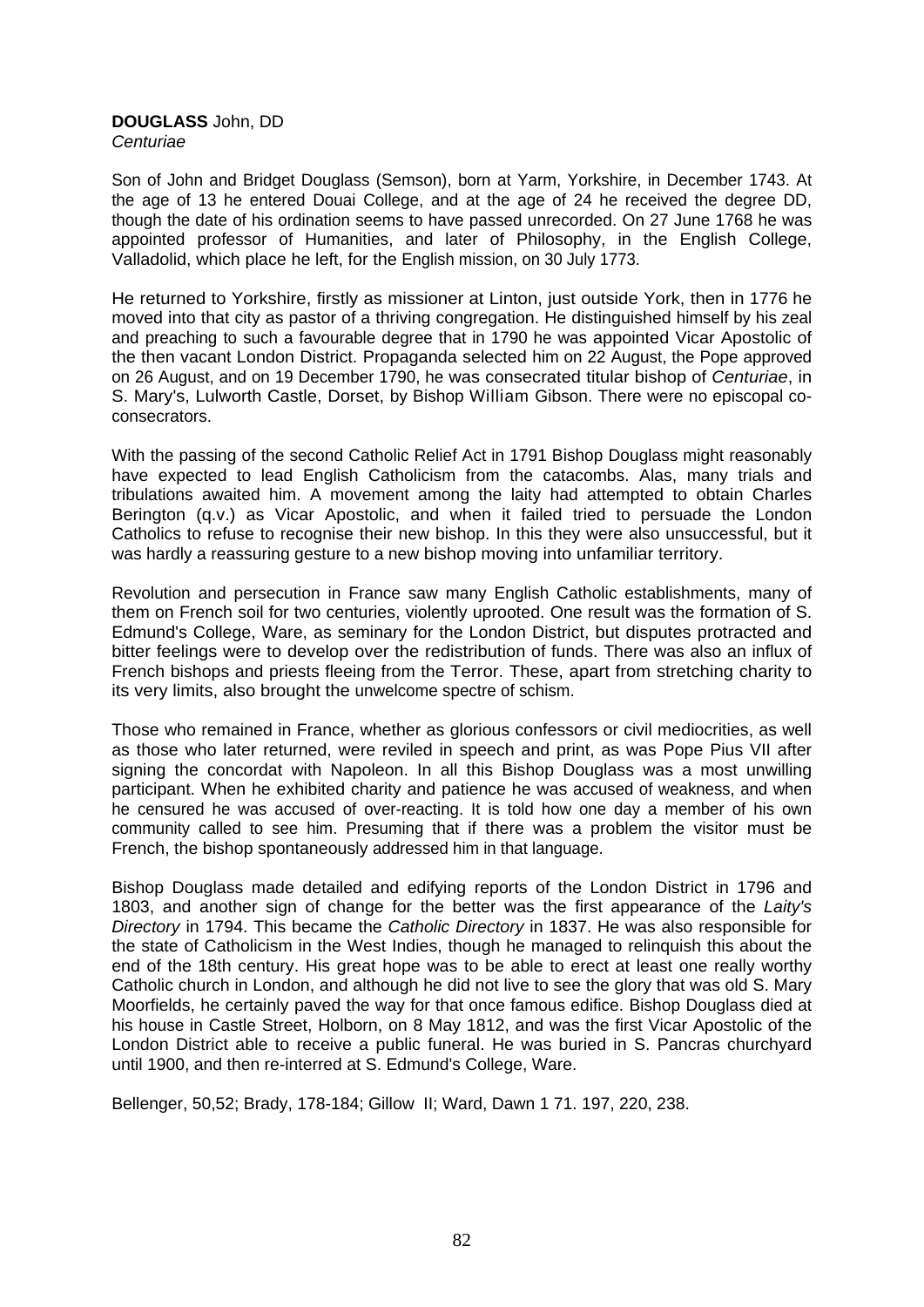# **DOWNEY** Richard, DD, PhD, LL.D LIVERPOOL

Son of Thomas and Mary Downey (Casey), born in Kilkenny, on 5 May 1881, he was brought to Liverpool at an early age and grew up in Calder Street, Everton. He was educated at S. Edward's College, Liverpool, and Upholland and ordained priest by Bishop Whiteside on 25 May 1907. He then went to Rome for higher studies, and obtained degrees DD and PhD.

From 1911 until 1926 he was a member of the Catholic Missionary Society, and as such he preached Missions throughout England, founded the *Catholic Gazette*, became a Fellow of the Philosphical, Psychological, and Aristotelian Societies, and was famous for his prodigious memory. He was professor of Philosophy to the Carmelites, Oblates and Oratorians, and frequently occupied the pulpit of Westminster Cathedral, indeed people were beginning to see him as the obvious successor to Cardinal Bourne.

He returned to the Liverpool diocese in 1926, to become professor of Philosophy, and vicerector of Upholland, and on 21 September 1928 he was consecrated archbishop of Liverpool, in the pro Cathedral of S. Nicholas, by Cardinal Bourne, with Bishops Dobson and Vaughan (of Menevia) as co-consecrators. An unashamed Triumphalist, and a man of golden oratory and instant wit, on the centenary of Catholic Emancipation he addressed a rally of 400,000 people at Thingwall Park, Liverpool, and on Whit Monday, 6 June 1933, he laid the Foundation stone of the Metropolitan Cathedral of Christ the King, Liverpool, intended to be the largest church in Christendom.

Honours were showered upon Dr. Downey, by Liverpool University which made him a Doctor of Laws, by the British Broadcasting Corporation which recognised him as a leading exponent of Catholic thought, and by numerous towns and cities in Ireland which elected him a Freeman. But in Liverpool itself he had to contend with much sectarian bitterness. As late as 1939 the Conservative Party entered the Municipal Election campaign with the promise that not a penny of the rates would be spent on Catholic schools, and it took an Act of Parliament to compel Liverpool Corporation to implement the Education Act of 1936. Yet in 1940, his Advent Pastoral was regarded as so explicitly just as to be translated into six European languages, at Government expense, and circulated in neutral countries in an attempt to justify Britain's position in the War (*Universe* 17.12.1940).

Merseyside suffered severely in that war, five churches were destroyed, three priests were killed in air-raids another on active service, while another was the first to enter the infamous concentration camp at Belsen, after its liberation in 1945. The sufferings of the laity received mute testimony in the memorial in Anfield Cemetery, unveiled at a jointservice in which Archbishop Downey took part. And the problem of providing Catholic education - a matter that tormented his entire episcopate - is revealed by the fact that costs rose from £7 a place in 1929 to £40 a place in 1950. Correspondingly the Catholic population of the diocese increased from 373,885 in 1928 to 430,000 in 1953.

In May 1953 the archbishop collapsed after laying the first stone of a new school at S. Gregory's, Weld Bank, Chorley, and although he rallied to take a great interest in the televised Coronation ceremony of Queen Elizabeth II, on 2 June, he died peacefully at Gateacre Grange (then a convent nursing home) on 16 June 1953. He is buried in the crypt of the Metropolitan Cathedral, Liverpool.

*Catholic Pictorial* 3.5.1981; *Cathedral Record* (Liverpool) July 1953; *Upholland Magazine* XVII, 11-14; Waller, 318-319, 324, 340-341, 346.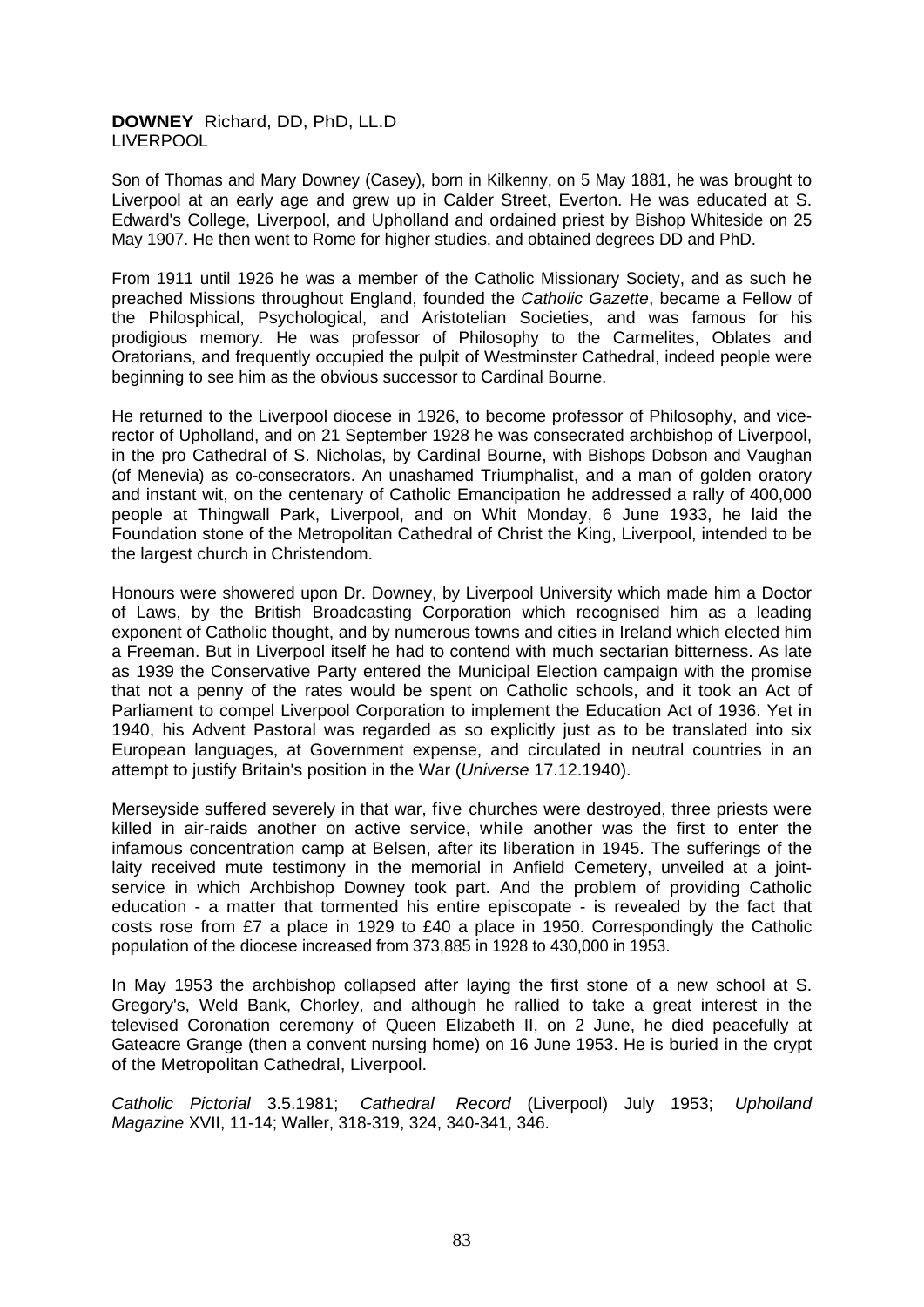# **DUNN** Thomas Nottingham

Son of George and Marianne Dunn (Young), born on 28 July 1870 at 79 Harley Street, London. His father belonged to a famous family of architects, merchants and local politicians, of Newcastle upon Tyne. He was educated by the Jesuits at Beaumont, Old Windsor, from 1880 until 1887, and at S. Thomas's Seminary, Hammersmith until 1890. He is often wrongly reported as having been at the English College, Rome. The fact is that he studied at the Gregorian University while a resident with the Fathers of the Pious Society of Missions, at S. Silvestro in capite. (*Venerabile* V, 434). He was ordained priest of the archdiocese of Westminster by Cardinal Vaughan, on 2 February 1893.

For ten years he was attached to Cardinal Vaughan's personal household in London. This meant innumerable journeys to Rome, on one of which - and not to the Cardinal's amusement - Dunn informed him that because of the speed with which his Eminence performed ecclesiastical ceremonies, he was known in Rome as The Scarlet Runner. In 1895 he was made Privy Chamberlain to Pope Leo XIII, and in 1902 he became a Canon of Westminster. He had witnessed every detail of the erection of Westminster Cathedral, and possessed knowledge of all the correspondence, and every meeting associated with the proposed administration, liturgy, music, and financing of that cathedral.

After the death of Cardinal Vaughan in 1903, Mgr. Dunn went to Sudbury Hill, as chaplain to the Visitation convent, and in 1905 he was appointed rector of Our Lady of the Rosary, Staines, Middlesex. In those days Staines was a semi-rural place, but under his dynamic zeal it gained the reputation of being a model mission.

On 3 January 1916 he was nominated fifth bishop of Nottingham, and was consecrated in S. Barnabas' Cathedral, Nottingham, on 25 February 1916, by Cardinal Bourne, with Bishops Amigo and Cotter as co-consecrators.

Bishop Dunn, every inch the Roman prelate and quite indifferent to criticism, had a saying "I am the Bishop not one of the bishops" and his command of English and public speaking was impressive. He disliked social gatherings, not because he was unappreciative of their value, but because they kept him from more useful pursuits. His love for Rome, a place he visited every year, never diminished, and on one occasion wishing to see how well a Nottingham student was progressing with his studies there, he took him to the summit of the Janiculum and asked him to name all the churches in sight.

Bishop Dunn was equally appreciative of the heritage of the Catholic Revival in his own diocese, especially S. Mary's, Derby and S. Barnabas' Cathedral, Nottingham, the only cathedral in England, other than Westminster, where the Divine Office was recited daily.

Strongly opposed to anything that might rid Catholic schools of their special character, the opening of the Becket School, in Nottingham was something he had earnestly hoped for. Sadly, he died the very week of its opening, on 21 September 1931. He is buried in the crypt of S. Barnabas' Cathedral, Nottingham. His mother became a nun after the death of his father, and lived to be 100 years old.

*Nottingham Diocesan Year Book* 1931, 143-149; *Tablet* 4.3.1916, 316; 26.9.1931, 400-401, 408; *Venerabile* V April 1932, 434-436.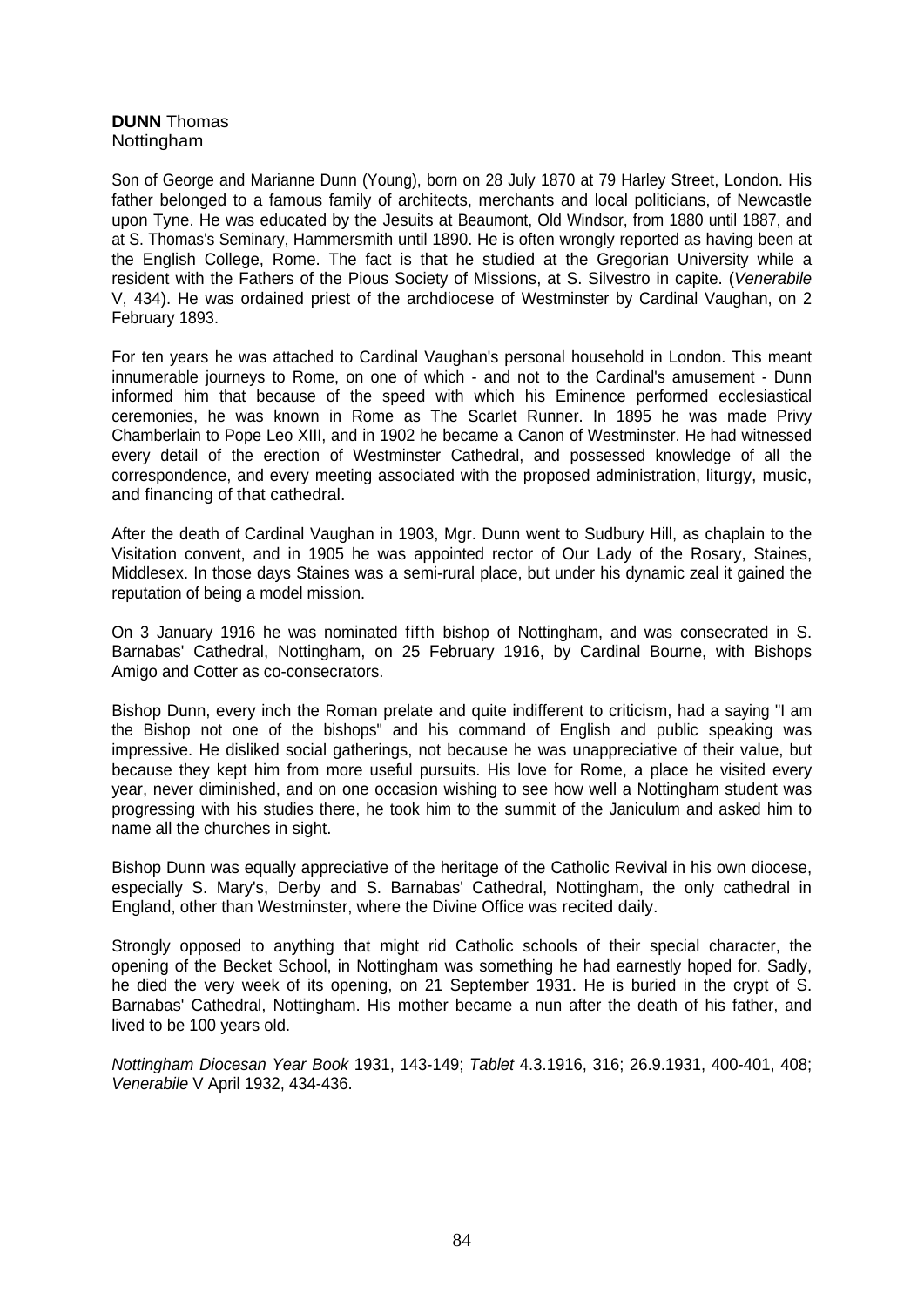**DWYER** George Patrick, DD, PhD, BA Leeds; BIRMINGHAM

Son of John and Jemmima Dwyer (Chetham), born on 25 September 1908, at 82 Monsall Street, Manchester, and baptized in S. Edmund's, Miles Platting. He was educated at S. Bede's College, Manchester and the English College, Rome where he was ordained priest on 1 November 1932. After obtaining a double doctorate in the Gregorian University, he entered S.Edmund's House, Cambridge and gained a First in modern languages.

From 1937 until 1947 he taught French at S. Bede's, Manchester after which he joined the Catholic Missionary Society then being reorganised by Dr. John Heenan (q.v.) Dr. Dwyer became superior of the Society in 1951 and spent six more energetic years preaching and lecturing. They were demanding years because the definition of the dogma of the Assumption, in 1950, the publication of an encyclical of Pope Pius XII defending life in the womb, in 1951, and the appearance of a book called *Infallible Fallacies* shortly afterwards, all placed great strain on the resources of Catholic apologists, and of these Dr. Dwyer was foremost.

On 24 September 1957 he was consecrated sixth bishop of Leeds, in S. Anne's Cathedral, Leeds by Archbishop Heenan, with Bishops Beck and Brunner as co-consecrators. In authority he was a very exacting man who could be highly critical of teachers if he considered their pupils could have been better instructed, or of his clergy if he thought greater effort could be made. But he was no less demanding of himself. "He read everything and forgot nothing - - he was a European not only in the languages he spoke so perfectly; he had soaked himself in literature from Dante to Belloc and beyond. The *Manchester Guardian* was his daily, the *New Statesman* (for him the Enemy) and the *Canard Enchaine* his relaxation" (*Tablet* 26.9.1987).

On 21 December 1965 he was appointed archbishop of Birmingham. There he implemented the policies of the Second Vatican Council and was enthusiastic in his support of ecumenism. As archbishop of Birmingham he witnessed the erection of 26 new churches and 210 major education projects, including the Newman College of Education. He appointed full-time chaplains for Asian and West Indian communities, and shared in the establishment of a Hospice for the terminally ill, by leasing a building valued at £250,000. His working day lasted from 8.30 a.m. to 10.30 p.m. and he seldom took a holiday.

Archbishop Dwyer had a keen sense of history. He regretted the passing of the popular old devotions that had provided spiritual nurture to so many, while accepting that the fruits of the various liturgical reforms and theological dialogue would be long in coming. Although uncompromising in his defence of peoples' rights to justice, he was most stern in condemnation of acts of violence, especially those committed in, and in the name of, Northern Ireland.

His health began to decline, and as early as 1976 he declared publicly that he had no interest whatsoever in becoming archbishop of Westminster. He resigned the see of Birmingham on 1 September 1981, and retired to Selly Park Convent where he died on 17 September 1987. He is buried at Oscott College, Birmingham.

S. Edmund's, Miles Platting: Baptismal Register; Tablet 26.9.1987, 1046-1047; *Universe* 27.9.1957, 16; 25.9.1987.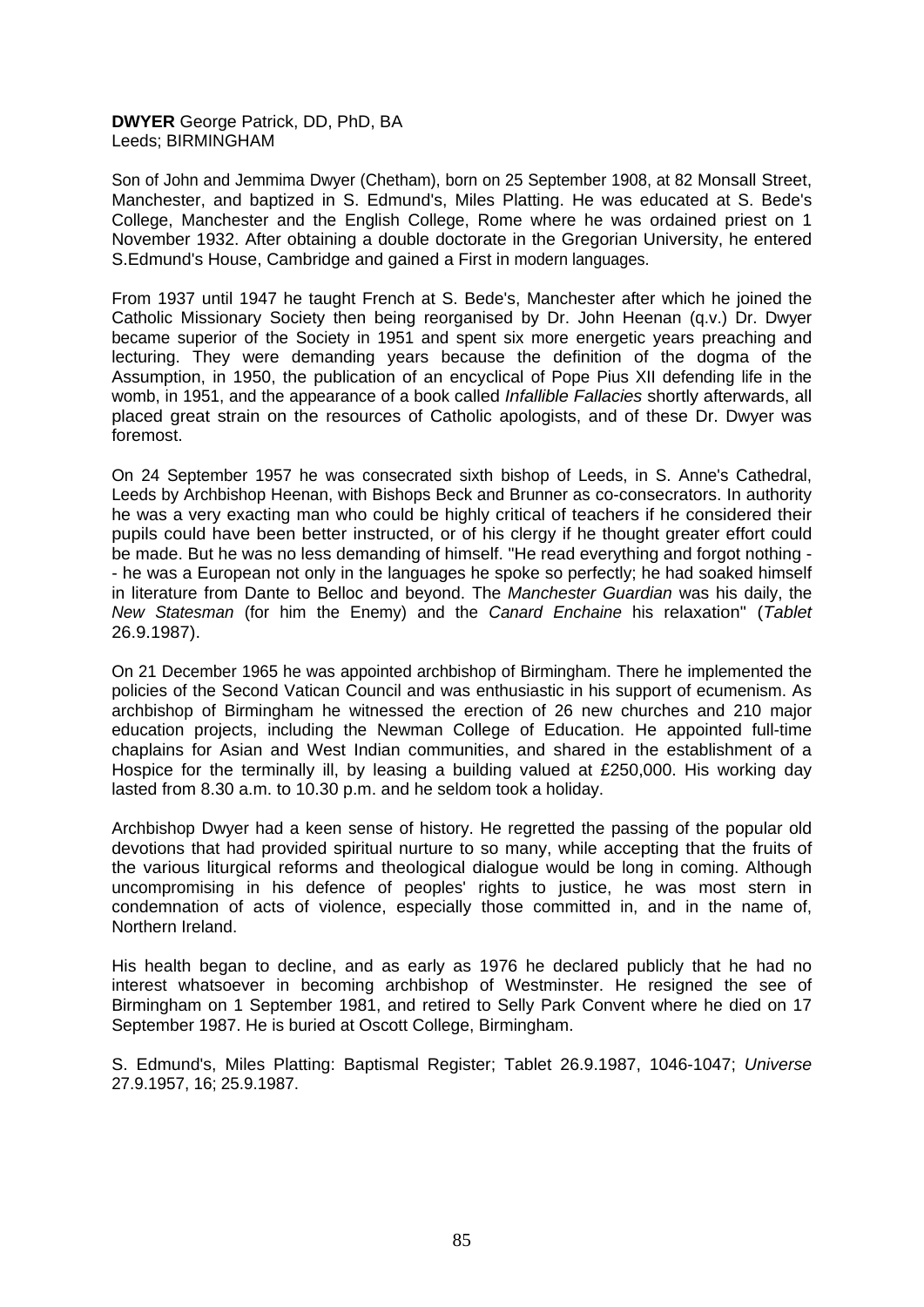# **ELLIS** Edward Nottingham

Son of Abraham and Helen Ellis (Scannell), born in Nottingham on 30 June 1899. He was educated at Ratcliffe College, Leicester and the English College, Rome, and ordained priest on 15 October 1922, by Bishop Dunn. He then spent two years as curate at S. Charles Borromeo, Hadfield, and five years in a similar position at S. Augustine's, Nottingham.

In 1930 he became administrator of S. Barnabas' Cathedral, Nottingham where his multiple talents were soon in evidence. He was an excellent musician, a good preacher, organiser of the Catholic Evidence Guild, and of the Nottingham branches of the Guild of Catholic Doctors, Catholic Nurses Guild and Catholic Social Guild. He was a keen golfer, and enjoyed watching, and sometimes playing, cricket.

In 1933 at his own request he returned to his former parish of Hadfield as parish priest, but in 1937 Bishop McNulty asked him to resume the duties of Cathedral administrator, which he did. He was extremely civic minded and encouraged the people to be likewise, and he supported the Nottingham Christian Council, a multi-faith association of many differing people, thirty years before the word ecumenical was ever heard.

Bishop McNulty died in 1943, and the centenary of S. Barnabas' Cathedral was already in sight. Fr. Ellis did much research and drew up a set of proposals for suitably celebrating the event. These he marked "For the approval of the new bishop" and it appears that few, if any, suspected that he would be that person. When the appointment was announced, on 31 March 1944, the *Universe* informed its readers that his name was "not even in the Catholic Who's Who".

He was consecrated seventh bishop of Nottingham, in S. Barnabas' Cathedral, on 1 May 1944, by Archbishop Godfrey, with Bishops King and Poskitt as co-consecrators. The Church of England, Free Churches, the Jewish community and the City were all represented at the ceremony. With a General Election approaching Bishop Ellis became extremely active in organising constituency meetings and leaving candidates in no doubt as to what Catholics expected from the education system. His days witnessed considerable expansion within the five counties which then formed the diocese. In 1944 there was a Catholic population of 66,899 served by 238 priests. By 1974 there was a population of 148,265 with 327 priests. The junior seminary at Tollerton Hall was his creation, and although he was the first priest of the diocese ever to become a bishop, during his episcopate Nottingham supplied bishops for Plymouth and Shrewsbury.

Without suggesting plagiarism, it seems certain that Bishop Ellis modelled himself on Bishop Dunn (q.v.) who had once told him that he was conscientious to a fault. His devotion to Rome was no less conspicuous than that of his distinguished predecessor, and although many changes instigated by the Second Vatican Council pained him deeply, the encyclical *Humanae Vitae* had no more staunch defender, though his loyalty aroused considerable hostility among the Press. Bishop Ellis resigned his see on 31 October 1974 and went to live at Nazareth House, Nottingham. Under the new arrangement he did not receive a titular bishopric. He died on 6 July 1979, and is buried in the Cathedral crypt.

Diocese of Nottingham: Archives; *Nottingham Diocesan Year Book* 1980, 100-103; *Universe* 31.3.1944, 1;5.5.1944, 1.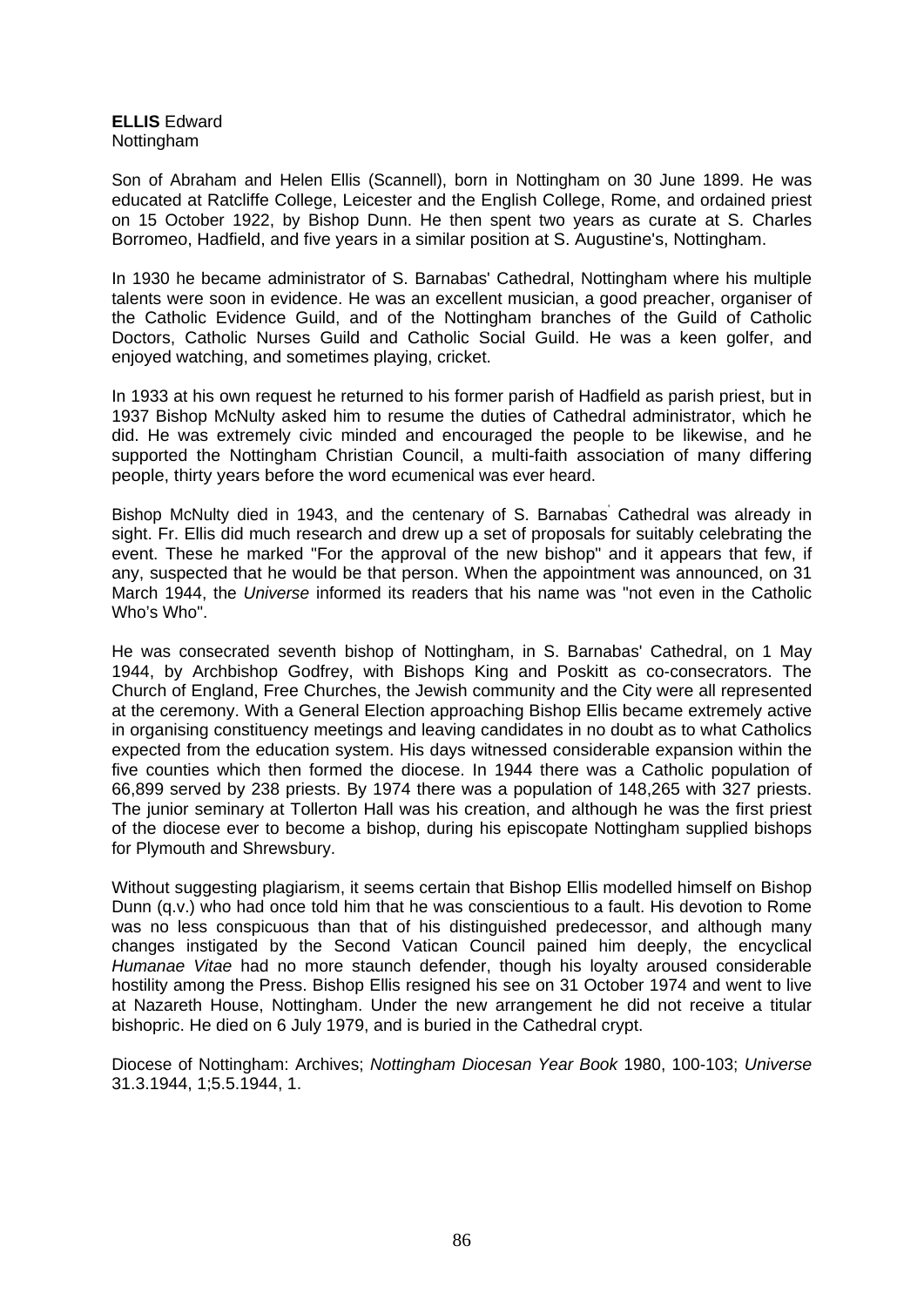**ELLIS** Philip Michael, OSB *Aureliopolis*; Segni (Italy)

Son of John and Sussannah Ellis (Welbore) born in 1652 at Waddesdon, Buckinghamshire where his father was a beneficed clergyman of the Church of England. He entered Westminster School upon its formation in 1667. It has been incorrectly asserted that he was kidnapped by the Jesuits and brought up in their college at S. Omer. The fact is that he joined the English Benedictines at S. Gregory's, Douai, after his conversion to Catholicism, and was professed there (Michael in religion) on 30 November 1670, though invariably called 'Jolly Phil'. Several of his brothers achieved distinction - John, the eldest, was Secretary of State to William III, William, the second son, was Secretary of State to James II (in exile), and Welbore, his younger brother became Protestant bishop of Meath.

On the English mission Philip Ellis's abilities and personality attracted the attention of James II, who had restored a Benedictine community to Westminster. As a member of that group he became one of the King's chaplains and preachers. Preaching before the King on the feast of All Monks, 13 November 1686, he renounced, by authority of the English Benedictine Congregation, all titles or rights which might possibly be inherent in them. Though this has long been a matter of dispute.

When Pope Innocent XI partitioned England into four vicariates in 1687, King James II was allowed to nominate suitable candidates for the episcopate, and Ellis was his choice for the Western District, an enormous territory comprising the whole of Wales and most of England from Cheltenham to Lands End. He was consecrated titular bishop of *Aureliopolis*, in S. James Palace, on 6 May 1688 by Archbishop Ferdinand d'Adda, Papal Nuncio. Although he held a Confirmation service in the new chapel of the Savoy soon afterwards, it is doubtful that he ever entered his District.

Like the other Vicars Apostolic he was awarded a grant of £500 from the royal exchequer, and a salary of £1000 per annum, but revolution in November 1688 led to his arrest and imprisonment in Newgate. On release he joined the exiled Stuart Court at S. Germain, and then represented the interests of his exiled sovereign in Rome, where he formed a close friendship with the English Dominican Cardinal, Philip Howard. Although he never again set foot in England, a letter of his dated 18 January 1702 suggests that it was not the English Government, but King James II, who denied his return.

In or about 1705 he resigned office, but on 3 October 1708, Pope Clement XI appointed him bishop of Segni, in the Papal States. There he founded a seminary, repaired the cathedral and episcopal residence, and acquired the unusual sobriquet of Mylord Ellis. The acts of a synod held at Segni, in 1710 were so much approved of by the Pope, that publication was ordered. Bishop Ellis died at Segni on 16 November 1726, and is buried in the church attached to the seminary he established. About a century later, Pope Leo XII gave Ellis's library and episcopal ring to Bishop Baines (q.v.) one of his successors in the Western District.

*Cath. Enc.* V (1909) 392; *Dictionary of National Biography* XVII; G Hay 'An English Bishop in the Volscians' *Venerabile* XIX November 1959, 398-405.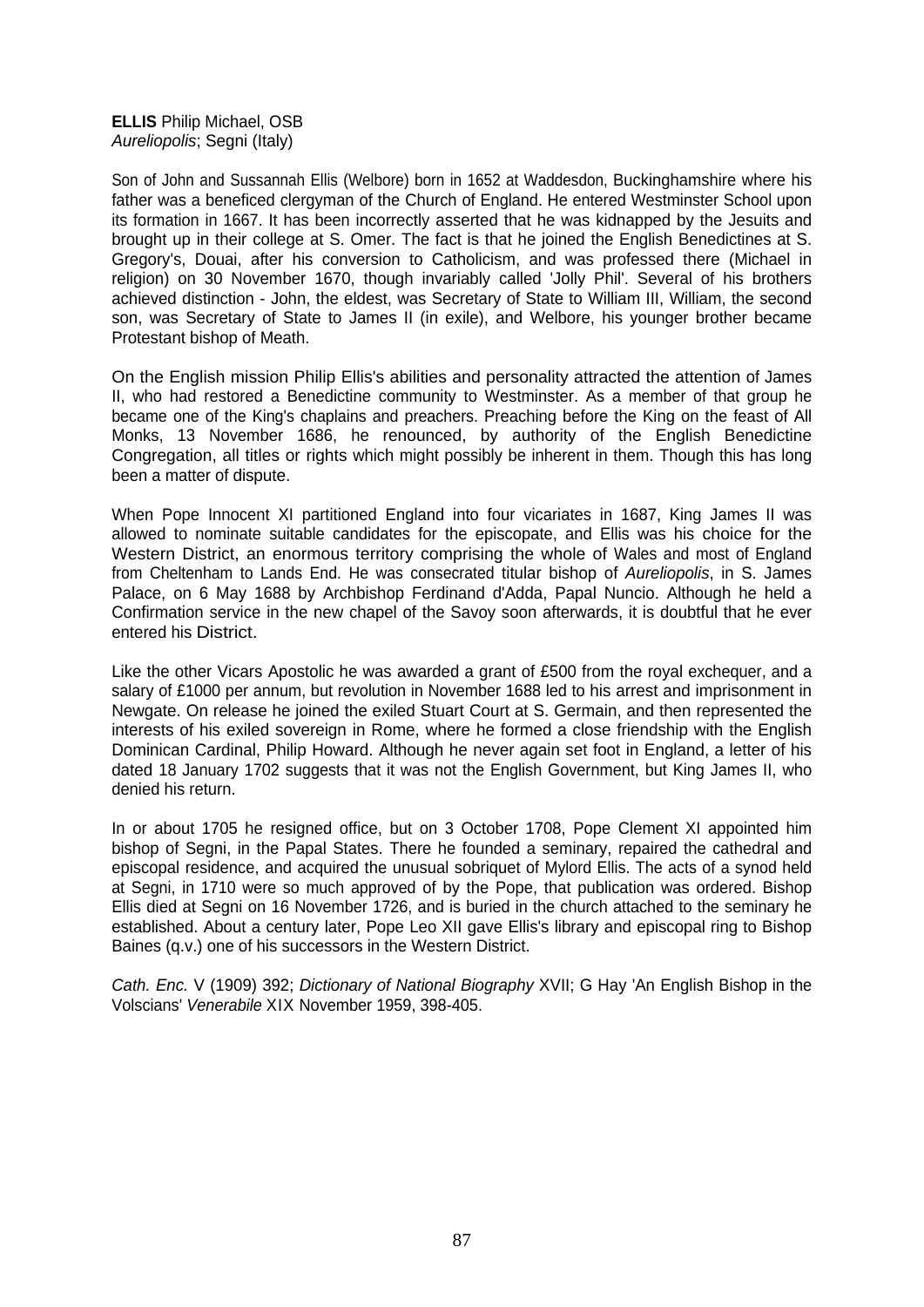### **EMERY** Anthony Joseph *Tamallula*; Portsmouth

Son of Wilfrid Ignatius and Angela Monica Emery (Yeo), born in Burton-on-Trent, Staffordshire on 17 May 1918. His family has given many priests to the Church in the Midlands. Mgr. Leonard Emery, Rector of Oscott and Canon Augustine Emery of Handsworth were his uncles. Bishop Bright (q.v.) was his father's cousin and Provost Henry Yeo of Walsall was his mother's uncle. Mgr. Percival Rees, Vicar General of Shrewsbury was also related. After leaving school in Burton-on-Trent he studied accountancy but joined the Royal Army Service Corps in 1940. He escaped from Boulogne just before the terrible events at Dunkirk, worked his way through the ranks and became a Major before his discharge in 1945.

After studying for two years at Campion House, Osterly and six more at Oscott College, he was ordained there by Bishop Bright on 30 May 1953. For one year he served as curate at S. Brigid's, Northfield, Birmingham followed by seven years at S. George's, Dorridge, Warwickshire where he acted as chaplain to a maternity hospital conducted by the Franciscan Missionary Sisters and also developed great skills absorbing and explaining the education system in all its complexities and subtleties. In 1962 he moved to Archbishops House, Birmingham as Chairman of the Diocesan Schools Commission. He became a Canon of the Birmingham Chapter in 1966 and eventually succeeded Archbishop Beck as chairman of the National Catholic Education Council.

On 4 March 1968 Canon Emery was consecrated titular bishop of *Tamallula* and auxiliary of Birmingham in S. Chad's Cathedral by Archbishop Dwyer with Bishops Cleary and Rudderham as co-consecrators. He then resided at 84 S. Bernard's Road, Olton, Solihull. On 5 November 1976 he succeeded Derek Worlock as bishop of Portsmouth. Bishop Emery's personality and style were less public than those of his predecessor but he always knew his own mind and his natural genuine humility never detracted from his pastoral care. He disapproved of the Society of S. Pius X opening a Tridentine centre in Portsmouth and was sad at having to rebuke a priest for holding a public Requiem Mass for an Irish Republican hunger-striker. He had a propensity for diplomacy and a Government official commended his extraordinary grasp of educational matters, having a valuable trio of charm, humility and sharpness of mind.

Bishop Emery held as very dear the age-old teachings of the Church and respect for its laws, especially in regard to morality, but always stressed that compassion and sensitivity were essential when advising individuals. His Episcopal motto *Sinite parvulos venire* (Let thy little children come to me) spoke not only of his concern for the young but also of his belief that that is how anyone, whatever their age, should stand in relation to God.

Bishop Emery died very suddenly on 5 April 1988 and is buried in Milton Cemetery, Portsmouth.

Information from Mr. Joseph Emery, Burton-on-Trent; *Daily Telegraph* 6.4.1988; *Guardian*  6.4.1988; *Tablet* 16.4.1988, 450.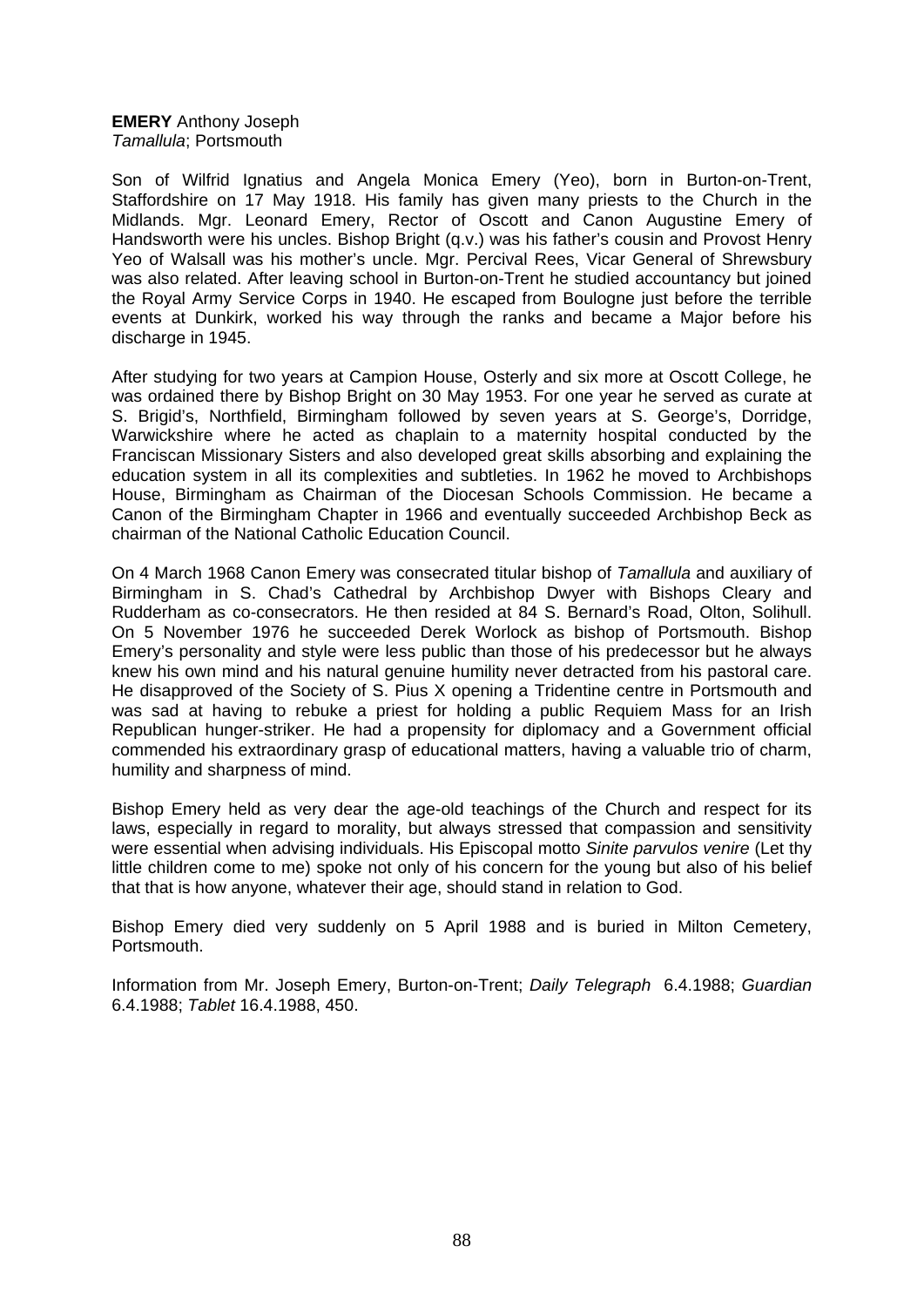# **ERRINGTON** George, DD Plymouth; TREBIZOND

Son of Thomas and Katherine Errington (Dowdall), born at Clint, Marske, near Richmond, Yorkshire on 14 September 1804, educated at Ushaw and the English College, Rome, where he received honourable distinction in every examination undertaken. He was ordained priest on 22 December 1827, having been created DD *cum praemio* earlier in that year.

Most of his career was spent in the shadow of Wiseman. He was vice-rector of the English College from 1832 until 1840 in which year he accompanied Wiseman to Oscott, and became Prefect of Studies. He worked diligently and relieved Wiseman of much of the tedium of administration, thereby freeing him for such offices as editing the Dublin Review, and pursuing the effects of the Oxford Movement.

Errington was at all times a strict disciplinarian, punctillious in business, absolute in the application of Canon Law, and intolerant of any form of waywardness. He had a deep suspicion of innovation, loved the *Garden of the Soul* and the theology of Bishop Challoner, and to the average English non Catholic appeared to be the personification of reaction. Many stories exist about his blunt personality, from that of the nun who said he must have been hewn out of rock, to his telling another nun that she was unable to distinguish between having seen God in a dream, and having had a dream that she had seen God.

Short, thick-set, with a hawk-like expression which gazed through blue-lensed spectacles, after a very brief period as assistant at S. Nicholas, Liverpool in 1848, he became rector of S. John's, Salford (the future cathedral). In that church, on 25 July 1851 Errington was consecrated first bishop of Plymouth, by Cardinal Wiseman, with Archbishop Cullen (of Armagh) and Bishop Ullathorne as co-consecrators. Plymouth was a very scattered diocese, with few Catholics and many problems but this first bishop proved himself a zealous missioner though a hard task master.

In 1855, at Cardinal Wiseman's behest he was appointed coadjutor of Westminster, and titular archbishop of *Trebizond*. He accepted with considerable misgivings and fully aware that the Cardinal was large minded and flexible as he himself was rigid and unwilling to brook all but the letter of the law. Errington was especially hostile to William George Ward (1812-1882) a layman, teaching theology at S. Edmund's College, Ware. Wiseman hoped that his coadjutor would come to appreciate Ward's many qualities and even grant them recognition. Alas, upon canonical visitation of the college, Errington's words were such as to provoke Ward's resignation, although the Cardinal refused to accept it, and cautioned his coadjutor about the dangers of holding fixed ideas; an unfortunate move considering that Errington's ancestors had clung to their faith with granite-like strength, a fact that he himself never lost an opportunity of proclaiming.

The next difficulty to arise was when Cardinal Wiseman asked H.E. Manning (q.v.) a recent convert to form a community of Secular priests called the Oblates of S. Charles, and furthermore to entrust them with the management of the diocesan seminary. Errington protested furiously, and in this he was supported by many of the London clergy and the entire Westminster Chapter. In a complaint to Rome the Cardinal accused his coadjutor of being lacking in the Roman spirit, and alleged that priests who had attempted nothing had nothing to fear from Errington's visitations, but those who had stirred the faithful, built churches and schools, received converts, and in no way had buried their talents were the object of his every censure. Even Fr. Faber, the famous Oratorian added his voice to the complaint "it is a great pain to find so many obstacles to doing good", and the Dominican nuns said they would never open a house in London as long as there was any prospect of Errington becoming archbishop.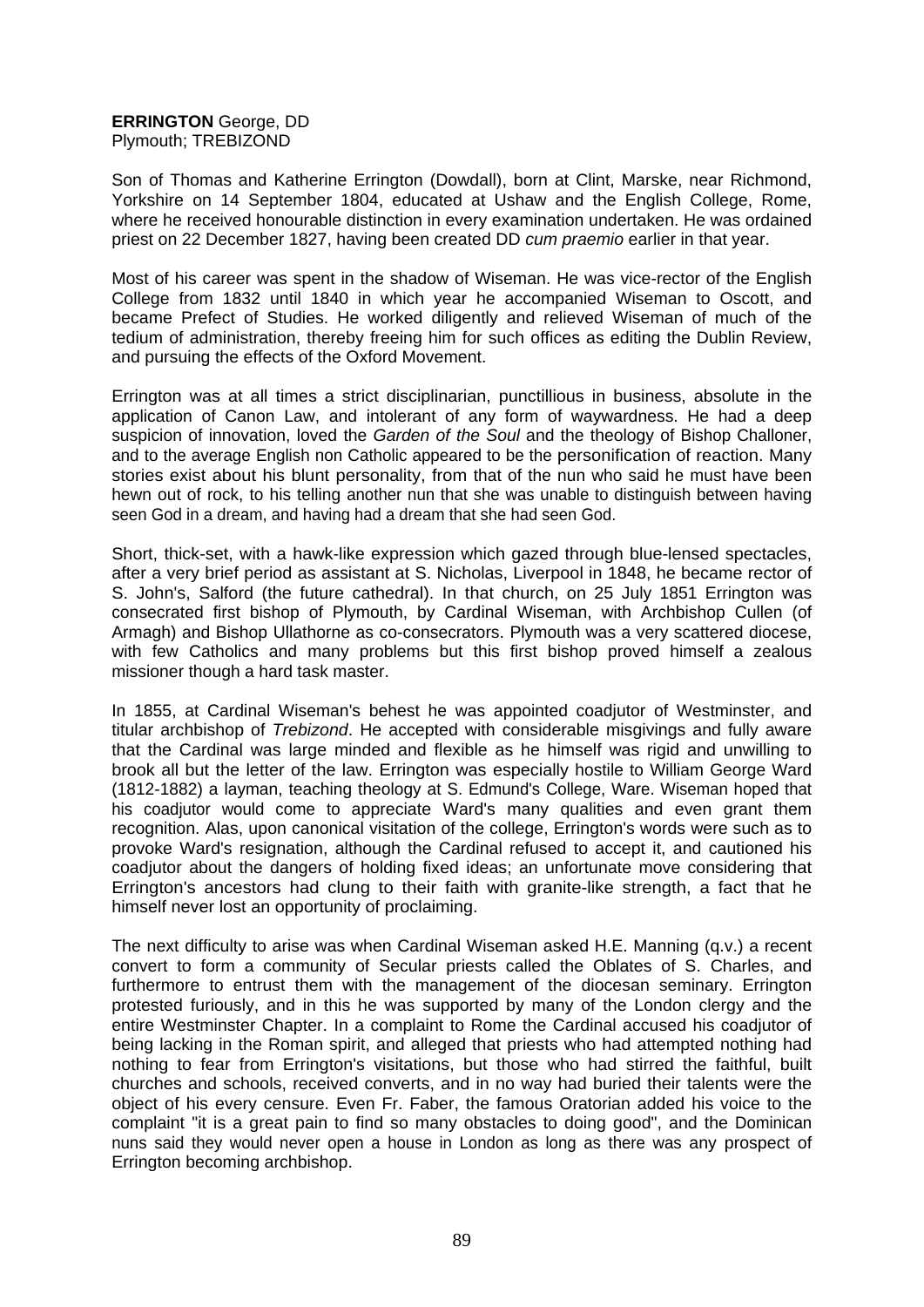Clearly Pope Pius IX was greatly perplexed by it all and suggested to Errington that his resignation would be a service to the Catholic Church in England. Other offers were made, such as the archbishopric of Port of Spain, and a personal plea from the Pope for Errington's resignation as a special favour was extended. But Archbishop Errington protested at what he considered to be a gross injustice, said that his resignation would be a betrayal of the majority of the London clergy who looked to him for protection, refused to resign, and called Manning supercillious.

Even more perplexed the Pope appointed three Cardinals to examine the whole weighty dispute, by now filling hundreds and hundreds of sheets of foolscap. They could find no canonical fault, indeed all they were able to conclude was that Archbishop Errington had some difficulty in compatibility with his surroundings. In desperation, by an edict of 2 July 1862, the Pope removed Errington from the Westminster coadjutorship, an order accepted obediently but under protest that he had been defamed.

Naturally the matter did not end there. In 1865 the Westminster Chapter requested Errington as Cardinal Wiseman's successor, and when that appeal was rejected two other English bishops, Alexander Goss of Liverpool and William Hugh Joseph Clifford of Clifton, both of them scions of old English recusancy, stood steadfast in their support of the ejected coadjutor. Goss gave him hospitality, and the archbishop spent a number of years on the Isle of Man, as rector of S. Mary's Douglas. In 1874 Bishop Clifford offered a home at Prior Park, Bath, where in return for a room, meals and the attendance of a servant "Iron George" as he was then known, taught theology to seminarists.

It is related how on the very day of his arrival the students were called for what he called "muscular theology" namely assisting with his unpacking and the arrangement of all his books. He was also an ardent student of geology, and when the railway line from Somerset into Dorset was under construction, he would be out with his spade, searching for interesting specimens, and dispensing information among the work force.

It is also reputed that he never owned an easy chair in all his life, he certainly never used one at Prior Park, and when after a visit to Ireland and the north of England, at Christmas 1885, he returned showing signs of pnuemonia, he insisted on holding classes in his own room until his strength failed him. Archbishop Errington died on 19 January 1886 and is buried at Prior Park.

Brady, 436-437; Old Alumnus, 112-113; E.S.Purcell II, 75-112; Snead-Cox I, 67-71; *Tablet* 30.1.1886, 179-180; 14.5.1921, 626; W.Ward, *Life and Times of Cardinal Wiseman.*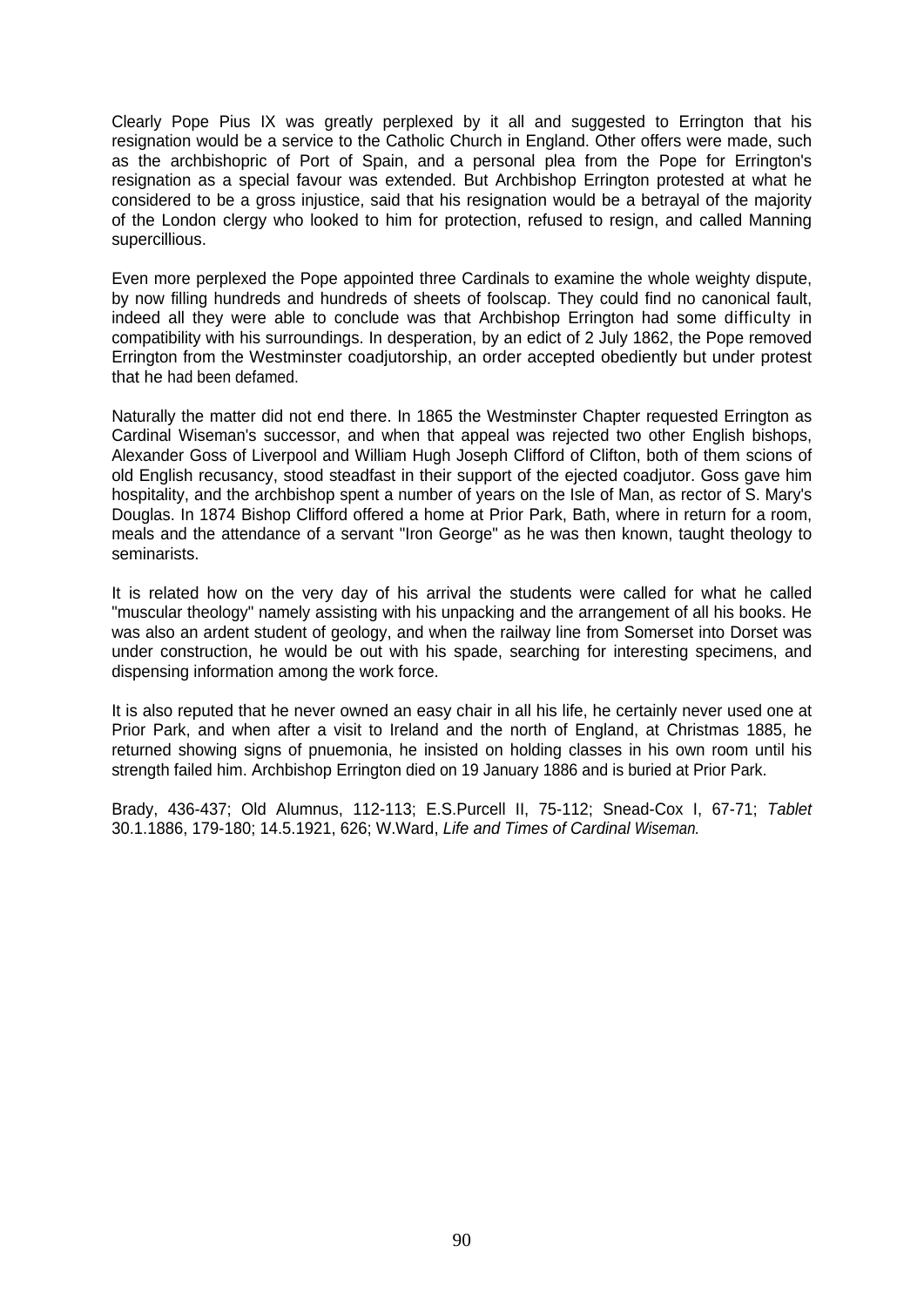### **FENTON Patrick** *Amycla*

Son of Bartholomew and Elizabeth Fenton, born in London on 19 August 1837, he received his entire education at S.Edmund's College, Ware and was ordained priest by Archbishop Manning on 22 September 1866. His first appointment as a curate was at S. Charles' , Ogle Street, a district stricken by cholera. A few months later he was placed at Our Lady and S. Gregory, Warwick Street (his native parish), and in 1869 he moved to S.Mary Moorfields, then the proCathedral of the archdiocese.

Then followed some years as chaplain to the Knights of S. John of Jerusalem, and their hospital in Great Ormond Street, until his appointment as rector of Holy Trinity, Brook Green in 1881. However the next year he became President of S. Edmund's College, Ware, although it was no longer a major seminary by then as all the divines had been removed to S. Thomas's, Hammersmith in 1869. He became Domestic Prelate to Pope Leo XIII, and returned to parochial duties in 1887 as rector of S. Thomas of Canterbury, Fulham.

Monsignor Fenton was made Canon of Westminster in 1895, Vicar General in 1896, Vicar Capitular following the death of Cardinal Vaughan in 1903, and Provost of the Westminster Chapter in 1909. He served Catholicity in London in numerous ways. He was administrator of the clergy fund, a member of the management committees of both Kensal Green and Leytonstone Cemeteries. He was a visitor to several workhouses and infirmaries, and the last Catholic chaplain to the old Whitecross Street Prison. He was the trusted friend of Cardinal Manning, in fact it was Mgr. Fenton's methodical compilation of all the Cardinal's papers that made E.S. Purcell's task of removing the lot so easy, just prior to the funeral. Most impressive of all was his work on behalf of the new Westminster Cathedral. At the request of Cardinal Vaughan he made a begging tour of Europe, and enrolled Pope Leo XIII, the Queen of Spain, and several dignitaries in Rome, Florence and Paris among the benefactors. He was also chairman of the executive committee and became the Cathedral's first administrator in 1902.

When Archbishop Bourne came to Westminster in 1903, he immediately petitioned for Mgr. Fenton to be made auxiliary bishop. But the request was deferred because his name was being considered for promotion to the see of Southwark. However, his desire not to be parted from the diocese of his birth was respected, and on 1 May 1904 he was consecrated titular bishop of Amycla by Archbishop Bourne, with Bishops Brindle and Stanley as coconsecrators. This was the first episcopal consecration ever to take place in Westminster Cathedral.

Described as "of fresh colour, oval face, wavy hair of silver-white, his friendly expression and easy carriage remained unchanged under the mitre." As auxiliary bishop he lived variously in Nevern Road, Earls Court, Leonard Place, Kensington and 30 Morpeth Mansions, close to the Cathedral. In 1917 he retired to the convent of the Poor Sisters of Nazareth, at Bexhill on Sea, where he died on 22 August 1918. He is buried at S. Edmund's College, Ware.

*Edmundian* VI July 1904, 60-61; *Tablet* 31.8.1918, 238-240; *Westminster Cathedral Chronicle* March 1907, 7-8; September 1918, 163-164.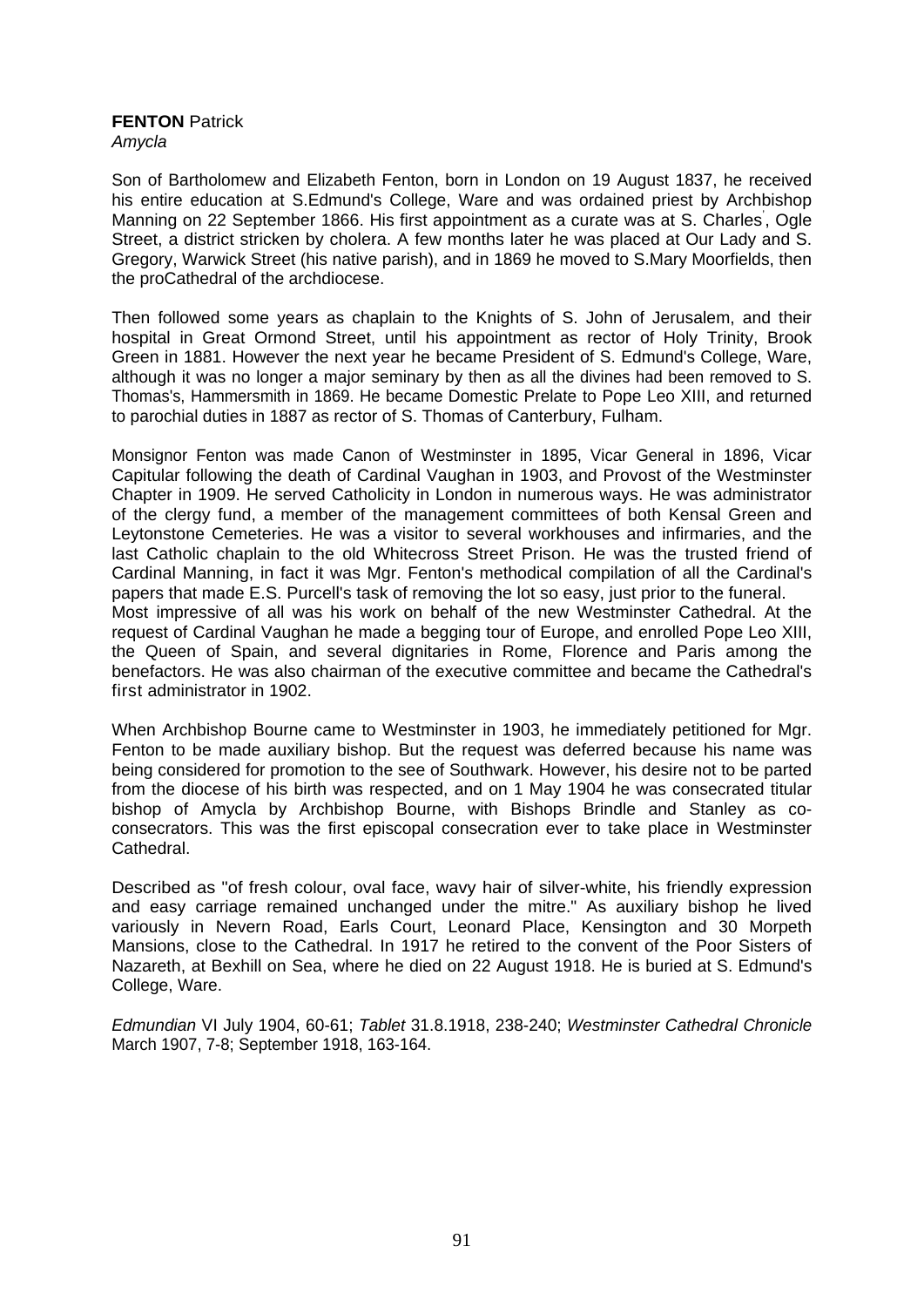### **FLYNN** Thomas Edward, PhD, MA Lancaster

Son of Thomas and Elizabeth Flynn (Swift), born in Portsmouth on 6 January 1880, he grew up in Warrington and Liverpool. He was educated at S. Francis Xavier's College, Liverpool, S. Edward's College, Liverpool and Upholland where he was ordained priest by Bishop Whiteside on 13 June 1908.

After a very short stay at S. Cuthbert's, Pemberton, he went to S. Edmund's House, Cambridge and took Natural Science Tripos. There followed a year of post-graduate studies in the University of Fribourg, after which he returned to S. Edward's in 1912 where he taught mathematics until 1916. Then followed another very short spell at S. Thomas of Canterbury, Waterloo.

He had volunteered as chaplain in the First World War, but Cardinal Bourne, anxious to start a science department at S. Edmund's, Ware, obtained his services there. Dr. Flynn would later describe how he was given a table and a bunsen burner with which to begin. At Ware he deepened his interests in biology and psychology, and became an acknowledged expert on medico-moral questions. He often preached at medical conferences, and in 1923 he preached before the King of Portugal when he visited S. Edmund's.

With the future Archbishop Myers he became joint-editor of the *Clergy Review* from its inception in January 1931. Meanwhile he had returned to Lancashire, as vice-rector of Upholland in 1928, becoming parish priest of S. Mary's, Chorley - a splendid place, of great traditions - in 1932. In 1938 he was appointed Canon of the Liverpool Chapter. He never lost his literary interests and he and Dr. Myers would take trains to Crewe to plan future issues of the *Review* in that half-way location. Dr. Flynn was able to write on health, holiness or nuclear physics with equal ease.

On 24 July 1939 he was consecrated second bishop of Lancaster, in S. Peter's Cathedral, by Archbishop Godfrey, with Bishops Myers and McCormack as co-consecrators. Even during wartime restrictions he managed to found several new parishes and Mass centres, while the days of peace were to witness some magnificent events. The Lingard Centenary at Hornby, in 1951, the Preston Guild of 1952 at which he entertained the entire Hierarchy of England and Wales, while in 1949 the Silver Jubilee of the diocese had been celebrated with Pontifical High Mass on Preston North End Football Ground.

As a pastor Bishop Flynn took a profound interest in Catholic education, encouraged frequent Communion, and the Family Rosary, and foresaw the vernacular liturgy but counselled fidelity to the Holy See in all things "with no impatience or petulance". In 1939 the diocese contained 100,000 Catholics, 197 priests and 77 churches. By 1961 there were 127,000 Catholics, 269 priests and 95 churches. In 1961 the bishop suffered a stroke but continued to visit, confirm, and open a new church at Blackpool. At the huge 40 Martyrs rally in Preston, he required two sticks to support himself, but refused to submit to incapacity. When Archbishop Grimshaw visited Lancaster Bishop Flynn insisted on being present in a wheel-chair, and on 4 November 1961 he died with his unfinished Advent Pastoral beside him. He is buried in the cemetery attached to S. Peter's Cathedral, Lancaster.

*Catholic Directory* 1940, 1962; *Clergy Review* vol.1, 1931; *Lancaster Diocesan Directory* 1962, 123-153.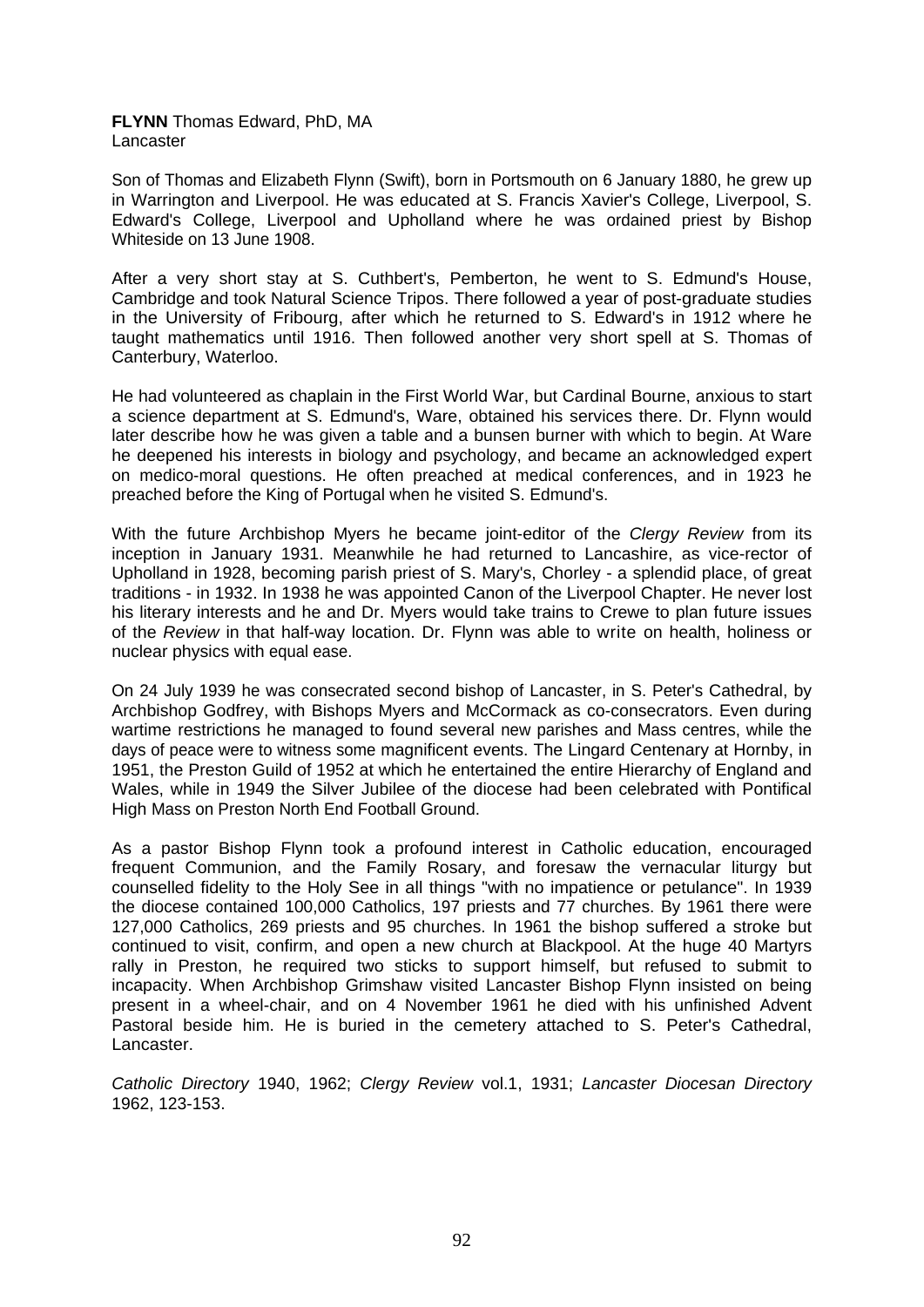### **FOLEY** Brian Charles, STL Lancaster

Son of Frederick and Roselyne Foley (Hazeldeane), born on 25 May 1910 at 44 Ripley Road, Ilford, Essex. He was educated at Ushaw and the English College, Rome and ordained for the diocese of Brentwood on 25 July 1937. Until 1949 he was curate at S. George's, Shoeburyness, a scattered parish beyond Southend, embracing a Royal Artillery barracks. His diary gives some idea of the contrast he experienced. "One moment defending theses before four professors in Latin for an hour---the next visiting the sick and the old, going into classrooms of infants, trying to run a youth club,---the awful loss of anyone to speak of anything remotely near to learning". But during the war he saw air battles over the Thames estuary, helped to bury the German dead, and acted as chaplain to German and Italian prisoners.

In 1949 he moved to S. Edward's, Romford as curate, then in 1952 he was appointed to start a new parish at Harold Hill, for people mostly moved out from London. His first masses were in a social club and public house, but always a firm believer in home visiting, he soon had a church and school, and the parish of the Holy Redeemer was established.

In 1957 he had to begin all over again when asked to repeat the process at Harlow, another new town consisting almost entirely of London's overspill. With his motto "Better to ring door bells than church bells" and his words "The Lord Himself taught by example and word. He said much about personal contact and little about ceremonies, liturgy and speculative theology", he built a church dedicated to the Holy Cross, and became a Canon of Brentwood.

As curate or parish priest he always made time for himself to go to London where he would submerge himself in the Westminster diocesan archives, or else to the Essex Record Office at Chelmsford. His research into the martyrs of the reformation period, and subsequent events resulted in a most impressive amount of published work.

On 13 June 1962 he was consecrated third bishop of Lancaster in S. Peter's Cathedral by Archbishop Heenan with Bishops Beck and Wall as co-consecrators. With his deep appreciation of recusant history it must have been a joy to receive a diocese redolent with the traditions of Cardinal Allen, many martyrs, John Lingard and the Gradwell family. Also to witness two Preston Guilds.

Bishop Foley attended all four sessions of the second Vatican Council, and would gently correct anyone who appeared to misunderstand its principles. He formed a Senate of Priests and a Diocesan Council, he encouraged priests to serve on missions and forged links with a diocese in Zambia. He set up a chaplaincy at Lancaster University, managed the transition to Comprehensive education, established the permanent diaconate and continued to research and write. Lancaster University honoured him with a Doctorate in Literature. The North West Catholic History Society presented him with a collection of essays that combined his attachments to Essex, Lancashire and Rome. His own works *Some People of the Penal Times* and *Some Other People of the Penal Times* are little classics.

Bishop Foley retired in 1984 but continued to visit homes in Lancaster as he had done in Essex 50 years before. He died on 23 December 1999 and is buried at S. Peter's Cathedral, Lancaster.

SS. Peter and Paul, Ilford: Baptismal Register; Lancaster Diocesan Directory 1963, 125-127; 2001, 8-11.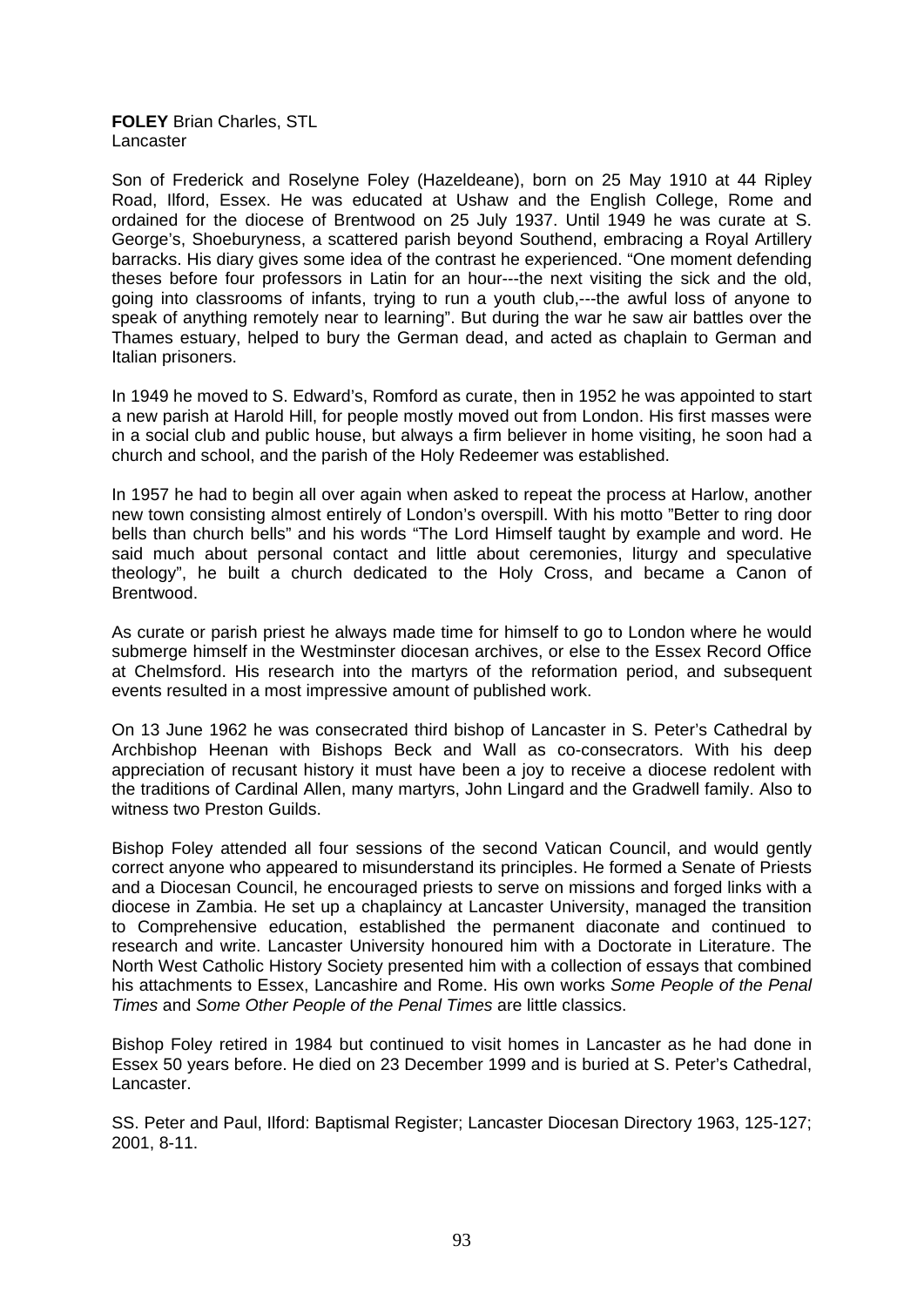**FOX** Langton Douglas DD, MA *Maura;* Menevia

Son of Claude Douglas and Ethel Ellen Fox (Cox), born in Golders Green, London on 21 February, 1917. The family emigrated to Australia but resettled in Brighton where he attended the Xaverian College. He studied for the priesthood at S. Joseph's, Mark Cross and S. John's Wonersh being ordained on 30 May 1942. After further study at the Dunboyne Institute, Maynooth, Co. Kildare, he returned to Wonersh where he taught until 1955. Then he spent four years with the Catholic Missionary Society about which he would sometimes reminisce, sharing missions with the future Archbishop Dwyer, who depending on the ethnic mix of the places they visited would bill himself as George P. Dwyer or G. Patrick Dwyer.

In 1959 Dr. Fox took charge of S. Richard's parish, Chichester where being extremely interested in the Turin Shroud he produced a C.T.S. Pamphlet about it. He was also passionately fond of sailing and although he was six feet five inches tall, he was reputedly very adept at controlling a dinghy. In 1965 he returned to Wonersh as seminary rector, one of the briefest appointments ever because two months later he was nominated titular bishop of *Maura* and co-adjutor of Menevia. News of the appointment moved one of the Menevia clergy to write "The Roman authorities have insisted on appointing another bishop with no knowledge or experience of Wales---Dr. Fox sounds an admirable person---but the complete lack of consultation is to be regretted". But later the same priest wrote "Bishop Fox amply demonstrated his sturdy commitment to Wales and the diocese, and he provided us with a real model of fidelity and piety".

He was consecrated in the cathedral of Our Lady of Sorrows, Wrexham on 16 December 1965, by Bishop Petit with Archbishop Cowderoy and Bishop Holland as co-consecrators. He then became parish priest at Llanelli where he pioneered the new S. John Lloyd school as a joint Catholic and Anglican venture, and became sufficiently proficient in the Welsh language to be able to lead the Lords Prayer at the Investiture of the Prince of Wales in 1969.

Bishop Fox succeeded to the see of Menevia on 27 June 1972. He encouraged priests to preach at every Mass and to set up parish and deanery councils. He took up ecumenism enthusiastically and led joint pilgrimages to St. Davids. With H.M. Gillett he was co-founder of the Ecumenical Society of the Blessed Virgin Mary, and was asked by the Bishops Conference to keep a theological eye on the developing Charismatic Renewal Movement. He became convinced of its appropriateness in the life of the Church but few of his contemporaries shared his zeal for the liberation he claimed such freedom from canonical restraints gave. Bishop Fox resigned office on 5 February 1981 and although he was to spend 16 years in retirement he had to endure numerous ailments and considerable pain. He died at Nazareth House, Wrexham on 26 July 1997 and is buried in Wrexham Cemetery.

Hardwicke, 83-85; *Tablet,* 1997, 1024; Welsh Directory and Year Book 1998, 229-232.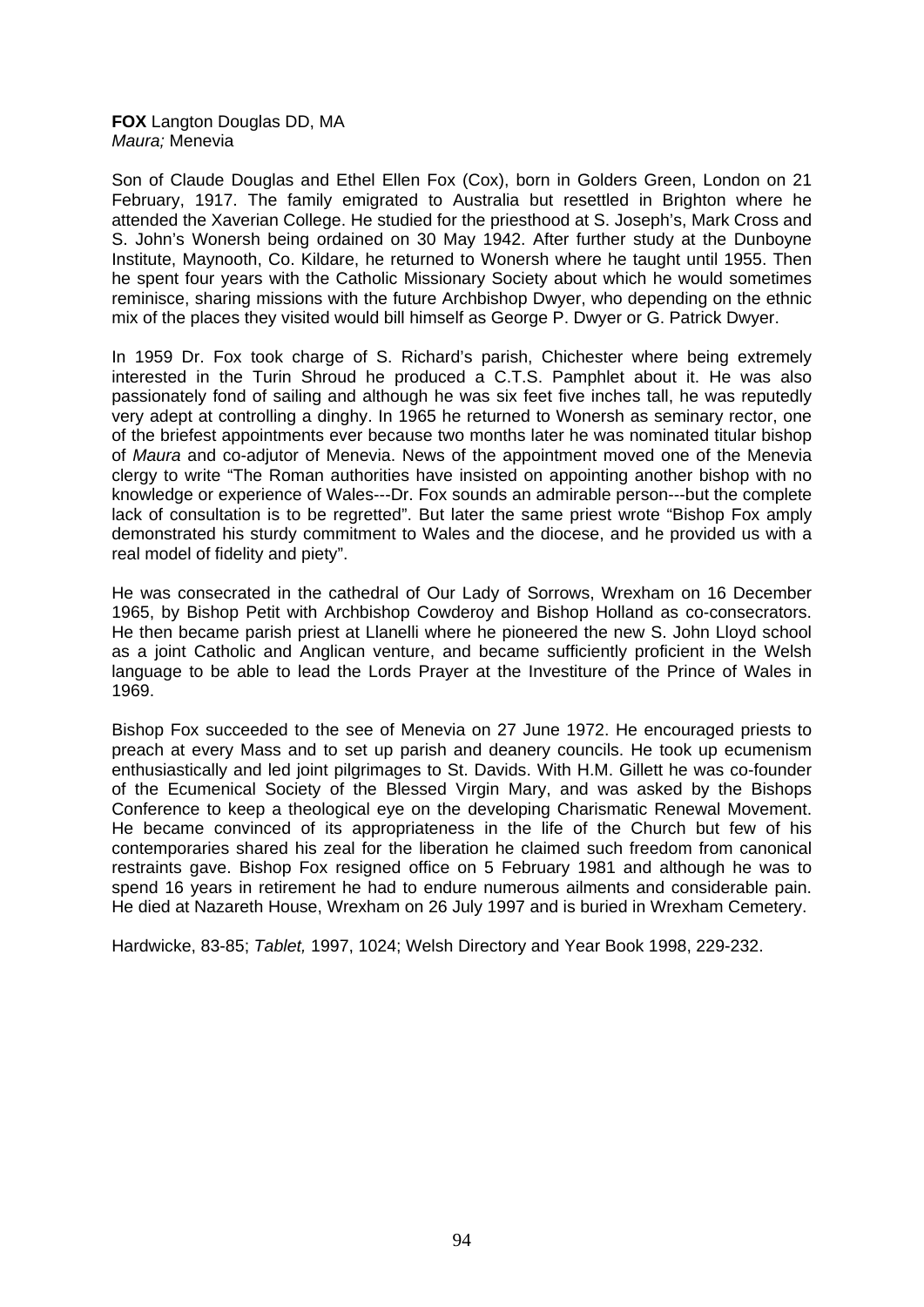# **GIBSON** Matthew

*Comana* 

Son of Jasper and Margaret Gibson (Leadbitter) and brother of William Gibson (q.v.) he was born on 23 March 1734, at Stonecroft, near Hexham, Northumberland, one of a family of 21 children, four of whom became priests. He entered the English College at Douai on 29 September 1747, he was ordained priest circa 1758, and taught Philosophy and Theology at Douai until leaving for England in July 1768.

He than spent twelve years on the mission in County Durham, firstly at Headlam, Gainford, with the Maire family, and later with the Eyre's at Stella Hall. He became Vicar General to Bishop Walton in 1776, and during that prelates last illness transacted much of the business of the vicariate. On 17 June 1780 he was appointed Vicar Apostolic of the Northern District, and on 3 September 1780 was consecrated titular bishop of *Comana* by Bishop James Talbot, in London, Bishop Challoner then in his 90th year assisted.

Catholic Emancipation was becoming a burning issue, and some of the laity felt that certain points may be conceded, on doctrine or at least on discipline. A more extreme group questioned the position of the Pope, or more exactly the position of the Court of Rome, and a movement gained ground in London and elsewhere that suggested the clergy ought to have some voice in episcopal appointments.

To all these ideas, Bishop Gibson, an ardent Papalist, was steadfastly opposed. He called the Catholic Committee (founded to propagate these ideas) the Schismatical Committee, and joined his fellow Vicars Apostolic in condemning its activities and its proposed oath employing the words Protesting Catholic Dissenters. There was some sympathy in his District, especially, in Lancashire for something of a democratic voice in episcopal appointments. This he also condemned, and Harris, the Liverpool assistant priest who took sides with the lay trustees against his own rector (see WALTON William) was suspended by Bishop Gibson, in December 1781.

He left a very detailed account of his District, giving the Catholic population per county and even of some individual towns. He kept a list of the addresses of all the clergy, the number of Confirmations he administered, and the mileage travelled on visitation. In 1784 he reported to Rome that the number of communicants in the Northern District was 33,685.

The Society of Jesus had been suppressed by Rome in 1773 and trouble developed between the bishop and some of the ex Jesuits. It appears that they transferred a mission to the Benedictines, but the bishop claiming they were now secular priests, said they had no rights to have done so. More unpleasantness followed, and when Rome upheld his decision, the anti Roman element among the Catholic Committee claimed that allowing Rome to interfere in temporalities was a violation of the Catholic Relief Act of 1778. But it had little effect other than provoking a reemphasis of ecclesiastical discipline. Bishop Gibson died at Stella Hall, near Blaydon, County Durham on 17 May 1790 and is buried in nearby Newbrough Church.

Bossy, 81, 342; Brady, 266-268; D. Milburn, 12, 17, 37, 90, 94; Ward, *Dawn* 1, 92, **38,** 99, 104, 225.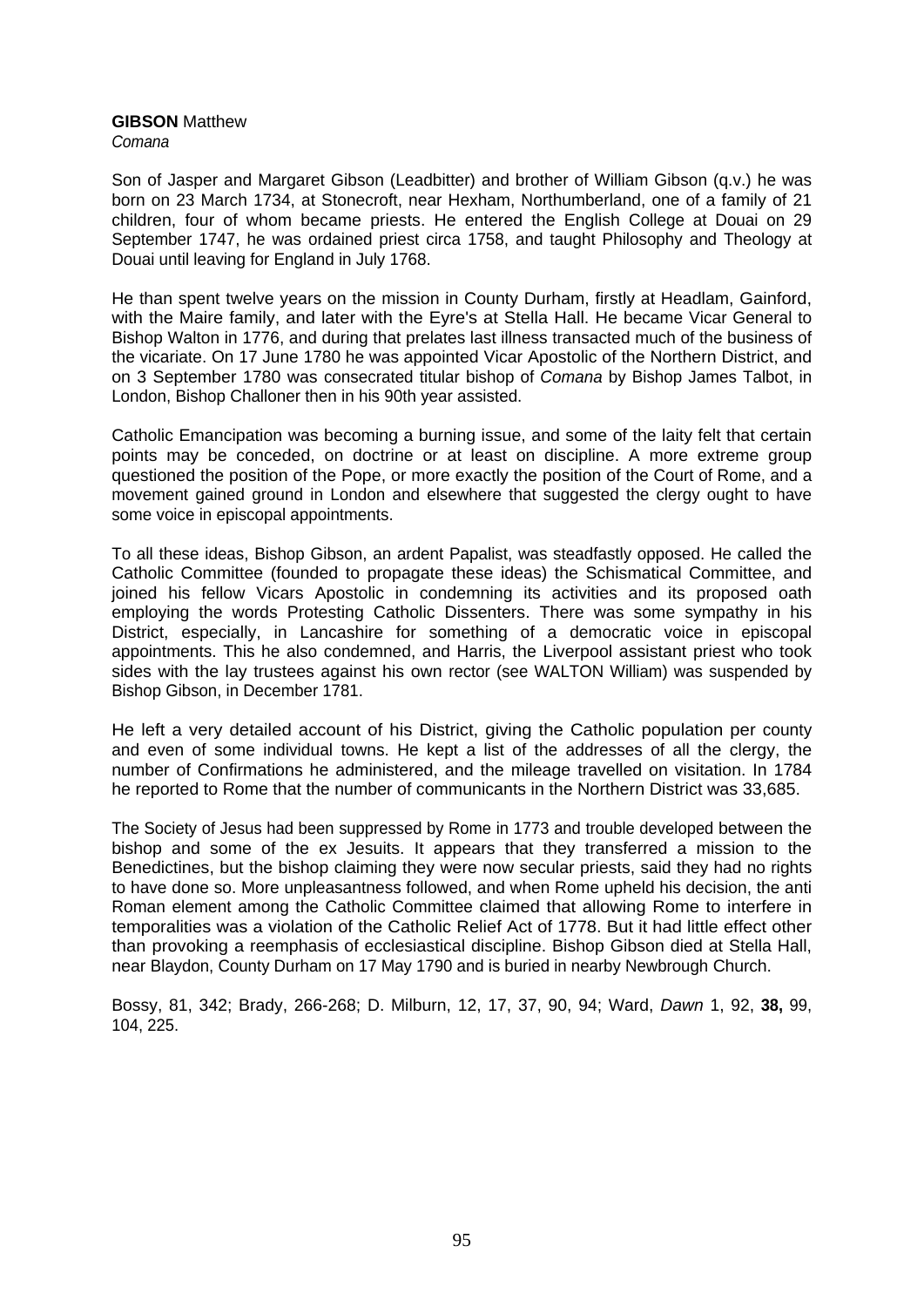### **GIBSON** William DD *Acanthus*

Son of Jasper and Margaret Gibson (Leadbitter) and brother of Matthew Gibson (q.v.) he was born on 2 February 1738, at Stonecroft, near Hexham, Northumberland, one of a family of 21 children, four of whom became priests. He entered the English College, Douai on 5 April 1750 and was ordained priest there in the year 1764. He then came to Minsteracres, near Hexham as chaplain to the Silvertop family.

Long before any fears of revolution in France, or hopes of relief in England, English Catholics were beginning to question the future of the great seminary at Douai, and William Gibson was a frequent visitor to London where he often discussed the matter with Bishop Challoner (q.v.) The Seminary, like English Catholicism itself was in a state of marked decline.

In 1781 Dr. Henry Blount became one of the few Presidents of Douai to resign office and William Gibson was his successor. Progressive Catholics imagined him to be going there to reform the studies. But rather, he turned his attention to the fabric, erecting commodious dormitories and studies and modernising buildings untouched for generations. The result, pleasing to the occupants perhaps, brought near financial ruin.

On 19 July 1790 Dr. Gibson was appointed titular bishop of *Acanthus,* and Vicar Apostolic of the Northern District, in succession to his deceased brother. He was consecrated on 5 December 1790, in S. Mary's, Lulworth Castle, Dorset, by Bishop Walmesley, OSB. A vivid account of the ceremony exists, much of it in Gibson's own narrative. (Ward *Dawn* 1, 236-239).

An episcopate of thirty years lay before him during which thirty new chapels were built, some with organs and other embellishments, while schools existed at Liverpool, York, Durham, Newcastle, Fernyhalgh and Ugthorpe. Lancashire Catholicity alone totalled 50,000 persons, swelled to even greater numbers by emigres from France. The bishop lived mostly in York, but sometimes at Durham and his income totalled £200 per annum. Bishop Gibson claimed to have preached before as many Protestants as Catholics, and when he ordained John Lingard to the priesthood, at the Bar Convent, York on 18 April 1795, it was believed to be the first ordination on English soil since Tudor times.

After the dissolution of Douai in 1793, the Northern students went first to Tudhoe, thence to Crook Hall, and finally settling at Ushaw, near Durham in 1808. His generosity to the formation of Ushaw is well documented, but the claim that he founded the college alone and unaided is something of an exaggeration. Others were equally involved.

Only under pressure did he accept a coadjutor, and even then he generally ignored him. Eventually becoming so infirm as to require the constant attention of two men to lift him, Bishop Gibson died at Durham on 2 June 1821, and is buried at Ushaw. A pamphlet entitled *A Conversation Between the Rt .Hon. Edmund Burke and Dr. W. Gibson* was once liberally circulated.

Anstruther IV; E.Bonney "The Bishop-Founder of Ushaw" ; *Tablet* 4.6.1921, 713-714; Brady, 268-272; Guilday, 343-344; D. Milburn, 17, 28, 84, 95, 121.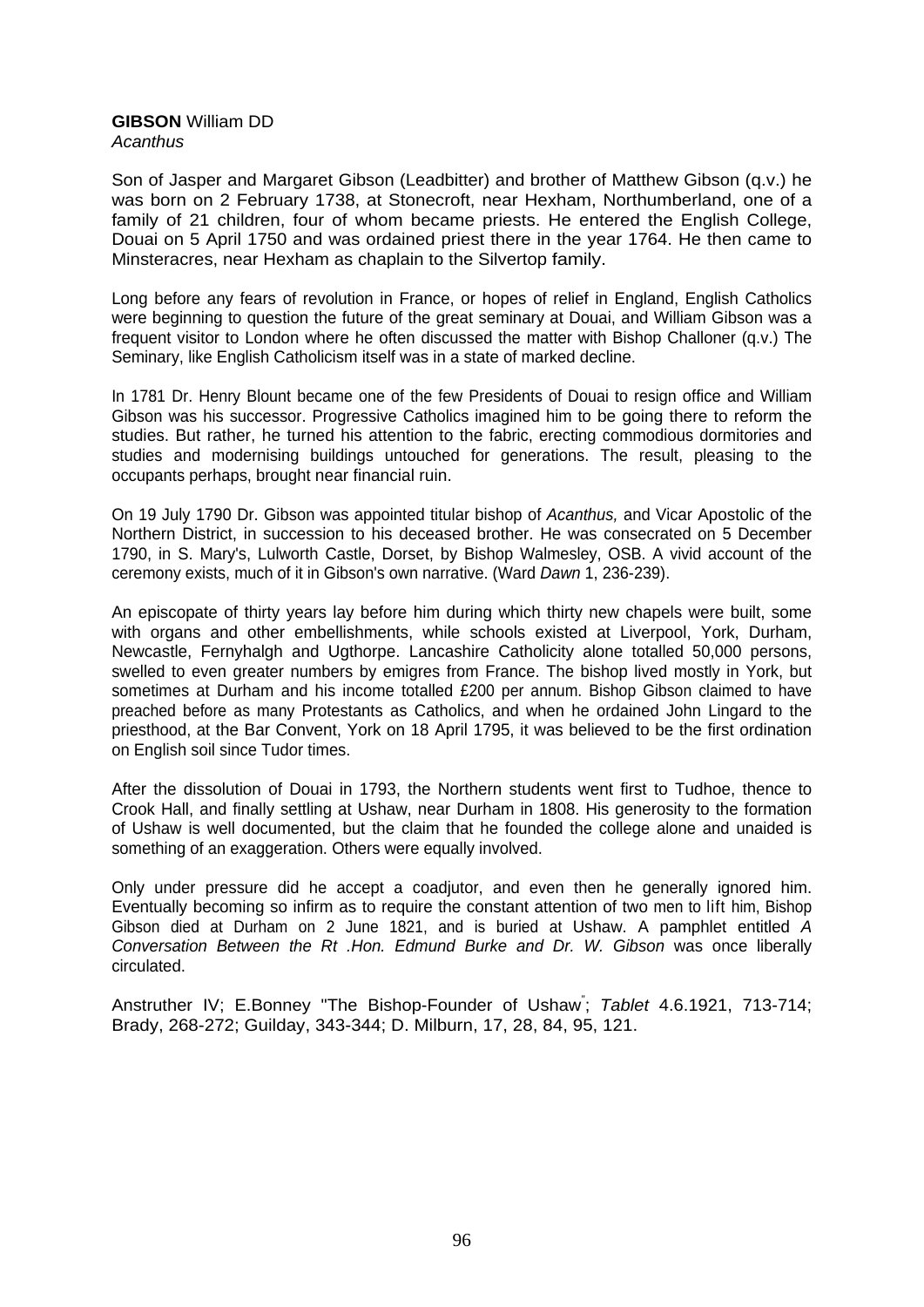### **GIFFARD** Bonaventure, DD *Madura*

Son of Andrew and Catherine Giffard (Leveson), born in Wolverhampton in 1642, his father was killed supporting the Royalist cause in the Civil War. With his brother, Andrew, he was educated at Douai, and from 23 October 1667, in Paris where he obtained the degree DD at the Sorbonne.

Ordained priest for the English mission, it was related how some private advice given to James, Duke of York "for the good of his soul" won that future king's respect. In due course Giffard was appointed one of his Majesty's Chaplains and Preachers, and his sermon on the Nativity of Our Lord (Luke ii, 14) given before the King and Queen at Whitehall in 1687 became a great favourite with the London Catholics and was reprinted many times, even as late as 1772.

After a very long breach in the Catholic episcopate in England, the country was divided into four vicariates in January 1688, and Dr. Giffard was appointed titular bishop of *Madura,* and Vicar Apostolic of the Midland District. He was consecrated amidst great splendour in the Banqueting Hall of Whitehall Palace, on Low Sunday, 22 April 1688, by the Papal Nuncio, Ferdinand d'Adda, Archbishop of Amasia.

The King intended, and no amount of diffidence or proferred advice could restrain him, to discharge the Protestant fellows of Magdalen College, Oxford, and by mandatory letters dated 31 March 1688, he appointed Dr.Giffard to its Presidency. On 15 June he took his seat in chapel and possession of his lodgings, but his stay was of short duration. In the ensuing revolution, the bishop was detained at Faversham while attempting to leave the country, and thrown into Newgate where he was imprisoned for almost two years.

In March 1703 he was appointed Vicar Apostolic of the London District where the trials and tribulations he was compelled to suffer remind one of S. Paul. Possessing neither carriage nor horse he travelled his vast territory on foot. "I have been particularly careful not to interfere in political affairs of state - he wrote in 1706 - but for sixteen months I scarcely found a place where I might rest". At length he obtained a garret in the house of the Venetian Ambassador. Again in 1714 he had to change lodgings fourteen times between May and October, but wrote "Such was the life our Divine Master and that is my comfort as well as my example". He served four other terms in Newgate, was forced to sleep on the floor every night for two years, and paid £600 in bribes just to be left alone.

To these torments were added the criticisms of young and enthusiastic missioners who considered him too old, too feeble and too ineffective (Hemphill 53). But, we are told "they received a reprimand so warm and vigorous that they knew not which way to look". Having lived through six reigns and twelve pontificates. Bishop Giffard died on 12 March 1734, aged 92. He was buried in S. Pancras churchyard and Brady gives the entire text of the very elaborate Latin inscription that marked his grave. Early in the 20th century he was reinterred at S. Edmund's College, Ware.

Brady, 149-161; *Cath. Enc* VI (1909), 551; Gillow II; Hemphill, 29, 42, 45-49, 51-57, 133-135.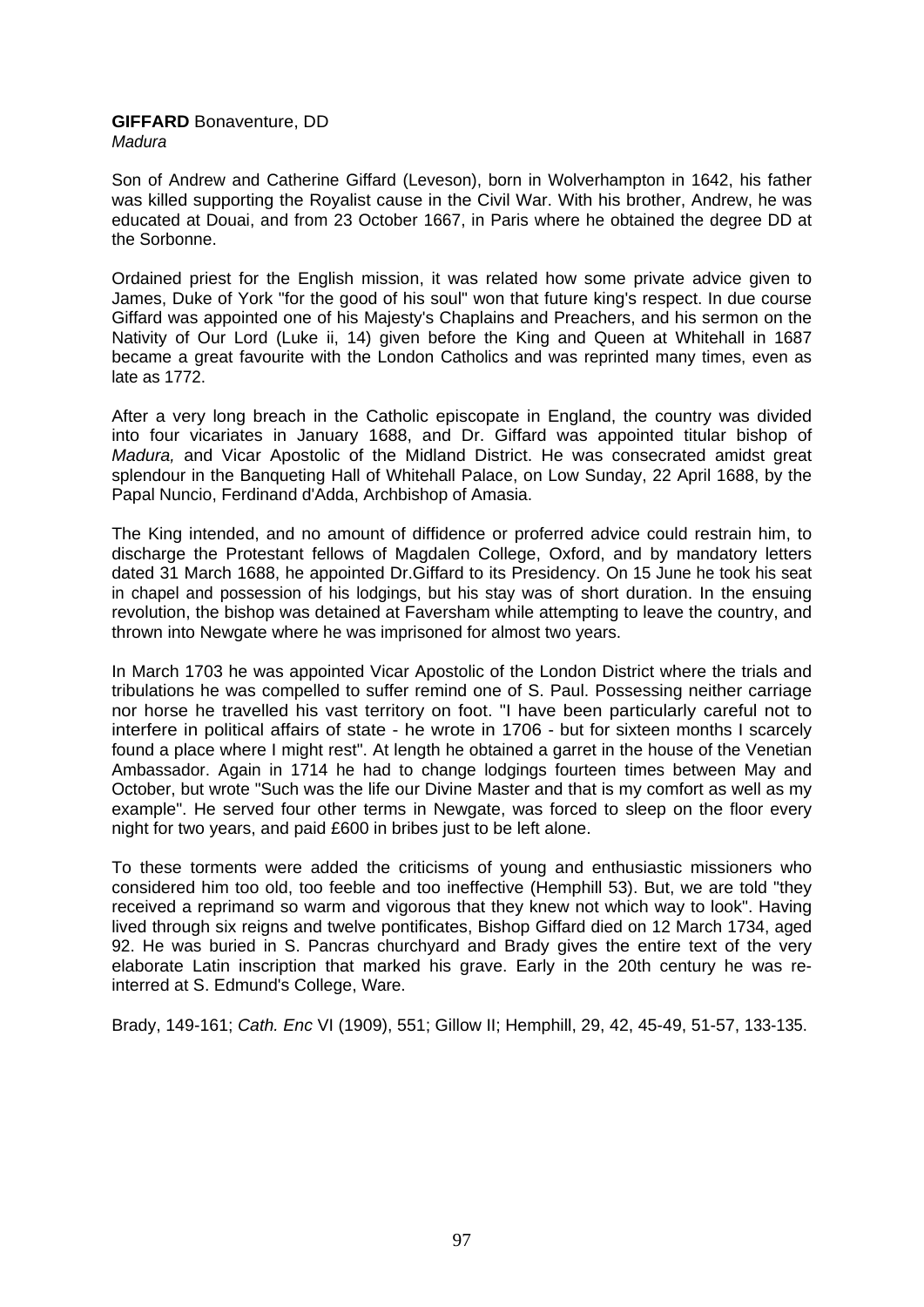### **GLANCEY** Michael Francis *Flaviopolis*

Son of John and Winefride Glancey (Crewe), born at Wolverhampton on 25 October 1854. He was educated by the Benedictines at Douai (in France), at Oscott, and at S. Bernard's Seminary, Olton. Ordained priest by Bishop Ullathorne on 22 December 1877, in a career that was to extend for nearly 50 years he was to become one of the best known priests in the Midlands, able to speak or write on an endless variety of subjects.

From 1878 to 1888 he taught at Oscott, and was described as humorous but always ready to emphasise the serious side of life. Remembered for his clear-cut addresses "he would dissect with cold logic the fallacies of his opponent and expose weaknesses with merciless good humour". He published several works such as *The Press on Cardinal Newman,* and *A Commentary on Scripture.* He was also expert regarding the rights of managers of voluntary schools, and would travel anywhere in the country, his services always available to those needing help with their schools. In 1888 he became diocesan Inspector of Schools, resident at S. Chad's Cathedral, and in 1892 he went to SS. Peter and Paul's, Eccleshall, Staffordshire, as rector and remained there until 1898. He then took up residence at Bishops House and was appointed diocesan Treasurer, spending many months reorganising the financial system, in 1899 he became Missionary Rector of S. Augustine's, Solihull, a place ideally suited to this multi-talented priest. In 1905 he was made a Canon of the Birmingham Chapter, then in 1908 he embarked upon another sphere of work.

A house of studies for the diocesan clergy, affiliated to the University of Oxford was established at Begbroke, and dedicated to S. Charles. Canon Glancey was its first Master and although it survived his departure, it did not survive his lifetime (see WILLIAMS T). He resigned that office in 1915 and returned to Archbishops House, as Treasurer. In 1916 he was created Domestic Prelate to Pope Benedict XV, and Protonotary Apostolic. One year later he retired to Penn Fields, Wolverhampton. He had edited the Birmingham Provincial Directory since 1900, and attempted an annual *Orbis Catholicus* to be a showcase for all the Church's work. Its failure after two or three editions was one of his disappointments.

In 1921 Mgr. Glancey came out of retirement to serve Archbishop Mclntyre as Vicar General. In 1922 he was named Provost of the Birmingham Chapter, and in 1924 he was appointed auxiliary bishop, a curious choice in so far as he was older than the enfeebled prelate he was being asked to assist. But Mgr. Glancey's well known personality and charm attracted all Birmingham from the Lord Mayor downwards to his consecration as titular bishop of *Flaviopolis,* in S. Chad's Cathedral on 29 September 1924, by Bishop Burton, with Bishops Singleton and Keily as coconsecrators. Bishop Glancey undertook a heavy round of visitations, never failing to call for a concerted effort to secure education, church extension, clergy training, and finance. His health failed and following an illness of two weeks duration he died on 16 October 1925. Bishop Glancey is buried at Oscott, where the Glancey Library perpetuates his name and his brilliant career.

*Catholic Directory* 1879-1920; *Catholic Whos Who* 1921, 185; *Tablet* 4.10.1924, 438; 24.10.1925, 553, 556; Wolverhampton Registry Office: Birth Certificate.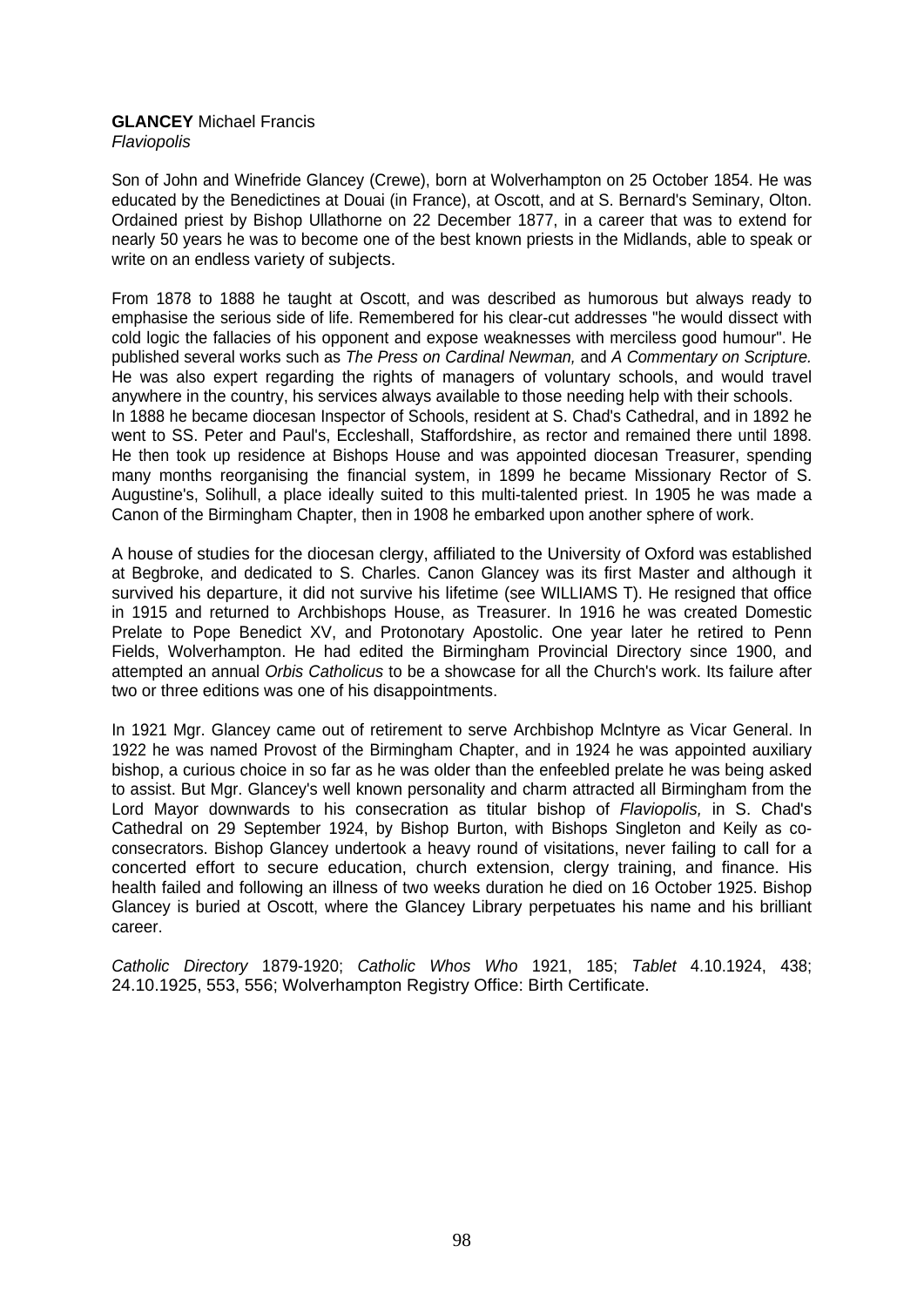## **GODFREY** William, DD, PhD, CARDINAL *CIUS;* LIVERPOOL; WESTMINSTER.

Son of George and Maria Godfrey (Garvey), born in Kirkdale, Liverpool on 25 September 1889. He was educated at Ushaw and the English College, Rome where he was ordained priest on 28 October 1916, by Anthony Vico, Cardinal Bishop of Porto and Santa Rufina. Dr. Godfrey was awarded the degrees DD (in 1913) and Ph.D (in 1917), the latter taken by Public Act, the first Englishman to acquire his degree in this manner since the days of Wiseman and Errington. After a short curacy at S. Michael's, West Derby Road, Liverpool (until January 1918) he joined the professorial staff at Ushaw and remained until 1930.

At Ushaw he taught Philosophy for nine years and Dogmatic Theology for three. He also filled a variety of other roles - librarian, choirmaster, Spiritual Director, and also played french horn in the college orchestra. He was remembered as "firm, gentle spoken and without condescension". From 1930 to 1938 he was rector of the Venerable English College in Rome, and created Domestic Prelate to Pope Pius XI in 1930. There the serenity of outlook and resolute will, never to be perplexed, which remained with him all his life shone brilliantly. He loved Rome and spoke Italian not only fluently but beautifully. He spoke French, German and Spanish too.

Mgr. Godfrey took a tremendous interest in the college and its students, providing new baths, office and kitchen equipment, chapel and sacristy improvements, and a new summer house all making up an inventory said to be sufficient to gladden the heart of a latter-day Thomas Cromwell. In 1937 he was appointed Apostolic Visitor to the seminaries of England and Wales, and also a member of the Papal delegation to London to honour the Coronation of King George VI. From that visit grew the idea of establishing an Apostolic Delegation in London, and after doubts were satisfied and misunderstandings were clarified as to the nature of the office, Mgr. Godfrey was appointed, on 23 November 1938.

On 21 December he was consecrated titular archbishop of *Cius,* in Rome by Cardinal Rossi, the Papal Chancellor. He arrived in London the following February, having received news of the death of Pope Pius XI, while travelling through Paris. Some of Archbishop Godfrey's finest qualities were witnessed during his years as Apostolic Delegate. For example, when the Foreign Secretary, Anthony Eden, refused to deal with him directly, but via a deputy, the archbishop always exhibited humility and said prejudice was best met with charity. But his gift of languages proved most useful, especially when visiting refugees or prisoner of war camps. He also set up an office in Holy Child Convent, Cavendish Square, which successfully dealt with many enquiries about missing persons.

Because communications with the Holy See became more difficult as the war progressed, the Pope extended special faculties to the Apostolic Delegate which allowed him to deal with many matters that would otherwise have been referred to Rome. And when the Polish Government in Exile requested a diplomatic representative from the Pope, Archbishop Godfrey was nominated as Charge d'Affaires. He also encouraged devotion to the English Martyrs, rescued the Catholic Missionary Society from extinction, and formed a club that arranged publication of all the Pope's speeches (in English) in a series called *Catholic Documents.* 

On 14 November 1953 he was named archbishop of Liverpool, and although very conscious of the traditions and potential of his native city, he was rather saddened by the fact that he would no longer be the Pope's envoy. During his three years in Liverpool he completed a total visitation of the diocese, opened several new parishes, (mostly bearing the names of angels) and, commissioned Adrian Gilbert Scott to reduce Lutyens' design for a huge cathedral. The result was by no means popular though a reconsideration of Scott's reduction shows that it would have accommodated many people and retained several pleasing features. But the experts of 1955 dubbed it a travesty.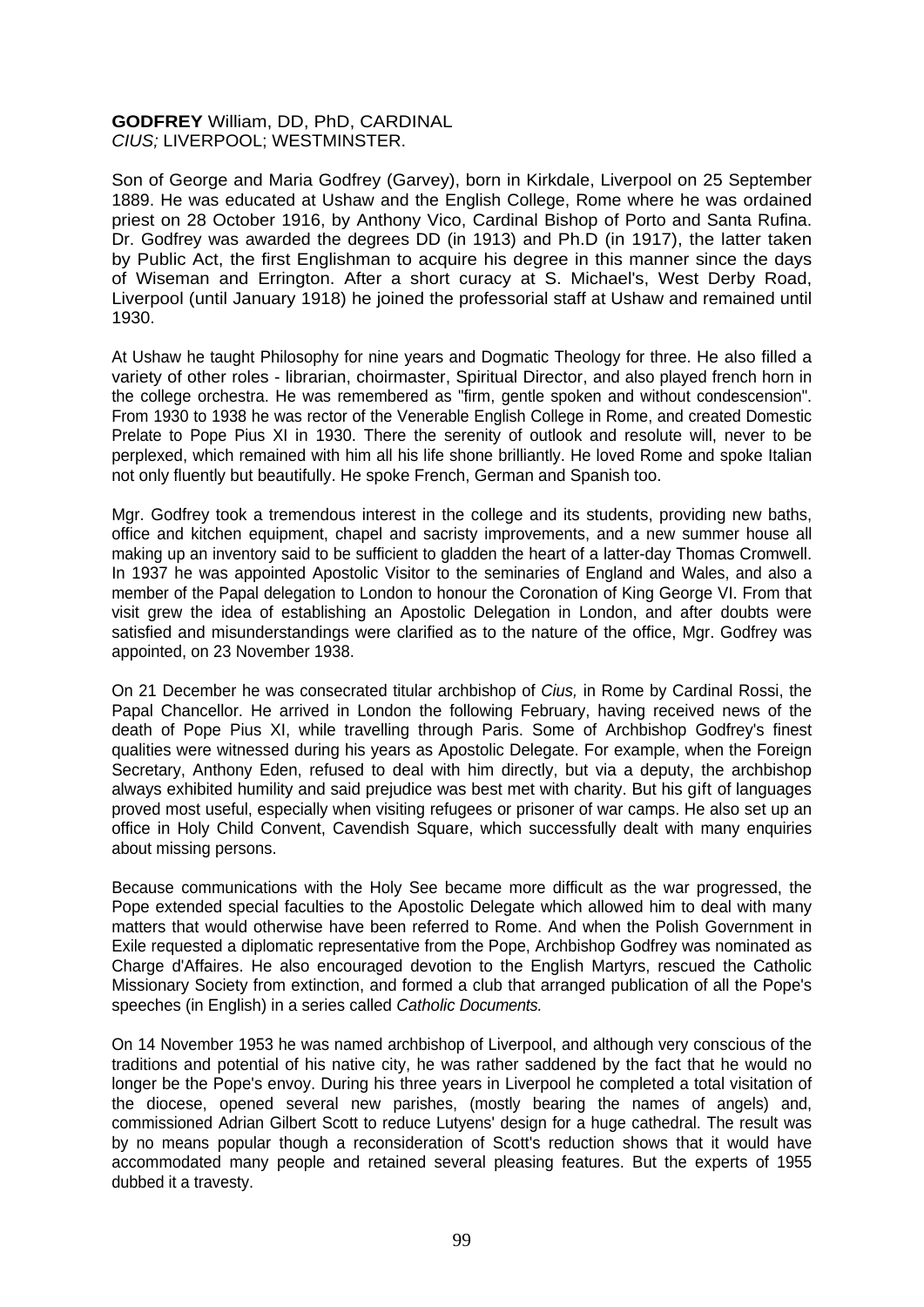In December 1956 Archbishop Godfrey was appointed seventh archbishop of Westminster and the ceremony of enthronement on 11 February 1957 was televised in its entirety. On 17 November 1958 he was named Cardinal Priest of SS. Nereus and Achilles, and shed a tear at the recollection of it being 400 years to the day since the death of Cardinal Pole. Cardinal Godfrey was delighted to return to London and would have been well contented with purely pastoral duties. But the early days of the Second Vatican Council meant innumerable journeys to Rome, belonging to commissions, making speeches in Latin, and hearing others that surprised and horrified him, so traditional was his understanding of the Church. Douglas Woodruff put it beautifully when he wrote "Cardinal Godfrey would have been far more at home at the First Vatican Council."

Although Cardinal Godfrey often boasted of never having had a days illness in his life, early in 1962 he developed a condition which caused him great pain and required a series of operations, though none but his closest confidants was ever aware of it. Eventually he agreed to enter hospital on weekdays, provided he could return to Archbishop's House at weekends to transact diocesan business, and this was agreed upon. But to most people, the news of his death on 22 January 1963 came as a profound shock. He is buried in the crypt of Westminster Cathedral, and unlike all his eminent predecessors he has, as yet, never attracted a biographer.

The whole essence of Cardinal Godfrey is contained in some words spoken by him at Ushaw, on S. Cuthbert's day 1960. "We must ask Our Lord to give us a spirit such as that of the English Martyrs, and a love of the priesthood, so that we may rise in the morning, go through our daily life, do our duty, say our prayers, try to be humble, patient, gentle and kind, and to give a good example to all around us."

T.G.McKenna "Cardinal Godfrey: An Appreciation" *Upholland Magazine* 1963(5) 3-4; Quinlan, 101-103; *Venerabile* IX April 1939, 135-137; *Westminster Cathedral Chronicle* March 1963 (special issue); M.E.Williams, 163-168.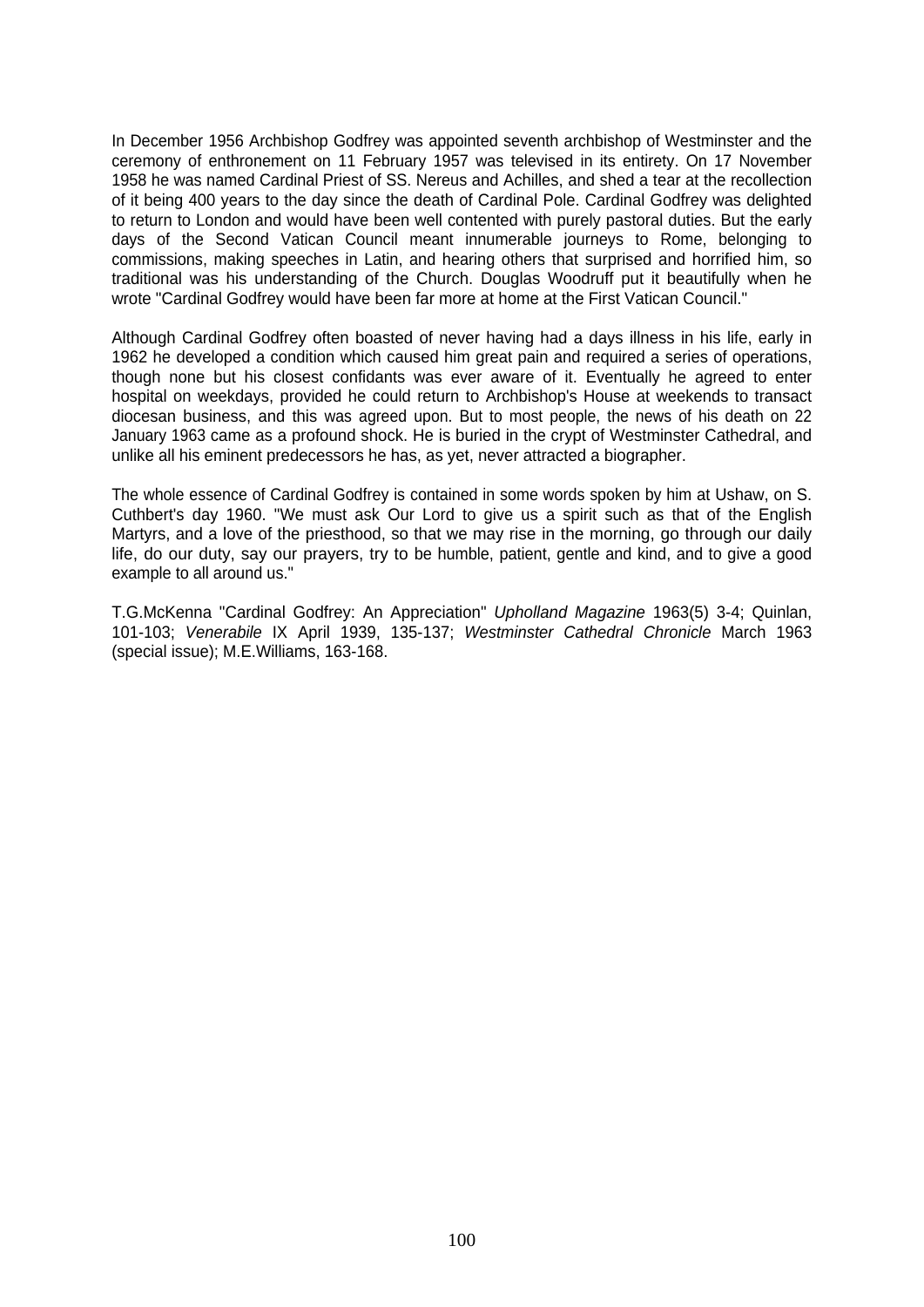## **GORDON** William *Arcadiapolis;* Leeds

Son of Watson and Anne Gordon (Peacock), born at Thirsk, Yorkshire, on 24 September 1831. His father was a stone mason and convert. Two of his brothers were priests, James Gordon of Selby, and Charles Gordon of Musselborough, Midlothian. Educated at Ushaw, he was ordained priest of the old diocese of Beverley on 10 February 1859, by Bishop Briggs in the chapel of the Bar Convent, York. After a few months as assistant at Ripon, he was curate at S. Wilfrid's, York until 1862 when he became chaplain to Lord Herries, at Everingham, where he remained for ten years.

In 1872 he went to S. Mary's, Batley, as rector, and made notable improvements to church and school. He became a Canon of the new diocese of Leeds in 1879, moving into that City as rector of S. Joseph's Seminary. He later became Vicar General and Domestic Prelate to Pope Leo XIII. On 24 February 1890 he was consecrated titular bishop of *Arcadiopolis,* and coadjutor of Leeds, in old S.Anne's by Bishop O'Reilly with Bishops Lacy and Wilkinson as co-consecrators. He succeeded to the see of Leeds on the death of Bishop Cornthwaite, 16 June 1890.

Bishop Gordon was described as a typical Yorkshireman - genial, dogged, blunt in speech, single in purpose, a hard bargainer in business, sympathetic in trouble but well able to administer a rebuke should necessity call. He is reputed to have embarked upon his career as seminary rector with five pounds for expenses. But he pointed out that he had been taught by his mother never to spend a penny if a ha'penny would do. He made it a rule of life to avoid large debts, which were abhorrent to him.

23 new churches were built during his episcopate, and the old cathedral of S. Anne, Leeds was demolished and another, designed by J.H. Eastwood, erected on a different site. A fierce defender of Catholic elementary education, he disobeyed medical advice in 1906 and went to address a gathering of four thousand people in the Colosseum, Leeds, where he denounced Birrell's Bill with all the power at his command.

For many years this bishop suffered very poor health, and when he was granted a coadjutor in 1905, he was unable to undertake the ceremony of episcopal consecration, so Bishop Whiteside of Liverpool deputised. And when Leeds became the venue for the National Catholic Congress he was again too ill to participate. But reports told of a city studded with fair churches and flourishing institutions of the Catholic name - a splendid cathedral, a seminary, a secondary school for boys, another for girls - all representative of what was being accomplished throughout the diocese.

Bishop Gordon died at Springfield House, Leeds on 7 June 1911. The Lord Mayor, the Town Clerk, and the Anglican rector were amongst the innumerable throng who attended the funeral. The panegyrist spoke of the deceased prelate's robust piety and fearless faith, and compared him with Ullathorne. Bishop Gordon is buried in Killingbeck Cemetery, Leeds.

Diocese of Leeds: Archives; *Tablet* 17.6.1911, 922-923, 927-930.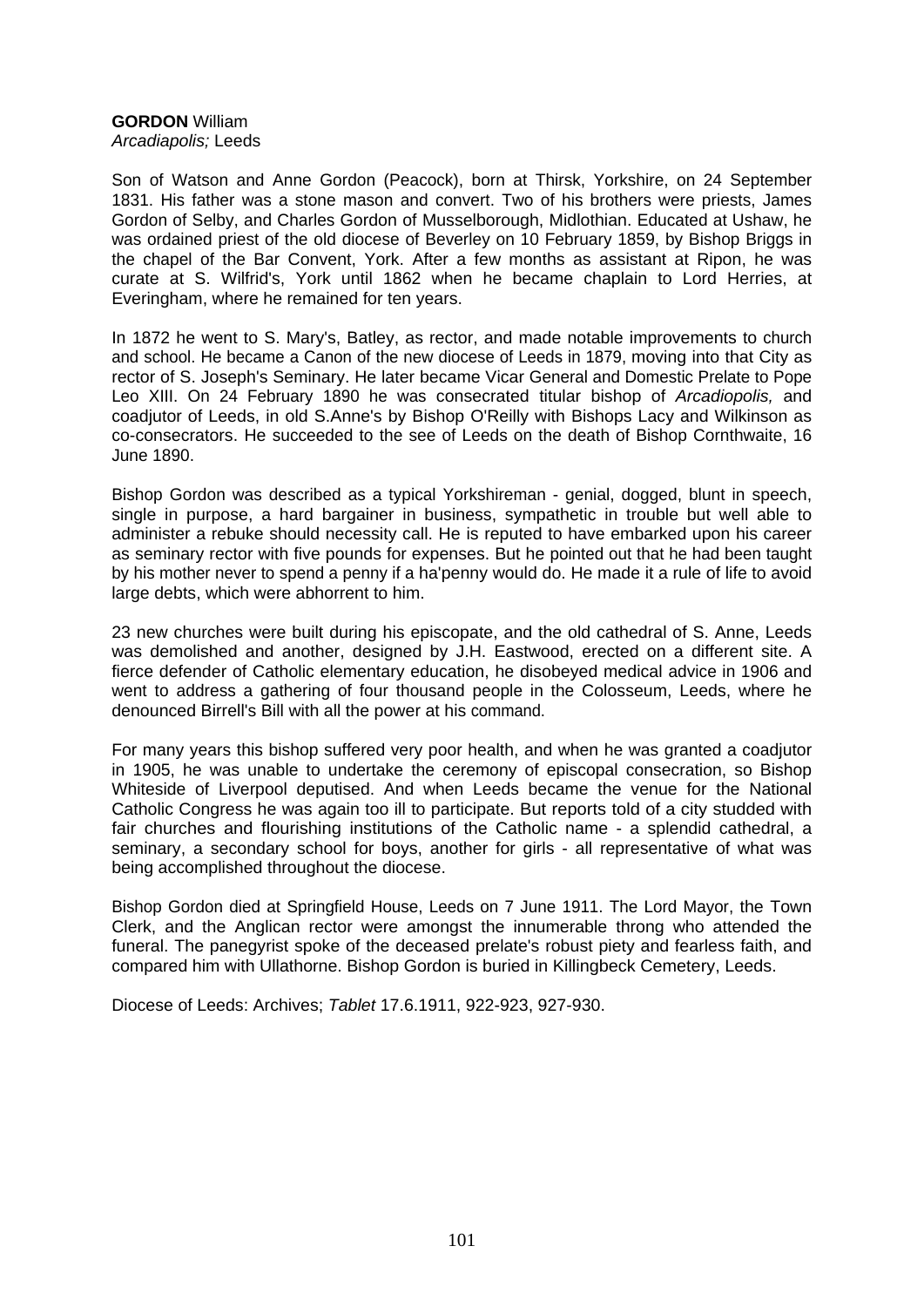**GOSS** Alexander, DD *Gerra;* Liverpool

Son of John and Elizabeth Goss (Rutter), born in Ormskirk, Lancashire on 5 July 1814, he was educated at Ushaw and the English College, Rome where he was ordained priest on 4 July 1841, by Luigi Fransoni, Cardinal Prefect of Propaganda. He was originally intended for the new mission of S. Wilfrid's, Hulme, but it is probable that he did not ever go there. He supplied at SS. Peter and Paul's, Mawdesley until October 1842 when he was notified of his appointment as vice-president of the newly established S. Edward's College, Liverpool.

Dr. Goss took up residence at S. Edward's in January 1843, became Canon of Liverpool in 1851, and was appointed coadjutor bishop on 21 June 1853. On 25 September 1853 he was consecrated titular bishop of *Gerra,* in the proCathedral of S. Nicholas, by Cardinal Wiseman, with Bishops Grant and Turner as co-consecrators.

Despite his great impetus and vigour, it appears that he was by no means the choice of the bishop of the diocese, who would have preferred Thomas Cookson, of Preston. Relations between bishop and coadjutor were never cordial, and evidence exists of unacceeded demands and apologies for impetuosity. On one occasion Bishop Brown was compelled to apologise to Cardinal Wiseman for his coadjutors "inharmonious actions".

Bishop Goss succeeded to the see of Liverpool on 25 January 1856, and his lofty stature (6 feet 3 inches), rhetorical power, and forthright character marked out himself and his episcopate as commanding. There was considerable activity through the diocese which then extended 76 miles from Furness to the Mersey. Churches and schools were built, religious orders arrived, battles were fought to secure the rights of Catholics in prisons and workhouses, and any who would see Catholicism as synonymous with Irish Nationalism were immediately corrected.

Although he had a high regard for tradition, he enforced the regulations requisite to the restored Hierarchy with uncompromising authority. He would even demand to see a medical certificate for people who repeatedly requested to receive sacraments at home. He discouraged private chapels because he believed the gentry should set a good example by supporting their local church. He encouraged evening devotions and Benediction, and ordered that the histories of the various missions should be recorded and stored in the diocesan archives.

Bishop Goss was no mean scholar himself. He frequently contributed to the Cheetham, Holbein, and Manx societies, and he edited the Cheetham volume of 1864. He also performed the first ordination on the Isle of Man since the Reformation, but took no part whatsoever in the proceedings of the First Vatican Council. He was never idle and on the very last day of his life he visited the poor people along Scotland Road, Liverpool with a view to opening a new mission in Silvester Street. He died suddenly at the dining table of S. Edward's College, at 6.30p.m. on 3 October 1872. The boy sent to summon a priest to bring the Holy Oils was Thomas Whiteside (q.v.). Bishop Goss is buried in Ford Cemetery, Liverpool, and for years after his death, it is said that every uncertainty was determined by what he would have done.

S. Anne's. Ormskirk: Baptismal Register; Brady, 418-422; *Cath.Enc* VI (1909) 663; P.H. Doyle 'Bishop Goss and the Gentry' *North West Catholic History* XII 1985, 6-13; A.Kenny The Pastorals of Bishop Goss' *Upholland Magazine* 1963 (5) 5-9; D. Milburn, 210-213; *Tablet* 1.10.1853, 627-628, 12.10.1872, 467-471.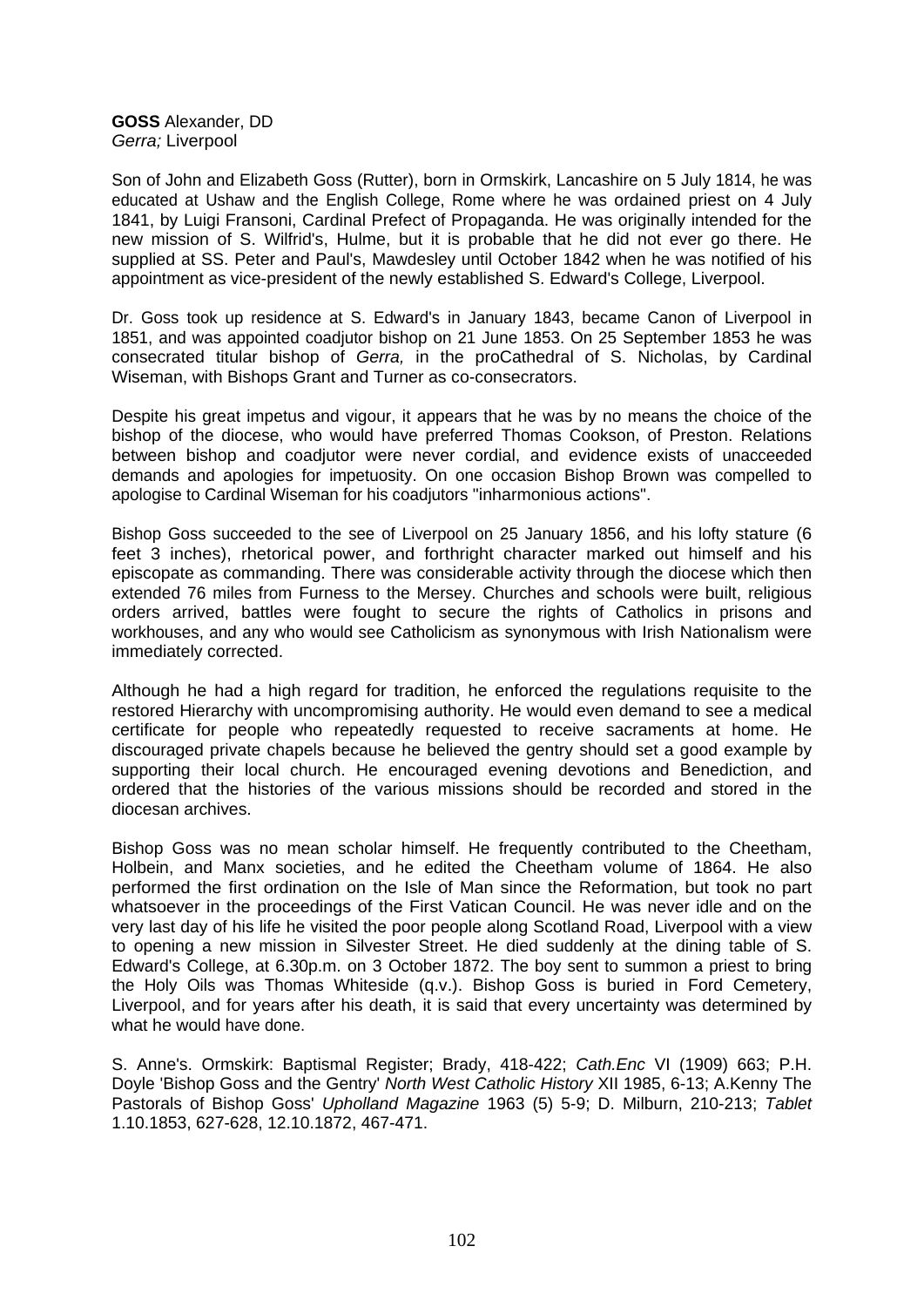# **GRADWELL** Robert

*Lydda* 

Son of John and Margaret Gradwell (Gregson), born at Clifton-cum-Salwick, near Lytham, Lancashire on 26 January 1777, and baptized on the day of his birth. He entered the English College, Douai on 30 September 1791, but because of illness he escaped the general imprisonment of the collegians between October 1793 and February 1795. During that time he managed to rescue one of the Douai diaries, a deed to which Anstruther acknowledges his indebtedness.

Robert Gradwell completed his studies at Crook Hall, near Durham, and was ordained priest by Bishop William Gibson on 4 December 1802. He then spent six years teaching poetry and rhetoric, and in 1808 was one of the first to enter the new buildings at Ushaw. In 1809 he went to Claughton-on-Brock, Lancashire as assistant, and succeeded to the charge of the ancient mission on 12 February 1811. When after the Napoleonic wars it was deemed advisable to reopen the Venerable English College, Rome, Robert Gradwell was appointed its rector. He departed from Claughton in September 1817 but the mission remained in the charge of members of the Gradwell family until 1906.

In Rome prudent administration and painstaking restoration marked his eleven years of office, and six future bishops, Baggs, Errington, RiddelI, Sharples, Turner and Wiseman, were among its products. His contribution to the revival of the English College should never be underestimated. There were some who favoured a combined English, Irish and Scots College. Others quarrelled about the right of appointing the rector, and about the rights of the rector, once appointed. One or two hoped that the Jesuits might eventually repossess it, while still others could see no point in educating the English clergy abroad anymore. Through all this it is recorded of Gradwell "his mild firmness triumphed over all difficulties and converted those into his admirers and friends who had been his greatest opposers. (Brady 198)

On 19 May 1828 he was appointed coadjutor Vicar Apostolic of the London District, and he was consecrated titular bishop of *Lydda*, in the College chapel on 24 June 1828, by the Cardinal Vicar of Rome, Placido Zurla, with Bishops Caprano and Baines as coconsecrators. Not everyone rejoiced in the appointment, for it was well known that the new bishop's opinions on the question of restoration of the Society of Jesus were somewhat hostile.

Bishop Gradwell arrived in London at the end of August 1828 and received a warm welcome from clergy and laity alike. His reputation was proven by his ability and many of his MSS of research into the Roman archives are now deposited at Archbishop's House, Westminster. Some of his publications, *A Winter Evenings Dialogue - or -Thoughts on the Rule of Faith* were once popular. He never found it easy to cope with the damp and fogs of London, and developed a bronchial condition, the complications of which brought about heart failure. He died at 35 Golden Square, London on 15 March 1833, and was buried in the clergy vault of S. Mary Moorfields until 1903 when his remains were re-interred at S. Edmund's College, Ware.

Anstruther IV, 115-116; Blundell I, 158-160; Brady, 197-199; Cath.Enc VI (1909), 718; M.E. Williams, 83-89.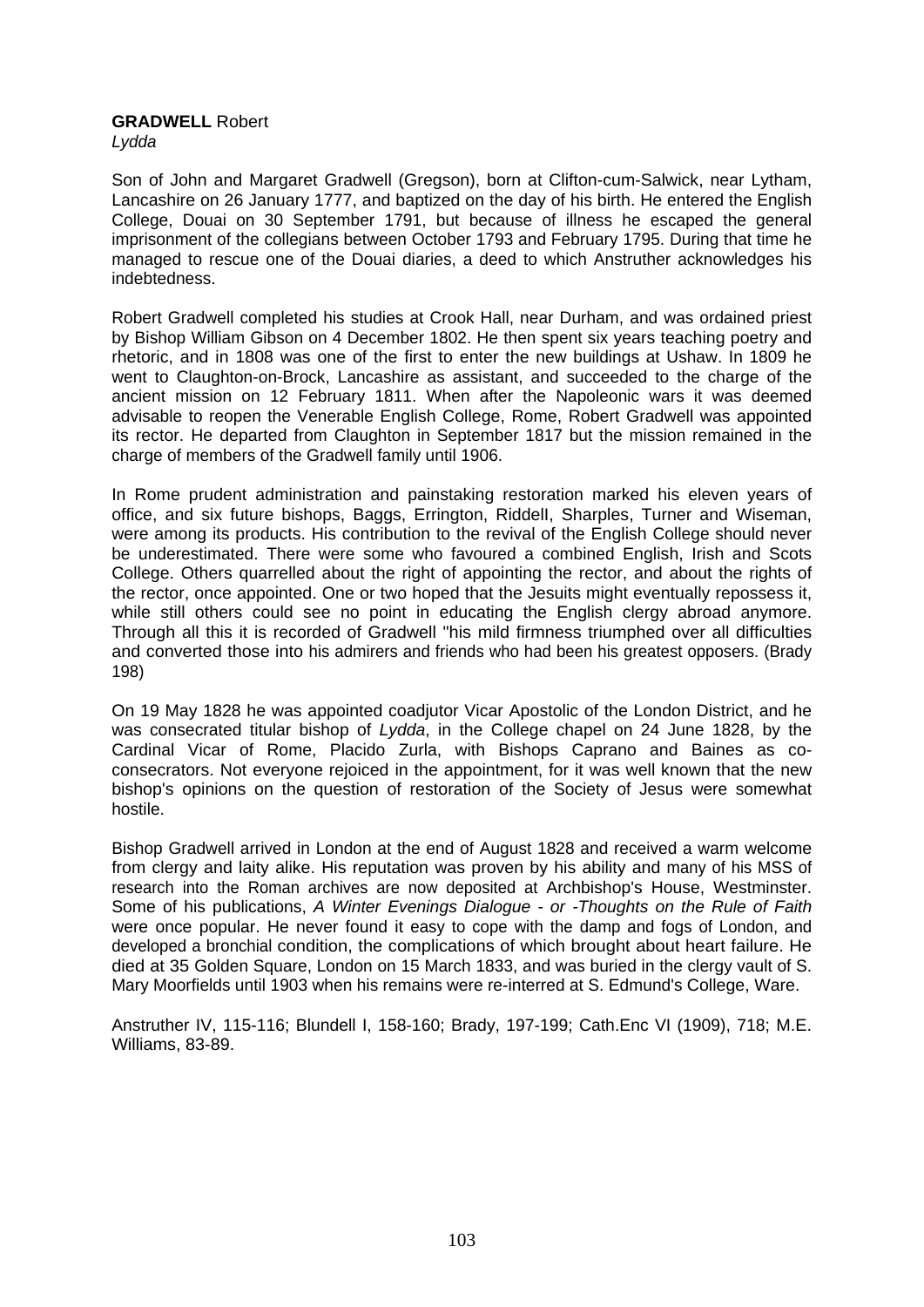#### **GRAHAM** Charles Morice, DD *Cisamus;* Plymouth; *Tiberias*

Born at Mhow, in the East Indies on 5 April 1834, his father was a Lieutenant-Colonel in the Royal Engineers. The future bishop went to school at Shurlands Academy, Barnstaple, Devon, and when his parents became Catholics when he was in his teens, he was sent to Prior Park, Bath. He was educated for the priesthood at the Collegio Pio in Rome, and received the tonsure on the day that Pope Pius IX defined the Dogma of the Immaculate Conception. He was ordained priest on 19 December 1857. He commenced his long association with the Cathedral church in Plymouth in the year 1859 (Catholic Directory 1860). He was Master of Ceremonies and choirmaster, said to have an unerring ear and beautiful voice. He also took an interest in the Devonport area, and obtained ground from the Government upon which a church and school was built.

In 1861 he undertook the duties of Diocesan Secretary, a position that he occupied for many years. He also supervised the ecclesiastical students in Mr Clarke's Collegiate School, in Plymouth. He became a Canon of the Plymouth Chapter in 1868 and continued to occupy many positions in diocesan administration until 1891, when he was appointed coadjutor bishop.

He was consecrated titular bishop of *Cisamus,* in the Cathedral church, Plymouth, on 28 October 1891, by Bishop Clifford, with Bishops Knight and Vertue as co-consecrators. On 24 October 1902 he succeeded the 89 year old Bishop William Vaughan as bishop of Plymouth. His knowledge of his diocese was extensive, and he enjoyed good relations with the clergy and religious communities, especially with the Catholic officers and men in Devonport Garrison. At the time of his appointment as coadjutor bishop the whole diocese subscribed towards his mitre, crozier and other pontificalia. Again, at his succession to the see of Plymouth, the esteem of all was demonstrated by a gift of vestments and a purse of gold.

Bishop Graham used to describe his career as humdrum, claiming to work only upon the good of others. "The only good thing that I can think of - he once remarked -is that I was able to keep Bishop Vaughan alive for eleven years". He insisted that anything else of value was due to the generosity of his people and the devotion of his priests. A striking example of this is to be seen at Buckfast , site of an ancient monastery in the valley of the Dart. It passed to some French Benedictines in 1882 and was raised to the dignity of an abbey in 1902. The first abbot was drowned off the Spanish coast in 1906, and his successor, Anscar Vonier, though only thirty years of age, inspired a small group of amateurs to rebuild a monastery of well nigh perfect proportions and became one of the best known spiritual directors and writers of his day.

Bishop Graham became so ill as to be unable to leave his house or even write letters. He therefore resigned his see in February 1911 and became titular bishop of *Tiberias.* He retired to Hayle, in Cornwall where he died on 2 September 1912, and is buried in Plymouth cemetery.

*Catholic Whos Who* 1908; *Tablet* 7.9.1912. 370; R.Tilbrook, *Buckfast Abbey* (Norwich 1977).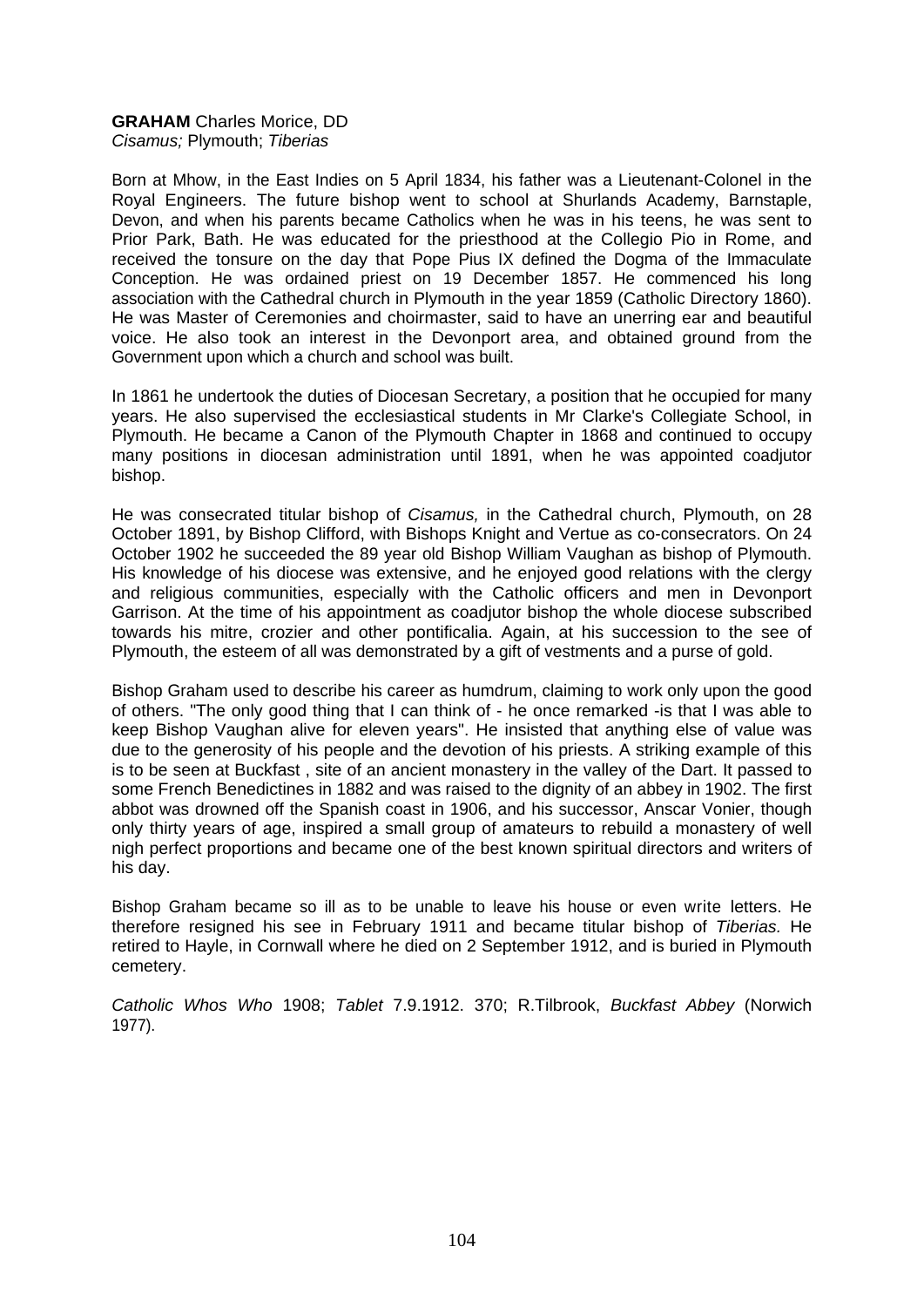#### **GRANT** Charles Alexander MA, LCL *Alinda;* Northampton

Son of Frank and Sibylla Christina Grant (Grant), born in Cambridge on 25 October 1906. His father was a college lecturer and his mother was a nurse but his ancestors were Scottish, one of his forebears fought at Culloden "on the losing side". After a High Anglican upbringing he was received into the Church at English Martyrs, Cambridge at the age of 14. He studied mathematics at Christ's College, claiming it was a good training for a theologian because the answers were always right or wrong. He studied briefly with Fr. Ronald Knox at S. Edmund's College, Ware before going to Oscott College, Birmingham which he often referred to as "the Midland Hotel". After his ordination to the priesthood on 16 June 1935 he went to the Beda College, Rome and studied Canon Law.

From 1938 to 1943 he served as curate at English Martyrs, Cambridge and from 1943 to 1945 he administered the parish of S. Etheldreda, Ely. Then he became parish priest of S. Edward's, Kettering, Northants. In 1955 he was appointed Vicar General and created Domestic Prelate, and during this period he acted as Officialis in the Diocesan Matrimonial Tribunal. Mgr. Grant remained at Kettering until his nomination as titular bishop of *Alinda* and auxiliary of Northampton. He was consecrated in the Cathedral at Northampton by Bishop Parker with Bishops Petit and Rudderham as co-consecrators, on 25 April 1961.

Bishop Grant moved his residence from Kettering to The White House, East Poringland, Norfolk but remained Vicar General until he succeeded to the See of Northampton on 25 March 1967.

He held some very decided opinions on the appalling effects of world poverty, and the immorality of weapons of mass destruction. These he did not hesitate to make known in the second Vatican Council. The plight of homeless refugees moved him, in conjunction with the Knights of S. Columba (of which organisation he was National Chaplain) to promoting social concern. For 20 years he was chairman of CAFOD, he was first president of the Commission for International Justice and Peace, and he chaired the Commission for Missionary Activity.

As a post-Vatican II bishop he tended to avoid anything of triumphalism. He dressed casually, lived frugally, and his constant exhortation was "be kind". He came into conflict with his Vicar General who thought the bishop too lenient over the rights of curates, and he figured in the national news over his handling of a Norfolk priest who insisted on celebrating Mass in the Tridentine Rite, long after the Advent 1969 when such celebrations ceased to be the norm. At that time the diocese was vast, his predecessor always spoke of it as "the seven counties", but in 1976 with the creation of the new diocese of East Anglia, he was left with only Bedfordshire, Buckinghamshire and Northamptonshire, and a Catholic population of 146,000 reduced from nearly 200,000. Bishop Grant retired to Kiln Green, Reading in 1982, where despite numerous ailments, including a minor stroke, he outlived his successor, and died on 24 April 1989. He is buried at Woburn Sands, Bucks.

Diocese of Northampton Archives; *Tablet* 29.4.89, 501.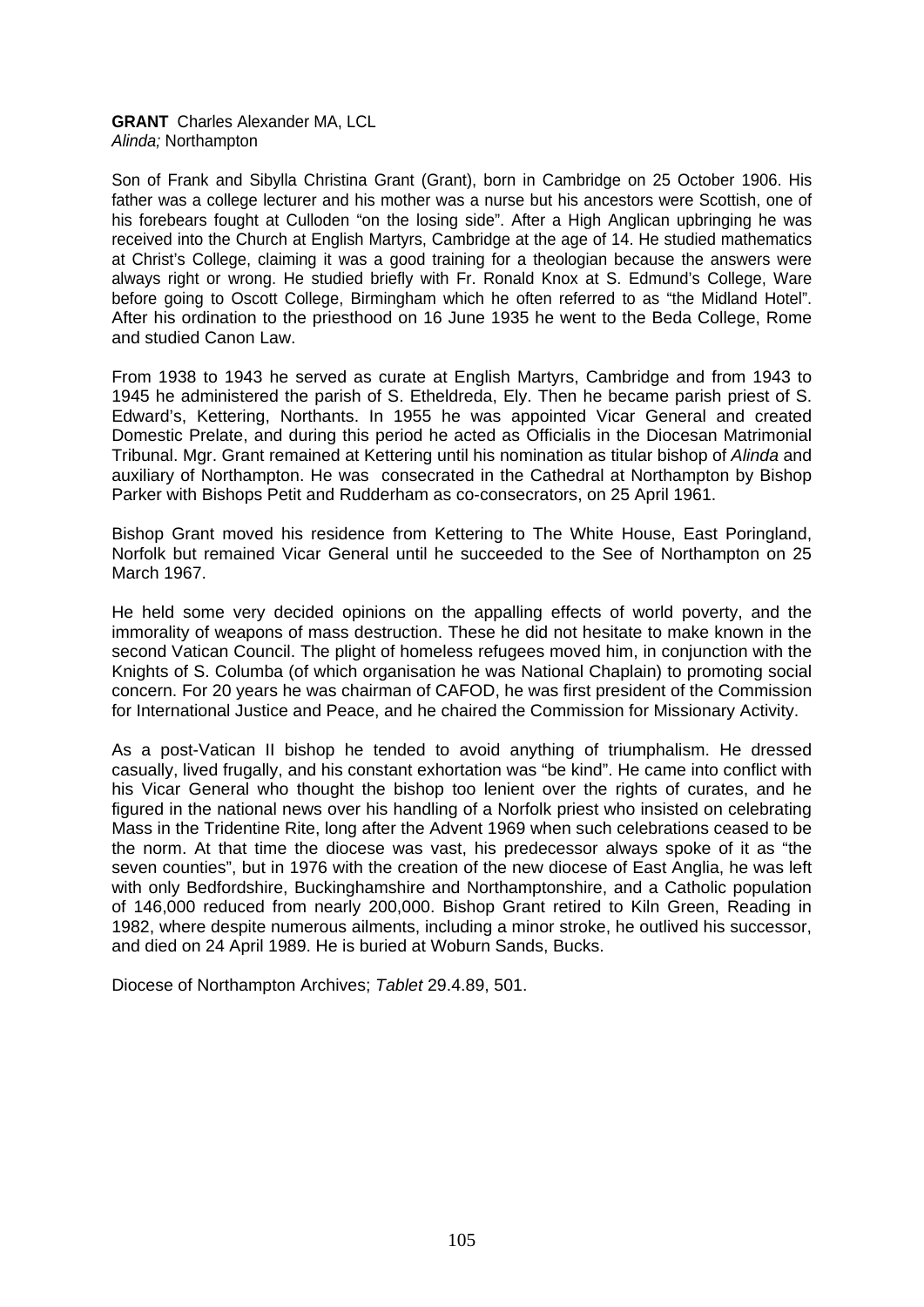**GRANT** Thomas, DD **Southwark** 

Son of Bernard and Anne Grant (MacGowan), born on 25 November 1816 at Ligny-les-Aires, in France, where his father, a soldier in the 71<sup>st</sup> Regiment (Highlanders) was stationed. Both his parents came from Ackersons Mill, near Newry, County Down, and he himself grew up in Chester, where the resident priest, John Briggs (q.v.) recognised his talent, and sent him to Ushaw College.

In 1836 he entered the English College, Rome where he obtained the degree DD, and was ordained priest on 28 November 1841. He became secretary to Cardinal Acton, then resident in Rome, and in that capacity he met many important visitors as well as becoming familiar with ecclesiastical matters at a high level, all of which contributed to his becoming a person of considerable influence.

In October 1844, at the age of 28, he was appointed rector of the English College, Rome and his services were soon in demand in relation to the proposed restoration of the English Hierarchy. It was he who translated into Latin all the proposals to be set before Propaganda, likewise it was he who composed the historic Latin preface to the Bull of Restoration.

In the restored Hierarchy Thomas Grant was appointed first bishop of Southwark, on 22 June 1851, and consecrated in the chapel of the English College on 4 July 1851 by Luigi Fransoni, Cardinal Prefect of Propaganda. At that time Southwark was a very large diocese, consisting of all Berkshire, Hampshire, Kent, Surrey, Sussex and the Channel Islands. There was conflict almost immediately between himself and Cardinal Wiseman over the funds of the old London District, and several years and much correspondence passed before an appeal to Rome obtained a ruling in Grant's favour.

It was a period of much activity in obtaining official recognition for Catholic chaplains to the Armed Forces, and the appointment of salaried chaplains to workhouses and prisons. In all this the Government always preferred to deal with Bishop Grant rather than Cardinal Wiseman, indeed he became so highly regarded in Government circles that Lord Palmerston attempted to propose his name for the see of Westminster in 1865.

In the pastoral care of his diocese he regarded the opening of the orphanage at Norwood as his most effective act. Although seriously ill with cancer, he set out for the First Vatican Council, and it is not generally realised that it was he, not Manning, who was the elected delegate of the English bishops. His opponents said that on the burning topic of the day – Papal Infallibility – he was apt to confuse Ultramontane principles with Catholic truth, while Abbot Cuthbert Butler, the historian of that Council, described him as "our best theologian".

Bishop Grant died in Rome on 1 June 1870 and his body was returned to England where by his expressed command it was buried at Norwood on 23<sup>rd</sup> of that month, and where later the church of the Ever Faithful Virgin was erected as his memorial. In conformity to his wishes there was no solemnity at his funeral, no bishop's presence, no oration, nothing other than what would have been received by the poorest of the laity. Bishop Ullathorne remarked "A great light has gone out in our little Church", and Pope Pius IX exclaimed "Another Saint in Heaven".

Bogan, 205, 264-273; Brady, 447-452; *Cath.Enc* VI (1909), 726-727; Holmes 155, 175; Norman, 140, 183-186; E.H. Wake 'Thomas Grant' *Venerabile* IV October 1929, 245-263.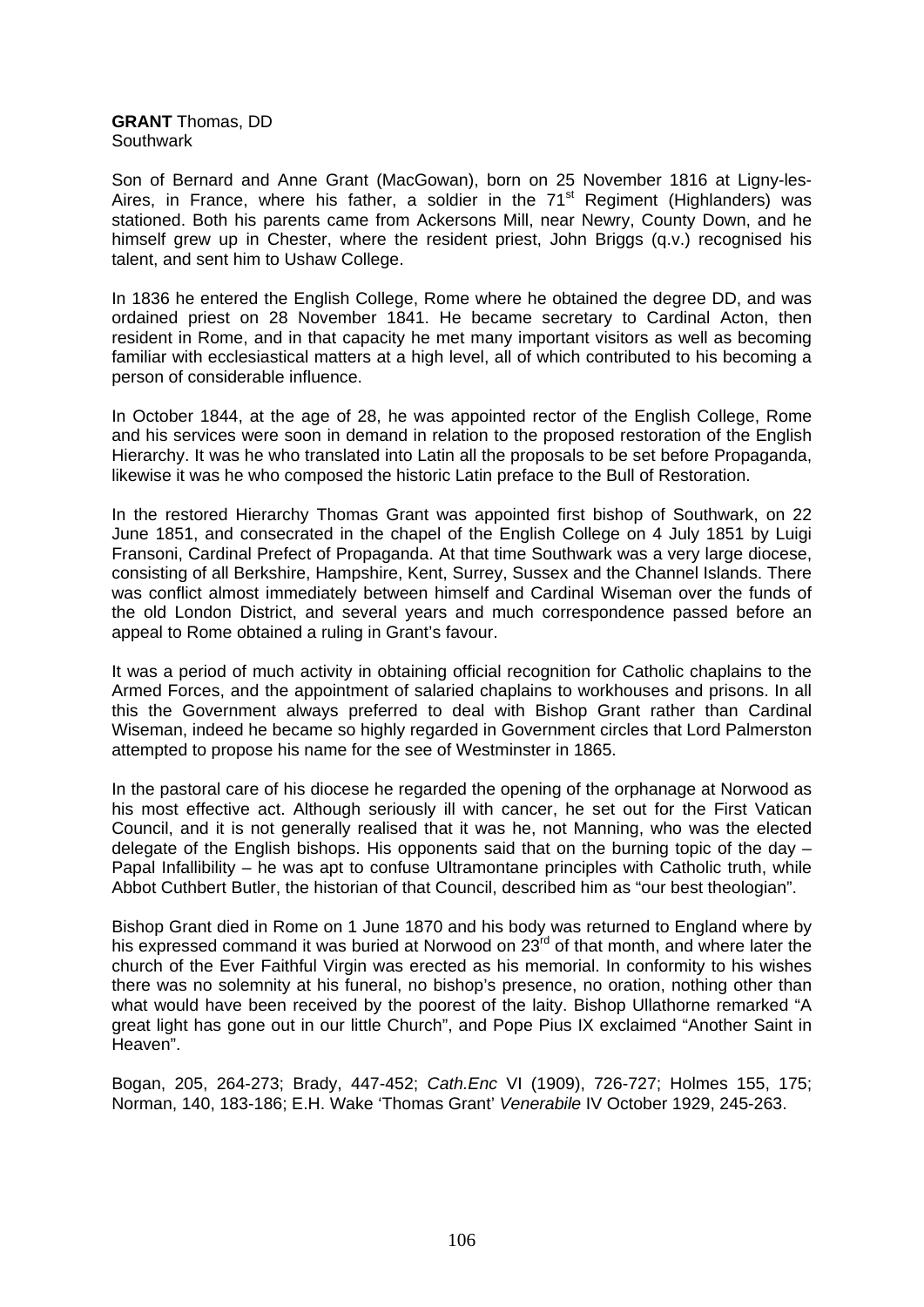#### **GRASAR** William Eric, DCL, STL Shrewsbury

Son of William Matthew and Alice Mary Grasar (McTighe), born in Scunthorpe on 18 May 1913, his father and his grandfather owned the once famous Catholic magazine *The Dowry of Mary.* He was educated at Brigg Grammar School, at the Capuchins college at Panton, Lincolnshire, and at the English College, Rome, and ordained priest on 18 December 1937. After a very short period at S. Barnabas' Cathedral, Nottingham, he returned to Rome to study Canon Law but the outbreak of war in 1939 necessitated his return to the cathedral.

Because of the war the English College was forced to quit Rome and take temporary accommodation at Stonyhurst College, near Blackburn. In 1942 Fr. Grasar was appointed its vice-rector, and endured the many privations of travel restriction, rationing of food and clothing, air raid precautions, and on one occasion the dropping of a couple of landmines at the front of the house.

When the war was over and the college returned to Rome he cheerfully reverted to the role of student and worked for the degree he had previously been compelled to abandon. He also obtained the licenciate in Sacred Theology. From 1948 onwards one position of responsibility after another was placed upon him. Yet temperamentally he was ill equipped to deal with weighty problems. He was given to excessive worry and used to say Sunday was his favourite day, because there was no post then. He dreaded receiving letters although he could write them beautifully.

From 1948 to 1952 he was Chancellor of the diocese of Nottingham, resident at Bishop's House. In 1952 he became rector of S. Hugh's Seminary, Tollerton Hall, Notts. And in 1956 he became Vicar General, Domestic Prelate, and parish priest of S. Paul's, Lenton, Nottingham.

On 27 June 1962 he was consecrated eighth bishop of Shrewsbury, in the Cathedral church of that diocese, by Archbishop Grimshaw, with Archbishop Murphy and Bishop Ellis as coconsecrators. Bishop Grasar was a man of many accomplishments, though he did his best to conceal them. He was fluent in French, German and Italian, a good pianist, and played football until he was 42. His episcopate coincided with the Second Vatican Council and some of the most momentous episodes in modern Church History.

He explained to Pope Paul VI that he felt many would return to the Faith if the difficulty of having first to go to confession could be overcome. He received permission, for a limited period, to hold Masses at which General Absolution could be given. The response achieved national publicity. He also committed his diocese to provide for any mother and baby, Catholic or otherwise, as an alternative to abortion. And he witnessed the increase of the Catholic population of the diocese from 170,000 with 258 priests in 1962, to 209,000 with 262 priests in 1980, although twelve priests had abandoned office during those querulous post-Conciliar years. But it is agreed that the simplicity and humility of this bishop played a major role in steering many people through such difficult times.

On 7 October 1980 he retired and found great joy in work akin to that of a curate, at S. Vincent's, Altrincham. But he suffered a stroke, a thrombosis, and a fall in which he fractured several limbs, before his death in Lourdes Hospital, Liverpool on 28 December 1982. Bishop Grasar is buried at Our Lady's Church, Birkenhead.

Abbott 21-22; *Catholic Directory* 1962, 1982; Scunthorpe: Holy Souls Baptismal Register; *Shrewsbury Diocesan Year Book* 1984, 116-119.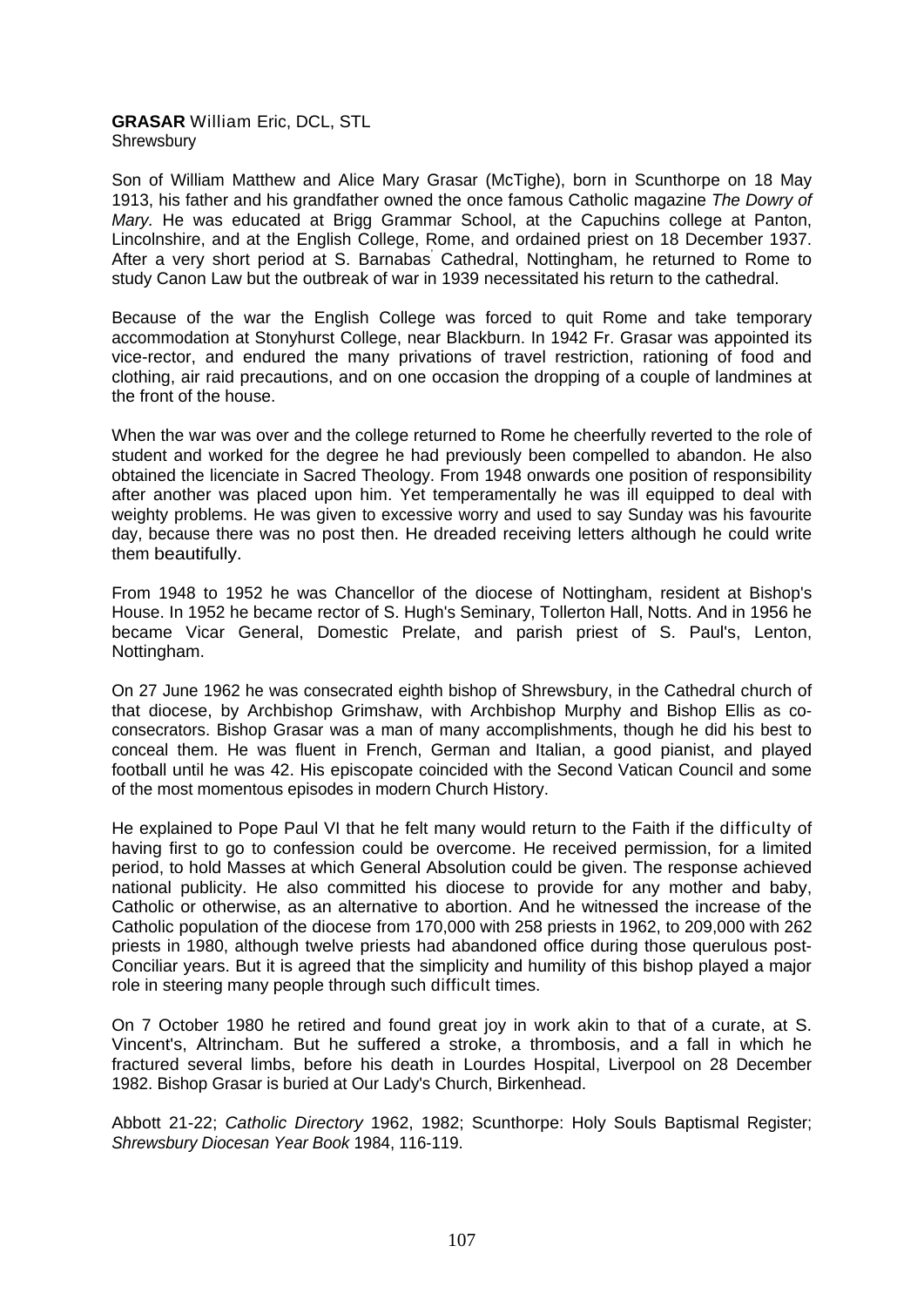**GRAY** Joseph, D.C.L. *Mercia;* Shrewsbury

Son of Terence and Mary Gray (Alwill) born at Finternagh, Co. Cavan, on 20 October 1919. Both his parents were teachers. He entered S. Patrick's College, Cavan in 1932 proceeding to Oscott College, Birmingham in 1937. His vocation was severely tested by the death of his father in 1936, leaving his mother with seven other children to care for, then by the death of his sister, newly qualified as a teacher in 1940. In the early years of World War II his suspected subversive activities at Oscott merited police investigations. He had written to someone in Ireland saying he had received the Code, and thanking them for it. After supplying evidence that it was in fact a book – The Code of Canon Law – the officers were apparently persuaded.

He was ordained priest of the Archdiocese of Birmingham, in Cavan Cathedral on 20 June 1943, then placed as assistant priest at Sacred Heart, Aston, Birmingham. There he fostered the lay apostolate and had charge of the choir. In 1948 he went to S. Patrick's College, Maynooth, Co. Kildare and spent two years studying Canon Law. In 1950 he became one of the Archbishop of Birmingham's secretaries, then a further years study in Rome gained him his doctorate in Canon Law. He then became parish priest of S. Michael's, Moor Street, in central Birmingham, and Vicar General (in 1966) to Archbishop Dwyer. Late in 1968 he was nominated titular bishop of *Mercia*  and auxiliary bishop of Liverpool. He received Episcopal ordination on 16 February 1969, in the Metropolitan Cathedral of Christ the King, Liverpool, by Archbishop Beck, assisted by Archbishop Dwyer and Bishop Harris. Several present remarked that the new bishop bore a remarkable resemblance to the late Archbishop Downey.

Originally, Bishop Gray was given responsibility for the eastern part of the archdiocese, but the archbishop's protracted illness meant that much more was required of him in visitations, confirmations, and administrative decisions. On 30 September 1980 he was appointed ninth bishop of Shrewsbury. He was installed at Our Lady's, Birkenhead on 7 October, then emulating the earlier bishops of the diocese, who claimed that living in Shrewsbury made contact with most of the people difficult, he removed the Episcopal residence to Birkenhead, where he soon experienced burglary and the loss of some of his valuables.

Bishop Gray encouraged the formation of parish councils, lay participation in the liturgy, and lay formation. In 1987 he established the permanent diaconate in the diocese. His long commitment to ecumenism was amply evident when at Our Lady's, Birkenhead in 1993 he celebrated the Golden Jubilee of his priesthood. The Bishop of Chester and representatives of the Salvation Army, United Reformed Church and Methodists joined 200 of his own priests to offer their congratulations. Having reached the canonical age for retirement, Bishop Gray relinquished office on 30 August 1995. He died on 7 May 1999 and is buried at S. Winefride's, Neston, Wirral.

J Gray, *An Autobiographical Statement* (Altrincham 1999); Shrewsbury Diocesan Year Book 2000, 171 – 173.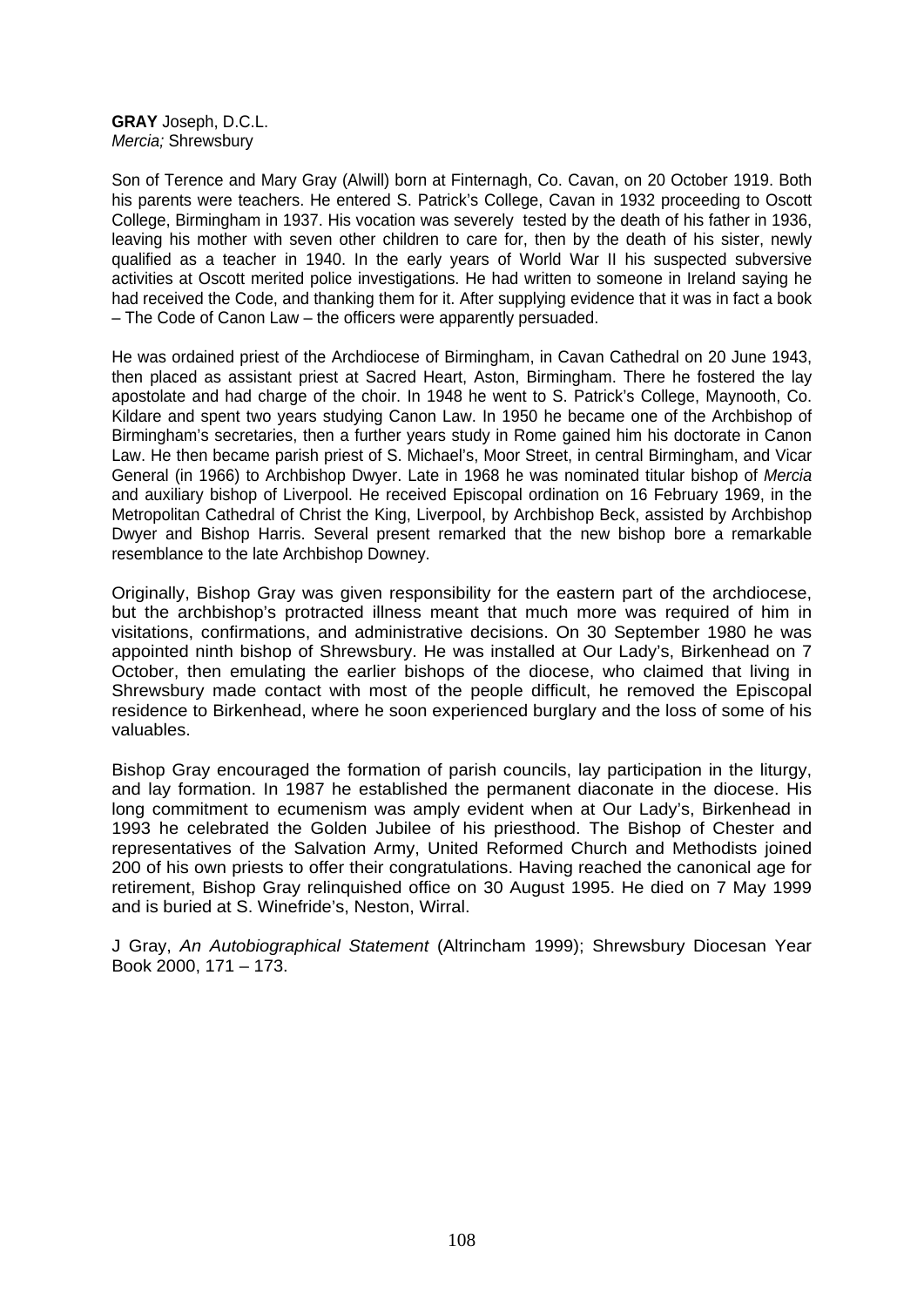### **GRIFFIN** Bernard William, DD, DCL, CARDINAL *Abya;* WESTMINSTER

Son of William Bernard and Helen Griffin (Swadkins), and twin brother of Dom Basil Griffin, monk of Douai, he was born on 21 February 1899, in Oakfield Road, Cannon Hill, Birmingham. His father was a Birmingham City Councillor. Educated at King Edwards School, Birmingham, and Cotton College, Staffordshire, he served in the Royal Naval Air Service during the First World War, in the Orkneys and later in Kent. He caught the dreaded influenza in 1918 but declined to be discharged on medical grounds for fear of it jeopardizing his ambition to become a priest.

He then studied at Oscott, from 1919 to 1921, and at the English College, Rome, where he obtained the degree DD. He was ordained priest on 1 November 1924 but remained in Rome for further study, which led him to obtaining a degree in Canon Law. He returned to his native city in 1927, to the staff of Archbishop's House, where every conceivable odd job and official responsibility was given him, not least that of secretary to the aged Archbishop Mclntyre, then on the threshold of retirement.

Under the new archbishop, Thomas Williams (q.v.) even more was expected, Diocesan Chancellor, Chairman of the Youth Council, active member of the Catholic Evidence Guild, representative to the BBC, and finally Vicar General - and all before he was forty years old. In 1937 he became a parish priest at Coleshill, in Warwickshire, and administrator of Father Hudson's Homes. This was a complex of houses caring for deprived children, from a home for unwanted babies, a school where older children were prepared for domestic service, and a home for boys, to an orthopaedic hospital. In that capacity he met some of the foremost specialists in childcare of that time, and was affectionately regarded by the highest official as by the poorest child. He also took upon the role of church-builder at Coleshill, where in 1942, despite wartime restrictions, the call-up of the architect, and the insolvency of the contractor, he managed to complete the church of S. Teresa of Lisieux, a saint for whom his admiration was profound.

Meanwhile Dr. Griffin had been appointed auxiliary bishop of Birmingham. On 30 June 1938, in S. Chad's Cathedral, he was consecrated titular bishop of *Abya,* by Archbishop Williams, with Bishops Lee and Barrett as co-consecrators. He was also attached to the Air Raid Precautions organisation, and was one of the first wardens to enter the blazing city of Coventry after the terrible blitz of 1941. It was said at the time that he never seemed to tire.

In 1943 both Cardinal Hinsley, of Westminster and Bishop McNulty of Nottingham died, and many expected that Bishop Griffin would be promoted to Nottingham. But by Papal Brief dated 18 December 1943, this comparatively unknown though hard-working young bishop from the Midlands, was named sixth archbishop of Westminster and senior Metropolitan in the Hierarchy of England and Wales. He was enthroned in Westminster Cathedral on 18 January 1944, and upon his departure the people of the archdiocese of Birmingham presented him with a costly crozier, after the work of Joseph Teutschmann (1717 -1787) - see Westminster Cathedral Chronicle 1944, 179 - article by Professor T Bodkin.

Before the war was over London was to receive some vicious attacks from flying bombs, and much Catholic property suffered thereby. In the aftermath of war came the inevitable problems associated with disruption of family life, children separated from their parents and left without guidance, a decline in moral standards, and a rise in social stress. Archbishop Griffin cheerfully faced the future and gave his hobby in his entry in *Whos Who* as work.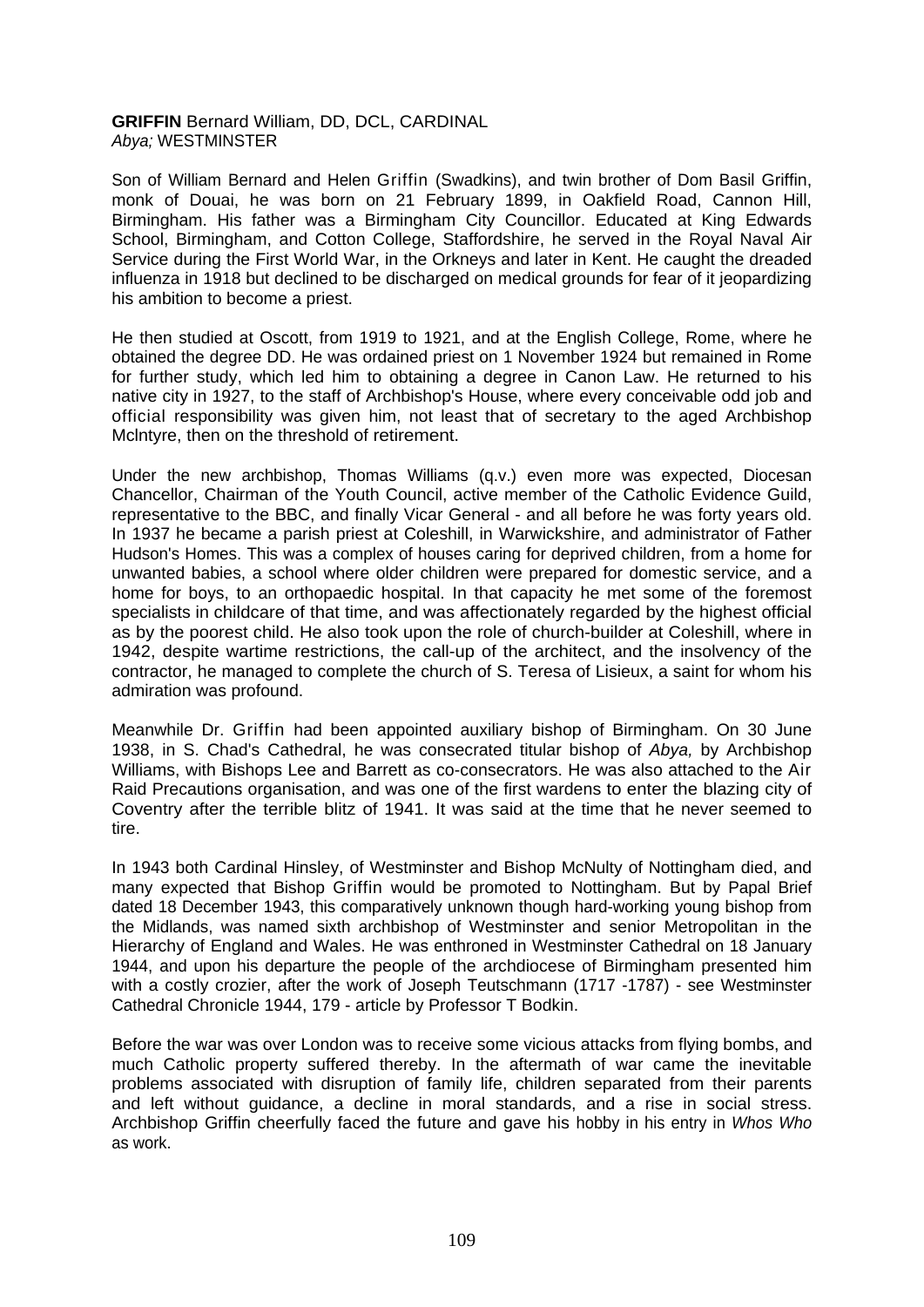At Christmas 1945 he was named Cardinal Priest of SS. Andrew and Gregory on the Coelian Hill, and received the Red Hat from Pope Pius XII on 18 February 1946. He was, at that time, the youngest Cardinal in the world. He became submerged in a part of his ministry for which he will long be remembered - travelling. As senior Catholic prelate in England, and convinced that the Church had much to offer to war-devastated Europe, and towards the building of a better world, he was apt to see himself as representing Britain too, in dealing with his co-religionists elsewhere. He visited Canada, Czechoslovakia, Denmark, France, Germany, Holland, Italy, the United States, and perhaps where to him was dearest of all, Poland. Every device that a hostile regime could employ was tried to prevent him entering Poland. But he circumvented the lot, and in June 1947 toured that country to the elation of the people everywhere.

The "Church of Silence" as vast numbers in Eastern Europe came to be called, had no more valorous champion anywhere than in Cardinal Griffin, whose forthright condemnation of totalitarian systems inspired thousands, and later was to fill the Albert Hall, in protest, though illness prevented him from being actually present.

At home, his interest in social welfare was to aid him to assess and encourage the efforts of the post-war Labour Government, whose policies on the mines, railways, and health service were to bring about an almost silent revolution. But the Cardinal was always prominent in explaining that material gain was not a panacea for all ills, as his book *Seek Ye First,* and various Pastoral letters demonstrates. Less satisfactory, was that Governments attitude towards Catholic education, though in justice it must be stated it was only implementing an Act of 1944 passed by the Government of Winston Churchill. That Act was described by Cardinal Griffin as intolerable, because it regarded Catholics as obstacles to progress for refusing to be excluded, without murmur from the educational system. He told an Albert Hall meeting prior to the General Election of 1950 "There have been two Amending Acts to the 1944 Act — on both occasions the Act has been amended in favour of the Ministry".

Despite a great capacity for work and vigorous exercise, the Cardinal began to suffer one attack of coronary thrombosis after another. On Sunday 1 October 1950, he had to almost force himself to be present in Wembley Stadium where the centenary of the Restoration of the Hierarchy was celebrated with memorable splendour. A few months later he was so ill that Bishop Myers (q.v.) was appointed coadjutor. His last years were sadly restrained ones, yet there was one occasion when, as the climax of a great Vocations Exhibition, he ordained 32 priests at Olympia. After deciding to take a quiet West country holiday, he died at New Polzeath, Cornwall, on 20 August 1956, and is buried in Westminster Cathedral.

*Cath.Enc.* VI (1967) 803; *Clergy Review* September 1950, 513; de la Bedoyere; *Edmundian* Christmas 1956, 109-110; Quinlan, 98-100; *Venerabile* XVIII November 1956, 1-2.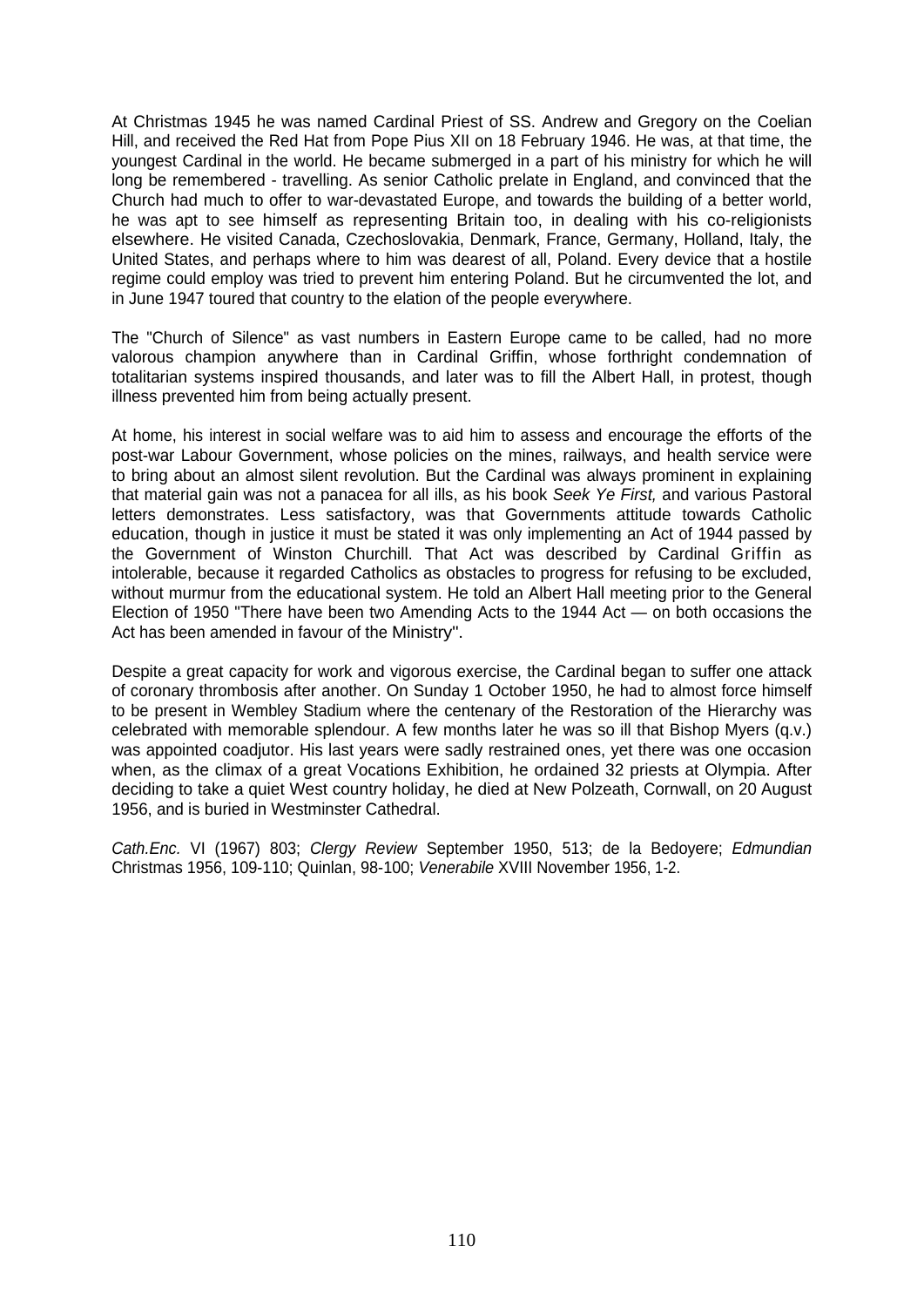# **GRIFFITHS** Thomas

*Olena* 

Bishop Griffiths was born in Southwark on 2 June 1791 and admitted to S. Edmund's College, Ware when he was 13. He was ordained priest there in 1814, the first and only Vicar Apostolic of the London District to be educated entirely in England, indeed before his elevation to the episcopate he had never lived outside the walls of that college.

At the age of 27 he became President of S. Edmund's and his 15 years in office witnessed some notable advances in English Catholicism, culminating in the long-sought Act of Emancipation of 1829. On 28 October 1833 he was consecrated titular bishop *Olena* and coadjutor of the London District, in the college chapel by Bishop Bramston, with Bishops Penswick and Walsh as co-consecrators.

There was some opposition to his appointment by the London clergy, not because of any personal defect, on the contrary his reputation was blameless, but rather due to the method of his selection. Bishop Griffiths was the choice of his predecessor, a method resorted to as of necessity in penal times, but hardly seen as appropriate after Emancipation, for neither the clergy nor laity were permitted as much as an opinion. It was this opposition that instigated the reform in ecclesiastical government in England, which doubled the number of Vicars Apostolic in 1840, and ultimately led to the restoration of the Hierarchy in 1850. Bishop Griffiths succeeded Bishop Bramston as Vicar Apostolic on 27 July 1836.

He was a very practical administrator whose episcopate witnessed the opening of several new missions and the erection of commodious churches in existing ones. The beginnings of the Oxford Movement had some effect, while the Catholic population increased rapidly, mainly due to the tragic events in Ireland. Wiseman's return to England and famous series of sermons in London as well as harvesting numerous converts also brought about some argument with this bishop.

Wiseman did not hesitate to criticise, mostly ideas and methods that were survivals of penal days and regarded by the London Catholics as a matter of necessity. To Wiseman, so imbued with all things Roman, they appeared as wanting in piety and zeal. Bishop Griffiths strongly resented the accusation, and said so, with the result that he acquired the reputation of lacking vision and not having the qualities desirable in a leader. Bishop Ullathorne used to say that this was one reason why the restoration of the Hierarchy was so long delayed. However, there were Government officials whose regard for Griffiths was great, for they frequently conferred over matters relating to Catholicism in the colonies.

Another charge against Bishop Griffiths is that he was anti-Jesuit. The truth is he offered the Society of Jesus missions in Hackney or Saffron Hill, but would not permit another in central London where he considered Soho and Warwick Street churches to be sufficient. In 1840 he certainly averted the county of Hertford being placed in the new Eastern District, on account of it containing S. Edmund's College, Ware. He died, somewhat unexpectedly on 12 August 1847, the first of the London Vicars Apostolic to have his obituary published in *The Times.* He is buried at S. Edmund's Ware, where A W Pugin designed a special chantry to contain his tomb.

Brady, 323-324; Cath.Enc Vll (1910). 33; Gillow III, 61-63; Ward, Sequel I. 30, 72-73.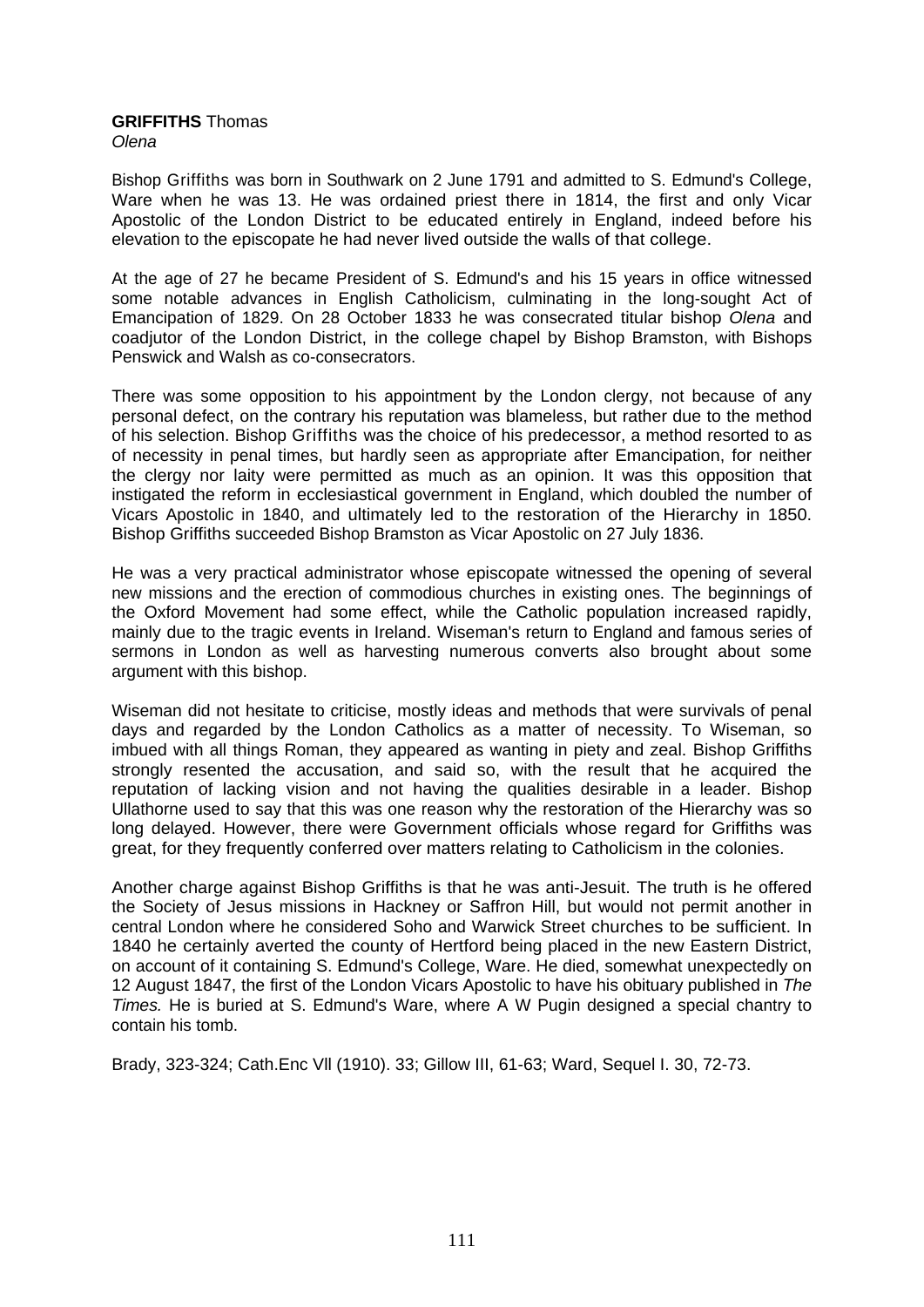### **GRIMSHAW** Francis Joseph, DD Plymouth; BIRMINGHAM

Son of Joseph and Sarah Teresa Grimshaw (Handley), born on 6 October 1901, in Cranleigh Gardens, Bridgwater, Somerset. He was educated at Prior Park College, Bath and the English College, Rome and ordained priest of the diocese of Clifton on 27 February 1926. His appointments in his native diocese were not many. He was curate at Holy Rood, Swindon until 1932, parish priest of S. Joseph's, Fishponds, Bristol until 1946, and parish priest of S. Mary's, Bath for barely twelve months. He was also diocesan Inspector of Schools for about 13 years.

On 25 July 1947 he was consecrated sixth bishop of Plymouth, in the Cathedral church there, by Archbishop Masterson, with Bishops Lee and Ellis as co-consecrators. He always said that the happiest years of his life were spent in Plymouth. He loved that city and diocese, embracing the old counties of Devon, Dorset, Cornwall and the Isles of Scilly. He loved its people, priests and problems, and acquired a reputation of always having time for a person and making them feel that their particular difficulty was all that concerned him.

Swimming and drawing were his relaxations. As a student in Rome many of his drawings had appeared in the *Venerabile* magazine. In Plymouth he was an all the year round swimmer. He also had an exquisite style of handwriting, and during the great celebrations marking the centenary of the restoration of the Hierarchy in September 1950, he preached at the Children's Mass in Westminster Cathedral where he made the account of the landing of William Bishop, at dead of night in 1623, sound like a modern adventure story.

On 11 May 1954 he was appointed archbishop of Birmingham, where in addition to opening 75 new schools, 45 new churches, establishing a permanent University chaplaincy and a Vocations Centre, he also managed to get Archbishop's House equipped with a swimming pool. In the vast programme of school and church building, he personally examined all plans and never hesitated about making his suggestions or views known to the architect.

The Liturgy had always interested him, and rising standards and encouraging lay participation had been evident wherever he served. This was recognised at the Second Vatican Council, which brought contact with similar minds to his own, but won him the chairmanship of the Liturgical Commission for all English-speaking countries. He was responsible for much of the vernacular now in use in the Ritual and revised form of the Mass. Yet he remained traditionalist enough to prepare all sermons or important addresses in the presence of the Blessed Sacrament.

As the third session of the Council was ending it became obvious that he was very sick and his episcopal colleagues applied pressure on him to return home. A fatal illness was diagnosed in November 1964, his last public appearance was at the consecration of Bishop Cleary as his auxiliary (by the Apostolic Delegate) on 25 January 1965, and he died on 22 March 1965, and is buried at Oscott.

Archdiocese of Birmingham: Archives: Bridgwater: S. Joseph's Baptismal Register; *Venerabile* XXIII 1965, 140-141; *Tablet* 27 3 65, 346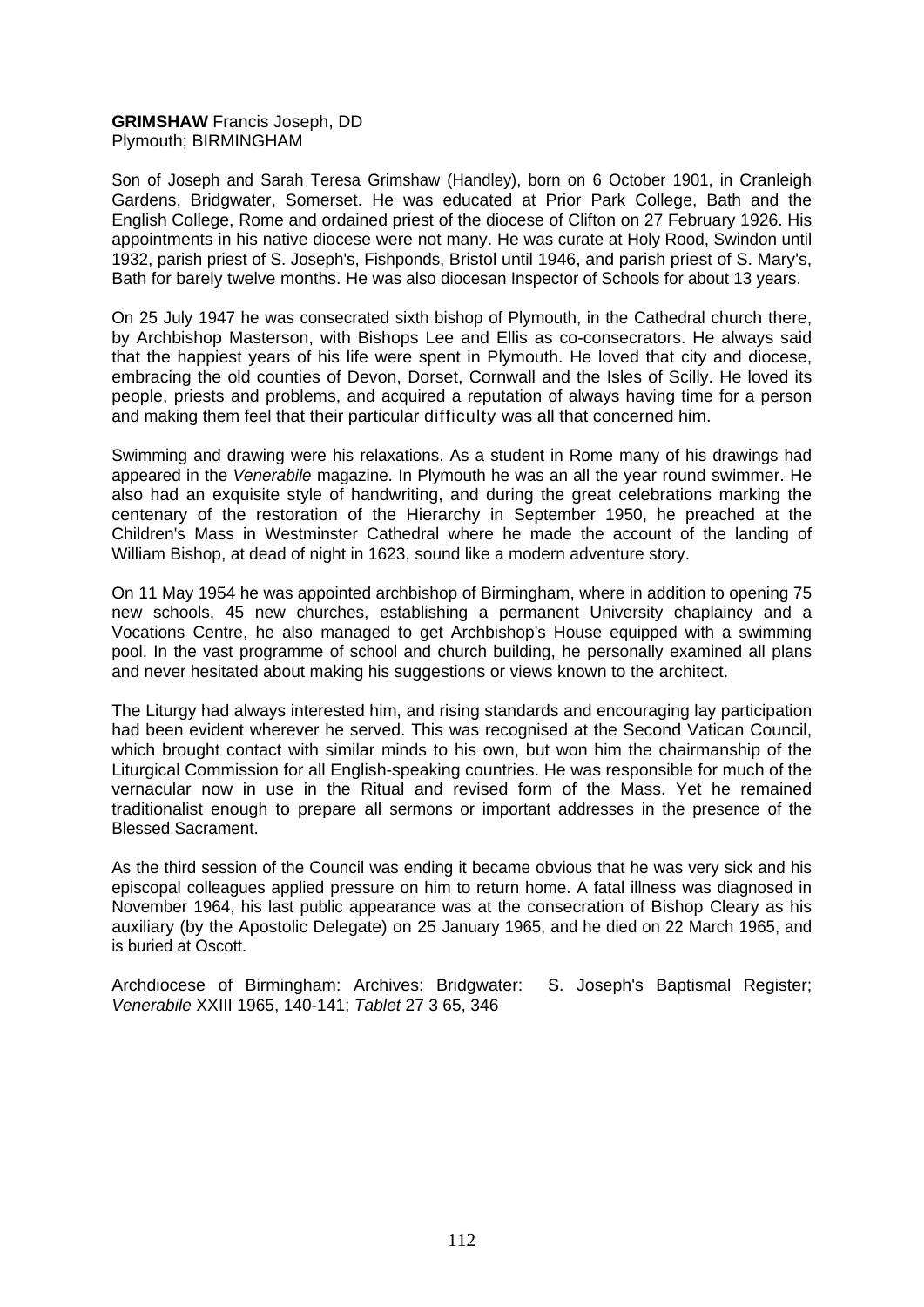## **HALSALL** Joseph Formby, PhD, DCL, STL *Zabi*

Son of William and Ellen Halsall (Formby), born at Ainsdale, Southport, Lancashire on 15 February 1902, though his parents home was Kiln Farm, Ince Blundell. They were staunch Lancashire Catholics and two of his mother's brothers - Robert and William - were priests. From Our Lady's School, Formby, this future bishop went to S. Edward's College, Liverpool, in 1914. In 1920 S. Edwards amalgamated with Upholland, and Archbishop Whiteside, mindful that the first Ushaw students had walked from Old Hall, Ware, said he would like the older boys to do the same. J F Halsall took part in that historic exodus, and the story goes that they had been promised refreshments when they arrived at S. Mary's, Birchley. But all they received from the aged priest there was a holy picture and his opinion that they must all have been mad.

In 1924 he entered the English College, Rome, where he was eventually awarded the *Bene Merenti* medal as best student of the year. He was ordained priest in the basilica of S. John Lateran, on 19 April 1930, and then spent four more years of study in Rome. In 1934 he returned to the archdiocese of Liverpool as chaplain to the Canonesses of S. Augustine, at Park House, Waterloo, then a private Catholic hospital. Two years later Cardinal Hinsley desiring familiar faces around him at Westminster, secured the services of this former student of his, and appointed him his secretary. From 1938 until 1940 Dr Halsall was professor of Philosophy at S. Edmund's College, Ware.

In 1940 he was appointed vice-rector of the Beda, but wartime exigence had compelled it to quit Rome for temporary shelter at familiar old Upholland. Dr. Halsall had the reputation of being a very exact man, clear headed in teaching, punctilious in business, and quite intolerant towards anything sloppy or casual be it in work, thought, or the execution of the Church's liturgy.

Early in 1945 he was named proVicar General of the archdiocese of Liverpool, and the following summer was appointed auxiliary bishop. On 21 September 1945 he was consecrated titular bishop of *Zabi,* in the proCathedral of S. Nicholas, by Archbishop Downey, with Bishops King and Hannon as co-consecrators. He then returned to his former position as chaplain at Park House, Waterloo. In 1946 he became Provost of the Liverpool Chapter and in 1953 parish priest of SS. Peter and Paul, Great Crosby, a splendid parish with a magnificent church.

Bishop Halsall twice made a complete visitation of the whole archdiocese, and was twice elected Vicar Capitular - in 1953 following the death of Archbishop Downey and in 1956 after the translation of Archbishop Godfrey. He was an eloquent preacher and took a great interest in Scouting. However, the last few years of his life were afflicted with very poor health, diabetes and a stroke necessitated long periods of nursing care, and he died on 13 March 1958 at Boarbank Hall, Grange-over-Sands, another house of the Canonesses of S. Augustine. He is buried at SS. Peter and Paul, Great Crosby.

Cathedral Record (Liverpool) September 1945, 174; June 1955, 136-137; April 1958, 81- 82; Catholic Whos Who1952. 192.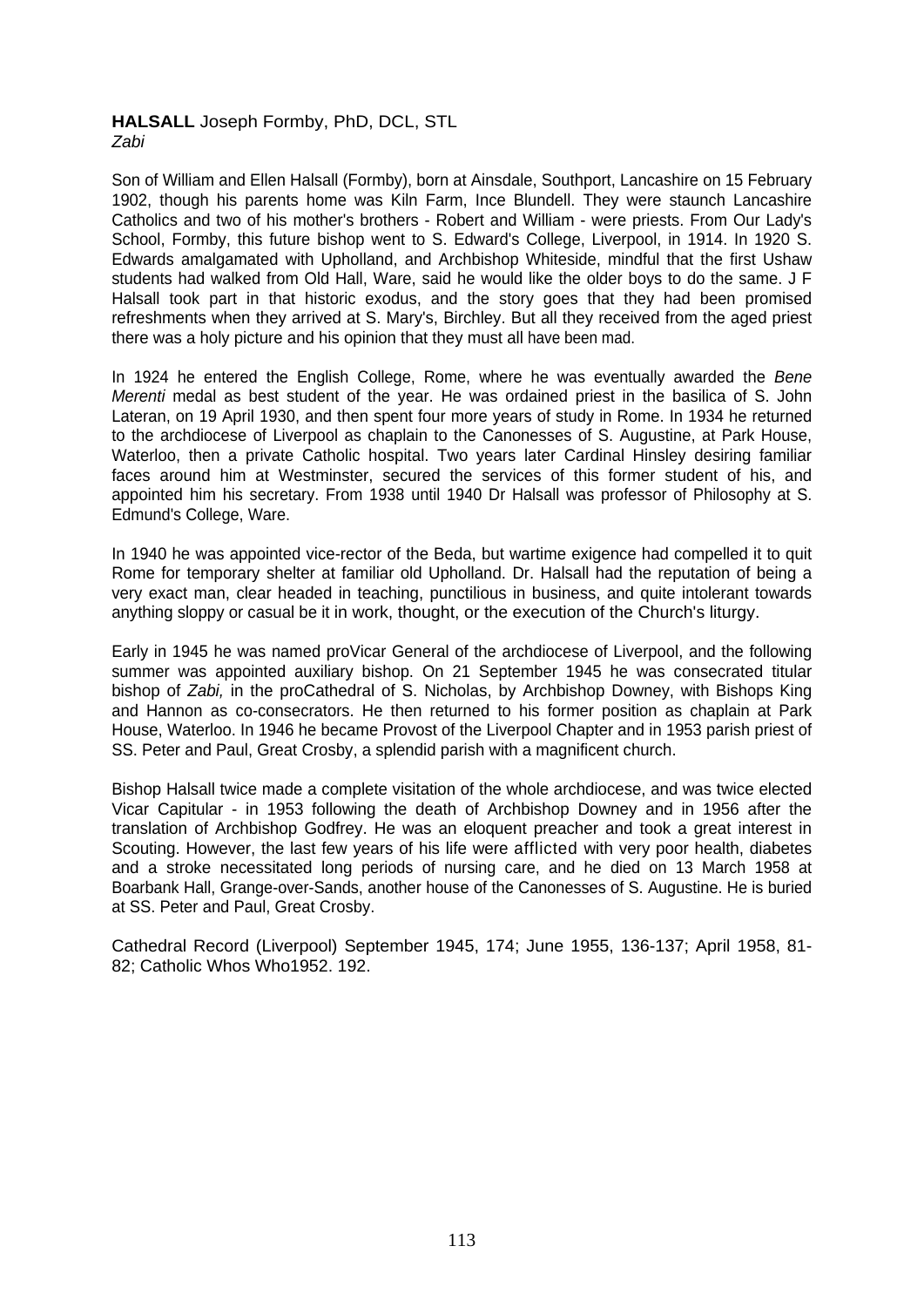# **HANNIGAN** James

Menevia; Wrexham

Son of Michael and Annie Hannigan, born at Glenfinn, Co. Donegal on 15 July 1928. His father was a farmer and his mother a teacher. After attending S. Eunan's College, Letterkenny and spending about a year in the Irish Civil Service, he studied for the priesthood at S. Sulpice, Paris and was ordained for the diocese of Menevia on 27 June 1954.

After four years as curate in the seaside town of Llandudno, he moved into Bishop's House, Wrexham in 1958, and that was to be his home for the rest of his life. He was secretary to Bishop Petit until 1965 and although he never became a parish priest he served the bishop and the diocese in many ways. For 24 years he was administrator of the children's Rescue Society. He was a notary in the matrimonial tribunal, and financial secretary, later diocesan treasurer. He became honorary Canon in 1968, Chapter Canon, Vicar General and Domestic Prelate in 1976, and Provost of the Menevia Chapter in 1982.

On 23 November 1983 in the cathedral of Our Lady of Sorrows, Wrexham, he was episcopally ordained as bishop of Menevia by John Aloysius Ward OFM Cap, whose translation to the archbishopric of Cardiff had created the vacancy that Bishop Hannigan was now about to fill.

Bishop Hannigan was renowned for his wisdom, good humour, generosity and for being a good listener. The chief event of his episcopate was the division of the diocese on 18 March 1987. As long ago as 1895 Cardinal Vaughan had convinced the Roman Curia of the desirability of a Welsh Province. When that was achieved in 1916 the then bishop of Menevia had remarked that Menevia got all the land but Cardiff got all the people. The diocese that Bishop Hannigan inherited was enormous, extending from Anglesey to the Bristol Channel, from the outskirts of Chester to Cardigan Bay. In 1987 it contained about 44,000 Catholics and 142 priests. A new diocese of Menevia was created by hiving off the existing southern portion and some of the western parts, and absorbing some of the archdiocese of Cardiff. The northern remainder became the new diocese of Wrexham which took its name from the Denbighshire town with the largest Catholic population. Hence James Hannigan, eighth bishop of Menevia became first bishop of Wrexham. He retained a population of 33,000 laity and 92 priests and his diocese still contained the ancient shrine of S. Winefride at Holywell, the large Jesuit Spiritual Centre at Tremeirchion (S. Bueno's) and the community of Capuchin Franciscans at Pantasaph, as well as 30 convents.

Regrettably Bishop Hannigan had to endure declining health, and after heart surgery he died in the Countess of Chester Hospital, Chester on 4 March 1994. He is buried in Wrexham Cemetery.

Catholic Pictorial, 13.3.1994; Welsh Directory and Year Book 1995, 193 – 195.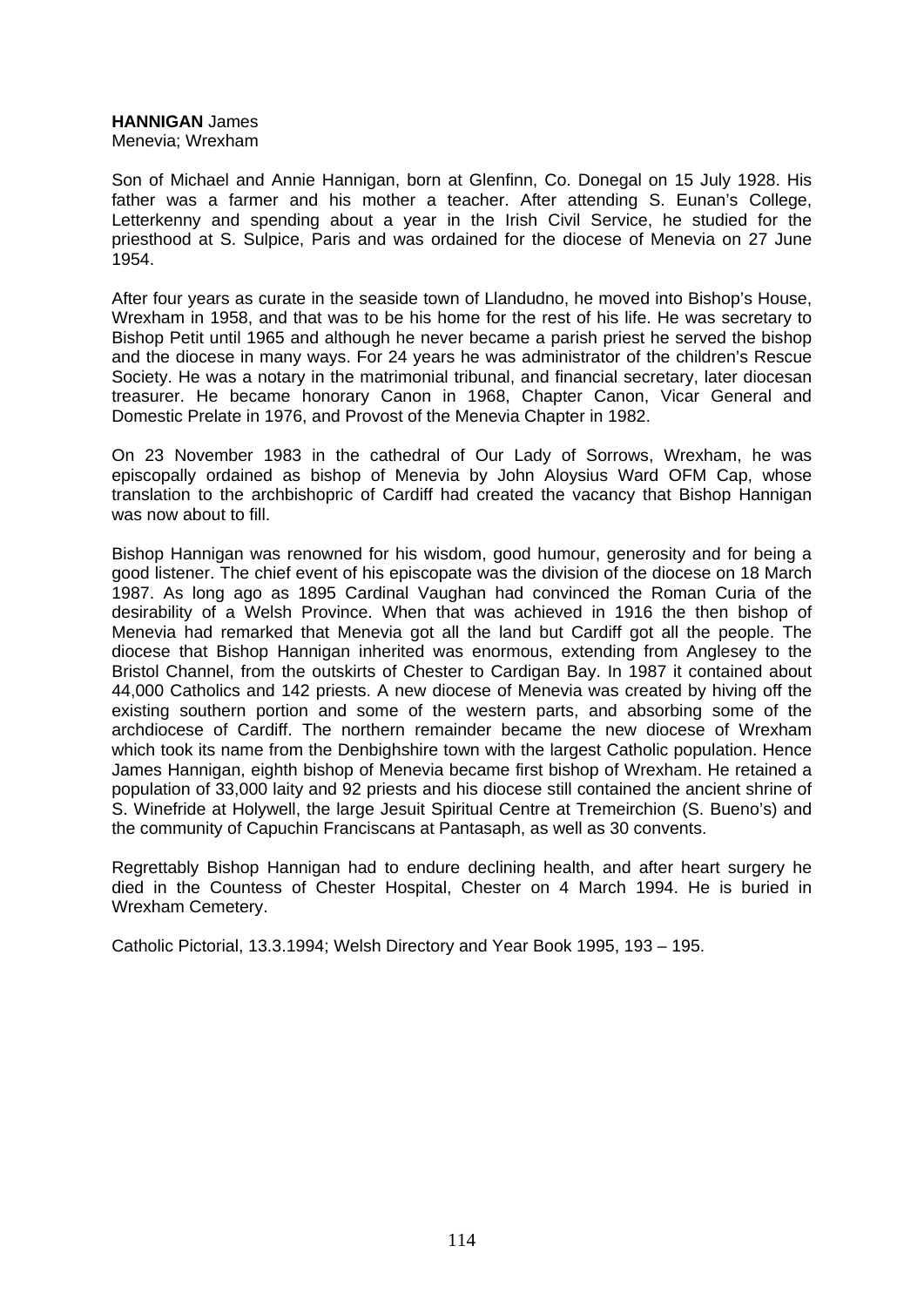#### **HANNON** Daniel Joseph Menevia

Son of Patrick and Elizabeth Hannon (McGlynn), born in Rotherham, Yorkshire on 12 June 1884. The family moved to Cardiff where he entered S. Joseph's College, a foundation dating from the 1890s. He was accepted as a student for the old diocese of Newport by Bishop Hedley, OSB, and sent to the English College, Valladolid, but he completed his studies at Oscott and was ordained priest on 22 September 1907.

There followed two years of further study at the Beda College, in Rome, where he also acted as agent of the English and Welsh bishops. In 1909 he was placed at S. David's, Cardiff as curate, where he remained for ten eventful years, witnessing as they did, the death of the legendary Bishop Hedley, the suppression of the see of Newport, the creation of the archdiocese of Cardiff, and the elevation of S. David's church to the position of Metropolitan Cathedral. In 1919 he became secretary to Archbishop Bilsborrow,OSB, and in March 1920 he became a Canon of the new Chapter formed from the Secular clergy in succession to that of Benedictine monks which dated back to the days of Bishop T J Brown OSB (q.v).

In 1921 he was appointed parish priest of S. Paul's, Tyndall Street, Cardiff, and one year later he was made Cathedral administrator and Chapter clerk. Though slight in stature he gave a very vigorous lead in encouraging people to become involved in politics, civic affairs, and Catholic Action. He was chaplain to the Catholic doctors and the Knights of S. Columba, and held further pastoral responsibilities in the prison, mental hospital, orphanage and seamen's hospital. From 1930 he was Canon Theologian of the diocese, much in demand as a special preacher, in 1937 he went to S. Joseph's Penarth as parish priest, and in 1939, following the death of Archbishop Mostyn, he was elected Vicar Capitular.

On 1 May 1941 he was consecrated bishop of Menevia, at Wrexham, by Archbishop Godfrey, with Archbishop McGrath and Bishop Mathew as co-consecrators. His 80 year old mother was present at the ceremony. He used to say that he had been a bishop in the making all his life, he spoke Spanish, Italian and Welsh fluently, and regarded religious dis-union as contributing to the world's many troubles.

Bishop Hannon found the vast tracts and scattered faithful of North Wales a complete contrast to the compact and well-supported churches that he had known in Cardiff, but he was ready with praise and encouragement for those "ploughing the lonely furrow alone". The war brought a great influx of refugees into what was considered to be a safe area, and he visited them in places hitherto unknown to a priest, arranged Masses for them, and once gave Confirmation in the bar of a public house. He died at Bishop's House, Wrexham on 26 April 1946, and is buried in Wrexham cemetery.

Rotherham: S.Bede's Baptismal Register; *Universe* 18 9 1936, 2; 3 5 1946 1.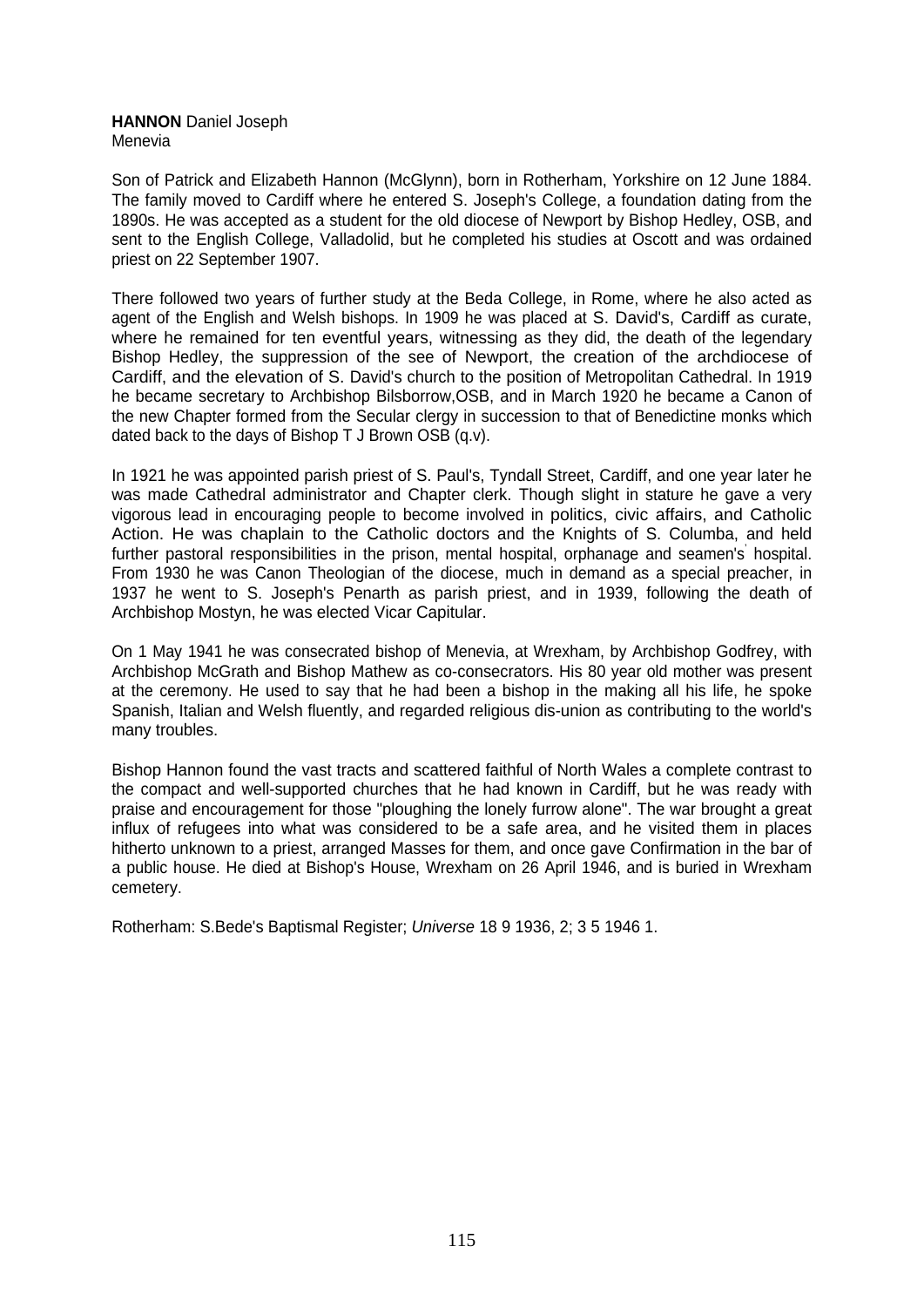### **HEDLEY** John Cuthbert, OSB *Caesaropolis;* Newport and Menevia; Newport

Son of Edward Astley and Mary Ann Hedley (Davison), born on 15 April 1837, at Carlisle House, Morpeth, Northumberland, where his father was a physician. He went to Mr Gibson's school in Morpeth prior to entering Ampleforth College in 1848. There he took numerous prizes, played the grave-digger in *Hamlet* and became an accomplished musician. Even as bishop he loved to play the organ at Compline or Benediction. Ordained priest by Bishop Cornthwaite on 19 October 1862 he was sent to Belmont, by then the common noviciate of the English Benedictines, where he taught both Philosophy and Theology, with the future Cardinal Gasquet among his students. When the Prior of Belmont, Roger Bede Vaughan OSB, was made coadjutor archbishop of Sydney in 1873, Fr. Hedley succeeded him as superior. But later that same year he was named auxiliary bishop of Newport and Menevia, the diocese of which Belmont Priory was the proCathedral.

On 29 September 1873, in his own church, he was consecrated titular bishop of *Caesaropolis,* by Archbishop Manning, with Bishops T J Brown and Chadwick as co-consecrators. The old bishop, T J Brown (q.v) is said to have kept things in his hands to such a degree that years later, when Hedley was being encouraged to obtain an auxiliary, he refused saying he would not put anyone in such a position, adding that it was like returning to the noviciate. But one great reward that this trying position brought was an acquaintance with his own particular hero, John Henry Newman.

Bishop Hedley succeeded to the see of Newport and Menevia on 18 February 1881 and achieved great fame through his multiple talents. He moved the episcopal residence to Cardiff and saw the Catholic population rise from 40,000 to 80,000 in the 34 years of his episcopate. The Secular clergy increased from 13 in 1881 to 80 in 1915, otherwise the diocese was dependant upon the Benedictines and Fathers of Charity. He was a renowned preacher who graced such occasions as the 1300th anniversary of the arrival of S. Augustine, in 1897, and the centenary of Ampleforth, in 1902. But once when accused of preaching above the heads of people, he replied "if we keep to the level of the congregation we shall leave a great part of Revelation unpreached. Give them at least a glimpse of the deep things of God".

He was also a prolific writer, seven of his works were published in his lifetime and four more after his death. He was sometime editor of the *Dublin Review,* and his *Retreat for Priests* ran into 15 editions and four translations. He was also a humourist who when asked by one of the Vaughan family "What do you think of the Land Bill" replied "Such discourtesy. Besides my name is not William". His correspondence included letters from von Hugel, Cardinal Mercier, W G Ward and Wilfrid Ward.

Although never in favour of the creation of a Welsh vicariate in 1895 he offered no opposition, until he suspected the danger of Glamorgan being removed from his jurisdiction. He then pointed out that if this came to be, the new vicariate would be just as unmanageable as the old diocese. He did however, recommend the formation of a Welsh Province, and after his death, his idea was put into effect. Bishop Hedley died on 11 November 1915, and is buried in Cardiff cemetery. Archbishop Goodier SJ said of him "So sane, so solid, so full of the supernatural and at the same time so human".

*Ampleforth Journal* XXI January 1916, 121-181; Attwater; *Clergy Review* February 1945, 69-72; Wilson.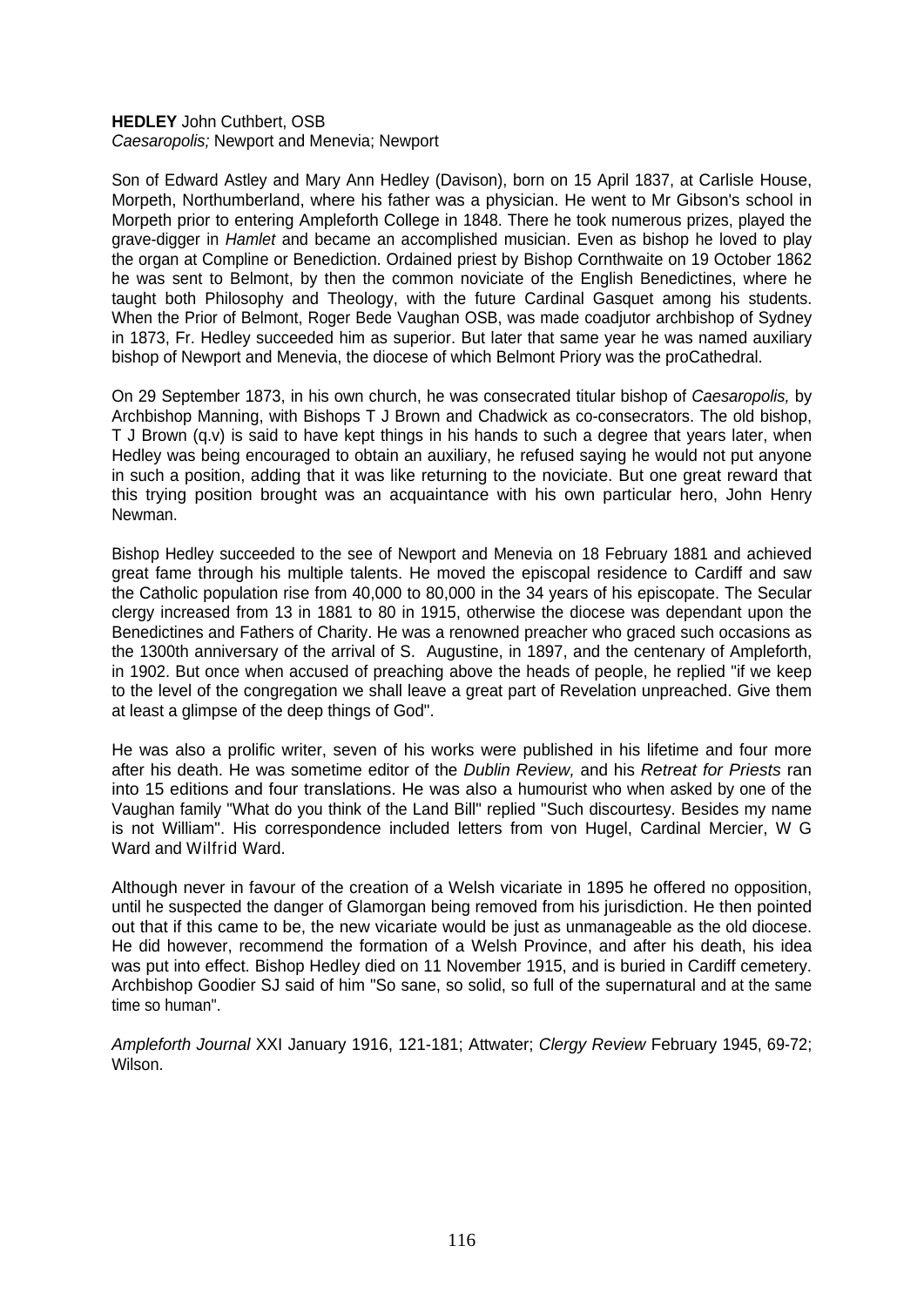## **HEENAN** John Carmel, DD, PhD CARDINAL Leeds; LIVERPOOL; WESTMINSTER.

Son of James Carmel and Ann Heenan (Pilkington), born in llford, Essex on 26 January 1905. He was educated at S. lgnatius College, Stamford Hill, Ushaw, and the English College, Rome. He was ordained priest of the diocese of Brentwood by Bishop Doubleday, at SS. Peter and Paul's, llford, on 6 July 1930. For seven years he was curate at SS. Mary and Ethelburga, Barking, a typical East London parish where, as he himself put it "no clear marked boundaries between spiritual, moral and material welfare were discernable - Paternalism had not yet found a place in sociological jargon".

In 1936 having obtained permission to dress as a layman, and omit the Breviary, disguised as a philosopher he visited Soviet Russia, where he ran into trouble with the police when trying to photograph a poor woman begging. In 1937 he became parish priest of S. Nicholas, Manor Park, a large part of the Borough of East Ham, where his animated ministry ranged from inviting John McCormack, the world famous tenor to sing at Benediction, to travelling to Norfolk to be certain that his evacuated children were not deprived of the facilities for practicing their religion.

Two archbishops of Westminster, Cardinals Hinsley and Griffin, unsuccessfully attempted to obtain his services as secretary, while his numerous contributions to sound broadcasting were earning him the sobriquet *The Radio Priest.* He published several explanatory works and was invited to address public meetings as far afield as Manchester. The possibility of he, rather than the bishop of Brentwood becoming the spokesman of Catholicism in those parts brought about something akin to being officially silenced.

In 1947 he was appointed Superior of the Catholic Missionary Society, a body originally organised by Cardinal Vaughan in 1901. Through missions, lectures, writing and prayer, and with their famous travelling chapel, they preached Catholicism in practically every diocese in the land, as well as in universities, colleges, hospitals, and at least once, in prison. The society had become moribund during the war years, so Dr.Heenan had to virtually begin everything again.

On 12 March 1951, he was consecrated fifth bishop of Leeds, in S. Anne's Cathedral, Leeds, by Archbishop Godfrey, with Bishops McCormack and Petit as co-consecrators. The diocese had been without a bishop for over a year, and before that wartime austerity and post-war restrictions had kept activity to a minimum. Under Bishop Heenan everything seemed to spring to life. In an episcopate of six years, the Catholic population spirited from 178,000 to 230,000, 27 new churches were built, and conversions averaged 900 per annum. On 10 January 1954 he was celebrant of High Mass in S.Anne's Cathedral, the first Mass ever to be televised in Britain. So great was his sense of loss of parochial activity that he attempted to take charge of the Cathedral parish, residing in its presbytery, possessing his confessional within, and preaching often. But he himself later admitted it was hardly possible, let alone successful.

Just as a decade earlier he had been famous for his broadcasting, he now became equally famous for his television appearances. He could explain Catholic ritual, debate with Malcolm Muggeridge, face the Press, or most to his liking, share Christmas with a family in his diocese. As bishop of Leeds he also travelled very considerably, visiting no fewer than 15 countries.

On 2 May 1957 he was appointed archbishop of Liverpool, and enthroned in the old proCathedral of S. Nicholas on 16 July. There he was never idle while positively eschewing the assistance of an auxiliary bishop. He gained the reputation of being an autocrat though his personal popularity was immense. One night dressed as a simple priest he went out and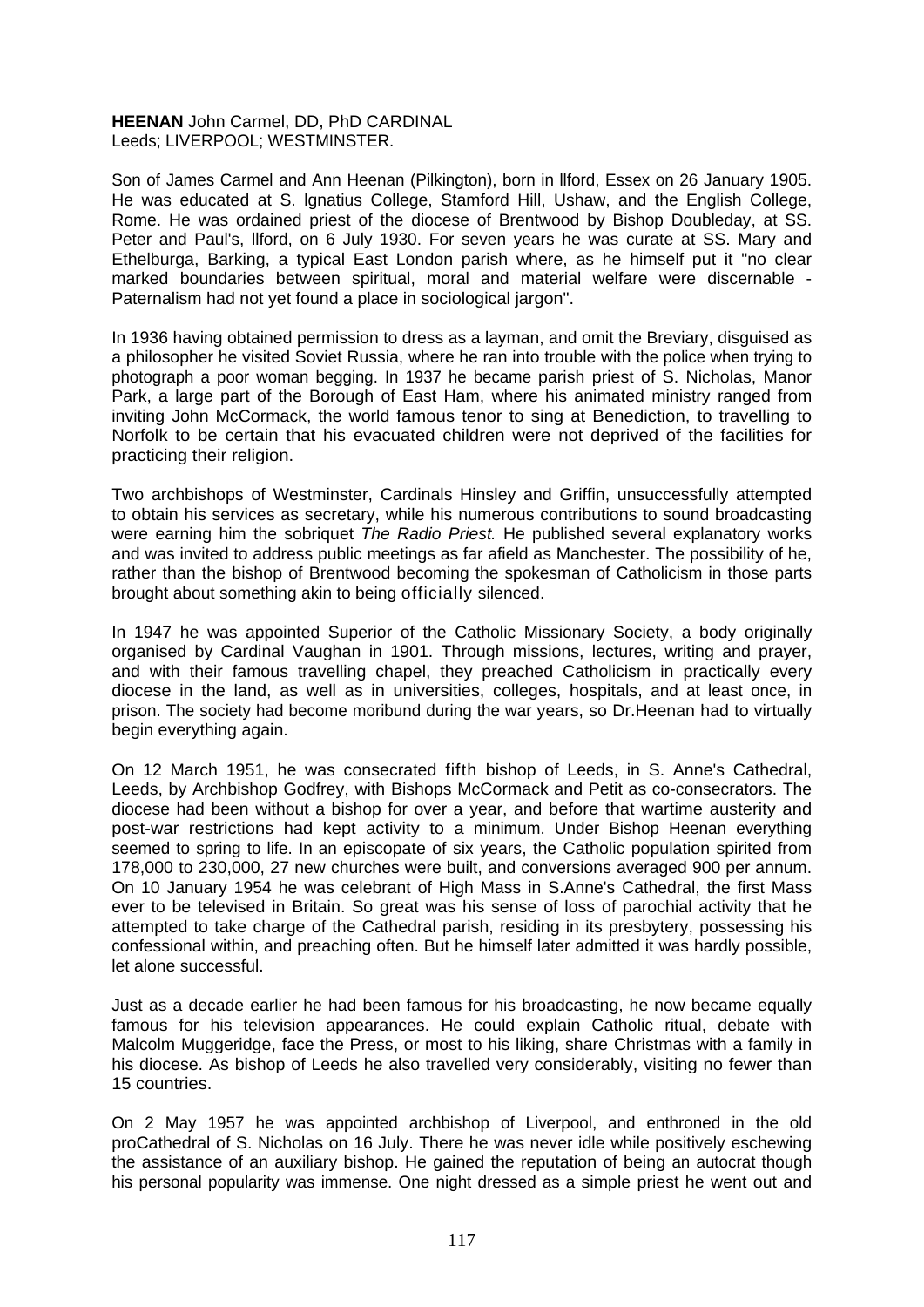attempted "to get to know the real Liverpool". He said afterwards "I might just as well have gone out in cope and mitre". As archbishop, he abandoned A G Scott's modification of Lutyens' design for a huge cathedral, and commissioned Sir Frederick Gibberd's more viable plans. Religious bigotry was not as irrelevant as he at first imagined, and one day he was assaulted in the Orange quarter of the city. And though the media made far more out of the occurrence than it actually contained, it was a salient reminder that not everyone was avid for unity.

When Cardinal Godfrey died, Rome confirmed what popular opinion had already decided, and Dr Heenan was translated to the archbishopric of Westminster on 2 September 1963. On 22 February 1965 he was created Cardinal Priest of S. Silvestro in Capite.

Cardinal Heenan took a prominent part in the Second Vatican Council, though hardly achieving the distinction that his eminent predecessor had done a century before. He made some very pertinent observations, "Pope Paul VI earned the angry contempt of his fellow progressives. He was a great disappointment to them — were his fellow progressives a disappointment to Pope Paul?" And again, "The roots of revolt lay in a loss of faith in everything supernatural. It was argued that celibacy was unnatural — the attack on the priesthood was subtle and sustained."

There were some remarkable repercussions nearer home. The Cardinal had the unenviable duty of suspending several London priests whose involvement in catechetics had made them distinctly unorthodox. Several more, learned theologians and writers among them, left the Church of their own accord. It was all far removed from his Catholic Missionary Society days when whatever else was lacking, it was never a convincing answer.

Cardinal Heenan died in Westminster Hospital on 7 November 1975, and is buried in the South aisle of Westminster Cathedral. Perhaps episcopal popularity has perished with him, for no prelate since has received anything like the adulation that was showered upon him. Be that as it may, the fact remains his life spanned some of the most momentous years in ecclesiastical and World history, and to at least two generations he represented that security and happiness for which people hunger and thirst.

Autobiography 1: *Not the Whole Truth;* 11: *A Crown of Thorns*; Quinlan, 104-105.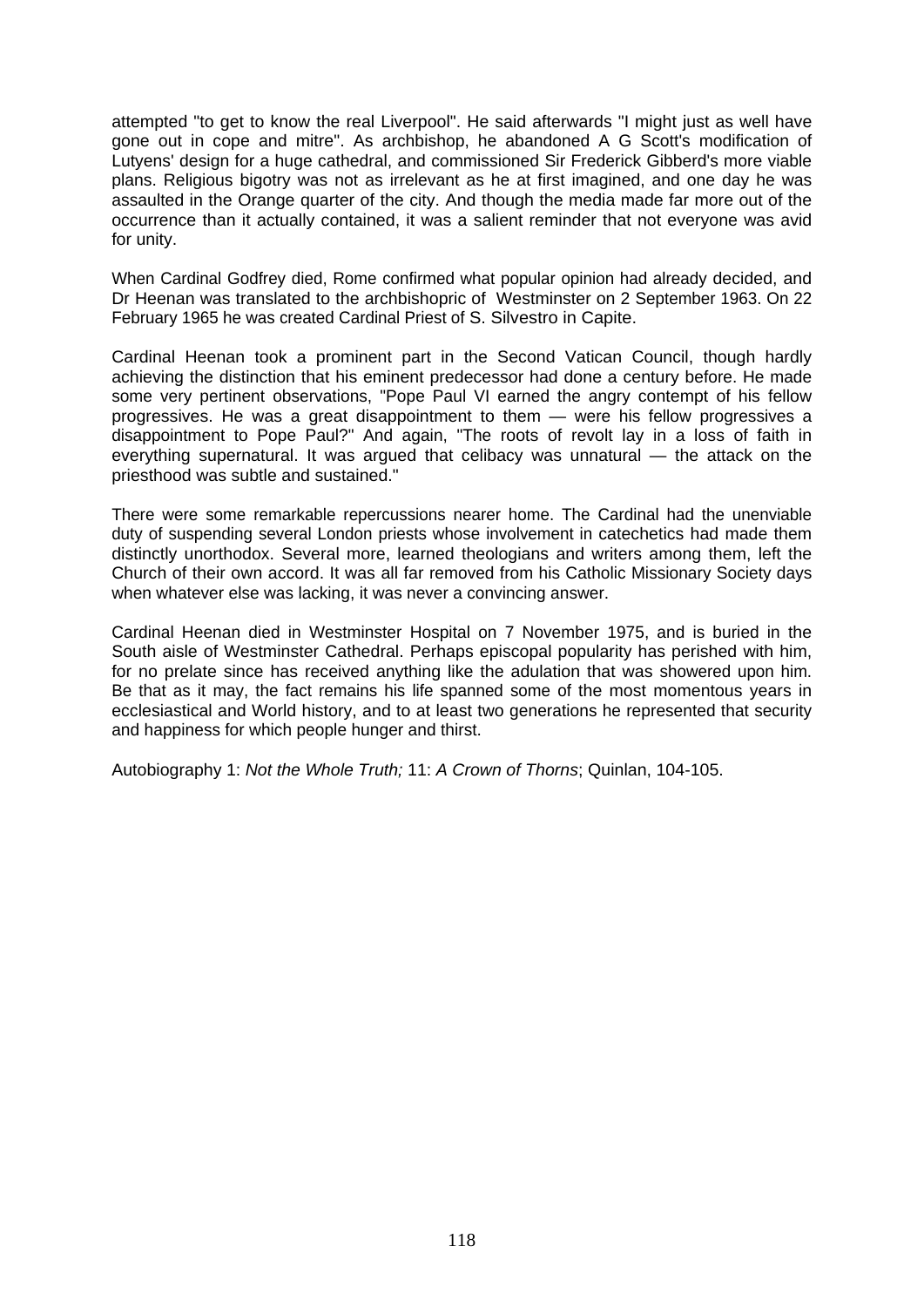#### **HENDREN** Joseph William, OSF *Uranopolis;* Clifton; Nottingham; *Martyropolis*

Son of Felix and Ann Hendren, born in Birmingham on 19 October 1791, he entered the Franciscan noviciate at Abergavenny on 2 August 1806 receiving the name, in religion, Francis. In 1808 the community moved to Perthyr, in Monmouthshire, but from 1812, while still studying for the priesthood, he taught Greek and Mathematics at the famous Franciscan school, Baddesley Academy, Warwickshire. He was ordained on 28 September 1815, by Bishop Milner at Wolverhampton.

After ordination he returned to Perthyr until 1818 when the entire community removed to Aston Hall, Staffordshire. From 1823 until 1826 he taught at Baddesley again, and then became missionary at Taunton Lodge, Somerset, and chaplain to the nearby convent of Franciscan nuns. This historic community, which could trace its origins to 1621 had been founded by John Gennings, brother of Edmund Gennings, Saint and martyr, and had returned from the Continent during the French Revolution. At Taunton in 1847, Fr.Hendren received into the Church, William Thomas Gordon, a future Oratorian whose anniversary was to inspire Newman's poem *The Dream of Gerontius*

In 1847 he also became Vicar General to Bishop Ullathorne, and on 28 July 1848 was appointed Vicar Apostolic of the Western District. On 10 September, in the Church of S. Mary on the Quay, Bristol, he was consecrated titular bishop of *Uranopolis,* by Bishop Ullathorne, with Bishops Briggs and Wiseman as co-consecrators. Wiseman, who had never met him before, recorded himself as impressed by his ecclesiastical gravity and the solidity of his information. His first act as Vicar Apostolic was to preside at the opening of the church of the Holy Apostles, on 21 September 1848, a church that for many years served as the Clifton proCathedral. He also erected the adjacent Bishop's House, from stone quarried locally. At the restoration of the Hierarchy in 1850, Bishop Hendren became first bishop of Clifton.

In 1851 he figured in a bitterly fought law suite in which it was alleged that Angela Talbot, heiress to a fortune of £90,000 was being illegally detained in the convent at Taunton. He also came into conflict with his own clergy by suggesting that Prior Park College, Bath should be sold, as it was uneconomical to maintain. They appealed to Rome pointing out that Prior Park was the only seminary in the Western District. Rome's solution was the translation of Bishop Hendren to the see of Nottingham (unoccupied since its creation on 29 September 1850) on 22 June 1851.

As bishop of Nottingham he was responsible for the five counties of Derby, Leicester, Lincoln, Nottingham and Rutland. Out of a total population of 1,121,898 there were only about 20,000 Catholics, many of whom lived in the Isle of Axholme. Bishop Hendren resigned the see of Nottingham on 25 February 1853, received the titular of *Martyropolis* and went to live in Birmingham with his friend Newman, at the Oratory, the library of which he described in a letter as the largest and most valuable he had ever seen. Eventually he returned to the convent at Taunton, where he died on 14 November 1866, and was buried. Fr. Philip Hendren (died 1910) a priest of the diocese of Birmingham was his nephew.

Brady, 333, 406,432; *Clergy Review* June 1952, 332-351; English Province of Friars Minor: Archives; 'Franciscan Guest of Cardinal Newman' *The Franciscan* November 1952, 3-5.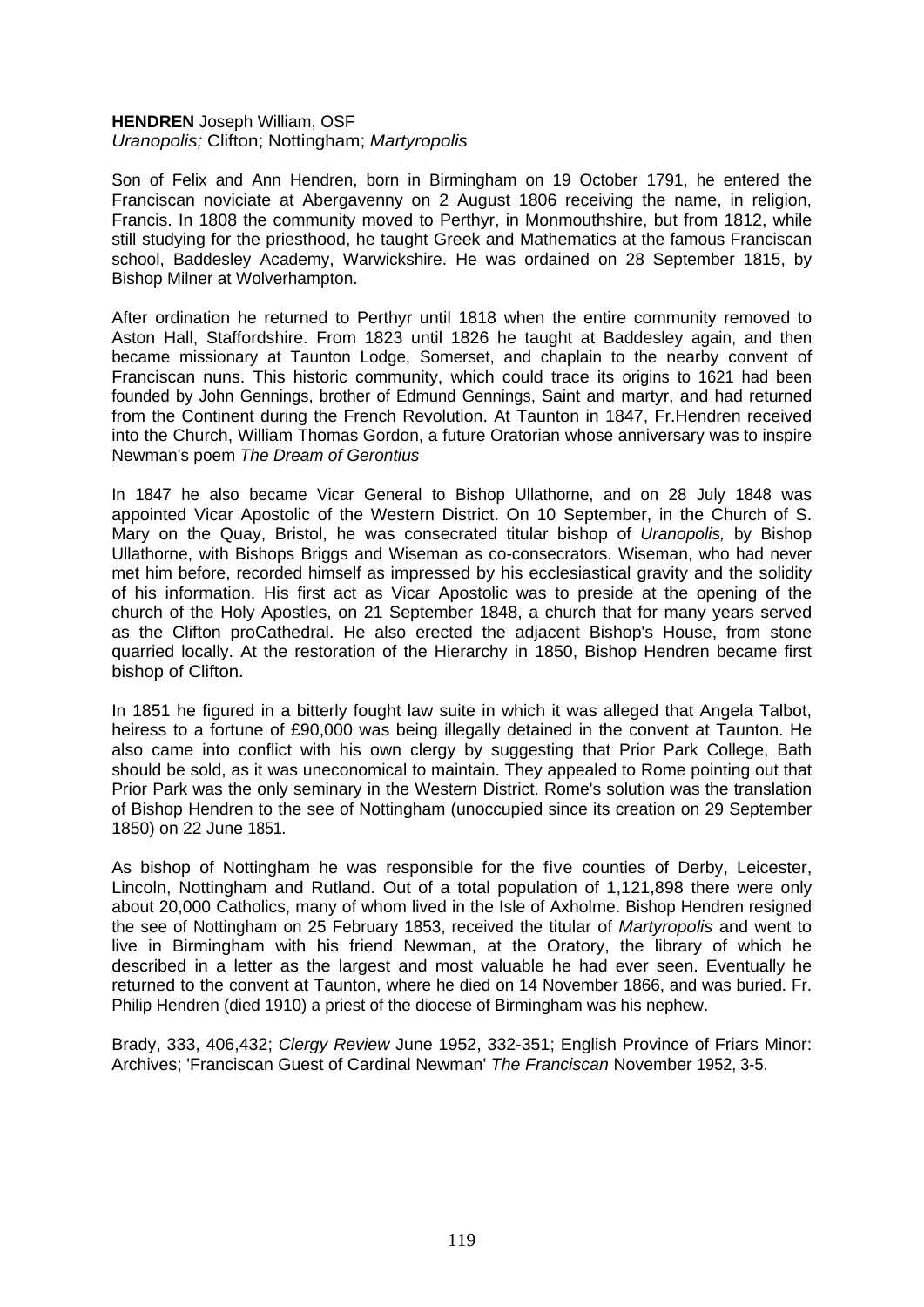#### **HENSHAW** Thomas DD Salford

Son of Henry and Ann Henshaw (Billington), born at Miles Platting, Manchester on 2 February 1873, and baptized in S. Patrick's, Livesey Street on the day of his birth. He grew up in Swinton from where he would walk daily to Salford Catholic Grammar School. He studied for the priesthood at the English College, Lisbon, and Ushaw, and was ordained on 18 October 1899. After further study at the Catholic Institute, Paris and the University of Bonn, he spent three years as professor of Dogmatic Theology at Ushaw until 1906 when he became vice-rector of S. Bede's College, Manchester where he also taught French.

In 1912 he went to S. AIban's, Blackburn as curate and in 1913 he moved to Holy Saviour, Nelson as rector, where he erected a new church. In 1916 he transferred to S. Mary's, Heaton Morris, Stockport, and in 1918 to S. Gabriel's, Castleton, near Rochdale, where he built a new church and a parochial hall. In 1925 he was appointed parish priest of S. Ann's, Blackburn, where he prepared to build yet another church, but before its completion he had been made bishop of the diocese.

He was consecrated fifth bishop of Salford in S. John's Cathedral on 21 December 1925, by Archbishop Keating, with Bishops Thorman and Dobson as co-consecrators. Steady progress marked the thirteen years of his episcopate. In 1926 there were 293,400 Catholics and 396 priests. By 1938 the population had risen to 300,000, this despite the fact that about 10,000 Manchester Catholics had been rehoused at Wythenshawe, in the diocese of Shrewsbury. By 1938 the number of clergy had risen to 504. Some 20 new churches were opened, including a massive replacement of the original chapel of 1832 in the bishop's native parish.

Bishop Henshaw was apt to be critical of extravagance and never more so than of the Hadow Report which he believed imposed excessive financial demands without any obvious improvement in the standard of education. In 1930 he led a protest against a move to transfer all schools to the local authorities, a move which it was claimed had been killed in Liverpool and buried in Manchester. He led a similar protest in 1936 against what he described as 'subtle persecution, a mockery of our distress, and a parody of justice'. His encouragement of development at S. Bede's College earned him the title of 'second founder" and he was instrumental in bringing the de la Salle Brothers to Pendleton, the Salesians to Bolton, and the Marists to Blackburn, all in the interest of Catholic education.

Bishop Henshaw acquired Wardley Hall, Worsley, an historic house having associations with S. Ambrose Barlow and 17th century recusancy. It became the episcopal residence while its surrounding acres were developed into S. Mary's Catholic Cemetery, consecrated by himself in 1936. He died at Wardley Hall on 23 September 1938, and is buried in the cemetery here described.

*Almanac for Salford Diocese* 1939, 151-154; Bolton, 133-134; *Catholic Directory* 1926, 1939; Manchester: S. Patrick's Baptismal Register.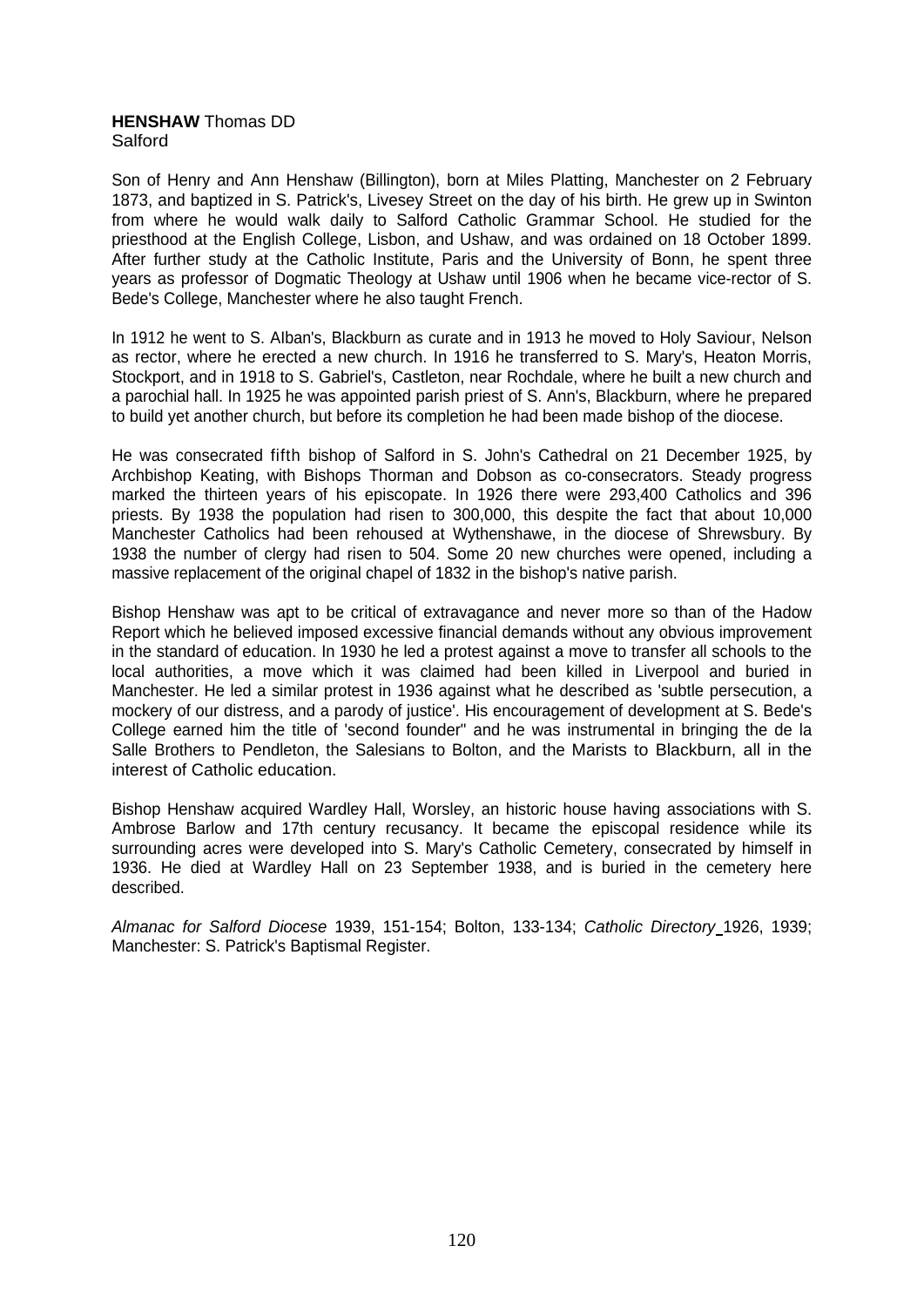## **HINSLEY** Arthur, DD, PhD, CARDINAL *Sebastapolis;* SARDIS; WESTMINSTER

Son of Thomas and Brigid Hinsley (Ryan), born at Carlton, near Selby, Yorkshire on 25 August 1865. He was educated at Ushaw, where he obtained a degree in Classics from London University, and at the English College, Rome. He was ordained priest of the diocese of Leeds on 23 December 1893.

He was appointed professor of Classics at Ushaw, and later of Philosophy, but his agile mind and impatience with the traditions of the place prompted the superiors to suggest that his talents might be more appreciated elsewhere. In 1898 he was sent to S. Anne's, Keighley as curate, and in 1900 he became first Headmaster of S. Bede's Grammar School, Bradford. There, as at Ushaw, he could never be restrained. He cycled for miles seeking students, took classes, raised funds, managed a house for boarders, but came into conflict with the governors, whose chairman happened to be the bishop of the diocese.

In 1905 Dr Hinsley was incardinated into the diocese of Southwark and appointed chaplain to the Sisters of Charity of Nevers, at Withdean, Brighton. In 1907 he became resident priest at S. Edward's, Sutton Park, an ancient mission near Guildford. One who knew him well says he was "Tall, bespectacled and benevolent. He was a living fire, earnest, scholarly, jovial and sincere. Your interests were at once his." During that period he cycled three times a week to, lecture at S. John's College, Wonersh, and entered into correspondence with a Rabbi in order to improve his own understanding of Biblical history. Again "His bookshelves in the old timbered presbytery were stocked with material sent for review, mostly scripture and history" (Canon St George Kieran-Hyland)

In 1911 he became rector of Our Lady and S. Philip Neri, Sydenham, a typical suburban parish of those days, with church, presbytery, school, and large debt. In 1917 the rectorship of the English College, Rome became vacant. Few desired to go there, and when chosen Dr Hinsley went out of obedience, but not before one or two of the English bishops had queried the disagreement in his former diocese. But by 1917 there was a flourishing school in Bradford to support his position. In Rome his characteristic forthrightness was shown to students and dignitaries alike. To the students he once said "I know the Cure of Ars was a poor scholar and a great saint, but you cant all expect to be Cures of Ars". And to Cardinal Rossi eager with suggestions, he asked "Who is the rector of the English College?" Seven of his students became bishops - Ellis, Griffin, Grimshaw, Halsall, Heenan, Masterson and Rudderham.

On 30 November 1926 he was consecrated titular bishop of *Sebastapolis,* in the College chapel, by Cardinal Merry del Val, and appointed Apostolic Visitor to West Africa. The following year he was made Apostolic Delegate, and in 1930 was named titular archbishop of *Sardis.* His main function was to mediate between the missionaries who controlled many schools, and the Government which was anxious to develop a system of education. In after years he was always glad to acknowledge the courtesy and cooperation he had received from state officials. And of Hinsley's career there it is written that he "widened and deepened the spiritual life of a vast continent". (Kieran-Hyland).

Archbishop Hinsley retired in 1934, and Pope Pius XI who used to call him Romanus renamed him Africanus, and made him a Canon of S. Peters. It was thought that the archbishop would end his days in Rome, but after delivering an address on the proposed canonization of SS. John Fisher and Thomas More, he was informed, on 25 March 1935 that the Pope wished him to become Archbishop of Westminster. He was enthroned in Westminster Cathedral on 29 April 1935, and his first act was to write a congratulatory letter to King George V on the occasion of his Majesty's Silver Jubilee.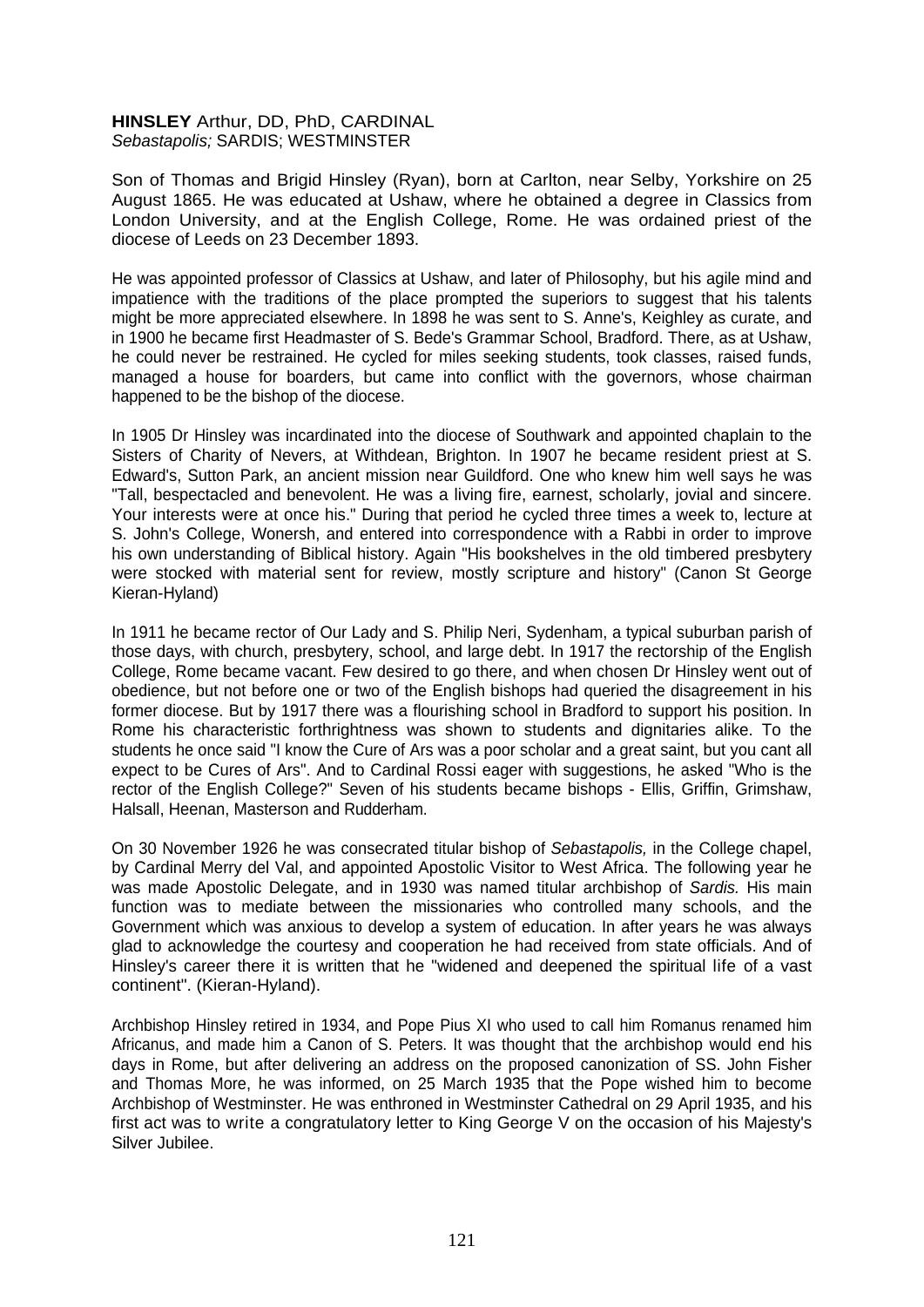Hinsley's regime differed vastly from that of his predecessor. On the very night of his arrival he asked a young priest for a cigarette, whereas Cardinal Bourne could only be spoken to by appointment. All Dr. Hinsley's methods were thoroughly pastoral, from organising study conferences for his priests to ordering a General Mission to his people, though he warned the missioners to help and encourage, not to scold and condemn. On 13 December 1937 he was created Cardinal Priest of the title S. Susanna.

After the declaration of war in 1939 Cardinal Hinsley became something of a national institution. He made frequent broadcasts and visited army and naval establishments. Eager for the common good and common co-operation against the common enemy, he never presumed a common faith. And although he was as theologically intransigent as anyone at the time, some conservative Catholics expressed concern at the limits to which he appeared to travel in promotion of united action. He saw nothing inconsistent about being allied with Soviet Russia, though he was apt to point out that being Russian did not necessarily make some-one an atheist. But he had nothing but contempt for the British Communist party, which resisted the war effort, disparaged the loss of British lives, and attempted to spread defection, until Germany attacked Russia and the reversal of policy was so sudden as to confound most ordinary comrades.

In 1943 the Cardinal became seriously ill, and ironically those who had expressed gratitude in 1935 that his years among them could not be many were vocal in their prayers for his recovery. He died on 17 March 1943, at Hare Street House, Buntingford, Hertfordshire, the country home bequeathed to the archbishops of Westminster by Monsignor R H Benson. Cardinal Hinsley is buried in the crypt of Westminster Cathedral. Dr. J C Heenan (himself a future Cardinal of Westminster) was his biographer.

V.EIwes 'Cardinal Hinsley' *Clergy Review* June 1943, 241-247; J C Heenan, *Cardinal Hinsley;* Quinlan, 95-97; *The Times* 18.3.1943, Leading Article and obituary notice; *Venerabile* XI May 1943, 104-116; XIII November 1946, 25-29 (St. George Kieran-Hyland)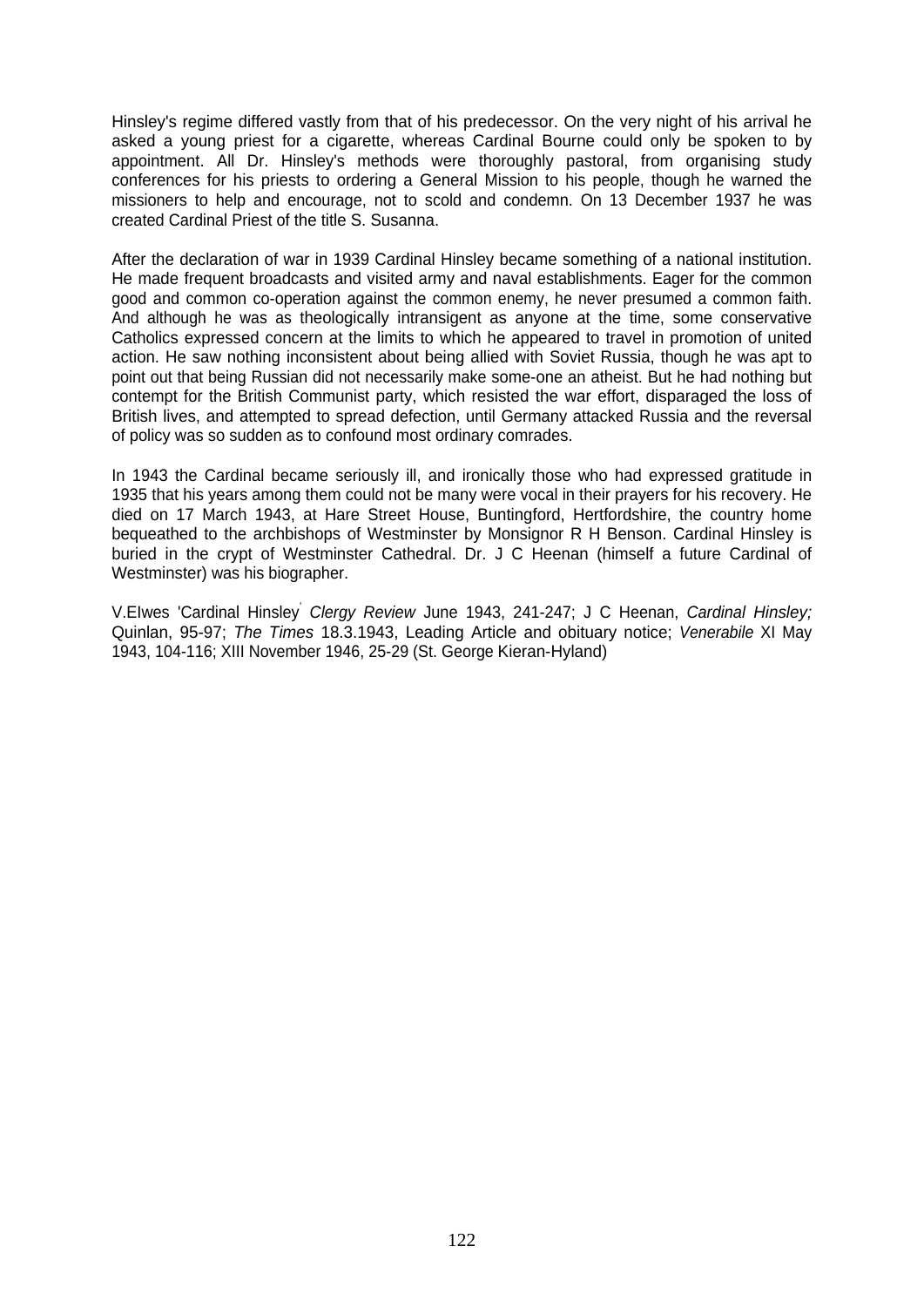#### **HITCHEN** Anthony *Othona*

Son of Henry and Cecilia Hitchen (Livesey), born in Chorley, Lancashire on 23 May 1930. He studied for the priesthood at Ushaw and was ordained at S. Joseph's, Chorley on 17 May 1955 by Archbishop Godfrey. He spent two years as a curate at the then newly built S. Teresa's, Upholland, moving to a similar position at Holy Angels, Kirkby in 1957. He was one of a team of four there, Holy Angels itself being one of four parishes developed between 1950 and 1960 in a new town of 60,000 of whom 30,000 were nominally Catholic.

Social and leisure amenities were few, the local economy was anything but stable, church and school provision had created enormous debts – it had the highest child population in Europe – and many people having left close-knit communities felt totally alienated. But most of them, whether they attended Mass or not welcomed a visit from a priest, if only because it was someone who would listen to them. Hitch (as he was invariably called) was involved in two youth groups and two marriage advice centres. "Taxing but rewarding" he described his ten years there.

In 1968 he moved to a complete change of environment, to Our Lady's, Formby as curate, a well established old Lancashire mission in a place fast becoming a refuge for Liverpool's *nouveau riche*. But within a year he received a very special assignment. The Downside Benedictines relinquished their parish of S. Mary, Highfield Street, its origins dating from 1707, it was the mother church of Liverpool. Its magnificent A.W.N. Pugin church of 1845 had been destroyed in the blitz. Fr. Hitchen, the new administrator inherited a cautiously modern construction of 1953 and a congregation of shop and office workers far larger on weekdays than on Sundays. At a lunchtime Mass during the crisis in Uganda this same congregation gave £1,300 at one collection. But there being hardly any resident population, his task was to develop a centre of catechetics and experimental liturgy.

He worked very hard for CAFOD, he established Marmaduke House, a model home for single homeless men, he took up ecumenism enthusiastically and produced a local newsletter, he loved golf and Liverpool Football Club, and welcomed Her Majesty the Queen to S. Mary's in October 1978.

On 3 July 1979 he received episcopal ordination as titular bishop of *Othona* and auxiliary of Liverpool, by Archbishop Worlock in the Metropolitan Cathedral. Bishop Hitchen's area of responsibility was the placements of clergy, caring for sick and retired priests and visiting those who had volunteered to work in South America. He also dealt with the lengthy process of litigation when the archdiocese sued the architect, engineers and contractor of the new cathedral which, less than twenty years old, had flat roofs that leaked, aluminium panels that split, and stained glass windows separating from their frames. Eventually the matter was settled out of court.

Bishop Hitchen, whose favourite prayer and episcopal motto was Lord look not at our sins but on the faith of your Church, and who was described by Archbishop Worlock as of joyful faith, financial acumen and loyalty, died very suddenly at his Freshfield residence on 10 April 1988. He is buried at S. Gregory's, Weld Bank, Chorley.

S. Joseph's, Chorley: Baptismal Register; Directory of Liverpool Archdiocese 1989, 141; Doyle, 311 – 312, 384 – 385; *Tablet* 16.4.1988, 451.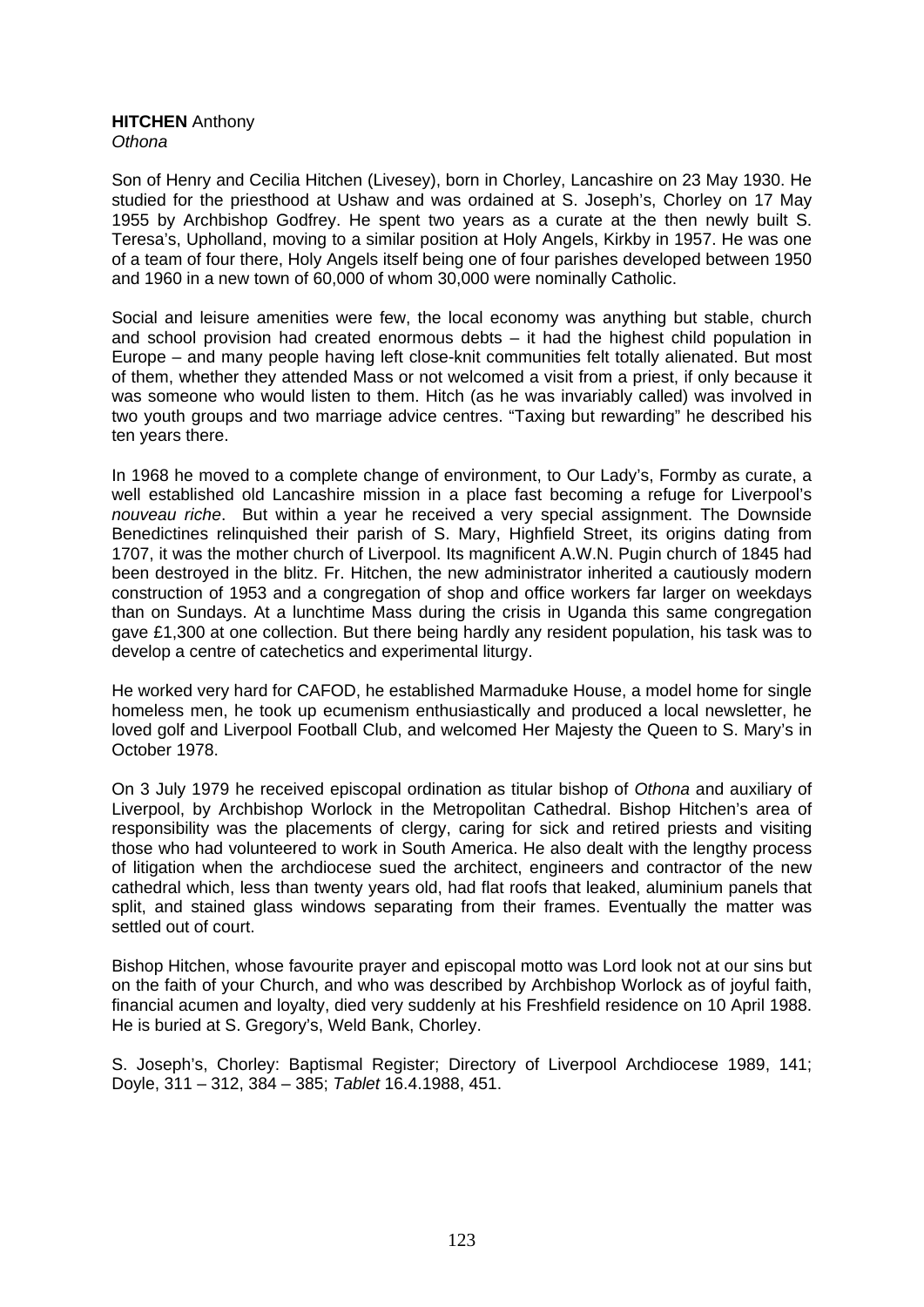#### **HOGARTH** William

*Samosata;* Hexham; Hexham and Newcastle

Born on 25 March 1786, at Dodding Green, near Kendal, Westmorland, where his family had been farmers for generations. He was educated at Crook Hall, near Consett from where he was one of the first students to enter Ushaw College in July 1808. The following winter the district was ravaged by typhus, several Ushaw students and servants succumbed. Some were buried at dead of night to allay panic, some fled and Hogarth himself was brought close to death.

He was ordained priest by Bishop William Gibson on 20 December 1809, originally intended for S. AIban's, Blackburn, this was amended when the President of Ushaw claimed his services to the college would be invaluable. He remained as College Prefect until 31 October 1816, when he left to become chaplain to the Witham family at Cliffe Hall, near Darlington, though actually situated in Yorkshire. On 9 November 1824 he took charge of the mission of S. Augustine's, Darlington, a town that was to be his residence for 42 years, for even as Vicar Apostolic and bishop of the diocese he would never even consider changing house.

His work and subsequently his reputation in Darlington was exemplary. He built the church in 1826, witnessed the arrival of the Poor Clares and Carmelite nuns, supported the foundation of a second mission, and saw the Catholic population increase from 200 in 1824 to 3000 in 1866. He was Vicar General to Bishops Briggs, Mostyn and RiddelI, and trusted adviser of Cardinal Wiseman.

On 24 August 1848 he was consecrated titular bishop of *Samosata,* and Vicar Apostolic of the Northern District, in the College chapel at Ushaw, by Bishop Briggs, with Bishops George Brown and Wareing as co-consecrators. On 29 September 1850 he was named first bishop of Hexham in the restored Hierarchy, and on 22 April 1861 the name of the fast-growing port of Newcastle was added to his title by decree of Propaganda, but there was no territorial change, in fact the boundaries of the new diocese were the same as those of the old vicariate.

During the episcopate of Bishop Hogarth in every mission a church was either built or rebuilt, his charity to the poor was never restricted by creed, his administrative ability was renowned, and he never lost the common touch, even to celebrating Sunday Mass at Darlington on the very last day of his life.

As the great seminary of Ushaw was in his diocese much of his labour was expended there, and much of his memorabilia is to be found there. He consecrated A W Pugin's chapel there on 27 September 1848, guaranteed funds in difficult times, and resisted claims by neighbouring bishops for equal managerial status. This is exemplified by his action in 1863, when without consulting any of them, he appointed Robert Tate to the Presidency before his predecessor had even been buried. Bishop Hogarth died very suddenly, in Darlington, on 29 January 1866, and although his grave is at Ushaw, all denominations in Darlington subscribed towards a granite obelisk, designed by E W Pugin.

ed. Beck, 71,72,91, 197; Brady, 410-413; D Milburn, 110,111, 179,196-197, 225, 250- 252, 273.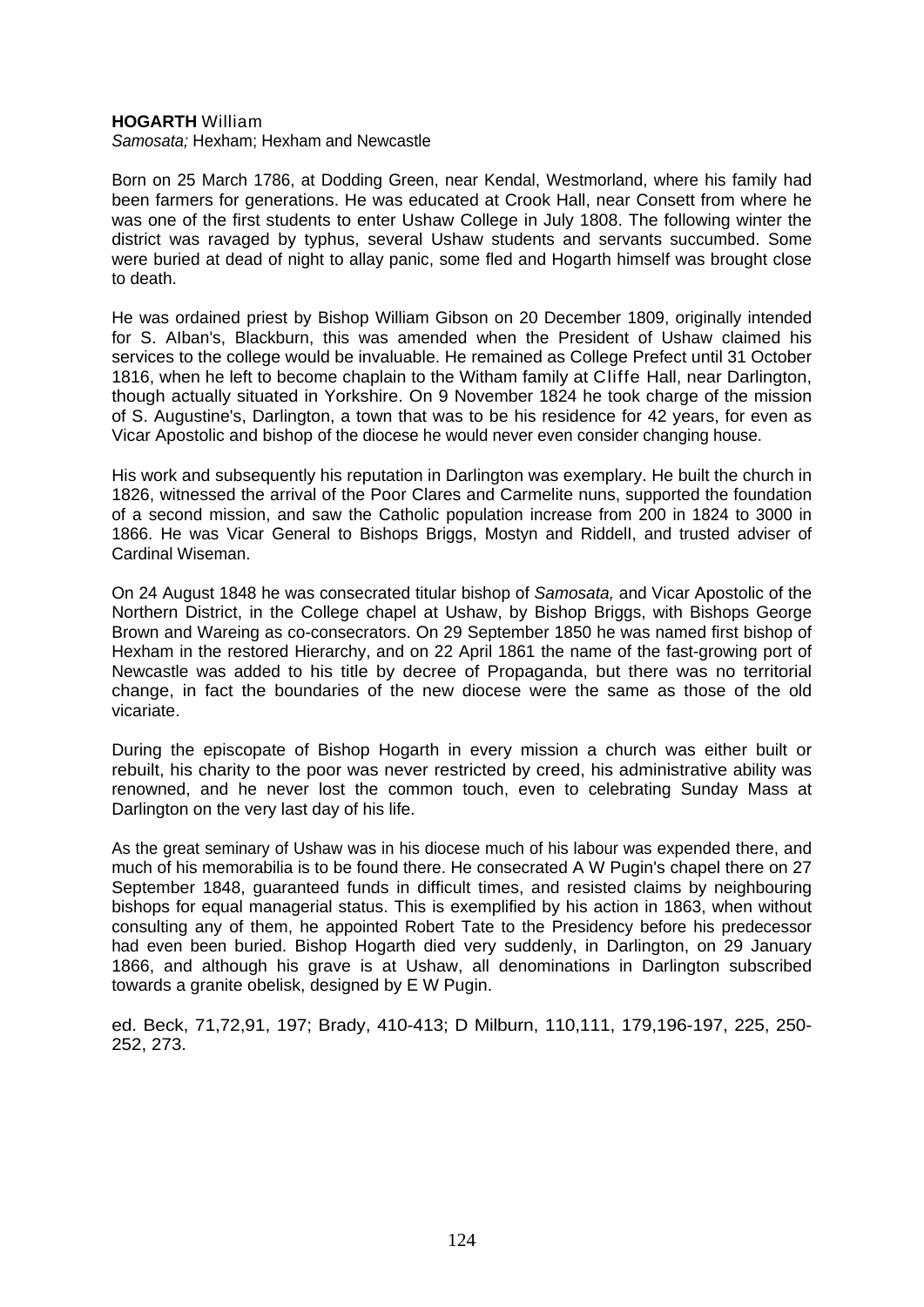#### **HOLLAND** Thomas, D.S.C., DD, PhD, D.Litt. *Etenna;* Salford

Son of John and Mary Holland (Fletcher), born in Southport on 11 June 1908, he was educated at S. Joseph's College, Upholland and the English College, Valladolid and ordained priest at S. Marie's, Southport on 18 June 1933 by Archbishop Downey. Although ordained for the archdiocese of Liverpool, apart from a few months at Sacred Heart, Hall Lane, he was never to serve in it. Indeed no other English bishop had such an interspersion of duties as he did. Higher studies in Rome, teaching in Valladolid, Royal Naval Chaplain, Port Chaplain in Bombay, member of the Catholic Missionary Society, Secretary to the Apostolic Delegate at Wimbledon, co-adjutor bishop of Portsmouth, then finally bishop of Salford. And in an autobiography of 300 pages, *For Better and for Worse* (Salford 1989), he has left some voluble impressions of them all.

His Roman thesis, *The Holy Spirit and the Anglo-Catholic Movement* was possibly a portent of his membership of the Secretariat for Christian Unity, in the Second Vatican Council. (He was also a member of the Secretariat for Non-Believers, and from 1965 to 1983 President of the Mass-Media Commission). His return to Valladolid in 1936 was a tortuous route via Lisbon and Salamanca because of the Spanish Civil War. His account of ensuing atrocities makes harrowing reading. A sudden emergency at Lisbon in 1942 brought him there to teach Theology, Latin and Liturgical History. In the Royal Navy he administered the Sacraments under horrendous conditions on the Normandy beaches, and won the Distinguished Service Cross. He received converts from among the seamen but they always had to convince him they were committing a responsible human act, not just reacting to nerves.

The War over, he was invited to join the Apostleship of the Sea and because of his previous experience was assigned to Bombay. Archbishop Downey – he records ruefully – approved with almost indecent haste. The same archbishop dismissed as ridiculous Holland's wish to form a Welsh Catholic Missionary Society in 1948, but supported wholeheartedly his going to the London headquarters. Hence for eight years he gave missions in almost every part of the Country, including those to the residents of Wormwood Scrubs, Birmingham and Lincoln jails. His move as Secretary to Archbishop O'Hara, Apostolic Delegate, brought the dignity of Right Reverend Monsignor as well as contact with influential clergy and laity innumerable.

Mgr. Holland was consecrated co-adjutor bishop of Portsmouth in S. John's Cathedral, Portsmouth on 21 December 1960 by Archbishop King with Bishops Dwyer and Healey of Gibraltar as co-consecrators. He loved its priests, people and terrain, especially the Isle of Wight and the Channel Islands.

He was translated to Salford on 3 September 1964. He campaigned against abortion and pornography but gave active support to Education, Social Welfare and the Missions. He wrote theological articles and a children's story book and received an honorary degree, D.Litt. from Salford University in 1980. He enjoyed good music, sparkling wines from the Romagna, cheese from Lombardy, sailing and swimming in heated pools. Bishop Holland retired to Nazareth House, Prestwich in 1984 and died on 30 September 1999. He is buried in S. John's Cathedral, Salford.

Autobiography; Salford Diocesan Almanac 2000, 81 – 82.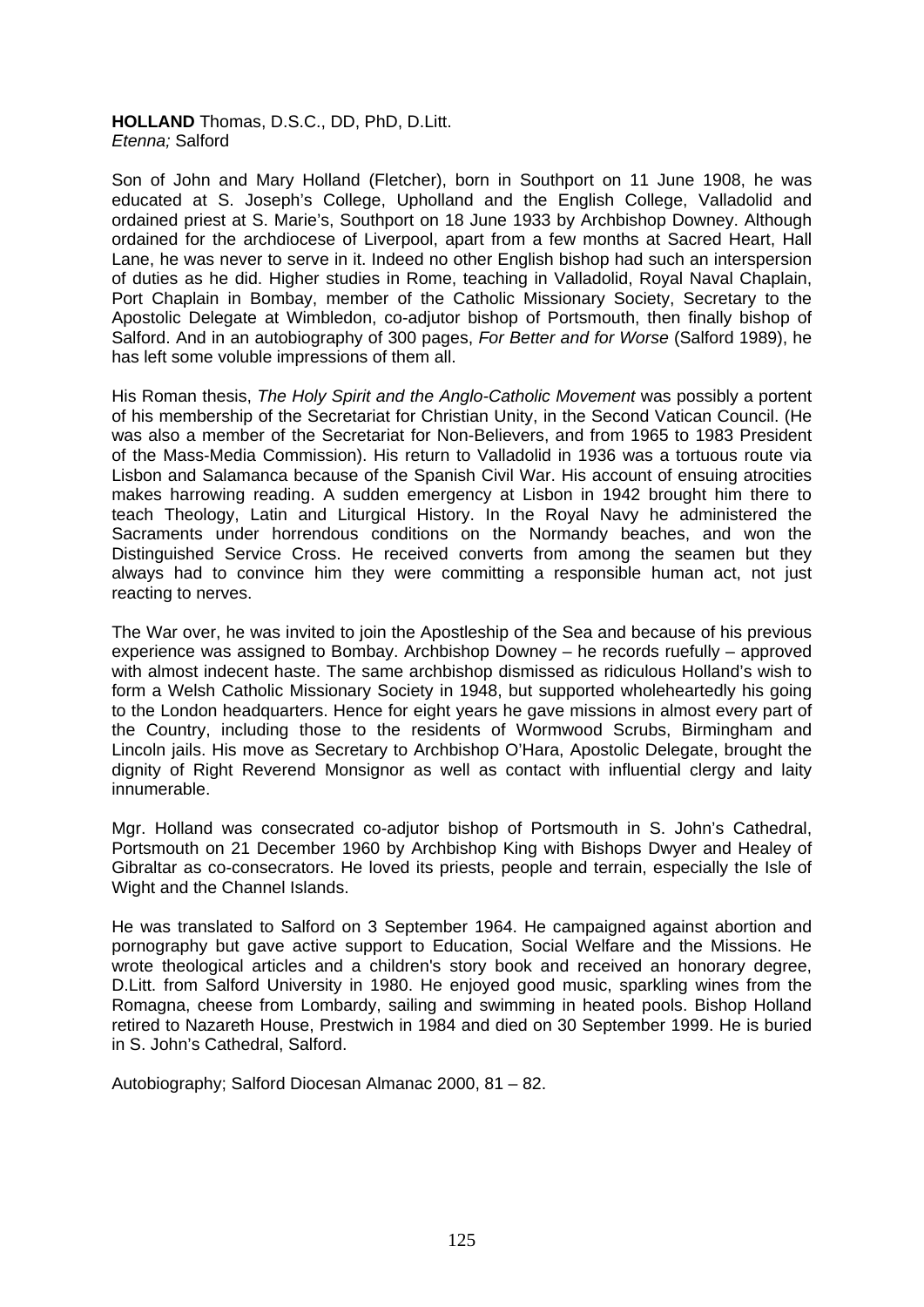### **HORNYOLD** John Joseph DD *Philomenlia*

Son of John and Mary Hornyold (Mostyn), born at Blackmore Park, near Worcester on 19 February 1706. His mother was a daughter of Sir Piers Mostyn, of Mostyn, Flintshire. His fathers family, despite many material losses had always remained steadfast to the ancient faith. Bishop Hornyold entered Douai College at the age of 22 (7 August 1728), took the requisite Mission Oath on 24 December 1730, and obtained the degree DD in the University of Douai.

After ordination he served the Catholic mission of Grantham, Lincolnshire until 1739. There was considerable hostility thereabouts and on one occasion he had to throw a ladies gown over his vestments, and assume the attitude of a woman at prayer, in order to escape arrest as a priest. He then went as chaplain to "the good Madame Giffard, a widow" at Longbirch, Wolverhampton. She died on 13 February 1753, aged 95, leaving her house to the Vicar Apostolic of the Midland District as his residence.

About that time the Vicar Apostolic, John Talbot Stonor (q.v) was seeking a coadjutor and in letters preserved by Propaganda, he described John Hornyold as "Secular priest, highly commended for his zeal, piety and learning, and all the other qualities desirable in one about to be elevated to the episcopate". Consecration as titular bishop of *Philomenlia* was performed secretly on 10 February 1752, by Bishop Stonor, at Stonor Park, Oxfordshire, appointment having been confirmed in Rome on 28 November 1751.

Bishop Hornyold continued to reside at Longbirch, as did several of his successors, succeeding as Vicar Apostolic of the Midland District on 29 March 1756. The vicariate consisted of fifteen counties but his devotion to duty was sufficient to merit the admiration of Bishop John Milner, a prelate who never awarded praise lightly. Even at Longbirch it was sometimes necessary to employ quick thinking to escape detection. Once he had to hide himself in the barn there in order to evade capture by an eccentric military gentleman from Brewood.

In 1768 in response to a request from the Reverend William Errington, Bishop Hornyold accepted responsibility for the famous Catholic school at Sedgley Park, Wolverhampton, and later he purchased land at Oscott, Birmingham, originally intended to contain a new episcopal residence, but now the site of the famous seminary. For his work *The Decalogue Explained* he received what Milner described as "something like official thanks from Oxford." It was his custom to receive newly arrived missionary priests into his own house and prepare them for their duties. On 17 September 1773 he reported to Propaganda that the Midland District contained 84 chapels, 91 priests, and 8,830 Catholics. Staffordshire with 1760 had most, while Cambridgeshire and Northamptonshire, each with 70 had least.

Bishop Hornyold corresponded with Alban Butler, author of *The Lives of the Saints*, and with the ageing Bishop Challoner, occasionally remitting money "to supply his wants". He died at Longbirch on 26 December 1778 and is buried at Brewood Parish Church. Among various bequests he left £100 to Douai College.

Brady, 210-214; *Cath.Enc* Vll(1910), 471-472; Gillow III; J Milner 'Memoir of Bishop Hornyold' *Laitys Directory* 1818.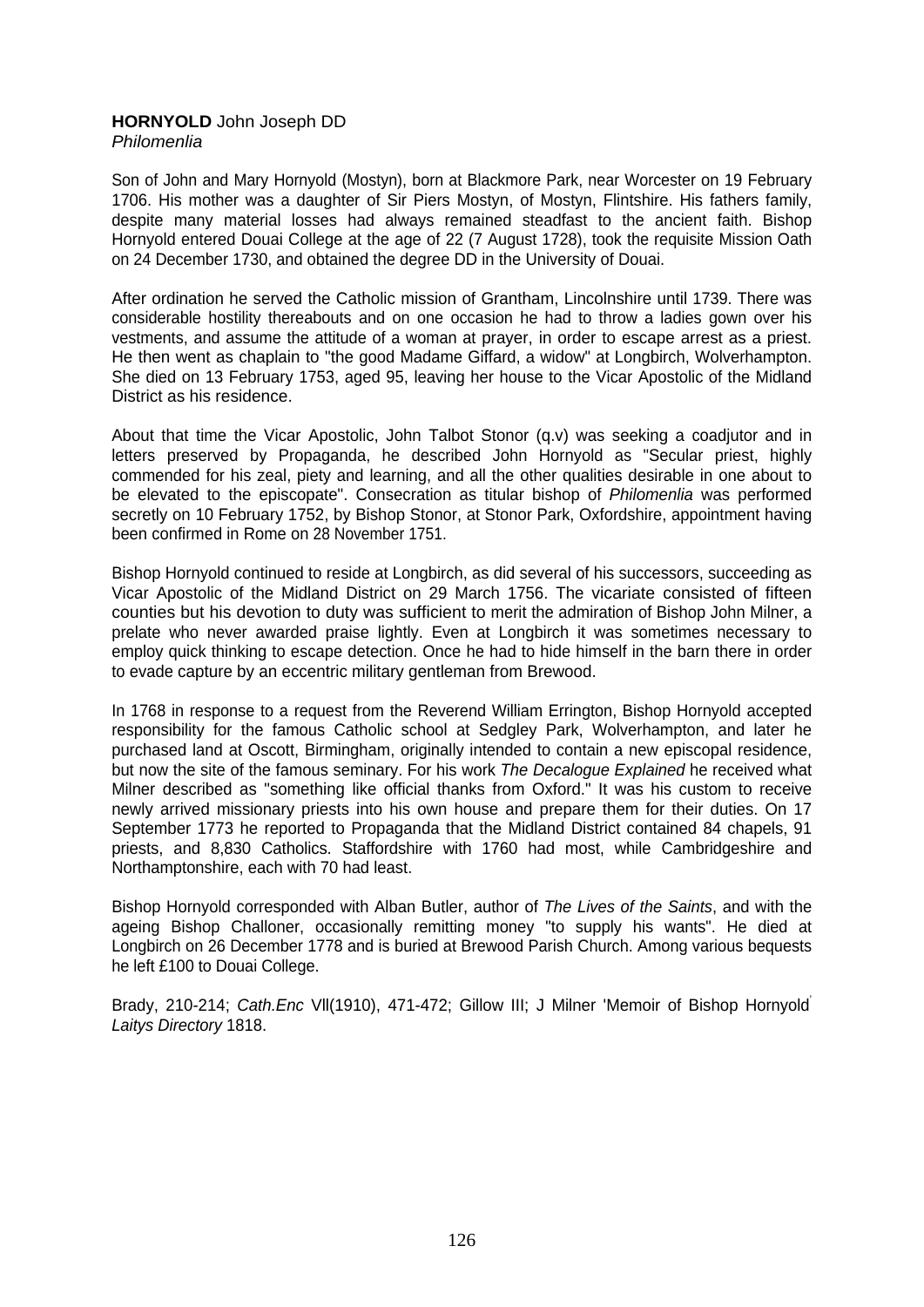#### **HOWARD** Henry *Utica*

Son of Lord Thomas and Lady Elizabeth Marie Howard (Savile), born at Worksop, Nottinghamshire on 10 December 1684. Henry, sixth Duke of Norfolk was his grandfather. He was educated at Douai where following the necessary precautions at the time he assumed an alias - Paston. Such was his reputation as a scholar that when he defended his thesis before the bishop of Arras, the Governor of Douai, and others on 28 July 1704, so vast were the numbers seeking admission that a military guard had to be placed at the doors.

It appears he was ordained priest on 21 December 1709. He then moved about various Parisian colleges pursuing further studies but having been solemnly warned, by Fr.Plowden S J about the dangers of Jansenism, and informed that S.Sulpice was the only place in all Paris free from suspicion. At that time Jansenism was disturbing the peace of the Church, and the Jesuits were disturbing the Jansenists, and any form of expression which seemed to show them favour.

Henry Howard entered the English Seminary of S. Gregory, Paris, a house supported by the Old Chapter for the purpose of allowing promising students to study at the Sorbonne, but its total was limited to six. He remained there until 1713 when he came to the English mission, resident at Buckingham House, London. He was also elected to the Old Chapter, and achieved numerous conversions. Bishop Giffard (q.v) was of the opinion that his noble birth and natural prudence was a deterrent against molestation.

Desiring the appointment of a coadjutor, the aged Vicar Apostolic in 1720 pleaded for "Mr Howard whose noble birth and well known zeal make him an ideal candidate." This request was approved by Rome on 23 September 1720, though not without Propaganda having made enquiries as to why he had discontinued his studies at the Sorbonne. Satisfied with his reply "to return to England and labour in the hard work of the Mission," the titular see of *Utica* was assigned and he was appointed coadjutor with right of succession to the London District.

Consecration was fixed for Martinmass, 11 November 1720, but while discharging his duties among the poor and destitute, to whom he was particularly devoted, the bishop-elect caught a fever, and died on 22 November 1720. Bishop Giffard was devasted and wrote "All things were got ready for the consecration when it pleased the Almighty to visit him with a great fever. But our losses are his gains, for I am confident he is a glorious saint in heaven. Such charity and such piety has not been seen in our land for a long time. This day (28 November 1720) the body is carried down to Arundel Castle."

Some sources state that Bishop-elect Howard died on 30 September 1720, without knowledge of his elevation to the episcopate. But the words of Bishop Giffard, the work of W.M. Brady, and the inscription on the coffin interred in the Collegiate Church of S. Nicholas, Arundel, all suggest otherwise. His younger brother, Richard Howard (1687-1722) was a Canon of S. Peter's, Rome.

Anstruther III, 105; Brady, 155-158; Gillow III; Hemphill, 53,59,67-68; Kirk.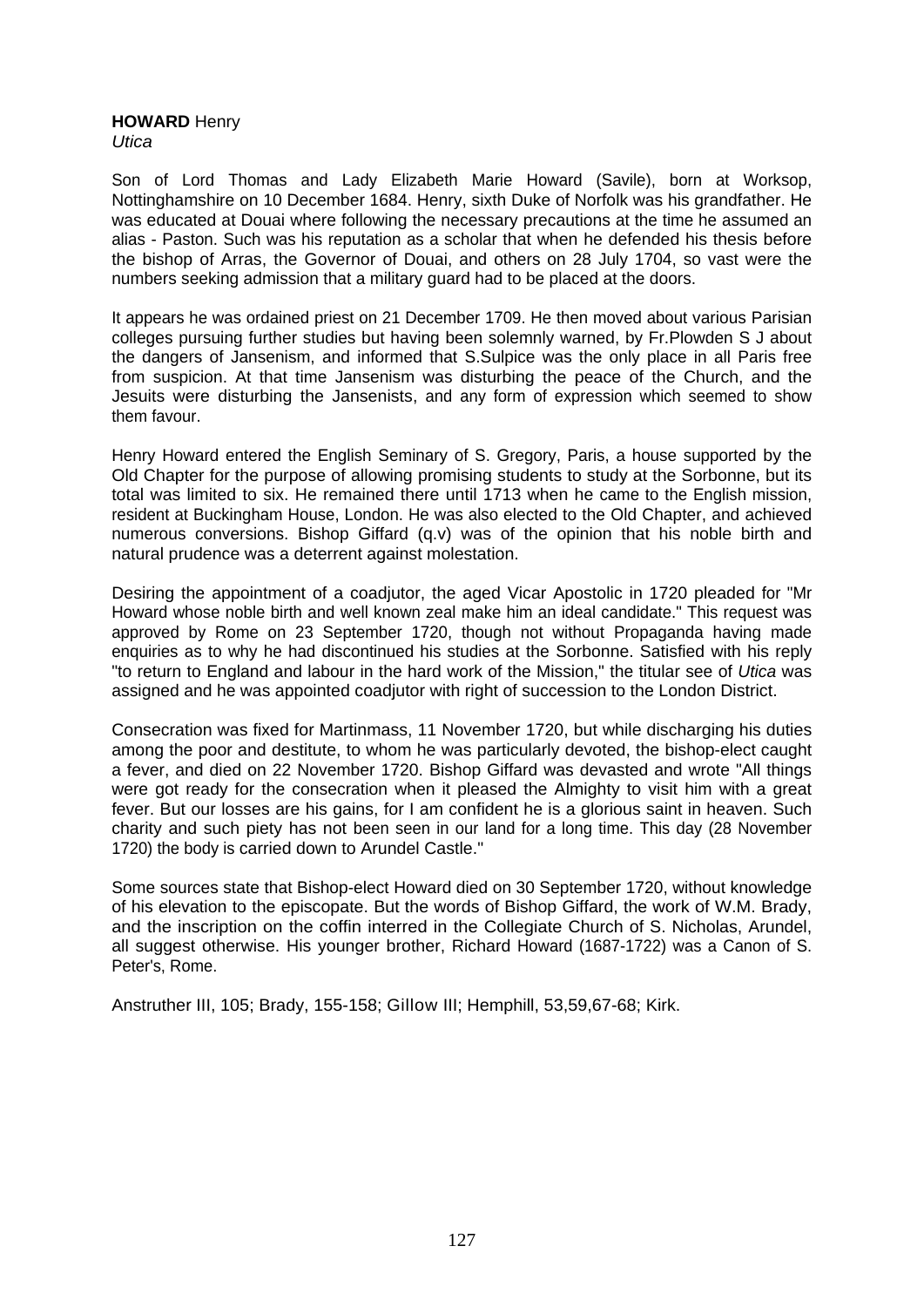### **HUME** George Basil OSB, OM, MA, STL CARDINAL **WESTMINSTER**

Son of William Errington and Marie Elisabeth Hume (Tisseyre), born in Newcastle-upon-Tyne on 2 March, 1923. His father, who was not a Catholic, was a distinguished physician and professor of medicine, later knighted. His mother was a devout French Catholic who met her husband when he was an army doctor in France during the 1914-1918 War. At the age of ten George went to Gilling Castle, the Ampleforth preparatory school, just across the valley from that famous Yorkshire abbey and college. A year later he moved into the main school where he gained some reputation in running, hurdling and rugby. A contemporary remembered him as "not a great player but a great leader, indeed a natural leader". At the age of eighteen he entered the Ampleforth novitiate, though not before some serious thinking about joining the army. His headmaster, Dom Paul Nevill, told Lady Hume that even then he saw a mitre hovering above her son's head. And in the fulness of time she made his first mitre herself.

As Dom Basil Hume he read History at S. Benet's Hall, Oxford and studied theology with the Dominicans at the Fribourg Saleisanum in Switzerland. There he became submerged in the works of S. Thomas Aquinas and for the rest of his life he acknowledged the massive *Summa Theologica* as his most illuminating resource. It never failed – he said – to satisfy his hunger for truth, for order, and for loving God. He was ordained priest at Ampleforth on 23 July, 1950 then for twelve years he taught theology to the young monks, his favourite book being *de Ecclesia,* the theology of the Church, a book that would eventually accompany him into two papal conclaves. For eight of those years – 1955-1963 – he was also Housemaster of S. Bede's, while also serving as modern languages master, rugby coach, assistant priest at the village church, and teaching French and religious studies to the Sixth Form.

In 1957 his monastic brethren elected him their delegate to the General Chapter, a tremendous mark of confidence at the age of 34. At the age of 40 they elected him their abbot. Ampleforth Abbey can trace its descent from the ancient Abbey of Westminster, a claim tried and proved in the Roman Courts early in the  $17<sup>th</sup>$  century while the Westminster remnant was at Dieulouard, in Lorraine. Abbot Basil found himself responsible for 153 monks, a school of 600 boys, 22 parishes extending from Cumberland to South Wales, a house of studies in Oxford, and a dependent priory in St. Louis, USA. It was a goodly inheritance but often a cold comfort. Times were changing with a bewildering rapidity. Some monks were elderly and their defence was often "no innovations", while the young could be impetuous, even arrogant. Hume was later to remark that the encyclical *Humanae Vitae,*  published in 1968 did more to raise the flag of revolt than any decree flowing from the second Vatican Council. A new attitude to deference and to dogma had come into being.

S. Benedict's Rule says that an abbot must not be anxious, excitable, extreme, obstinate, jealous or over-suspicious. A Benedictine abbot is elected for seven years, and in 1970 Dom Basil was re-elected for a further seven.

Before Cardinal Heenan died in 1975 he had taken the unprecedented step of asking the people of Westminster diocese to inform the Apostolic Delegate who they thought should be his successor. It is reported that 95 different names were forwarded. When the appointment of Basil Hume was announced on 7 February 1976 most of the media feigned surprise. But months before, the *Spectator* had advocated his worth, and groups of prominent Catholics like the Duke of Norfolk, Norman St. John Stevas, Shirley Williams, and the Irish Ambassador had openly suggested Hume, who had arranged for Greek, Russian and Serbian Orthodox boys to attend Ampleforth, and been in close contact with the Anglican diocese of York through his chairing the Ryedale Council of Churches. While his role as European Delegate of the Abbot Primate of the Benedictine Order, a role that required systematic visitation of several continental monasteries, and visits to America, had given the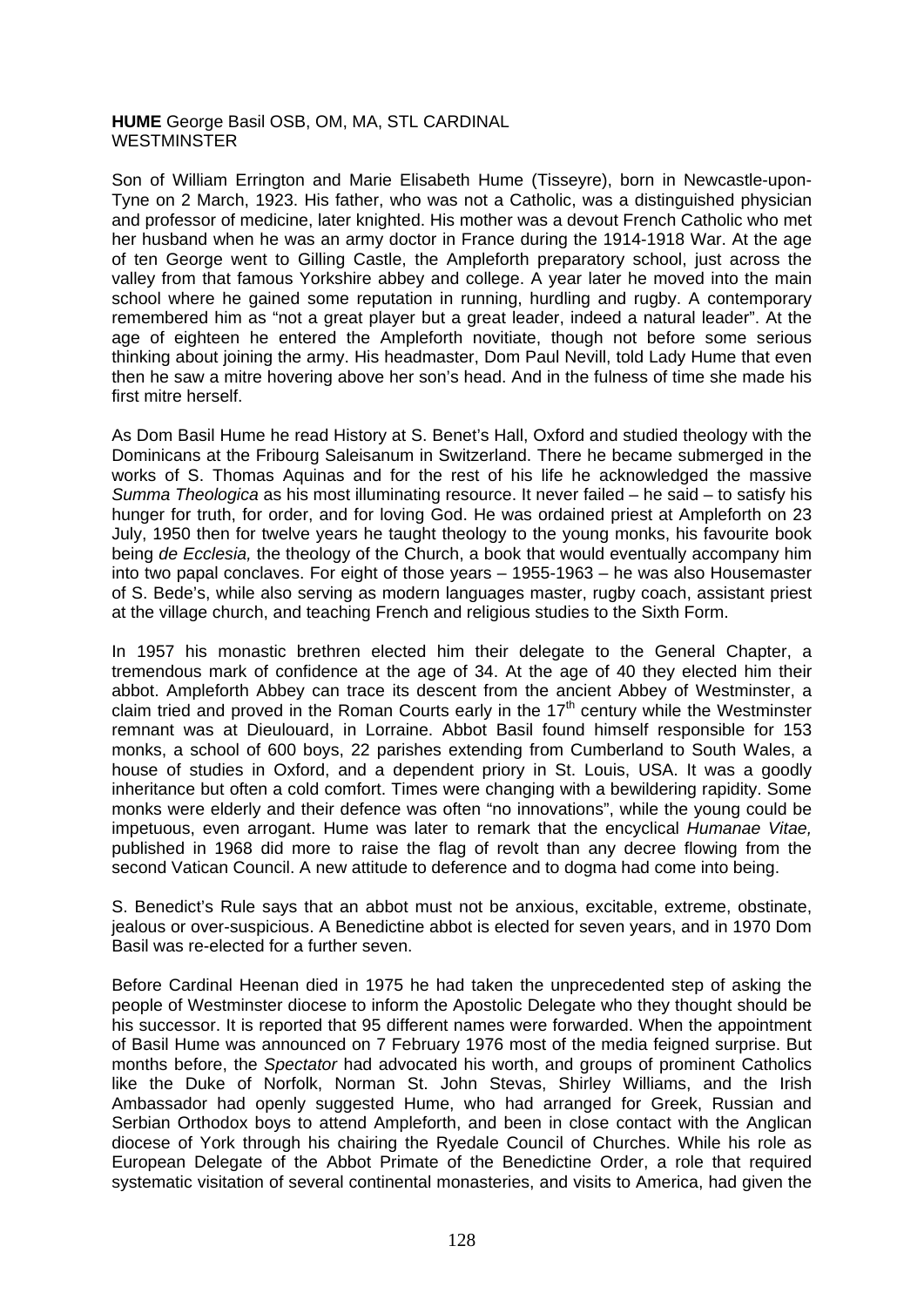new archbishop a knowledge of international Catholicism distinctly above average. Dr. Donald Coggan, Archbishop of Canterbury had remarked to the Apostolic Delegate that in his opinion Hume had no rival.

Episcopal Ordination took place in Westminster Cathedral on 25 March 1976 with Archbishop Bruno Heim, Apostolic Delegate as chief consecrator. That same evening the new prelate, accompanied by 130 Benedictine monks went, by invitation of the Dean and Chapter, to sing Vespers in the ancient Abbey Church of Westminster which was as crowded as the neighbouring cathedral had been earlier. That was the first of countless ecumenical events that Basil Hume – who was created Cardinal three months later – would find a welcome. However, he was slow to warm towards the British Council of Churches whose Orthodox representative was a Quaker who neither believed in nor respected any dogma.

Cardinal Hume celebrated Mass in the crypt of the House of Commons, preached before the Prince of Wales, welcomed the Queen to Westminster Cathedral, and most spectacular of all, welcomed Pope John Paul II to England in 1982. Hume's decision to advance the former Bishop of London, Graham Leonard, to conditional ordination within weeks (having obtained word from the Pope that the diaconate was, in this case, unnecessary), was typical of his kindness towards the many Anglican clergy who departed after the Synodal decision to ordain women as priests.

His writings extended from *Searching for God* to *In the Footsteps of the Northern Saints.* His sermons and speeches dealt cogently with questions that the rapid advances that biology, medicine, physics and psychology had created. His concern for one sick prisoner drove him through years of effort, supported by Lords Devlin and Scarman among others, that culminated in Tony Blair apologising for the wrongful convictions of eleven people, and Hume being compared (in the House of Commons) to the infamous Ayatollah Khomeni. Yet three Prime Ministers, Callaghan, Thatcher and Blair, had offered him a Life Peerage, and only a fortnight before his death, the Queen at a Buckingham Palace ceremony, admitted him to the Order of Merit.

Cardinal Hume died in the hospital of SS. John and Elizabeth, London, on 17 June 1999, and is buried in Westminster Cathedral.

T. Castle; A. Cramer; A. Howard.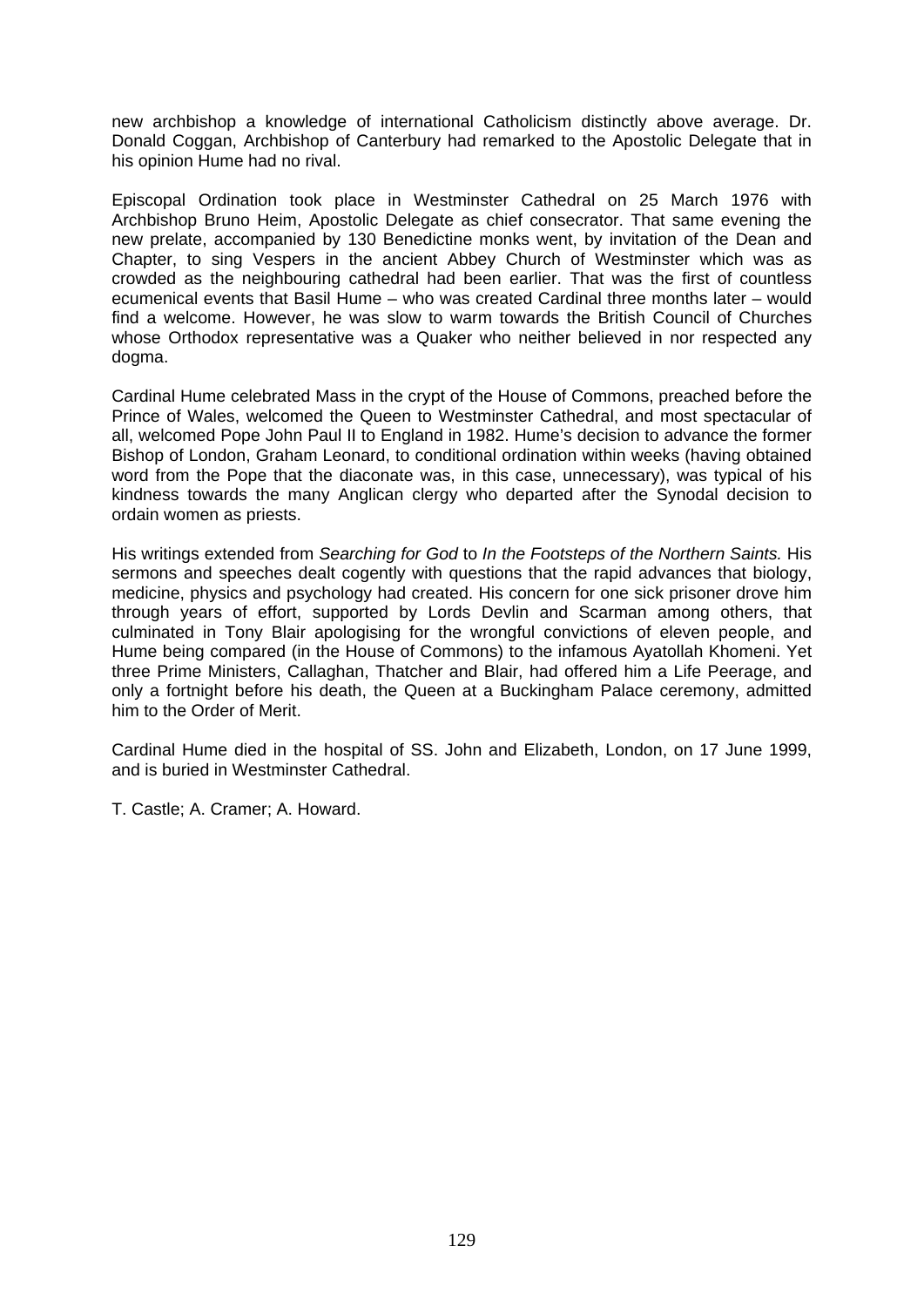## **ILSLEY** Edward *Fesse;* Birmingham; BIRMINGHAM; MACRE

Son of Charles and Mary llsley (Bryan), born on 11 May 1838, in Appleyard Court, Stafford, where his father was a shoemaker. As a boy he once heard a man preaching on Wolverhampton Road and said "You do speak funny." It was the Blessed Dominic Barberi. After education at Sedgley Park School and Oscott, he was ordained priest on 29 June 1861 and appointed curate at S. Gregory's, Longton, where he remained until 1873. Conditions were appalling, smoke, cholera, diphtheria and tuberculosis were ever present, yet a large new church was opened in 1869, and being a splendid organist he formed a choir which was famous throughout the Potteries.

In 1873 he was appointed first rector of the diocesan seminary of S. Bernard, Olton, and although years later as bishop of the diocese he closed it down, the education of the future clergy remained his greatest priority. He became a Canon of Birmingham in 1876, and auxiliary bishop in 1879. He was the personal choice of Bishop Ullathorne for this position but a curious story is told relating to the appointment. It appears that several influential Birmingham clergy considered a priest named John Caswell to be the better candidate. But Ullathorne dismissed their suggestions by saying "Caswell will be just as well without a C."

Canon llsley was consecrated titular Bishop of *Fesse,* in S. Chad's Cathedral, Birmingham, on 4 December 1879, by Bishop Ullathorne, with Bishops Amherst and Knight as coconsecrators. He remained at Olton seminary as rector until 1883, when the deterioration in Ullathorne's health required the services of the auxiliary bishop to be available almost the whole time. He succeeded Ullathorne as Bishop of Birmingham on 17 February 1888, and was enthroned in S. Chad's Cathedral on 22 March. A year later he was present at Ullathorne's death and told how a young priest entered the room to be told by the dying patriarch "That was a nice cigar you smoked on your way up here." Bishop llsley was appointed Assistant at the Pontifical Throne on 17 August 1906, and first archbishop of Birmingham on 28 October 1911.

Probably his greatest action was in agreeing to allow Oscott College to become the central seminary in Cardinal Vaughan's plan of 1895. Its potential for good is well documented, and it flourished successfully if not faultlessly for more than a decade. Then under Cardinal Bourne trends were reversed and diocesan seminaries again became the desired object. (G.Culkin, *Clergy Review* February 1951, 83-84). Otherwise the episcopate of Archbishop llsley saw the establishment of forty new parishes or Mass centres, and the foundation of a house of higher studies for the diocesan clergy at Oxford. The Rescue Society prospered and Fr. Hudson's Homes for destitute children were built at Coleshill (see GRIFFIN B W Cardinal).

During the laying of the foundation stone of Sacred Heart church, Aston, Birmingham in 1920, the archbishop suffered a loss of memory. He did not know where he was or what he was doing, and in consequence he resigned office on 15 January 1921 and was named titular archbishop of *Macrae.* Despite his 83 years he often said he regretted his action, and found his final years of isolation a heavy cross to bear. However, he received permission to assist with Confirmations and other diocesan requirements, and lived to the venerable age of 88 years. He died at Oscott on 1 December 1926, and is buried in the crypt of S.Chad's Cathedral.

T E Bird, 'An Archbishop in Retirement' *Clergy Review* May 1955, 277-280; *Catholic Whos Who* 1921, 32; M P McNally.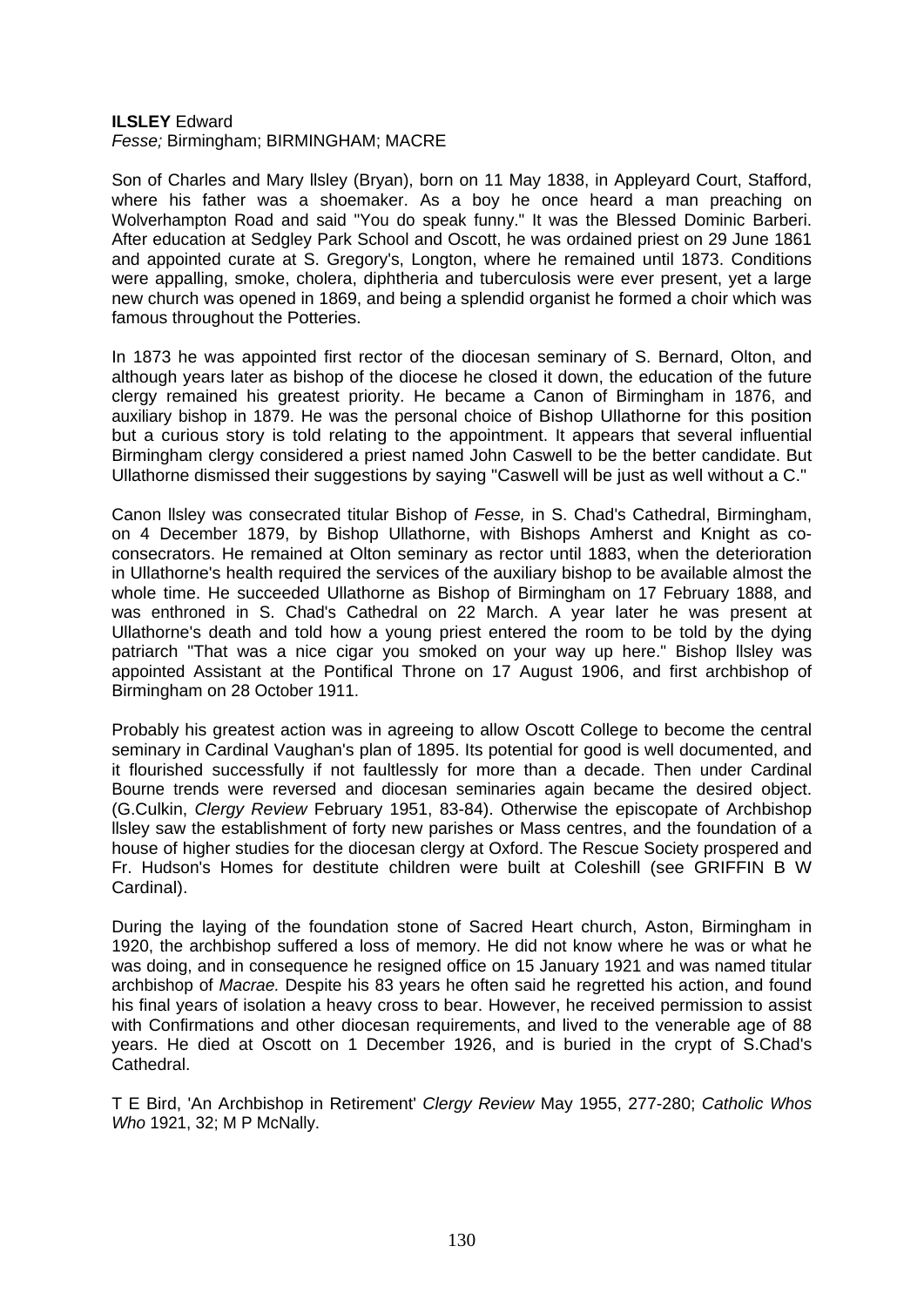## **JOHNSON** William Antony, DD *Arindela*

Son of Anthony and Elizabeth Johnson (Bonner), born in Somers Town, London on 20 August 1832. He was educated by the Benedictines at Douai, in France, and of Douai he would say "there the foundations were laid of any good that I have since been able to do". He then studied at the English College, Rome where he was ordained priest on 19 December 1857, and was awarded the degree DD in 1859.

He then held various offices in and around London, teacher at S. Edmund's, Ware until 1862, curate of S. Joseph's Bunhill Row until 1864 where he was responsible for attending numerous asylums and institutions for the poor. He was assistant priest at Warwick Street until 1865, at Turnham Green, Chiswick until 1866, and then chaplain at the convent of *Marie Reparatrice,* Harley House, Marylebone Road until 1867.

He then commenced his very long association with Archbishop, later Cardinal Manning. He became principal Diocesan Secretary, and a close friendship existed that only ended when the Cardinal died 25 years later. In 1873 they moved house from York Place to Carlisle Place, near Tothill Fields, Westminster, where some of the newly acquired property was reserved as a site for the future cathedral. But a gloomy pile at the corner of Francis Street, overlooking the old prison, was selected as Archbishops House. It is said that it suited Manning's personality ideally, being tall, plain and austere. There Dr. Johnson was created a Canon of Westminster in 1879, and from there he presided over the League of the Cross (Mannings' organisation for total abstainers), and kept the Cardinals always overflowing diary of engagements. And ultimately he organised much behind the scene when nearly all London came to pay respects as Cardinal Manning lay dead there (E S Purcell, vol 2, 813).

Cardinal Vaughan retained Canon Johnson's services as Secretary, and obtained a Domestic Prelacy for him, and Archbishop Bourne made him his Vicar General and secured his appointment as auxiliary bishop, which was announced on Holy Thursday, 12 April 1906. Meanwhile in 1902 he had been chosen as Provost of the Westminster Chapter.

On May 1 1906, he was consecrated titular bishop of *Arindela,* in Westminster Cathedral by Archbishop Bourne, with Bishops Cahill and Fenton as co-consecrators. In the *Westminster Cathedral Chronicle* for February 1907, Bishop Johnson commenced a very long account of the making of the cathedral, from the instant the idea was conceived by Cardinal Manning as a memorial to Wiseman, to a description of all that had been accomplished to date. He was also Honorary Treasurer of the Cathedral Building Fund.

Being a bishop made no difference to this diminutive prelate whose only regret ever was that he could not add one cubit to his stature. He was always known as the priest who never took a holiday, but said he obtained enough exercise by walking to post the archdiocesan mail in Victoria Street, usually at two o'clock in the morning. He was a personal friend of Lord Brampton (Mr Justice Hawkins) whose Requiem he sang in 1907, in the presence of most of the Judicary and many of the nobility of England. He had a very wide circle of friends and in his own severe illness two years later, he was visited by the Chief Rabbi. Bishop Johnson died on 27 March 1909, and is buried at S. Edmund's College, Ware. The Westminster Chapter erected the Ninth Station in the Cathedral as his memorial.

S. AIoysius, Somers Town: Baptismal Register; *Tablet* 3.4.1909, 540-542.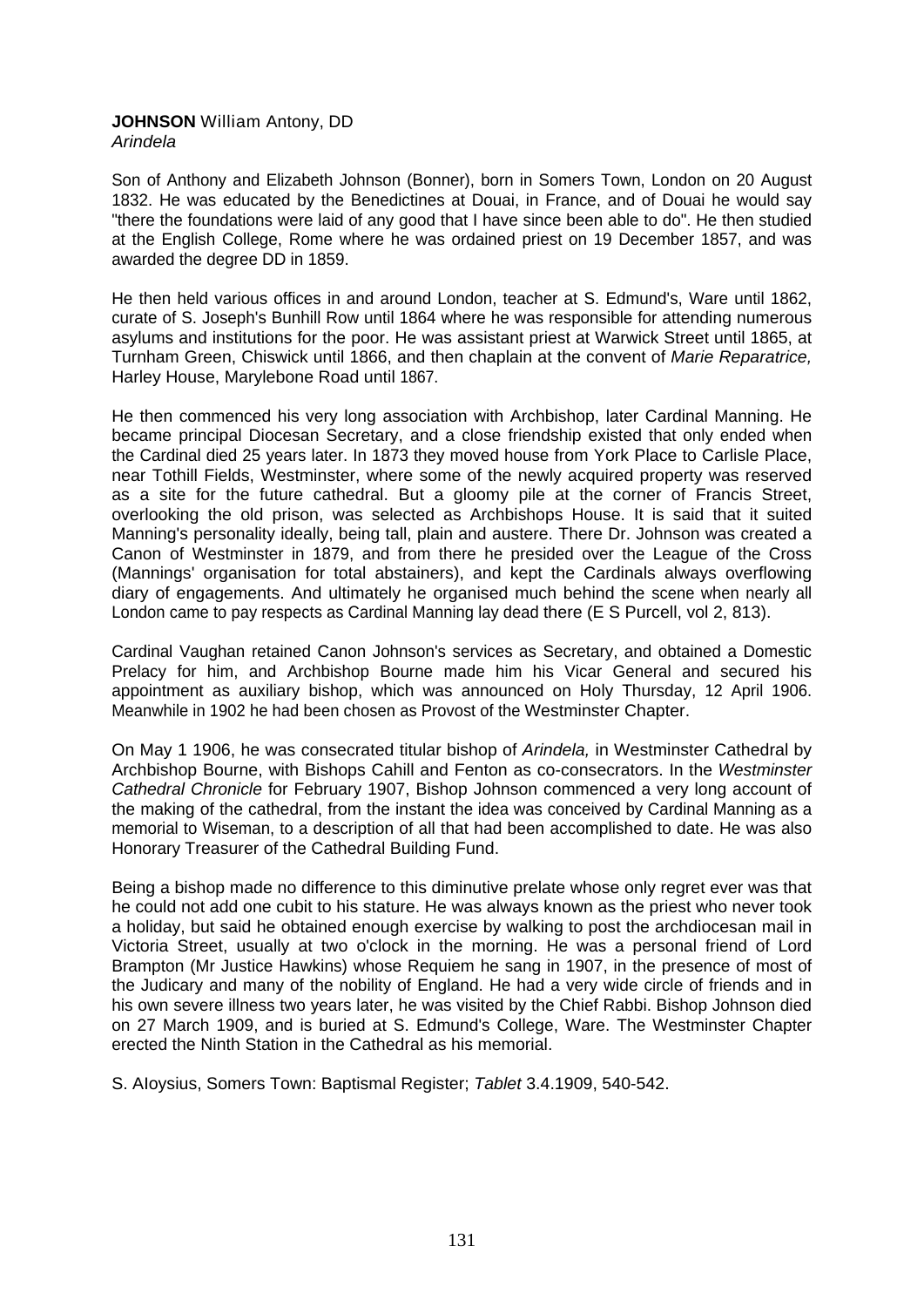## **KEATING** Frederick William, DD Northampton; LIVERPOOL

Son of Francis and Sarah Keating (Butler), born on 13 June 1859 at 18 Thorp Street, Birmingham, where his father was a brewer. This future archbishop, who was named after the famous Victorian convert hymn-writer, Fr. Faber, was educated at Sedgley Park School, S. Edmund's. Douai (in France) and S. Bernard's Seminary, Olton. He was ordained priest on 20 October 1882, and then taught Classics at Cotton College until 1884. There followed three years as professor of Theology at Oscott, when in 1887 he moved to a similar position at his old seminary, Olton.

In 1888 he became rector of S. Mary's, Wednesbury, Staffordshire, where he was described as courteous, affable, intense and earnest, with broad and varied interests. He reduced the parish debt and brought the schools to such a standard as to attract the highest possible subsidy. After ten years in Wednesbury he was appointed administrator of S. Chad's Cathedral, Birmingham, in 1898, and in 1900 he was elevated to the diocesan Chapter.

At S. Chad's he presided over a committee which raised £5000 towards defraying existing debts, organised a thorough restoration and redecoration of the cathedral, visited hundreds of homes and brought many wayward Catholics back to their religion, and worked in close conjunction with the Diocesan Rescue Society in defending the faith of the poor. His reputation as preacher and public speaker was formidable, and he belonged to several civic and diocesan committees.

On 6 February 1908 he was nominated fourth bishop of Northampton, and consecrated in S. Chad's Cathedral on 25 February, by Archbishop Bourne, with Bishops Burton and Cowgill as co-consecrators. Although his new diocese was large, seven counties and Catholics were few, 13,000 souls, some considerable progress was made. In Norwich the enormous church of S. John the Baptist, whose foundations had been laid as long ago as 1884, was completed and opened amidst magnificent ceremonial. In 1916 the Catholic Congress was held in the same city, and for a week every aspect of Catholic thought and culture attracted capacity audiences. Bishop Keating's Pastoral letters were often quoted in the National press, especially his comments on social conditions.

On 13 June 1921 he was appointed archbishop of Liverpool, where within seven years he witnessed the creation of a new diocese (Lancaster 1924), doubled the size of the seminary at Upholland, obtained the first auxiliary bishop in the history of the diocese (Dobson 1922), and inaugurated a fund for building a magnificent cathedral, whose Foundation stone he hoped to bless on the centenary of Emancipation in 1929, and towards which £125,000 was subscribed in six years.

In an *Ad Clerum* of 6 May 1926 he made known his feelings about the General Strike. "Our clear duty is to stand by lawfully constituted authority - Obeying implicitly and refraining from all violence and provocation we must make our conduct square with our religious profession, not rendering evil for evil".

Archbishop Keating died quite suddenly, from the complications of influenza, on 7 February 1928, and is buried at Upholland.

Birmingham Registry Office: Birth Certificate; *Liverpool Daily Post* 8 2 1928; *Tablet.* 8 2 1908, 202; *Upholland Magazine* Spring 1928, 2-7.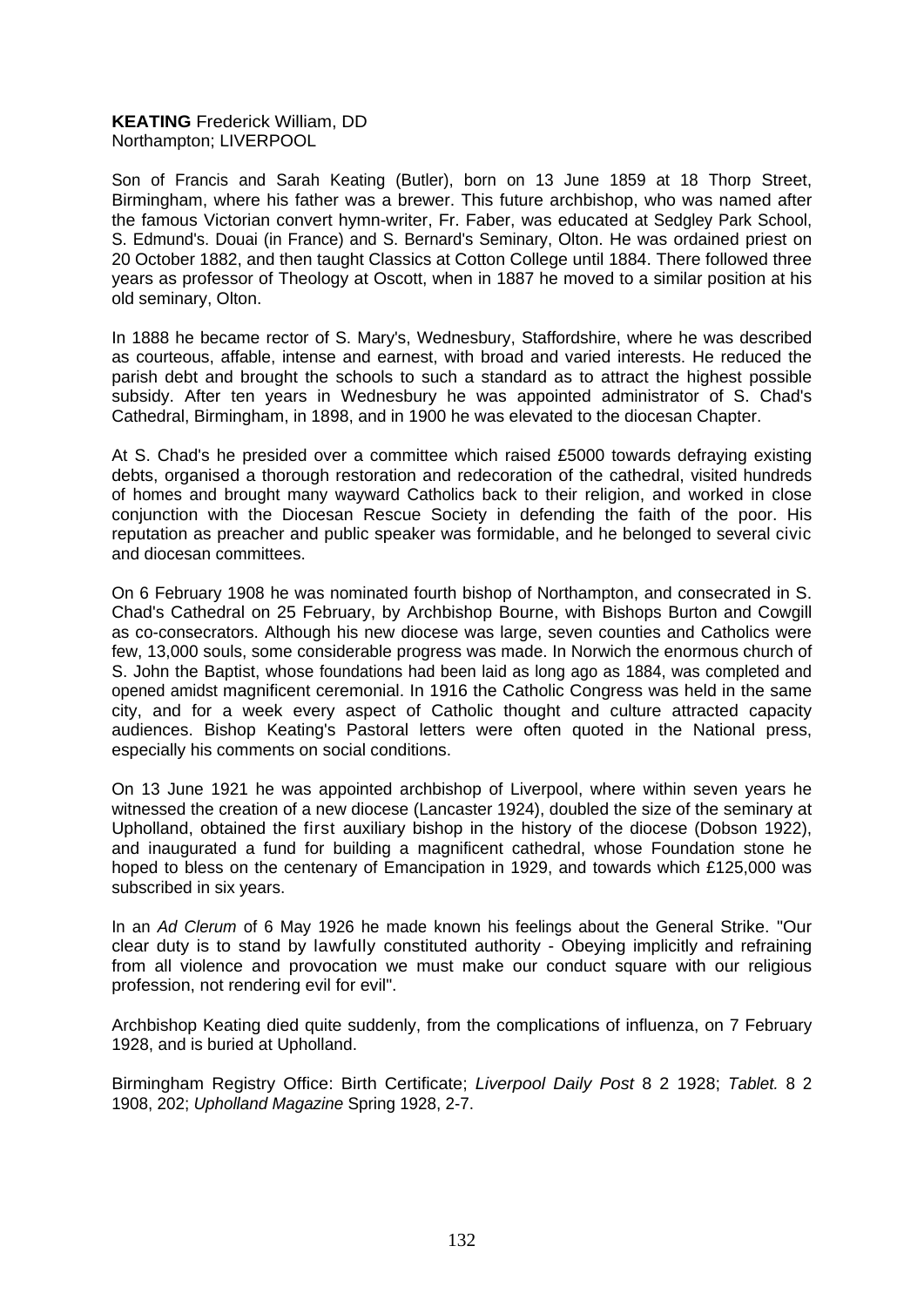## **KEATINGE** William Lewis, CMG, CBE *Metellopolis*

Son of William and Ellen Keatinge, born in London on 1 August 1869, he was educated at Downside School, and entered the English College, Rome in 1887. He was ordained priest of the diocese of Southwark in the Basilica of S. John Lateran on 27 August 1893. He then served as curate at S. Thomas a Becket's, Wandsworth until he was commissioned as a Military Chaplain on 1 May 1897, and posted at Aldershot.

He went to Natal with General Buller's Army and was present at the Battle of Colenso. He witnessed all the horror of Spion Kop, and then entered Ladysmith with its relieving force, having been twice mentioned in Despatches, been the recipient of the South African War Medal, and promoted to the rank of Major.

After further service at Aldershot he was posted to Malta, and later to Egypt, where in 1907 he was created Privy Chamberlain (Very Reverend Monsignor) to Pope Pius X. Other appointments took him to Gosport, Portsmouth and Shorncliffe. It seems incredible that in 1914 there were only seven full-time Catholic chaplains in the British Army, but after the outbreak of war in August of that year, the number rapidly rose to 700. Major Keatinge was appointed Senior Chaplain, and he crossed to France with the Third Division, was in the Battle of Ypres and narrowly avoided being captured at Mons.

In May 1916 he went to Salonika and when he returned was promoted to Brigadier. He was then made Companion of S. Michael and S. George, and decorated by the President of the French Republic as an officer of the Legion of Honour. Brigadier Keatinge was described as aubern-haired, youthful, athletic, and distinguished for the neatness of his appearance. Whether he celebrated Mass in Camp or Cathedral his attention to the rubrics was always a model of correctness, and his priestliness was able to turn a canvass tent into a House of God.

On 30 October 1917 he was named *Episcopus Castrensis* for the British Army and newly created Royal Air Force, the Royal Navy however was excluded from his jurisdiction. On 25 February 1918, he was consecrated titular bishop of *Metellopolis,* in Rome, by Cardinal Cajetan De Lai, bishop of Sabina. On returning to London he was promoted to Brigadier-General, with an office in Regent Street.

Bishop Keatinge's task was long and arduous as there was no policy for chaplains, no training and little leadership. A chaplain who had wrought superb work might be transferred, without any provision being made for the continuity of what he had begun. Bishop Keatinge did his best to improve matters, but his greatest obstacle was the opposition he found in places where he felt he had a right to expect help. But he never compromised, and always did his best for the spiritual good of the Catholic soldier. He was created Commander of the British Empire in the Victory Honours, and received a pension when he retired from the Army on 31 December 1924. He died on 21 February 1934, and is buried at Kensal Green.

Catholic Whos Who 1921, 240; Tablet 8 12 1917, 739; 10 1 1925, 45; *Venerabile* VII October 1934, 4-7; *Universe* 2 3 1934.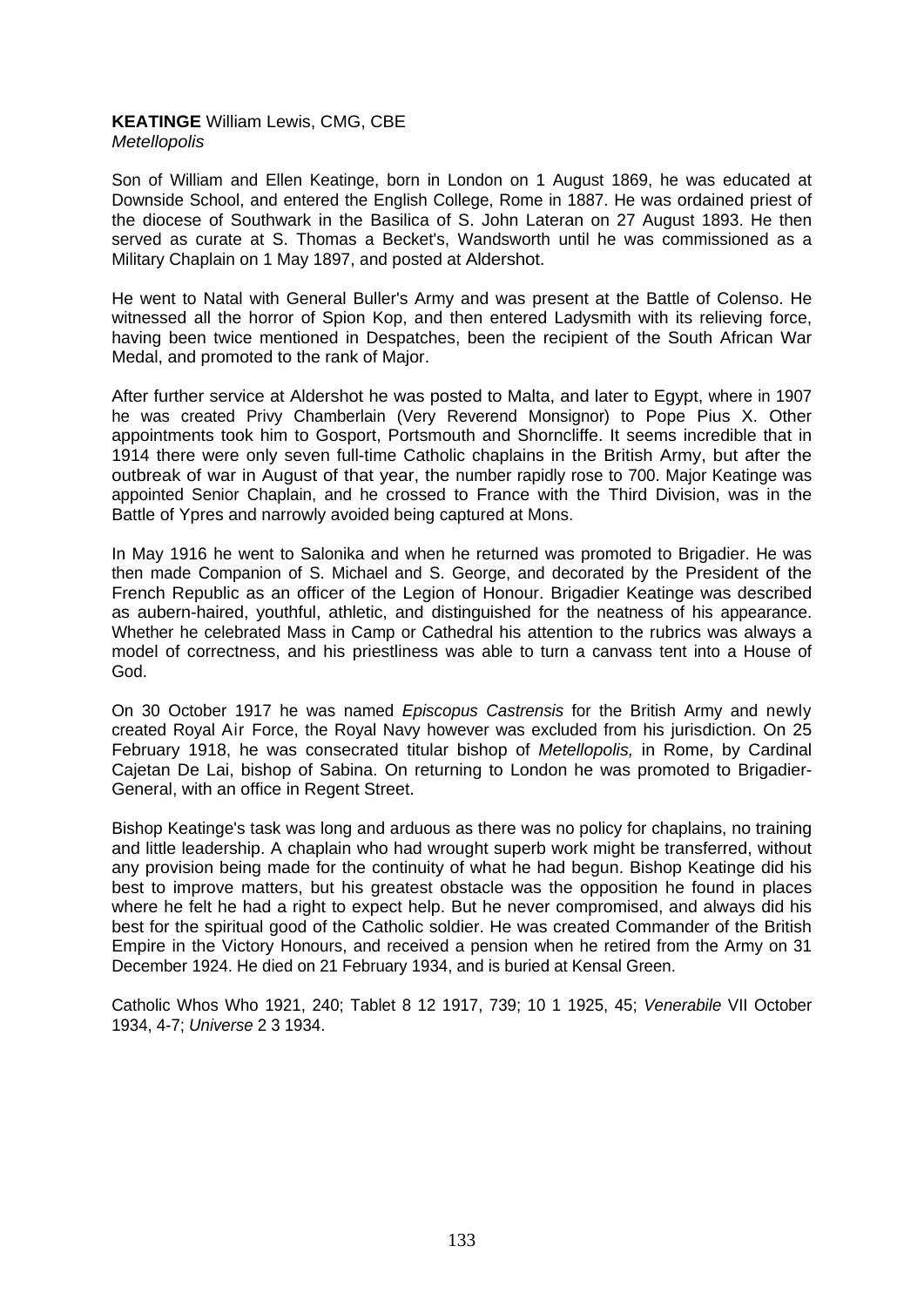**KEILY** John Joseph, DD Plymouth

Son of Bartholomew and Margaret Keily (Walsh), born in Limerick on 23 June 1854. The family moved to Plymouth where Michael Keily, the bishop's brother became a well known medical practitioner. Bishop Keily was educated at Dr. Clarke's Collegiate School, Plymouth, the Petit Seminary at Roulers and the Grand Seminary in Bruges. He was ordained priest in the Cathedral church of Plymouth by Bishop William Vaughan on 18 March 1877.

His first appointment as curate was at old S. Nicholas's, Exeter where he remained for two years, then after a brief stay at Bridport, Dorset, he went to S. Marychurch, Torquay as curate until 1882. He then became curate in the Cathedral parish, Plymouth until 1885 when he became rector of the mission of Holy Cross, Tothill, Plymouth. There he enlarged the church, built new schools, became Diocesan Inspector of Schools, was elected to Plymouth Board of Guardians, and was created a Canon of the diocese in 1897.

He was a much travelled priest, often visiting France, Germany and Italy where his historical and antiquarian interests found many outlets. A gifted linguist, his powers as interpreter were not only useful in a very cosmopolitan parish such as his, but were sometimes called for in local courts of law. He became an authority on the Education question and was a member of the Hierarchy's General Education Council in London.

On 13 June 1911 he was consecrated fourth bishop of Plymouth, in the Cathedral, by Archbishop Bourne, with Bishops Burton and Keating as co-consecrators. Bishop Keily's only interest was in the pastoral care of his scattered diocese and in 1913 he became the first bishop of Plymouth to visit the Isles of Scilly, the most distant spot in the diocese, but having quite a thriving little Catholic community.

In 1914 the diocese of Plymouth contained a Catholic population of 23,000 served by 126 priests, and 46 churches. In 1928 the numbers were 21, 548 people, with 135 priests and 52 churches. Bishop Keily, who was named Assistant at the Pontifical Throne in 1927, died on 23 September 1928, and is buried in the Priory cemetery of S. Augustine's, Newton Abbot. The church of Our Lady of Lourdes, Plympton, Devon, opened in 1932, was built as his memorial.

*Catholic Whos Who* 1921, 374; *Tablet* 22. 4. 1911, 605; *Universe* 27. 5. 1932, 2.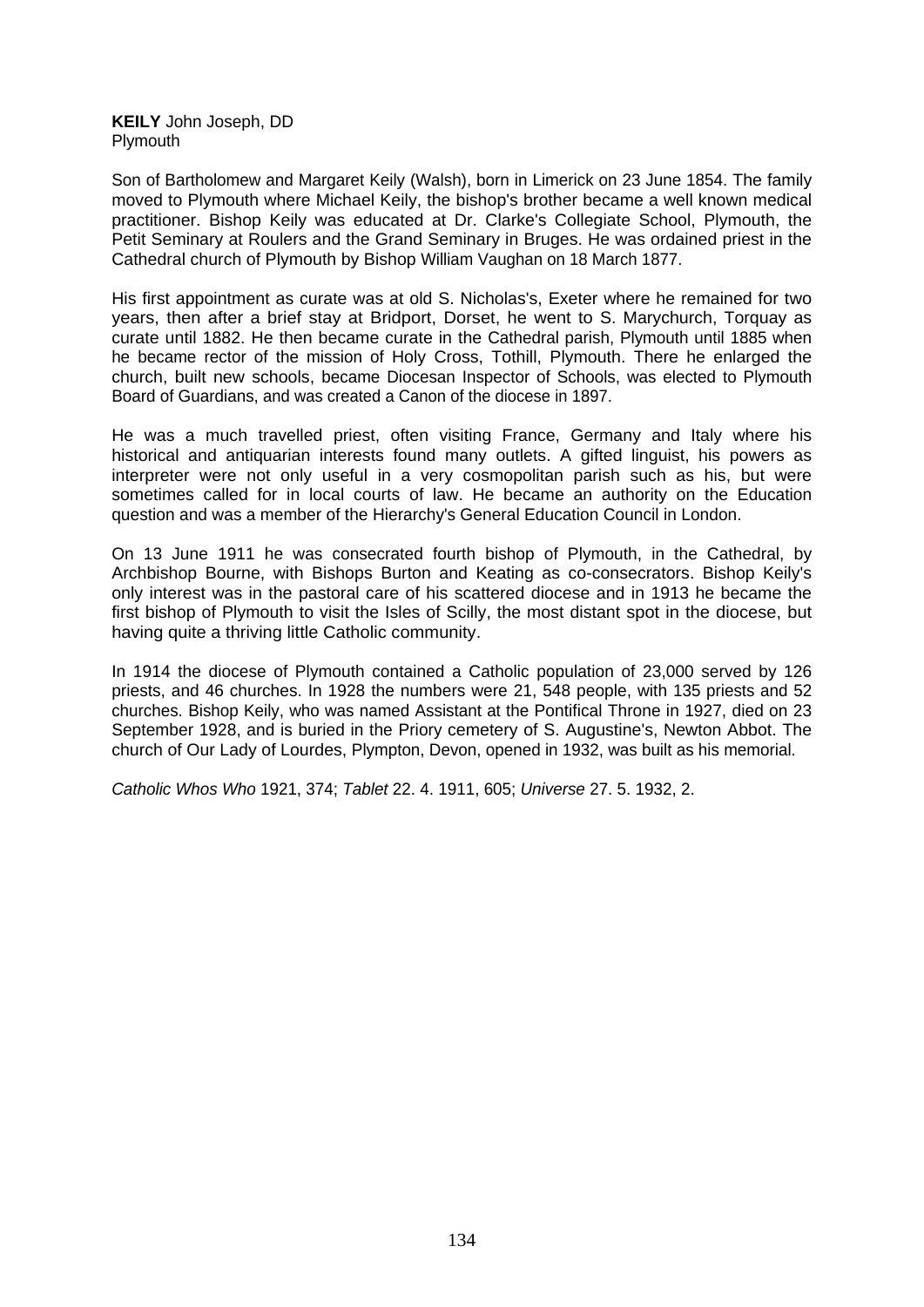**KING** John Henry, PhD *Opus;* Portsmouth

Son of John Frederick and Mary Lucy King (Darley), born at Westfield Farm, Wardour, Wiltshire, on 16 September 1880. He was educated at a Dames School in Salisbury, and at S. Mary's College, Woolhampton. He then worked for a bookseller in Salisbury before going to the English College, Rome in 1899. He was ordained priest of the diocese of Portsmouth on 20 November, 1904, at Jersey, by Bishop Prosper Paris, SJ, Vicar Apostolic of Nanking.

Immediately after ordination, his own bishop being deeply concerned about the heresy of modernism, said "You have heard the expression set a thief to catch a thief, well you will now examine the newly ordained priests to see if they are tainted with modernism." He was secretary to Bishop Cahill of Portsmouth until 1910 and then secretary to Bishop Cotter until 1923, when he was appointed parish priest of S. Peter's, Winchester.

Notwithstanding his great love of tradition and devotion to the faithful of past ages, his first act was to build a new church, thereby replacing Milner's edifice of 1792, the oldest consecrated Catholic church in England. He was appointed Canon of Portsmouth in 1926, and Vicar General and Domestic Prelate to Pope Pius XI in 1933.

On 15 July 1938 he was consecrated titular bishop of *Opus,* and auxiliary of Portsmouth, in S. John's Cathedral, Portsmouth, by Bishop Cotter, with Bishops Amigo and Brown as coconsecrators. On the death of Bishop Cotter in October 1940, Bishop King was elected Vicar Capitular but on 10 January 1941, Bishop's House, Portsmouth was destroyed in an air raid, and six of the lay staff were killed. On 4 June 1941 he was appointed bishop of Portsmouth but continued to live in Winchester. Part of his diocese - the Channel Islands became the only part of Great Britain to suffer enemy occupation, and his Vicar General there, Mgr.Thomas Grant Hickey, was sentenced by the Germans to be shot, but the deed was never carried out.

After the war the area covered by the diocese of Portsmouth experienced some of the most rapid population increase and commercial development imaginable. The Catholic population in 1941 was 54,000 but by 1965 it had increased to 125,500. 35 new churches and 8 new schools had been built, a diocesan Child Welfare Society had been established, and Bishop's House, Portsmouth was rebuilt, though Bishop King himself never occupied it.

He never drove a car, entered a cinema, or attended a sporting event. His interests lay in recusant history and research. He had a life-long interest in the English Martyrs, and was President of the Catholic Record Society for most of his episcopate. However, he entered whole heartedly into the various liturgical changes and encouraged his priests and people to do the same. On the occasion of his sacerdotal golden jubilee in 1954 he received from Pope Pius XII the personal title of archbishop, and met her Majesty the Queen at Windsor. He was excused attendance at the Second Vatican Council on grounds of advanced age but followed all its proceedings with interest. He died on 23 March 1965, and is buried in the ancient Catholic cemetery at Winchester.

*Catholic Whos Who* 1952, 371; Dwyer, 104-118; *Venerabile* XXIII Summer 1965, 141-142; Wardour: All Saints Baptismal Register.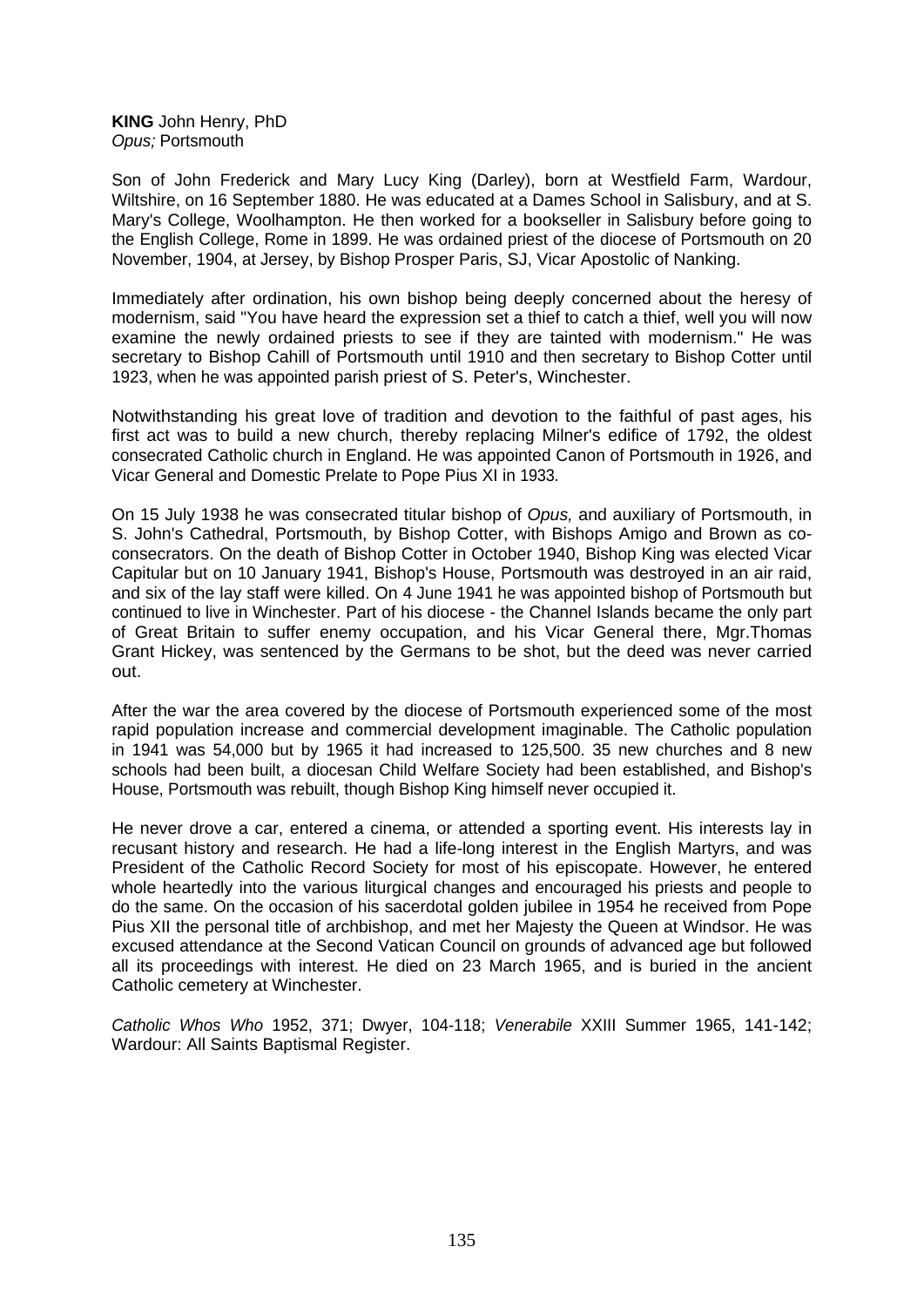#### **KNIGHT** Edmund *Coricum;* Shrewsbury; *Flavias*

Son of Arnold and Harriet Isabella Knight (Milnes-Smith), born in Sheffield on 27 August 1827. His father, a well known physician was Knighted by Queen Victoria in 1842. The bishop was educated at Miss Richmond's school, The Mount, Walsall, and from February 1839 at Oscott. He joined the firm of Gibbs and Bright, of Liverpool and toured Canada with a view to becoming a farmer. Only after a discussion with Cardinal Wiseman did he decide to become a priest, but unlike his two elder brothers he did not enter the Society of Jesus. He went to the Collegio Pio, in Rome and was ordained there on 19 December 1857.

He returned to England as secretary to the newly appointed Bishop of Clifton, and later occupied a similar position with Cardinal Wiseman, in London. The Cardinal then gave him charge of the Walthamstow mission, a rural place and Wiseman's country retreat. In 1862 when Canon Northcote was appointed President of Oscott he invited Fr.Knight to become vice-president. He accepted, and also became professor of Moral Theology which position he held until 1877. He was appointed Canon Penitentiary of the diocese of Birmingham in 1872, and rector of S. Peter's, Leamington after his departure from Oscott.

He was then appointed auxiliary bishop of Shrewsbury and on 25 July 1879 consecrated titular bishop of *Coricum,* in Our Lady's church, Birkenhead, by Cardinal Manning, with Bishops Herbert Vaughan and Bagshawe as co-consecrators. After the death of Bishop James Brown (q.v) the Chapter elected Mgr. Provost Hilton to be Vicar Capitular, but on 25 April 1881, the Holy See appointed Bishop Knight to the see of Shrewsbury. At that time it was a very extensive diocese containing the six counties of North Wales as well as Cheshire and Shropshire. By removing the episcopal residence to Avondale House, Birkenhead, the bishop was able to save much time and expense in travelling.

In the Welsh part of the diocese missions were opened, or perhaps reopened, in Buckley, Colwyn Bay and Ruthin. Some Jesuits of the province of Lyons conducted a college at Mold, in what had once been a jail, but they departed in 1896. Most curious of all was the attempt, valorous but futile, to establish monasticism on S. Tudwal's Island, off Caernarvonshire in 1886, while an attempt to secure Breton priests whose language had some similarity with Welsh was no more successful.

In the old town of Shrewsbury Bishop Knight consecrated the Cathedral church in 1891, the work of E W Pugin in 1856 and successor to a building opened by Bishop Hornyold in 1775. Elsewhere substantial churches were erected in Seacombe, Birkenhead and Crewe. A contemporary described Bishop Knight as being thoroughly imbued with the spirit of S. Francis de Sales, hence his pastoral letters frequently referred to the importance of Catholic education. Illness compelled him to resign his see on 11 May 1895, and he received the title bishop of *Flavias.* He died at his London residence, 25 Kensington Court, on 9 June 1905, and is buried in Flaybrick cemetery, Birkenhead.

Attwater, 113-121; Abbott, 13-14; *Clergy Review* December 1942, 547-552; Gillow IV, 71; *Tablet* 17.6.1905, 943-944.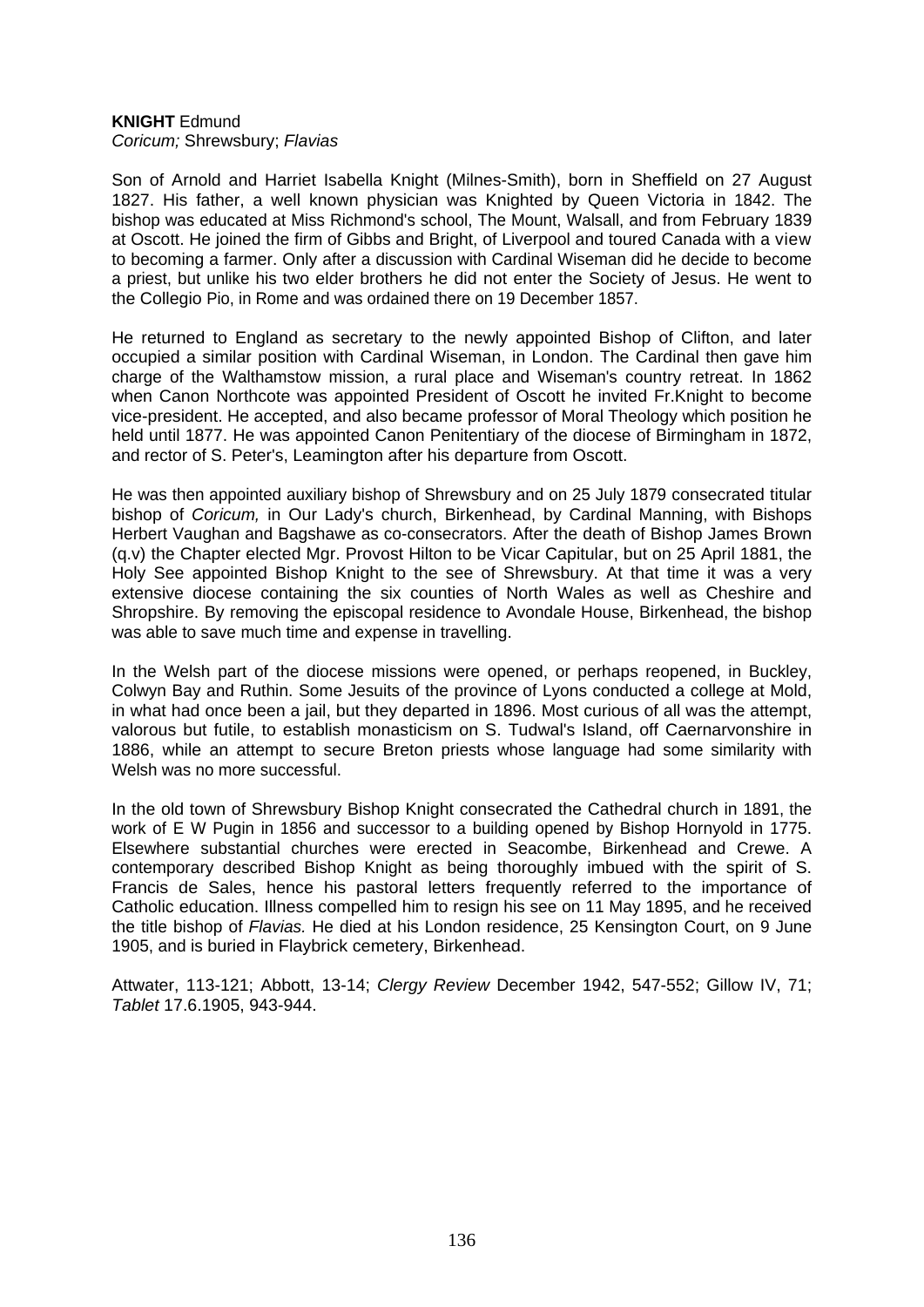# **LACY** Richard Middlesbrough

Born in Navan, County Meath on 16 January 1841 (I regret not giving his parents names but the Navan registers only begin in 1868 and civil registration was only introduced in Ireland in 1864). He was educated at Ushaw and the English College, Rome, and ordained priest of the old diocese of Beverley on 21 December 1867. From 1868 until 1872 he was curate at S. Patrick's, Westgate, Bradford, after which he was sent to Middlesbrough as resident priest.

This was a very difficult assignment, the town was comparatively new but developments had been swift. Catholics were few and very scattered - the mission extended from Newport to Saltburn, something like sixteen miles. Previous attempts to establish Catholicism in the district had been disappointing but Lacy's prospered. He built a school and the church that was to become his cathedral. Furthermore he endeared himself to all from the highest civic official down to the poorest child. He was always a friend of the poor but there was nothing of the dreamer about him. It was said that he united simplicity with shrewdness, gentleness with strength, mercy with justice, calmness with zeal, and that he never neglected an opportunity for doing good. And even when he differed with people he never lacked esteem for their feelings. He made friends innumerable among other denominations as among his own.

In 1878 the see of Beverley which included the whole of Yorkshire was suppressed and new sees were fixed at Leeds and Middlesbrough. To Middlesbrough was assigned the North and East Ridings. Middlesbrough and Hull were the main centres of population, and some dissatisfaction was expressed at the city of York being divided among the two dioceses by the river Ouse. Richard Lacy was chosen as first bishop of Middlesbrough, and consecrated in his own church of S. Mary, Sussex Street on 18 December 1879, by Cardinal Manning, with Bishops Cornthwaite and O'Reilly as co-consecrators.

His episcopate was to endure for fifty years all but nine months, but although he was revered everywhere within his diocese, he was hardly known outside it. He chose "to plough the lonely furrow silently" and while he was cultured, dignified and eloquent he never sought self advancement and cared nothing for applause. His model was Newman whom he regarded as a saint.

Bishop Lacy's love of Rome was sincere. He had lived there in the days before the loss of the Temporal power, and he lived long enough to know that the Lateran Treaty had been agreed and that the Pope was no longer the prisoner of the Vatican. When he celebrated his sacerdotal silver jubilee in 1892 he received gifts in excess of £1000. At his golden jubilee in 1917 he was named Assistant at the Pontifical Throne. He consecrated his cathedral in 1911, and received the assistance of Thomas Shine (q.v) as coadjutor in 1921. Bishop Lacy died on 11 April 1929 and his obituary was reported beneath the description of the mighty *Te Deum* for the centenary of Emancipation. 50,000 persons filed past his body before burial in S. Joseph's Cemetery. North Ormesby.

Carson, 134; *Catholic Whos Who* 1921, 312; *Universe* 19 4 1929, 1, 6; 26 4 1929, 7.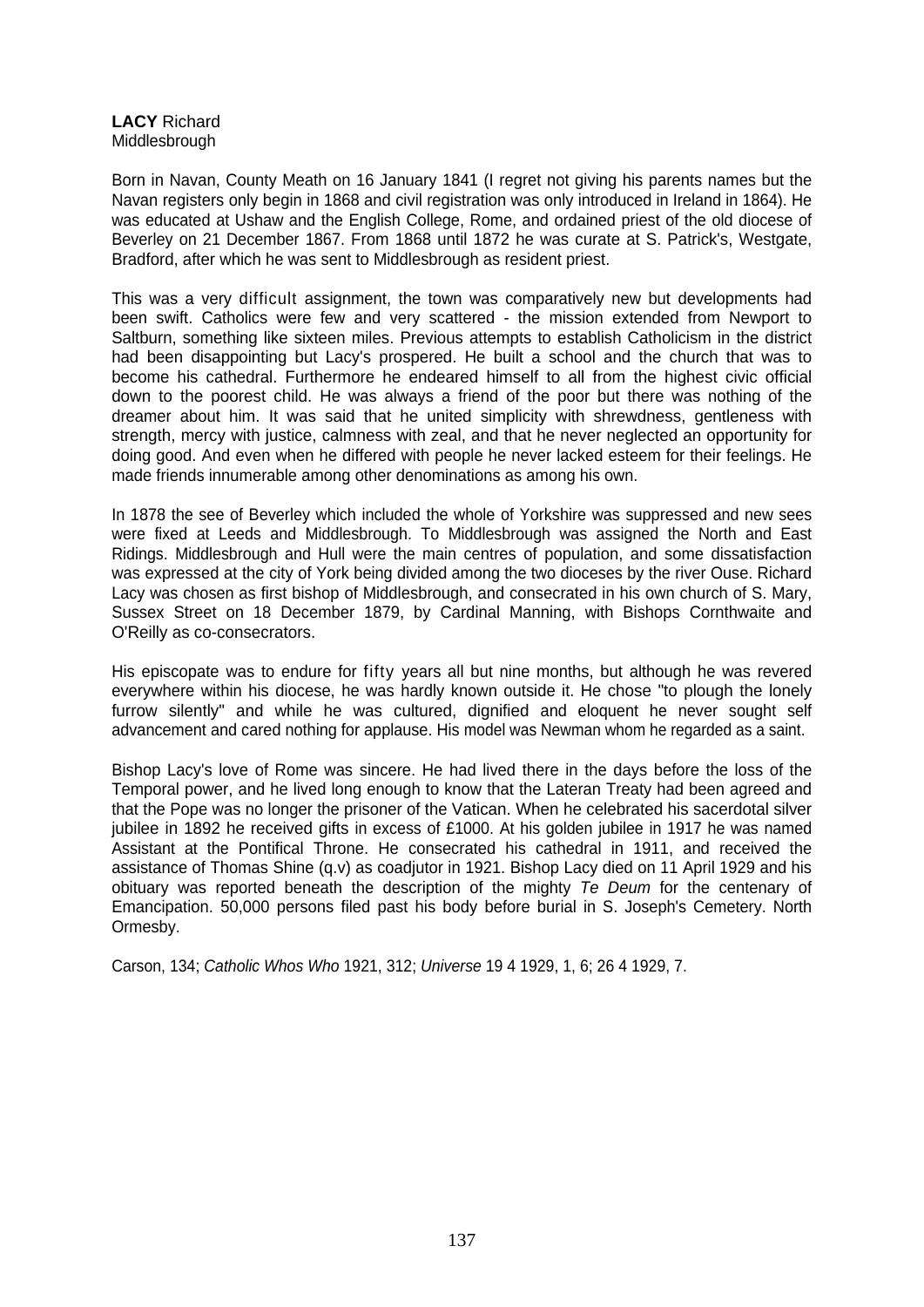#### **LEE** William **Clifton**

Son of Richard and Bridget Lee (Connery), born at Mitchelstown, County Cork on 27 September 1875, and baptized on the day of his birth. He was educated at S.Colman's College, Fermoy, S. John's, Waterford, and Oscott where he was ordained priest of the diocese of Clifton on 2 March 1901. After one year as curate at Holy Cross, Victoria Street, Bristol, he became secretary to Bishop Burton. For some years their residence was at Prior Park, Bath and Fr. Lee used to tell how the bishop delighted in occupying the room in which Bishop Baines and Bishop Baggs had died, holding as it were, almost a desire to meet their ghosts.

He became Diocesan Treasurer in 1905, administrator of the proCathedral in 1910, Canon of the Chapter in 1911, Domestic Prelate in 1925, Provost in 1929 and Vicar General in 1930. He was a member of Bristol Education Committee for 21 years, a committee member of the Lord Mayor's Hospital Fund, and chairman of the Apostleship of the Sea. In the First World War his work on behalf of refugees won him membership of the Order of the British Empire, and appointment as Chevalier of the Order of the Crown of Belgium.

After the death of Bishop Burton in February 1931, the Chapter elected Mgr. Lee Vicar Capitular and he held that office until his own appointment as sixth bishop of the diocese, on the following Christmas eve. He was consecrated in the proCathedral on 26 January 1932, by Archbishop Williams, with Bishops Francis Vaughan and Barrett as co-consecrators. While avoiding any suggestion of harassment, Bishop Lee took a keen interest in the very minutiae of parochial events, but had a great dislike of his clergy being involved in the organisation of social events, which he claimed should be left to the laity.

Bishop Lee knew several architects and liked well built stone churches, but having much concern for the many rural areas for which his diocese was famous, he was contented with a hut if it could be recognised as a church, and opened 30 such Mass centres. He loved Glastonbury and often preached there, but its church, opened in 1940 was one of his disappointments as he had hoped for a much bigger one to accommodate pilgrimages. However, he hailed Downside as the new Glastonbury, and the consecration of the Abbey church there, in September 1935, must have been the most glorious spectacle of his episcopate. The church was consecrated by Cardinal Seredi, OSB, Primate of Hungary, while 18 other bishops consecrated the various altars simultaneously, Bishop Lee consecrating the Blessed Sacrament altar.

The war of 1939-1945 had a very depressing effect upon him, especially the destruction of S. John's, Bath, and the death of a priest and the housekeeper, in an air raid on 1 April 1942. But he was spared to see a new upsurge of parochial activity, beginning with the opening of a new church at Cheltenham in 1946. Bishop Lee died on 21 September 1948 and is buried in Holy Souls cemetery, Bristol.

*Bristol Evening Post* 21 9 1948; Mitchelstown: Baptismal Register; *Tablet* 25 9 1948, 206; *Universe* 1 1 1932, 1; 29 1 1932, 1; 24 9 1948, 7.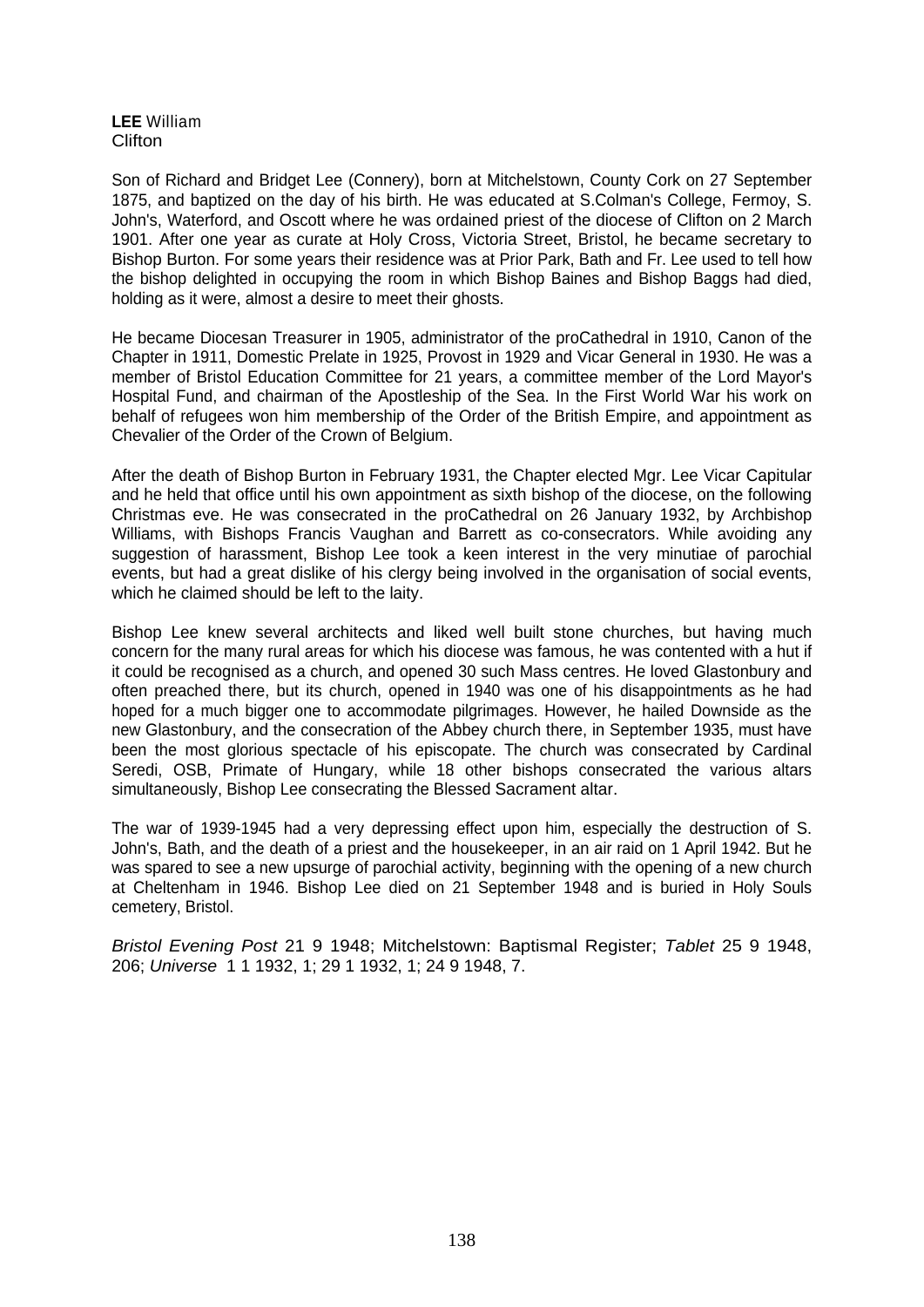# **LEYBURNE** John

*Adremetum* 

Son of John and Catherine Leyburne (Carus) born at Cunswick Hall or Witherslack Hall, Westmorland in or about the year 1615. His father perhaps temporized over religious issues, his brother was said to be a Puritan, but his mother (who came from Halton, Lancaster) was always a devout Catholic.

He was admitted to Douai College on 20 June 1633 and eventually became professor of Classics. It is impossible to be certain of the date of his ordination because shortly after his arrival at Douai, the college Diary was discontinued and nothing was entered for ten years. He is credited with having been professor of Theology, vice-president of Douai, and a doctor of the Sorbonne, but Joseph Gillow points out that none of this is supported by Dodd, who knew him well. It could be that he has been confused with his uncle, George Leyburne (1600- 1677) who was also prominently associated with Douai.

After touring Europe with Francis Brown, eldest son of the third Viscount Montague, Leyburne became chaplain at their ancestral home at Cowdray, in Sussex, in 1658. He remained with them for twelve years during which time he became a member of the Old Chapter. His name was frequently proposed for the office of bishop but in 1670, much against his will, he was made President of Douai. It was not a happy period and after several attempts he managed to rid himself of that responsibility in 1675.

He then accompanied the English Dominican, Philip Cardinal Howard (1630-1694) to Rome and became his secretary. When James II became King in February 1685 the Holy See was swift to appoint a Vicar Apostolic, the first in England for 54 years. John Leyburne was assigned the titular see of *Adremetum,* and consecrated in Rome on 9 September 1685. He arrived in London the following October and was entertained by the King in Whitehall Palace, and awarded £1000 per annum from the privy purse.

In 1687 he commenced his great visitation of the Kingdom administering Confirmation to great numbers, over a thousand in Durham, Liverpool, Preston and Wigan and another thousand at Nateby, the home of his brother George (see Brady, 143-144). His dealings with the Old Chapter were casual, and he asserted himself as Vicar Apostolic with no commission to either acknowledge or repudiate the Chapter. When England was divided into four vicariates in January 1688, Bishop Leyburne was appointed Vicar Apostolic of the London District, with instructions to attempt to moderate the King's zeal for Catholicism. The bishop's advice was ignored and revolution followed.

With Bishop Giffard (q.v) Leyburne was arrested at Faversham, heading for Dover, and committed to the Tower of London. His blameless character and gentle disposition gained his release after two years, with permission to remain in England. Dodd maintained that Bishop Leyburne's elegance in Latin was unsurpassed at Douai. He was a friend of Descartes, Hobbes, and Cartwright, Anglican bishop of Chester. Bishop Leyburne died in London on 9 June 1702, aged 86 years. His place of burial is unknown.

Anstruther II, 199; Brady, 140-144, 147-149; Gillow IV; Hemphill, 9, 16, 25, 27; Kirk.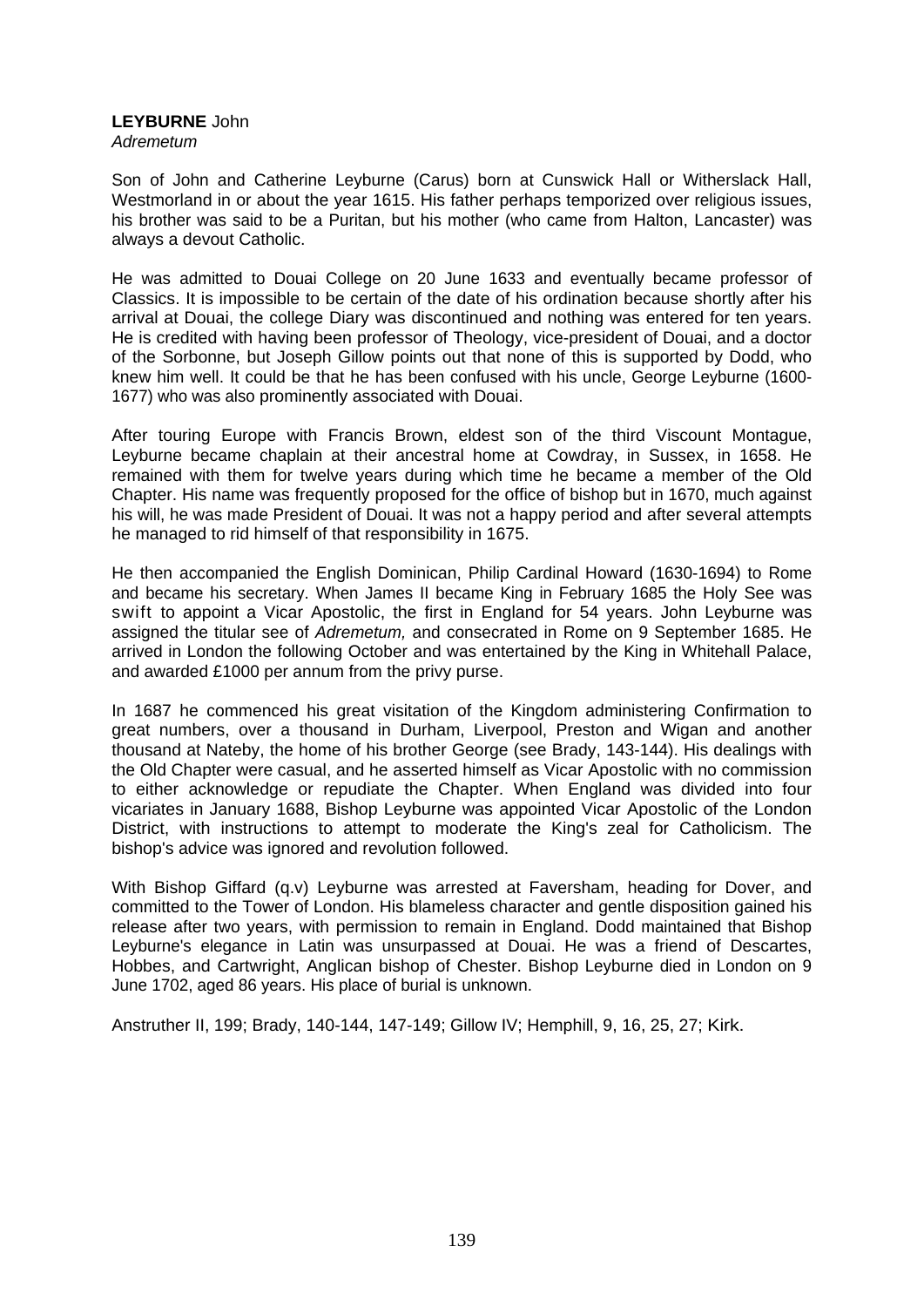# **McCLEAN** John Gerard *Maxita;* Middlesbrough

Son of Robert and Elizabeth Ann McClean (Batey) born at Redcar, Yorkshire on 24 September 1914, where his father was Town Clerk. He was educated at the Marist College, Middlesbrough, and Ushaw and he was ordained priest on 22 March 1942. As a student he had excelled in Moral and Dogmatic Theology, Church History, Scripture, Liturgy, Sacred Eloquence and Canon Law, and only for wartime restrictions he would most certainly have gone to Rome for higher studies.

His first appointment was as chaplain to the Apostleship of the Sea, resident at S. Charles, Hull with Canon Brunner, the future Bishop. In 1945 he moved to a similar position in Middlesbrough where at Anchor House he developed a good social cub with recreational facilities, a chapel and daily Mass. In 1949 he became curate at Sacred Heart, Middlesbrough (then called S Philomena's) and became known throughout the town as Father Mac. When the Jesuits relinquished the parish of SS. Joseph and Francis Xavier, Richmond in 1961, he was appointed parish priest there.

In 1964 he was given charge of S. Charles' , the mother parish of Hull where in December 1966 he received news of his appointment as coadjutor bishop of Middlesbrough. He was consecrated titular bishop of *Maxita,* in S. Mary's Cathedral, Middlesbrough, on 24 February 1967, by Bishop Brunner with Bishops Cunningham and Wheeler as co-consecrators. He succeeded to the see of Middlesbrough on the resignation of Bishop Brunner on 12 June 1967.

With the implementation of the various decrees of the second Vatican Council it was said that Bishop Lacy (q.v) in fifty years never had to cope with so much change and so many trials as came to Bishop McClean in ten. He presided over the opening of eleven new churches and thirty one schools in that decade, while with the consolidation of Comprehensive education the Marists in Middlesbrough began teaching girls as well as boys, and the Faithful Companions of Jesus teaching boys as well as girls. The University chaplaincies at Hull and York improved their premises, the latter moving into a fine Georgian house, attractive to students of all denominations. At Malton the ancient Norman church of S. Leonard was offered as a gift to local Catholics, and a National appeal assisted the restoration of its dominant tower and 18 bells.

After making considerable efforts towards organising suitable celebrations to mark the Centenary of the diocese which was due to occur in December 1978, Bishop McClean died very suddenly at Blackley, Manchester on 27 August 1978, while preparing to go away on holiday. He is buried with his predecessors in Middlesbrough.

Carson; Redcar: Sacred Heart Baptismal Register; *Universe* 10.2.1967, 1; 3.3.1967, 2.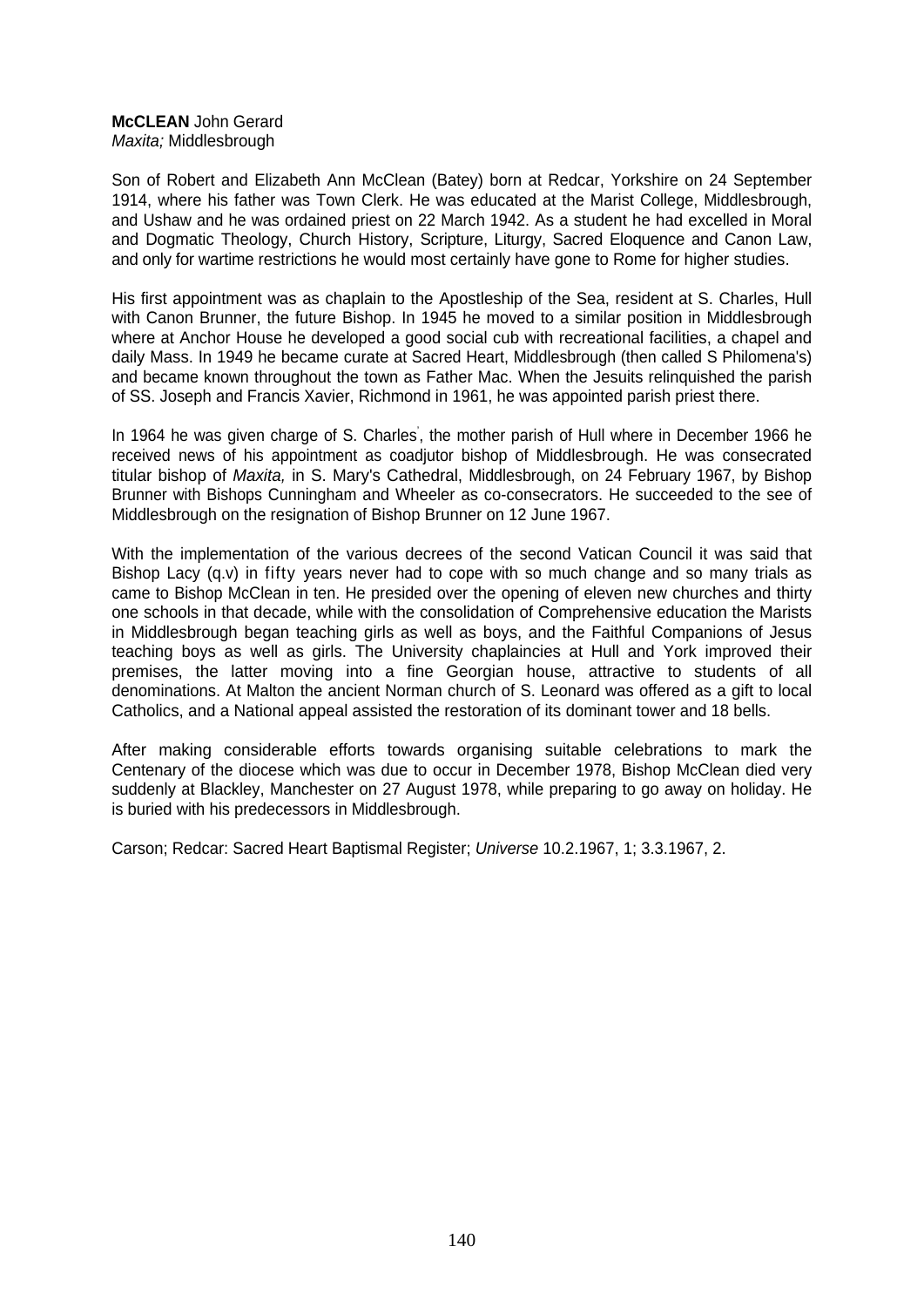# **McCORMACK** Joseph

Hexham and Newcastle

Son of Joseph and Honora McCormack (Graham), born at Broadway, Worcestershire on 17 May 1887. The family moved to Tyneside and the future bishop was one of three brothers educated at S. Cuthbert's Grammar School, Newcastle. He studied for the priesthood at Ushaw and was ordained priest on 11 August 1912. Then followed a further period of study at the University of Louvain.

From 1914 until 1927 he was secretary to the bishops of Hexham and Newcastle, Richard Collins and Joseph Thorman. He then became first parish priest of S. Teresa, Heaton, Newcastle where he erected a church. In 1929 he became Vicar General of the diocese, in 1930 administrator of S. Mary's Cathedral, Newcastle and Domestic Prelate to Pope Pius XI, and in 1934 Canon Theologian of Hexham and Newcastle Chapter. He was very well known in Newcastle as was his brother, Canon John McCormack, in Sunderland. At S. Mary's he took great interest in the parish schools, adding woodwork rooms, a gymnasium and a chapel to their amenities.

On the death of Bishop Thorman in 1936, Mgr. McCormack was elected Vicar Capitular, and in January 1937 it was announced that the Holy See had selected him as eighth bishop of Hexham and Newcastle. He was consecrated in S. Mary's Cathedral on 4 February 1937 by Archbishop Downey, with Bishops Shine and Poskitt as co-consecrators. The Lord Mayor of Newcastle was present as were the Mayors of Blyth, Jarrow, Morpeth, South Shields, Tynemouth and Wallsend. Furthermore the accredited consular officials of seven nations attended the ceremony.

Never in a hurry and always willing to listen, especially to expert opinion, Bishop McCormack was a very serious minded person, although his natural shyness was sometimes mistaken for aloofness. During the war S. Cuthbert's North Shields, S. Cecilia's, Sunderland and S. Michael's, Newcastle were all badly damaged by enemy action, but with many large stretches of open country the diocese also became a haven for refugees. The bishop wrote "The Armed Forces and Evacuees - - our first duty must be to provide for our forces who daily have to face death - they must have priests to give what only a priest can give, Mass, Communion, Absolution. The evacuated children must be catered for, I owe this to their dear parents who look to me with confidence. Many have turned to God in this dark hour. It is not unusual to find 400 at Night prayers in our larger parishes, and sometimes 600 at Morning Mass' (Advent Pastoral 1939).

After the war he had to cope with developing parishes on new estates, the complexities of the education system, and a maze of difficulties caused by shifting congregations and new areas. In 1937 the diocese contained a Catholic population of 234,394 with 330 priests. In 1957 the population had risen to 253,900 and the number of priests to 419. Bishop McCormack died on 2 March 1958 and is buried at Ushaw.

Broadway: S. Saviour's Baptismal Register; *Catholic Directory* 1937, 1957; *Northern Catholic Calendar* 1959, 92; *Universe* 8.1.1937, 24.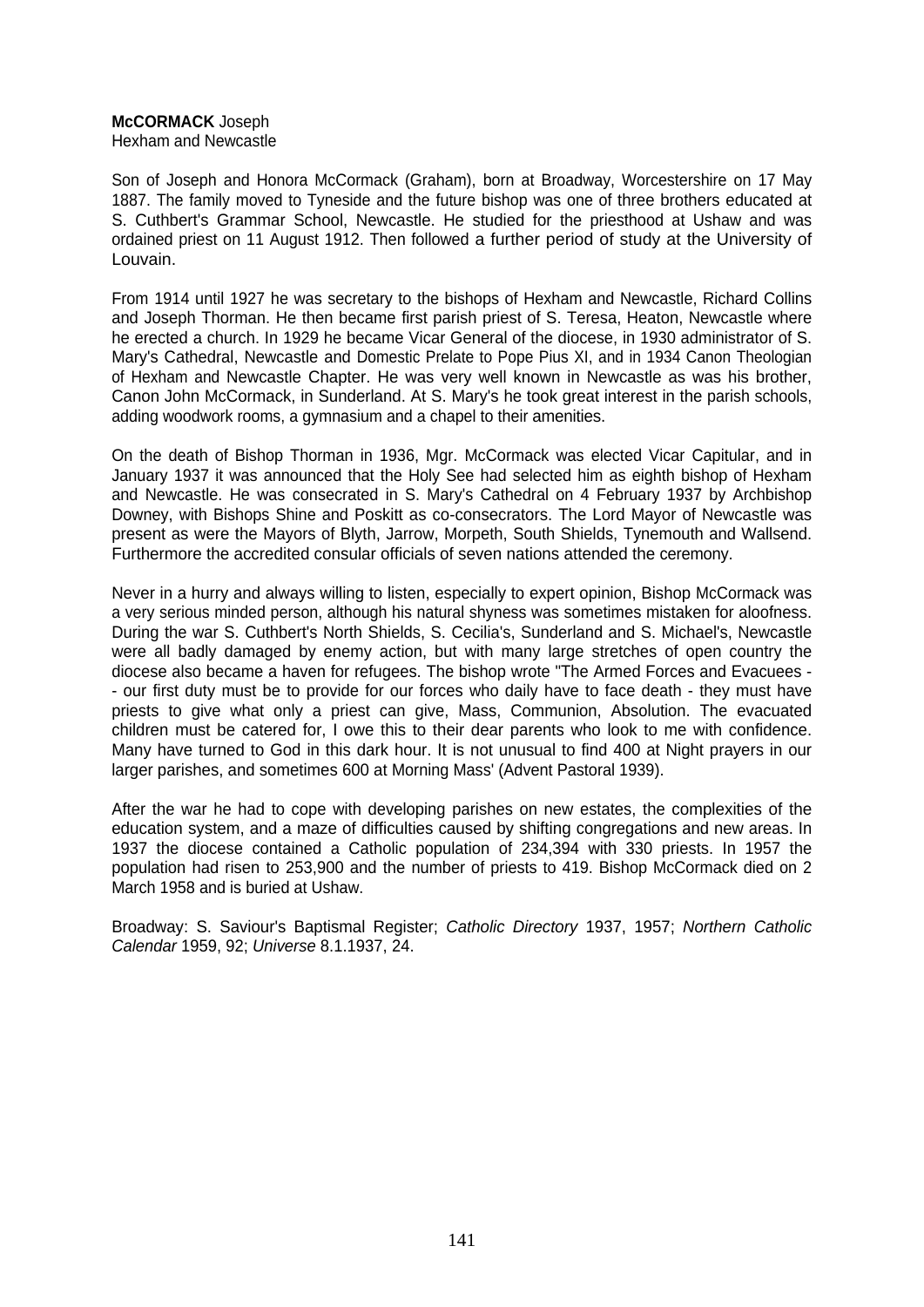**McGRATH** Michael Joseph, DD, MA,LLD Menevia; CARDIFF

Son of Daniel and Frances McGrath (O'Dea) of High Street, Kilkenny, born there on 24 March 1882. He was educated at S. John's College, Waterford, the National University of Ireland where he obtained a degree in Celtic studies, and S. Sulpice, Paris. He was ordained priest of the diocese of Clifton by Bishop Burton on 12 July 1908.

He served as curate at the Clifton proCathedral until 1911 when he went to S. Joseph's, Fishponds, Bristol as rector. In 1913 he moved to a similar position at S. Nicholas's, Pennywell, Bristol a well established parish and a well attended church. In 1915, for some reason not easy to ascertain he was removed to the chaplaincy of the Good Shepherd Convent, Bath Road, Bristol, a girls reformatory and refuge for penitent women, which no longer exists.

Dr. McGrath spoke several languages fluently, French, German, Irish and Italian, and in 1919 he left Clifton and became affiliated to the diocese of Menevia, a move which later permitted him to describe himself as an Irish pastor, ordained in England, who worked in Wales. After studying Welsh with Aberystwyth Bard, Professor Wynn Jones, he was to describe himself as a converted Welshman. He was parish priest of S. Mary's, Flint until 1927 when he moved to a similar position at Our Lady and S. Winefride, Aberystwyth. After 18 months he became rector of S. Mary's College, Aberystwyth, overlooking Cardigan Bay whose prime purpose was to give special training to priests whose ministry would be in Wales. In this capacity Dr. McGrath was invited to address students in University College, Aberystwyth, and he did so in Welsh. In 1934 the college closed (Attwater explains the reason why) and Dr. McGrath went to Our Lady Immaculate, Bangor, as parish priest that October, but in less than a year he was the bishop of the diocese.

He was consecrated bishop of Menevia, in the Wrexham proCathedral, on 24 September 1935, by Archbishop Mostyn, with Bishops Moriarty and Lee as co-consecrators. On 20 June 1940 he was translated to Cardiff as archbishop, a position he held for over twenty years. As bishop or archbishop, Dr. McGrath was a gentle retiring prelate but he wrote some quite thought provoking pastoral letters. And he was apt to be quite forthright in speech, viz "Look at Wales today. Their children have been starved. They have refused to teach religion in secondary schools with the result that they are turning out pagans" or again "It is because men in general know so little about God that sin means nothing to them, with the result that they suffer its direst consequences". He was appointed Assistant at the Pontifical throne in 1958, and said to be capable of governing any diocese in Europe.

The archbishop died on 28 February 1961, and is buried at Llantarnum Abbey, Cwmbran, Gwent, about forty minutes by road from Cardiff.

Attwater, 131-136; Kilkenny: S. Mary's Cathedral Baptismal Register; *Tablet* 4.3.1961, 211; *Universe* 16 8 1935, 24.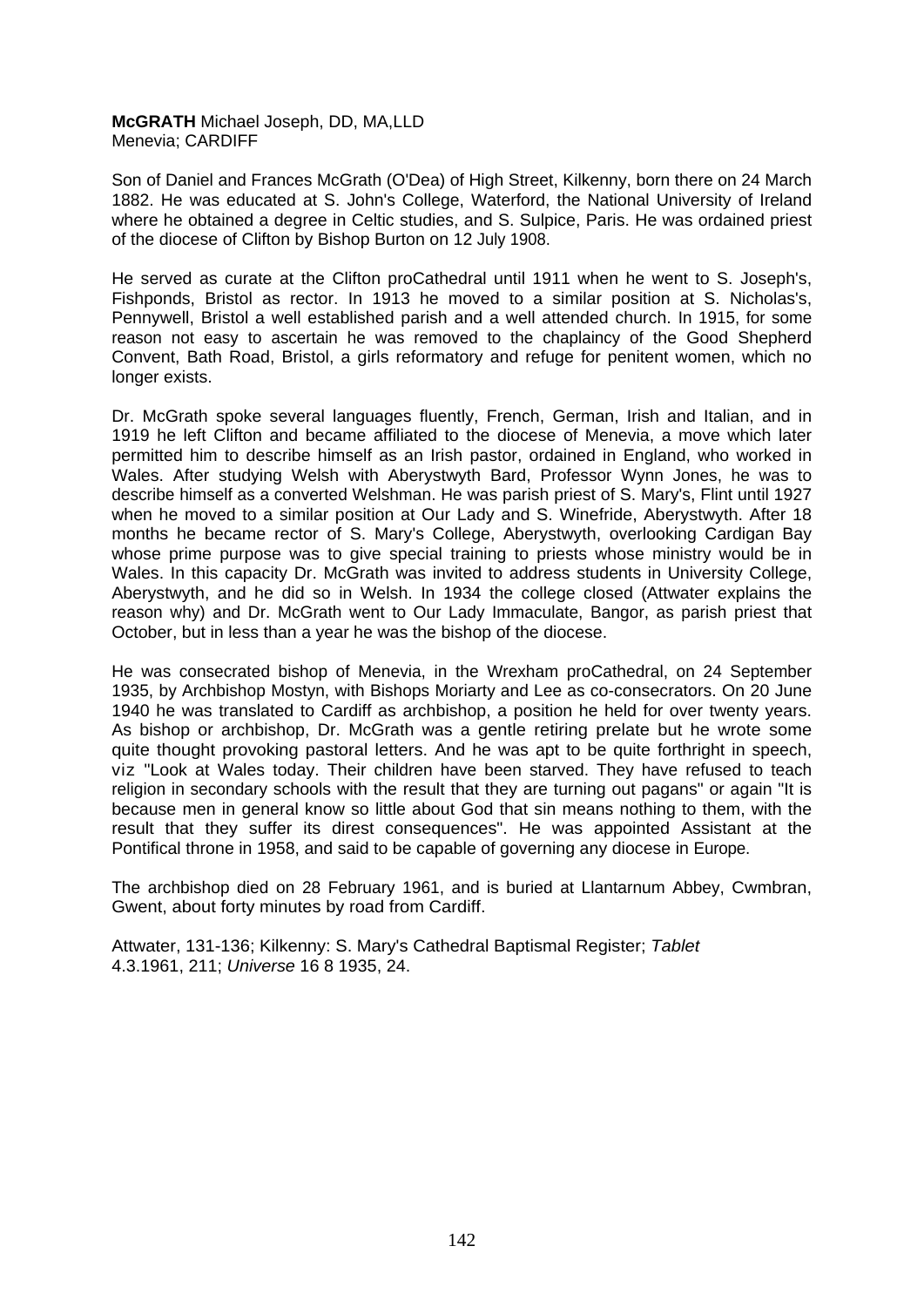#### **MclNTYRE** John DD *Lamus; OXYRYHNCHUS*; BIRMINGHAM; *ODESSO*

Son of James and Catherine Mclntrye (Boyle) born in Birmingham on 1 January 1855. He was educated at Sedgley Park School, S. Edmund's, Douai (in France, where he was Head boy) and the English College, Rome. He was ordained priest on 22 May 1880, having won a gold medal for Moral Theology and distinguished himself in Hebrew and Scripture. His athletic accomplishments were no less impressive, cricket and boxing being his favourite pastimes.

He was professor of Theology at Oscott from 1880 until 1912, and Canon Theologian of Birmingham from 1900. It is recorded how in the college common room he would read aloud newspaper reports of boxing matches, illustrating the various blows, complete with the vocabulary of the ring. Once, travelling in a train with Bishop lllsley (q.v.) two men boarded and began to blaspheme and use obscenities. Dr. Mclntyre asked them to moderate their language only to be insulted. At that he removed his coat and said "If you say that again I'll put you out of the window". That not only silenced the man but frightened the old bishop too, but the couple left the train at the next station.

Dr. Mclntyre was a very famous preacher and it was said there was hardly a church in the diocese, large or small, in which he had not spoken. On 30 July 1912 he was consecrated titular bishop of *Lamus,* and auxiliary of Birmingham, in S. Chad's Cathedral, by Archbishop lllsley, with Bishops Mostyn and Burton as co-consecrators. In 1914 he became rector of the English College Rome, when war was imminent and the college in a state of decline. He was also responsible for managing the Beda, and with little support, if any, from Cardinal Bourne, and surrounded by strong German influence, he proved himself extremely patriotic, never failing to voice British feelings, and glad to return to Birmingham as auxiliary, though elevated to the titular archbishopric of *Oxyryhnchus* on 24 August 1917.

He quickly regained his reputation as an orator. After explaining Pope Benedict XV's attitude to the Great War to a Birmingham Town Hall audience, the Lord Mayor said that should he ever find himself in need of an advocate he would call upon Dr. Mclntyre. Again, after speaking about the doctrine of Papal Infallibility to a gathering of nonconformists at Oxford, he received prolonged applause.

He was appointed archbishop of Birmingham on 16 June 1921. His popularity was immense, and he would speak from the Catholic Evidence Guild's pitch in the Bull Ring, or address the Biblical Commission in Rome with equal ease. Memory lingers among Birmingham Catholics of a group of men who would take the place of horses and draw the archbishop's carriage through the streets during the annual, S. Chad's Festival procession. He sustained a severe stroke in 1924 and although given episcopal assistance, the responsibility for four counties, 130,000 souls, 123 churches, 77 convents, 168 schools and 352 priests defeated his strength and he retired to Oscott on 16 November 1928. He received the title archbishop of *Odesso,* and died on 21 November 1934. He is buried in the crypt of S. Chad's Cathedral Birmingham.

Birmingham: S. Chad's Cathedral Baptismal Register; *Catholic Directory* 1928, 156; *Catholic Whos Who* 1921, 288; *Venerabile* VII April 1935, 86-93; M E Williams, 150-152.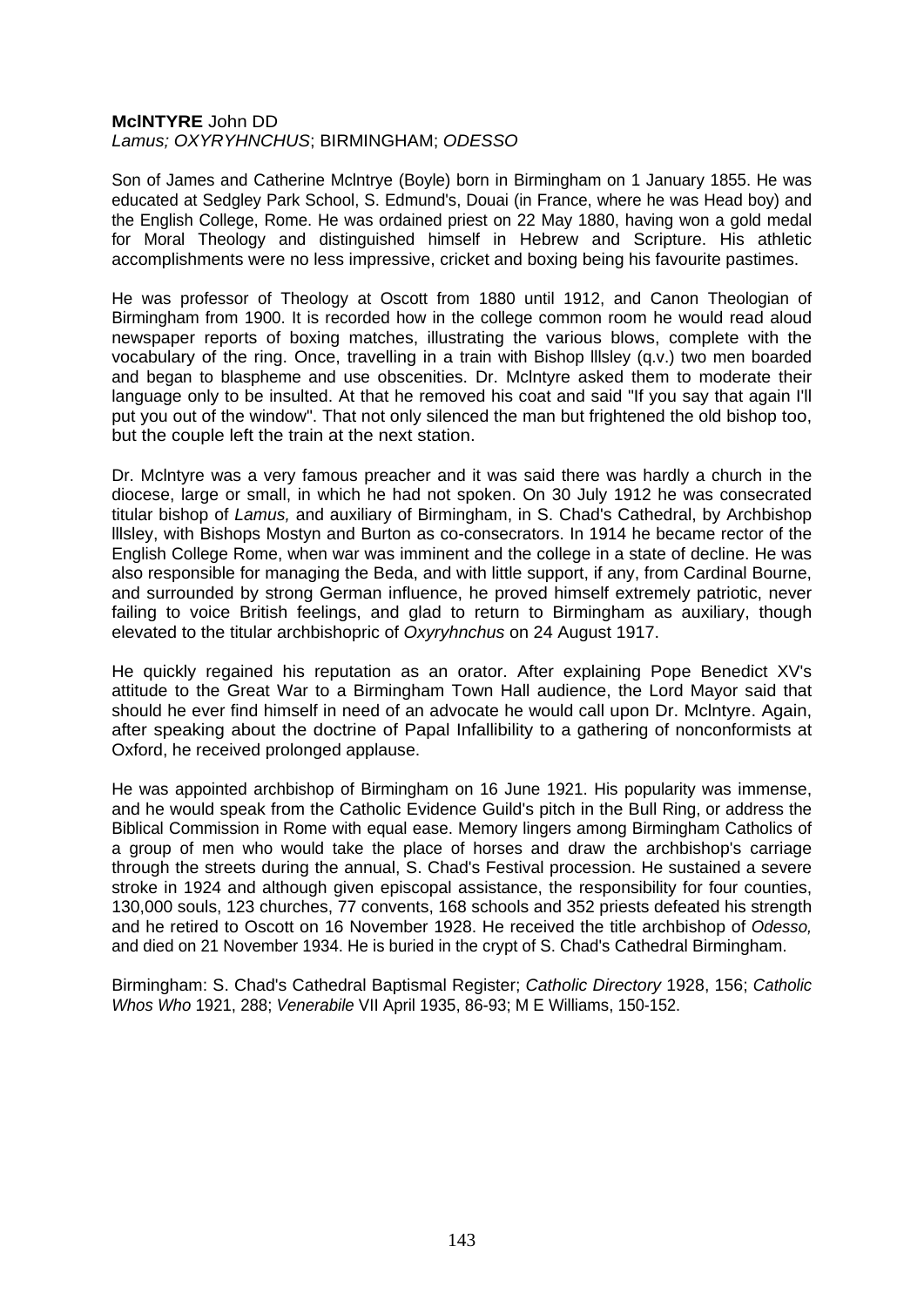#### **McNULTY** John Francis, MA Nottingham

Son of Michael and Anne McNulty (Devine), born in S. Patrick's parish, Manchester, on 11 August 1879. He was educated at S. Bede's College, Manchester and worked in a shipping office before being accepted as a clerical student at the age of 19. He then spent three years at the Benedictine College of Douai, in France, then five years at Ushaw, three at S. Edmund's House, Cambridge, and two at Oscott. He was ordained priest of the diocese of Salford on 16 April 1911.

After further study at the University of Fribourg, he spent ten years as College Prefect of S. Bede's, Manchester until he was appointed Master of S. Edmund's House, Cambridge, in 1921. Described as youthful, optimistic and genial, while the task of directing a house of studies for the secular clergy, attached to a university was pleasing to him, it was far from easy. In the days of clerical shortages after the First World War, most bishops wanted their priests in the city parishes not pursuing higher studies. But Fr.McNulty never tired of seeking suitable candidates, and even visited the United States of America to that end.

His own bishop recalled him in 1930 to become parish priest of S. Anne's, Ancoats, Manchester, where he spared time for everybody and everything. He encouraged the Society of S. Vincent de Paul, the Ladies of Charity, and the Catholic Truth Society whose bright little booklets brought biography, doctrine, history, social teaching and devotional material within reach of all. As a speaker he was earnest and direct, and his one relaxation was to settle down at the end of the day and enjoy hearing the music of the great masters on his gramophone.

In May 1932 he was named sixth bishop of Nottingham and consecrated in S. Barnabas' Cathedral, on 11 June, by Cardinal Bourne, with Bishops Amigo and Henshaw as coconsecrators. It was said that Bishop McNulty loved being a bishop but never spared himself in the task before him. He told the centenary meeting of the S. Vincent de Paul Society, held at Nottingham in 1933 "If I was a priest going to form a new parish the first thing I would do would be to found a Conference of the S V P." The same year there were great celebrations at Padley, in Derbyshire, marking the restoration of an ancient chapel associated with two local martyrs.

In the eleven years of his episcopate expansion throughout the diocese was considerable. He ordained sixty new priests and it was claimed that half the students in the English College, Rome, were for Nottingham. He was a mature scholar, a man of action and a lover of the liturgy, but well content to proceed along lines traced by his predecessor. Having a regard for both tradition and prudence he evaded many possible pitfalls. His hospitality was renowned but sentimentalism he could not abide.

In December 1942 he took ill and underwent surgery in London. He died in S. Andrew's Hospital, Dollis Hill, on 20 April 1943, and is buried in the crypt of S. Barnabas' Cathedral, Nottingham.

*Nottingham Year Book* 1944, 84-88; Sweeney, 59, 169; *Universe* 27 5 1932, 1.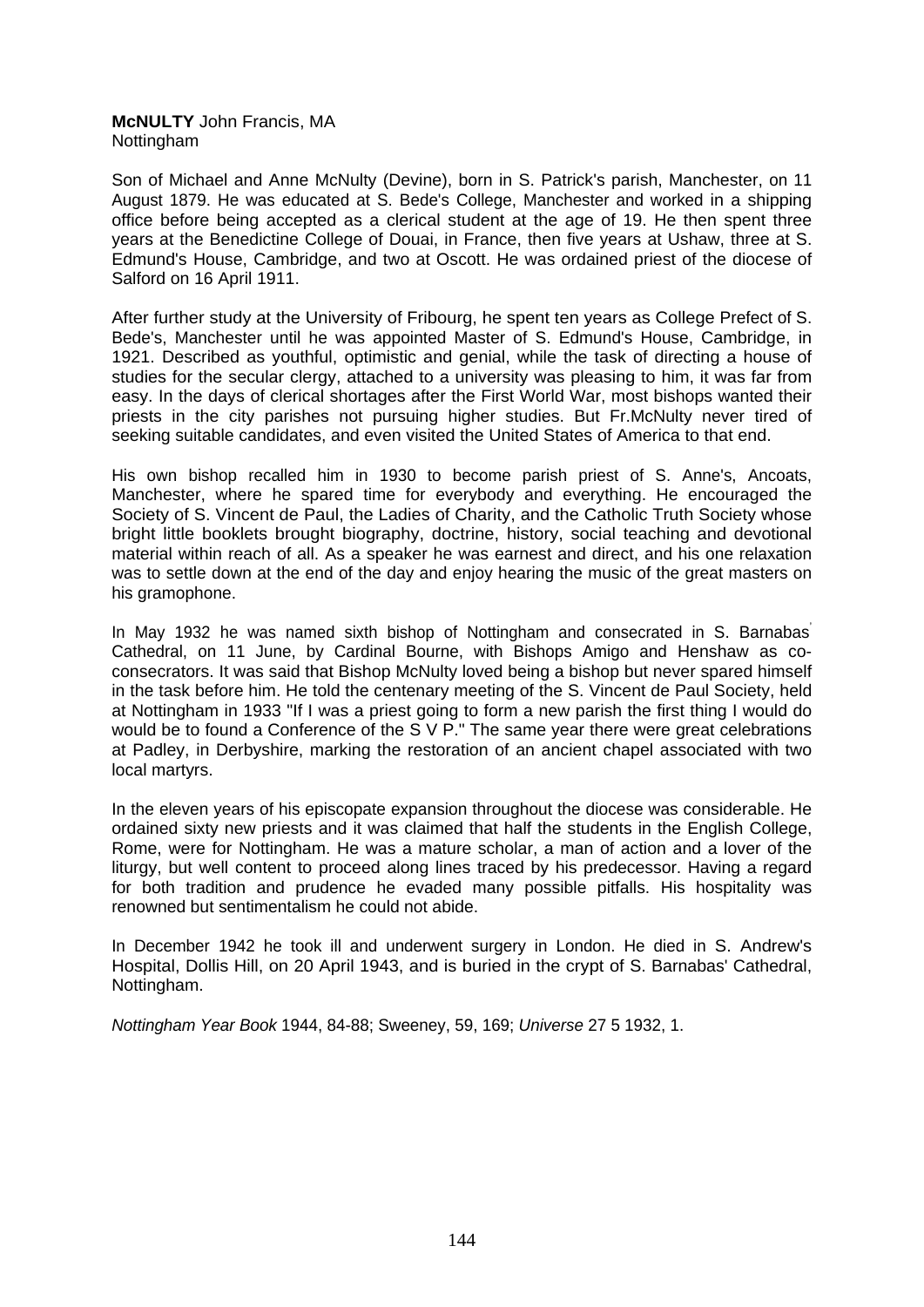# **MAHON** Gerald Thomas, MHM, MA *Eanach Duin*

Son of George Elborne and Mary Elizabeth Mahon (Dooley), born at Fulham, London on 4 May, 1922. He was educated at the Cardinal Vaughan School, Kensington, and gained an Honours Degree in Geography and English at Christ's College, Cambridge. He studied philosophy at Burn Hall, near Durham, and theology at S. Joseph's College, Mill Hill where he was ordained for the Mill Hill Missionaries on 14 July, 1946.

He then gained a Diploma in Education and taught at S. Peter's College, Freshfield, near Liverpool until 1955. Then he went to Kisumu, Kenya and after a further period of teaching he was appointed rector of S. Peter's Seminary, Katamega. He loved Africa and when he returned many years later he was warmly greeted in the streets by those whose marriages he had blessed or whose children he had baptised.

As delegate of the Kisumu Fathers he attended the General Chapter at Mill Hill in 1963, and he was elected Superior General of the Society. At that time Mill Hill had 1,300 men in 26 countries, but with so many changing boundaries and governments in an ever changing world, organisation and management had become near chaotic. Mahon coped skilfully, and with an unassuming personality that concealed gifts both spiritual and intellectual, he was able to recognise imperfections without becoming overwhelmed, and dealt with problems with commitment and compassion.

As Superior General he attended three sessions of the second Vatican Council, where he allied himself with the progressives and spoke fearlessly about poverty and justice. "The Church is not called upon to save disembodied souls but people" he said, and "Do not let it be said we asked for bread and you gave us a document". Though Mahon was less interested in the current perplexities of Catholicism than in what he believed it could offer, Cardinal Heenan was impressed with his sound balanced judgements and loyalty to the Faith, and obtained his services as auxiliary bishop.

The Cardinal performed the Episcopal ordination in Westminster Cathedral on 23 May, 1970. The titular see of *Eanach Duin* had been assigned, that being one of five ancient Irish bishoprics, all now absorbed into the archdiocese of Tuam. Bishop Mahon became area bishop of West London with pastoral care of some 39 parishes. He lived at Acton.

While remembered for his personal charm and keen interest in religious education and the apostolate of youth, the Vatican called upon his diplomatic skills frequently. He visited the Yemen, a strict Muslim enclave, and negotiated for religious congregations being allowed to open hospitals where disease and infant mortality was appalling. He also undertook sensitive missions to Brazil, Chile, China, Jamaica, Peru and Venezuela. He became deeply involved in ecumenical relations and dialogue with non-believers, and had numerous Jewish friends. He was also Episcopal President of the Commission for Justice and Peace.

Bishop Mahon died at S. Francis's Nursing Home, Littlehampton, Sussex on 29 January 1992 and is buried at Mill Hill.

Mill Hill Archives; *Guardian,* 1.2.1992; *Tablet,* 8.2.1992, 186.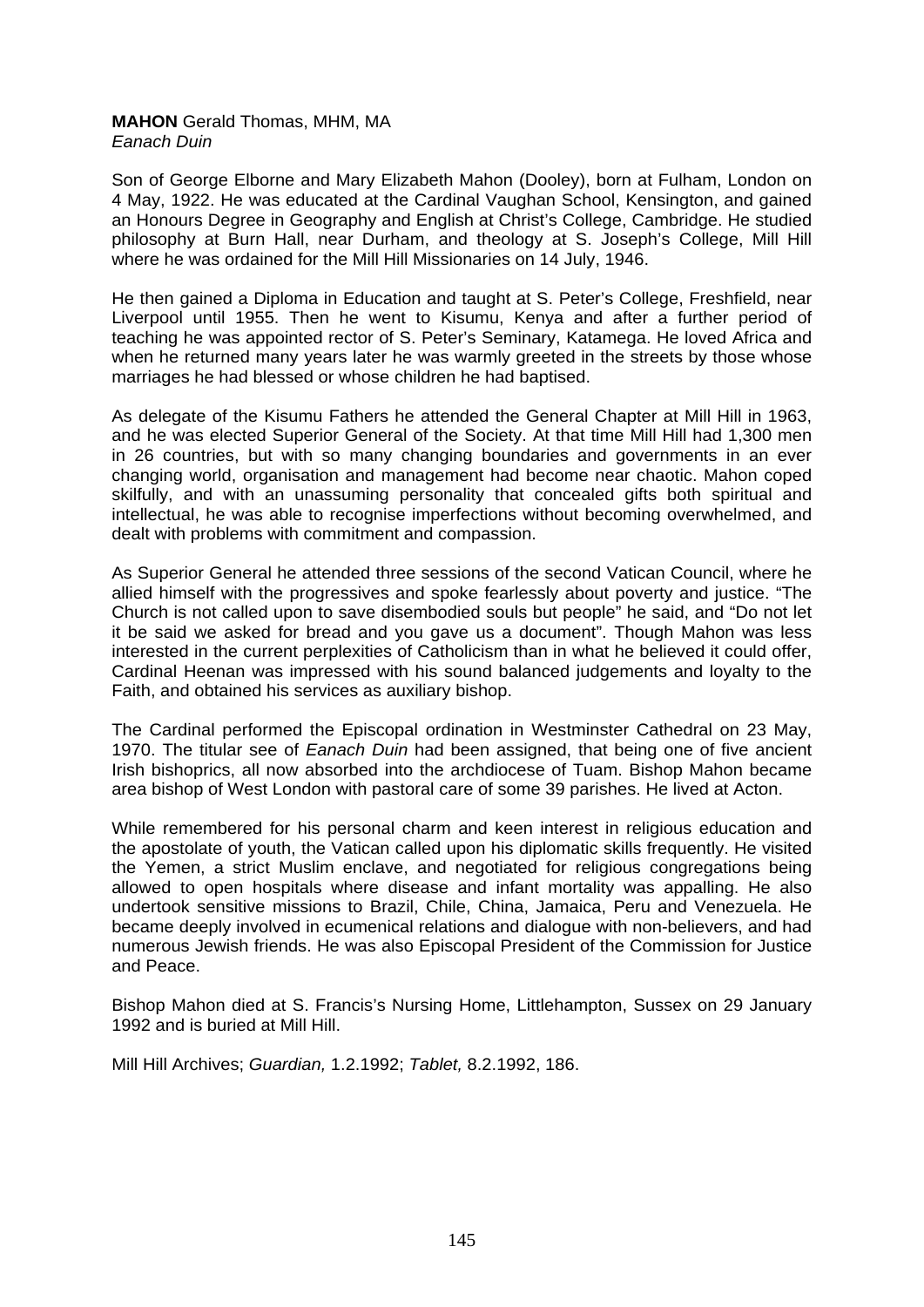#### **MAIRE** William *Cinna*

Son of Thomas and Mary Maire (Fermor), born at Lartington Hall, Yorkshire, on 14 January 1704. His father owned the Lartington estate and another at Hardwick House, County Durham. His mother belonged to an old Oxfordshire family. With his brother, Marmaduke Maire, he was admitted to the English College, Douai on 16 August 1719, where he was eventually ordained priest in December 1730, by Bishop O'Daly of the ancient Irish see of Kilfenora, now united with Galway.

William Maire remained at Douai as professor of Rhetoric until 1733, and as professor of Philosophy until 1735. He then returned to his ancestral home, attending the Catholics around Richmond until the death of his great-uncle, also named William Maire, who ministered to the Catholics in the city of Durham. He succeeded to that position in 1740, taking residence at Old Elvet. That same year he was appointed Vicar General for the counties of Durham and Northumberland, where reports of him were so favourable that Bishop Dicconson attempted to obtain him as coadjutor but Francis Petre (q.v) was appointed instead.

The Nuncio at Brussels described Maire as being of gentle family and excellent talents. In 1759 he was elected to the Old Chapter, and when the aforementioned Bishop Petre desired a coadjutor, in 1767, the Nuncio advised the appointment of William Maire, "a man of virtue and highly esteemed." His appointment was ratified by Pope Clement XIII on 20 September 1767, and he received episcopal consecration on the following Trinity Sunday, 29 May 1768 by the venerable Bishop Challoner. But whether Bishop Challoner travelled north, or the new bishop went to London is unclear. Bishop Maire then left Durham to reside with his brother at Lartington Hall.

Bishop Maire was a reputable French scholar and made English translations of several devotional works, one of them by Fenelon (Meditations on the True Faith) was reedited in 1861 by R A Coffin (q.v). His translation from S. AIphonsus of the *The Public Life, Sufferings etc., of Our Lord* was reprinted in Dublin in 1846 and his *Sermons for Sundays and Great Feasts* remained popular for many years.

Retired of disposition, and inconspicuous in the ecclesiastical annals of his time, Bishop Maire predeceased his Vicar Apostolic, Bishop Petre by about five years, dying on 25 July 1769. He is buried in the family vault at Romaldkirk, but no inscription was placed over his remains. His seal as *Episcopus Cimmensis* was kept at Lartington Hall for generations.

Brady, 261-262; Gillow lV; Kirk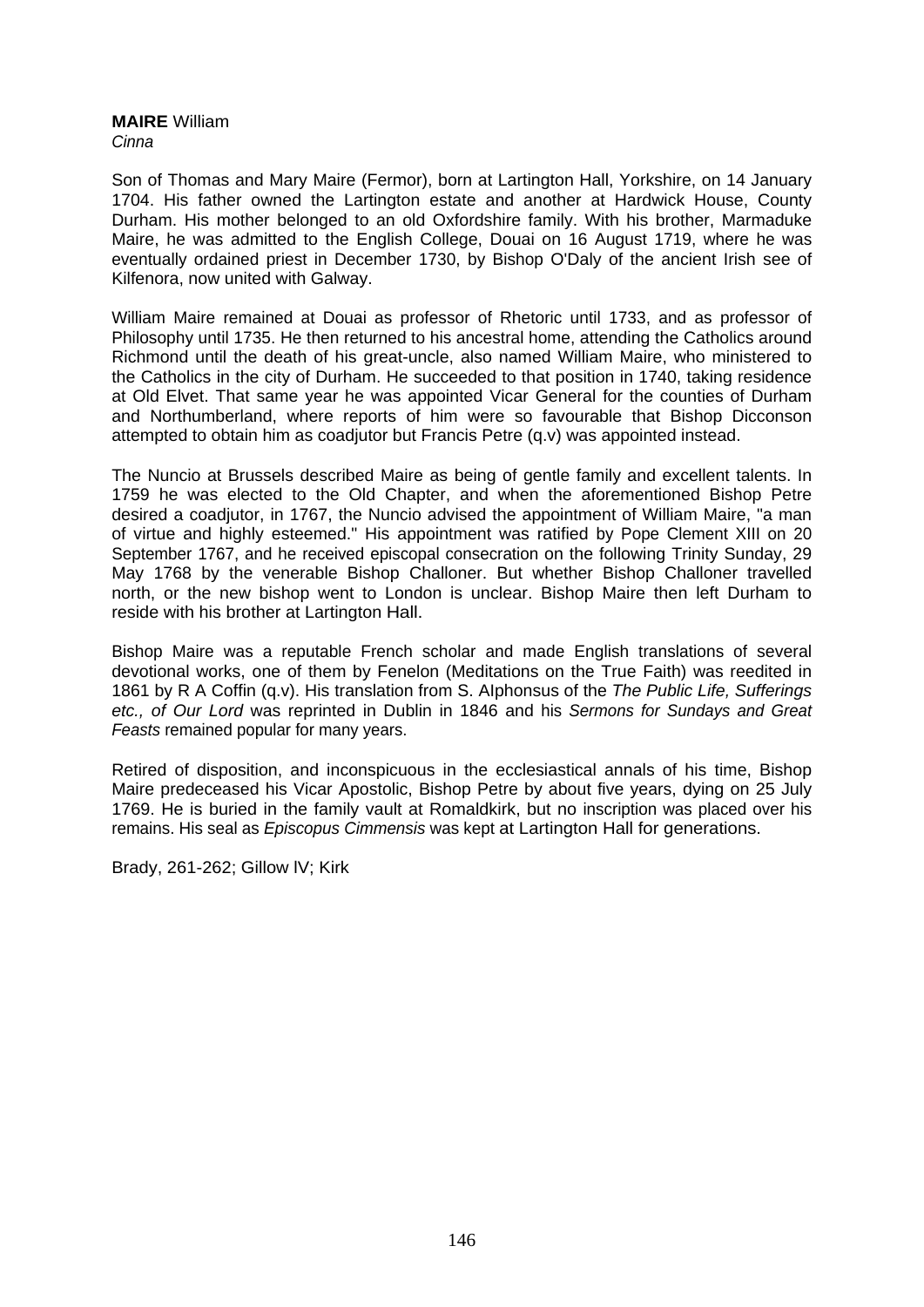# **MANNING** Henry Edward, DD, CARDINAL **WESTMINSTER**

Son of William and Mary Manning (Hunter), born at Totteridge, Hertfordshire on 15 July 1807, his father was M.P for Evesham and Lymington. His childhood was spent at Coombe Bank, near Sevenoaks, Kent and he was educated at Harrow and Balliol. He originally intended a career in politics, but a shift in family fortunes led him to Anglican Orders and a fellowship at Merton. After a brief curacy at Lavington, in Sussex he became rector there and married the daughter of his predecessor (Caroline Sargent) but she died from consumption at the age of 27.

Two of his late wife's sisters, their husbands and their children had already entered the Catholic Church when Manning became Archdeacon of Chichester, in 1841. There his study of Catholic doctrine, his capacity for work, and his marked personal holiness all led to Aubery de Vere's famous remark, that Manning had the word *sacerdos* imprinted on his brow.

He declined the office of Sub-Almoner to the Queen, which would probably have led to a bishopric, because he was growing less certain of his position within the Established Church. When one of its bishops refused to institute a cleric who rejected the doctrine of Baptismal regeneration, the civil powers overruled the bishop. Then the House of Lords rejected by 84 votes to 31, a bill to allow the Church of England to settle its own disputes. Manning resigned, and was received into the Catholic Church by Fr. James Brownbill, SJ, at Farm Street church, London, on 6 April 1851. On the following Trinity Sunday (14 June) he was ordained priest by Cardinal Wiseman.

After some study in Rome and some parochial duties in central London, mostly preaching and hearing confessions, he was appointed Superior of the Oblates of S. Charles, a community of Secular priests at S. Mary of the Angels, Bayswater. In that capacity he rapidly rose to becoming Provost of the Westminster Chapter and Domestic Prelate to Pope Pius IX. He was also friend, adviser, messenger and defender of Cardinal Wiseman, as parties were formed, emotions rose, and charity suffered. The root of the problem being that Wiseman and the recent converts believed the old cradle Catholics lacked enthusiasm, even respect for the Pope. While the indigenous faithful bitterly resented the suggestion, eulogised the sufferings of their ancestors, and had some equally acid observations to make about the sincerity of the converts and about the lofty positions that some of them had attained.

When Wiseman died in 1865 all minds were centred upon the Westminster succession. The English bishops favoured Clifford of Clifton, the Westminster Chapter asked for Errington (q.v) Propaganda recommended Ullathorne of Birmingham, the Prime Minister, Lord Palmerston attempted to suggest Grant of Southwark while the magazine *Punch* proclaimed THE BARK OF PETER NEEDS MANNING. Manning has often been accused of ambition and openly advancing his claims. The fact is that so many complaints had been made to Rome against him, and so able and so convincing had been his defence, that both his character and his ideology were famous there. Thus he became the Pope's personal choice for the vacant see. Bishop Ward (q.v) used to tell how his father, at hearing of the appointment, assembled the whole family and bade them sing the *Te Deum* that one so animated by the Roman spirit had been chosen.

On 8 June 1865, Provost Manning was consecrated second archbishop of Westminster, in S. Mary Moorfields, by Bishop Ullathorne, with Bishops Turner and T J Brown as co-consecrators. In the Vatican Council of 1869-1870 he became one of the most passionate advocates for the doctrine of Papal Infallibility. He claimed with revolutions and wars threatening to destroy the peace of Europe, it could prove impossible to assemble a General Council of the Church. Total authority must be vested in the person of the Pope, he argued. It is recorded that blood chilled and hairs bristled as he proclaimed "A General Council might be impossible to summon but they could never silence a Pope, unless they cut his throat. And if they did that we would elect another from the catacombs." He was created Cardinal Priest of SS. Andrew and Gregory on the Coelian Hill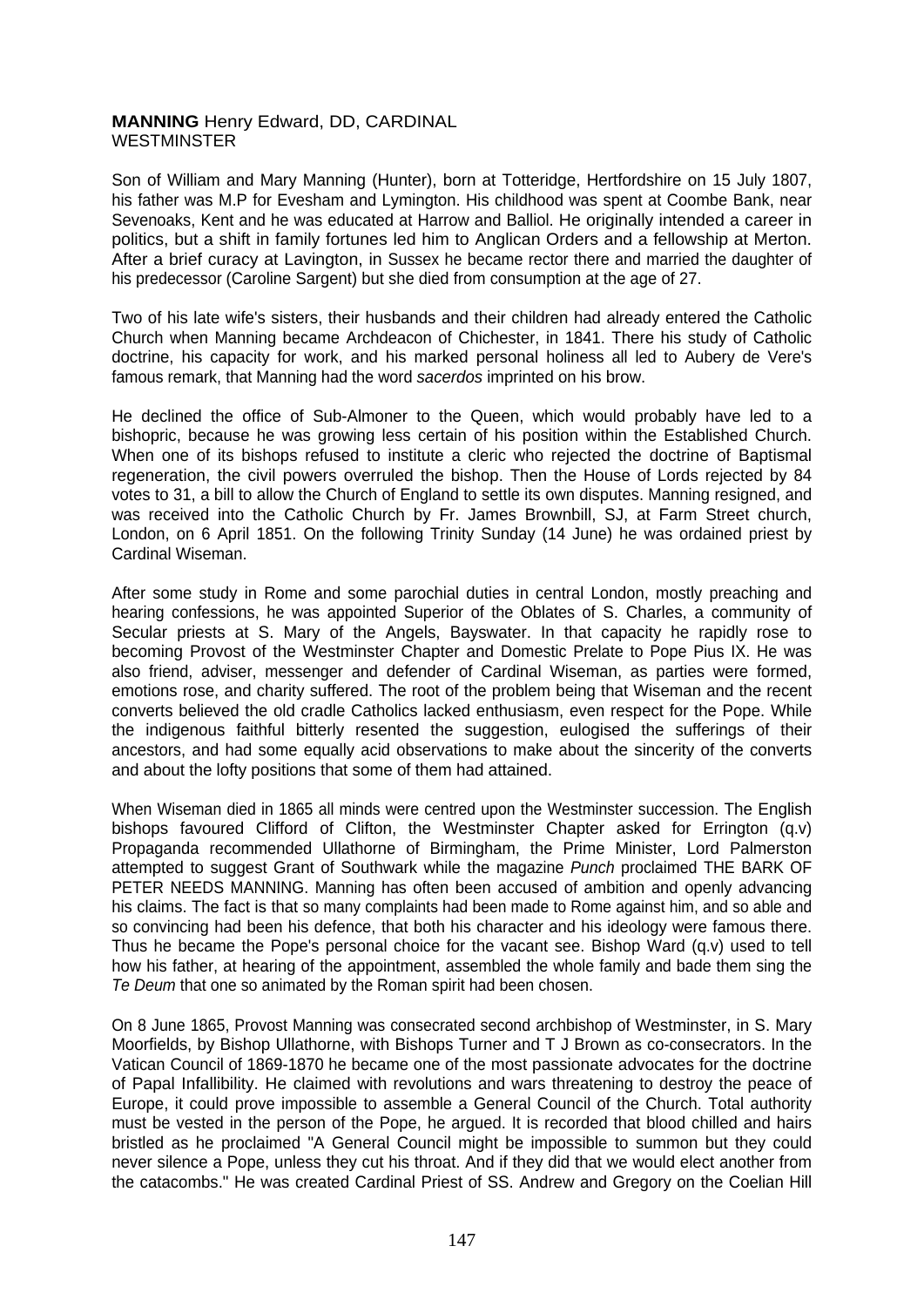on 31 March 1875, and in the conclave that elected Pope Leo XIII in 1878 Manning was the first Englishman to receive a vote for the Papacy since Cardinal Pole.

The same devotion as he accorded the person of the Pope was also available to the British underdog. There were three occasions when he publicly supported Trades Union activities; in 1874 when Joseph Arch was struggling to improve the wretched conditions of agricultural labourers. In 1886 when the archbishop of Quebec excommunicated members of the Knights of Labour, and most famous of all, in the London Dock Strike of 1889. And according to Bishop Hedley, the encyclical *Rerum Novarum* "owes something to the counsels of Cardinal Manning." Characteristically, when questioned about building a cathedral for Westminster, he replied 'Could I have 20,000 children without education and drain my funds to pile up bricks?' In 1890 it was reported that there were 23,599 children enrolled in the parochial schools of the diocese, while 4542 were being cared for in orphanages.

Cardinal Manning has tempted many biographers, not all of them complimentary to him. It is true that he wrote to Rome "The majority of the laymen are sound. All they want is to be firmly led and plainly told what to do." And it was said that he was not the leader of the English Catholics, but their master. But like Bishop Milner before him, he faced bigotry and hostility such as few can now imagine, and he consolidated English Catholicism and gave to it an identity that was to endure until another Vatican Council.

He died at his residence in Carlisle Place, Westminster on 14 January 1892, and poor people in their thousands passed by his body laid out in the big Reception Room there, and then lined the route to Kensal Green, where he was buried. Later of course, his body was reinterred in the crypt of Westminster Cathedral. The Catholic Encyclopaedia lists his numerous publications.

Brady, 381-395; *Cath.Enc* IX(1910), 604-608; J. Fitzsimons "Cardinal Manning Friend of the People " *Clergy Review* September 1949, 145-156; Holmes; Lunn, 83-132; Purcell.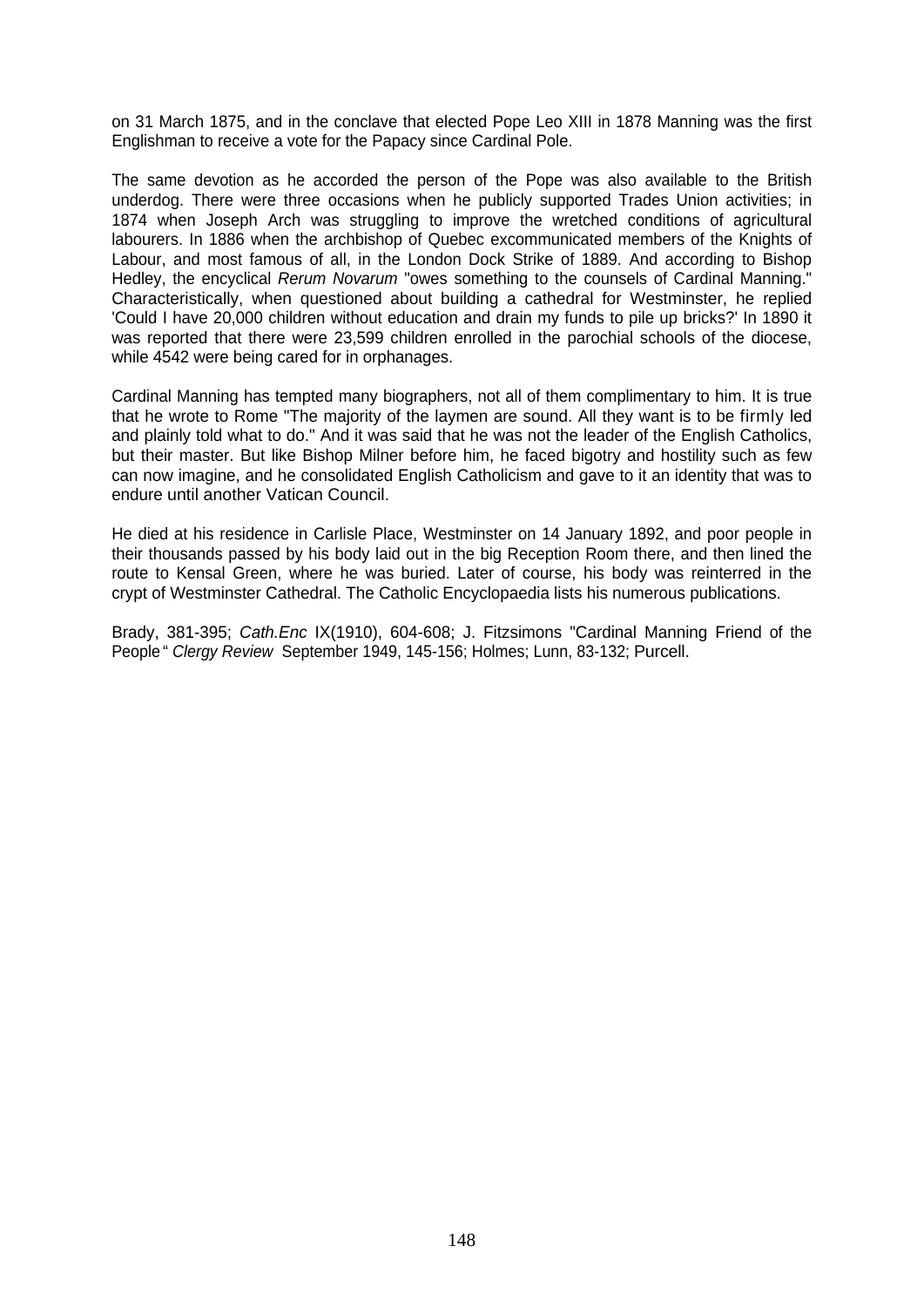#### **MARSHALL** Henry Vincent Salford

Son of Michael and Elizabeth Marshall (Stack), born at Listowel, County Kerry, on 19 July 1884, educated at All Hallows College, Dublin, he was ordained priest of the diocese of Salford on 24 June 1908. Until 1911 he was curate at S. Wilfrid's, Hulme, a very poor parish in central Manchester, though possessing a magnificent A.W.Pugin church. After a short period giving assistance in the old diocese of Newport, he was appointed to S. Thomas of Canterbury, Higher Broughton as curate. Two parish priests there died within a year of each other and Fr. Marshall's managerial skill, and ability to help the parish through a very distressing time was much commented upon.

In 1922 Bishop Casartelli gave him the difficult task of forming a new parish at Collyhurst, Manchester. Local hostility was formidable and three attempts were made to burn down his temporary church of S. Malachy. Opposition to his efforts to build a school was equally adverse, with demands for a public enquiry in Manchester Town Hall. Though victory was his, the church was later violated, and the contents of the ciborium scattered.

From 1934 to 1935 he had charge of the rural parish of S. Wilfrid, Longridge, but he then returned to central Manchester as parish priest of S. Anne's, Ancoats. In 1936 he was appointed Vicar General and Domestic Prelate, in 1937 he became a Canon of Salford, and in 1938 he was elected Vicar Capitular of the diocese. On 21 September 1939 he was consecrated sixth bishop of Salford, in S. John's Cathedral, by Archbishop Downey, with Bishops McNulty and Poskitt as co-consecrators.

In spite of, or possibly because of, the ravages of war there was a very positive response to his unerring leadership. He called for a crusade of prayer in every home and urged spiritual renewal. He was inflexible in disallowing children to go to non Catholic schools, not out of fear of loss of faith but because he believed it unfair to those who worked hard to ensure there were Catholic schools. In October 1943 he addressed a rally of 50,000 in Piccadilly Gardens, Manchester, in defence of the schools.

45 priests of the diocese volunteered for war service, and the English College from Rome was welcomed to Stonyhurst, where Bishop Marshall granted every faculty and permission to engage visiting clergy for retreats or examinations. When the war was over a men's teacher training college was established at Hopwood Hall, Middleton and a scheme was launched to raise £50,000 to give S. John's Cathedral a major restoration, in readiness for the celebrations to mark the centenary of the diocese in 1950.

In 1939 there was a Catholic population of 300,000 in the diocese, with 518 priests and 153 churches. In 1955 numbers had increased to 335,000 people, with 552 priests and 164 churches, while many other Manchester Catholics had moved to Wythenshawe, in the diocese of Shrewsbury. Bishop Marshall, whose strict attitude towards the granting of dispensations, or any sort of deviation from duty done and seen to be done, earned him the sobriquet of Martial Law, died in S. Joseph's Hospital, Manchester on 14 April 1955, and is buried in Moston Cemetery.

All Hallows: Archives; *Almanac for Salford Diocese* 1956, 23-24; Bolton, 134-136; *Catholic Directory* 1940, 1955; *Universe* 11.8.1939, 24; 1.9.1939, 21; 29.9.1939, 2.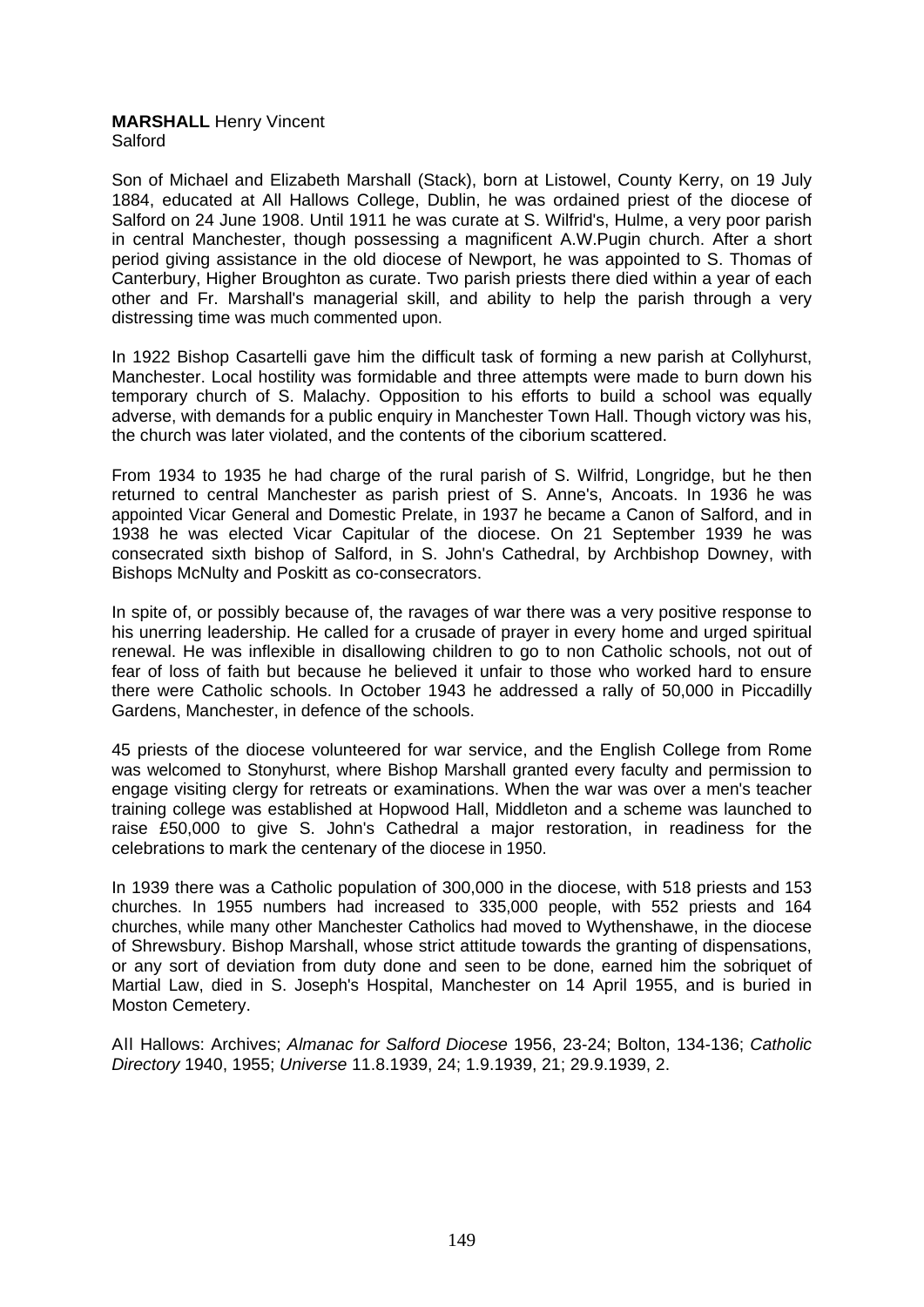## **MASTERSON** Joseph, DD PhD, DCL BIRMINGHAM

Son of William and Cecilia Masterson, born in Manchester on 29 January 1899, he was educated at the Xaverian College, Victoria Park, S. Bede's College, then at Douai (in Berkshire) where he was Captain of the school, and at Ushaw. During the First World War he served in the Dublin Fusiliers, and then he resumed his studies at the English College, Rome. He was ordained priest on 27 July 1924, already in possession of degrees in Theology and Philosophy he returned to Rome and obtained a third doctorate, in Canon Law.

From 1927 until 1935 he was curate at S. Mary's Mulberry Street, Manchester, a church known as the Hidden Gem because of it being secreted among the warehouses opposite Manchester Town Hall. Those who know him well say those years were the happiest of his whole life. In 1935 he moved to a similar position at English Martyrs, Alexandra Park, a busy South Manchester parish. In 1940 while still a curate he was appointed Vicar General of the diocese. This was universally popular as it was said "He was revered for his wisdom, admired for his integrity, sought for his company, and loved for himself." He also became parish priest of S. Mary's Levenshulme, Domestic Prelate in 1941 and Canon of Salford in 1944. He was also a member of Manchester Education Committee.

Again it was observed "His brilliance of mind was matched by utter simplicity. His physical strength by supreme gentleness, his wisdom by a quiet wit" and although he was a powerful speaker he preferred to listen, and was patient to understand. Early in 1947 tips for a "safe double" began to circulate - *Revelry* for the Grand National, and Masterson for Birmingham. He was consecrated archbishop of Birmingham on 19 March 1947, in S. Chad's Cathedral, by Cardinal Griffin, with Bishops Marshall and Bright as co-consecrators, and in the presence of his 87 year old mother.

War time restrictions and post war controls made it a period of great frustration -so much crying out to be done but so few resources permitted. Immigrants were still pouring into the vast archdiocese which extends from the Potteries to the lower reaches of the Thames. They came from Poland, Latvia, Lithuania, Estonia, the Ukraine, Soviet-occupied Germany, and many from Ireland because the Midlands was hungry for labouring men. In one year alone the Catholic population increased by ten thousand. And while the archbishop gladly paid tribute to the Ministry of Labour for its humane cooperation, he was censorious to the point of misunderstanding about the housing conditions these people were expected to endure.

ln 1951, as successor of Ullathorne (q.v) he was invited to attend the Golden Jubilee celebrations of the Commonwealth of Australia. When he was erroneously introduced as the archbishop of Canterbury he replied "A fisher of men yes - the Fisher of Canterbury, no." His brief episcopate saw the opening of a few Mass centres and hostels, but for much of what was planned, it was for others to achieve. Archbishop Masterson died after major thoracic surgery, on 30 November 1953 and is buried at Oscott.

*Catholic Whos Who* 1952, 30; *Tablet* 5.12.1953, 558; *Universe* 14.2.1947, 1; 2: .3.1947, 1; *Venerabile* XVI May 1954, 293-295.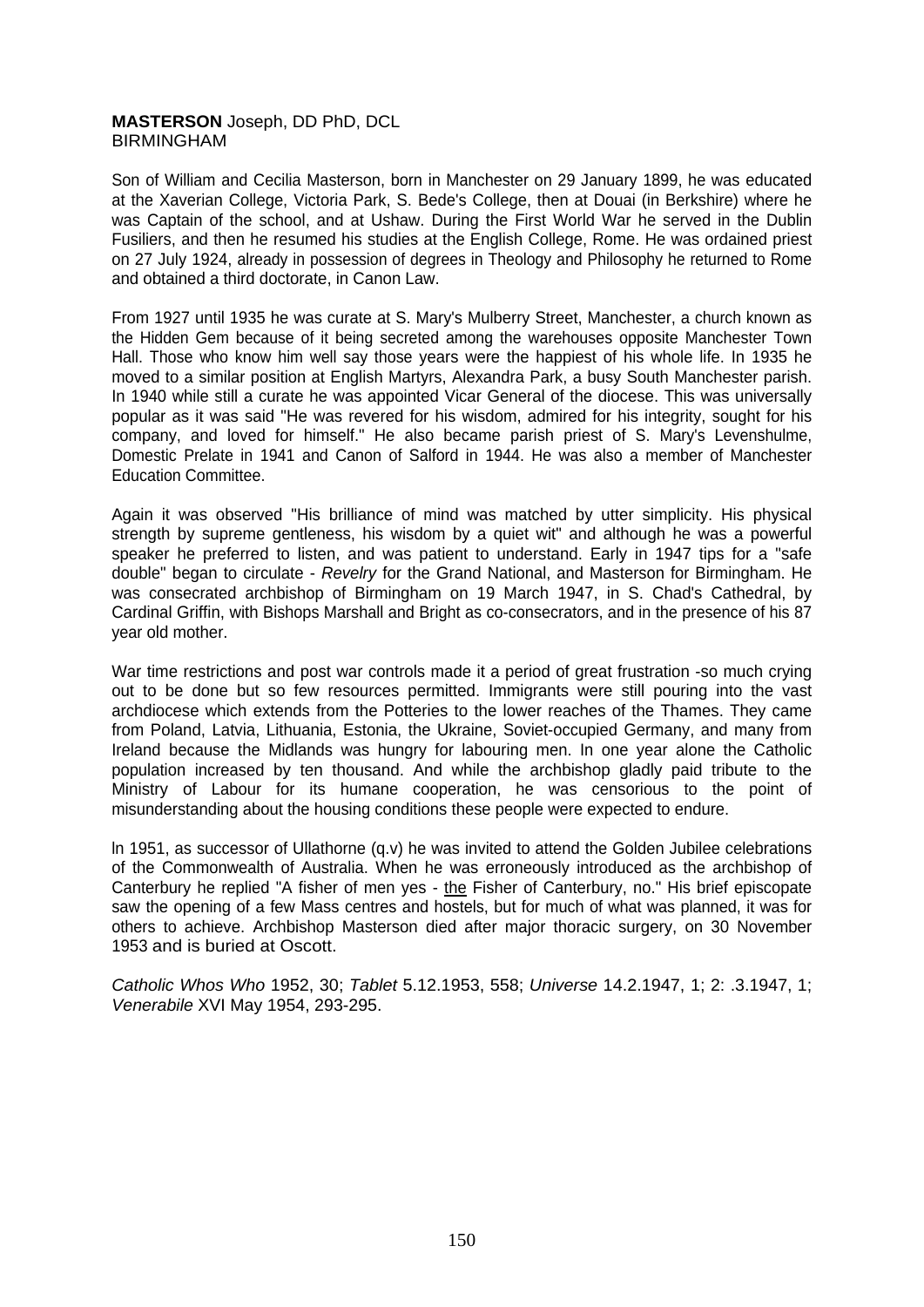## **MATHEW** David MA, LittD, FSA *Aeliae;* APAMEA

Son of Francis and Agnes Mathew (Woodroofe), born at Lyme Regis, Dorset on 16 January 1902, baptised there when he was only one day old. After education at Osborne and Dartmouth he became a midshipman in the Royal Navy. He then read History at Oxford (MA Balliol), published a novel or two, tried his vocation with the Carthusians, but entered the Beda, and was ordained priest of the archdiocese of Cardiff on 25 May 1929.

He became first full time Catholic chaplain at Cardiff University and was invited to put the Catholic view of the Reformation to history degree students, mostly nonconformists, captivated by his style. During this period he published *The Celtic Peoples and Renaissance Europe,* and with his brother, Fr.Gervase Mathew, OP, he produced a history of the contemplative life at the time of the Reformation.

In 1934 he was appointed Catholic chaplain to London University, resident in Woburn Square. This was very congenial to him for the close proximity to the British Museum Library and Public Records Office gave ample opportunities for research. The Tudor and Stuart periods became his specialty, and later in 1945 he gave the Ford Lectures in Oxford on the Social Structure of Caroline England. In 1936 he published his best known work, *Catholicism in England 1535-1935.*

On 21 December 1938 he was consecrated titular bishop of *Aeliae* and auxiliary of Westminster, in Westminster Cathedral, by Cardinal Hinsley, with Bishops Brown (auxiliary Southwark) and Myers as co-consecrators.

Bishop Mathew took a prominent part in Catholic Action, and when war came and London was bombed relentlessly, he went out every night, at great personal risk, making sure none were deprived of the sacraments. He became so popular that when Cardinal Hinsley died in 1943, many people thought Dr.Mathew would be the next archbishop. However Bishop Griffin was appointed, and he had little in common with his grandiose, if not egocentric auxiliary.

In 1946 he was named titular archbishop of *Apamea,* and made Apostolic Delegate to British East and West Africa. He lived in Mombasa and having a light aeroplane at his disposal he travelled much. As Apostolic Visitor to Ethiopia he collected enough material to write a book on his experiences there. In the work of preparing the way for a native Hierarchy he became closely involved with the Roman Curia, and in 1953 he was offered the post of Papal Nuncio in Berne. It is said that Pope Pius XII was extremely annoyed by his refusal of what was regarded as a major step towards a Red Hat.

Archbishop Mathew desired to return to England, and as the two archbishoprics of Birmingham and Liverpool were then vacant, perhaps he saw his future there? But all that was offered to him was the office of Bishop in Ordinary to H M Forces, and while few would arque that his heart was in the work there, he served conscientiously and kindly until his retirement on 29 March 1963. He continued to write, about Lord Acton, and the Royal Navy, but he attracted little notice at the Second Vatican Council. One observer stated that he was still living in the old colonial age, but the Editor of the *Tablet* wrote of his "deep spirituality and uniqueness of mind." He retired to Stonor in Oxfordshire, and died in London on 12 December 1975.

Lyme Regis: Baptismal Register; *Tablet* 20/27 12 1975, 1268-69; *Universe* 19 12 1975, 17.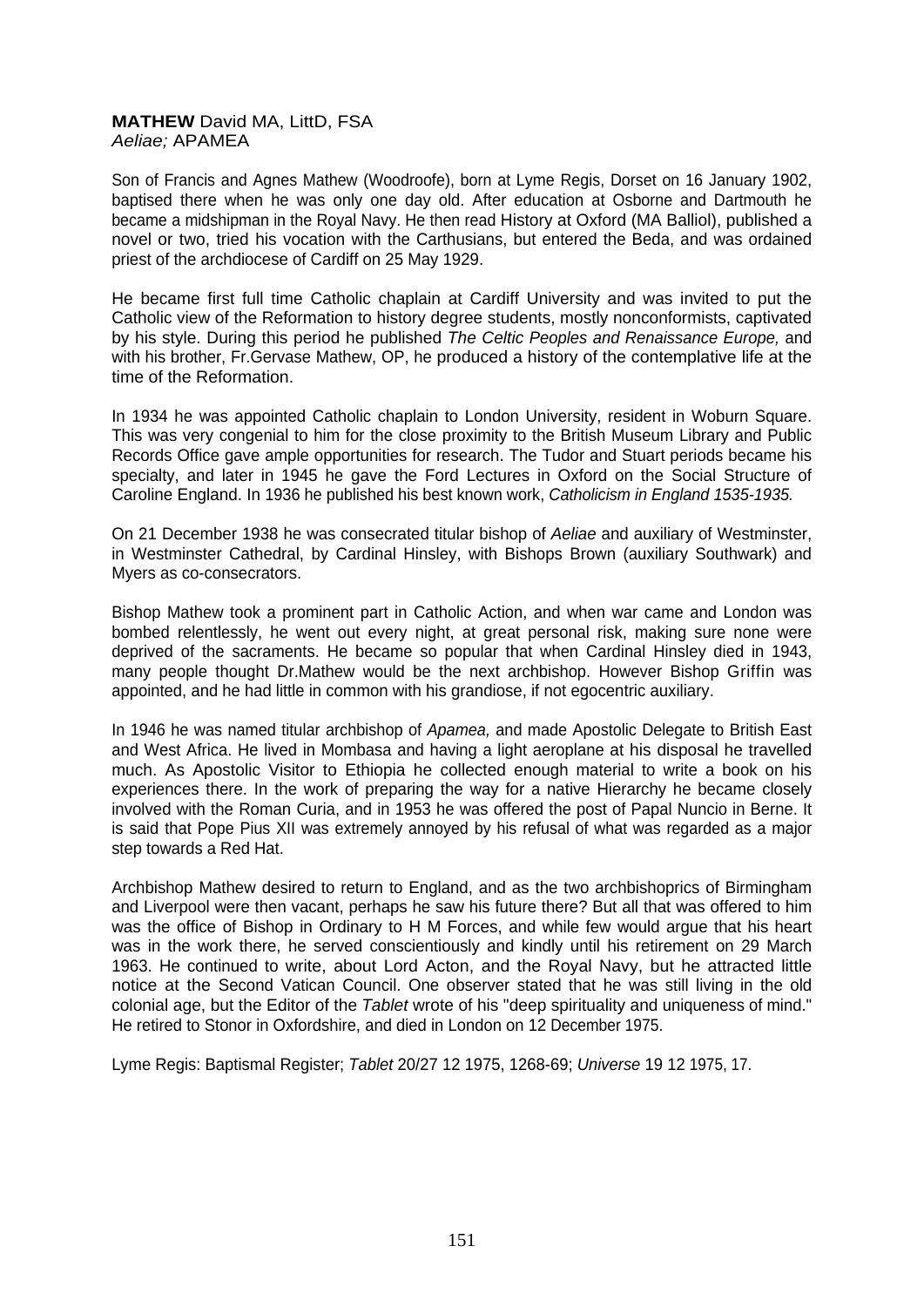#### **MILNER** John DD *Castabala*

Son of Joseph and Helen Miller (Marsland), born in Holborn, London on 14 October 1752. When and why he changed his name to Milner is unclear. He was educated at Sedgley Park School and the English College, Douai, and ordained priest on 21 December 1776. He became Librarian to the Old Chapter, housed in Grays Inn, London but he also served the mission at Woolhampton, in Berkshire.

In 1779 despite protests that they were being given a mere boy, he was appointed to Winchester, one of the few places in England that publicly supported a Catholic chapel. Milner erected a new church which not only anticipated the Gothic Revival by about forty years, but on 5 December 1792 was the first to receive solemn consecration in England since the Reformation. His *History of Winchester* was considered a classic, but John Lingard (1771- 1851) as a boy in the Winchester congregation had no great regard for him, and time was only to add to their differences.

In 1790 the four English Vicars Apostolic met at Hammersmith to discuss the issues of some of the laity wishing to compromise on the question of Catholic relief. They employed Milner as theological adviser, and furthermore he used his powerful personality to convince parliamentarians that the Vicars Apostolic, not the laity, were the valid spokesmen for the Church.

On 22 May 1803, he was consecrated titular bishop of *Castabala* and Vicar Apostolic of the Midland District, in S. Peter's Winchester, by Bishop Douglass, with Bishops William Gibson and Sharrock as co-consecrators. He took up residence in Wolverhampton, and despite counter sympathies to his own on the subject of Emancipation being very strong in Staffordshire, mutual respect and good pastoral conditions existed. However, he saw to it that the college at Oscott was thoroughly purged of any Cisalpine spirit.

Bishop Milner acted as agent for the Irish Bishops and received Papal permission to live in London, when necessary. He even requested Bishop Douglass (q.v) to accept him as coadjutor, a fact recorded in that prelate's diary on 29 January 1806, but something he refused to even consider. Bishop Milner's zeal for his religion tended to make him see restraint as infidelity, and caution as disloyalty. He never hesitated to say so, even in public, and his attitude brought enmity between himself and his fellow Vicars Apostolic who eventually ceased speaking to him, and excluded him from their deliberations.

There were numerous appeals to Rome which finally caused the Cardinal Prefect of propaganda to forbid Milner to publish anything more. It was said that his faith and sincerity had become swamped in abrasive language, and a refusal to allow dissent even on minor points. But earlier his writings had earned him a Roman DD, in 1803, and later his convictions were to merit him (from Cardinal Newman) the title 'The English Athanasius.'

Milner's care for his district was legendary. Visitations were invariably made riding his black horse, Farmer, and even after two seizures in 1824, he continued to confirm, preach and ordain. He fell irrecoverably ill on Palm Sunday, 19 March 1826, and died on 19 April 1826. He is buried at SS. Peter and Paul, Wolverhampton. Bishop Ward writes "His lot was cast at a difficult time and he succeeded in combating difficulties which few other men have faced".

Anstruther IV; Brady; *Cath Enc. X;* Husenbeth; Ward, *Dawn.*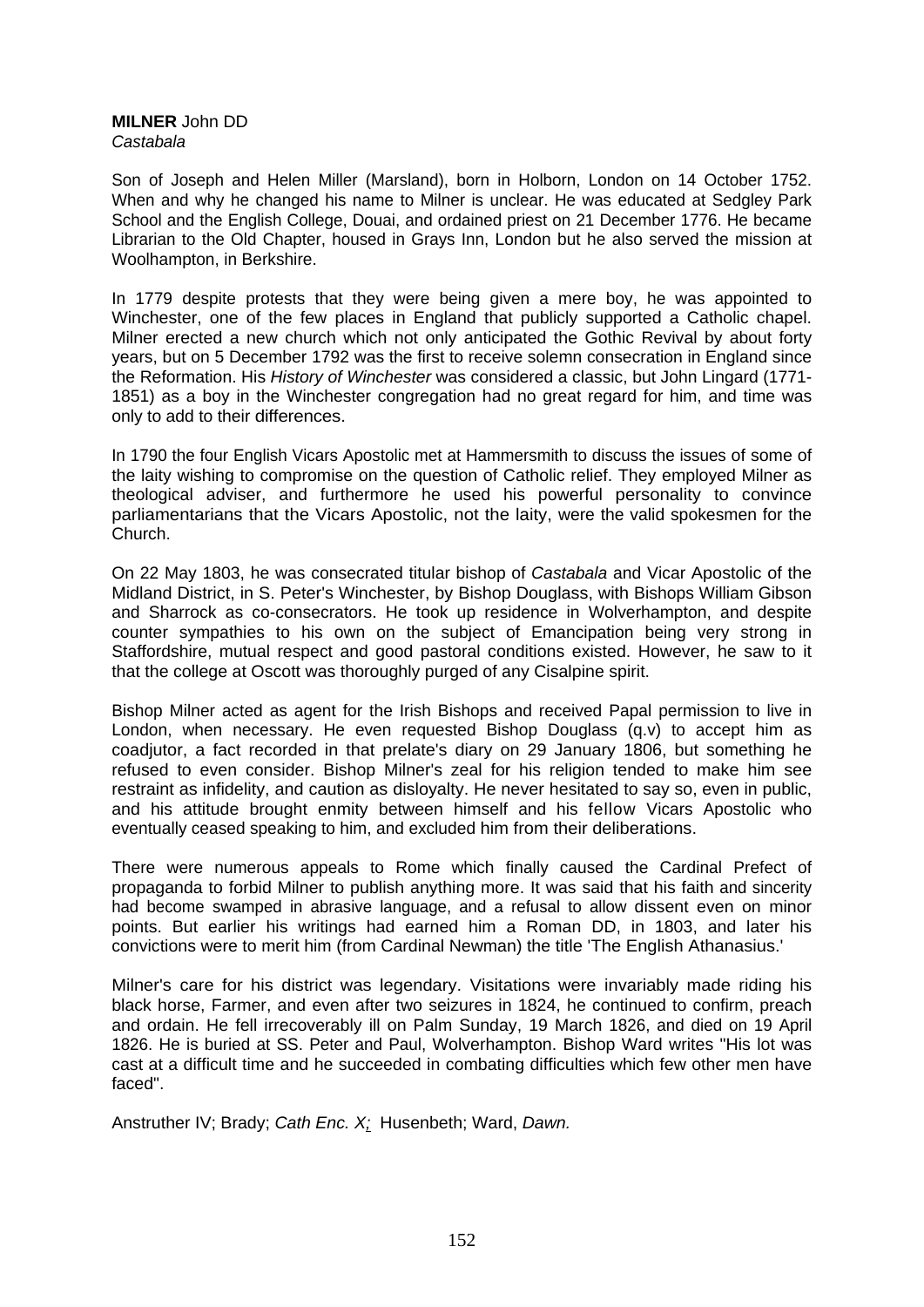# **MORIARTY** Ambrose James, DD *Miletoplis;* Shrewsbury.

Son of Ambrose and Sarah Ann Moriarty (Allen), born on 7 August 1870, at 38 Mottram Street, Stockport, Cheshire where his father was in business as a hatter. He was baptized in the church of SS. Philip and James (now demolished). His mother was sister of Bishop Allen (q.v). His great grandfather was one of the six Stockport Catholics who commenced the mission there in 1799.

He was educated at Oscott and the English College, Rome. On S. George's day 1891 he was serving the Rector's Mass when all the powder in the Fort of S. Paolo blew up. The chapel rocked and the dust and cobwebs of the years floated down onto the altar, but there was no panic. He was ordained priest on 10 March 1894 and spent the whole of his career in the town of Shrewsbury, a place he loved dearly. He was curate until 1904 when he became Cathedral administrator. He was made a Canon in 1910, Vicar General and Domestic Prelate in 1925 and Provost of the Chapter in 1928. He was also Secretary and Theologian of the Chapter for several years.

As a priest in Shrewsbury he had care of a Convent of Mercy with a house for training domestic servants, an infirmary, a barracks, an asylum, a workhouse and a prison. He claimed knowledge of humanity from every angle, and extended his work to open Mass centres in a number of rural areas. He was an authority on Roman and Papal history, a powerful speaker, and a frequent contributor to ecclesiastical magazines. He once gave a series of lectures on Catholicism every Sunday and was asked when they would cease as they were depleting Sunday Schools and Pleasant Sunday Afternoons.

On 28 January 1932, in the Cathedral church, he was consecrated titular bishop of *Miletopolis,* and coadjutor bishop of the diocese, by Archbishop Williams, with Bishops Henshaw and Barrett as co-consecrators. He succeeded to the see of Shrewsbury on 17 December 1934, after which he purchased The Council House, a 16th century timbered building on the River Severn, as residence. Its name was derived from the Council of the Welsh Marches which used to meet there. Sir Philip Sidney had spent part of his boyhood there.

Bishop Moriarty was a thoroughly pastoral prelate whose greatest joys were ordaining new priests and consecrating churches. As a memorial to his predecessor a scheme for financing ecclesiastical education was devised, and the Bishop Singleton Box became familiar in the homes of the diocese. He had to cope with massive overspill of Manchester into Cheshire, and several new parishes were developed at Wythenshawe. Merseyside suffered terribly in the wartime blitz and on 12 March 1941 one of Birkenhead's famous churches, Our Lady's, was destroyed and one of the senior priests of the diocese, Canon Tallon, was killed.

Shropshire being rural was considered a safe area, and became host to numerous evacuees, often accompanied by their priests who provided Mass and the sacraments in parts hitherto unenvisaged. After their departure Bishop Moriarty established the Diocesan Travelling Mission to continue the pastoral care of the few Catholics in isolated places. He also established the Apostleship of the Sea in Birkenhead, to care for seafarers, and he placed the Diocesan Rescue Society on a more permanent footing. After an illness of about two years, involving several operations and much loss of independence, Bishop Moriarty died in Shrewsbury, on 3 June 1949. He is buried beside Bishop Allen, his uncle, in Shrewsbury Cemetery.

*Diocesan Year Book* 1933-1950; *Universe* 1.1.1932; 29.1.1932.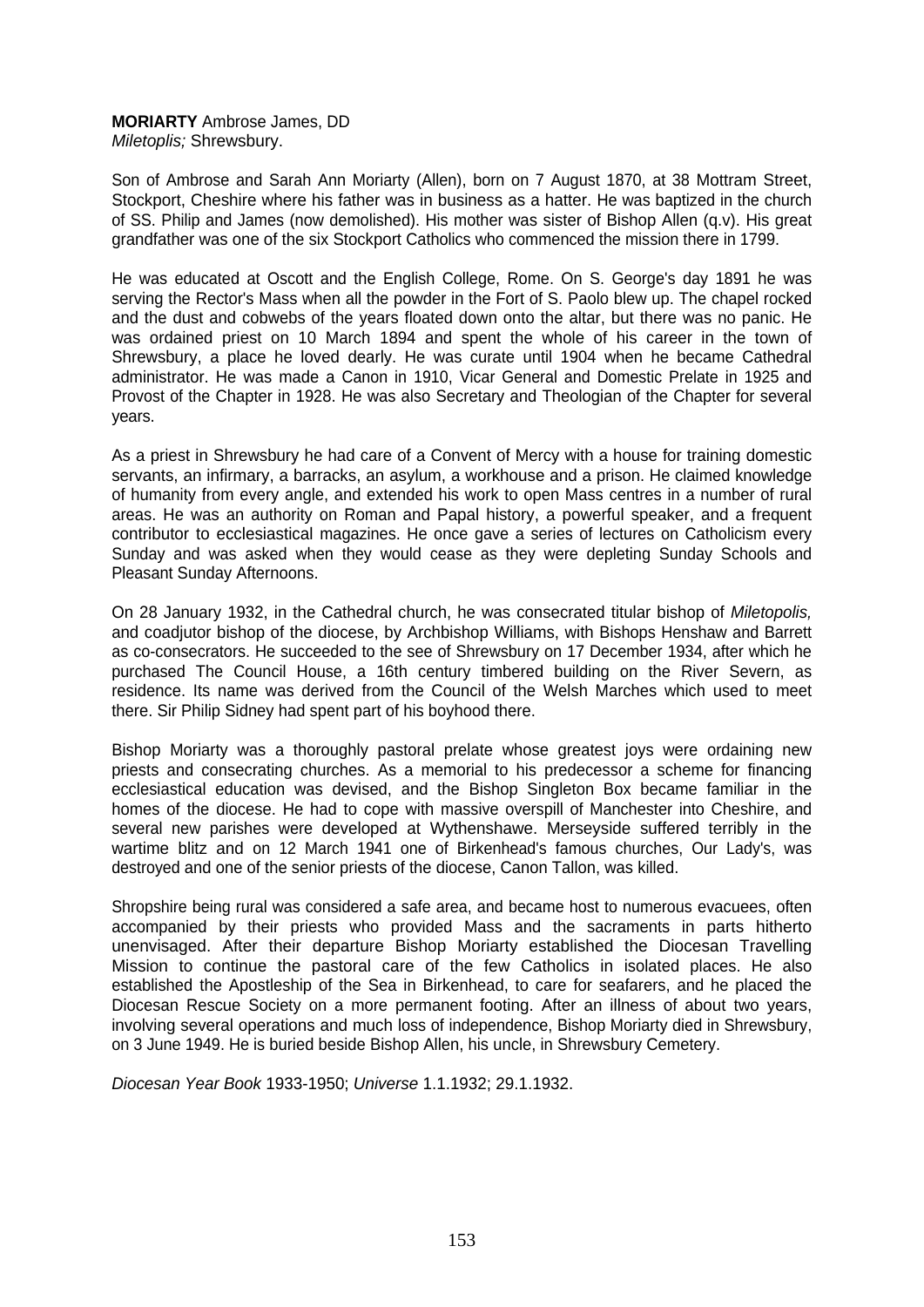#### **MOSTYN** Francis *Ascalon;* Menevia; CARDIFF

Son of Sir Pyers and Lady Frances Mostyn (Fraser), born on 6 August 1860 at Talacre, Flintshire. His mother was a daughter of the 14th Baron Lovat, and he could number three English Martyrs among his ancestors: Blessed Margaret Pole, Countess of Salisbury (1541), S. Philip Howard, Earl of Arundel (1595) and William Howard, Viscount Stafford (1680). After education at Oscott and Ushaw (where he played clarinet in the college band) he was ordained priest of the diocese of Shrewsbury on 14 September 1884.

His first appointment was as curate to his cousin, Mgr. Slaughter, at the church of Our Lady Immaculate, Birkenhead. In 1891 he succeeded to the rectorship of that mission, an onerous task as it contained much of the Wirral peninsular, there being no churches in Hoylake or West Kirby at that time. In 1895 Cardinal Vaughan convinced Propaganda that Wales required special missionary organisation, so the six Northern counties were severed from Shrewsbury, and the rest of the Principality (except Glamorgan) was removed from Newport and Menevia, and created into an Apostolic Vicariate.

Francis Mostyn was consecrated titular bishop of *Ascalon,* and Vicar Apostolic of Wales on 14 September 1895, in Our Lady's, Birkenhead, by Cardinal Vaughan with Bishops Hedley and Carroll as co-consecrators. He then took up residence in Grosvenor Road, Wrexham. Three years later without any territorial alteration he was named bishop of Menevia. The population of either the vicariate or the diocese never exceeded ten thousand, progress was slow, and sympathy with Catholicism was scarce. Indeed his appointment as Vicar Apostolic was reported in *The Welsh Standard and Times* as "The attack of Antichrist on Wales", and as late as 1903 the town of Blaenau Ffestiniog refused to tolerate the presence of a priest.

Yet there was one remarkable occasion on 5 March 1913 when Bishop Mostyn received almost the entire community of Anglican Benedictines (22 out of 24) resident on the Isle of Caldey, into the Church. The following day he received about forty Anglican Benedictine nuns of S. Bride's convent, Milford Haven. Four years later this community settled in the Mostyn's old home at Talacre.

On 7 March 1921 he was appointed second archbishop of Cardiff, though he remained Apostolic Administrator of Menevia for a further five years. On the day of his enthronement in S. David's Cathedral, Cardiff, 16 April 1921, he received a congratulatory telegram from the Prime Minister, David Lloyd George. Always conscious of his religious heritage and Welsh nationality, Archbishop Mostyn encouraged his priests and people to study the Welsh language, and he himself contributed the hymn to S. David to the Westminster Hymnal.(131 in 1940 edition).

Archbishop Mostyn, whose remedy for all ills was to pray to Our Lady, lived to be the longest surviving member of the Hierarchy of England and Wales, and naturally was conscious of many changes. In 1895 the number of places where Mass was offered in Wales and Monmouthshire was 63. By 1934 it was 192. He was named Assistant at the Pontifical Throne in 1926 when it was said no man had travelled Wales more than he. He loved social gatherings because he loved people and frequently walked among, and talked with, the citizens of Cardiff. He died on 25 October 1939 and is buried in Cardiff.

Anson, 140-180; Attwater,122-40; Tablet 23.4.1921, 529-530; *Universe* 27.10.1939, 20; Wilson 136-139.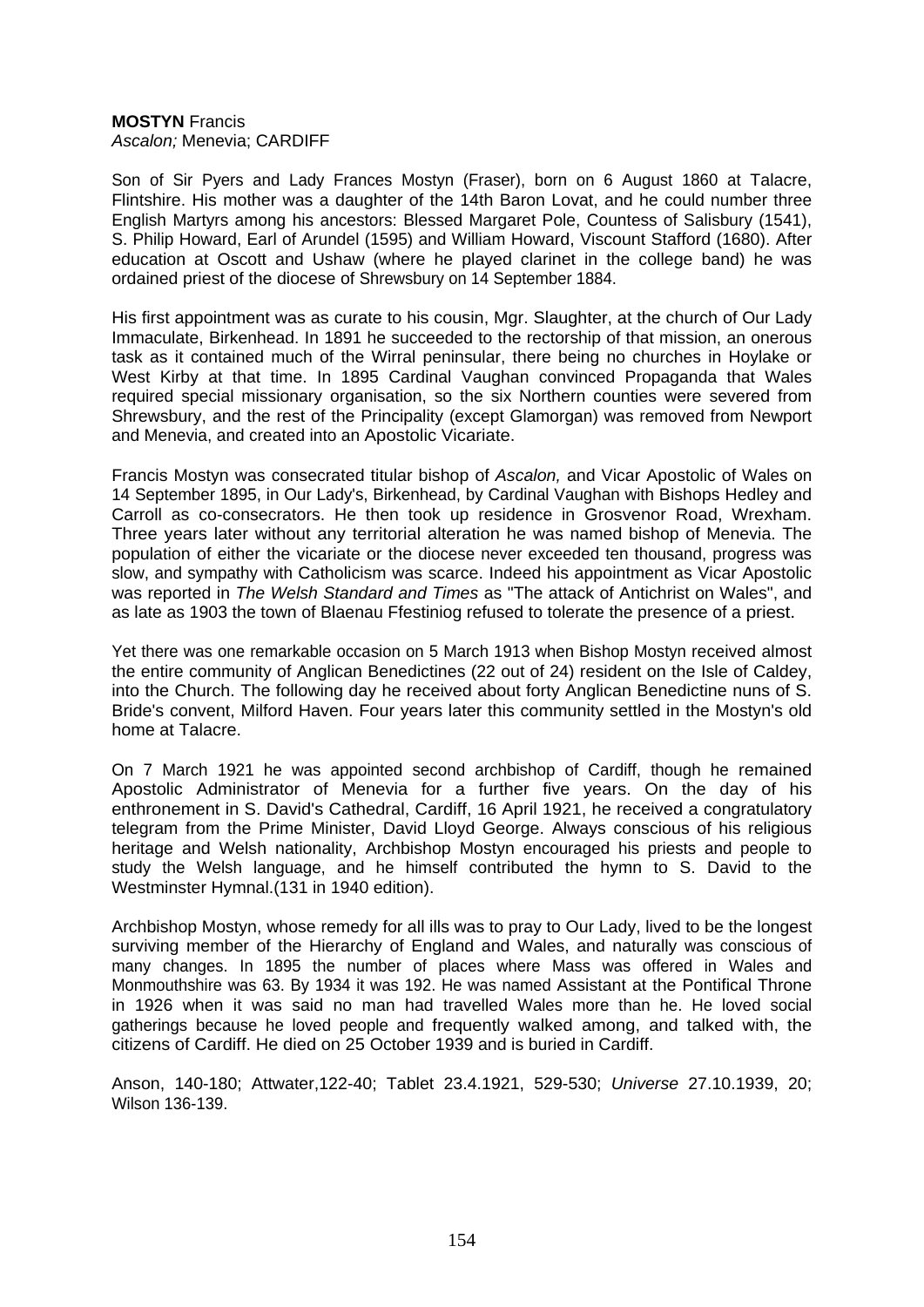#### **MOSTYN** Francis George, DD *Abydus*

Son of Charles and Anne Mary Mostyn (Tucker) born at Kidlington, Oxfordshire in the year 1800. His father was second son of Sir Edward Mostyn, of Talacre, Flintshire and his mother belonged to Calais because her family, an ancient Kentish one, had followed the Stuarts into exile.

Bishop Mostyn was educated at S. Mary's College, Oscott from 18 August 1813 until 1816. He returned there in December 1822 and was ordained priest on 1 March 1828. He then served the church of SS. Peter and Paul, Wolverharnpton, as missionary coadjutor, for twelve years.

In 1840 the number of English vicariates was doubled from four to eight. A new Northern District consisting of Northumberland, Durham Cumberland and Westmorland was created, and a bishop was required for it. It might be imagined that a District containing Ushaw College and several important and populous missions could well have produced one. But the system was such that the Vicars Apostolic requested their own coadjutor (and therefore their successor) and if a vacancy occurred where no right of succession existed, it was not the local clergy, but the senior among the remaining Vicars Apostolic who made the nomination. In 1840 the senior was Thomas Walsh (q.v).

Firstly he selected Henry Weedall, president of Oscott for the new appointment. But for health reasons Weedall begged to decline, but not before the titular see of *Abydus* had been assigned him, on 16 May 1840. Francis George Mostyn was his second nominee, described as "of illustrious family, wealthy, of exceeding piety, competent, zealous, whose ministry had been crowned with continual conversions." He was consecrated to the titular see declined by Weedall, on 21 December 1840, at Ushaw by Bishop Briggs, with Bishops Walsh and G H Brown as co-consecrators.

The Northern clergy, not least John Lingard were anything but happy about the appointment, though Lingard did write "I heartily disapprove ... But while I admit the abuse, I know not where to discover a remedy which may not prove a worse evil" He then consoled his fellow priests by describing their new bishop "with no outstanding ability, a man more likely to be led than to lead."

But Bishop Mostyn earned immense esteem, not only by selecting William RiddelI, a staunch Northumbrian as coadjutor, but also for his affability with the president of Ushaw, who he supported through various trials and disputes. He was responsible for the erection of S. Mary's Cathedral, Newcastle, opened in 1844, and supported the idea of having a preparatory school at Ushaw, and left money towards this purpose. Gentle natured and of modest disposition Bishop Mostyn developed consumption, and after an illness of many months he died at Durham on 11 August 1847. He is buried at Ushaw.

Brady, 342-344; Gillow V; D.Milburn, 182-183, 194; B. Whelan 'The Appointment of English Bishops in Penal Times; *Clergy Review* December 1956, 727-734.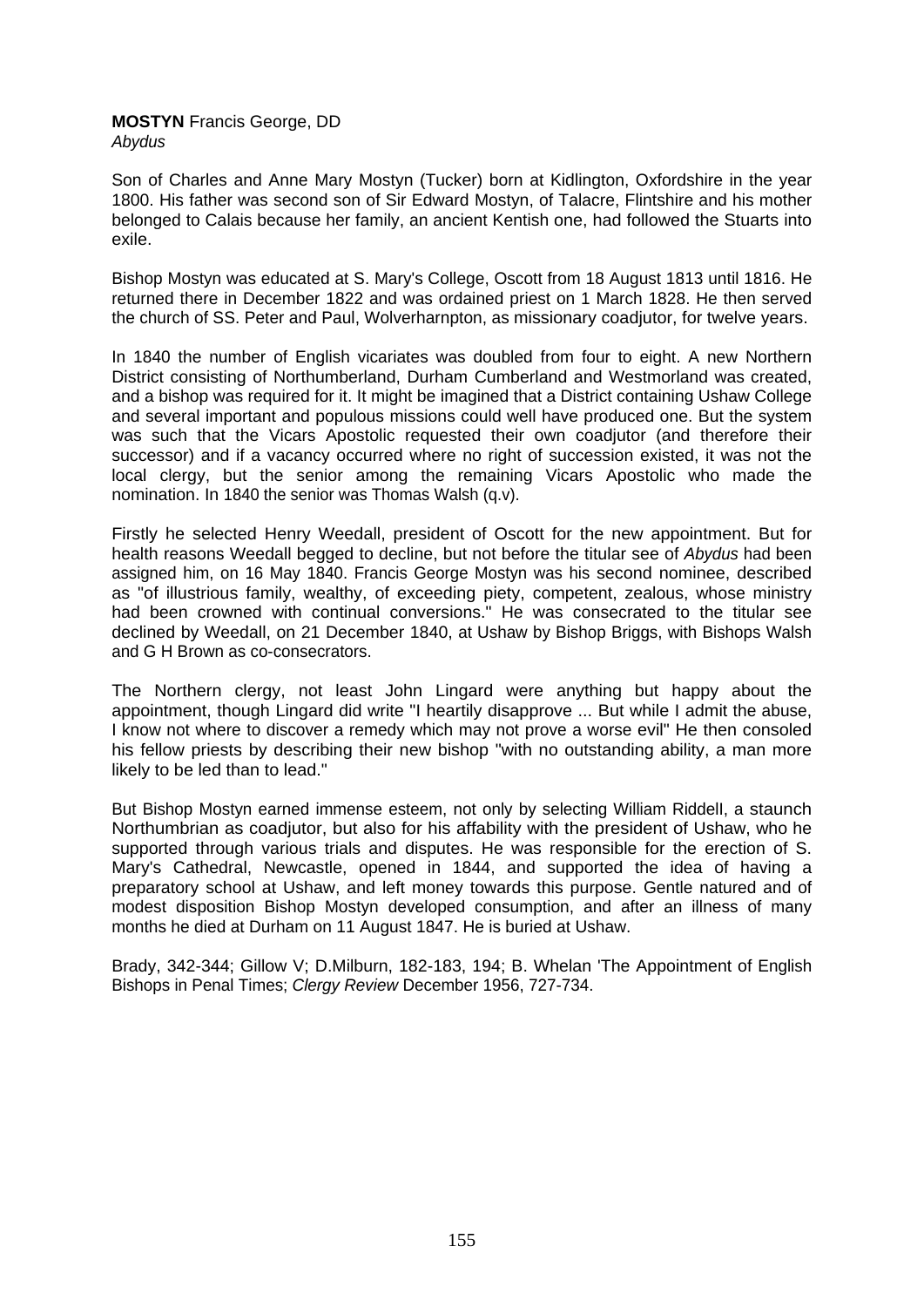#### **MOVERLEY** Gerald, JCD, LL.D *Tinisia in Proconsulari*; Hallam

Son of William Joseph and Irene Mary Moverley (Dewhirst), born in Bradford on 19 April 1922. His family was of old recusant stock from Hazlewood, near Tadcaster. He studied at S. Bede's Grammar School, Bradford and Ushaw College, Durham and was ordained in S. Anne's Cathedral, Leeds by Bishop Poskitt on 28 April 1946. After a short spell at the church of the Holy Rosary, Leeds, he became secretary to Bishop Poskitt for whom he always had tremendous respect and was able to give invaluable support in a lengthy illness.

After the arrival of Bishop Heenan in 1951, Fr. Moverley went to study Canon Law at the Angelicum University in Rome. He returned to the diocese in 1954 as assistant to the Chancellor, Dr. Ronchetti at S. Francis of Assisi, Holbeck. He became Bishop Heenan's secretary until he joined the Cathedral clergy in 1956. In 1958 Bishop Dwyer appointed him Diocesan Chancellor and he was made parish priest of S. Brigid's, Churchwell, Leeds, a position he held until promoted to being auxiliary bishop in 1968, though he had been created Domestic Prelate in 1965.

On 25 January 1968 he was consecrated titular bishop of *Tinisia in Proconsulari* in S. Marie's, Sheffield by Bishop Wheeler with Archbishop Dwyer and Bishop McClean as coconsecrators. He was also appointed Vicar General, and having been given pastoral responsibility for the Sheffield area, he moved into that city and lived on Carsick Hill Way for the rest of his life.

Bishop Moverley was President of the Canon Law Society and was a consultor for the Revision of the Code of Canon Law published in 1983. While respected as gentlemanly and just he forbade the celebration of Mass in the cell of an Irish political hunger striker in Wakefield prison, it being believed that the idea was media-driven rather than pastoral caring.

In 1979 Archbishop Worlock as Metropolitan was asked by the Holy See to arrange meetings to discover suitable plans for a new diocese in the Northern Province. Three possibilities arose. (1) Cleveland and North Yorkshire. (2) The City of York and Humberside. (3) South Yorkshire and parts of Derbyshire. The last of the three was acted upon and on 30 May 1980 Bishop Moverley was appointed first bishop of Hallam, a diocese described as consisting of South Yorkshire, parts of the High Peak and Chesterfield, districts of Derbyshire and the district of Bassetlaw in Nottinghamshire. It contained a Catholic population of 75,000 with 100 churches and chapels, 109 priests and 21 convents.

The substantial Gothic Revival church of S. Marie, Sheffield became the cathedral and the new bishop was enthroned there on 3 July 1980. He regarded himself as providing a launching pad, not expecting everything to be done at once. But with schools and religious education given priority, an adult education programme was developed, two full time university chaplaincies were created, a welfare agency was started and the diocese obtained a pastoral centre. Although seriously ill, Bishop Moverley received an honorary Doctor of Law degree from the University of Sheffield in May 1996, he retired the following July and died on 14 December 1996. He is buried at S. Marie's, Sheffield.

Catholic Directory 1982, 179 – 187; Leeds Diocesan Archives; *Tablet* 21/28 December 1996, 1717; *Who's Who* 1996, 812.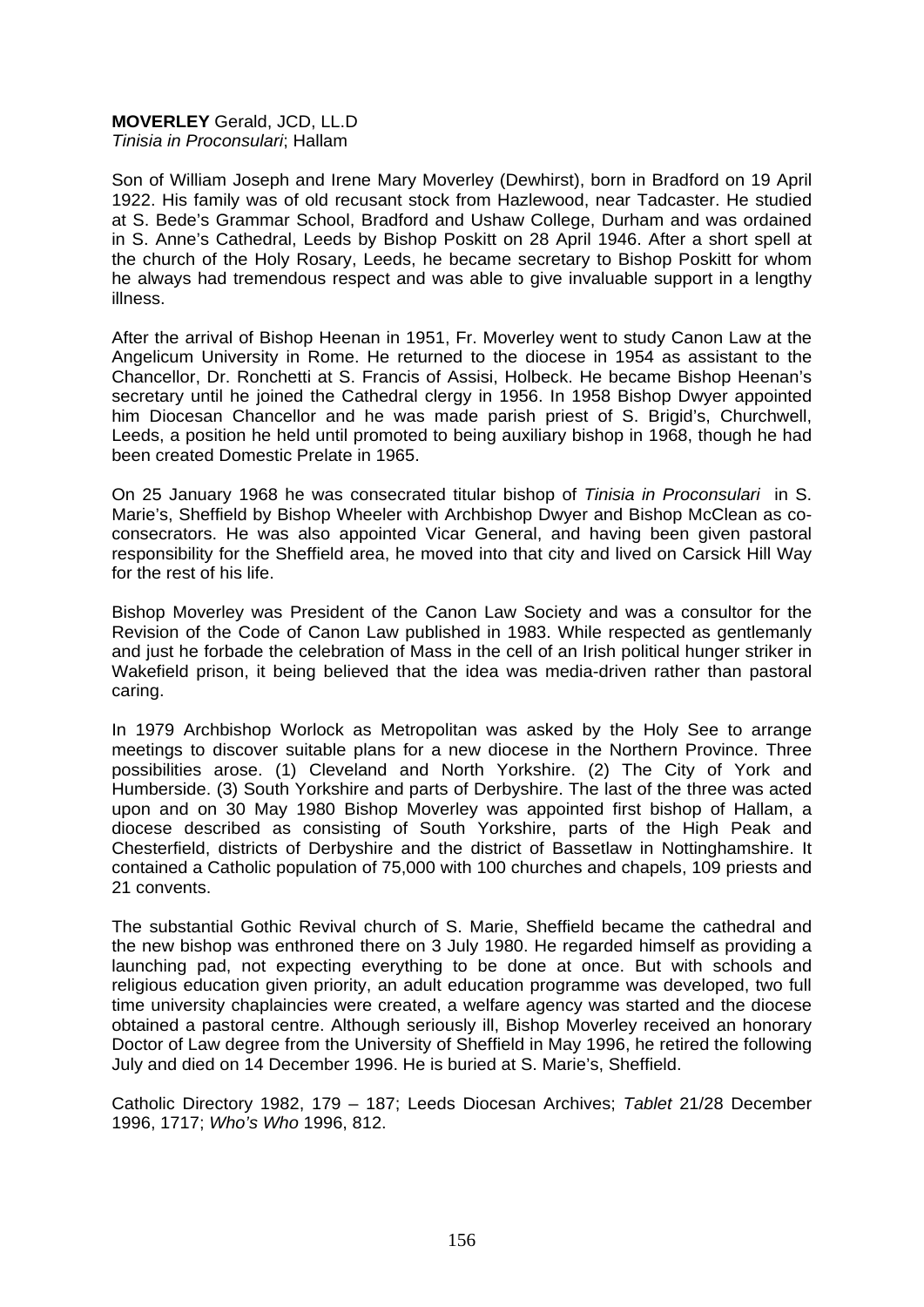## **MURPHY** John Aloysius *Appia,* Shrewsbury, CARDIFF

Son of John and Elizabeth Murphy (Ferguson), born in Birkenhead, 21 December 1905, educated at S. Francis Xavier's College, Liverpool and the English College, Lisbon where he was ordained priest on 21 March 1931. He spent thirteen years as curate at Our Lady's Latchford, Warrington where fifty years later people still recalled his eloquent and unambiguous preaching. He always tended to see moral teaching in terms of black or white, but always saw the difference between that and the uniquely sensitive encounter of confessor and penitent.

In 1944 he was appointed first resident priest at Greasby, Wirral. Wartime restrictions hampered almost everything and he lived in rented accommodation. He managed to get a church designed by the exotic Liverpool architect Francis Xavier Velarde, but it was for his successor to actually build it. He was also Diocesan Inspector of Schools.

On 25 February 1948, in S. Werburgh's church, Chester he was consecrated titular bishop of *Appia* and coadjutor of Shrewsbury by Archbishop Godfrey with Bishops Marshall and Petit as co-consecrators. Though young, he lacked neither wisdom nor knowledge. Even before he was ordained the much respected Lisbon President, Mgr. Cullen, desired to retain his talents and skill of communication for the college, but Bishop Singleton (q.v.) would not agree. While at Greasby, the suggestion was made that he should return to Lisbon as President, but before it could be taken any further he had been made a bishop. His view of episcopal authority – he readily agreed – was influenced by the wisdom and experience of Bishop Moriarty who had known the diocese intimately for 55 years.

Bishop Murphy succeeded to Shrewsbury on 3 June 1949 and became animator of schemes that produced new schools, new parishes and over a dozen new churches, most of them of considerable architectural merit. He saw the finances of the diocese and the flow of vocations to the priesthood steadily maintained, while his beautifully written and soundly sensible Pastoral Letters often reached the National Press.

On 26 August 1961 he was named fourth Archbishop of Cardiff, a position he was to occupy for 22 years. As before, consolidation and expansion became evident, thirteen new secondary schools were built where previously only two existed, and despite criticism he was early in his espousal of the Secondary Modern system. The debates and adjustments associated with the second Vatican Council had very little appeal to his sense of tradition and love of the Church, but he was happy to co-chair meetings of worldwide Methodism, and used all his skills as orator and writer to explain Pope Paul VI's encyclical *Humanae Vitae.* Archbishop Murphy never claimed theological distinction but did emphasise that he spoke for ordinary people, who were entitled to clear and firm teaching.

He welcomed Pope John Paul II to Cardiff Arms Park, in his Great British tour of 1982, then retired to Malpas, Gwent. There, as one of the last survivors of the Hierarchy who had attended all the sessions of the Vatican Council as a bishop, he was always glad to welcome and advise those trying to get some historical perspective. He died on 18 November 1995 and is buried at Llantarnum Abbey, Cwmbran, Gwent.

Lisbon Register (at Ushaw); Shrewsbury Diocesan Year Book 1949, 53 – 57; 1997, 108 - 109; *Tablet* 25.11.95, 1529; information from Canon E.M. Abbott (his former secretary).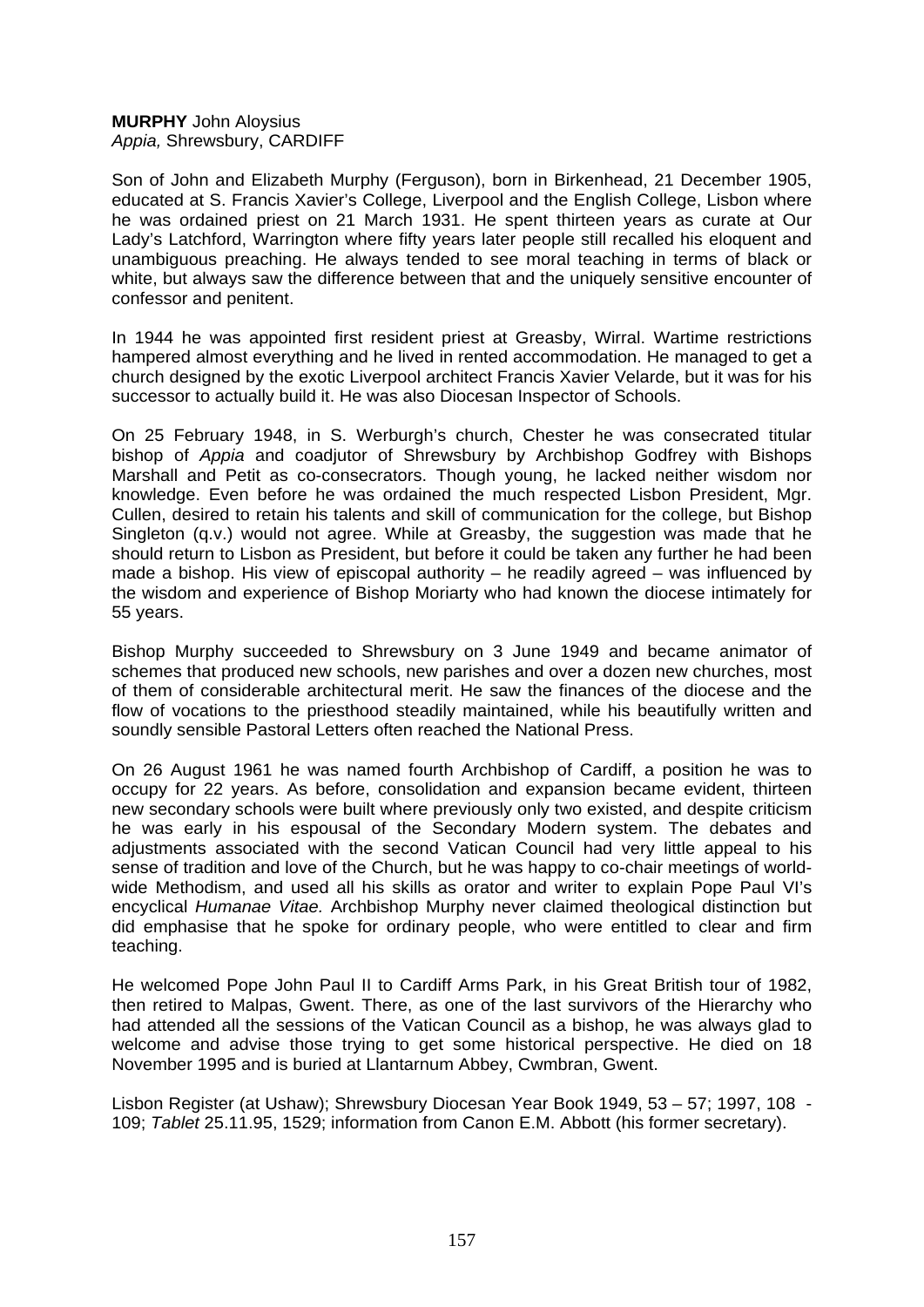**MYERS** Edward, MA *Lamus;* BEROEA

Son of Mathew and Sarah Myers (Costello), born on 8 September 1875, in Walmgate, York, where his family were well known among S. George's congregation. He was educated at S. Louis College, Menin, Belgium, S. Edmund's, Ware, Christs College, Cambridge, and Oscott. He was ordained priest of the archdiocese of Westminster on 7 December 1902.

For the next thirty years his name was to be inseparable from S. Edmund's College Ware. He was Prefect until 1904, then professor of Theology and later of Patrology too. Described as tall, dignified and a disciplinarian, he was not without humour, especially at Christmas time when he would outprank any student.

In 1918 he was appointed President of S. Edmund's. Much was expected by Cardinal Bourne and none were disappointed, though some were amazed at his genius for organization. The Galilee Chapel, the enlarged Allen Hall, the new Douay Hall, the remodelling of the sacristies, the new organ, all these date from the years of his presidency. No less was his attention to heating, lighting, laundry and drainage, and even when the entire college was stricken in the influenza epidemic of 1918, he allowed himself no respite. As relaxation he founded the Society of S.John Chrysostom, to study and promote Eastern liturgies, and he assisted in the establishment of the *Clergy Review* (see FLYNN T E ) He became honorary Canon in 1919, Canon in 1923, and Domestic Prelate in 1929.

On 17 June 1932 he was appointed titular bishop of *Lamus,* and auxiliary bishop of Westminster. He was consecrated in Westminster Cathedral, on 25 July 1932, by Cardinal Bourne, with Archbishop Goodier SJ, and Bishop Joseph Butt as coconsecrators. He then became parish priest of S. Mary's Chelsea, but not surprisingly, whenever he returned to S. Edmund's, for Patronal Festival or ordinations, he would by instinct approach the President's chair.

His interests and abilities were many. He became an Officer of the Crown of Belgium in recognition of his services to refugees in the First World War, and was made a member of the Legion of Honour for assistance to the Free French, in the Second. He could write on theology, Canon Law or history at will, he was Vicar Capitular of Westminster between the death of Cardinal Hinsley and the arrival of Archbishop Griffin, and in 1946 he was present at the exhumation of Bishop Challoner's body from the church vault at Milton, Berkshire, and he accompanied it to its place of honour in Westminster Cathedral.

Cardinal Hinsley aged and unknown in London, relied heavily upon this prelate's support. Cardinal Griffin even more so, and because of the latter's prolonged illness the Holy See named Bishop Myers titular archbishop of *Beroea,* and coadjutor *sedi datus,* in May 1951. A year later he made an Apostolic visitation of the West Indies for which he received the thanks of Pope Pius XII who appointed him Assistant at the Pontifical Throne. A man of iron will who never seemed to ail in his life, infirmity did not come easily to Archbishop Myers. He died on 13 September 1956 and is buried in the Galilee Chapel at S. Edmund's College, Ware.

*Edmundian* XVII July 1932, 189-191; December 1932, 237-240; XXIV Christmas 1956, 110-113; Tablet 22.9.1956, 234-235; York: S. George's Baptismal Register.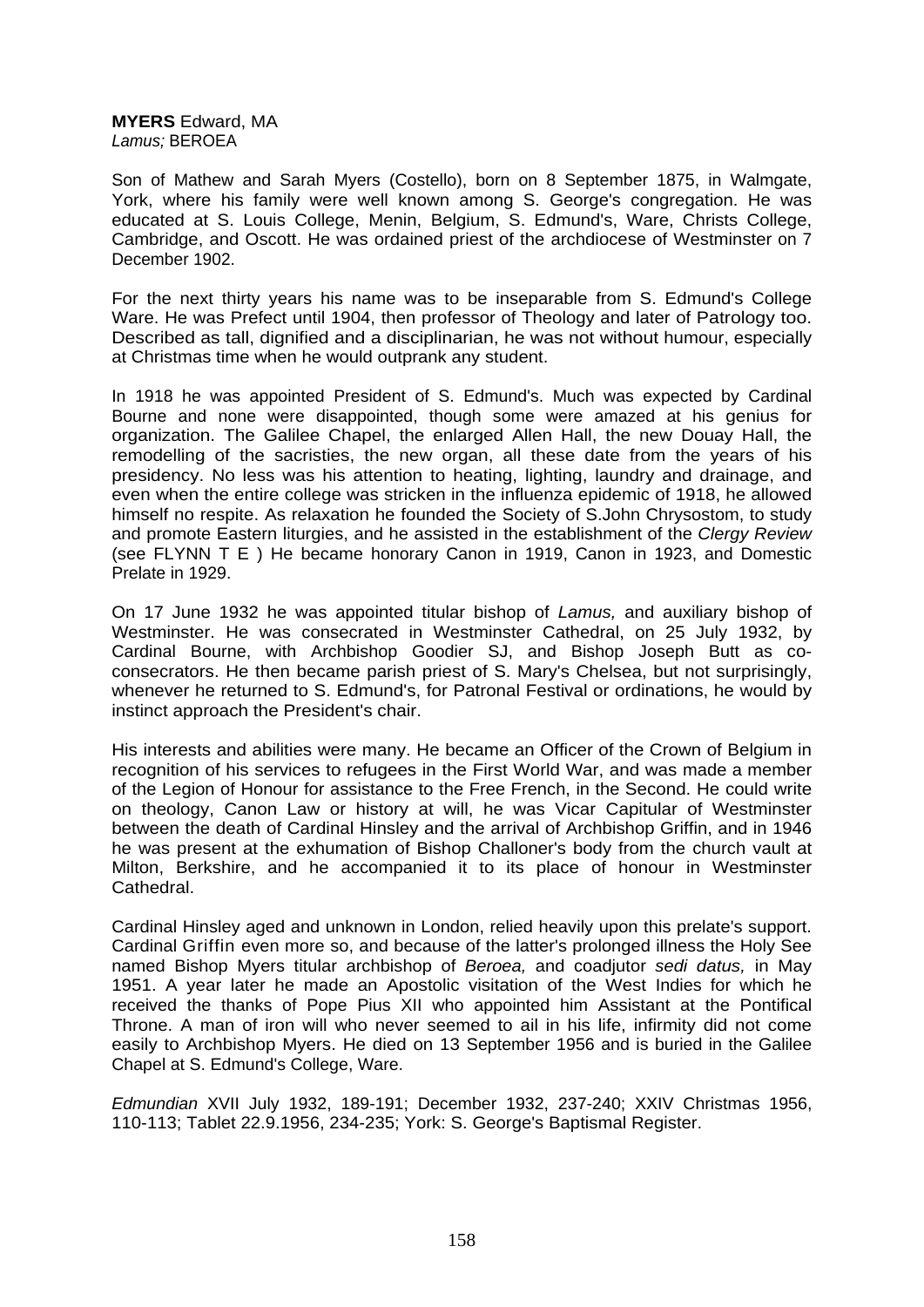# **O'CALLAGHAN** Henry, DD

Hexham and Newcastle; *NICOSIA*

Nothing is known of the origins of this prelate. He was born in London, of Irish parentage, on 29 March 1827 and received education at S. Edmund's College, Ware. He was ordained priest in 1851 and appointed College Prefect. After the arrival of Herbert Vaughan (q.v) both became Oblates of S. Charles and ardent disciples of H.E.Manning. When the Oblates were required to withdraw from the college in 1861, O'Callaghan went to their church in Rome, S. Nicola *in Aricone,* which no longer exists.

In 1867 the Pope's Private Secretary, Mgr. George Talbot, prompted by Manning, suggested that O'Callaghan should be appointed rector of the English College, Rome, and in July of that year, he was. For several years to come the college was surrounded by hostility. The shelling and occupation of Rome, the sequestration of college property, the abolition of the Papal monarchy, the mob attacks on ecclesiastical property and assaults on church students (who reputedly used to give as good as they got) all left the rector unperturbed.

He had been sent to impose discipline onto the house, and in the Victorian sense of the word he did so. Reserved and without familiarity he was, but unpopular he was not. He had a reputation for kindness in sickness and other difficulties, and the twenty years of his administration produced 105 priests, seven of whom became bishops - Allen, Burton, Cowgill, Mclntyre, Preston, J.S.Vaughan and Whiteside. In the final days of his rectorship a new church was built, and his own episcopal consecration was the first event ever to take place in it.

He had been considered for Southwark in 1885, but on 18 July 1887 he was nominated fourth bishop of Hexham and Newcastle. Consecration was fixed for 18 December but a sudden indisposition caused postponement until 18 January 1888. However, the future Bishop Burton, then a student in the college, wrote an anticipated account of the ceremony which was published in the *Newcastle Chronicle.* Bishop O'Callaghan was consecrated by Lucido Parocchi, Cardinal Vicar of Rome, with Bishops Clifford and Vertue as co-consecrators.

Preaching at his enthronement in S. Mary's Cathedral, Newcastle on 13 March 1888, the speaker after the fashion of the day proclaimed "He comes from the banks of the Tiber to the country watered by the Tyne and Wear, the Tees and Derwent." The contrast was clearly demonstrated at once as the change of climate almost killed him. But as a bishop he was over scrupulous, never doing anything without first consulting Thomas Wilkinson, his Vicar General and successor, and often granting petitions by one post and cancelling them by the next.

After negotiating a generous pension from the diocese, he resigned the see on 27 September 1889 and was made titular archbishop of *Nicosia.* He returned to Rome where his successor at the English College firmly refused him accommodation, from whence he seems to have led a nomadic existence between Rome, Florence and his villa in Bavaria. In 1899 he became severely paralysed and was nursed by the Little Company of Mary (Blue Nuns) until he died in their hospital in Florence on 11 October 1904. He is buried in the cemetery of San Miniato, in Florence.

D.Milburn, 298-299, 301; *Venerabile* XVI May 1954, 215-231; M.E.Williams, 121-141, 146, 150.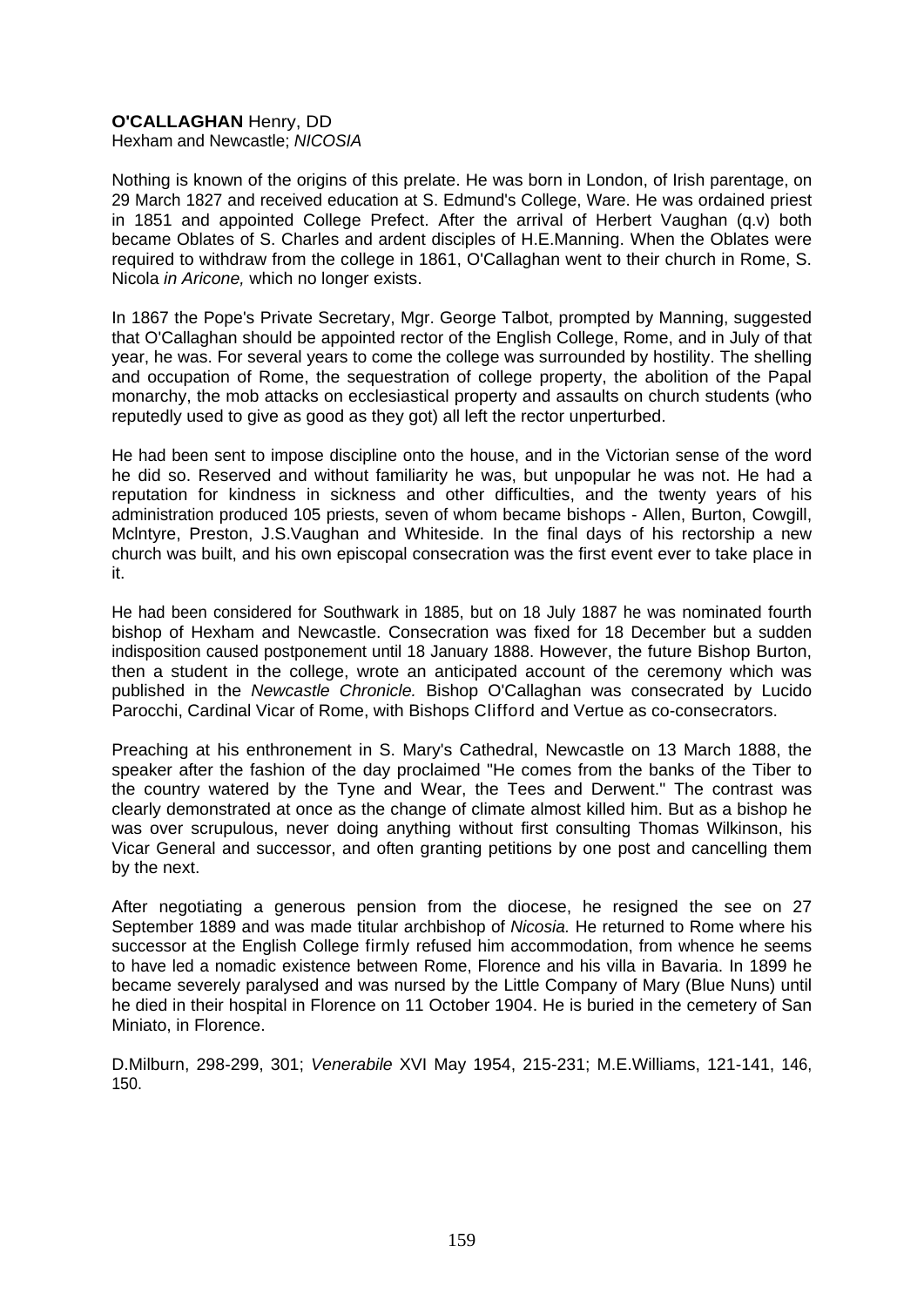#### **O'CONNOR** Kevin, JCL *Glastonia*

Son of James and Margaret O'Connor (Keating), born at Kirkdale, Liverpool on 30 May 1929, he was educated at S. Francis Xavier's College, Liverpool and Upholland College, Wigan where he was ordained by Archbishop Godfrey on 12 June 1954. He spent two years in Rome studying Canon Law at the Gregorian University, returning to take up parochial work in his native city in September 1956.

For twenty years he served as a curate, for nearly eight at Our Lady and S. Bernard's in the heart of Toxteth and for over twelve at S. Michael's, West Derby Road. But on most weekdays he travelled to the curial offices on Brownlow Hill to work in the matrimonial tribune, first as notary, later as Officialis. He used to say you could easily get depressed hearing about so many tragic marriage breakdowns, and meeting some very unhappy people. But he would add "It was great having the parish to go back to". Asked what in his experience were the prime causes of these problems, he replied "Alcohol, violence and the refusal of one partner to accept children".

Soon after Archbishop Worlock's arrival in 1976, Fr. O'Connor was appointed Archdiocesan Chancellor. In February 1977 he became parish priest of S. Anne's, Edge Hill, in 1978 he was made a Prelate of Honour, then with a reputation for getting on well with people and possessing strength through experience, on 24 May 1979 he was nominated auxiliary bishop. He told a reporter "You are given six years to decide whether or not you want to be a priest but just six minutes to decide about being a bishop".

He received episcopal ordination as titular bishop *of Glastonia* by Archbishop Worlock in Liverpool Metropolitan Cathedral on 3 July 1979. At the same ceremony Anthony Hitchen (q.v.) was made bishop of *Othona* . Always noted for his courtesy and consideration, even as bishop Mgr. O'Connor did not think it beneath his dignity to stop his car at a bus stop and offer a parishioner a lift. In the archdiocese he was given charge of the marriage tribunal and the pastoral care of Upholland College.

The Bishops Conference appointed him Ecclesiastical Adviser to the Union of Catholic Mothers, President of the Apostleship of the Sea, Vice-President of the Commission for Justice and Peace, and chairman of the Committee for Migrants and Human Mobility. This last was an enormous responsibility involving asylum seekers, civil aviation, fairground workers, nomads, sea-farers, tourists and even the care of some foreign seminarists. His correspondence dealt with cases from Asia, China, Malta, the Philippines, Poland and the West Indies. He liaised with other bishops and religious superiors to obtain the release of suitable chaplains for particular groups, and with the Archbishop of Rhodes who was concerned about the spiritual provision for English tourists in Greece.

Bishop O'Connor died very suddenly on 5 May 1993 in a Fleetwood hotel while presiding at a European Conference of the Apostleship of the Sea. He is buried at SS. Peter and Paul, Crosby.

Archdiocese of Liverpool Archives: Auxiliary Bishops Collection, Series 1. XI; *Catholic Pictorial*  10.6.1979, 1.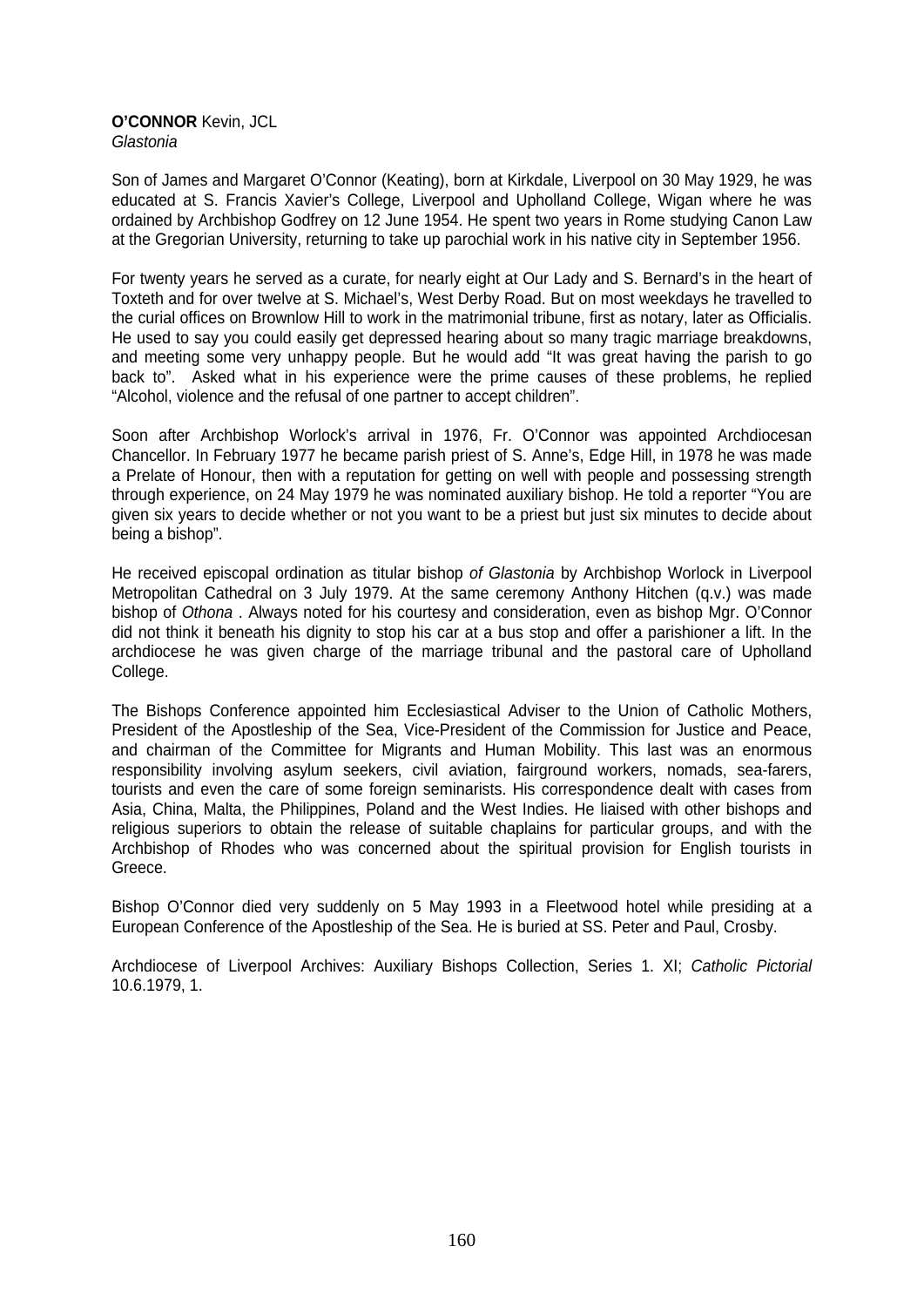**O'REILLY** Bernard Liverpool

Son of Patrick and Mary O'Reilly (Blundell), born at Ballybeg, County Meath on 10 January 1824. His father was a merchant who often visited Liverpool, his mother belonged to a very old Lancashire Catholic family from Ince Blundell. He was educated at S.Finian's College, Navan and Ushaw where he was ordained priest by Bishop Riddell, on 9 May 1847.

Appointed curate at S. Patrick's, Liverpool, he arrived amid scenes of indescribable horror. Typhus fever was raging and sick calls averaged forty a day. Within a month his rector and two fellow curates were dead and buried, and before the end of the summer a toll of 15,000 lives, including ten doctors and ten priests was to be exacted. He himself fell ill, but due to the intervention of Canon Maddocks, of Old Swan (then a country mission) he was taken there and nursed back to health.

He returned to S.Patricks, as curate, and remained until 1852 when he was placed in charge of the neighbouring mission of S. Vincent de Paul. It was a populous and very poor district, mostly Irish, though one of his best supporters was Mr William Brindle, father of a future bishop of Nottingham. There the Christian Brothers and Sisters of Mercy were introduced to take charge of the schools, and a commodious church and presbytery, designed by E.W.Pugin was erected. He was appointed Canon of the Liverpool Chapter in 1861, and bishop of the diocese in 1873.

On 19 March 1873 he was consecrated third bishop of Liverpool, in his own church of S.Vincent de Paul, by Archbishop Manning, with Bishops Cornthwaite and Chadwick as co-consecrators. On the same occasion Roger Bede Vaughan, OSB was consecrated coadjutor archbishop of Sydney.

The episcopate of Bishop O'Reilly was very fruitful. 42 new missions were opened, and the number of clergy increased from 133 in 1873 to 255 in 1894. On 12 August 1883 he ordained 12 new priests at one ceremony, the largest ordination in England since the Reformation. He was also responsible for the building of S. Joseph's College, Upholland, a model Tridentine Seminary, in secluded surroundings. Opened in September 1883, within a decade it had produced two bishops -Bilsborrow and Whiteside. This bishop also founded several Poor Law Schools to combat the infamous workhouse system in which hundreds of Catholic poor were blatantly discriminated against. Many other charities flourished including organisation of emigration of many poor children. Years later this gave rise to the quip of moving from Liverpool to Bootle via Canada.

By nature and probably by upbringing Bishop O'Reilly was a Tory. But when he challenged Liverpool's Catholics to sever their association with the Liberals and place conscience above party, it was essentially against the Liberals plan for what was euphemistically called Free Education. The Liverpool Conservative leader, William B. Forwood said "Free education means secular education, the bringing up of children simply as intellectual animals, without the fear of God before their eyes". The bishop reinforced this "England will be robbed of her Christianity". Yet when Liverpool elected its first Catholic M.P., T.P.O'Connor, in 1885, he was anything but a Tory. Bishop O'Reilly died on 9 April 1894, and is buried at Upholland College.

Burke, 87, 123-130, 236; *Liverpool Catholic Directory* 1895 103-113; D.Milburn, 154, 264-265; *Tablet* 14.4.1894, 578; 21.4.1894, 608-611.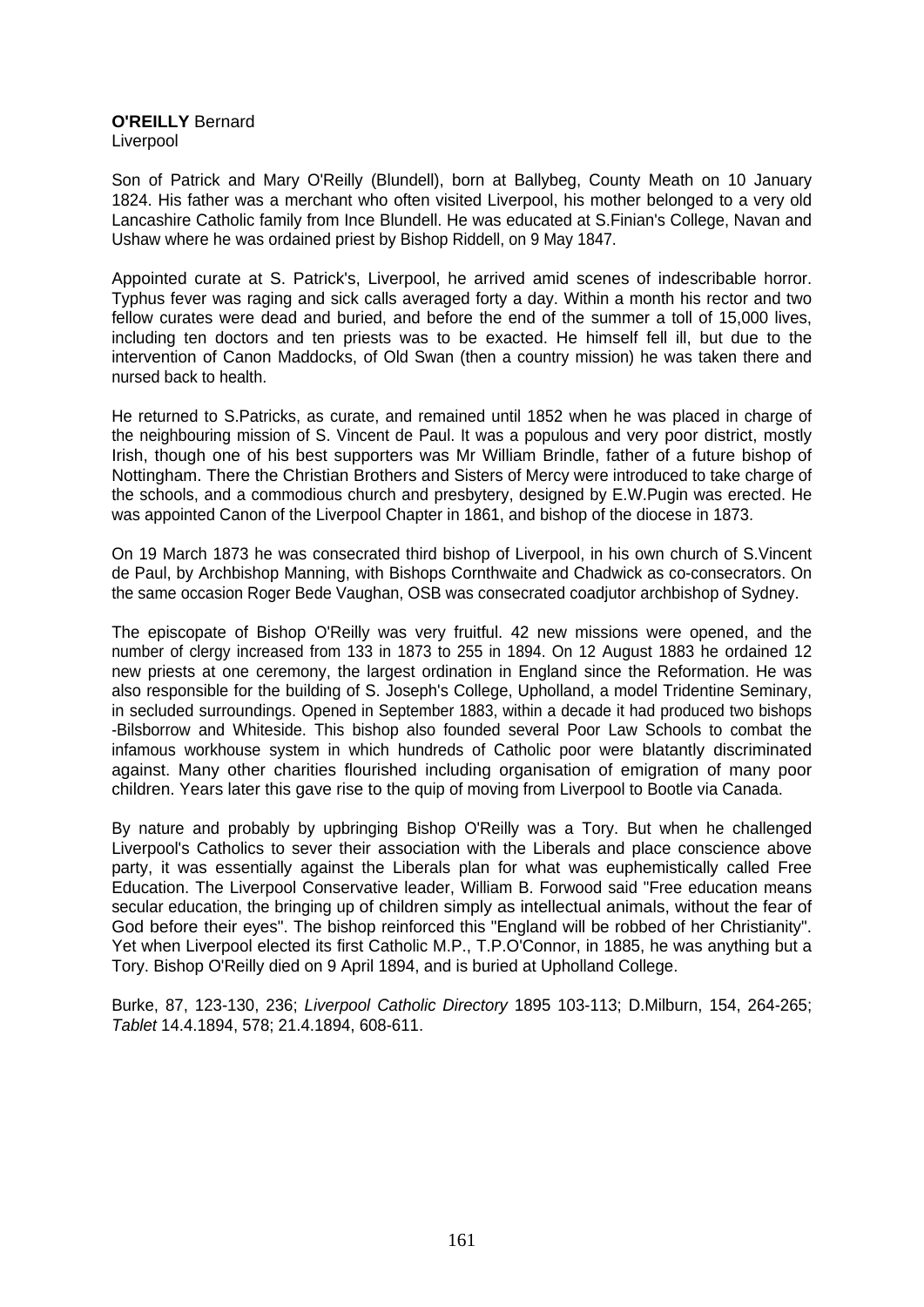# **PARKER** Thomas Leo, MA Northampton; *Margarmel*

Son of George Edward and Louise Parker (Bannisterr), born at Sutton Coldfield, Warwickshire, on 21 December 1887, he came from a staunchly Catholic family. Three of his brothers were Benedictines, one of them the titular Abbot of Westminster. He was educated at S. Bede's College, Manchester and Ushaw where he obtained an arts degree from Durham University, and was ordained priest of the diocese of Salford on 29 May 1915.

For the next 22 years he was employed as secretary to the bishops of Salford, eleven years with Bishop Casartelli and eleven with Bishop Henshaw. No richer experience could possibly have been acquired than by being in such an advantageous position to observe Catholicism in one of the most populous areas in the country during a period of great Catholic expansion. Bishop Casartelli's intellectual gifts were likened to those of Wiseman, while Bishop Henshaw was an active and much loved prelate.

In 1926 the Catholic Congress was held in Manchester and Fr. Parker was the principal organiser. The handbook of some 176 pages describes four days of unremitting activity during which every conceivable section of Catholic thought and action was brought together. For his part in this Fr. Parker received the thanks of Cardinal Bourne. From 1937 until 1940 he was parish priest of S. Thomas of Canterbury, Higher Broughton, Salford, where he was appointed Domestic Prelate to Pope Pius XII.

Just before Christmas 1940 Manchester received horrific air attacks from the Germans, with much destruction of property and life. In the midst of it all Mgr. Parker received news that the Holy See had appointed him to be seventh bishop of Northampton. He was consecrated in the Cathedral church of Northampton on 11th February 1941, by Archbishop Godfrey, with Archbishop Amigo and Bishop McNulty as co-consecrators. The war brought many additional people, especially to the more lonely spots of Northampton diocese, where Bishop Parker set an unrelenting pace.

In an episcopate of 26 years he opened 100 churches, ordained 100 Franciscans and many others, encouraged devotion to Our Lady of Walsingham and quashed rival claims from Kings Lynn. He opened a home for deprived children at Sheringham, produced a brochure for the centenary celebrations of the diocese in 1950, completed the cathedral, saw it debt-free and consecrated, and never missed a single session of the Second Vatican Council. His remedy for all problems (expressed in Latin) was nip it in the bud, and he saw an increase in the Catholic population from 33,000 in 1941 to 170,000 in 1967.

It used to be said that the East Anglians wanted their own diocese because they saw so little of the bishop of Northampton. But after a few years of "Leo by the Grace of God" they wanted one because they saw so much of him. In 1967 Bishop Parker retired to Burnham, Bucks, receiving the title bishop of *Margarmel.* Later he moved to the convent nursing home at Kiln Green, near Henley on Thames, where he died on 25 March 1975. He is buried in the Lady Chapel of Northampton Cathedral.

*Catholic Whos Who* 1952, 335; Diocese of Northampton, Archives; Sutton Coldfield: Trinity Baptismal Register; *Universe* 4.4.1975, 22.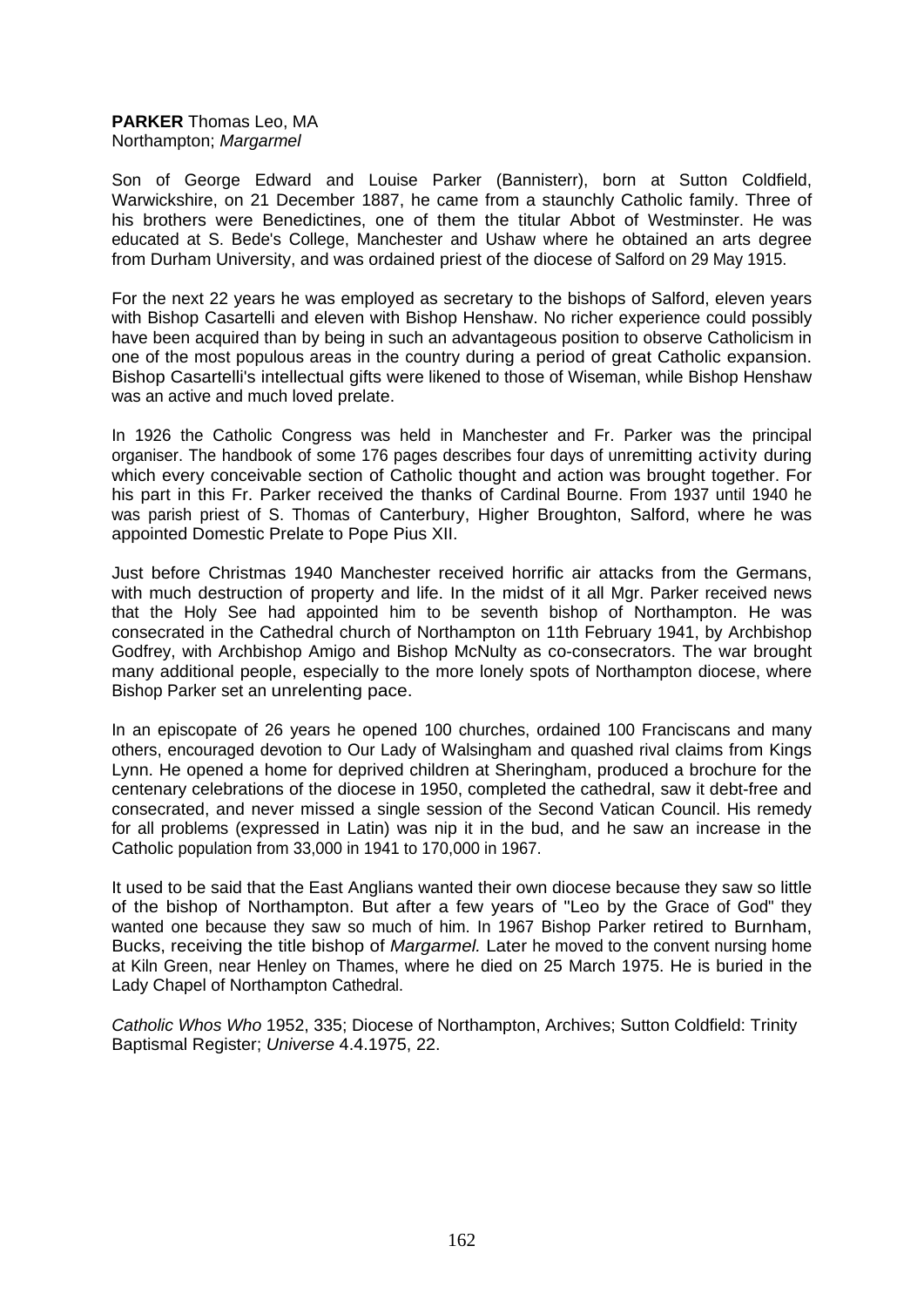# **PATTERSON** James Laird, MA

*Emmaus* 

He was born on 16 November 1822, in Wigmore Street, London. After a private education in Germany he entered Trinity College, Oxford in 1840 where he described himself as son of William Patterson of the parish of S. Marylebone. He took Anglican Orders in 1845 and was curate of S. Thomas's, Oxford until 1849. In that year he accompanied John Henry Wynne, Fellow of All Souls (and later a Jesuit) on a visit to the Holy Land, an account of which he published in 1852. In Holy Week, 1850, together with his brother William Laird Patterson (later Lieutenant-General) he was received into the Catholic Church by the Guardian of the Holy Sepulchre, in Jerusalem.

He was ordained priest in 1855 and placed at S. Mary Moorfields, then the proCathedral. He was also appointed Cardinal Wiseman's Master of Ceremonies. He was often absent, making many journeys to Rome on behalf of the Cardinal then in dispute with his coadjutor and his Chapter. Throughout all, Patterson was always thoroughly partisan towards Wiseman, and later towards Manning, and intensely Roman in spirit. When Wiseman lay ill at Broadstairs for several months, Patterson was his favourite companion (Purcell II, 178).

Soon after Manning's elevation to the see of Westminster, Patterson was named Domestic Prelate to Pope Pius IX, and took up residence at S. James', Spanish Place. In 1869 he became President of S. Edmund's College, Ware, by then only a boys school as all the divines had been removed to Hammersmith. He occupied that position until 1880. On 10 May 1880 he was consecrated titular bishop of *Emmaus*, and auxiliary of Westminster, in the chapel of the English College, Rome, by Cardinal Manning, with Bishops Clifford and Herbert Vaughan as co-consecrators. He then became rector of S. Mary's,Chelsea.

Bishop Patterson had great devotion to S. Thomas More, whose house in Beaufort Street was situated within the parish, and which he hoped would become a place of pilgrimage. However, in 1886 a new mission was established and the connection severed, but with Fr. Philip Fletcher he worked untiringly for the Guild of Ransom, many of whose activities were held in Chelsea Town Hall. The bishop's taste in architecture and design was decidedly Roman, and S. Mary's, Chelsea and to a lesser degree the chapel of S. Edmund's, Ware contained various examples of his imposed *Romanita.* He became Provost of the Westminster Chapter in March 1902.

One humorous anecdote of his days in Chelsea tells of how when the conductor of an omnibus fell ill and was removed to hospital, a venerable looking 'fare' took over as deputy, collected the pennies and punched the tickets. It was Bishop Patterson.

He died in the Rectory of S. Mary's, Chelsea on 2 December 1902, and is buried at S. Edmund's College, Ware.

W J Anderson, *History of the Catholic Parish of S.Mary's. Chelsea* 66-72; *Tablet* 5.12.1902, 897-898.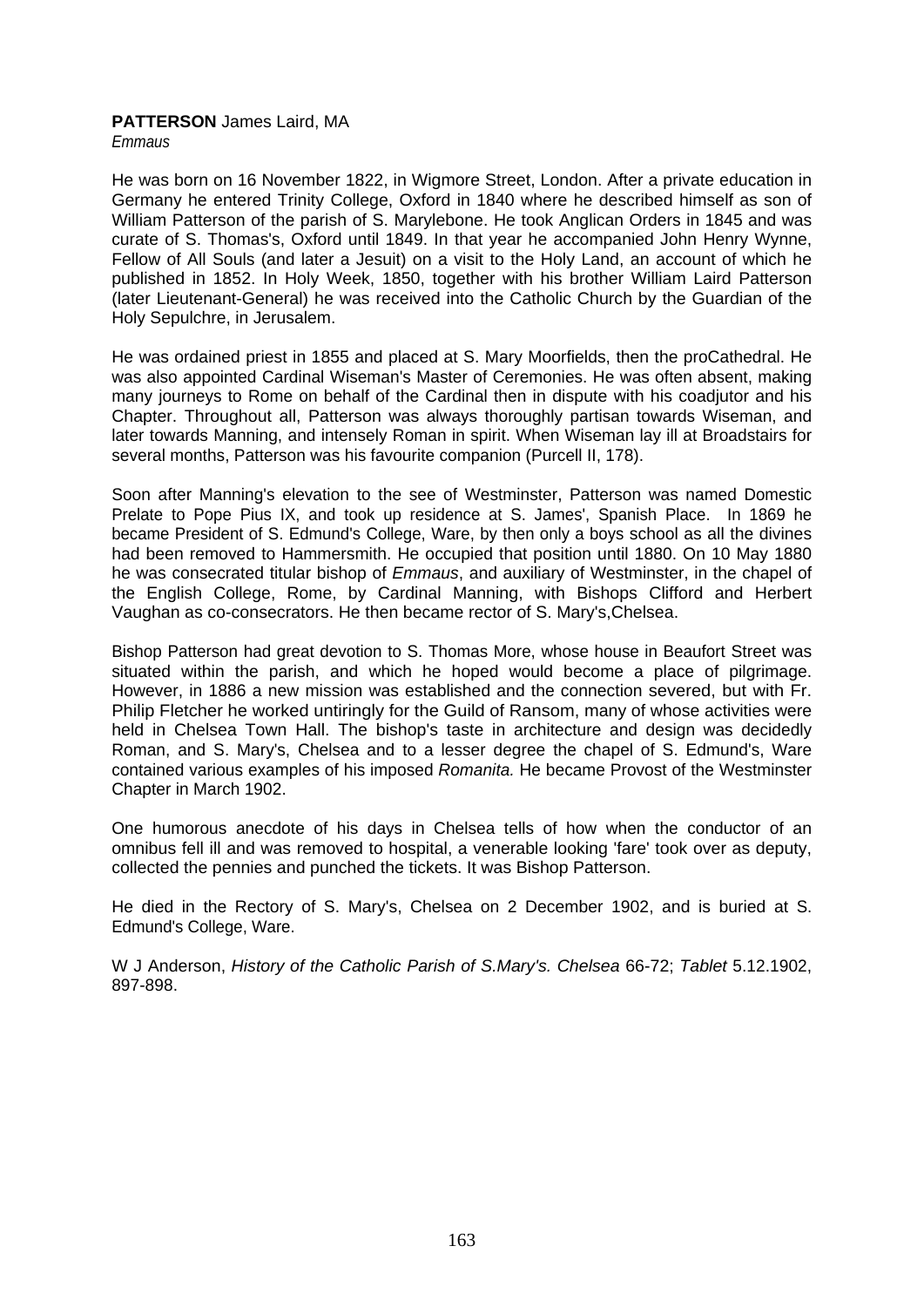#### **PEARSON** Thomas Bernard, PhD *Sinda*

Son of Joseph and Alice Pearson (Cartmell) born in Preston on 18 January 1907. Fr. Jordan Pearson, OP was his brother, but contrary to certain press statements, they were not related to Bishop T.W. Pearson (q.v.).

After studies at S. Joseph's College, Upholland (where he taught Classics as a minor professor) he went to the English College, Rome and obtained his degree at the Gregorian University. He was ordained priest on All Saints Day 1933 and appointed assistant to Canon Edward Lupton at S. Cuthbert's, Blackpool. Canon Lupton had founded the parish in 1880 and was something of a legend. He died in 1944, not at the age of 100 as he always asserted he would do, but at a mere 93. He was a hard act to follow but Dr. Pearson proved an admirable successor. Five years later he was chosen as auxiliary to the bishop of Lancaster, T.E. Flynn who said "Dr. Pearson is worthy of the confidence I have had in him for years in Blackpool. I have confidence in his tact and discretion. I have known him for a quarter of a century, he is one of the best examples of Romanita". Dr. Pearson was consecrated titular bishop of *Sinda* in S. Peter's Cathedral, Lancaster on 25 July 1949 by Archbishop Godfrey with Bishops Flynn and Halsall as co-consecrators. A contemporary account said that the number of his own parishioners wishing to attend could have filled the cathedral.

Bishop Pearson was a renowned mountaineer, a member of both the Fell and Rock Climbing Club of the English Lake District, and the Achille Ratti Alpino Italiano. He founded the British Achille Ratti Climbing Club which brought young people from all parts of England, and several places in Europe, to explore the peaks and prominences of his beloved Lake District. Eventually, the Bishops Scale at Great Langdale – where he had erected the chapel of Our Lady of the Snows – was named in his honour.

For several years Bishop Pearson had pastoral responsibility for the Carmelite Sisters of England, Scotland and Wales. Cardinal Heenan would later say "He more than anyone is responsible for the magnificent way in which the Carmelite nuns have avoided the pitfalls of renewal". The bishop had known about Carmelites since his boyhood in Preston. They lived entirely on what they were given. Their rule was that if they hadn't eaten for three days they were allowed to ring their bell to appeal for charity. One day, in the grim years of the first World War, the bell of their Fulwood convent did ring. Fifty years later people still described how women with baskets full of comestibles were seen running from every part of the Proud Town.

Until 1967 Bishop Pearson combined the duties of auxiliary bishop and Blackpool parish priest. Then he was given Episcopal charge of the Cumbrian portion of the diocese and lived firstly at Windermere, and from 1974 at Howard Lodge, Carlisle. He retired in 1983, and died on 17 November 1987. He is buried at S. Peter's, Lancaster.

Lancaster Diocesan Directory 1950, 107 – 109; 1989, 56 – 57.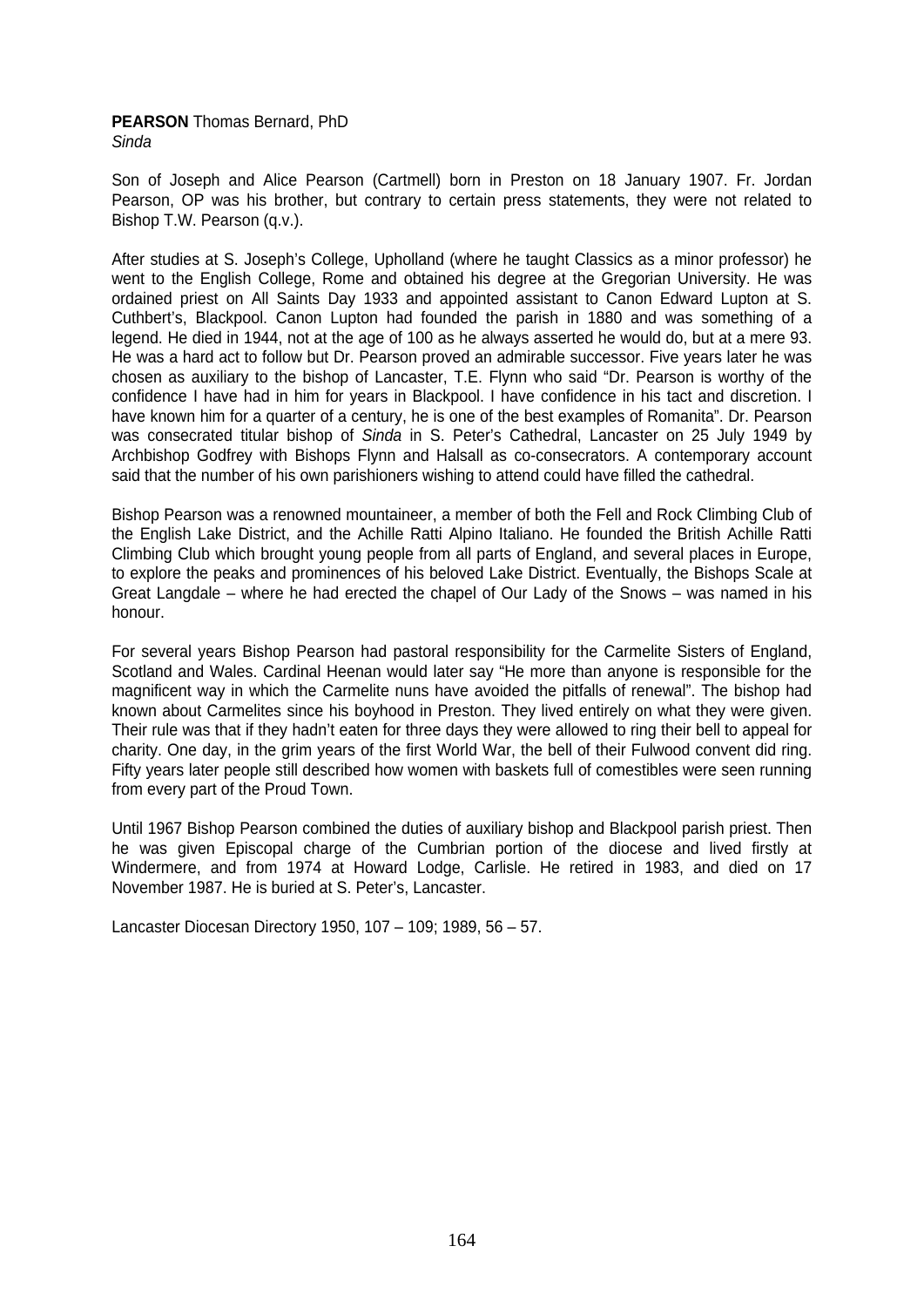#### **PEARSON** Thomas Wulstan, OSB, BA Lancaster

Son of Joseph and Alice Pearson (Ribchester), born in Preston, Lancashire on 4 January 1870. He was educated at S. Edmund's, Douai (in France) but joined the Downside community in 1887. He was professed at Belmont, Hereford on 12 December 1890, obtained a BA degree from London University, and was ordained priest at Downside by Bishop Brownlow on 26 September 1897.

He was Second Prefect in Downside School until 1902, and First Prefect until 1912. He was a born teacher but as well as being Classical and English master he excelled at sport, especially football, cricket, hockey and boxing, all of which flourished under his supervision. After his appointment to S. Mary's, Highfield Street, Liverpool, as assistant priest in 1912, it was said the school at Downside resembled a house in which a death had occurred. The boys presented him with a chalice, missal, sick-call set and £60 in cash, at his departure.

In September 1916 he was made Prior of S. Benedict's, Ealing "the biggest thing outside Downside" he was told. There he proved himself a zealous priest, administrator, adviser. and a shining example to all. His love of gardening was immense and the approaches to Ealing Priory, as later at Bishops House, Lancaster, owed much to his weeding, hoeing or plying a hosepipe.

In 1924 a new diocese was created in the North of England with Lancashire north of the Ribble being separated from Liverpool, and the counties of Cumberland and Westmorland taken from Hexham and Newcastle, with the see fixed at Lancaster, where Paley's splendid Gothic Revival church of S. Peter (consecrated 1859) was elevated to the status of cathedral. An interesting story surrounds the Prior's appointment as first bishop, on 18 December 1924. The letter from Rome lay unopened all day. As it happened he saw Cardinal Bourne the same afternoon who showed marked attention. But - he explained - His Eminence was always so gracious that no more was thought about it.

Bishop Pearson was consecrated in S. Peter's, Lancaster on 24 February 1925, by Archbishop Keating, with Bishops Dobson and Joseph Butt as co-consecrators. The 13 years of his episcopate witnessed a population increase of 10,000 and the creation of 35 new parishes or Mass centres. To his people his constant pulpit exhortation was for daily Mass and Communion, always sustained by his characteristic "Is it not worth it?" His own piety was simple and straightforward. He read Fr. Faber's *Bethlehem* every Christmas, and *The Foot of the Cross* every Lent. He loved the spiritual writings of Bishop Hedley and never allowed the dignity of the episcopate to diminish his obedience as a monk.

Throughout the year 1938 it was obvious that he was very sick. He spent six weeks at Downside attempting to regain his vigour, and actually returned to work, but he was compelled to enter S. Joseph's Hospital, Preston, where he died on 1 December 1938. His grave is in the cemetery attached to S. Peter's, Lancaster.

Downside Review XXXVIII,1-5; *Fasti Gregoriani* 213; *Lancaster Diocesan Directory* 1940, 90-93.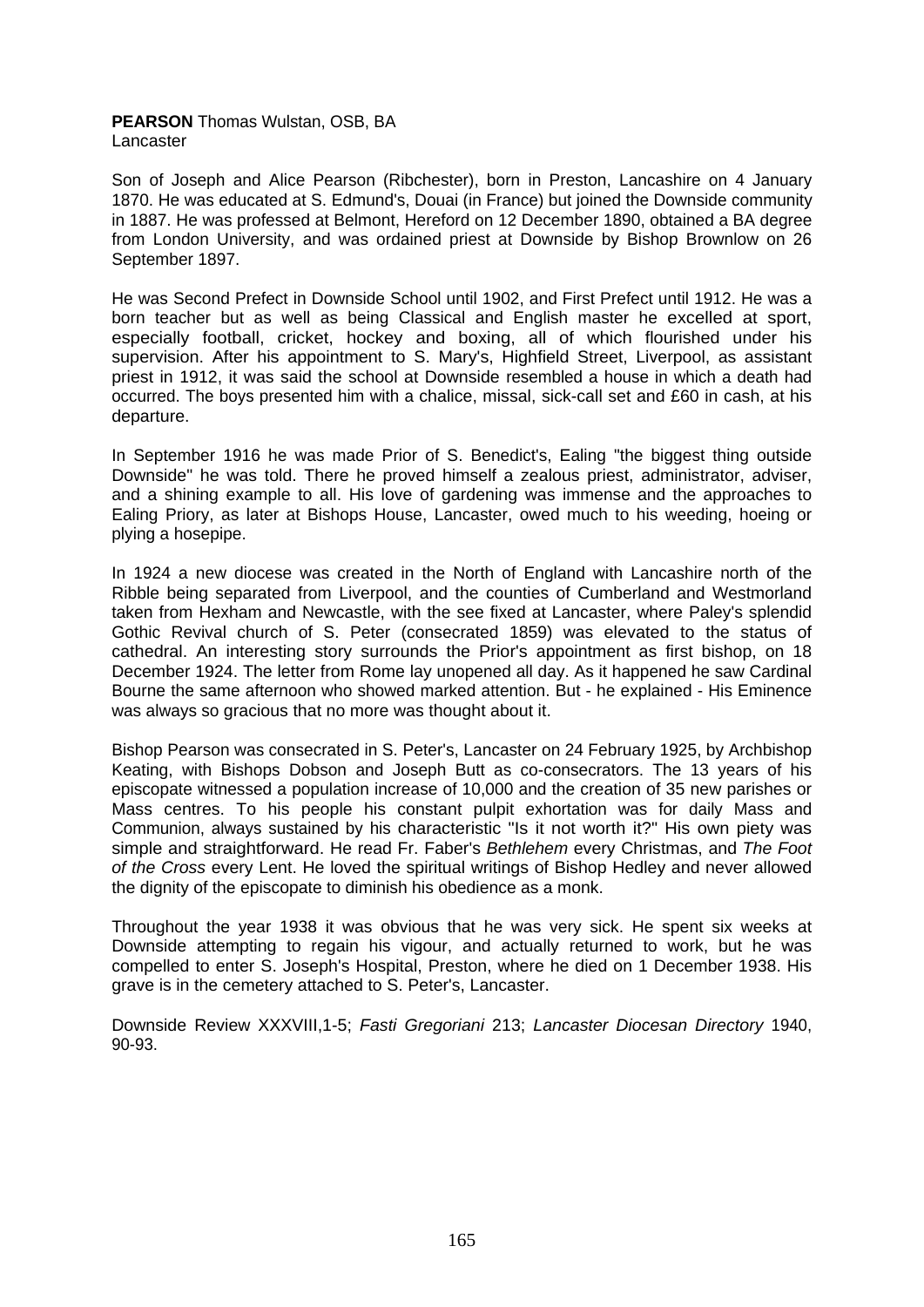# **PENSWICK** Thomas DD

*Europus* 

Son of Thomas and Elizabeth Penswick, born at Ashton in Makerfield, Lancashire on 7 March 1772, where his father was steward to Lord Gerrard. He was educated at Peter Newby's School, Fernyhalgh, "the only Catholic establishment of any repute in Lancashire", and at the English College, Douai, where he arrived in 1786. While others were imprisoned in the French terror he escaped, but succeeded in burying a good deal of the college treasure, and selling some of its possessions outside the town. (Much of the buried silver was recovered in 1863 when Napoleon III ordered excavations in response to a request from Cardinal Wiseman).

After a period at S. Edmund's, Ware several Northerners left for Crook Hall, County Durham. According to tradition they walked the whole way pushing their belongings in a wheelbarrow. Thomas Penswick was ordained priest at Crook Hall, by Bishop William Gibson on 1 April 1797. He was immediately appointed resident priest at Chester where a mission had existed throughout Penal times. The chapel was impoverished and in a secluded alley, but by 1799 he had replaced it with a new building on Queen Street, elegant and Doric fronted. In 1810 an attempt was made to transfer him to York, but fearing the Chester Catholics might be left without a priest he refused to leave until his successor arrived, and nothing more was done about it.

In 1814 he was appointed head priest of the new chapel of S. Nicholas, Copperas Hill, Liverpool. This was a spacious, Regency Gothic building, and the future proCathedral. Although very well attended it was described by Penswick's successor as the worst mission in the District next to Manchester.

On 1 December 1823 Propaganda appointed him titular bishop of *Europus,* and coadjutor Vicar Apostolic of the Northern District. He was consecrated at Ushaw on 29 June 1824 by Bishop Poynter, with Bishop Smith and John Gillow, College President acting *Episcopi loco* as co-consecrators. He succeeded as Vicar Apostolic on the death of Bishop Smith, 30 July 1831. Bishop Penswick developed a policy of new foundations being missions as opposed to simple chaplaincies. In Liverpool, his selected place of residence, there was notable expansion with two important new churches erected, S. Anthony's in the north end of the town, and S. Patrick's in the south. These were managed by lay committees without ecclesiastical supervision. Good as their intentions were it was a system open to grave abuse and was abolished by a future Vicar Apostolic in 1844.

Bishop Penswick was a vigorous supporter of the campaign for Catholic Emancipation, several advertisements emphasising the justice of the claims appeared above his signature in the Liverpool Mercury. And with Emancipation achieved he was equally vociferous over having to pay tithes to the Established Church. Bishop Penswick died in his brother's house at Ashton in Makerfield on 28 January 1836, and is buried at Windleshaw, St. Helens.

Anstruther IV; Brady, 278-279; Burke, 38-55; Gillow V, 259; D. Milburn, 21, 32, 41, 117, 127-129. M.W.Sturman, *Catholicism in Chester* (Chester 1975).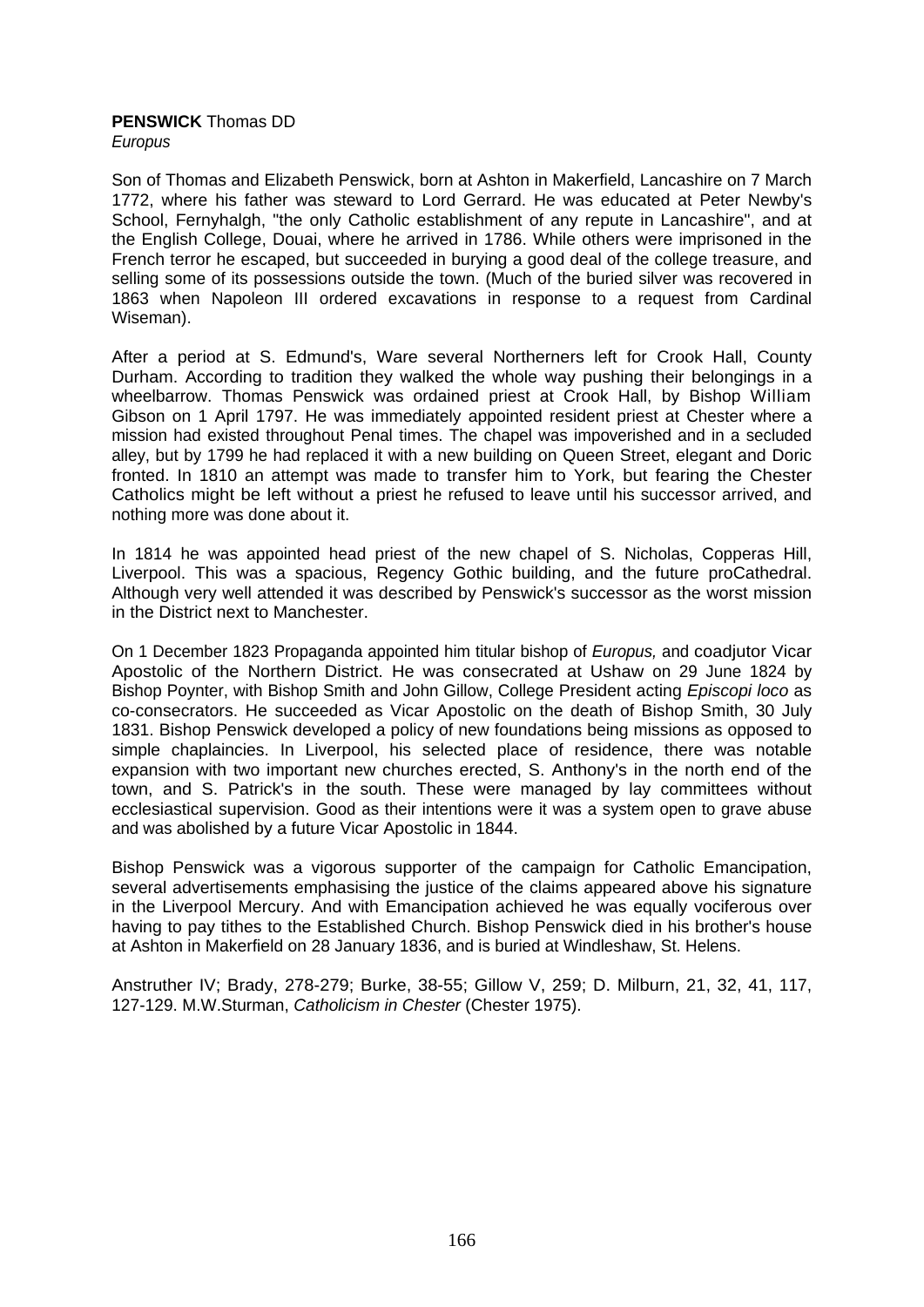#### **PETIT** John Edward, MA Menevia

Son of Edward John and Bridget Petit (O'Dowd), born at Highgate, London on 22 June 1895. He was educated at the English College, Valladolid and S. Edmund's, Ware and ordained priest of the new diocese of Brentwood on 9 May 1918. He then went to Christ's College, Cambridge where he graduated MA, in 1921. He was curate at S. Anne's, Victoria Docks until 1923, then in charge of Our Lady's, Maldon, Essex until 1924.

In 1924 he returned to Valladolid as vice-rector and remained until 1930. In those days he also taught rubrics to the students and became professor of English in the University of Valladolid. In 1930 he returned to Brentwood diocese to take charge of the new parish of Holy Family, Dagenham. One year later he transferred to S. Edward's, Grays where he served as parish priest until 1934.

A story is told of his early ministry in Brentwood diocese. He was called to administer the Last Sacraments to an old Essex farmer who said "Go away - I want a man to hear my confession not a boy". It was a kind of portent for the future, for people were always underestimating him, only to discover that he could give as good as he got, and outshine in most things.

From 1934 to 1946 he was Master of S. Edmund's House, Cambridge, a House of Studies for the Secular Clergy, and affiliated to the university. With his knowledge of Spain he was apt to give some very forthright opinions on the Spanish Civil War. This did not enhance his reputation within the university , but it left no one in any doubt as to where his sympathy lay. He was equally candid with his own governors. When the house was left a sum of money in a will, he desired to improve domestic arrangements whereas they wanted to erect an altar reredos at a cost of £6000. "One cannot eat a reredos" he said bluntly. But when he offered his resignation in September 1945 he was begged to withdraw it and remain.

In 1946 he was appointed first Rector of the newly established S. Hugh's Junior Seminary, Tollerton Hall, Nottingham. He made several preparatory arrangements but never received a student because before the house was ready for occupation he had been appointed bishop of Menevia. He was consecrated on 25 March 1947 in the church of Our Lady Star of the Sea, Llandudno, by Archbishop Godfrey, with Archbishop McGrath and Bishop Ellis as coconsecrators.

Bishop Petit occupied the see of Menevia for 25 years during which time the Catholic population rose from 20,000 in 1947 to 39,000 in 1972. There was little sympathy with the cause of Catholic Education but that did not prevent the bishop from seeking meetings with County authorities and pressing claims. Although never given to exaggeration he described his years as bishop of Menevia "I have enjoyed every minute. The country, apart from a few man-made monstrosities along the coast, is superb - there are the best priests in the world".

He took ill in Rome during the Second Vatican Council, but recovered to receive evidence of the good will of all upon his sacerdotal golden jubilee in 1968. One idea of his that never became a reality was to have a Welsh speaking equivalent of the Catholic Missionary Society. He resigned as bishop of Menevia on 19 July 1972 and died on 3 June 1973. He is buried at Pantasaph.

Bishops House, Wrexham: Archives; Sweeney, 170-171; *Tablet* 9.6.1973, 55I; *Universe* 14.2.1947, 1.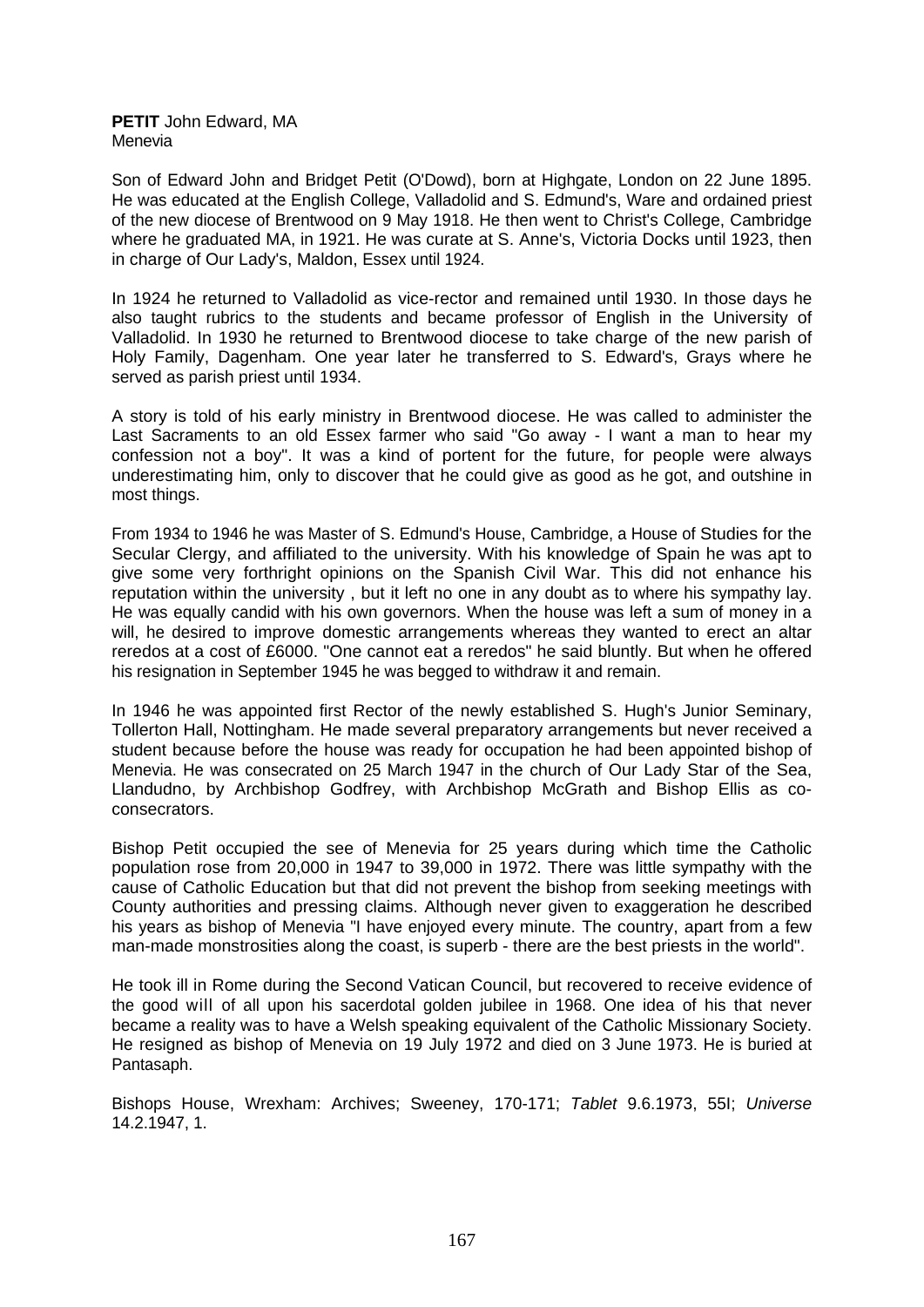**PETRE** Benjamin *Prusa* 

Son of John and Elizabeth Petre (Pincheon), born at Fidlers (or Fithlers), Essex on 10 August 1672. He was educated at the English College, Douai and after ordination (circa 1697) he became tutor to James Radcliffe, second Earl of Derwentwater, who was beheaded for treason following the Jacobite rebellion of 1715. His priestly labours were mostly in rural Essex, and conducted in great secrecy though not without a reputation for learning and piety being gained.

After the death of Bishop-elect Howard (q.v) old Bishop Giffard earnestly begged Propaganda to give him Benjamin Petre (or Peyter as he spelt it) as coadjutor. He added that his parents were Catholic and very rich and that his living in great seclusion from secular affairs cannot easily be associated with plotting revolution.

By decree dated 17 March 1721 he was appointed titular bishop of *Prusa,* and coadjutor Vicar Apostolic of the London District. He was secretly consecrated by Bishop Giffard (q.v) on 11 November 1721, and because of the climate of persecution then prevailing, the Holy See gave permission for three priests to act as co-consecrators. These were James Barker, Rudolph Clayton and Charles Umphrevill.

Bishop Petre's greatest exertions appear to have been in trying to evade the burden imposed by the episcopal state. He begged Pope Innocent XIII to relieve him of the responsibility as early as 22 January 1722. Bishop Giffard stated "His humility is too great and his courage too little" and begged the Pope to remonstrate with him and induce him to remain.

He succeeded Bishop Giffard as Vicar Apostolic on 12 March 1734, and on 17 November 1739 he consecrated an altar in Lord Petre's chapel at Thorndon, in Essex, a very rare event in Penal times. In 1741 he obtained the services of Richard Challoner (q.v) as coadjutor and spent the remaining eighteen years of his life ministering to the few Catholics around his native place, and leaving his coadjutor to transact the business and shoulder the cares of the vicariate.

But he did not cease to maintain contact with the clergy of the London District, in 1741 he wrote to them "For it is most disgraceful that priests whose duty it is to lead the rest of the faithful and be shining lights in the narrow and toilsome paths of salvation, and to urge them both by word and example to care for Christian perfection, should lead a lazy life, indulge in sleep or waste their precious time in taverns, public houses, in evening drinking parties, in playing dice or cards, in profane plays, in public games, in hunting and such like things, all of which are forbidden to clerics as unbecoming of the ecclesiastical state". He warned them again in 1753 "Under penalty of suspension to be inflicted upon them, all secular missionaries to frequent taverns without need, to be present at comedies or other theatrical plays, games of idle people or go to gambling houses which are so frequented by Catholics, even during sacred seasons and on Sundays themselves, not without scandal to many."

Bishop Petre died on 22 December 1758. (Kirk says it was at King Street, Golden Square, London). He was buried in old S. Pancras churchyard.

Brady, 161-163; *Dictionary of National Biography* XI; Kirk.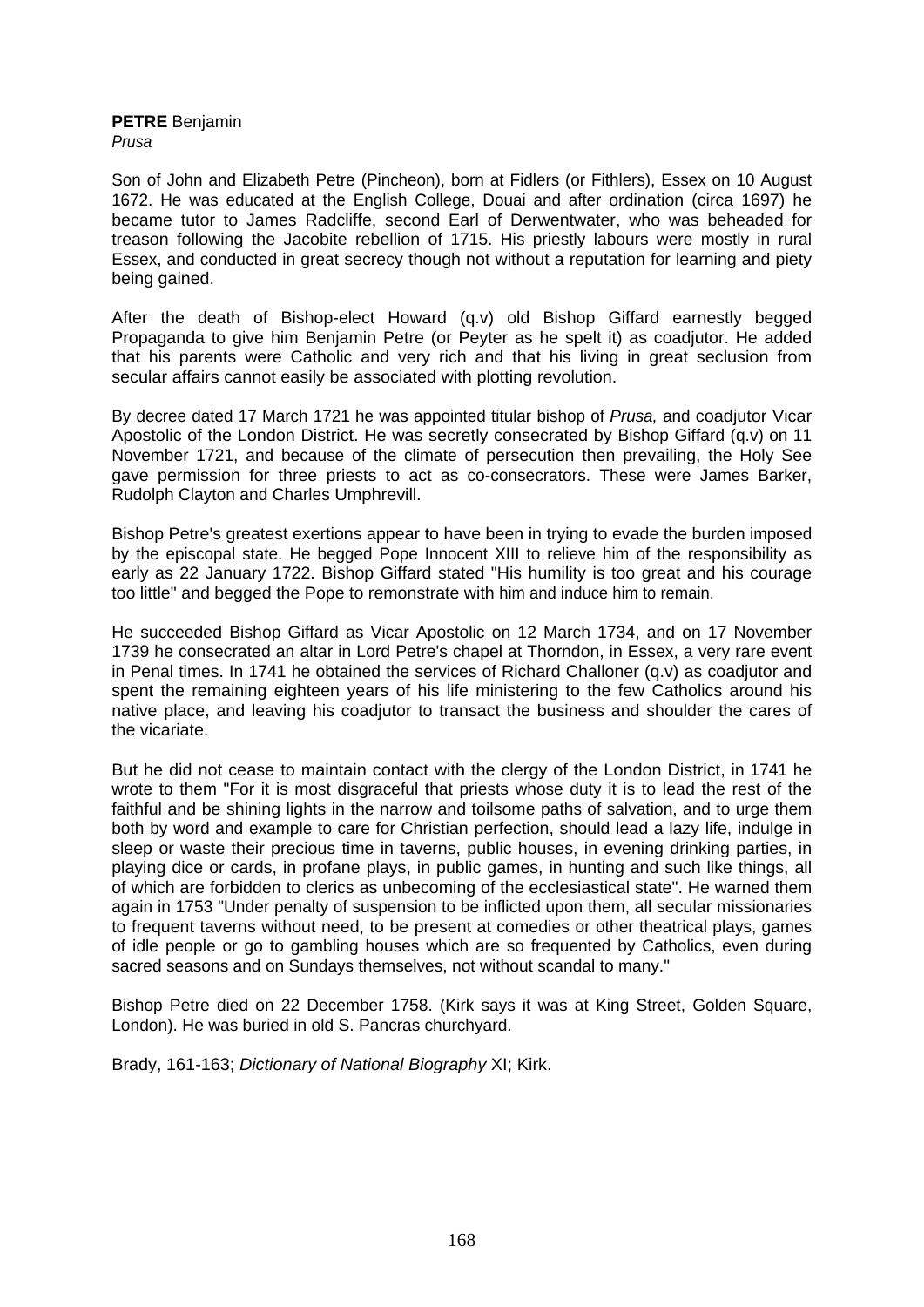#### **PETRE** Francis *Amorium*

Son of Joseph and Catherine Petre (Andrews), born at Fidlers (or Fithlers), Essex on 2 October 1692. He was nephew of Benjamin Petre (q.v) and is often confused with his cousin, Francis Petre (1691-1762), thirty years vice-president of Douai. Brady says that this prelate was the last male survivor of his branch of the family.

After education at Douai he was ordained priest on 31 March 1720. He then became tutor to John Wolf with whom he travelled much and visited Douai in 1725. He then came to the English mission and was elected to the Old Chapter in 1733.

In October 1729 he succeeded his brother Joseph, to the family estate at Fithlers. (Gillow V.292- 293). Like the other Bishop Petre he lived a life of great obscurity, though his name was considered for the London coadjutorhip when Challoner was appointed in 1741, and when Bishop Dicconson (q.v) obtained him as coadjutor in the Northern District it was not for the first time of asking.

On 7 July 1750 Propaganda appointed him titular bishop of *Amorium,* this was confirmed by the Pope on 12 July. Doubts exist about the actual date of consecration. It is often given as 27 July 1751, but the Douai Diary (C.R.S.XXVIII) says it was about the end of November. Equally uncertain is the name of the bishop who consecrated him. Mortimer and Barber writing in 1936 say it was Bishop Dicconson, but this can only be guess work because the Bull for consecration, still preserved at Ushaw College was unsigned by whoever that prelate was.

Bishop Petre, who succeeded as Vicar Apostolic of the Northern District on 24 April 1752, lived mostly with the Walmesley family at Showley, near Ribchester. His activity was never vigorous, although he verbally approved of Butler's *Lives of the Saints* and actively supported Bishop Challoner's efforts to retain the feasts of S. Augustine of Canterbury and S. Bede in the Roman Missal. In 1773 he reported the state of his District to Propaganda. "Worship mostly in domestic chapels or upper stories of houses of nobles". In Lancashire 69 residences supporting 14,000 Catholics. In Yorkshire 36 for 1500, in Durham 5 or 6 for 1200, in Northumberland 18 for 1800. In Cheshire, Cumberland and Westmorland, only a few. There was a convent in York but without *clausura,* and only one consecrated chapel in the entire vicariate.

The most durable momento we possess of Bishop Petre's episcopate is the massive *Return of Papists,* ordered by the House of Lords in 1767, and published by the Catholic Record Society. The bishop himself appears therein, described as Charles Peter a popish Bishop age 75, on page 94. In 1767 he received William Maire as coadjutor but as this prelate died soon afterwards, he was given William Walton, as second coadjutor. They did not see eye to eye, and Bishop Challoner warned Petre "Hilton (Rome) would not send another coadjutor and then the Regulars might intrude- not for the Glory of God nor the welfare of many a thousand souls". Bishop Petre died on 24 December 1775 and is buried in the ancient Parish Church of Stydd, Ribchester.

Brady, 260-264; Burton II, 155-156; *Clergy Review* Sept.1950, 151; Worrall.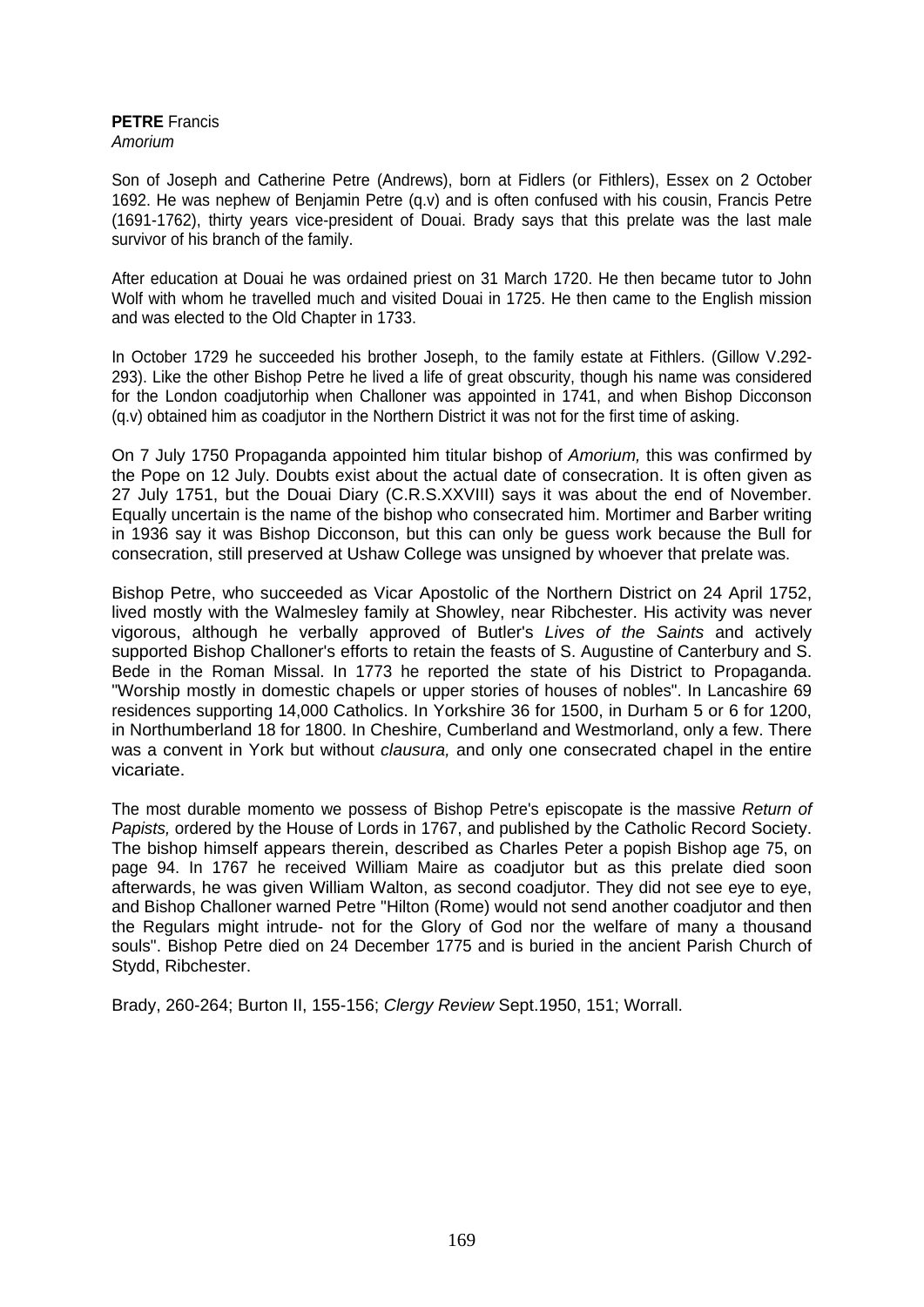## **POSKITT** Henry John, DD, MA, DCL Leeds

Son of John and Sarah Poskitt (Senior), born on 6 September 1888 at Birkin, near Selby, Yorkshire, where his father was a farmer. He was educated at Pontefract Grammar School, Corpus Christi College, Cambridge (MA) and Ely Theological College. He took Anglican Orders in 1911 and became a curate at S. Hilda's, Cross Green, Leeds.

He became a Catholic in 1915 though as he himself said it was reading rather than controversy that influenced his decision. The two works that impressed him most were Maturin's *The Price of Unity,* and R.H.Benson's *A City on a Hill.* He was received into the Church at Ampleforth Abbey on 25 September 1915.

After further study at the Beda College, Rome, he was ordained priest of the diocese of Middlesbrough on 15 July 1917. He continued his studies at the College of Noble Ecclesiastics, in Rome, where he obtained the degree DD, and further study at the Catholic Institute, Paris earned him a degree in Canon Law. In 1922, fluent in both French and Italian, he returned to England and was appointed curate at S. Peter's Scarborough.

In 1925 he became parish priest of SS. Mary and Joseph, Aiskew, Bedale, a rural place that gave him ample opportunity for the country activities he had loved from boyhood. He kept bees, had a beautiful garden, and a big Airedale dog named Rob. In 1931 he spent a short time as parish priest of S. Mary's, Filey, but later that year he was appointed Rector of S. Joseph's Seminary, Leeds and the following year he was created Domestic Prelate to Pope Pius XI.

On 21 September 1936 he was consecrated bishop of Leeds, in S. Anne's Cathedral, by Archbishop Downey, with Bishops Thorman and McNulty as co-consecrators. Early in his episcopate he received Mgr (later Cardinal) Godfrey as Apostolic Visitor to the English Seminaries. As a result of that visit S. Joseph's, Leeds was closed, but there was no ill feeling about the matter. It had a good tradition and was popular with students, but having been built in 1876 it required a lot of money to bring it up to date. War was imminent, and few realised it more than the well-read Bishop Poskitt, and the centre of a busy city was not considered a suitable place for clerical studies. But there was never any criticism of the standard of teaching there, and when later the English College was forced to quit Rome for a refuge at Stonyhurst, crockery, books and other effects from the old Leeds Seminary were sent there.

Bishop Poskitt never courted publicity, indeed it is said that he was little more than on speaking terms with many of his own clergy, and when on canonical visitation he never remained longer than the time it took to drink a cup of tea. But he retained his love of nature, and the lawns of Bishop's House contained several bee-hives and goats. He became President of the Yorkshire Goatkeepers, and Cardinal Heenan (who succeeded him as bishop of Leeds) said his library contained as many goat books as theological ones.

Bishop Poskitt died in Leeds on 19 February 1950, and is buried at S. Edward's, Clifford.

Heenan 11, 200, 209-211; Leeds Curial Offices: Archives; Selby Registry Office: Birth Certificate; *Universe* 28.8.1936, 5; *Whos Who* 1946, 1600.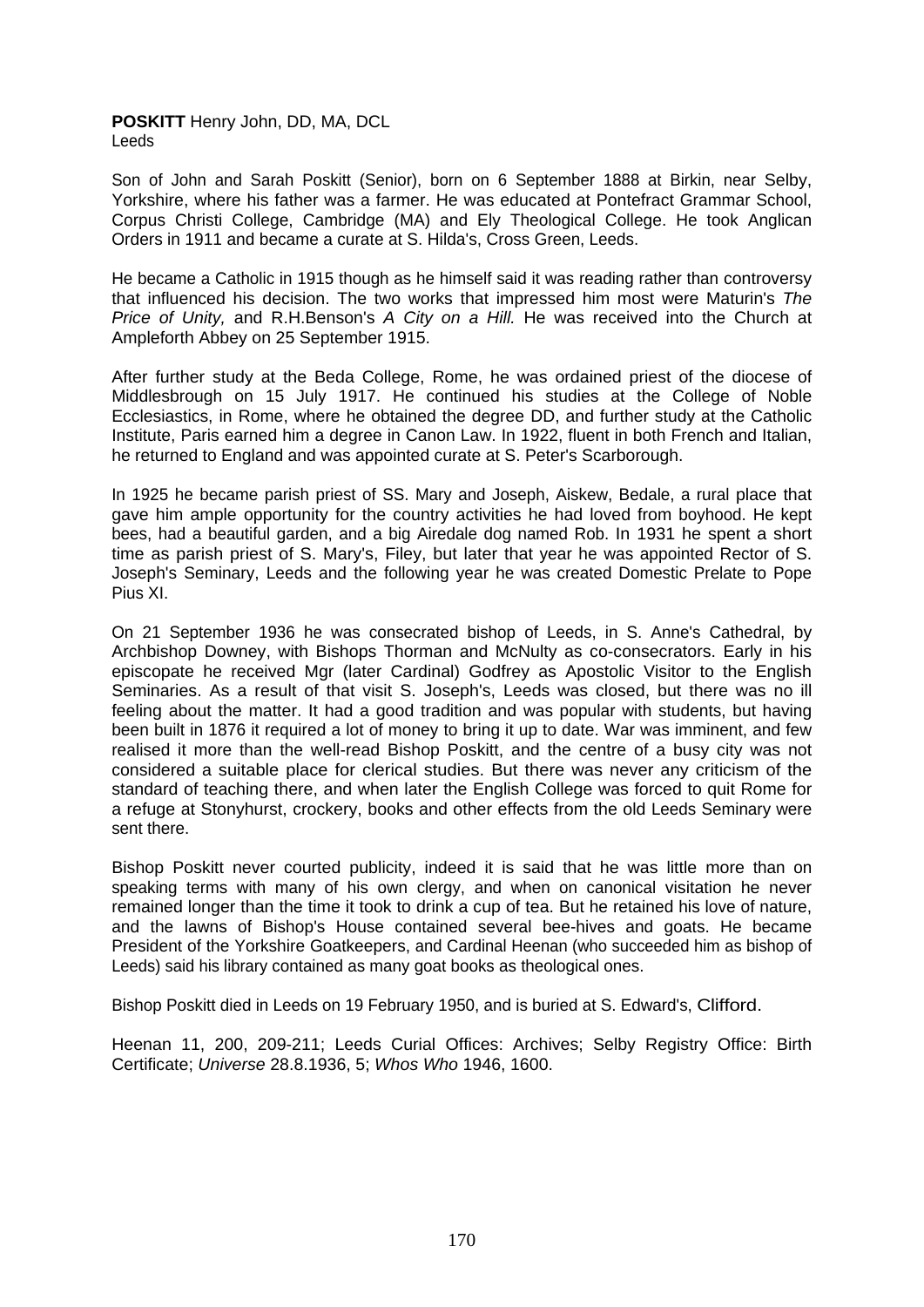#### **POYNTER** William *Halia*

Son of John and Mary Poynter (Todd) born on 20 May 1762 at Petersfield, Hampshire, where his father was a coachbuilder. He was sent to Douai College by Bishop Challoner in 1775, where he was conspicuous for ardour, discipline, learning and piety, and where he became a teacher before ordination in 1786.

Between October 1793 and March 1795, with most of the other seminarists and teachers he was imprisoned during that very difficult period of revolutionary violence. In 1795 a meeting was held at S. Edmund's College, Ware at which the decision was taken to abandon all hope of ever returning to Douai, and that all efforts be concentrated upon Ware. Poynter was appointed vice-president there, and in 1802 he became President.

On 30 January 1803 he was appointed titular bishop of *Halia,* and coadjutor Vicar Apostolic of the London District, and consecrated in the chapel of S. Edmund's College on Whit Sunday, 29 May 1803, by Bishop Douglass, with Bishops William Gibson and Sharrock as coconsecrators. Bishop Poynter was by nature a gentle person who believed that intolerant attitudes and harsh words served no useful purpose, least of all to religion. He was even willing to consider some mild form of State control, such as a veto against certain ecclesiastical appointments, in exchange for Emancipation. In this he was violently opposed by Milner and the Irish bishops who declared it an act of treachery, and then emphasised the exclusive right of Catholic bishops to decide all matters concerning doctrine and discipline.

Bishop Poynter succeeded as Vicar Apostolic of the London District on 8 May 1812. London then contained 12 chapels, 32 priests, and a Catholic population of 49,800. On 5 August 1817 he laid the Foundation stone of the vast edifice that was old S. Mary Moorfields. Designed in the classical style by John Newman, and costing £26,000, it was opened on 20 April 1820. The following Christmas the public celebration of Midnight Mass took place there for the first time in London since the Reformation. It served as proCathedral until 1869 and was demolished in 1903.

With several others, Bishop Poynter became involved in claims against the French Government for compensation for Catholic property confiscated by the revolutionaries. It was a long and tedious undertaking resulting in a capital sum being offered in disposal of all claims. The British Government intervened, favourably as it was first thought, but allegations were made that the money was directed towards superstitious use, was unlawful and therefore confiscate. The bishop appealed to the Privy Council but on 25 November 1825, the appeal was rejected. Some say the money was then directed towards the Royal Pavilion at Brighton, some say it helped to furnish Windsor Castle. Whatever its destination, the English Catholics were swindled out of about £120,000, an injustice Bishop Poynter never believed possible, and an injury that undoubtedly shortened his life.

He died on 26 November 1827, at 4, Castle Street, Holborn, from the complications of an abdominal tumour. By his command his heart was buried beneath the altar of S. Edmund's College, Ware, and his body in the clergy vault of S. Mary Moorfields. His book of *Prayers for Catholic Sailors and Soldiers* remained popular for many years.

Anstruther IV; Brady, 184-195; Gillow V; Ward, Eve.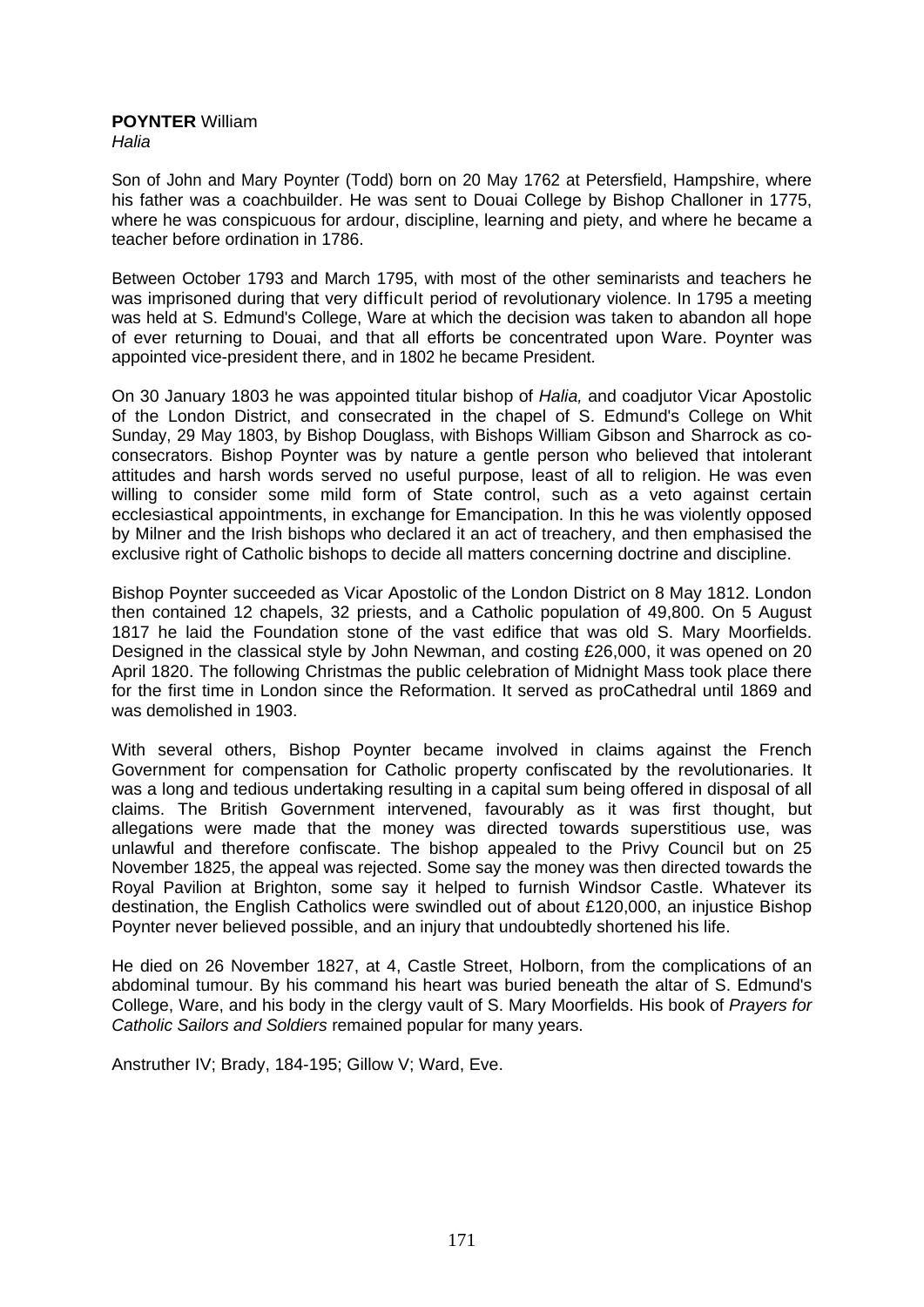#### **PRESTON** Richard, DD *Phocaea*

Son of Richard and Helen Preston (Wilson), born in Lancaster on 12 December 1856, educated at Ushaw, the English College, Rome and the University of Innsbruck, he was ordained priest of the diocese of Liverpool on 7 June 1884 though he was never to serve in it. Apart from visiting his family in Lancaster he hardly ever set foot in it. He had gone to Ushaw at the age of nine and became one of its most devoted sons, and that in an age of great devotion.

Even as a boy he was extremely serious minded, always a dominant character in House or games, but using the strength of his personality to calm disputes and heal divisions. He excelled at drawing and would often take a pencil to while away vacant time. But he would always draw, and decorate, a font or a candlestick or an arch. Likewise if ever he gave a present it would be a devotional book, specially inscribed with a text for the recipient and the event. His mind was never on anything other than becoming a priest.

From 1886 until 1895 he was a professor of Scripture at Ushaw. In 1895 he became professor of Moral Theology, and in his day he had a great reputation as a scholar and a communicator. The circumstances of his becoming a bishop were somewhat unusual. Bishop Wilkinson, the aged bishop of Hexham and Newcastle offered his resignation, which the Holy See refused to accept. It was said that his undoubted ability was essential to the good of religion, but he could have the assistance of an auxiliary bishop. The choice rested upon Richard Preston, and on 25 July 1900, in the chapel at Ushaw, he was consecrated titular bishop of *Phocaea,* by Bishop Wilkinson with Bishops Whiteside and Mostyn as co-consecrators.

Bishop Preston was an extremely reluctant bishop and the first Christmas after his consecration he wrote to a friend "This being a bishop, even in the mitigated auxiliary form is I assure you very terrible - it is very sad that your only qualification for office is an overwhelming consciousness of your utter unfitness for it". Life was difficult for him as he continued his professorial duties during the week and spent his weekends in visitations and confirmations. He developed an illness (of what sounds like tuberculosis) and said Mass for the last time on Christmas Day 1904.

He retired to *Southfield,* the Lancaster home of his brother Robert, who had been three times Mayor of that ancient borough, and died there on 9 February 1905. He is buried at Ushaw. An admirer wrote "Bishop Preston was one of those men we stand so much in need of, a scholar, a theologian, an administrator, a firm yet lovable character of deepest simplest piety". His brother Fr. Joseph Preston (1859-1889) was a much loved priest and friend of Rafael Merry del Val.

Lancaster; S. Peter's Baptismal Register; D.Milburn, 301; *Tablet* 28.7.1900, 131; 18.2.1905; *Ushaw Magazine* March 1905, 1-8.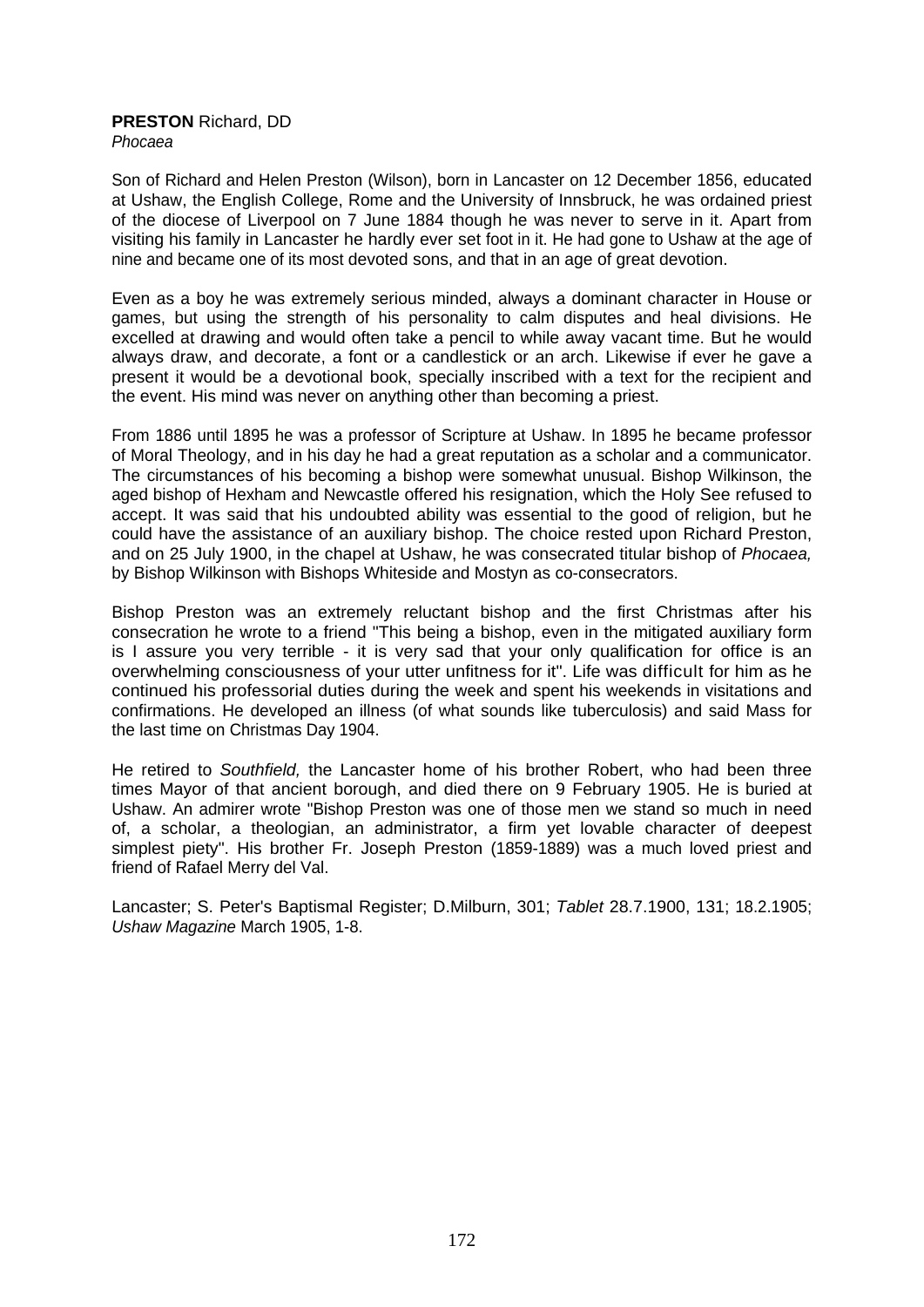## **PRICHARD** Matthew, OSF *Myra*

This prelate was born in 1669 at Graig, about midway between Monmouth and Abergavenny. He belonged to an old, and obviously comfortably propertied recusant family which in the early 18th century was rated at £116 per annum.

At the age of 18 he entered the Franciscan monastery of S. Bonaventure at Douai, and was ordained priest in 1693. He was sent on the mission to Perthyre, in his native county where his ministry was performed under closest secrecy for there is no record of him, other than his having a reputation for selflessness and charity.

In 1711 he was mentioned in a letter to Rome as having taught Philosophy and Theology at Louvain for twelve years. He was also described as learned, prudent, and worthy of a mitre. He was selected for the Western District, a vast territory consisting of six English counties, all Wales and Monmouthshire. The English King in exile approved, the Pope consented and named him titular bishop of *Myra* on 20 September 1713, but episcopal consecration did not take place until Whit Sunday 1715, at Cologne. His own letter of thanks to Propaganda for the dignity conferred is dated 9 July 1715.

As Vicar Apostolic Bishop Prichard lived a life of great poverty. To the rigours of the Penal Laws he gladly accepted total Franciscan austerity, and it was said (critically) of him that he was more a Franciscan than a bishop. He was gravely troubled in mind as to whether a Catholic could, in good conscience take an oath of allegiance to King George 1, as proposed by John Talbot Stonor (q.v) He listed his misgivings which included the fact that others besides Catholics were loyal to the Stuarts, and that a future attempt by a Catholic to regain the throne would oblige him to support him. In all this he was at considerable odds with Bishop Stonor who was one of the first Catholics to openly advocate acceptance of the Hanoverian monarchy.

In 1736 Bishop Prichard took the remarkable step of visiting Rome. It was without precedent. No ruling Vicar Apostolic had ever gone there, and no other would until Milner did so almost a century later. His business was to seek a subsidy to relieve the poverty of his vicariate, to obtain better conditions for the Religious Orders working on the English mission, and to secure the appointment of a coadjutor. In 1741 he received as coadjutor, Laurence William York, OSB, of Bath, and the hardships which both of them had to endure as a consequence of the Stuart uprising of 1745 are recorded in the entry on Bishop York.

Bishop Prichard resumed residence at Perthyre, the estate of the Powell family, and died there on 22 May 1750. He was buried in the Anglican Parish Church of S. Kenelm, Rockfield, Abergavenny, where a slab elaborately inscribed in Latin was affixed to the spot. His valuable library remained the property of the Franciscans, and when at a later date the Benedictines desired to obtain the library of Bishop Sharrock, this fact was used as a precedent.

Brady, 291-295; Hemphill, 42-45, 136-139, 144-145.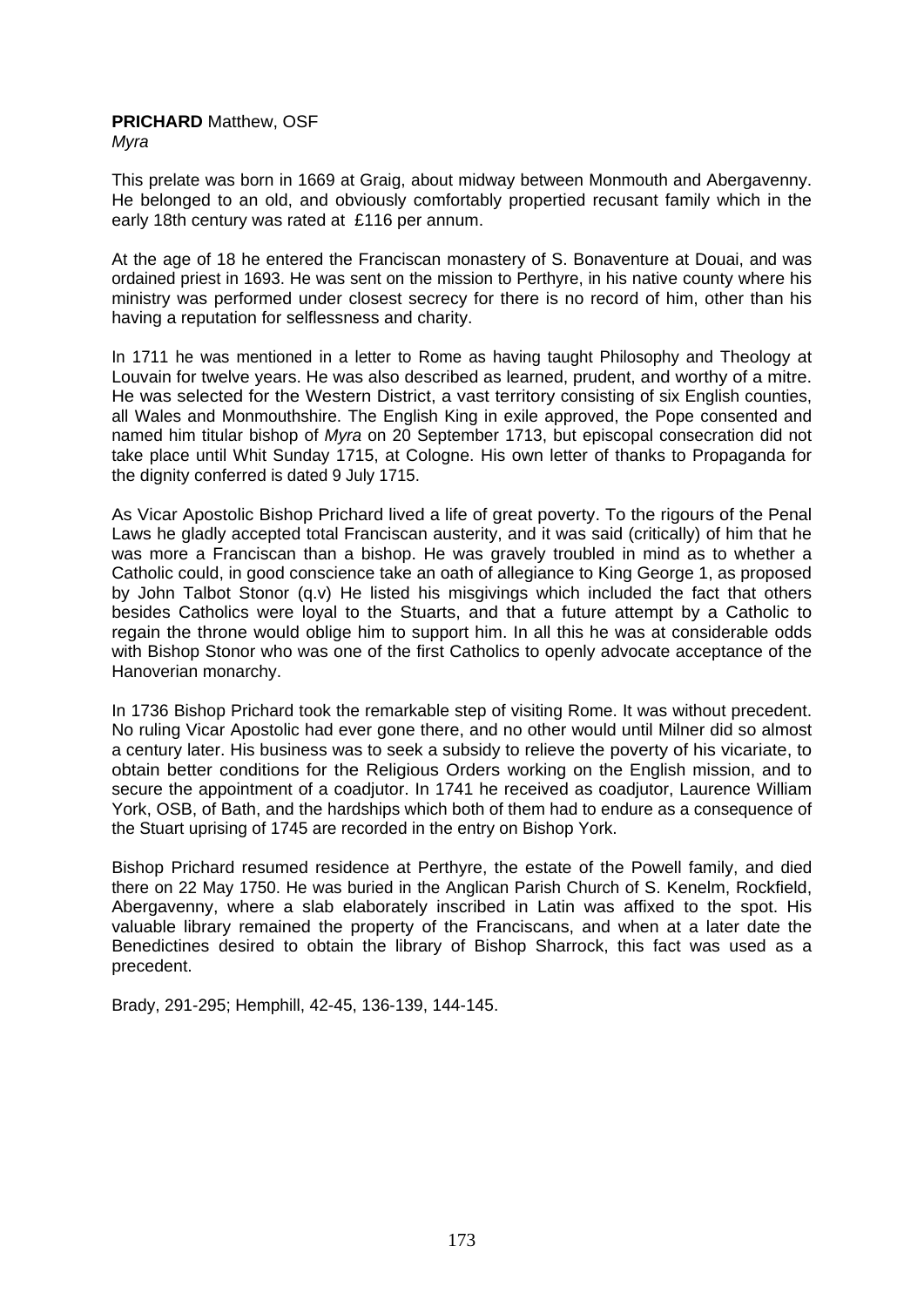#### **RESTIEAUX** Cyril Edward Plymouth

Son of Joseph and Edith Maud Restieaux (Russell), born in Norwich on 25 February 1910. His ancestors were probably Huguenots from Limoges but his own large family was thoroughly English and Catholic. After early education at Ratcliffe College, Leicester he was admitted to the English College, Rome at the age of 16, as a student for the diocese of Nottingham.

At the age of 22 he was ordained priest on All Saints Day 1932. He remained devoted to Rome and its institutions for the rest of his life, excepting perhaps the Gregorian University, where overshadowed by students like Heenan and Dwyer he had something of a struggle. After serving as assistant priest at S. Barnabas Cathedral, Nottingham he became parish priest of S. Joseph's, Matlock, in the beautiful Derbyshire Dales, and he remained there for 12 years. He spent the war years always ready to boost morale and affirm faith. "If our Creed did not end with the words life everlasting then our religion would not be worth bothering with". He would enlarge on this, indeed decades before anything like R.C.I.A. he organised talks on Catholicism and received many converts.

In 1948 he returned to S. Barnabas Cathedral as administrator. In 1951 he was appointed Vicar General, and created a Domestic Prelate. He was consecrated bishop of Plymouth in the cathedral of SS. Mary and Boniface, on 14 June 1955, by Archbishop Grimshaw with Bishops Murphy and Rudderham as co-consecrators. One of his earliest acts as bishop was to sign a statement made by two Exeter civil engineers, who when working in Spain had been caught up in the Civil War. They attested to the heroism of the martyred bishop of Almeria, who had refused to abandon his people and escape, with them, on a British destroyer.

Although of a retiring nature, seldom in the News, Bishop Restieaux was an active prelate. He organised retreats, and catechetical camps for young people and encouraged vocations in almost every pastoral letter and parish visitation. He would have been the first to admit that some of the ecumenical and liturgical changes ushered in by the second Vatican Council made very little appeal to him. His reverence for the priesthood was such that the very idea of others abandoning it was to him painful and incomprehensible. He pioneered one of the earliest Catholic – Anglican schools, which due to his tact and persistence was called the Cuthbert Mayne Comprehensive in honour of a local saint and  $16<sup>th</sup>$  century martyr. He was also progenitor of a Diocesan Mission in Kenya.

The 34,000 Catholic population of 1955 had risen to 65,000 in 1985. Churches and chapels had increased from 111 to 180. Bishop Restieaux had the joy of consecrating his successor in 1986, then he retired to a Torquay convent. There, on the last day of his life, his  $86<sup>th</sup>$  birthday, he celebrated Mass, preached and gave Benediction in the afternoon. The following day, 26 February 1996, he died with awesome suddenness. He is buried in the Cathedral at Plymouth.

*Western Evening Herald*, 14.6.1955; *Who's Who,*1996, 1616; *Venerabile* Vol XXXI, 1 1996,  $8 - 11$ .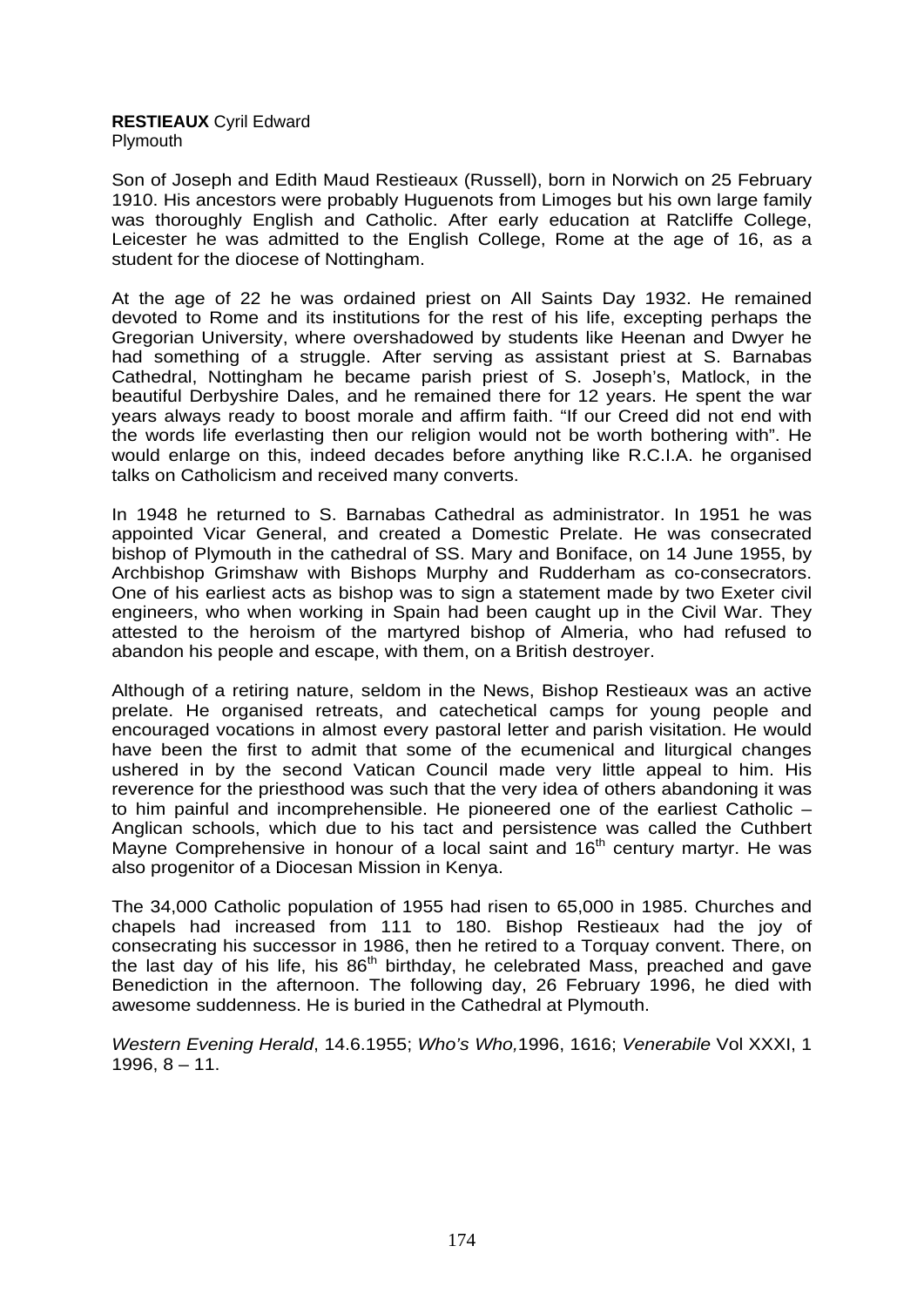#### **RIDDELL** Arthur **Northampton**

Son of Edward Widdrington and Catherine Riddell (Stapleton), born at Bootham House, York, on 15 September 1836, nephew of William Riddell (q.v). As an infant he was taken up in arms by the Cure of Ars, S. John Vianney, who prophesied that he would become a bishop. He was educated at Downside and Ushaw, and ordained priest of the old diocese of Beverley on 24 September 1859.

He was curate at S. Charles', Hull until 1873 during which time he took a great interest in a particular area, and raised about £2800 for a school dedicated to S.Patrick, which opened on 8 November 1871. In 1873 he was appointed rector of S, Peter's, Scarborough where he remained until his elevation to the see of Northampton.

He was consecrated on 8 June 1880, in the Cathedral church at Northampton by Bishop Cornthwaite, with Bishops Amherst and Lacy as co-consecrators. Bishop Riddell was described as a good French scholar, of commanding presence, and an excellent conversationalist. He in turn described his diocese as a desolate place, and with only about 12,000 Catholics spread across seven counties it is easy to see why. New Missions were opened at Buckingham, Kettering, Olney, Slough, and Wellingborough, and churches built at Beccles, Cambridge, Cromer, High Wycombe, Huntingdon, Lowestoft and Peterborough. The ancient devotion to Our Lady of Walsingham was revived at Kings Lynn, in 1897, and plans were made for the huge church of S. John the Baptist, Norwich, now the cathedral of the diocese of East Anglia.

Bishop Riddell took a formidable stand against the admission of Catholics to the universities, in 1895. In the time of Cardinal Wiseman both Oxford and Cambridge lifted their ban on Catholic undergraduates entering. But Wiseman, and his successor Manning even more so, saw this not as a regard for Catholicism but as indifference to religion in general, and severely forbade Catholics to go there. Whenever attempts were made to persuade the Holy See to alter the situation they were always overruled by Cardinal Manning. Vaughan as bishop of Salford always loyally supported him, but as archbishop of Westminster, and influenced by the Duke of Norfolk and others, he altered his opinion and consequently so did Rome.

But Bishop Riddell did not alter his opinion, and as Cambridge lay within his diocese he had much to say. He said circumstances had not changed and sincerely hoped no Catholic would go there. He compared the lifting of the ban with a mixed marriage, tolerated but never to be encouraged. And when a chaplain was appointed by the Hierarchy, in accordance with conditions laid down by Rome, the bishop refused him any faculties other than those of a curate, which meant he could not invite a speaker or even display a notice without permission. His outrage was even greater when it was proposed to open S. Edmund's House of Studies for the clergy there. He appealed to Rome to prevent it, but the decision went against him and his supporters, Bilsborrow, Gordon and Lacy.

Bishop Riddell died on his 71st birthday, 15 September 1907, and was buried in Northampton cemetery, and later reinterred at Northampton Cathedral.

ed. Beck, 309-312; *Tablet* 21.9.1907, 461-462. 26.11.1921, 698-699; Ushaw Magazine XVII, 279-281.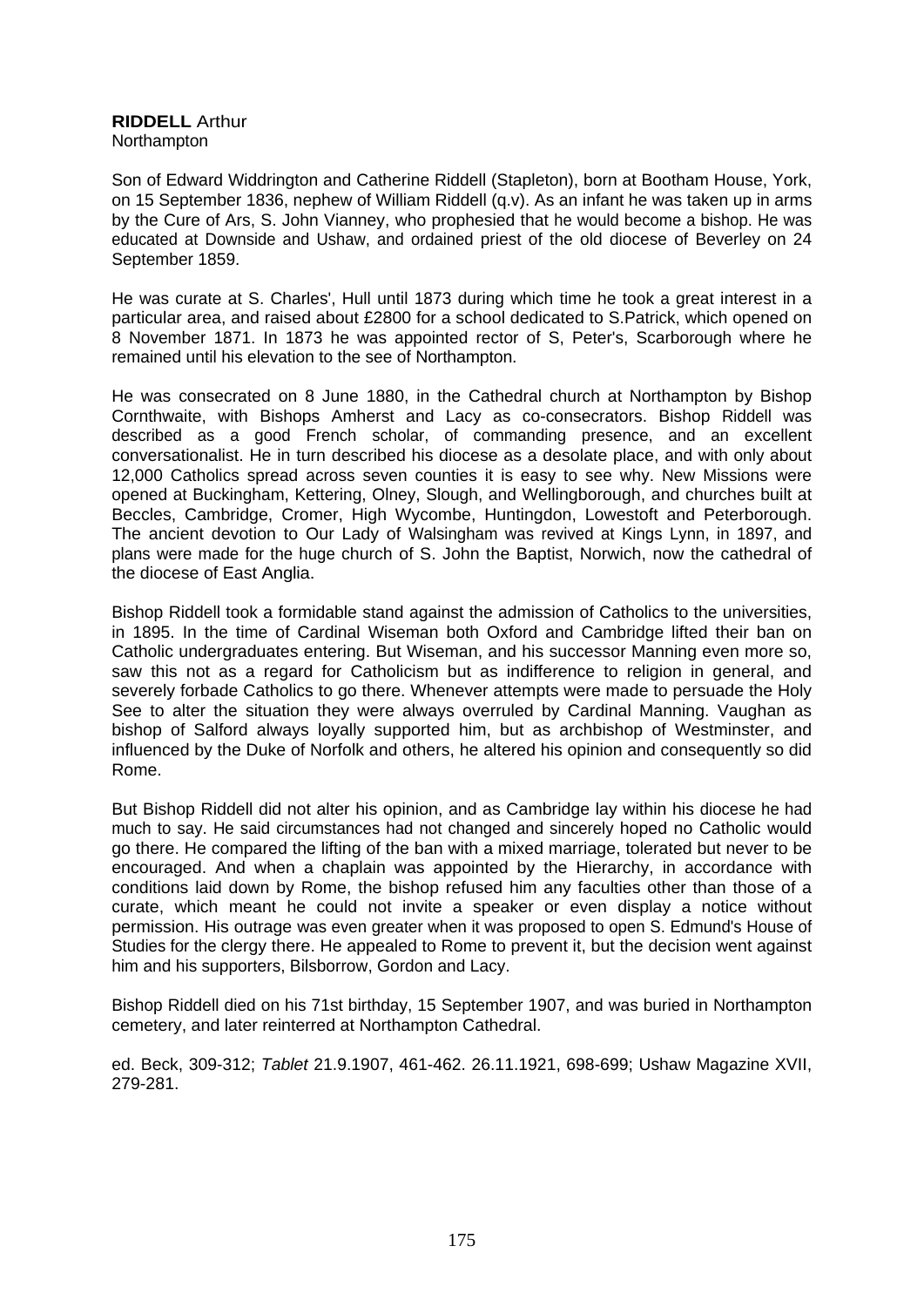# **RIDDELL** William

*Longona* 

Son of Ralph and Elizabeth RiddelI (Blount), born at Felton Park, Northumberland on 5 February 1807, he was educated at Stonyhurst and the English College, Rome, and ordained priest in March 1830. He became secretary to Cardinal Weld (1773-1837) then resident in Rome, and known as the Cardinal of the Seven Sacraments because he had received them all. The Cardinal had a daughter who gave birth to a son, in December 1830. The story goes that she dearly wished grandpa to perform the baptism, but when they arrived in Rome all the cardinals were in conclave, electing Pope Gregory XVI. So baby was brought to the turntable from where food was sent into the conclave, passed through, baptised, and then returned with the empties.

In 1833 William Riddell gladly parted company with the glamour of Rome for the poverty of Newcastle upon Tyne. He became curate at S. Andrews, then the only Catholic church in the town. But with the rise of industry and a massive influx of emigrants, many of them from Ireland, but some from the old rural areas, a second mission became a matter of necessity. In July 1838 he took the chair at a meeting where it was resolved to erect a large, handsome church, "to honour our religion and as an ornament to our town". Among the first subscribers was George Thomas Dunn, of Bath House, grandfather of a future bishop of Nottingham.

Like so many of A.W. Pugin's designs, S. Mary's, Newcaslte had to be radically reduced, yet with 1200 sittings and the later addition of a spire rising to 222 feet, it proved a not unworthy cathedral. Building began in 1842 but before the solemn opening on 21 August 1844, William Riddell had been appointed coadjutor Vicar Apostolic of the Northern District.

On 17 March 1844, at Ushaw, he was consecrated titular bishop of *Longona* by Bishop Briggs (Clergy Review, September 1950, 148, the only source known to me, no co-consecrators named. Brady does not even name the consecrating prelate). It was said that the opening of S. Mary's, Newcastle was the last happy day of Bishop Riddell's life. All concern for providing schools, churches, priests and the very necessities of life for the poor fell to him, because the Vicar Apostolic, Bishop Mostyn, was a helpless invalid. From the autumn of 1845 thousands of poor Irish fleeing from famine in their native land poured onto Tyneside. Typhus fever broke out in 1847 while in August of that year Bishop Riddell succeeded as Vicar Apostolic. By October every priest in Newcastle was either ill or dead, so the bishop took charge himself.

On Sunday 25 October he celebrated Mass and then went to visit the dying in the Sandgate area, to give them the consolation of the sacraments. In doing so he virtually brought about his own death, for he contracted the deadly disease and died on 2 November 1847 at his residence in Charlotte Square. 5000 people attended his funeral and the *Newcastle Guardian* published a memorial edition, praising his courtesy, zeal and unwearied devotion. He was buried in the vaults of S. Mary's Cathedral which were then sealed off, never to be opened again. His nephew Arthur Riddell (q.v) became bishop of Northampton in 1880.

Brady, 345-346; D. Milburn, 178, 182, 188, 194, 196; *Tablet* 6.11.1847, 713; 13.11.1847, 726; 20.11.1847, 742-743.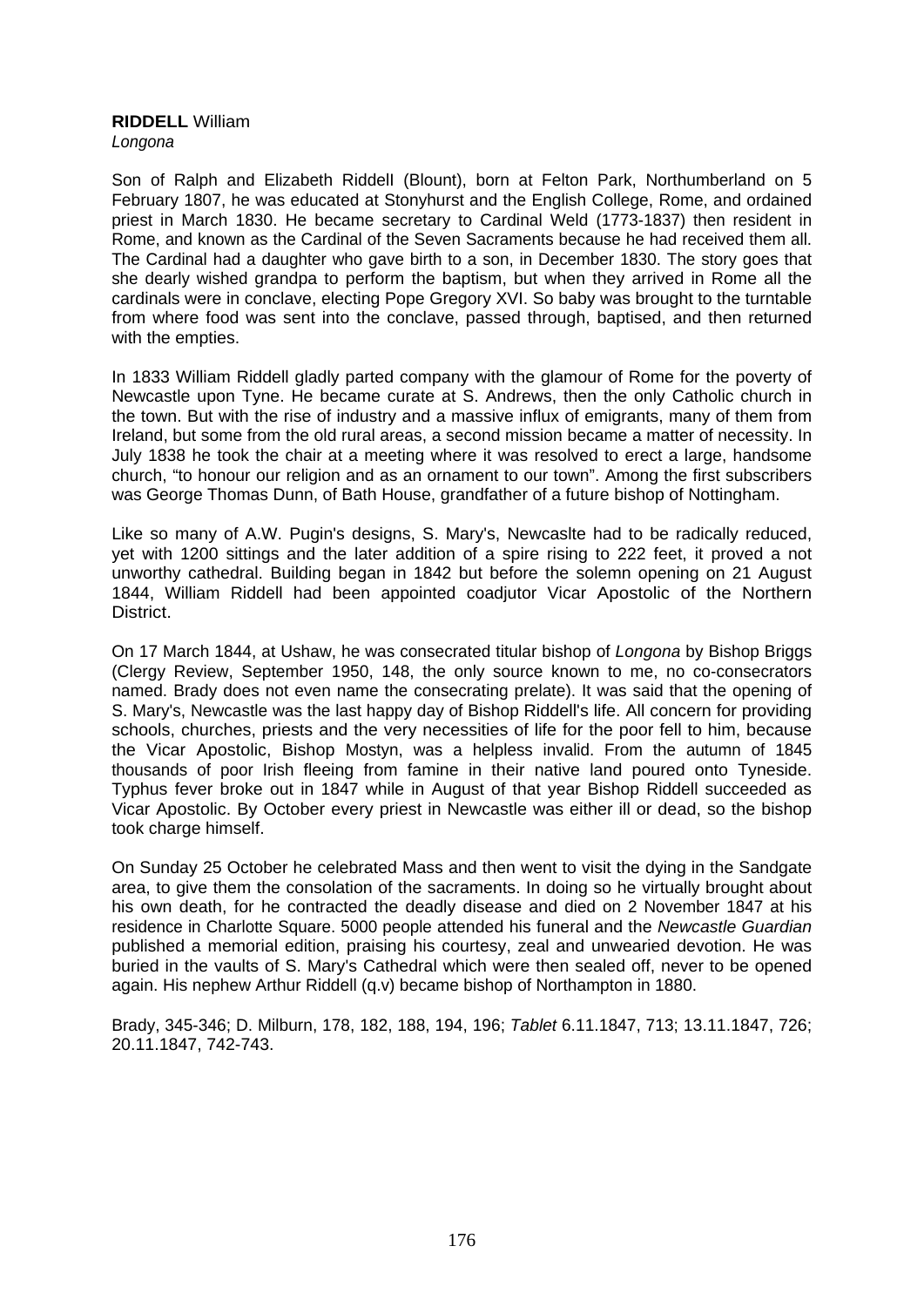#### **ROSKELL** Richard Butler DD Nottingham; *Abdera*

Son of Robert and Anne Roskell (Kaye), born in Liverpool on 15 August 1817, and baptized at S. Mary's, Woolton. The Roskell family were manufacturers of ships chronometers and other instruments, also clocks and watches, having a shop in Church Street, Liverpool for several generations. He was educated at Sedgley Park School, Ushaw, and the English College, Rome. In Rome his many talents endeared him to Wiseman (it is said he could discourse on its antiquities, churches, libraries, palaces, arts and sculptures with painstaking attention to detail) while a personal friendship developed and never diminished, not even when years later most of the other English bishops gave the Cardinal a very cool reception.

Richard Roskell was ordained priest in the chapel of the English College, on 9 June 1840, by Bishop Wiseman, the very day after he himself had been raised to the episcopate, and the first ordination he ever performed. He then served as curate at S. Augustine's, Granby Row, Manchester until 1847, where his reputation as preacher and organiser was formidable. He was then appointed rector of S. Patrick's, Livesey Street, Manchester, where he found himself at the centre of a most unenviable situation. The mission, predominantly Irish, had been founded in 1832 and the priest responsible from the beginning had been idolised. A dispute arose between himself and the curate, scandal grew imminent, and the Vicar Apostolic (George Brown q.v) removed them both and placed Dr. Roskell in charge. He was not made welcome at first, but his natural goodness and selfless devotion, especially to the poor during the typhus epidemic, soon won golden opinions, and his master stroke was to invite Gentili to give a mission. It lasted for six weeks but remained in memory for sixty years. In 1851 Roskell succeeded George Errington (q.v) as administrator of S. John's Cathedral, Salford, and on the establishment of its Chapter on 24 June 1852, he became its first Provost.

On 21 September 1853 he was consecrated second bishop of Nottingham, in S. Barnabas' Cathedral there, by Cardinal Wiseman, with Bishops Turner and Errington as co-consecrators. A report of the event states that it was cattle market day and all were as kindly and courteous as could have been wished. Bishop Roskell proved a prudent administrator making sure that calls on the Mission Fund were carefully scrutinized, and placing the foundation of new missions and the establishment of a seminary as priorities. He never saw the latter materialise although premises to accommodate ten boys were contemplated, in Lincoln, and an estimate of ten pounds per student per annum was envisaged. He was often invited to undertake preaching engagements well beyond the limits of his own diocese.

Due to failing eyesight Bishop Roskell resigned the see of Nottingham in 1874, on a date not easy to define, but he was given the title bishop of *Abdera* on 5 July 1875. He lived in retirement firstly at Glascoed, near Wrexham, and from 1876 at Whitewell, a lonely spot in the Trough of Bowland, where he was on excellent terms with all the local inhabitants. In January 1880 he suffered a seizure which left him unable to walk, stand, or say Mass, and he was constantly ill until he died (saying a prayer) at 4.30 in the morning of 27 January 1883. He is buried in the churchyard of S. Hubert's Dunsop Bridge, near Clitheroe.

ed.Beck, 194-195; Brady, 433-434; Diocese of Nottingham: Archives; Liverpool: S. Mary, Woolton Baptismal Register; *Tablet* 1.10.1853, 627, 3.2.1883, 182, 17.2.1883, 260-26!.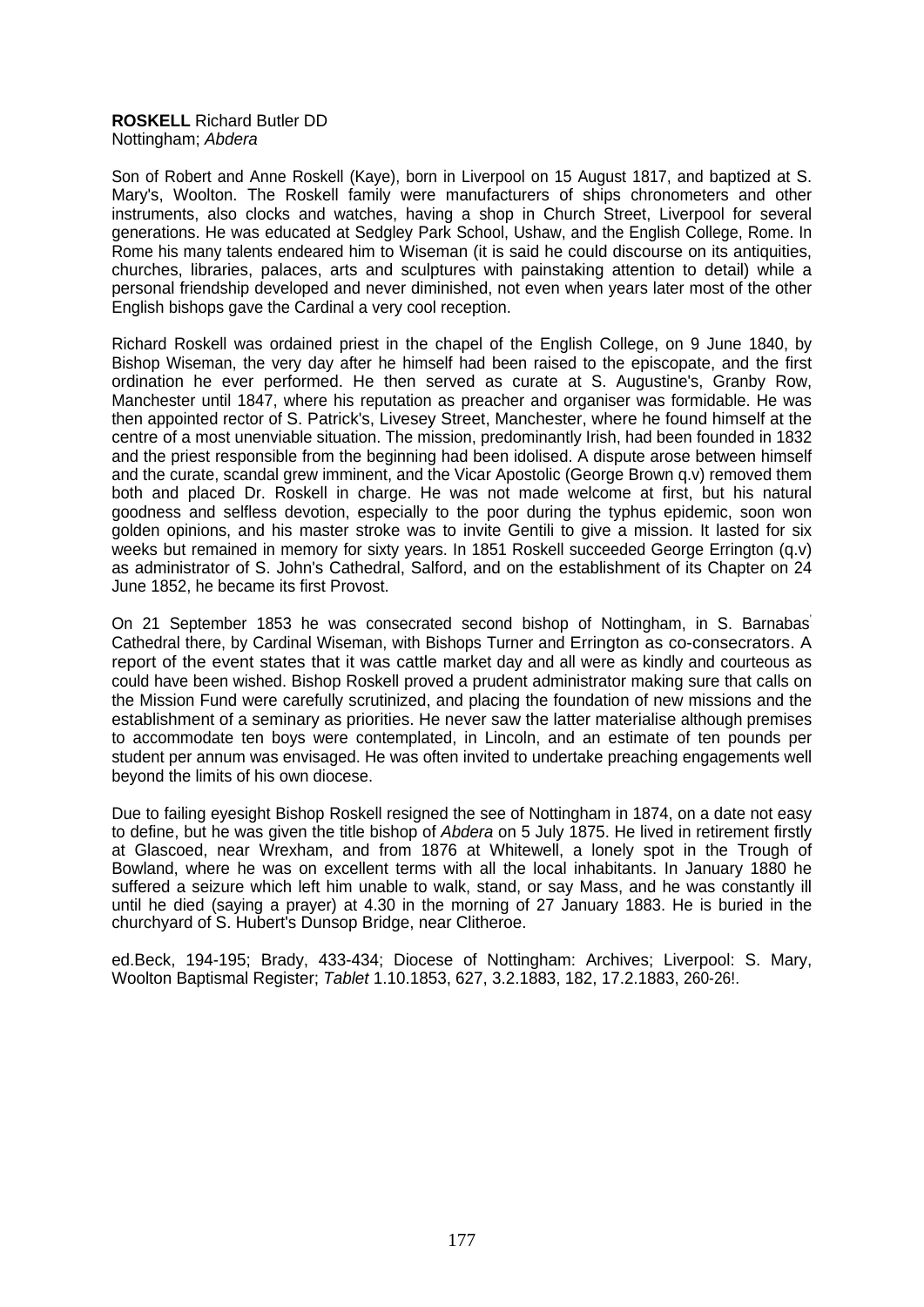## **RUDDERHAM** Joseph Edward, DD, MA **Clifton**

Son of William and Agnes Rudderham, born in Norwich on 17 June 1899, he was educated at S. Bede's College, Manchester and S. Edmund's, Ware. During the First World War he served in the Artists' Rifles, then continuing his studies at Cambridge and the English College, Rome, he was ordained priest on 31 October, 1926. After one year of further study, in Rome, he returned to his native diocese of Northampton. From 1927 until 1932 he was assistant priest at All Souls, Peterborough, then until 1943 he was parish priest there. He then became administrator of the Cathedral church in Northampton.

Although several distinctions were accorded him, Rural Dean, Canon Penitentiary (in 1946), the one he always seemed to be most interested in was that of Diocesan Inspector of Schools, to which position he was appointed in 1941. He always held that Christian formation in formative years was the most important responsibility to be undertaken by parents, teachers or priests.

On 25 July 1949 he was consecrated seventh bishop of Clifton, in the proCathedral of the Holy Apostles, by Archbishop Masterson, with Bishops Parker and Grimshaw as co-consecrators. His episcopate was to last for 25 years and to witness an increase in the Catholic population from 50,000 in 1949 to 100,000 in 1974. 24 new parishes were opened, and several new schools, and Bishop Rudderham characteristically laying great emphasis on religious education.

He attended all the sessions of the Second Vatican Council but made little or no contribution to the debates. He was by nature a conservative person, suspicious of change and well content with a system tried and proved. Ecumenism was strange to him at first, but his cautious optimism won him respect and friendship.

Bishop Rudderham well realised the inadequacy of the old proCathedral, and that an opportunity to build anew, such as was available in the 1960s might never come again. If he was a trifle doubtful about the modernity of design of the new cathedral of SS. Peter and Paul, he lived to see its solemn opening in 1973, and any fears allayed.

As bishop of Clifton he willingly worked a ten hour day. Music and walking were his relaxations, and in his younger days he was a keen cyclist. He loved Rome and the English College, and everything it represented. His reputation as a theologian and economist was by no means inconsiderable. In 1974 he retired to Nazareth House, Charlton Kings, Cheltenham, where he died on Saturday, 24 February 1979. He is buried in Holy Souls cemetery, Arno's Vale, Bristol.

Bristol: Western Daily Press, Archives; *Catholic Whos Who* 1952, 78; *Universe* 29.7.1949.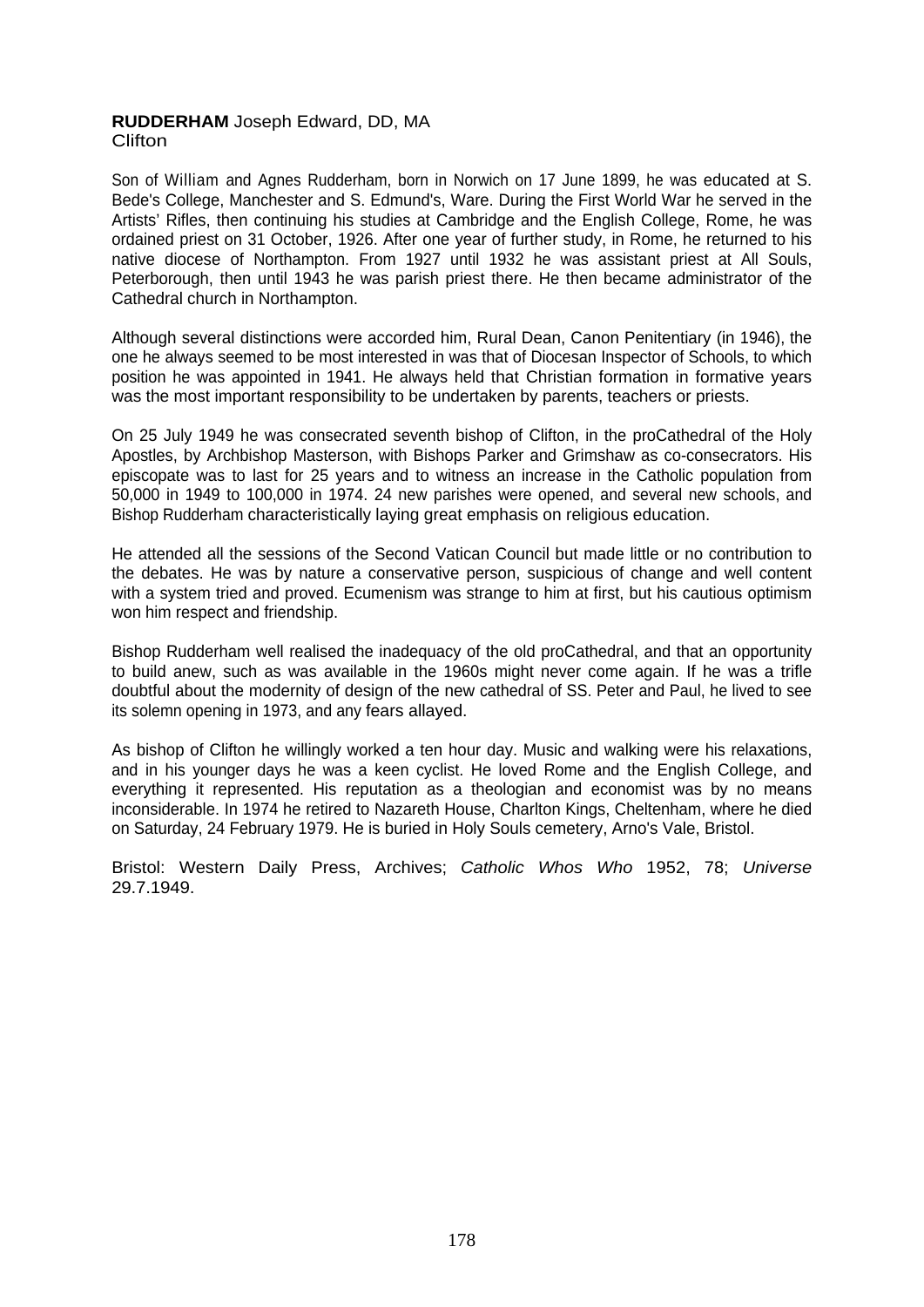## **SHARPLES** James

*Samaria* 

Son of Thomas and Elizabeth Sharples, born in Liverpool on 19 October 1799, and baptized in S. Peter's, Seel Street. He was educated at Ushaw and the English College, Rome. He collected several prizes in the Gregorian University, first in Moral Theology, second in Dogmatic Theology, third in Hebrew. He also excelled in mathematics, physics and chemistry. After ordination on 30 November 1823 he remained at the college until 12 July 1824, then following brief periods of supply at Lea, near Preston and at Kirkham, in the Fylde, he was appointed rector of S. AIban's, Blackburn in 1825.

When he arrived in Blackburn the foundations of a new church had already been laid on a site of five acres. It was left to him to raise funds to complete it, which he did. "With his training and fiery personality he had no need of a visiting preacher. He preached (at its opening) himself" (Conlon, 34). He was typical of a new generation of English Catholics, confident, fearless and forthright. He wrote articles in newspapers and journals in support of Emancipation, and later to demand the abolition of tithes. But when he erected a brass plate marked *Rectory* on his front door questions were asked in Parliament. But the plate remained until 1935.

In 1839 Fr. Sharples became head priest of S. Marie's, Sheffield, not the magnificent edifice now the Cathedral of Hallam, but its more modest predecessor of 1816 though still a prosperous and important mission. On leaving Blackburn he received a considerable sum of money, sufficient to make Bishop Briggs remark that two or three removes would be as good as a fortune. In 1843 he was appointed titular bishop of *Samaria,* and coadjutor Vicar Apostolic of the Lancashire District, and on 15 August, in the church of S.Agatha, Rome, he received episcopal consecration by Luigi Fransoni, Cardinal Prefect of Propaganda, with Archbishop Asquini and Bishop Castellani as co-consecrators.

He then became closely associated with the building of the new church of S. John, Salford, the Foundation stone of which he laid on Whit Tuesday 1844, in the presence of 6000 people. It had been conceived on a vast scale, and during construction plans were revised to make it larger still. Some say Bishop Sharpies even then suspected that it would become a cathedral. Yet in July 1847 he was one of the English Vicars Apostolic delegated to Rome to negotiate the restoration of the Hierarchy, and in the proposition of 1 November 1847 there was no mention of Salford becoming a diocese, but only a plan to convert the eight existing vicariates into eight new sees.

Bishop Sharples returned from Rome broken in health, and retired to the home of his brother, a farmer at Singleton in the very heart of the Fylde. He died there on 11 August 1850, and is buried in the churchyard of S. Mary, Great Eccleston, where his gravestone, marked with a crozier and mitre may still be seen. He also has a cenotaph in S. John's Cathedral, Salford.

Bolton, 97, 115-119; Brady, 339-340 (confuses Eccleston near St.Helens with Great Eccleston, in the Fylde); M.Conlon, *S.AIban's, Blackburn 1773-1973;* O. French, *S.John's Cathedral, Salford. A Guide and Short History;* Liverpool: S. Peter's Baptismal Register.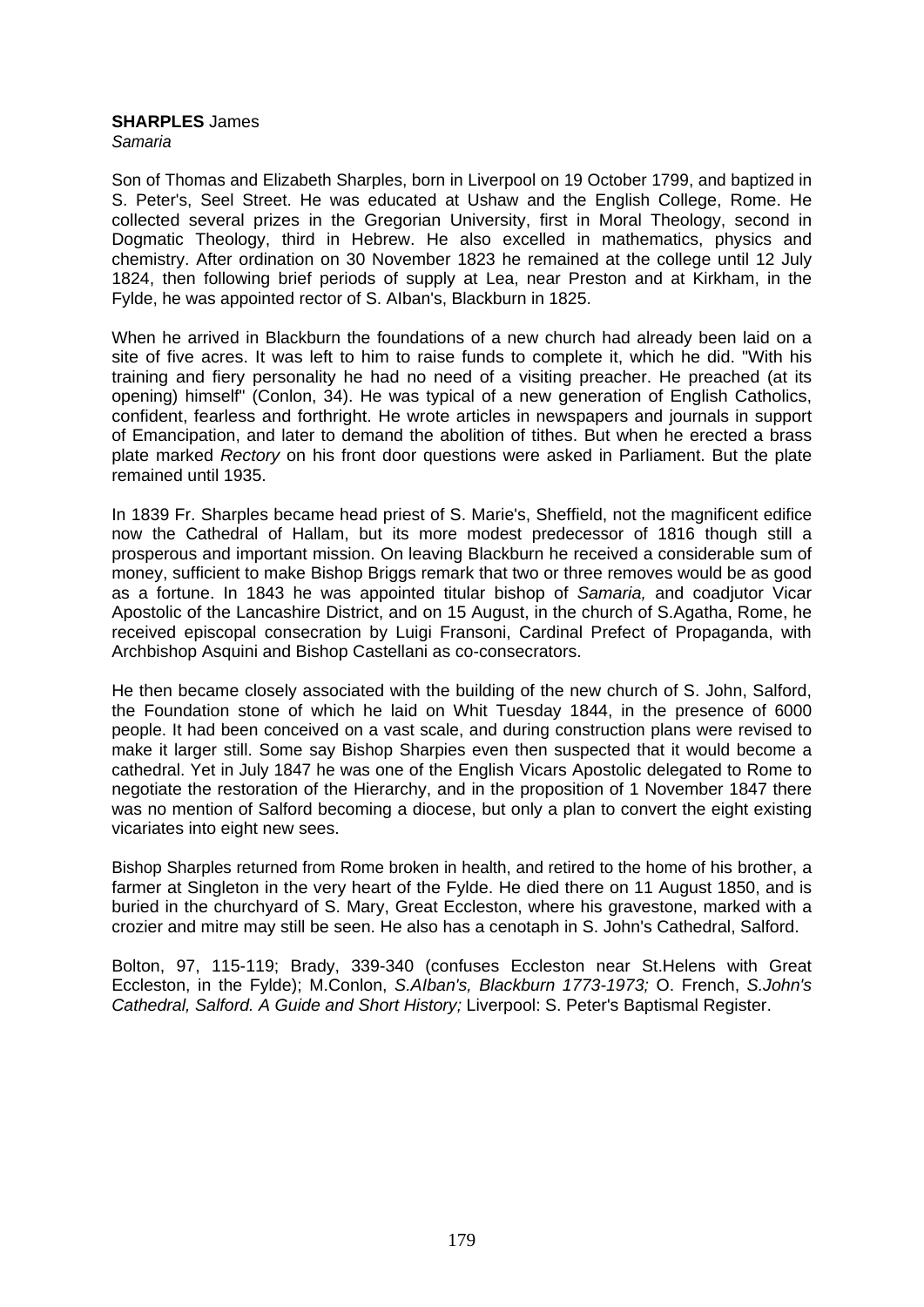# **SHARROCK** William Gregory, OSB, DD

*Telmessus* 

Son of John and Anne Sharrock (Eccles), born at Walton le Dale, near Preston, Lancashire on 30 March 1742. His father was a Preston printer and bookseller whose business continued until 1827. Like three of his brothers, this future bishop was educated at S. Gregory's Priory, Douai, where he made his profession as a Benedictine, obtained the degree DD at the nearby university, and was ordained priest in 1766.

After serving as Cellarer of S. Gregory's Priory until 1775 he was elected its Prior and held that office until selected by Propaganda as coadjutor Vicar Apostolic of the Western District on 13 September 1779, and named titular bishop of *Telmessus.* He then wrote to its Vicar Apostolic, Bishop Walmesley, OSB for information about his new duties. He was told to acquire a proper method of speaking in public, to pick up whatever he could with regard to religious customs and practices, and to refrain from demanding financial assistance from the laity "if you can subsist without it - but you need not refuse it if they offer". He was consecrated in the chapel of Wardour Castle, Wiltshire, on 12 August 1780 by Bishop Walmesley. No co-consecrators assisted but 13 priests were present.

In a subsequent letter after expressing regret that his coadjutors income did not exceed £110 per annum, Bishop Walmesley writes of a consignment of a hundred books "as can be disposed of among the poor who can read, and who cannot purchase them. They are not to be given to gentlemen's families; these ought to give to their own poor and servants".

The Western District was extremely poor, containing in its six English counties and all Wales only 5000 Catholics, and 12 noble families. The missions of Bath and Bristol showed every sign of increasing, but in Glamorgan numbers dwindled alarmingly. Bishop Sharrock succeeded as Vicar Apostolic on 25 November 1797, and continued to reside in Bath. In August 1803 he sent an account of his District to Rome, and mentioned nuns recently arrived from Antwerp, Brussels and Brabant. The clergy consisted of 18 seculars, 8 Jesuits, 5 Benedictines, 1 Dominican and 16 French exiles.

As coadjutor he was always loyal to Bishop Walmesley in his condemnations of the actions of the Catholic Committee, but as Vicar Apostolic he was never as venemous in speech, or hostile in attitude, albeit "for fear of finding something worse". Even Bishop Milner respected his opinion, and wrote "Bishop Sharrock is the most clear-headed man of us all, and perhaps the most public minded".

In 1808 he became so infirm as to be unable to celebrate Mass. His brother, James Jerome Sharrock was appointed coadjutor but evaded office on grounds of ill health, though not before the titular see of *Themiscyra* had been assigned him. Bishop Sharrock died at Bath on 17 October 1809, and was buried at S. Joseph's, Trenchard Street, Bristol. In 1906 he was reinterred at Downside.

Birt, 128; Brady, 303-305; Ward, *Eve* I; J.A. Williams, 50-52, 56-57.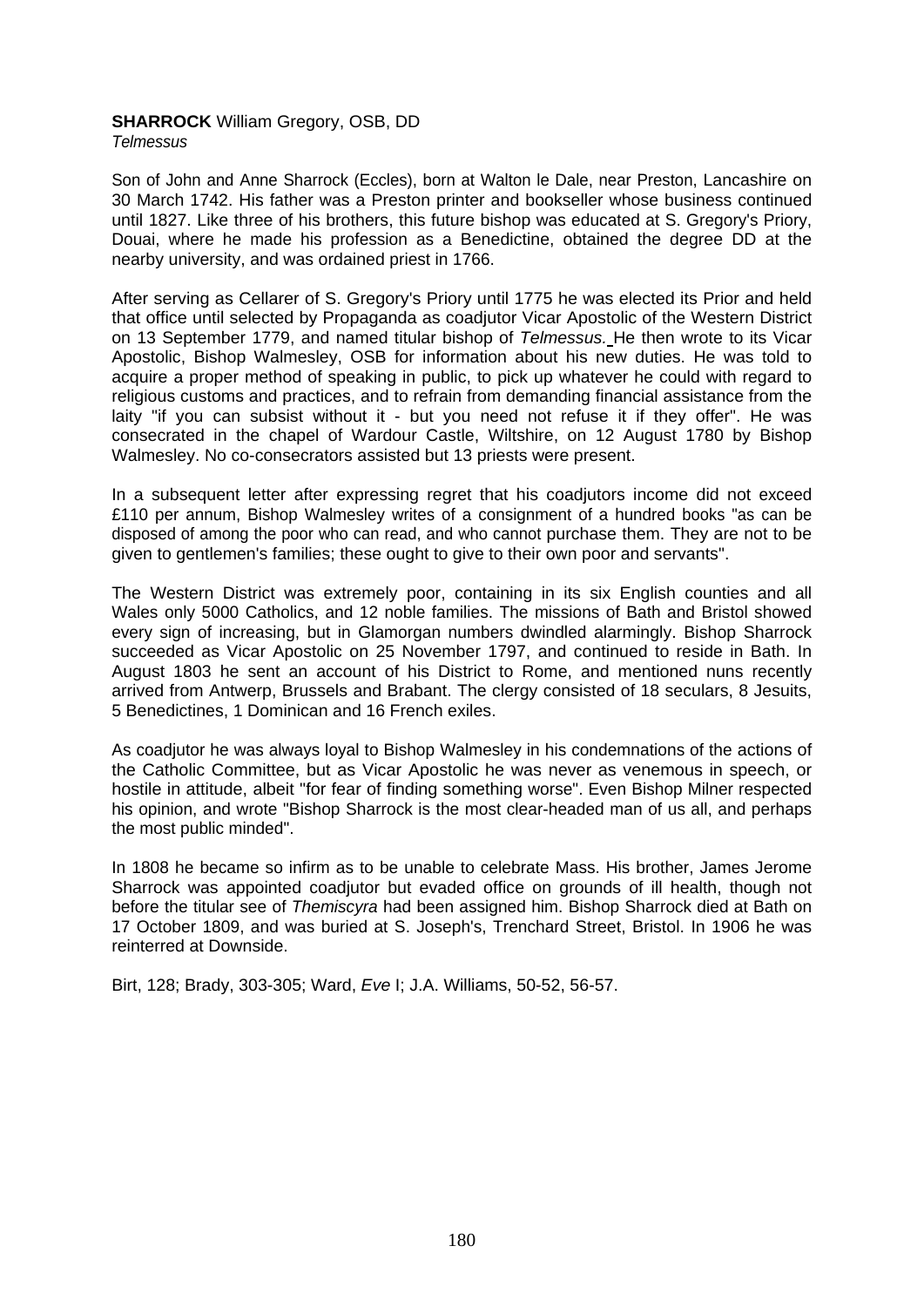#### **SHINE** Thomas *Lamus;* Middlesbrough

Son of Eugene and Mary Shine (O'Neill), born at Knocknaveigh, County Tipperary on 11 February 1872. He was educated at Rockwell College, S. Patrick's College, Thurles, and S. Joseph's Seminary, Leeds. He was ordained priest of the diocese of Leeds on 29 June 1894. He then served as curate at S. Anne's Cathedral, Leeds until 1904. During those years the very devotional Gothic Revival church at the head of Park Row was replaced, due to compulsory street improvements, by the present edifice in Cookridge Street, designed by John Henry Eastwood.

After four years as parish priest at Horsforth, on the northern confines of the city, Fr. Shine returned to S. Anne's as Cathedral administrator in 1908. He became Canon of Leeds in 1914, and was Treasurer and later Superior of the ancient association of the diocesan clergy - the Yorkshire Brethren Fund. Canon Shine, a skilled organiser, a firm leader and a powerful preacher became a prominent Catholic spokesman in local affairs.

On 29 June 1921 he was consecrated titular bishop of *Lamus,* and coadjutor of Middlesbrough, in S. Mary's Cathedral, Middlesbrough, by Bishop Lacy, with Bishops Cowgill and Dunn as co-consecrators. He succeeded Bishop Lacy on 11 April 1929, and was enthroned as second bishop of Middlesbrough on 1 May 1929.

Bishop Shine was responsible for several accomplishments while still coadjutor - four new parishes, five new schools and seven new churches. An Act of Parliament of 1926 removed a number of disabilities regarding Catholic processions in public. Middlesbrough celebrated the event with a huge outdoor Corpus Christi procession. It proved so popular as to continue annually, and achieve national fame as much as local support. It grew to such an extent that in 1971 it had to be discontinued as unmanageable.

As bishop of the diocese, Bishop Shine founded eight new parishes before the outbreak of war in 1939. But no matter to what degree 'bricks and mortar" activity was curtailed, the spiritual and social life of the diocese thrived. Groups of the Legion of Mary, Young Christian Workers, Catholic Womens League, Union of Catholic Mothers and Apostleship of the Sea, were all firmly established. The bishop also encouraged the Postgate Society, a diocesan association to honour the English Martyrs.

Middlesbrough suffered 12 serious air raids, but the great port of Hull fared worse. Between 31 March and 7 May 1941 much Catholic property was destroyed, including S. Wilfrid's church, school and presbytery, and Anlaby Road Convent and schools. York was relatively more secure, as Hitler had promised to billet his soldiers in the Minster. Bishop Shine was named Assistant at the Pontifical Throne on the occasion of his sacerdotal golden jubilee in 1944, and was given the personal title of archbishop in January 1955. He donated his testimonial gift of £5000 towards a Catholic hall for Middlesbrough. He died on 22 November 1955 and is buried in Middlesbrough.

Carson, 225-255; Catholic Whos Who 1952, 310.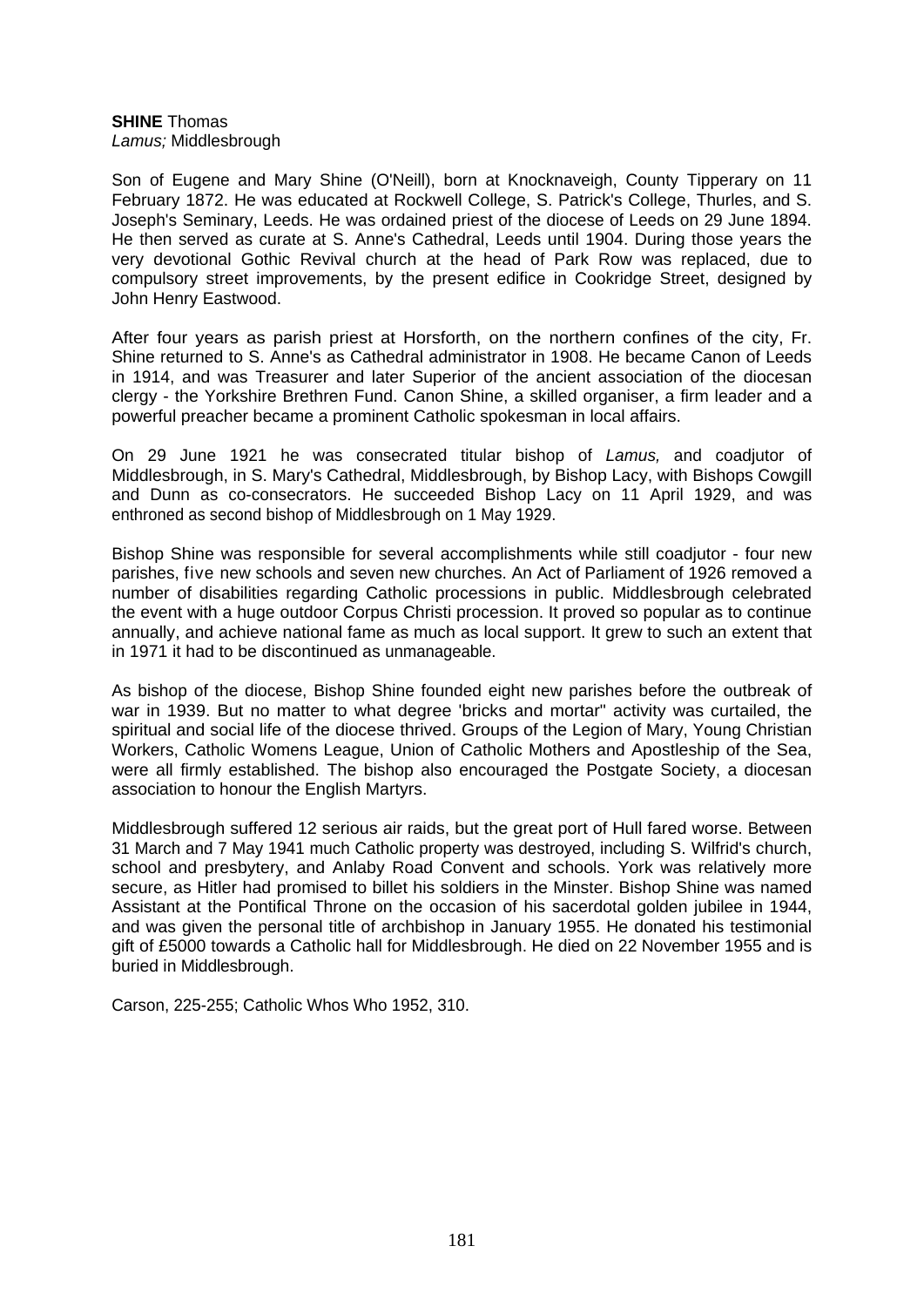## **SINGLETON** Hugh

Shrewsbury

Son of William and Mary Singleton (Langley), born on 30 July 1851 at 1, Watson Street, Birkenhead where his father was in business as a miller. He was educated at Sedgley Park School and Ushaw, and ordained priest of the diocese of Shrewsbury on 25 July 1880, by Bishop Knight.

Until 1882 he was resident at the Cathedral church in Shrewsbury, serving as curate in that parish and acting as Bishop's secretary. In 1882 Bishop Knight removed his residence to *Avondale,* Claughton, Birkenhead, where Fr. Singleton was resident as secretary until 1887.

He then became rector of Our Lady Star of the Sea and S. Joseph, Seacombe a populous riverside parish on the south bank of the Mersey. His parish became a model, within a year of his arrival the Foundation stone of a new church was laid (5 August 1888) and it was opened on 28 July 1889. Later various embellishments were added, marble altars and pulpit, stained glass windows, carved oak altar rails. The existing school was vastly improved, and a new Infants department was built in 1902. Fr. Singleton was appointed Canon in 1894 and Privy Chamberlain to Pope Pius X in 1906.

In 1908 as Bishop elect of Shrewsbury he took part in the great International Eucharistic Congress, held in London. On 21 September 1908, in his own parish church at Seacombe, he was consecrated fifth bishop of the diocese, by Archbishop Bourne, with Bishop Mostyn and Collins as co-consecrators. All the streets surrounding the church were bedecked with flags and bunting, and the parish choir sang Ebner's *Mass of the Holy Spirit* at the ceremony. He continued to live in Birkenhead.

Bishop Singleton was destined for an episcopate of 26 years, mostly times of consolidation rather than of much extension. 12 new missions were opened and 18 new churches were built, and in 1914 the diocesan orphanage of S. Edmund, at Bebington - a memorial to Bishop Knight - was opened. He was always a very humble man, whenever he went on visitation he would carry his own bags down to Hamilton Square Station, and he became a very familiar figure in Birkenhead, where an avenue was named after his family. On visitation it is said that nothing escaped his attention, he would examine everything from the fabric of the building to the candle extinguishers, and anything unworthy would displease him.

His golden jubilee as a priest, in 1930 and his silver jubilee as bishop, in 1933 were occasions marked in the old tradition of Catholic Merseyside. Masses, communions and prayers innumerable were promised in enormous spiritual bouquets. And after formal speeches and presentations in the presence of civic officials, the streets of north Birkenhead, already radiant with altars and shrines resounded to music and dancing, with pianos brought outside for the purpose. Scrolls proclaiming LONG LIVE OUR BISHOP were suspended overhead, and his photograph was on display everywhere. The spirit that he inculcated and the influence he exerted was truly unique. Bishop Singleton died in his sleep on 17 December 1934, and is buried in Landican cemetery, Birkenhead.

Abbot, 17-18,106; Birkenhead Registry Office: Birth Certificate; *Tablet* 26.9.1908.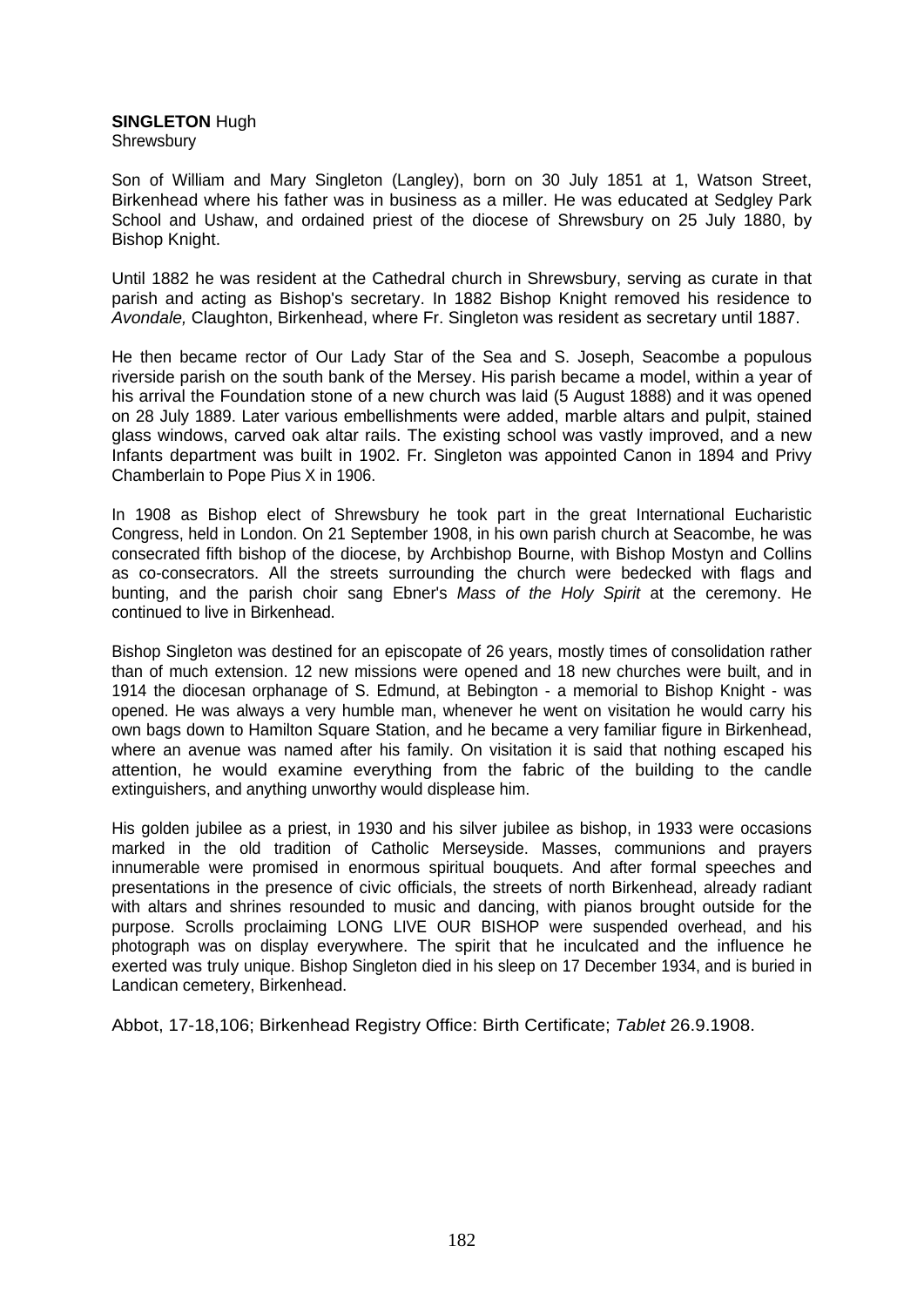**SMITH** James, DD *Callipolis* 

Son of Bartholomew and Frances Smith, of Stoke Charity, Winchester, he was born in 1645, and educated at the English College, Douai, though no record of his ordination exists. Brady records that he took the degree DD on 5 February 1680, and that in 1682 he became President of Douai. That same year he inherited a large parental estate but assigned the greater part of it to a younger brother.

When England was divided into four Vicariates Apostolic, Propaganda appointed James Smith titular bishop of *Callipolis* and Vicar Apostolic of the Northern District on 30 January 1688. He was consecrated in Somerset House, London, then a palace, on 13 May 1688. Presumably the consecrating prelate was Ferdinand d'Adda, Apostolic Nuncio, though some credit Bishop Leyburne with having done so.

The Northern District extended from Cheshire to the Scottish border, and included the Isle of Man. The new bishop quickly left for York, where he arrived on 2 August 1688, and where he was received by a military guard of honour. He sang High Mass there, and the antependium used was later removed to Hazlewood House, near Tadcaster, where the Blessed Sacrament has been reserved without interruption since Norman days. Kirk describes the ceremony.

Like the other Vicars Apostolic, Bishop Smith received a stipend of £500 on entering office and £1000 per annum. After the flight of James II, the bishop took refuge in the house of Francis Tunstall, at Wycliffe, Yorkshire, where he was afforded hospitality and generosity for the rest of his life. Indeed he was the only one of the original Vicars Apostolic to escape imprisonment. At various times he used the names Harper, Tarlton or Brown, and resisted several attempts to remove him elsewhere, including the suggestion made in 1700 that he should live in Rome and become Cardinal Protector of the English Mission.

Brady refers to a quaint letter of his, heavily coded of course, wherein he becomes Tarlton, the Pope is Abraham, the London District is worthie and Bishop Giffard is Cosen Bona. Hemphill describes Bishop Smith as "a modest, retiring man and he had no great desire to be in the limelight". Bishop Smith was also held in great esteem by the exiled Stuarts at the Court of S. Germains, who twice used their influence to get him advanced to the cardinalate.

In 1709 he spent three months visiting his District during which time he was robbed of a beautiful crozier by the notorious Earl of Danby, first Duke of Leeds, who triumphantly deposited it in York Minster. After another visitation in the very hot summer of 1710 he returned to Wycliffe, but suffering from heart disease and dropsy, he was seized with an illness from which he died on 13 May 1711 (the 23rd anniversary of his episcopal consecration). Presumably burial was at Wycliffe. Bishop Smith took pains to assure Propaganda "there is nothing of Jansenism in these parts". Four of his nephews perished in a smallpox epidemic at Douai.

Brady, 243-248; Dwyer, 7; Guilday, 252, 330; Hemphill; *Northern Catholic History* 16 Autumn 1982, 127.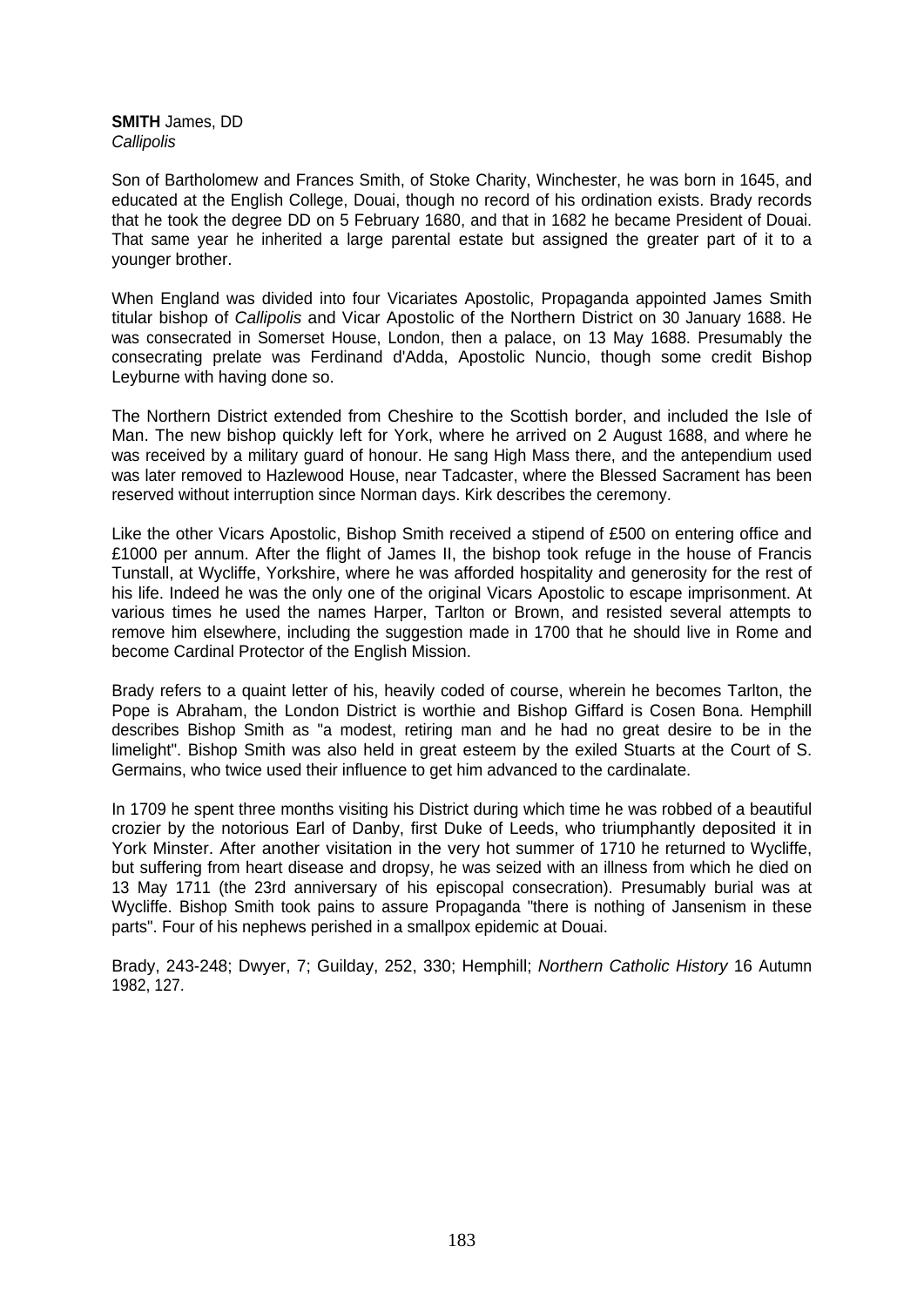#### **SMITH** Richard, DD, MA *Chalcedon*

He was born in 1568 at Hanworth, in Lincolnshire and became a Catholic while a student at Trinity College, Oxford. He entered the English College, Rome in May 1587 where he was a student of Robert Bellarmine (later canonized). He was ordained priest on 7 May 1592 and then went to Valladolid, in Spain, where he took the degrees DD and MA in the university, and then taught Philosophy at the English College there until 1598, when he removed to the English College, Seville. There he was engaged as a controversialist until 1602 when he returned to England.

He quickly made his mark as champion of the Secular clergy in their disputes with the Archpriest, for he was said to possess very decided views and an inflexible will. After three years he returned to Rome as agent of the English Secular clergy and although he was unable to obtain all their requirements, he did secure approval for setting up a community of controversialists attached to the University of Paris, to produce the literature for which the English mission had a desperate need.

In 1609 he returned to England again and zealously served the Montague family, at their London home and at Battle Abbey, in Sussex. He returned to Paris in 1612 and remained superior of the House of Writers, as the aforementioned university group was known, until he was elected to succeed Bishop Bishop as Vicar Apostolic of England, in 1624. On 12 January 1625 he was consecrated titular bishop of *Chalcedon,* in Paris by Cardinal Spada.

Bishop Smith was then accommodated in considerable comfort by the Montagues at their Sussex home, near Cowdray, where there was a chapel with choir and organ where he often celebrated High Mass, using full pontificalia. He ratified the acts of his predecessor concerning the establishment of the Chapter, and claimed the prerogatives of a bishop in accordance with the decrees of the Council of Trent. This brought considerable reaction especially from the Religious Orders, and Rome was obliged to remind him that he was bishop of *Chalcedon,* in Asia, and not bishop of England.

A story circulated that King Charles I, desiring approval for Queen Henrietta Maria to eat meat during Lent, asked the French Ambassador to send a servant to get the proper license from the bishop, saying he knew full well he could be found. But dissensions among the laity reached scandalous proportions. Some accused the bishop of tyranny when he attempted to conduct visitations, admonish the clergy, or impose tithes. When he issued a regulation that no priest may hear confessions unless approved of by himself, he was overruled by the Pope, on the grounds that these seminary priests, whose proper title was Missionary Apostolic, were approved of by the Pope himself. Quarrels became so open that the civil authorities were compelled to act. A warrant for his arrest was issued and a reward of £100 offered for his capture. He was reminded by one of his own clergy, George Leyburne (1600- 1677) "You include yourself in a corner to revolve the people and make a faction amongst them, having been sent for their comfort".

Bishop Smith departed for France on 24 August 1631. His resignation was offered and accepted by the Holy See and when he attempted to withdraw it, he was ignored. Gregorio Panzani was then sent to England as Apostolic Visitor and despite there being 150,000 Catholics, with numerous reinforcements available from their Continental colleges and religious houses, Panzani's report makes anything but edifying reading, and put an end to episcopal government in England for more than fifty years.

Some account of the resources of English Catholics at that time is not without interest. The town of Douai contained a seminary of 100 youths governed by Secular priests, a college of 20 English Benedictines and another of 20 English Franciscans of the Observance (that is O.F.M)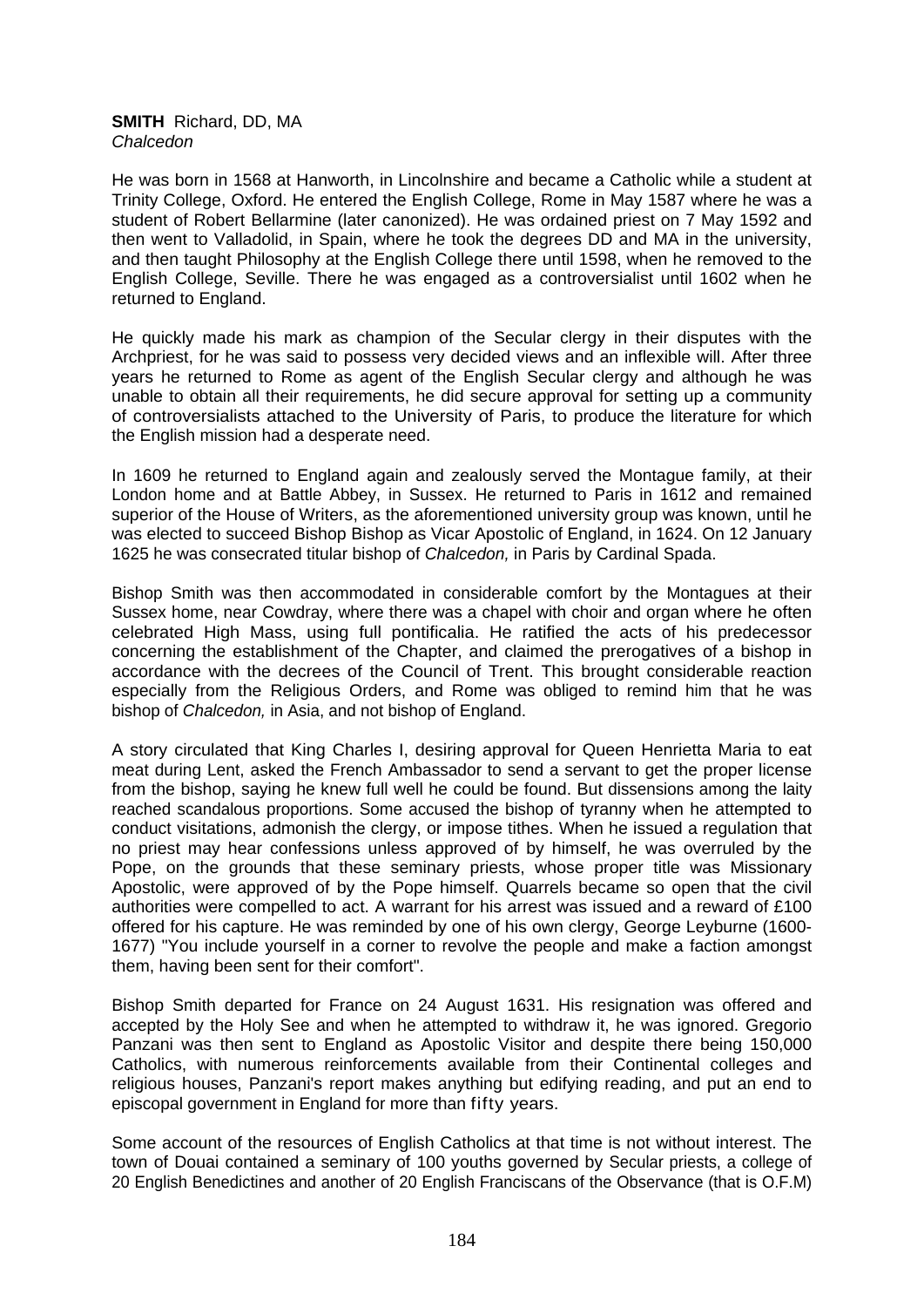At S. Omer there was a seminary of 100 youths governed by Jesuits, and others at Ghent (20) and Liege (30). There were 12 English Carthusians at Neuport, and Benedictine Priories of 10, 8 and 6 monks at Dieulouard, Paris and S. Malo. The House of Writers in Paris consisted of 8 secular clergymen, and at Rome, Valladolid and Seville there were Jesuit houses. Actually serving the English mission were 500 Seculars, 160 Jesuits, 100 Benedictines, 20 Franciscans, 7 Dominicans, 5 Carmelites and 1 Carthusian, as well as the nine French Capuchins serving the Queen's chapel at the Stuart Court. There were also convents of English nuns: Augustinians at Bruges and Louvain, Benedictines at Brussels, Cambrai and Ghent, Brigidines at Lisbon, Carmelites at Antwerp and Poor Clares at Aire and Gravelines. That is something like 350 religious sisters. At home, two oaths remained a matter for grievance, one of supremacy, that is accepting the king as supreme head of the Church, the other, of allegiance, repudiated the position of the Pope. Panzani reported 'Catholics are firm and say they cannot and will not take this oath'.

In exile Bishop Smith became a friend of the scheming Cardinal Armand-Jean Richelieu (1585- 1642) who provided both a house and a sinecure. The archbishop of Paris, and the Sorbonne approved of the bishop, and both delegated duties to him. However after Richelieu's death these favours ceased and he withdrew to the convent of the English Augustinians in the Fosse S. Victor, a house that Bishop Smith himself had earlier assisted to found. There he died in obscurity on 18 March 1655. In his earlier days this prelate had been a very prolific writer, and Gillow lists his numerous publications.

Anstruther 11, 193; Brady, 74-103; *Cath.Enc* X1V (1912), 50; Gillow V; Guilday, 116,247, 250,319.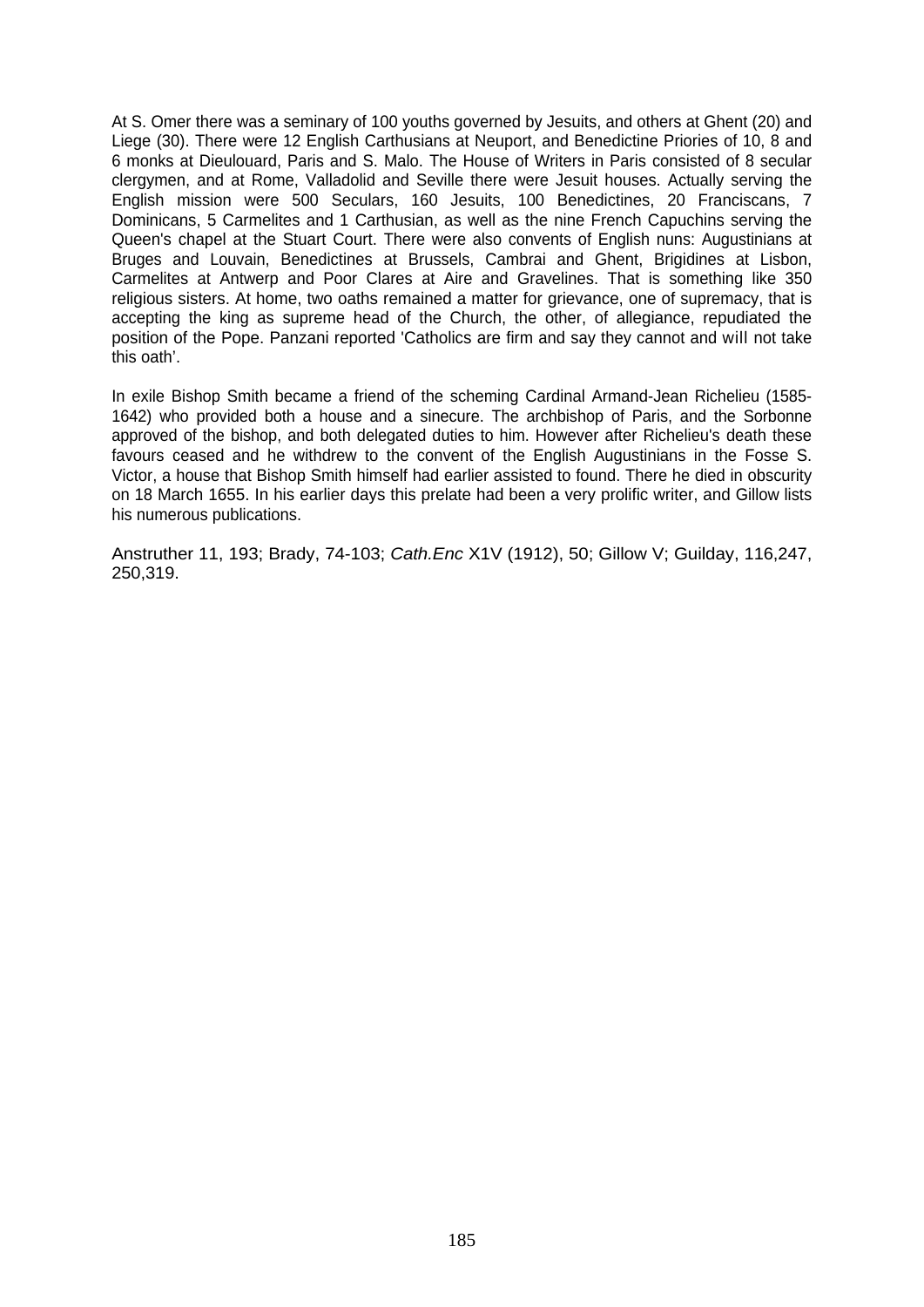#### **SMITH** Thomas DD *Bolina*

Son of John and Mary Smith (Fewster), born at Brooms, Lanchester, County Durham on 21 March 1763. He was educated at Sedgley Park School (1774 to 1777) and the English College, Douai where he was ordained priest by Bishop Conzier of Arras, in June 1787. He had a reputation for being quick to learn and was retained after ordination, as professor of Philosophy and Procurator. From October 1793 to February 1795, with most of the other Douai collegians he was imprisoned by hostile Republicans, and returned to England in rags. But he had managed to keep several northern students together.

In November 1795 he was given charge of the Catholic congregation in Durham. Reports say he was "of zeal and good qualities, acute and correct in judgment, but very humble and modest". Promotion came close on several occasions. He declined the Presidency of the English College, Valladolid in 1800, and was twice considered for the Midland Vicariate, in 1798 and 1802. The great question of the day was would the English College ever return to Douai, or should a fresh start be made in England. Dr. John Daniel, last President of Douai urged a return, claiming that the property or its value would be lost otherwise. In this he was to be proved correct (see W.POYNTER).

Various locations were considered for a seminary, sometimes referred to as new Douai. In Lancashire, Yorkshire, and a few places in Durham. Dr. Smith took part in all these investigations and was treasurer of the fund established for this purpose. In that capacity, on 26 March 1799, he signed a document that acquired the Ushaw property. On 17 April 1807 a Papal brief was issued nominating him titular bishop of *Bolina,* and coadjutor of the Northern District but it was lost in transit and a fresh one did not arrive until 1809, and he was consecrated on 11 March 1810, at S. Edmund's College, Ware, by Bishop Poynter, with Bishops William Gibson and Collingridge as co-consecrators.

Catholic Emancipation seemed assured and the question being asked was where would Catholics stand politically? Some Radical periodicals produced enticing material, but in 1812 Bishop Smith warned against "mischief" and questioned what was meant by "general liberty of conscience" and foresaw a principle so vague having most undesirable conclusions. By the time he succeeded as Vicar Apostolic on 2 June 1821, he was said to be as old at 58 as his predecessor had been at 80. He obtained a coadjutor as soon as possible, but took very little part in the missionary organisation of the District, although Catholicism progressed in leaps and bounds.

Substantial churches were erected in Liverpool, Manchester, Bradford and Sheffield, and numerous smaller chapels in the country areas. On 15 October 1830 the Northern District had a Catholic population of 185,000, with 172 chapels, 1 in the Isle of Man, 2 in Westmorland, 4 in Cumberland, 7 in Cheshire, 12 in Durham, 18 in Northumberland, 46 in Yorkshire and 82 in Lancashire. Apart from the seminary at Ushaw, there was the Benedictine monastery at Ampleforth, the Jesuit college at Stonyhurst, and four convents of religious women. Bishop Smith died in Durham on 2 August 1831, and is buried at Ushaw.

Anstruther IV; Brady, 272-278; Burke, 32; *Clergy Review* Sept.1950, 152; Holmes, 24; D Milburn, 70,71, 84, 95, 126; Ward *Eve I.* 125.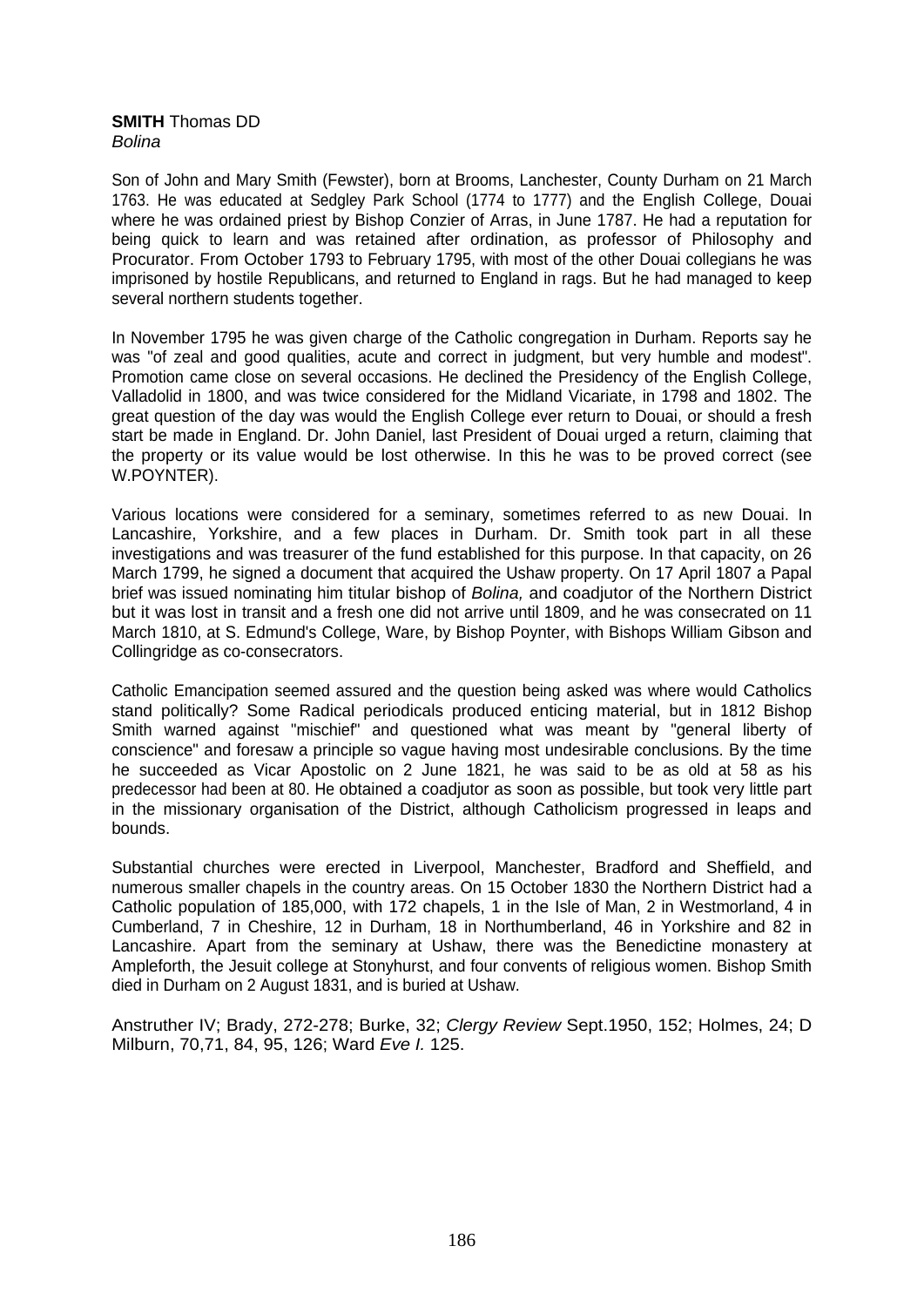# **STANLEY** Algernon Charles, MA

*Emmaus* 

Son of Edward John, 4th Baron Alderley and Lady Henrietta Maria Stanley (DilIon), born on 16 September 1843 at Winnington, near Northwich, Cheshire. His parents London home was at 40, Dover Street. He was educated at Harrow, Rugby and Trinity College, Cambridge. He took Anglican Orders and held curacies at Kidderminster, West Bromwich and S. Mary, Soho before becoming vicar of Holy Cross, S. Pancras. In all these places he exhibited great generosity to the poor, indeed in later life it used to be said that he would argue with a cabman over sixpence but think nothing of giving a thousand pounds to charity.

He appears to have followed Cardinal Manning's participation in the First Vatican Council with some interest, and it was Manning who eventually received him into the Church in 1879. After one year at the Academy of Noble Ecclesiastics, in Rome, he was ordained priest on 18 December 1880. When he returned to London he was appointed curate to the Vicar General, Canon Barry, at S. James' , Spanish Place, then an old Embassy chapel. In 1890 this was replaced by the present huge Gothic church, but after the death of Canon Barry, in 1893, Fr. Stanley went to live in Rome where he became Vatican correspondent of *The Times* and the *Daily Telegraph.* He was greatly favoured by Pope Leo XIII who created him Domestic Prelate, and (in 1897) Protonotary Apostolic.

In 1903 Cardinal Vaughan requested that Mgr. Stanley should become his auxiliary bishop, an unusual request considering he had spent only half his life as a Catholic in England, and that in one parish. However, the petition was granted. The titular see of Emmaus was assigned which gave the new bishop a special joy as his devotion to the Blessed Sacrament was intense. He was consecrated in the church of S. Gregory on the Coelian Hill, on 15 March 1903, by Jerome Gotti, ODC, Cardinal Prefect of Propaganda. The death of Cardinal Vaughan only three months later released Bishop Stanley from his commitments, and he returned to Rome and spent the rest of his life in his house in the *Via Giulia.*

Bishop Stanley was named Assistant at the Pontifical Throne in 1907, and Canon of S. Peters in 1919. His generosity to the English College provided 14 bursaries and a fund to support the Rector and vice-rector, as well as numerous Improvements to fabric and facilities. He was not without eccentricity, for example he would enter the Refectory while all was silent except for the voice of the reader, and go straight to the high table and hold loud and prolonged speech. In church he would shuffle to his place noisily, throw hat, stick or anything else onto the floor and give several grunts before composing himself. At the opera he would sing along lustily if he happened to know the work being performed, and if he was delayed when going to confession, he would open the door and remind the overlong penitent that others were waiting.

Bishop Stanley died in Rome on 23 April 1928, and he is buried there.

Catholic Whos Who 1921, 433; *Venerabile* 11 April 1925, 129-131; and IV October 1928, 4-9; J.A.Venn, *Alumni Cantabrigiensis II* (Cambridge 1954), 10; M.E.Williams, 152-168.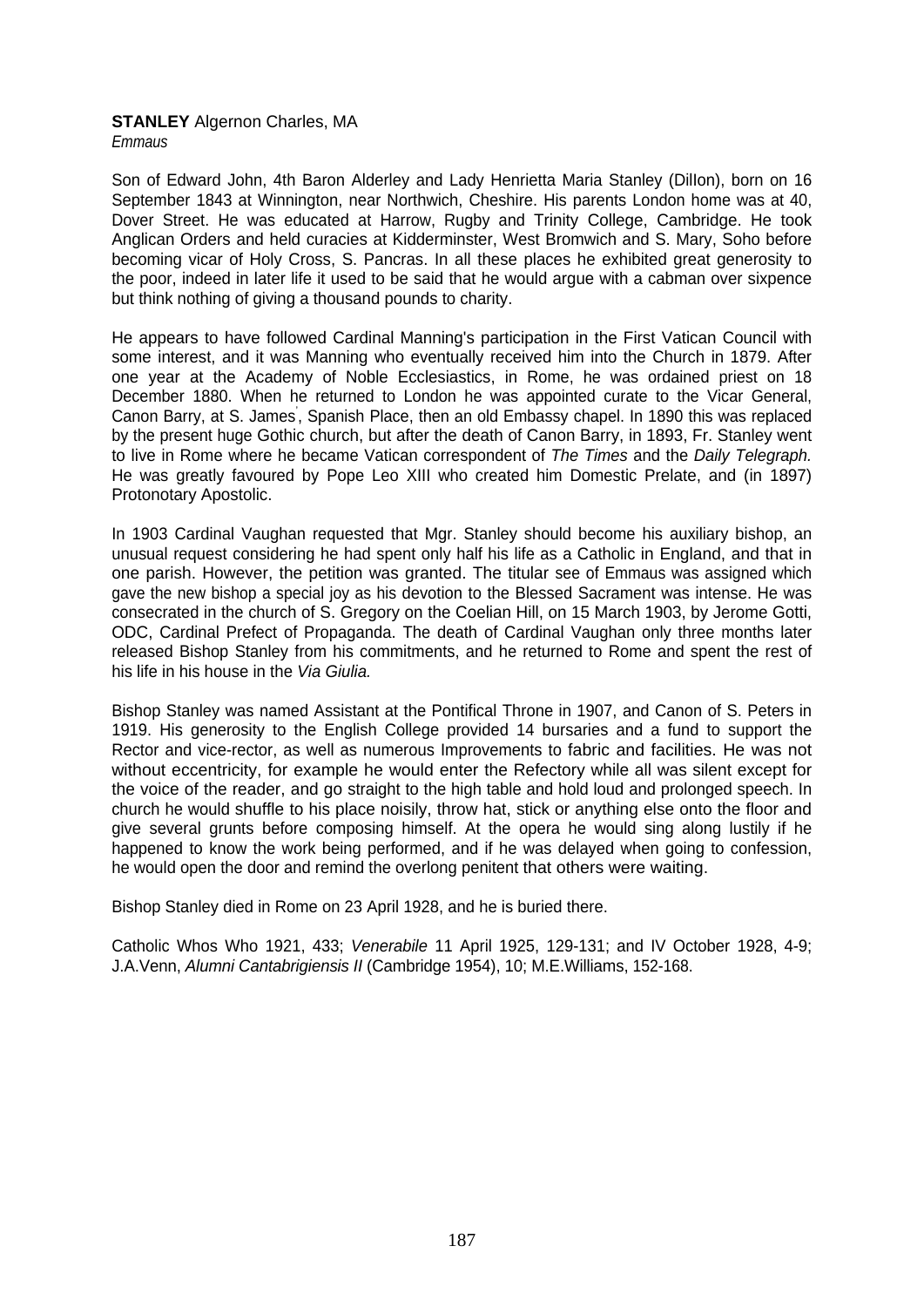## **STAPLETON** Gregory

*Hierocaesarea* 

Son of Nicholas and Winifred Stapleton (White), born at Carlton, near Selby, Yorkshire on 7 December 1748, he was the seventh son of sixteen children. Educated at the Douai preparatory school at Esquerchin, and the English College, Douai, he was ordained priest in 1772 and remained at the college as Procurator until 1785 when he resigned in protest at the extravagance of the President, William Gibson (q.v.)

After two years as tutor to young Mr. Stonor, in Oxfordshire, he was appointed President of the English College, at S. Omer in 1787. This position had been alloted to the Secular clergy since the Jesuits were expelled from France in 1763, but was regarded more of a burden than a distinction. Both Daniel O'Connell (1775-1847) and Thomas Walsh (q.v.) were conspicuous among his pupils. When war broke out between England and Revolutionary France in 1793, the college of S. Omer was seized, and while a few escaped most of its community of 52 students and 11 professors were imprisoned, Fr. Stapleton included.

Reduced to poverty and almost starvation, they shared many of their privations with their compatriots from Douai, and when released and sent back to England in February 1795, between them they could muster five future bishops - Gradwell and Walsh then students, and Poynter, Stapleton and Thomas Smith among the professors. They were welcomed to London where Bishop Douglass invited them to occupy S. Edmund's College, Ware as compensation for their losses in France. Some of them doubted the wisdom of this, believing that independent colleges free from episcopal control were desirable. But the Prime Minister, William Pitt, pointed out that if new foundations were made, public interest, even public hostility could be aroused. But if an existing school was enlarged, then unwelcome interference would be minimised. S. Edmund's therefore became the seminary for the London District, with Stapleton as its President, and Poynter as vice-president. In 1800 Stapleton went to Rome to seek an opinion on the validity of the marriage between the Prince of Wales and Mrs Fitzherbert.

On 8 March 1801 he was consecrated titular bishop of *Hierocaesarea* and Vicar Apostolic of the Midland District, at S. Edmund's College, by Bishop Douglass, with Bishops Moylan (of Cork) and Sharrock as co-consecrators. He then took residence at Wolverhampton, and was described as of unimpeachable orthodoxy, and with influence to restore calm where anti Roman feeling (among Catholics) had been strong. However, the Reverend Joseph Wilkes (1748-1829) one of its staunchest supporters remained deprived of his faculties. *Staffordshire Catholic History* XV, 1975, 27 states that being a stranger he had to seek guidance when going on visitation, and it publishes the four routes (Stafford, Salop-Worcs, Warwick-Oxon, Derby-Notts) produced for him by John Kirk, the biographer.

When peace with France was restored by the treaty of Amiens on 27 March 1802, Bishop Stapleton and others set out seeking either restoration of, or compensation for, English Catholic property lost during the revolution. Although the crossing was calm and the bishop seemed in excellent spirits, he died very suddenly at the Inn 'S. Catherine<sup>'</sup>, S. Omer on 23 May 1802. His funeral took place there and was attended by many of the Municipality who well remembered him.

Anstruther IV.257-258; Brady, 219-221; Ward, *Dawn* II, 70,80,235.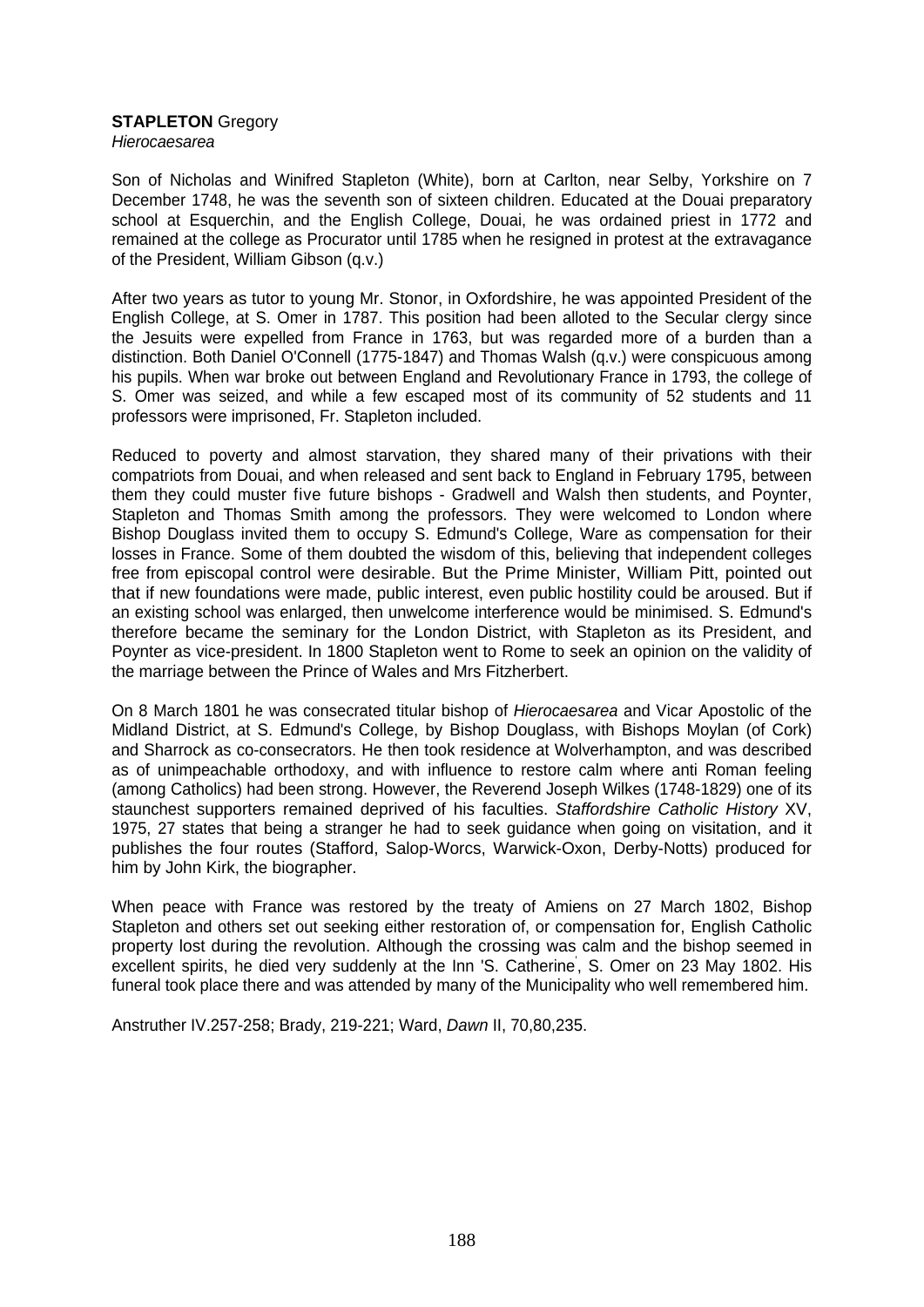#### **STONOR** John Talbot, DD *Thespiae*

Son of John and Lady Mary Stonor (Talbot), his mother being daughter of Francis, 11th Earl of Shrewsbury. Born at Stonor Park, near Henley on Thames, Oxfordshire in 1678, he was second cousin to Bishops James and Thomas Talbot. Educated at the English College, Douai and S. Gregory's, Paris, he discontinued his studies for a time, intending to marry, but subsequently returned and obtained the degree DD in 1714, but the date of his ordination seems uncertain.

In London his criticism of Bishop Giffard, whom he considered too old and ineffective reached the point of indiscretion, especially as it was a time when attitudes to Catholics were generally hostile. And he was one of the first priests to see and advocate that acceptance of the Hanoverian regime was inevitable, and clinging to the Stuart cause was hopeless. Furthermore, he was a close friend of Thomas Strickland (1679-1740) who although a priest made considerable efforts to spread disaffection among the English Catholics who followed the Stuarts into exile. He was one of the first Catholics to offer allegiance to George I, who later used his influence to get him made bishop of Namur in Belgium, in 1728. It is said these two young doctors used to boast they would become bishops, Stonor of the London District and Strickland of the Northern District, as he was a native of Sizergh in Westmorland.

Stonor was appointed Vicar General to Bishop Giffard, in London but on no account would that venerable prelate accept him as coadjutor. But being young, popular and influential, it was believed his noble birth would dissuade active persecution and he was appointed Vicar Apostolic of the Midland District on 11 September 1715. and named titular bishop of *Thespiae.* It being too dangerous to risk consecration in England he was secretly consecrated in Paris, by Cardinal di Bissi, and a copy of the oath taken on the occasion is in the Vatican archives. It was signed on 26 November 1716, at Brussels.

Bishop Stonor's ministry in the Midlands was vigorous and long remembered. Among his correspondence of the period is a curious letter of his, dated 2 October 1724, requesting to consult documents in the castle of S.Angelo, to enable him to refute some heretical claim about the validity of orders. Much later It was mainly due to his influence that a Bull was obtained from Pope Benedict XIV, dated 30 May 1753. Addressed to the Vicars Apostolic of England, it carefully defined the privileges of the religious orders, and outlined rules for the English Mission which were to remain valid until the restoration of the Hierarchy in 1850.

A letter of his from *Castello Stonorlo in Comitatu Oxoniensi* to Rome, dated 24 January 1751 states he can no longer make visitations on horseback or in a carriage, and therefore he tenders his resignation. This was not accepted but John Joseph Hornyold was proposed to him as coadjutor. He replied that his own nephew, Christopher Stonor would be preferable, or even Charles Howard "of illustrious birth". But Hornyold was appointed. Bishop Stonor died at Stonor Park on 29 March 1756, where he is buried.

Brady, 206-209;Guilday, 34; Hemphill 50-54, 63-68, 105.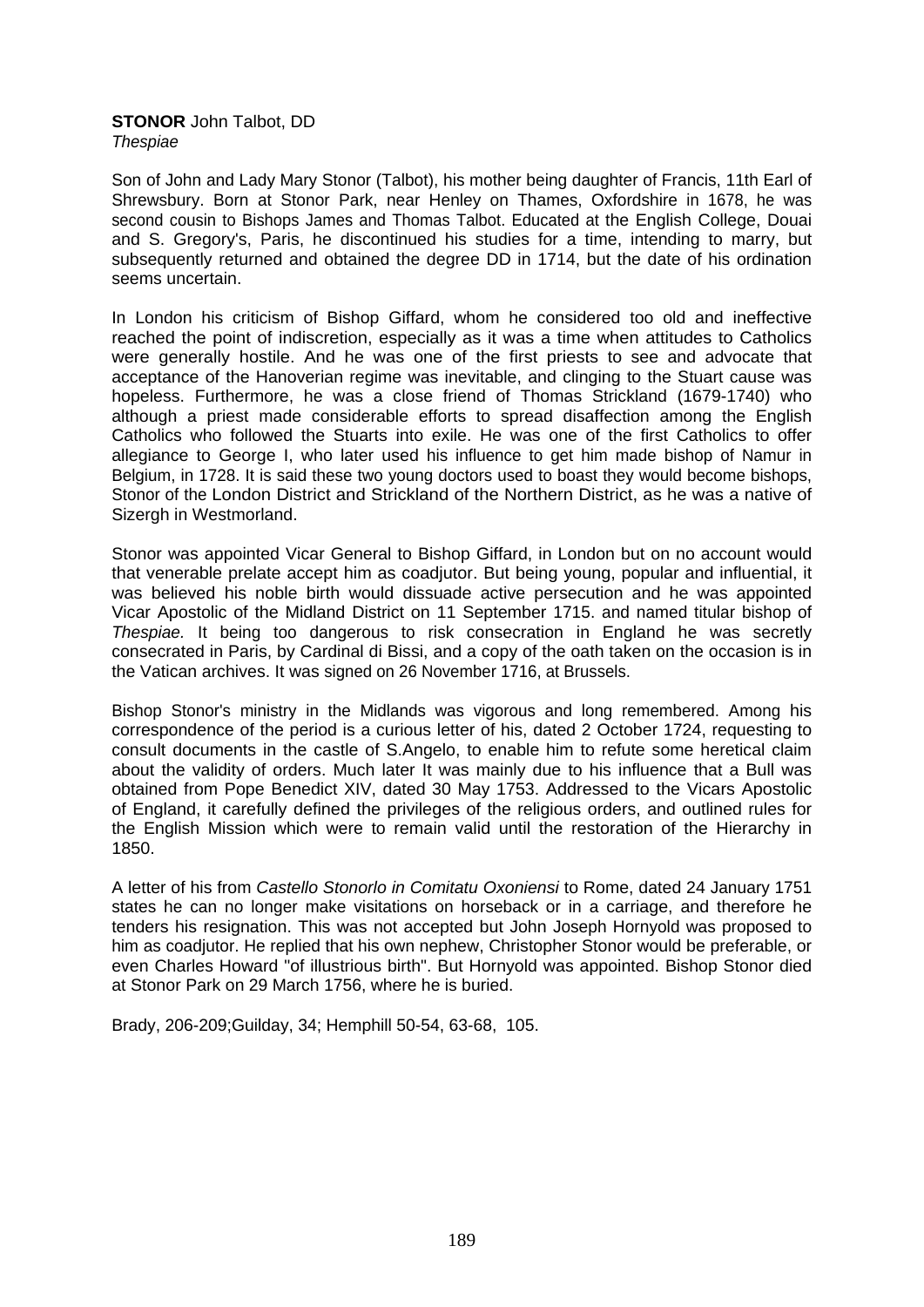# **SWINDLEHURST** Owen Francis PhL, STL, JCL

*Chester-le-Street* 

Son of Francis and Ellen Swindlehurst (Woods), born in Newburn, Northumberland on 10 May 1928. After early schooling there and in Blaydon, he went to Ushaw Junior Seminary where, despite shyness, his academic and other abilities were soon recognised. In 1948, he was sent to the Venerable English College, Rome, where he continued to excel in studies.

His lifelong love of Rome began to develop. In both colleges he was known from his love of sport, based on unfailing support for Newcastle United, and also for a mischievous sense of humour. Appointed Senior Student, he was ordained priest in the College on 11 July 1954, but did not return to England until completing his course in the following summer.

Bishop McCormack appointed him assistant priest at S. Bede's, Jarrow, from 13 August 1955 until October 1955 when he sent him back to Rome to study for a doctorate in Canon Law. He successfully defended his thesis in public but always declined to claim his doctorate with the excuse that the Church should not have to pay for printing his thesis. He returned to the diocese in August 1958, to temporary appointments at S. Matthew's, Jarrow and S. Joseph's, Blaydon until he succeeded Fr. Hugh Lindsay at S. Matthew's, Ponteland and also assistant diocesan secretary.

In April 1967 he was appointed to S. Bede's, Newcastle as assistant priest so that he could extend the work he had already begun with the diocesan matrimonial tribunal. He was appointed parish priest of Holy Name, Newcastle in February 1972. He always had the confidence of his fellow priests. He was first diocesan representative of the newly-formed National Conference of Priests in 1970. He was also secretary of the diocesan council of priests. After the death of Bishop Cunningham and the installation of Bishop Lindsay, in 1974, there was widespread consultation before the appointment of an auxiliary bishop. Fr. Swindlehurst was named titular bishop of *Chester-le-Street* and auxiliary bishop on 10 June 1977 and episcopally ordained by Bishop Lindsay on 25 July 1977. He was appointed to take charge of the area between Tyne and Tees and lived in a house attached to the Sunderland Sisters of Mercy, who also looked after him.

Bishop Swindlehurst was an immensely successful pastoral bishop, a knowledgeable and dependable advisor as a member of the Bishops' Conference and the Northern Bishops as well as in the diocese. He was in charge of the whole diocese for several months in 1983 when Bishop Lindsay was ill and, again from 1989 until 1992 the greater part of diocesan responsibility fell to him. During that time he himself had minor surgery which turned out to be the precursor of the serious lung cancer from which he died on 28 August 1995. He welcomed the appointment of Abbot Ambrose Griffiths as diocesan bishop in 1992, because he felt that he would never have been able to sustain the task. Bishop Swindlehurst is buried in the cemetery attached to Our Lady's church, Washington, Tyne and Wear.

+ Hugh Lindsay.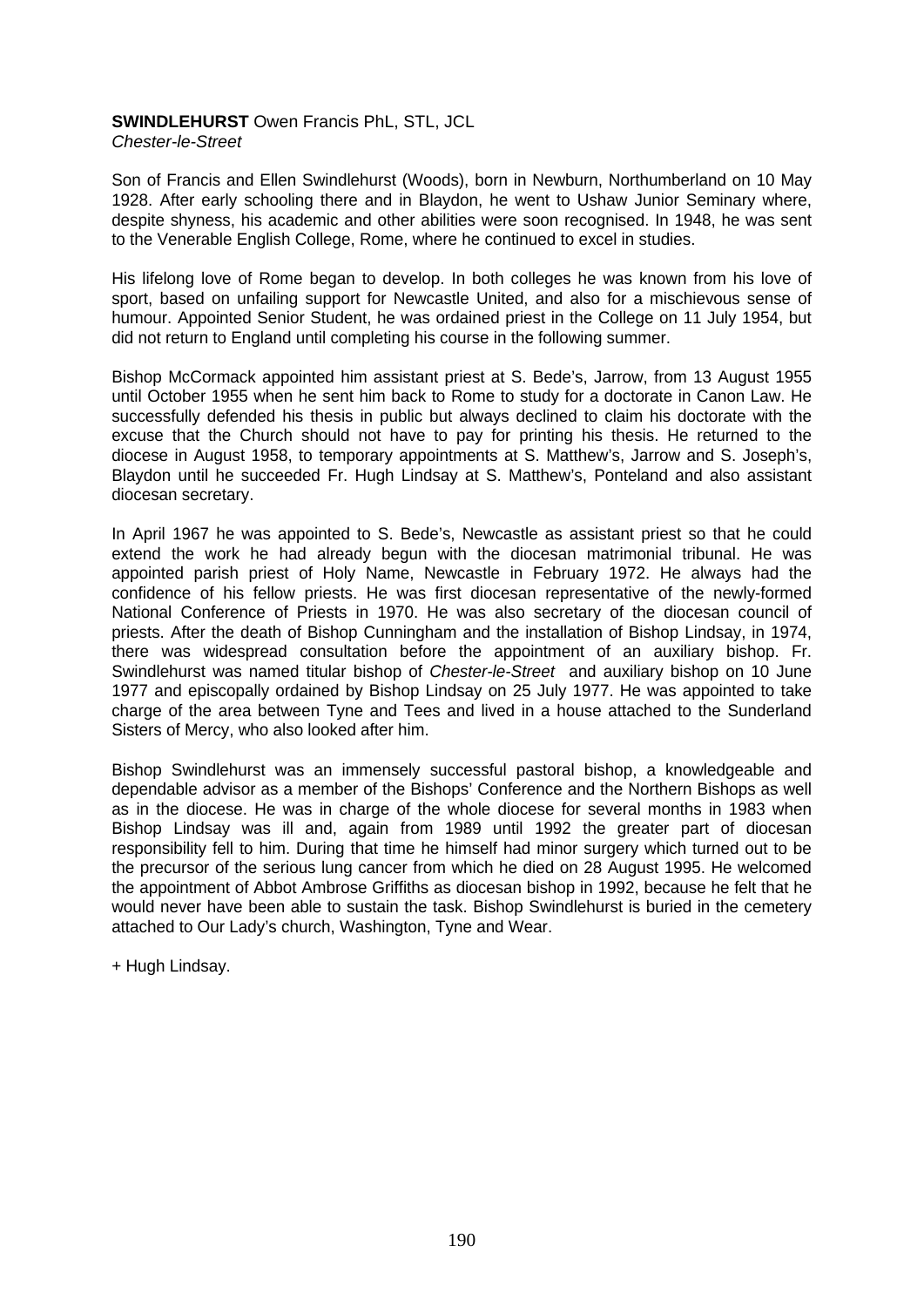### **TALBOT** James Robert, DD *Birtha*

Son of George and Mary Talbot (Fitzherbert) born at Isleworth, Middlesex on 28 June 1726, he was brother of the 14th Earl of Shrewsbury, and of Bishop Thomas Talbot (q.v) He was confirmed in infancy by Bishop Giffard, a practice common in those days. (Ward,Dawn1,19). His first school was at Twyford, Hampshire, which later removed to Standon Lordship, Hertfordshire, and was predecessor of S. Edmund's College, Ware. He entered the English College, Douai on 1 June 1738, and was ordained priest on 19 December 1750.

After a short period of teaching at Douai, he withdrew to his own house at Esquerchin, a few miles away, where he conducted a boys preparatory school until he was nominated coadjutor to the great Bishop Challoner, Vicar Apostolic of the London District, at the age of 33. The appointment was approved by Pope Clement XIII on 18 February 1759, and he was consecrated titular bishop of *Birtha,* by Bishop Challoner (secretly at Hammersmith) on 24 August 1759.

The coadjutorship lasted for 22 years during which time Bishop Talbot experienced much active persecution, chiefly on account of the activities of the common informer, Payne. He was twice brought to trial on a charge of being a priest, in 1769 and again in 1771. On each occasion he was acquitted because Lord Justice Mansfield demanded positive proof of ordination, which Payne could not possibly produce. But feelings against Lord Mansfield were such that his house was wrecked during the infamous Gordon Riots. Bishop Ward states that the last act of actual persecution against Catholics in England was at Old Hall, Ware in 1775 when the loft was (unsuccessfully) searched for Bishop Talbot, and for evidence that Mass had been celebrated there.

Bishop Talbot succeeded as Vicar Apostolic of the London District on 12 January 1781. He lived in great seclusion at Hammersmith though his almost unbounded charity earned him the epithet "the good Bishop Talbot". The agitation by Catholics for relief, which was to prove so decisive during the episcopate of his successor, was beginning to take shape. He agreed to serve on the Catholic Committee but soon found himself unable to come to terms with some of the compromises being suggested. But he refused to take the severe action of some of the other Vicars Apostolic, as he characteristically put it "refusing to sacrifice in charity what might be gained in orthodoxy".

Bishop Talbot died on 24 January 1790, and was buried at S. Paul's, Hammersmith on 1 February. In 1900 his body was reinterred at S. Edmund's College, Ware, of which place having purchased the property in 1769, he is considered a founder. Unlike all his predecessors in the London District, he died without a coadjutor, and therefore the knowledge of who his successor was going to be. He had recommended Richard Southworth, of Brockhampton, near Havant, in Hampshire, but other deeds determined the issue.

Anstruther IV; Brady, 176-178; Burton; Ward, *Dawn* I, 17-33.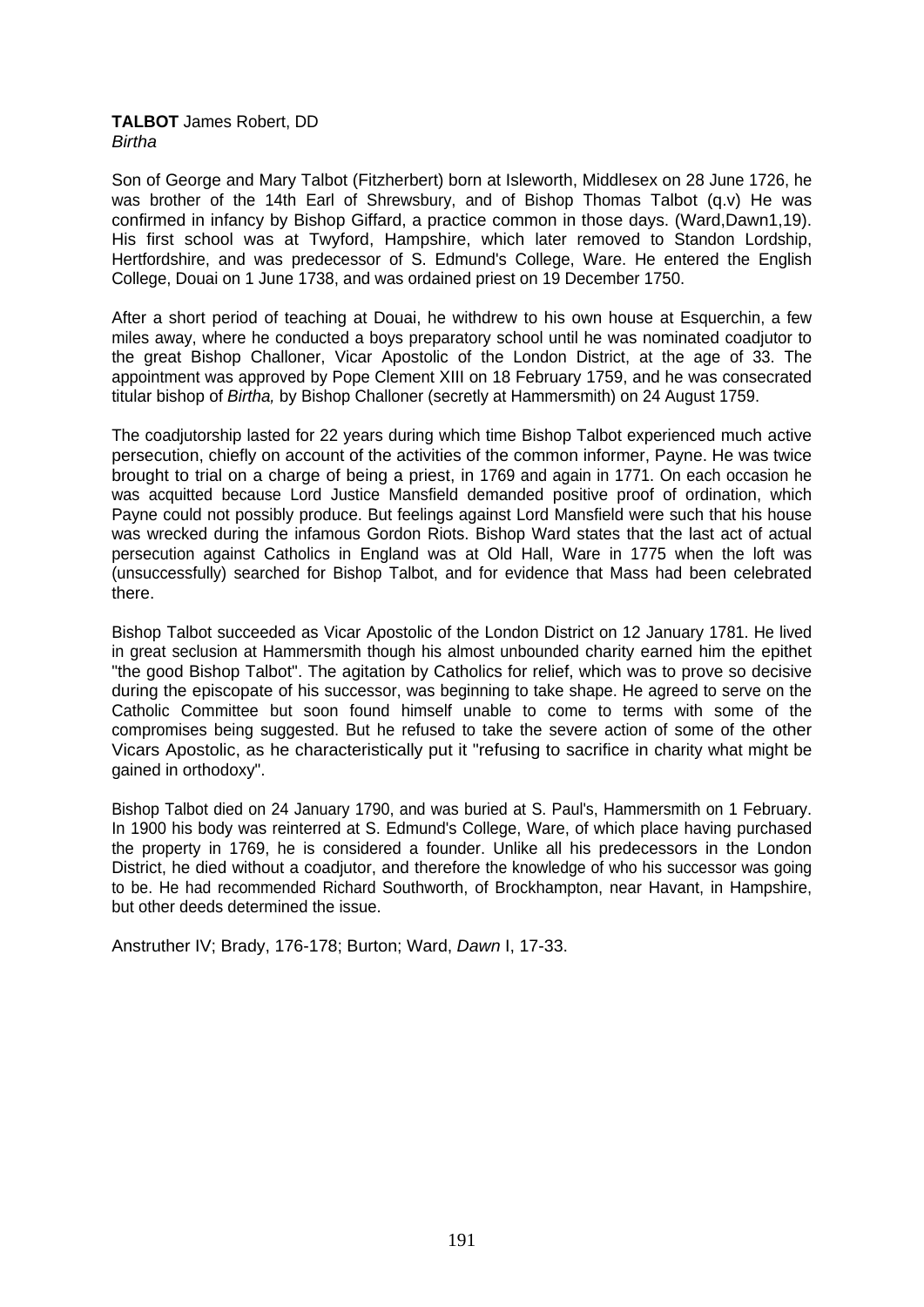## **TALBOT** Thomas Joseph, DD *Acone*

Son of George and Mary Talbot (Fitzherbert), born at Heythrop, Oxford on 17 July 1727, he was brother of the 14th Earl of Shrewsbury, and of Bishop James R. Talbot (q.v) As young men these brothers made the grand tour under the tutelage of Alban Butler, author of the *Lives of the Saints*. From Twyford School, in Hampshire he entered the English College, Douai on 6 August 1740 and was ordained priest on 19 December 1752. The following year he went onto the English mission at Brockhampton, near Havant, Hampshire, where he remained until 1762.

In that year the Jesuits were expelled from France and an urgent vacancy arose for the Presidency of the English College at S. Omer. A Parliamentary committee in Paris offered the post to Thomas Talbot, who after much hesitation accepted it, though the authorities at Douai were of the opinion that there was no need for this other Continental college. Diffidence seems to have been a life-long characteristic of this prelate. Bishop Ward writes "It is no disrespect to say that the whole tone of his mind was coloured by the epoch in which he lived. The greater part of his life was cast when the Penal Laws asserted their full force, and his spirit breathes of those times".

In February 1766 he was nominated titular bishop of *Acone,* and coadjutor of the Midland District, but it was not until 10 June that he formally accepted office. Episcopal consecration is believed to have taken place in 1767, but where and by whom remains a mystery. Some say that Bishop Hornyold (q.v) was the consecrating prelate but this is pure speculation. W.M.Brady in 1876, Edwin Burton in 1906 and others in 1950 have all searched for, and failed to establish, the name of Bishop Talbot's consecrator. Given his S. Omer connection the ceremony could have taken place in France.

After a coadjutorship of about eleven years he succeeded Bishop Hornyold on 26 December 1778. He would have gladly spent all his exertions on his vast District of fifteen counties, but times were against him. English Catholicism was emerging from its long Penal winter, with some of the laity willing, and anxious, to compromise on theological issues in order to gain social or political advancement. Although Bishop Talbot joined with the other three Vicars Apostolic in condemning the offensive oath of 1789, he did not insist upon the condemnation being published in the Midland District.

A second condemnation in 1791 was made, but he declined any part in it, neither would he censure Joseph Berington, a priest whose advanced ideas almost brought sober English Catholicism to despair. Bishop Talbot always maintained that peace and concord must be restored to his distracted District, and that charity in thought and speech must always hold pre-eminent place. In November 1793 he appointed the Reverend John Bew to begin a new college, at Oscott, the most memorable and enduring act of his episcopate.

Bishop Talbot died at Hotwells near Bristol on 24 April 1795, and was buried in the vaults of S. Joseph's, Trenchard Street, Bristol until 1906 when his remains were reinterred at Downside Abbey, Bath.

Anstruther IV; Brady, 214-216 (wrong in some details); *Cath Enc* XIV (1912), 434; *Clergy Review* Sept. 1950,152; Kirk; Ward, *Dawn* 1 and 11.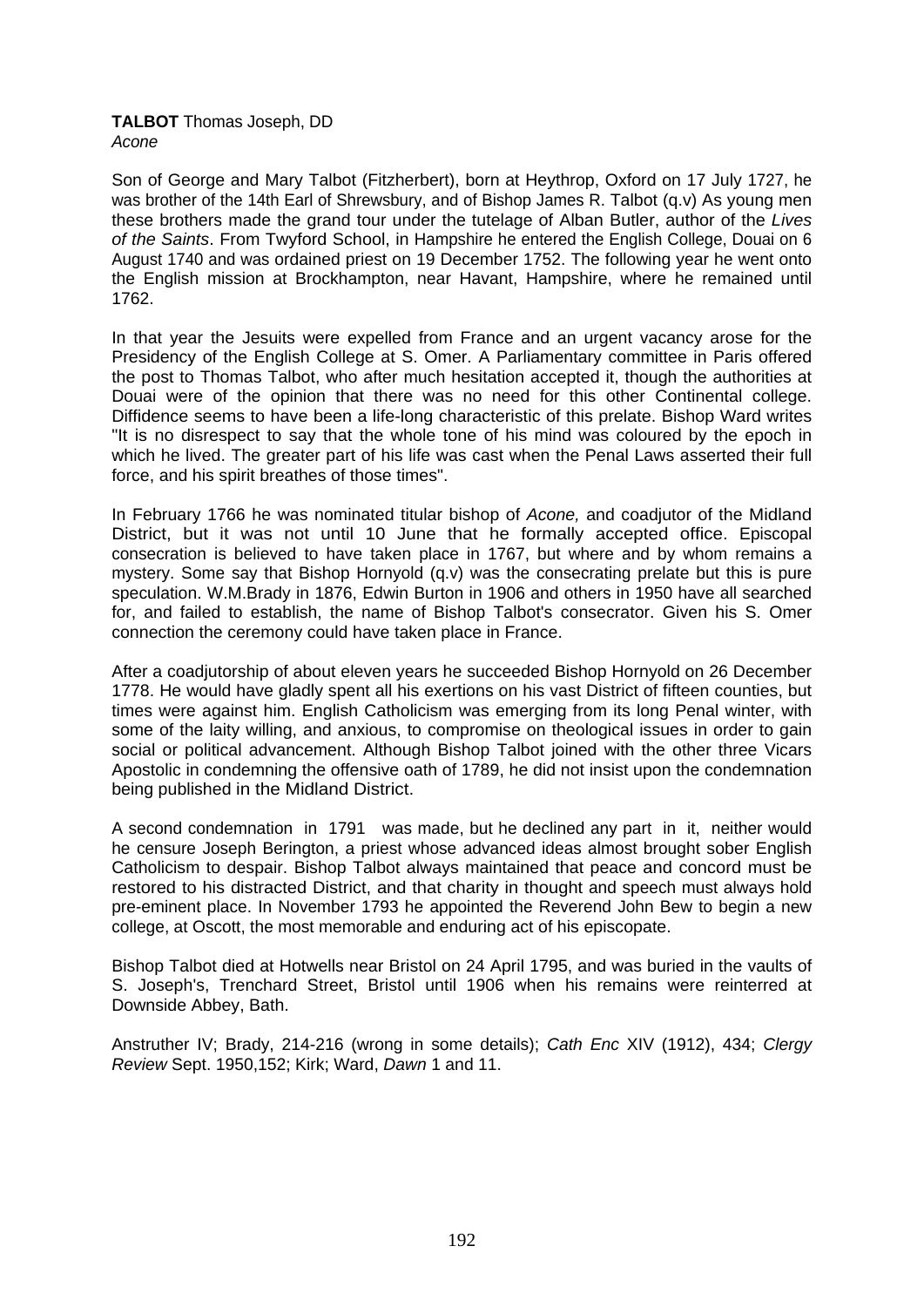### **THOMAS** Francis Gerard STL Northampton

Son of Edward James and Elizabeth May Thomas (Gibbons), he was born at Stone, Staffordshire on 29 May 1930 and educated at Cotton College, S. Thomas's, Grove Park, Warwick and Oscott. From his earliest years he was multi-talented. As pianist in theatricals or the First Rugby XV, all were parts of that completeness of character that made him an outstanding student. In academic studies he invariably gained some prize or other. He was profoundly influenced by Mgr. Francis Davis, whose knowledge of theology from S. Thomas Aquinas to Karl Barth was encyclopedic.

After ordination on 5 June 1955 he spent some months at S. Peter's, Leamington Spa as assistant before going to the Gregorian University in Rome to work for his licence in theology.. He took his degree just as Pope John XXIII was announcing his intention to hold a second Vatican Council. The documents and consequences of that event might almost be said to have occupied the life's work of this future prelate.

In 1959 he returned to Oscott to teach theology but extended his work to training speakers for the Catholic Evidence Guild, and visiting parishes to explain and advise about the changes that the new liturgy required. In 1968 he was appointed Rector of Oscott and the following year became a Prelate of Honour. His gifts of leadership are well documented. His personal interest in his students and staff, his concern for individuals, his sensitivity towards any sign of insecurity during that period of great upheaval, all marked him as a caring superior. He advocated an end to the old system of isolating seminarists and arranged placements in the community. He began links with Queens College, Birmingham that resulted in joint courses being devised. In 1979 Archbishop Dwyer appointed him parish priest of Holy Trinity, Newcastle-under-Lyme and Episcopal Vicar for North Staffordshire. Nobody was surprised when Mgr. Thomas was made a bishop. Later some forecast that someday he would become Archbishop of Westminster.

On 29 September 1982 he received Episcopal ordination as ninth bishop of Northampton in the Cathedral of Our Lady and S. Thomas of Canterbury by Cardinal Hume. The tributes following his untimely death best tell of his brief episcopate. "His affection and concern were so evident....renewal did not imply negative judgements.....his command of language made what he said clear and interesting….at Milton Keynes he grasped the vision of a new city pioneering new patterns of local ecumenism…he pointed out the economic and political causes of injustice…his Pastoral Letter on Racism was a source of encouragement and inspiration...when too ill to attend the Bishops Conference he offered by letter a contribution". After surviving a severe operation in the summer of 1988, Bishop Thomas's health deteriorated rapidly and he was cared for at the Bon Secours Hospital, Beaconsfield. There on the very last day of his life, Christmas Day 1988, he concelebrated Mass from his wheelchair, then died that same evening. He is buried at Northampton Cathedral.

Northampton Diocesan Archives; Directory of Archdiocese of *Birmingham* 1990, 165; *Daily Telegraph* , 28.12.1988; *Who's Who* 1985, 1430.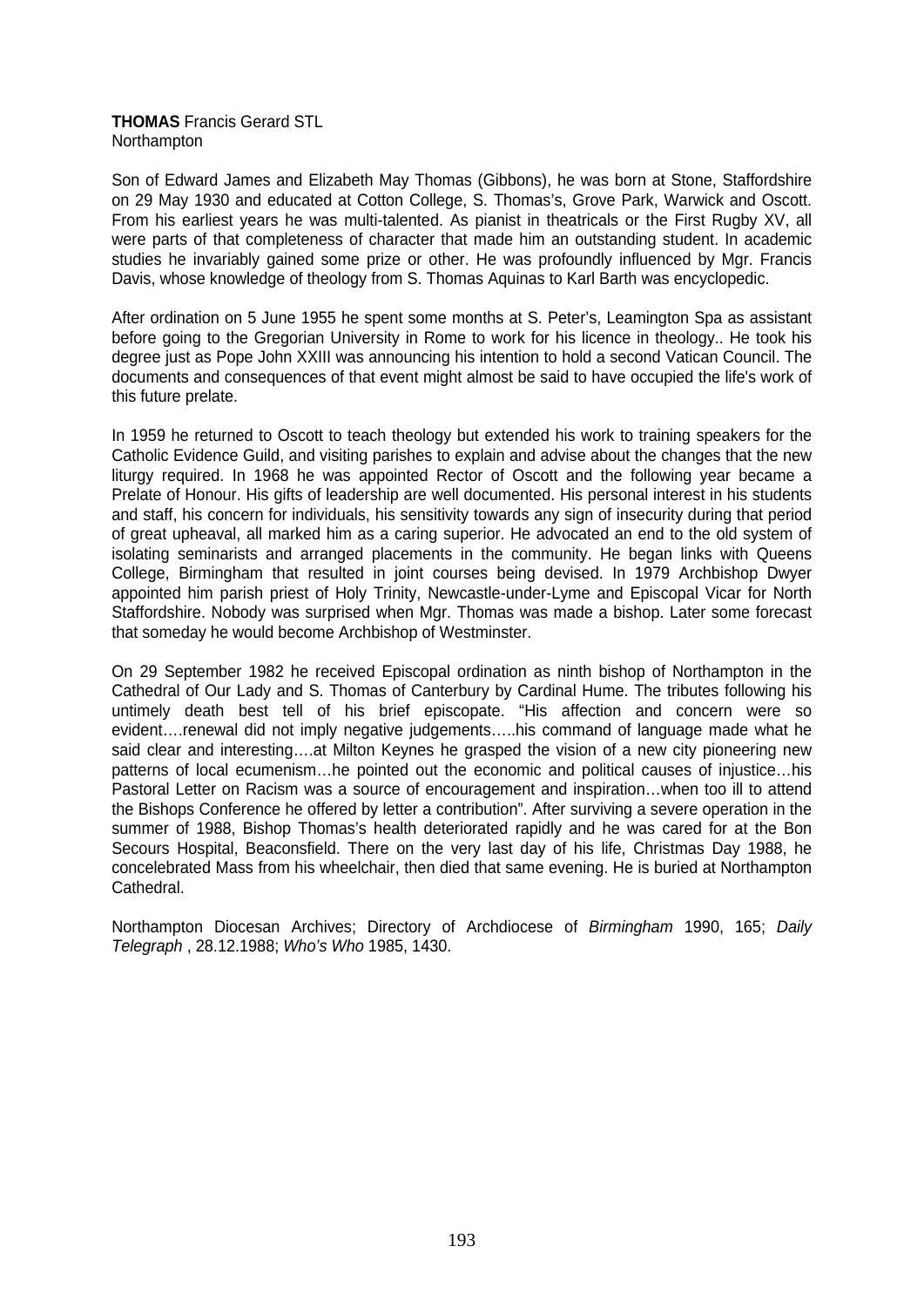# **THORMAN** Joseph

Hexham and Newcastle

Son of Joseph Thomas and Anna Mary Thorman (Rennoldson) born on 6 August 1871, at 67 Chichester Street, Gateshead, County Durham. He became a Catholic after his mother's second marriage and was baptised in S. Anthony's, Walker on 24 October 1883. He was educated at S. Cuthbert's Grammar School, Newcastle, and at Ushaw where he was a minor professor before being ordained priest by Bishop Wilkinson on 27 September 1896.

He was a curate at S. Mary's Cathedral, Newcastle until 1897, then after brief periods of supply at S. Joseph's, Tow Law and S. Thomas of Canterbury, Wolsingham, he returned to the Cathedral where he remained until appointed rector of S. Patrick's, Langley Moor, in April 1899. In December 1906 he became rector of S. Andrew's Newcastle, a difficult assignment for although encumbered with a large debt, whole streets were being demolished and many of his people rehoused elsewhere, as part of a scheme to build a new bridge across the Tyne. For a time even the existence of his church was threatened.

During the First World War he organised considerable relief among Belgian refugees, which earned him the Order of King Leopold. But few people heard of it and none actually saw it. During his years at S. Andrew's he was an ardent cyclist and spent his summer holidays visiting most of the Cathedrals of England. He was appointed seventh bishop of Hexham and Newcastle on 18 December 1924.

On 27 January 1925 he received episcopal consecration in S. Mary's Cathedral, Newcastle, by Archbishop Keating, with Bishops Cowgill and Dunn as co-consecrators. The Lord Mayors of Newcastle and Durham both attended in state. The eleven years of his episcopate were to witness much consolidation, though he used to disclaim any credit. "My clergy always do what I suggest" was one of his familiar expressions. The Jesuits opened a Retreat House in Sunderland, the Mill Hill Fathers came to Croxdale, and the convent of the Helpers of the Holy Souls opened in South Shields. 35 Mass centres were begun, many of which developed into parishes, and 15 churches were consecrated.

Bishop Thorman was often in demand as a speaker, even as far away as London or Oxford, and he became President of the Catholic Social Guild. In 1935 he made his *ad limina* visit to Rome, and although very unwell on his return, he insisted upon performing the consecration of S. Dominic's, Newcastle on 6 June. At the conclusion he was admitted to hospital, in a state of collapse, and a severe operation was performed. Although his life was despaired of he recovered and resumed diocesan duties, and even acted as a co-consecrator for Bishop Poskitt of Leeds. In October 1936 he returned to the Minories, the hospital of the Dominican Sisters in Newcastle. Before leaving his home at Tynemouth he put all his affairs in order and left a note saying "Now I owe no man anything, except perhaps anyone I have injured or neglected." He died on 7 October 1936 less than two hours before he was due to undergo another operation. Thousands of ecclesiastics, civic dignitaries and ordinary people attended the Newcastle Requiem. Bishop Thorman is buried at Ushaw.

*Northern Catholic Calendar* 1937, 104-112; *Tablet* 20.12.1924,829, 847; 31.1.1925, 137.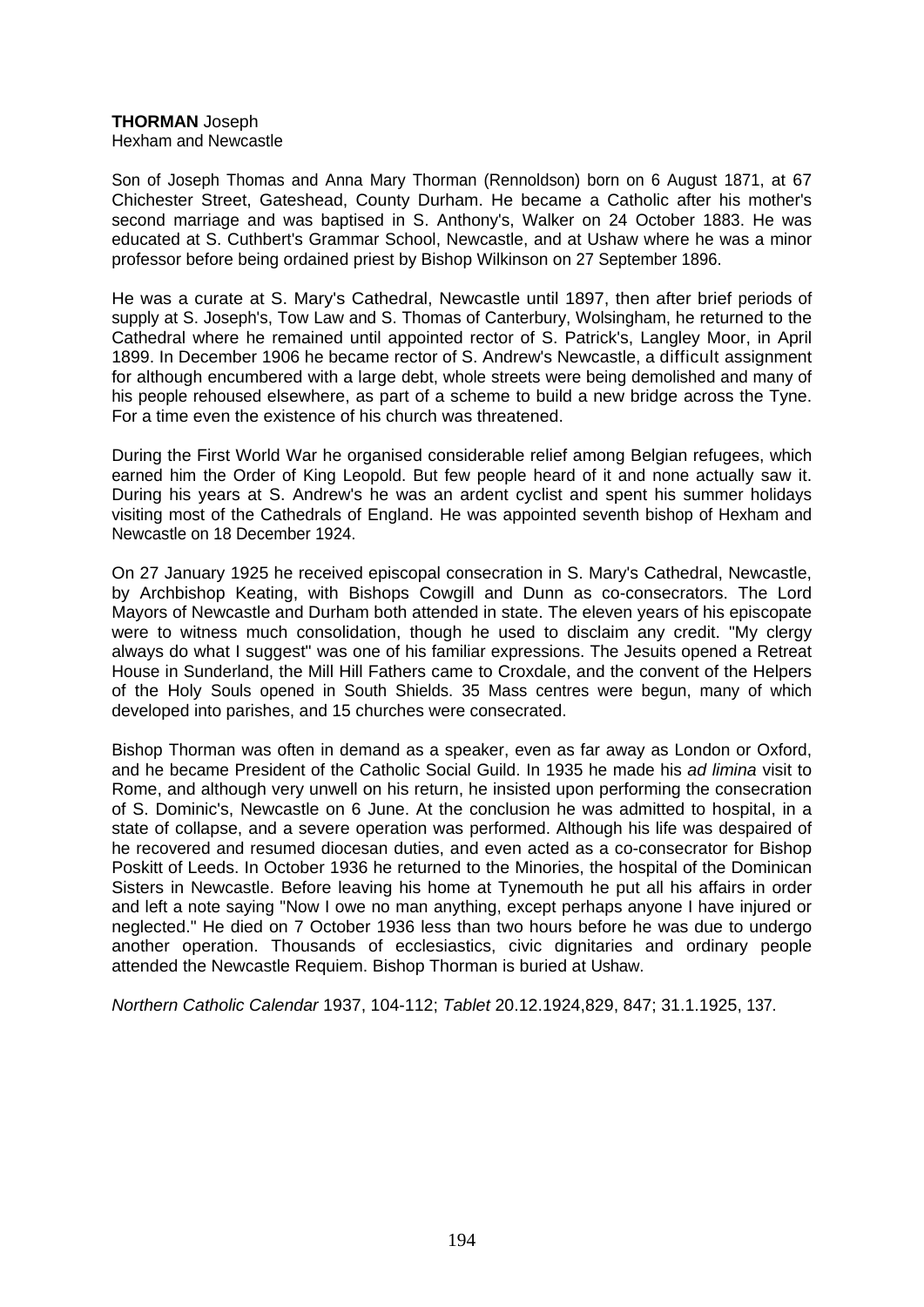#### **TICKLE** Gerard William *Bela*

Son of William Joseph and Rosanna Tickle (Kelly), born in Birkenhead on 2 November 1909. He was educated at Douai Abbey School, Woolhampton and he studied for the priesthood at the English College, Rome. He was ordained for the diocese of Shrewsbury on 28 October 1934 and appointed curate at S. Joseph's, Sale, a prosperous parish, practically a suburb of Manchester. In 1941 he became an army chaplain and served in Holland and Belgium, took part in the invasion of Europe in 1944, worked in a field hospital, then went to Germany until his discharge in 1946. He was appointed Vice-Rector of the English College but it was then in exile at Stonyhurst, near Blackburn, and much of the task of arranging its return to Rome fell to him.

The college buildings were reasonably well preserved because they had been a wartime hospital governed by the Knights of Malta. The country house at Palazzola was less satisfactory. German soldiers had been billeted there and had used a lot of the furniture for firewood. All was soon restored to normality, and a contemporary was moved to comment "Rarely such thoroughness, such versatility and such unhurried quickness found together". In 1952 he was appointed Rector of the college and created Domestic Prelate. In that capacity he welcomed naval and military personnel, diplomats and, of course, pilgrims. He also managed to teach the nun-housekeepers how to make the perfect English Christmas pudding. He believed in putting the students on their honour, his patience was unconquerable but if reproof was required he could put his foot down very firmly. He loved visiting hospitals and the Rocca di Papa orphanage. He regained the spacious wing that had been the apartments of the  $17<sup>th</sup>$  century Cardinal Howard, so that when the English bishops arrived for the second Vatican Council their accommodation was very well provided for.

In 1963 Mgr. Tickle was named titular bishop of *Bela* and Bishop in Ordinary to H.M. Forces. He was consecrated in the college chapel on 30 November by Cardinal Theodore Heard with Archbishop Heenan and Bishop Grasar as co-consecrators. His qualities of real understanding of, and genuine sympathy with, the uncertainties peculiar to Service life, coupled with his natural courtesy and priestly zeal made him welcome among high ranking commanders and in the barracks and naval establishments of others. His visitations took him to Borneo, Cyprus, Germany, Gibraltar, Hong Kong, Malta, the Middle East, the Persian Gulf and Singapore. Northern Ireland was a constant worry and in February 1972 there was a horrendous incident when terrorists planted a bomb in the Officers Mess at Aldershot and one of his very experienced chaplains, Fr. Gerard Weston, was among those killed. Bishop Tickle never hid the fact that serving two masters – the Church and Military regulations – could be difficult, and he did not hesitate to point out the restrictions on good pastoral care that Ministry of Defence economy drives imposed. He retired in 1979, firstly to Neston, on the Wirral, then to Ruthin, North Wales. He died in the Sisters of Mercy Nursing Home in Colwyn Bay on 14 September 1994 and is buried at S. Winefride's, Neston.

Shrewsbury Diocesan Year Book 1965, 76 – 78; 1995, 109; M.E. Williams.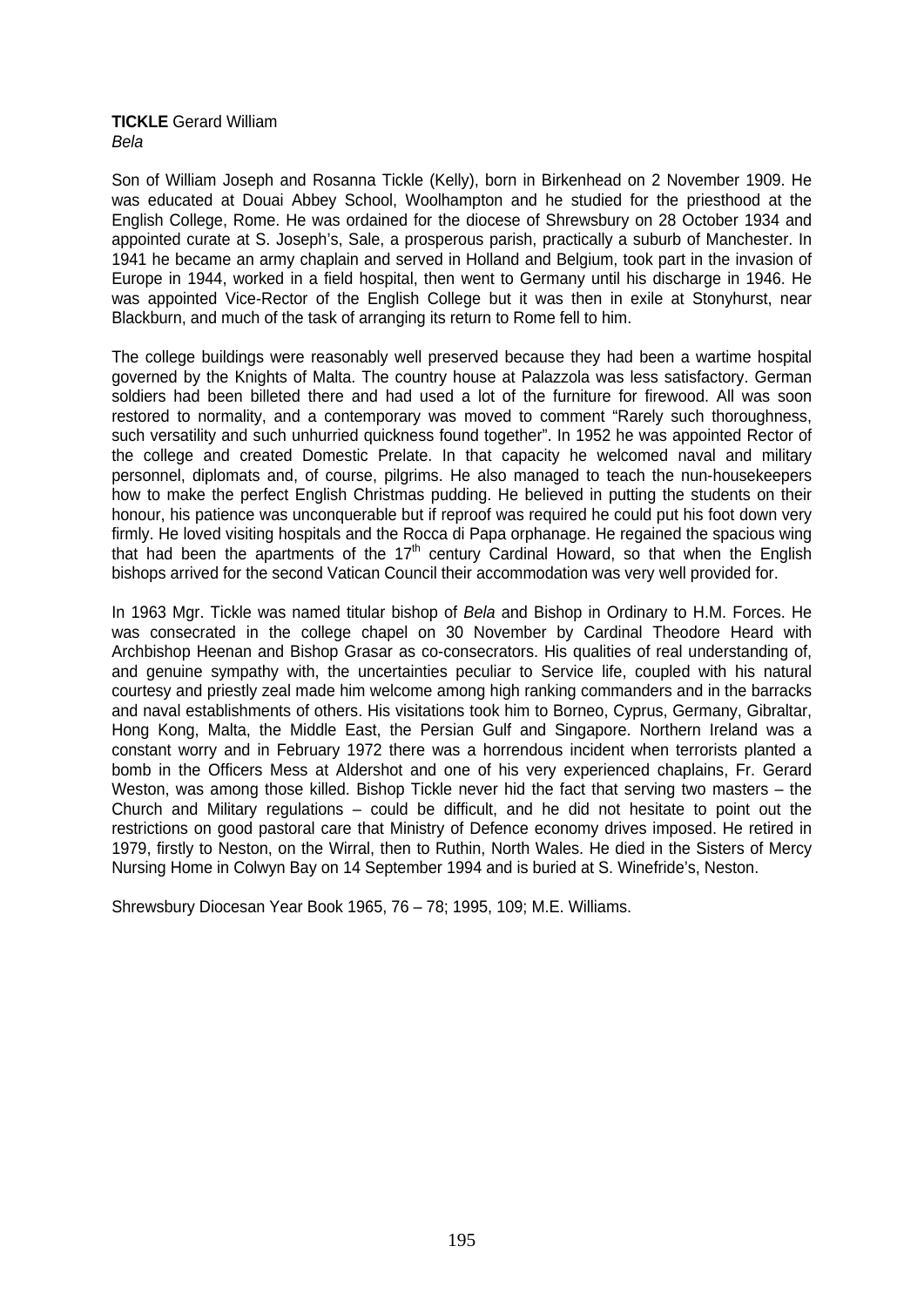**TURNER** William, DD Salford

Son of George and Elizabeth Turner (Arrowsmith), born at Whittingham Hall, near Preston, Lancashire on 25 September 1799. He was baptized in the Hill Chapel, Goosnargh (CRS 31, 247). A contemporary of Cardinal Wiseman, he was educated at Ushaw and the English College, Rome where he was ordained priest on 17 December 1825 but remained in Rome until 9 October 1826.

He was then appointed resident priest at Rochdale where he built the original church of S. John the Baptist in 1830. He also served Bury, and tradition says that the poverty of the mission was such, that he travelled everywhere on foot, and once pawned his watch in order to pay the school teachers wages. In 1831 when cholera swept through Europe conditions were so horrendous in Leeds that he volunteered for duty there, and remained for three months.

From 1834 until 1837 he was curate at S. Augustine's, Manchester, removing to a similar position at old S. Chad's, Rook Street until 1839. He then became rector of S. Chad's until 1842 when he returned to S. Augustine's as head priest. It was a fine church, designed by John Palmer in 1820, and Pugin upon first seeing its interior said "This man built a hundred years before his time". It was a populous mission and a well attended church where a special collection would fetch £10. During his years at S. Augustine's, Dr.Turner also served as Vicar General of the Eastern part of the Lancashire District.

At the restoration of the Hierarchy on 29 September 1850 the new diocese of Salford was formed, consisting of the Hundreds of Blackburn, Leyland and Salford. However, a rescript of 27 June 1851 removed Leyland and its nine missions to Liverpool, but contrary to repeated statements Leyland did not contain the town of Preston. William Turner was appointed first bishop on 16 June 1851 and consecrated in S. John's Cathedral, Salford, on 25 July, by Cardinal Wiseman, with Bishops Briggs and Wareing as co-consecrators. Bishop Turner encouraged a school in each mission, and to be made efficient enough to receive a civic grant. His policy was of school-chapels rather than costly churches, and he deplored the fact that numerous people were deprived of religious ministration because of distance or poverty.

He laid particular emphasis on the care of young offenders and persuaded magistrates to commit Catholics to Catholic institutions. He founded a Grammar School in Salford, and obtained priests from other parts of England, Ireland and Belgium to assist in parochial development. He was a staunch supporter of Pope Pius IX in all the viscititudes that tormented his pontificate, and his Pastoral letters often warned his people that luxury and drunkenness were the deadly enemies of spiritual values.

Support for Fenianism was strong in Manchester, where in 1867 a group attacked the prison van, and killed a policeman. Three men, Allen, Larkin and O'Brien were executed for the deed, and their story passed into folklore. While admitting that pain and injustice had been inflicted upon Ireland, the bishop wrote "Only legitimate action to right such wrongs can be acceptable. The clergy have a duty to teach obedience to the law, and to warn of the danger of secret associations". Bishop Turner died very suddenly on 13 July 1872, the week he was due to preside at the opening of the great church of Gorton Friary. He was buried in Salford cemetery, but later reinterred at Moston.

Bolton,130-131; Brady, 442; D.Lannon, *Acta Primi Episcopi Salfordiensis;* J.O'Dea, *History of the Old Faith in Manchester*; *Tablet* '20.7.1872, 84-85.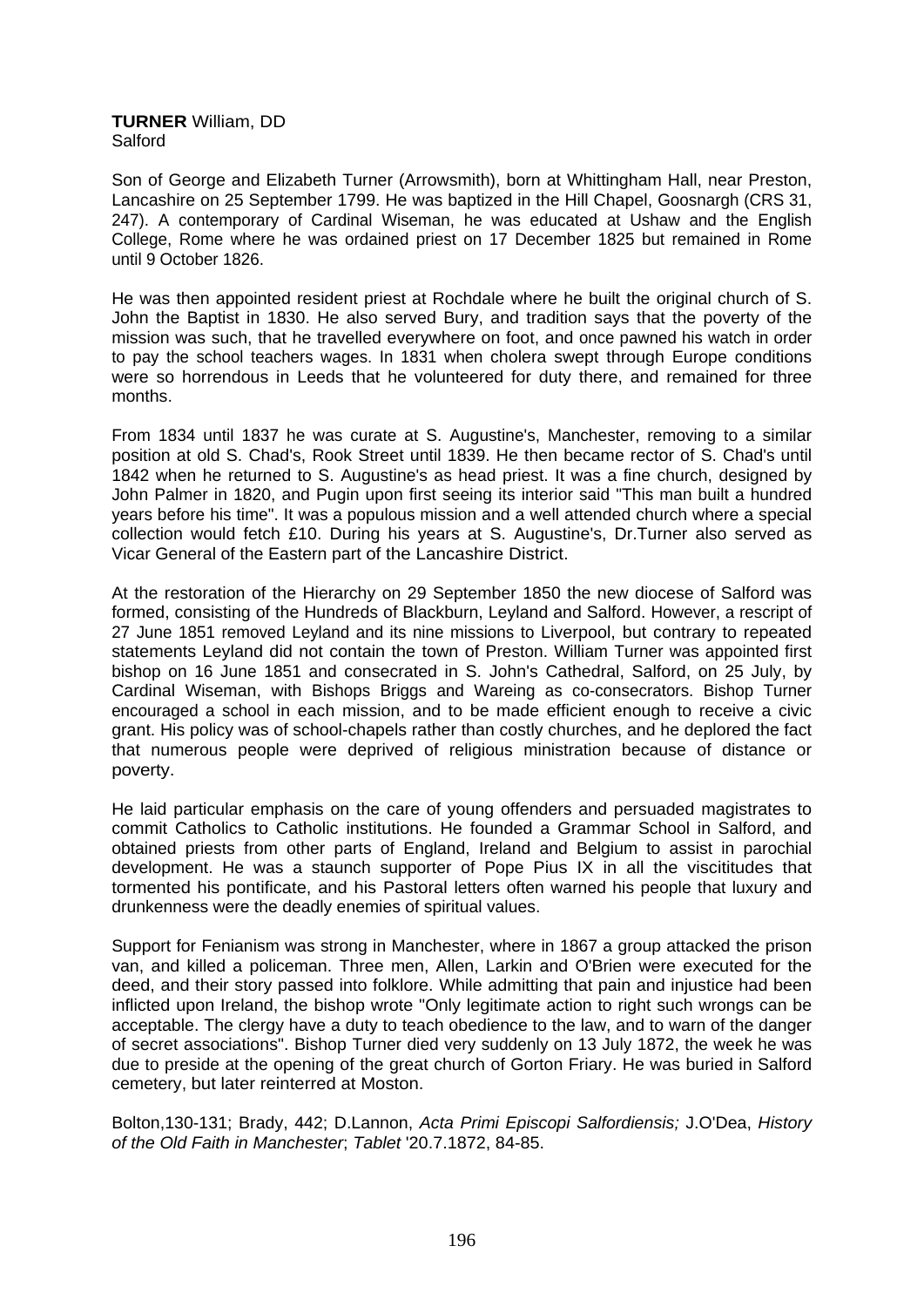#### **ULLATHORNE** William Bernard, OSB *Hetalonia;* Birmingham; CABASA

Son of William and Hannah Ullathorne (Longstaff), born at Pocklington, Yorkshire on 7 May 1806. His father claimed descent from the martyr S. Thomas More, and his mother was cousin of Sir John Franklin the explorer. As a boy he went to sea and travelled extensively in the Baltic and Mediterranean, and therefore he was 17 when he made his first holy communion, and 22 when he was confirmed.

He joined the Benedictines at Downside, near Bath in 1823, and made his profession there on 5 April 1825. As a deacon he spent a year as Prefect of Students at Ampleforth, and was ordained priest at Ushaw on 24 September 1831, by Bishop Penswick. Having heard harrowing stories about the penal settlements in Australia, he volunteered to go there, and so vast was the territory and so few were the clergy that he was named Vicar General immediately. He sailed from London on 16 September 1832 and reached Sydney the following February.

His report to the Parliamentary Commission on Transportation, in 1837, was exhaustive. A few passages must suffice here. "A hot word or hasty check draws out expressions which the overseer considers insolent...authority must be supported, presumption lies always against the prisoner...the hideous triangle is erected, the man is stripped and hung up, the scourger comes forth and deliberately displays his strength, draws his fingers through the nine detested throngs, and swift is the cutting stroke. And a word had it been listened to might have explained all".

"What of the female convict? Does she defend herself her life is made a torment, the police court is at hand, a tale is made out and the woman is doubly punished. Does she fall she remains nursing her child for two years, they are separated, the child is sent to an orphan school, she returns to service and no further enquiry is made. I have baptized fourteen of these children at one time".

After an armed mutiny in 1834, 39 people were sentenced to death and he had to prepare the Catholics among them for execution. Again, on a visit to the notorious convict settlement on Norfolk Island, he heard 300 confessions and made 12 conversions. Regrettably, after eight years of devoted service he left Australia under something of a cloud. He was dubbed 'the Agitator General by those whose prosperity rested upon well nigh slave labour, and because he removed an experienced priest to a distant and demanding position, absolutely refusing to send a newly arrived and inexperienced one there, his fellow Catholics accused him of breaking up long established friendships.

He returned to England in 1840 and was appointed resident priest at Coventry, where he erected the church of the Most Holy Sacrament and S. Osburg. Within its walls on 21 June 1846, he was consecrated titular bishop of *Hetalonia,* and Vicar Apostolic of the Western District, by Bishop Briggs, with Bishops Griffiths and Wareing as co-consecrators. He then took up residence in Bristol, but on 28 July 1848, he was translated to the Central District, and Birmingham became his home for the rest of his life. On 29 September 1850 he was appointed first bishop of Birmingham (Staffordshire, Oxfordshire, Warwickshire and Worcestershire), in the restored Hierarchy, and his sound judgment and sober speech did much to minimise local hostility to Papal Aggression. Newman preached at his enthronement on 27 October, and his sermon Christ on the Waters was comparable with *The Second Spring,* delivered at Oscott two years later. The financial situation in the new diocese was so deplorable that Ullathorne was once committed to Warwick Gaol for debt.

Bishop Hedley said "Those who remember Bishop Ullathorne in his youth recall the figure of a student bowed over a folio of a Father of the Church. Not only did he read exhaustively, he remembered what he had read. In the midst of all activity he found time for writing and spiritual direction". He was an indefatigable writer of letters and a selection published in 1892 filled a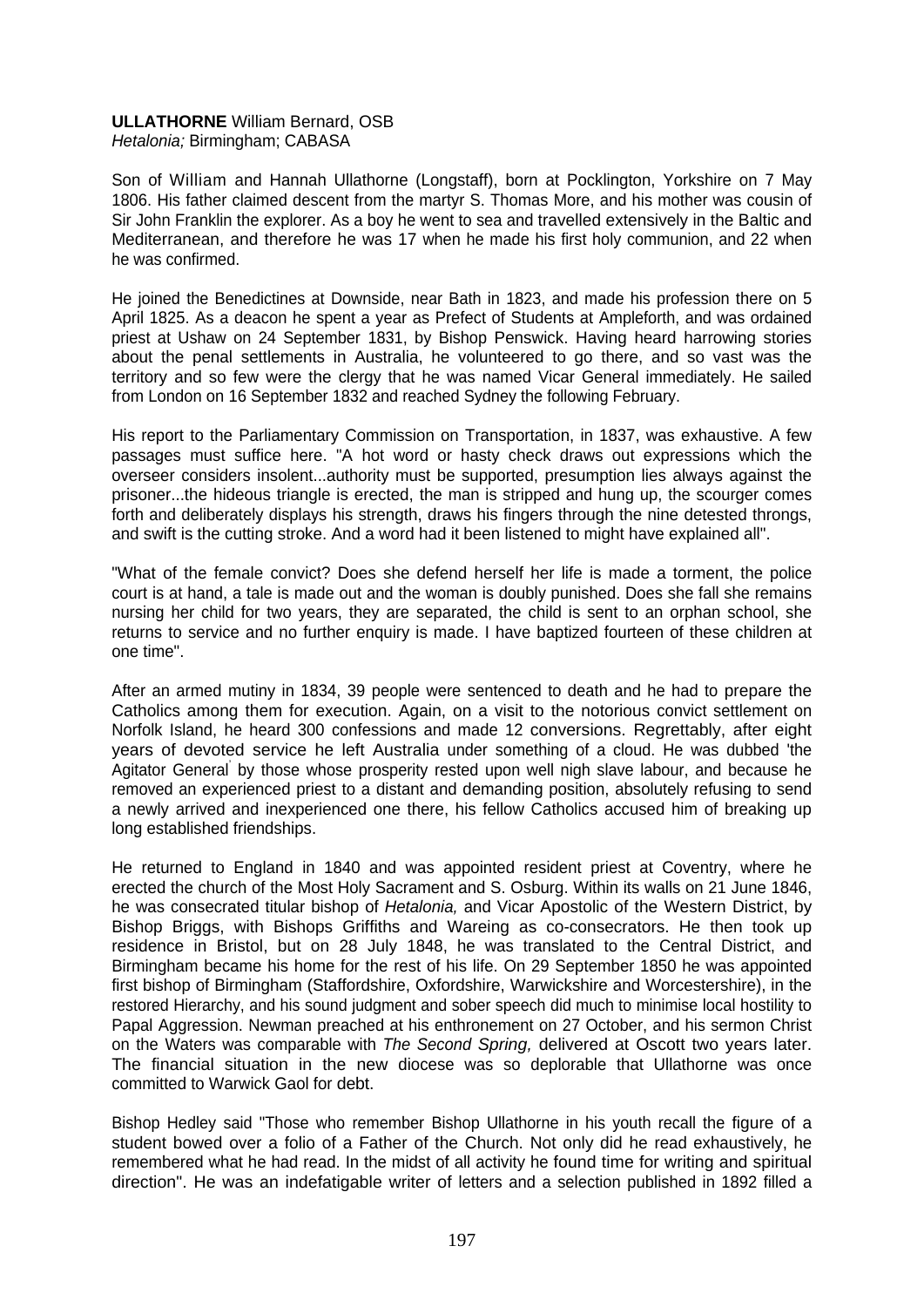book of 550 pages, and Gillow lists 52 of his publications. His thoughts on prayer and meditation were profound, and he considered manuals of such, however popular, to be useful only to those who were still novices in prayer.

In 1865 Bishop Ullathorne was the choice of Propaganda for the vacant see of Westminster, and when Manning was appointed it was Ullathorne who performed the ceremony of consecration in old S. Mary Moorfields. In the First Vatican Council he was a supporter of the definition of Papal Infallibility, with some reservations and by no means as strongly committed as Manning. Indeed there was a time when in association with other prelates from America, Germany and Ireland, he considered presenting a petition to defer the whole question.

His relations with Cardinal Newman require some explanation. Cardinal Wiseman, and Cardinal Manning even more so always refused to consider the possibility of Catholics entering the Universities of Oxford and Cambridge (see RIDDELL A). Ullathorne was in favour of a house of residence at Oxford, which was in his diocese, with Newman as superior. But on this he was overruled at a meeting of the entire Hierarchy. He then expressed willingness to transfer the Oxford mission to Newman and the Oratorians, but Propaganda prompted by Manning advised him not to do so. But his personal regard for the illustrious convert was always of the highest.

In 1874 he founded a diocesan seminary, S. Bernard's, Olton. This in accordance with the decrees of Trent which disapproved of lay boys and clerical students being educated together as was the case at Oscott. However, his successor closed Olton and removed the laity from Oscott. In 1888 Bishop Ullathorne retired to Oscott and was made titular archbishop of *Cabasa.* He died on the feast of S. Benedict, 21 March 1889, and is buried at S. Dominic's Convent, Stone, Staffordshire. "He played a most enlightened part in the welding together of the new people whom Challoner foresaw. He was deeply conscious that a new era had started but he was also aware of the continuity of Catholicism in England".

ed.Beck, 204-209,301-302; Birt, 181-182; Butler; *Cath.Enc.* XV (1912) 121-122; Clergy Review April 1960, 193-206; Downside Review July 1889, 70-81; Moran, 147-173; *Tablet* 23.3.1889, 442, 30.3.1889, 502-504.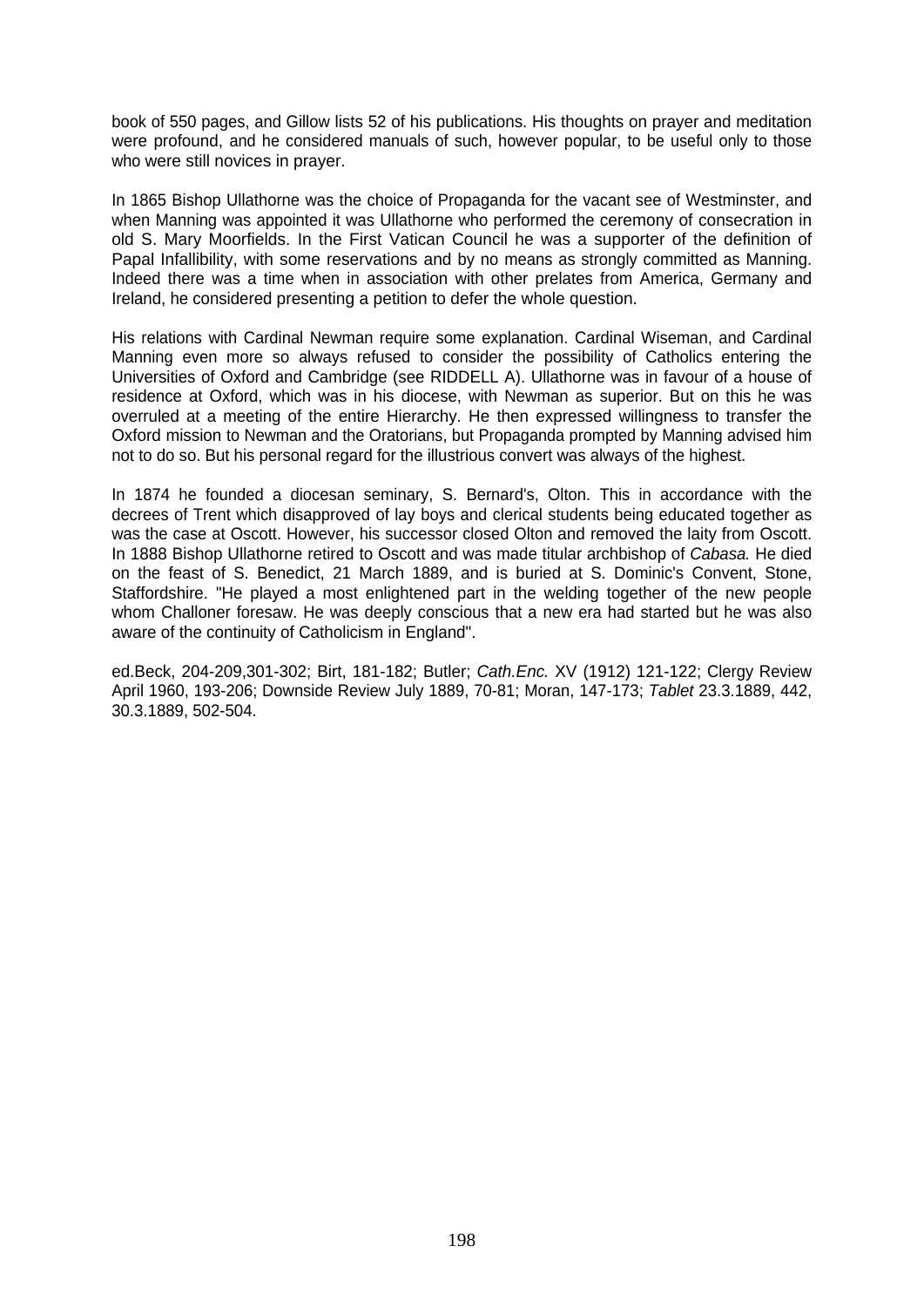#### **VAUGHAN** Francis John Menevia

Son of Francis and Caroline Ruth Vaughan (Pope) born at Courtfield, Ross on Wye on 5 May 1877, he was nephew of Cardinal Vaughan. Educated at the Oratory School, Birmingham, S. Sulpice, Paris and Ushaw, he was ordained priest of the old diocese of Newport on 5 July 1903. His health was never robust and at various stages in his seminary training and subsequent career he had to pause for recuperation.

From 1903 until 1909 he served as curate at S. Joseph's, Aberavon, West Glamorgan. He then withdrew from public life until 1911 when he was given charge of the little congregation at Porthcawl, but he soon resigned and went to live at Bishops Stortford where at the time there was a community of Redemptorists. In 1914 he returned to his diocese as parish priest of S. Helen's, Barry Dock. There his health was sustained and he became something of a pillar of strength to the first two archbishops of Cardiff (erected a Metropolitan see in 1916), and was created a Canon of the Cardiff Chapter in 1922.

In 1926 he was nominated bishop of Menevia after that see had been vacant for five years. On 8 September 1926 he was consecrated in S. David's Cathedral, Cardiff, by Archbishop Mostyn, with Bishops Dunn and Thorman as co-consecrators. His was the first episcopal consecration according to the Roman Ritual to take place in Wales since the Reformation. The future Archbishop Downey preached an eloquent and very informative sermon, later published as a pamphlet. On departure from Barry, Bishop Vaughan received a testimonial not only from his own congregation but from the townspeople generally.

He made his home in Wrexham, and his little flock grew steadily, mostly due to people from the north of England coming to live along the coast of Flintshire and Denbighshire. He made repeated appeals for prayer, pointing out that the only hope of any increase depended thereon. Mental prayer, he emphasised, was a practice without which there was no real sanctity. He rejoiced that several contemplative orders became resident within his diocese, and saw the number of places where Mass was offered rise from 62 to 77. The diocesan clergy increased from 24 to 56, and 1000 converts were received.

The increase in diocesan clergy allowed the Jesuits to withdraw from Holywell, Rhyl and S. Asaph, while some new missions were opened and even lost sheep reclaimed when a tribe of Gypsies, of Irish descent were discovered near Dolgelly in 1930. Bishop Vaughan was often invited to speak outside his own diocese, though he always used to say "My heart and my work are always with Wales", again he said, "To be a good wife and mother is to merit Heaven - it is a vocation as real as any missionaries". He died on 13 March 1935 after accidentally swallowing a bone, and is buried in Wrexham cemetery. At his command no panegyric was preached, but Archbishop Downey, in a statement to the Press, said they had been friends for years and often took a holiday together.

Attwater, 160-166; Mill Hill Father, *Remembered in Blessing* (Glasgow 1955), 156; *Tablet*  16.3.1935, 325; *Universe* 15.3.1935, 1.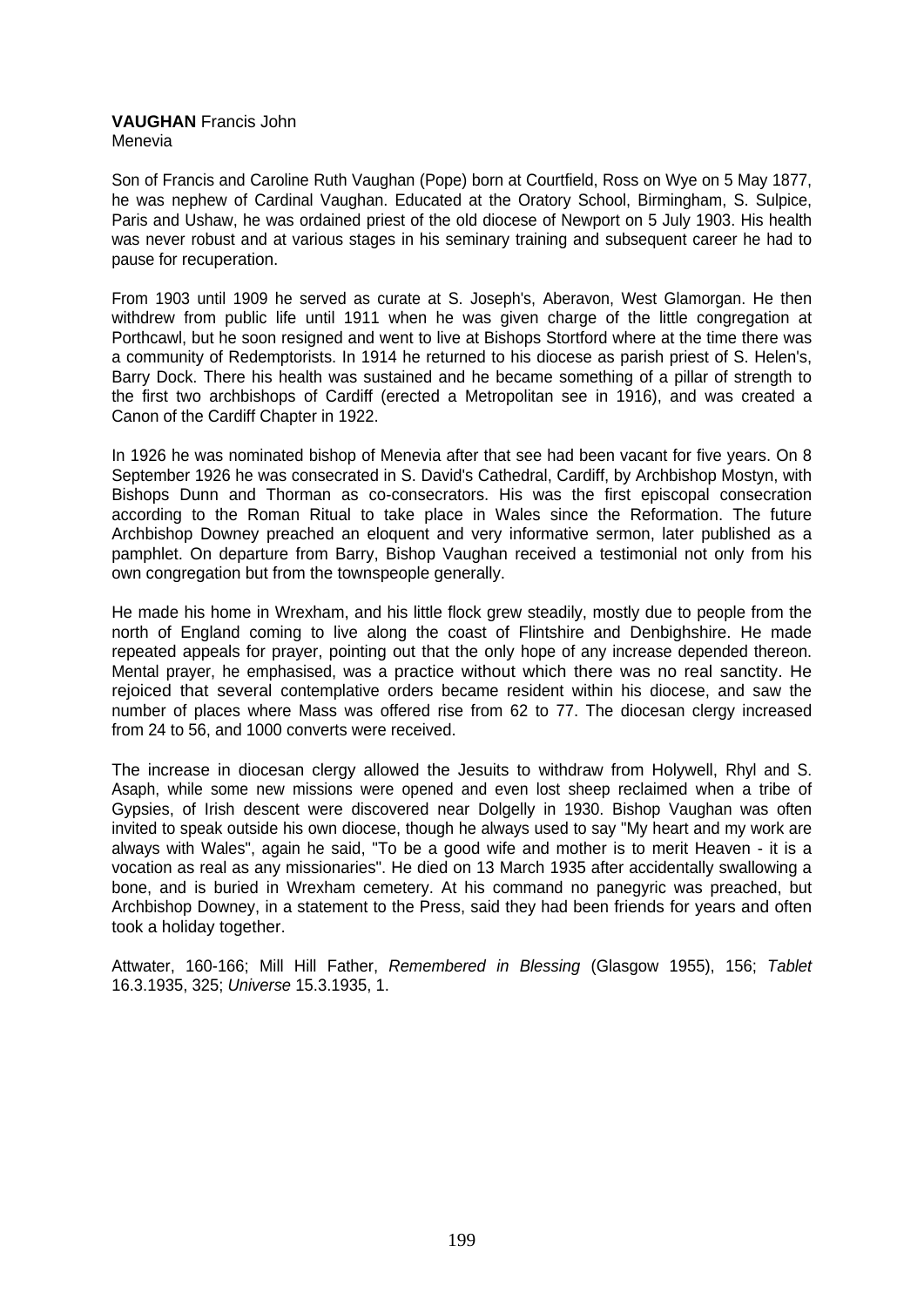## **VAUGHAN** Herbert, DD, CARDINAL Salford; WESTMINSTER

Son of John and Eliza Vaughan (Rolls), born in Gloucester on 15 April 1832, the eldest of thirteen children, six of whom became priests and five nuns, whose ancestral home was at Courtfield, near Ross on Wye. He was educated at Stonyhurst, in Lancashire, at Brugelette, in Belgium, and for a short period at Downside. In 1851 he entered "the Nursery of Cardinals", the College of Noble Ecclesiastics, in Rome. He was ordained priest at Lucca on 28 October 1854, this by special dispensation as he was only 22 years old.

We shall never know why Cardinal Wiseman appointed one so young to the vice-presidency of S. Edmund's College, Ware, but the first thing he did was to go on a fact-finding tour on the Continent. And as he was an avid diarist, all his impressions are extant. He reached some definite conclusions. Long suffering and supplying the sacraments to a faithful remnant was no longer acceptable. The priest must be prepared to battle spiritually and intellectually for the soul of the nation.

His years at S. Edmund's were not very happy ones. He joined Manning's Oblates of S. Charles there, who were soon regarded as intruders and required to leave in 1861. But Vaughan was already dreaming of a society of priests who would evangelise places like Africa, Asia and the Pacific. Wiseman approved, Manning was cautious, but Pope Pius IX was enthusiastic and gave his special blessing to S. Joseph's Foreign Missionary Society.

Once again he went on a tour, begging as well as fact finding, and covered most of the American continent. At Panama an anti-clerical regime had outlawed religion and closed the churches. Smallpox was raging and hundreds were begging for the sacraments. Vaughan publicly celebrated Mass, heard confessions and gave extreme unction to scores. He was brought before the Governor, and as he would not promise not to do the same thing again he was expelled. By this time he had gained the reputation of being one of the best informed men of his time.

The great college at Mill Hill was commenced on 1 March 1866 and completed on 19 March 1873, but by then its founder was second bishop of Salford. Within his life time he saw priests at work in the Philippines, India, Uganda, New Zealand and the Congo. In one year alone 10,000 baptisms were recorded, though their first undertaking of all was among the emancipated slaves in the Southern states of America.

Herbert Vaughan was consecrated bishop of Salford, in S. John's Cathedral, on 28 October 1872 by Archbishop Manning, with Bishops T J Brown and Cornthwaite as co-consecrators. On the same occasion William Weathers (q.v) was consecrated titular bishop of *AmycIa*. As bishop of Salford Vaughan's zeal was boundless. He founded S. Bede's College, Manchester as a secondary school for boys to be conducted by the diocesan clergy. He gave a pledge that every destitute child would be maintained, founded the Crusade of Rescue, and saved an average of 100 children a year from the workhouse. When the Jesuits defied him and opened a college in Manchester against his wishes, he personally went to Rome and demanded redress, and in 1880 obtained a decree that regulated matters with all religious orders, matters that had given rise to discord for generations. He regretted the diocese had no seminary but established a centre of pastoral theology at the Cathedral, where new priests received preparation from experienced pastors, though the bishop emphasised "They should desire neither a long life nor an easy one". And desirious of a well informed laity he acquired both the *Tablet* and the *Dublin Review*.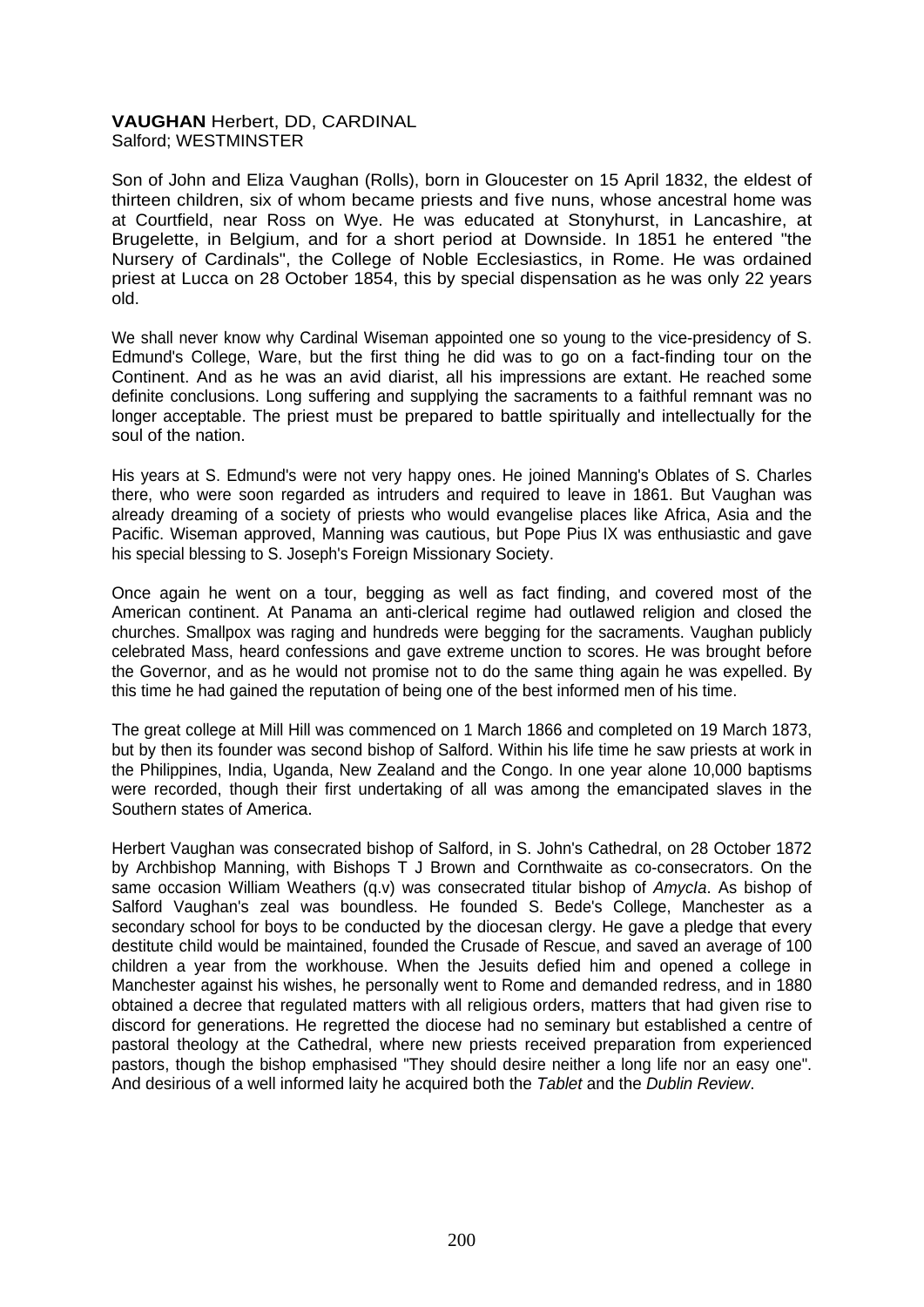On 29 March 1892 he was appointed third archbishop of Westminster, and on 9 January 1893 was created Cardinal of SS. Andrew and Gregory on the Coelian. Trouble came almost at once. Lord Halifax advised by certain French priests imagined that a positive step towards the reunion of Christendom would be to establish what they called a point of contact with Rome. The point selected was to ask Rome to examine the claim to validity of Anglican Orders. Vaughan was furious at not being consulted initially, and insisted that no decision should be made before the Catholic Church in England had an opportunity of being heard.

It was known that Cardinal Pole (1500-1558) had been less than satisfied with ordinations performed under the Edwardine Ordinal. Abbot Gasquet, OSB, searched the Vatican archives and found the Bull *Praeclara* of Pope Julius III, rejecting their validity. But the French clergy involved with Lord Halifax then disputed that this Bull had ever been promulgated. Then, in the Town Archives at Douai, where all documents pertaining to English Catholicism had been deposited at the seizure of the colleges a century before, Pole's Register containing his attestation that he had received the Bull on 22 September 1555 was found. On 16 July 1896, after considerable debate, Anglican Orders were again condemned by Rome.

Cardinal Vaughan determined that Westminster should have a Cathedral, and J F Bentley was commissioned as architect. It had been the Cardinal's idea to have a community of Benedictine monks perform the Divine Office daily - a sort of restoration of the glories of the nearby Abbey. But as he refused to allow the monks to perform any parochial duties, and as their Prior refused to allow them to sit idle in their rooms when not singing the Office, the plan foundered. Though not without a number of pungent exchanges having taken place.

Cardinal Vaughan died at Mill Hill on 19 June 1903, and ironically the first service ever held in the new Cathedral was his own Requiem. But he was buried, at his own request, at Mill Hill. Some observers have dealt harshly with Cardinal Vaughan, finding him hard-hearted if not heartless, and making unfavourable comparisons between him and his predecessors at Westminster. Derek Holmes seems to have caught his assemblage perfectly. "An ultramontane descendant of an Old Catholic family who had been a devoted and successful, if uncomplicated pastor of the Irish in Lancashire". Early in the  $21<sup>st</sup>$  Century his body was reinterred in Westminster Cathedral.

*Clergy Review* December 1961, 715-733; Leslie, 52-79; Holmes 241; McCormack; Mathew, 220; Snead-Cox.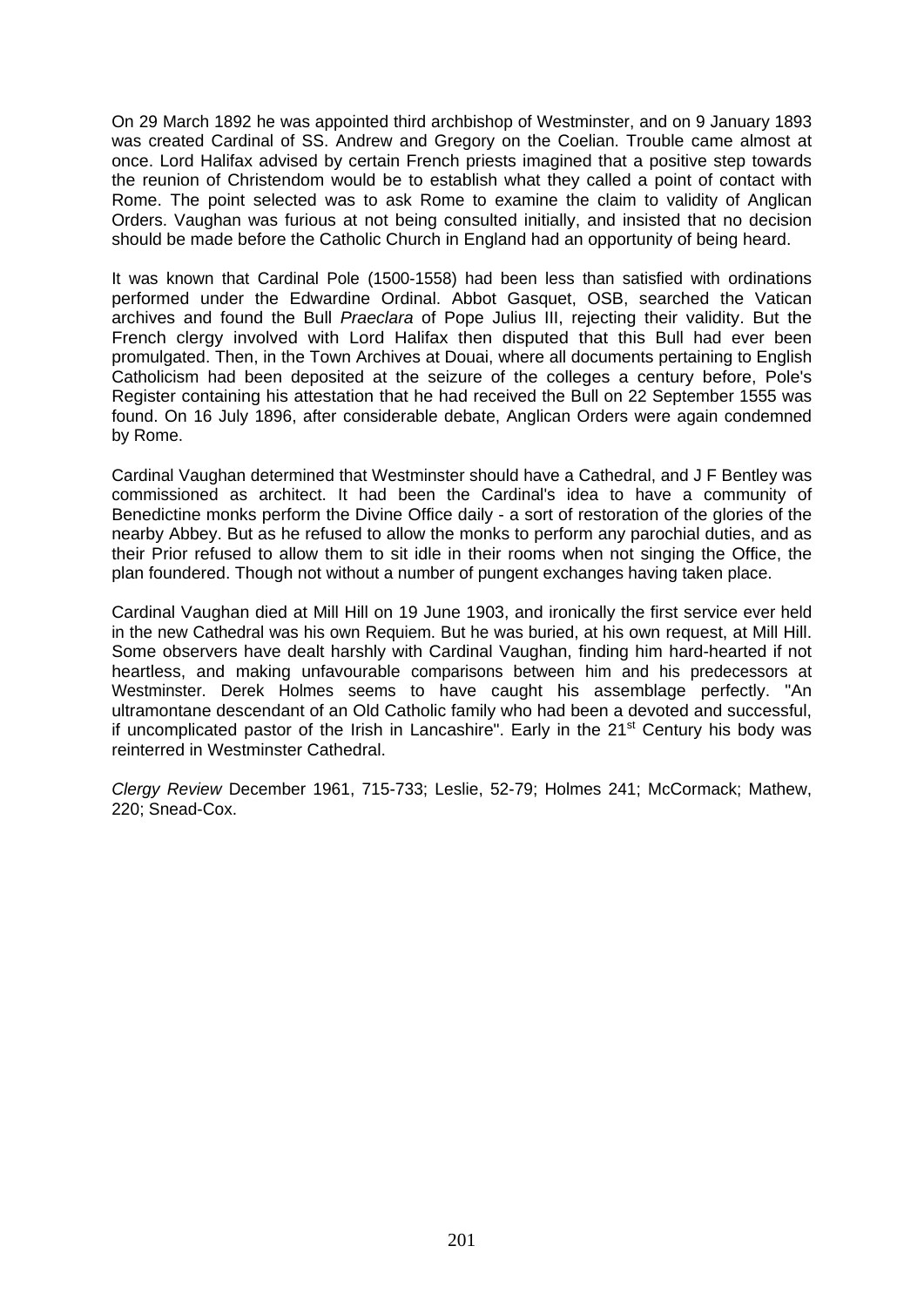# **VAUGHAN** John Stephen

*Sebastapolis* 

Son of John and Eliza Vaughan (Rolls), born at Courtfield, Ross on Wye, on 24 January 1853. He was nephew of William Vaughan (q.v) brother of Herbert Vaughan (q.v) and uncle of Francis Vaughan (q.v). After being educated by the Benedictines at Downside he tried his vocation as a Carthusian, and although he failed on health grounds, he remained a monk at heart. He studied for the priesthood in the seminary of Bruges and at the English College, Rome. He was ordained priest by his brother on 4 June 1876.

He joined the teaching staff of the newly opened S. Bede's College, Manchester but his health collapsed almost at once. A long sea voyage was advised so he sailed for Australia where his brother, Roger Bede, was archbishop of Sydney and his uncle, Sir Francis Weld was Governor of Tasmania. He preached many missions and retreats there before returning to S.Bede's where Louis Casartelli (q.v) was one of his colleagues. Their careers would conjoin again at a much later date.

After a spell with the Jesuits at Lulworth Castle, in Dorset, he and his brother, Fr. Kenelm Vaughan took residence at 28, Beaufort Street, Chelsea, which became known as the House of Expiation, centre of a confraternity of that name, much approved of by Cardinal Manning, and dedicated to bring conversions about by ordered suffering and voluntary penance. Eventually the house became focal point of a new Chelsea parish, Holy Redeemer, but by then his brother Herbert was archbishop of Westminster so he removed his residence to Archbishop's House. He was created Domestic Prelate to Pope Leo XIII in 1896, and Canon of Westminster in 1902. His time was occupied entirely in preaching and writing. He published 25 titles which collectively could exhibit four different translations. They were very popular in USA, and much praised by Cardinal Gibbons. In England he inaugerated a series of lecture tours, where admission was free and the audience was encouraged to ask questions. This was the incubus of the Catholic Missionary Society, and numerous conversions were made.

After the Cardinal's death in 1903, Mgr. Vaughan lived in Rome until 1909 when Louis Casartelli, who never wanted to be a bishop, petitioned for an auxiliary, and received his assistance in Salford. On 15 August 1909, he was consecrated titular bishop of *Sebastapolis,* in Westminster Cathedral by Archbishop Bourne, with Bishops Casartelli and Fenton as co-consecrators. He lived at the Xaverian College, Manchester until 1912, and was rector of S. Bede's College there until 1915. He then lived outside the diocese for several years, in an apartment at Upholland, or as a private resident of Southport.

Finally, he was parish priest of S. Hubert's, Great Harwood, near Blackburn, an appointment that brought him much happiness. He took ill suddenly whilst administering Confirmation in Oldham, and died in the presbytery at Great Harwood on 4 December 1925. He is buried in S. Hubert's parochial cemetery.

*Almanac for Salford Diocese* 1926, 145-146; Mill Hill Father, *Remembered in Blessing* (Glasgow 1955), 119-122; *Venerabile* 11 April 1926, 269-271.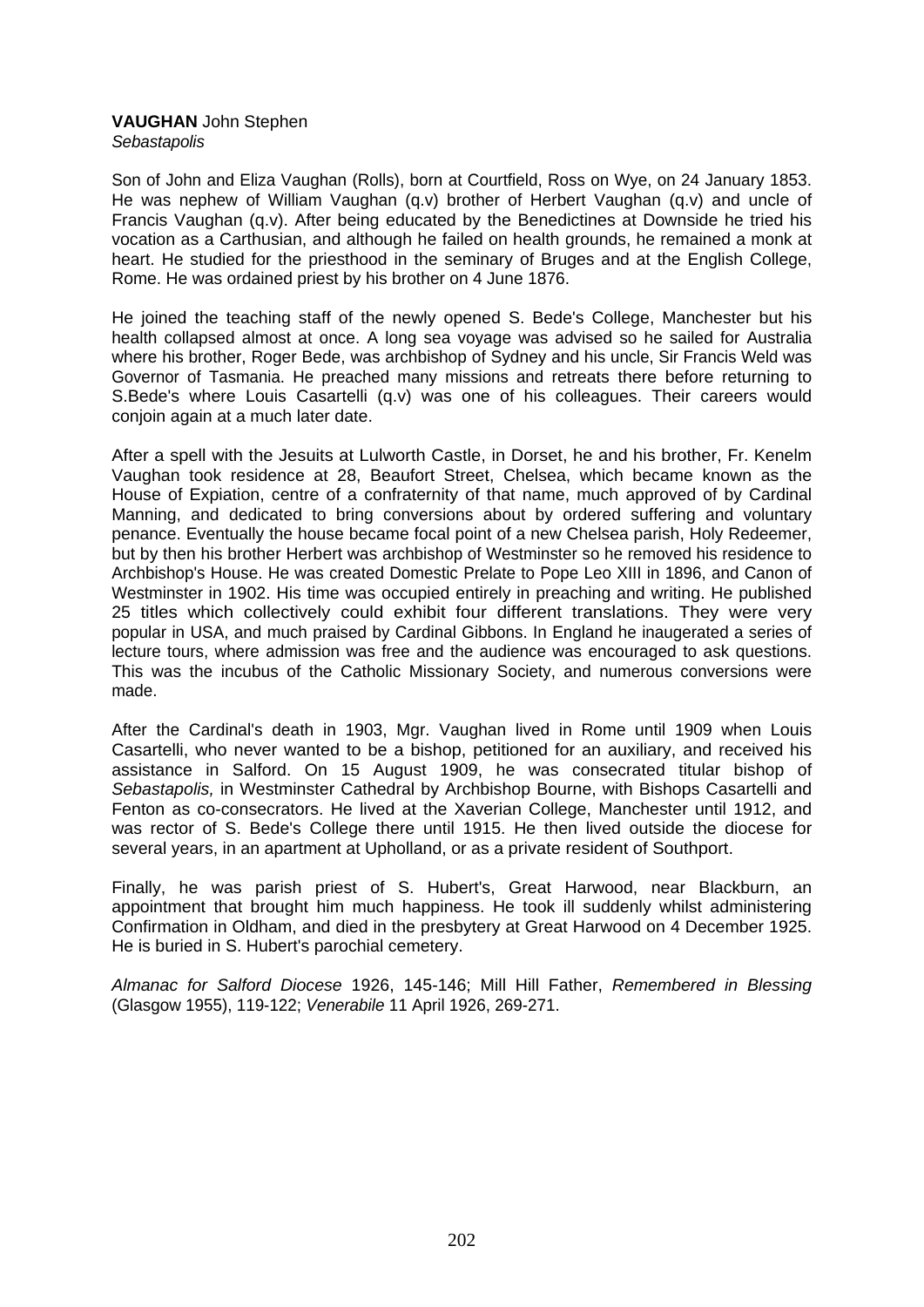#### **VAUGHAN** William, DD Plymouth

Son of William and Teresa Vaughan (Weld), born in London on 14 February 1814, Cardinal Weld (1773-1837) was his uncle, and Cardinal Vaughan (1832-1903) was his nephew. He was educated at Stonyhurst, Amiens, Oscott, and the English College, Rome, and ordained priest by Bishop Baines in March 1838.

On 18 April 1838 he was appointed resident priest at Lyme Regis, Dorset where in addition to erecting a school and presbytery, mostly at his own expense, his series of public lectures (from 19 May 1839) brought several converts. From 1845 until January 1847 he was President of Prior Park College, Bath, but was then appointed rector of old S. Joseph's (now S. Mary's), Bristol.

The year 1847 was one of terrible hardship, long known among the poor as "the black 47". The winter was long and arduous, while the following summer was accompanied by a devastating epidemic of typhus fever. Throughout all Fr. Vaughan's reputation for Christian charity never wavered. In November 1848 he became rector of the church of the Holy Apostles, Clifton which in 1850 became the proCathedral of the new diocese, and on 28 June 1852 he became first Canon Penitentiary of its Chapter. He was also responsible for erecting the nearby clergy house which for many years was the residence of the bishops of Clifton.

On 10 July 1855 he was appointed second bishop of Plymouth, and on 16 September 1855 he was consecrated in the Clifton proCathedral, by Cardinal Wiseman, with Bishops Ullathorne and T J Brown as co-consecrators. When he arrived in his diocese there were only 23 secular priests and a few regulars, and within three years he lost eleven of them. But during a very long episcopate he managed to see 40 new churches, 16 schools, and 8 convents opened, and leave "not a mission with a debt".

His efforts to provide a suitable cathedral-church met with an equally unpromising beginning. After purchasing land in Wyndham Street, Plymouth, at one shilling three pence (6 l/4p) per square foot, and engaging the brothers Joseph and Charles Hansom (of cab fame) as architects, most of the building collapsed when the attempt was made to roof it, and all had to be begun again. But success was finally achieved and the cathedral's 205 feet high spire, housing its bell *Peter,* is a prominent landmark.

Bishop Vaughan brought the Sisters of the Notre Dame to teach, the Little Sisters of the Poor to work among the destitute, and gave much encouragement to the foundation of S. Augustine's House of Perpetual Adoration, at Newton Abbot, where his niece, May Vaughan, became Prioress. He also consecrated a similar chapel, of Benedictine nuns, at Teignmouth, Devon in 1864.

Described as impressive in appearance and eloquent in speech, he spoke in the First Vatican Council on 30 April 1870, when he opposed the idea of having one uniform catechism for the whole Church. On the matter of the definition of Papal Infallibility, he thought it something best not raised. Bishop Vaughan lived to be the doyen of the Hierarchy, and was able to say Mass daily until 21 October 1902. He died at S. Augustine's, Newton Abbot on 25 October 1902, and was buried there.

ed.Beck, 207; Brady, 437-440; Holmes, 101, 145; Norman, 307; *Tablet* 1.11.1902, 699-700, 22.9.1855, 598.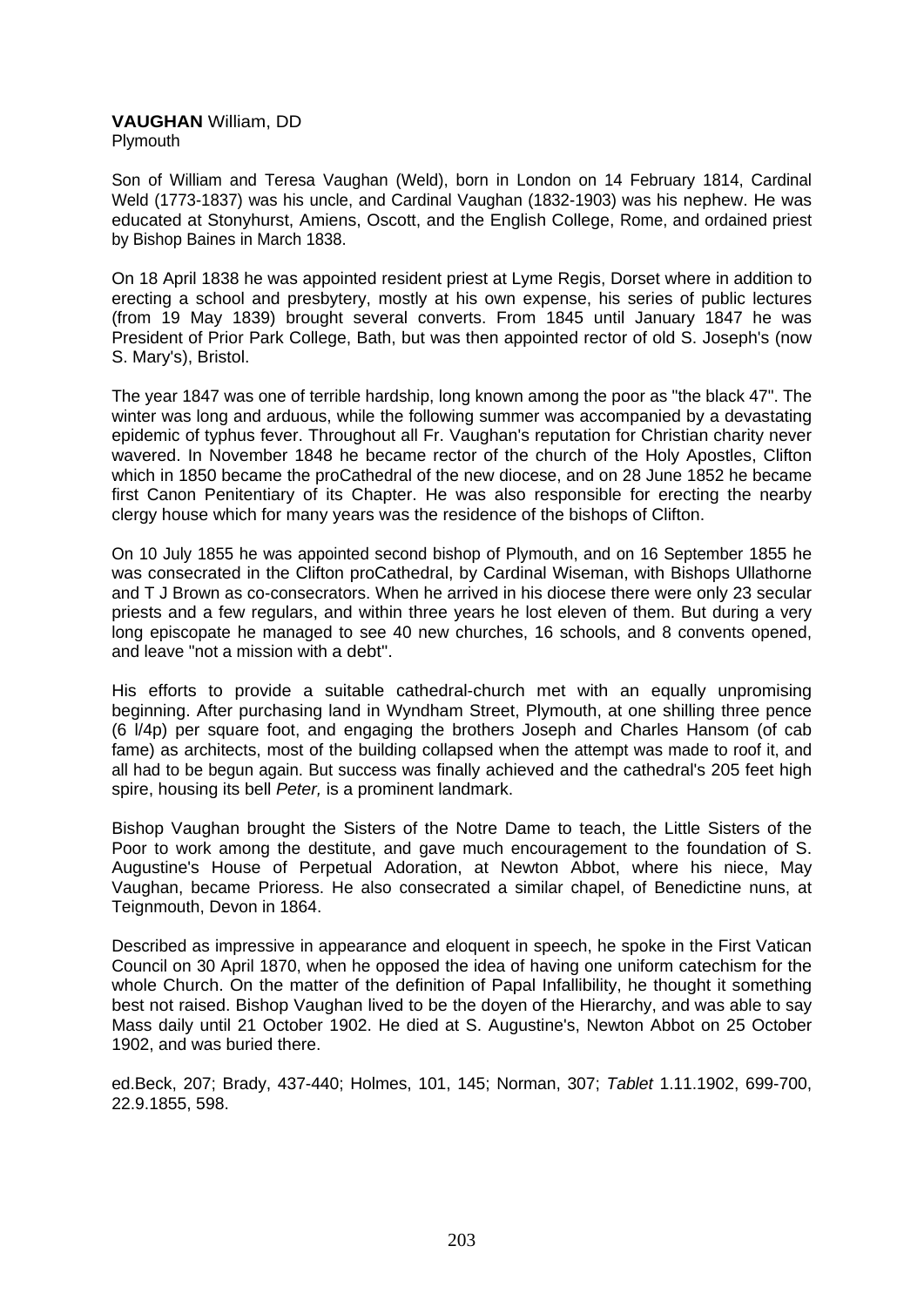**VERTUE** John, DD **Portsmouth** 

Son of John and Frances Virtue (Fleming), he was born on 28 April 1826, in Newman Street, Holborn, London, and altered the spelling of his surname in 1895. He attended Dr. Kenny's school in Fitzroy Square and studied at Kings College briefly, but sensing a vocation to the priesthood he entered S. Edmund's College, Ware and later the English College, Rome. He was ordained priest of the archdiocese of Westminster on 20 December 1851. As a student he was a brilliant Latin scholar and as such was selected to preach before the Pope on S. Stephen's day 1851.

After a short curacy at SS. Mary and Joseph's. Poplar, he became secretary to Mgr. Bedini, Papal Nuncio in Brazil. Once while visiting USA they were besieged all night by a group of fanatical "Know nothings" and thought themselves about to be murdered. In 1855 he was appointed rector of S. John's, Hackney, and Domestic Prelate to Pope Pius IX. In that same year the War Office agreed that Commissions could be awarded to Catholic chaplains and Mgr. Vertue was one of the first recipients. He saw service in Aldershot, Bermuda, Colchester, Portsmouth and Malta, retiring in 1882, a full colonel.

When in Bermuda Yellow fever broke out and being the only priest unstricken, he worked day and night, even remaining in a voluntary capacity after his tour of duty was over. He received a special vote of thanks for gallantry. A contemporary described him "Tall and dignified his grey eyes gazed through spectacles of gold. In chapel, even when the Blessed Sacrament was not reserved he would say 'Hush' if anyone spoke. He would go out in a boat and scramble up a steamers side to give the consolations of religion to some dying seaman. He revised Challoner's Meditations and published a Prayer Book for Catholic soldiers".

In 1882 a new diocese of Portsmouth was formed consisting of Hampshire and the Isle of Wight, Berkshire and the Channel Islands. The new church of S. John was considered suitable as a cathedral but it was not quite ready in time for the consecration of the first bishop. Mgr. Vertue was consecrated in the church of Our Lady of Victories, South Kensington, on 25 July 1882 by Cardinal Manning, with Bishops Herbert Vaughan and Knight as coconsecrators. His own cathedral was opened the following month.

In an episcopate of 18 years 18 new churches and 2 orphanages were built. He lent either his presence or his name to many a philanthropic endeavour, and being an ardent reader he became a member of the Archaeological Institute, and vice-president of Hampshire Record Society. He kept a diary, in elegant Latin, every day of his life and when Bishop's House, Portsmouth was blitzed in 1941, the diaries were among the few articles to escape destruction. Bishop Vertue loved singing and the Litany of Loreto set to the tune *Newman Paddox* was one of his favourite pieces. His nickname was 'John the Magnificent'. He died at Bishop's House, Portsmouth at 1.10 on Wednesday afternoon, 23 May 1900. He is buried in Highland Road cemetery, Southsea.

Anstruther, Edmundians 1800-1899(MS); Dwyer, 58 - 79; *Tablet* 26.5.1900, 820.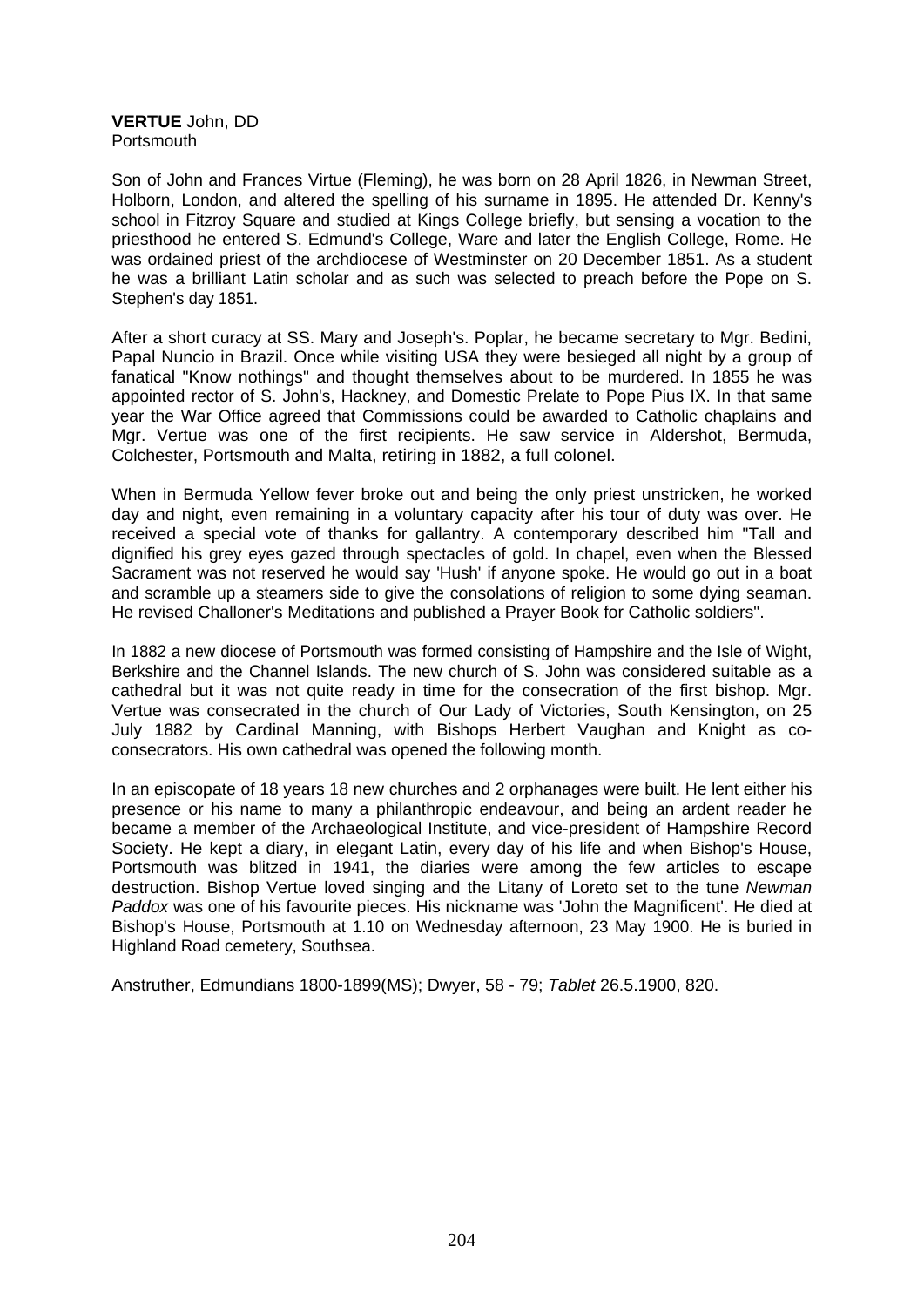#### **WALL** Bernard Patrick,DD Brentwood; *Othona*

Son of Daniel and Eliza Wall (Collins), born on 15 March 1894 at 35, Uridge Road, Tonbridge, Kent. His father was Sergeant Major of the First Battalion, Royal West Kent Regiment. He entered S. John's College, Wonersh in 1908 and was ordained priest of the diocese of Southwark by Bishop Amigo on 14 July 1918. After one year at English Martyrs, Walworth as assistant, he spent a year of further study at the Catholic Institute, in Paris, followed by three years in Rome where he was resident in the French College and attended the *Angelicum* graduating DD in 1924.

He then returned to Wonersh to teach Classics and Mathematics, but when all the juniors went to Mark Cross in 1926, he went with them. At that time he was quite an impressive athlete. In 1928 he returned to Wonersh where he taught Theology until 1936. His interest in Astronomy was well above average, and the college observatory was installed to assist his investigations. In 1936 he went to S. Anthony's, Anerley as parish priest, where during the war he claimed (rightly or wrongly) that Anerley and Penge received a greater number of bombs than anywhere else in London. He was parish priest of Holy Family, Reigate from 1945 until 1949 when he returned to S. John's College, Wonersh yet again, this time as Rector. He became Canon of Southwark in 1950 and Domestic Prelate to Pope Pius XII in 1952.

Monsignor Wall was most impressive in appearance and speech. He was said to have modelled himself on Arthur Doubleday (q.y) and had the very same mannerisms. He inspired many by his theological lectures just as he entertained many by his singing at concerts, for his voice was always full of drama. In December 1955 he was nominated fourth bishop of Brentwood and on 18 January 1956 he received episcopal consecration in Brompton Oratory, by Bishop Cowderoy, with Bishops Beck and Farren (of Derry) as co-consecrators.

His episcopate of 13 years witnessed a steady increase in the Catholic population -102,000 in 1956, 173,000 in 1969, and this brought its ample share of problems, particularly those associated with education and meeting the needs of the many newly developing parishes in the diocese. During the Second Vatican Council Bishop Cowderoy wrote verses to while away the time, and Bishop Wall translated them into Latin.

At the age of 75 he resigned the see of Brentwood on 15 April 1969, and was named titular bishop of *Othona.* He then made his home in Bressey Grove, South Woodford, Essex, until his death on 24 June 1976. He is buried at S. John's, Wonersh. In the copy of his obituary notice, before me as I write, after the words "He had many talents, academic, musical, archaeological, and above all theological" an anonymous pen has added "He did not like work. Watched TV all day and night."

*Brentwood Diocesan Directory* 1977, 113-117; *Catholic Directory* 1956, 1969; *Southwark Record* XXX January 1956, 1-2, February 1956, 25, 31-34; Tonbridge Registry Office: Birth Certificate.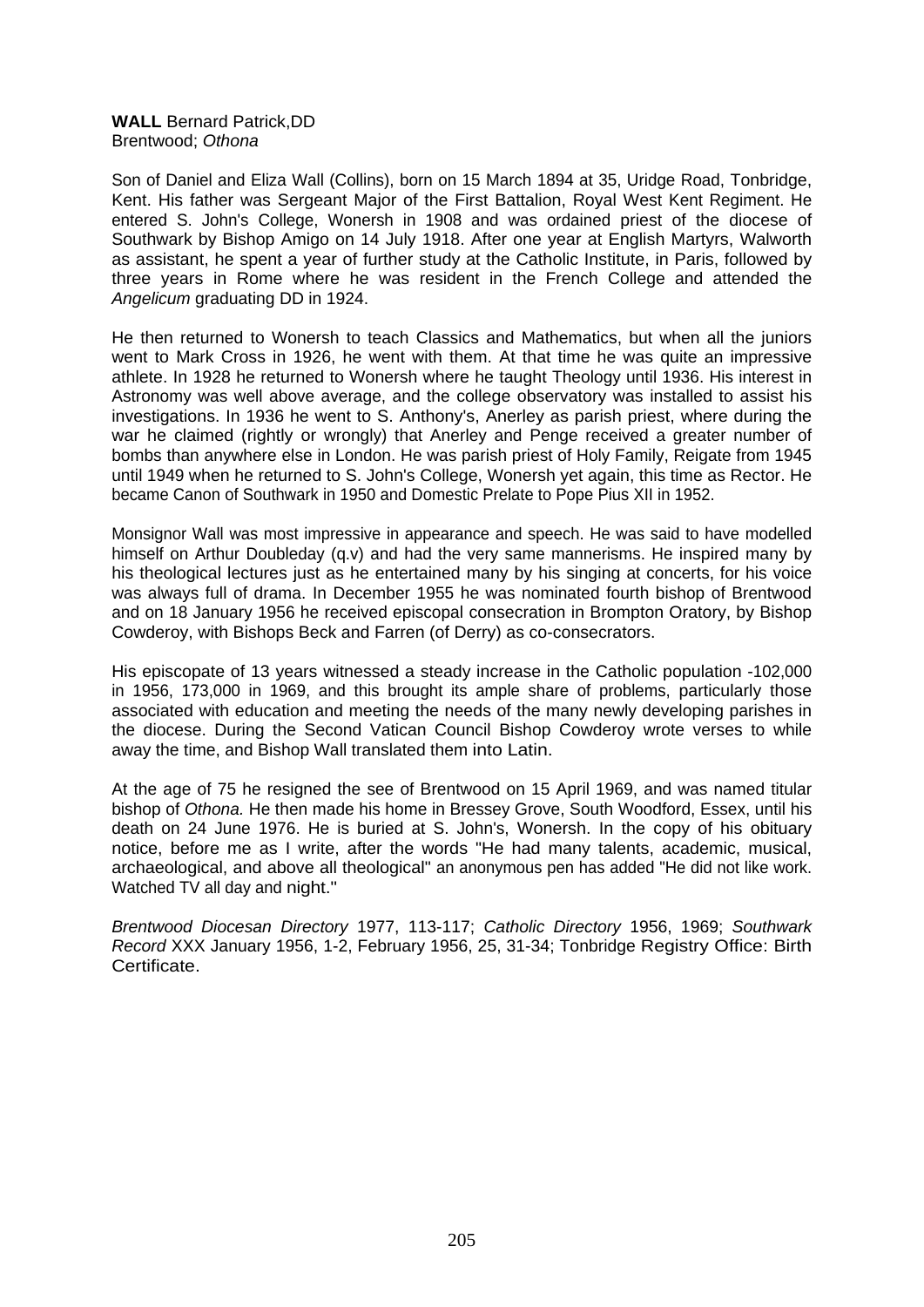#### **WALMESLEY** Charles, OSB, DD, FRS *Ramatha*

Son of John and Mary Walmesley (Greaves), born on 13 January 1722, For years it was believed that Westwood House, Wigan, Lancashire was his place of birth. But in 2005 Dr. Allan Mitchinson established that this future bishop was born at Wigan Lane House, Standish. He was the seventh son of a family of twelve children. He was educated in the Benedictine Priories of S. Gregory, Douai and S. Edmund, Paris. Professed as a Benedictine in Paris on 29 September 1739, he took his DD degree at the Sorbonne, and was ordained priest on an occasion seemingly unrecorded. His mathematical and astronomical knowledge earned him a Fellowship of the Royal Societies of both London and Berlin, and in 1752 he was consulted by the British Government about the proposed introduction of the "New Style" Gregorian Calendar.

From 1749 until 1753 he was Prior of S. Edmund's, Paris, where one day while celebrating Mass he found himself unconsciously tracing figures with the paten, and after that he abandoned his mathematics. In 1754 he was made Procurator of the Benedictine order, in Rome and in 1756 he was named titular bishop of *Ramatha* and coadjutor of the Western District. On 21 December 1756 he received episcopal consecration in the chapel of the English College, Rome, by Cardinal Lanti, Prefect of Propaganda. Like all appointments to the English episcopate at the time, his was approved by the King in exile, James III, but disapproval of such a privilege was then strong (see DICCONSON E).

The Western District was both scattered and impoverished, with only about 3000 Catholics in the seven English counties, and no more than 750 in all Wales. A report prepared by Bishop Walmesley in 1773 (he having succeeded as Vicar Apostolic in 1764) states that Bath was the principal mission and bishop's residence. During the Gordon Riots, 6 and 7 June 1780, the chapel, house and all archives of the vicariate were destroyed by fire. But a few weeks later, on 12 August 1780, at Lulworth Castle, in Dorset, Bishop Walmesley consecrated W G Sharrock (q.v) as coadjutor, with 13 priests in attendance.

Bishop Walmesley was sorely tried by the activities of the Catholic Committee who in their eagerness to gain toleration appeared to be willing to compromise Catholic principles. The bishop was one of their sternest critics, and as the priest of Bath, J C Wilkes (1748-1829) was one of their staunchest supporters, confrontation was inevitable. The priest was duly excommunicated by the bishop, and when six members of the Bath congregation attempted to remonstrate, they were excommunicated also, Bishop Walmesley being adamant about the preservation of orthodoxy. On 15 August 1790, again at Lulworth, he consecrated John Carroll as first bishop of Baltimore, the Father of the American Hierarchy, and the early editions of the *Encyclopaedia Britannica* (vol.1, 604) contain some favourable comments on Bishop Walmesley's astronomical observations.

Enfeebled in health he became obliged to travel in a Bath chair, and either by accident or due to some sort of brawl, it overturned and the bishop fell heavily. He died on 25 November 1797 as a result of the fall, and he was buried at S. Joseph's, Trenchard Street, Bristol, until 1906 when his remains were reinterred at Downside. A marble tomb with recumbent effigy was erected there by the Hierarchies of England and America, most of whom are able to trace their episcopal descent from Bishop Walmesley.

Birt, 120-121; Brady, 298-303; *Cath.Enc* XV (1912). Allan Mitchinson, *Catholicism in Standish*  (Wigan 2005); Ward, *Dawn* 11, 150-151.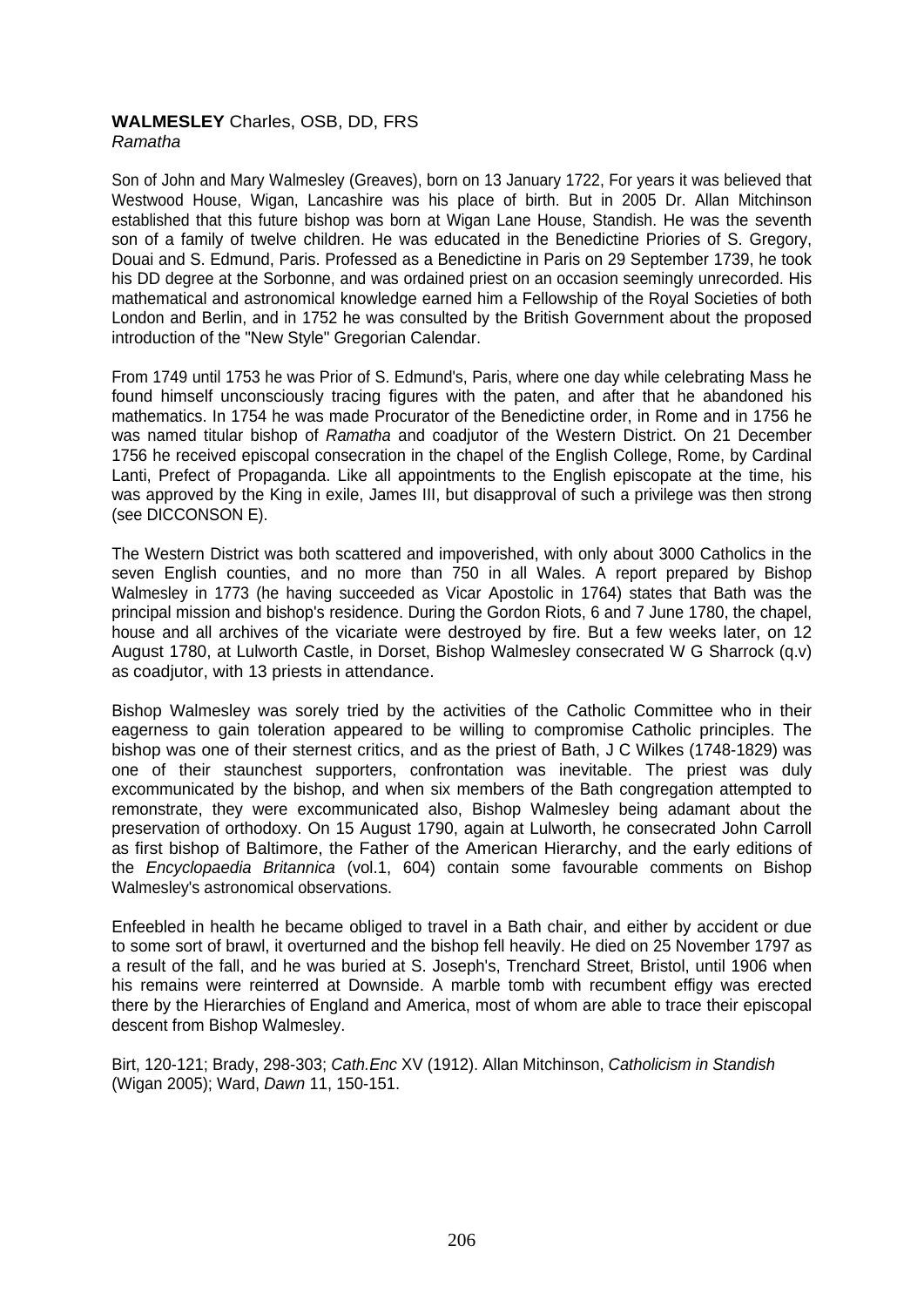# **WALSH** Thomas *Cambysopolis*

Son of Charles and Mary Walsh (Brittle), born in London on 3 October 1776. His father died young and his mother was not a Catholic, but his father's brother who was a priest offered to provide him with education at S. Omers. He was a classfellow of Daniel O'Connell and a pupil of the future Bishop Stapleton. During the French Revolution most of the college was imprisoned at Doullens. Only then did he become a Catholic.

Returning to England in 1795 he continued his education at S. Edmund's, Ware, and in 1801 whilst still a deacon he went to Wolverhampton with Gregory Stapleton, newly appointed as Vicar Apostolic, and served him as secretary. He was ordained priest there on 19 September 1801, and after Stapleton's premature death, continued as secretary to Bishop Milner 1803- 1804.

He then went to Sedgley Park School as spiritual director and in 1808 to a similar position at Oscott. In 1818 he was appointed President of Oscott but having little aptitude for administration he gladly reverted to his former work. In 1824 Bishop Milner, ever a stern judge of character, petitioned the Holy See to appoint Walsh his coadjutor. Propaganda ratified this on 22 December 1824, and he was consecrated titular bishop of *Cambysopolis,* on 1 May 1825, at Wolverhampton, by Bishop Milner with Bishops Smith and Penswick as coconsecrators. He succeeded as Vicar Apostolic of the Midland District on 19 April 1826.

A new age was dawning. His old classfellow, O'Connell was leading *a* tremendous campaign that was to bring down the last barriers to Catholic Emancipation. The Earl of Shrewsbury and Lord Stourton, both residents of the Midland District were to take their seats in the Lords, and a vast programme of building was to be undertaken.

As at Oscott, the bishop had little interest in finance, but he encouraged splendid churches to be erected in Birmingham, Nottingham and Derby, as well as a complete rebuilding at Oscott. The debts incurred were enormous and were to bring his successor to the bankruptcy court. There was also conflict within the Catholic Community itself: Gothic Revivalists against Classicists, designers of ample chasubles against lovers of the Roman variety, Garden of the Soulers against the importers of continental devotions, and advocates of Plainsong against church orchestras and mixed choirs. Bishop Walsh loved them all and made no effort to take sides. On one querulous occasion he is reputed to have said that at least there was no lack of interest.

In 1840 the old Midland District was renamed the Central District, with Nicholas Wiseman (q.v) appointed as coadjutor. The Tractarian Movement at Oxford, also within the vicariate, was gathering strength and although Bishop Walsh made no claim to a complete understanding, he was happy to leave his coadjutor to handle the situation.

On 28 July 1848 Walsh was removed to the London District as Vicar Apostolic, and as prelude to becoming first archbishop in a new Hierarchy. Alas, revolution broke out in Rome, the Pope fled to Gaeta, and before anything like normality could be restored, the aged prelate died at the residence of the London Vicars Apostolic, 35 Golden Square, on 18 February 1849. He is buried in the crypt of S. Chad's Cathedral, Birmingham consecrated by himself in 1841.

Anstruther IV, 288-289; Brady, 241-242; *Cath.Enc* XV (1912) 451-452; 'Heralds of the Second Spring' *Clergy Review* August 1948; Fothergill, 148.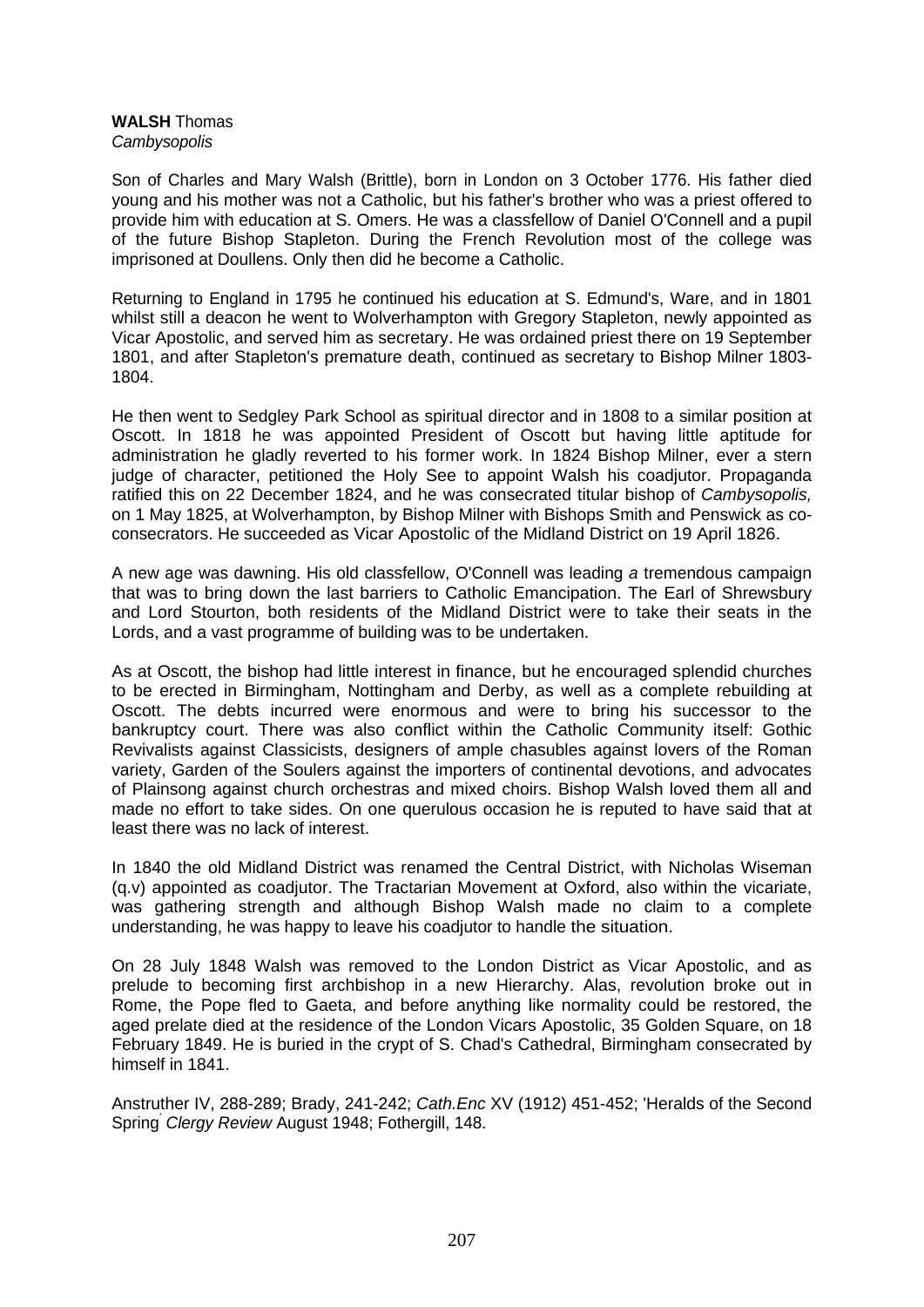#### **WALTON** William, DD *Trachonitis*

Son of Michael and Mary Walton, born in Manchester on 9 December 1716, he entered the English College, Douai in October 1731 and a very detailed account of his progress exists, until his ordination by Bishop Dicconson, V.A. on 3 April 1741. He was professor of Theology at Douai until 1748 and in that capacity he examined and approved Challoner's edition of the New Testament.

In 1750 he became chaplain to Briant Barrett, at Milton Manor, near Abingdon, Berkshire. Barrett was a great friend of Bishop Challoner, and a very wealthy man, lace-maker to the Royal Family. He maintained a magnificent chapel in his house, with ceiling of decorated Gothic woodwork, and an altar piece of a large painting of the Assumption. Bishop Challoner's missal and vestments were long preserved there.

Dr. Walton also accompanied Barrett when in residence in London, in Craven Street, Strand. His salary was £20 a year and his duties were few, so there was ample time for him to serve his less fortunate brethren. He was author of *The Miraculous Powers of the Church of Christ,* treasurer of several charities, Dean of the Old Chapter, and Vicar General of the London District. He was actually proposed by Challoner for the coadjutorship of the London District, but Propaganda appointed him titular bishop of *Trachonitis,* and coadjutor to Bishop Francis Petre, in the Northern District, on 25 June 1770. No evidence exists as to where or from whom he received episcopal consecration but surely it is difficult to imagine anywhere other than Briant Barrett's chapel at the hands of Bishop Challoner.

He succeeded as Vicar Apostolic of the Northern District on 24 December 1775. While Bishop Petre was alive Walton had lived close by him, at Clayton le Dale, near Blackburn, but later he removed into the city of York. By this time several chapels in the larger towns were managed by lay committees rather than being under the patronage of the gentry like their rural neighbours. Difficulties began to develop as at Liverpool where Joseph Gittins, the senior priest claimed that he, not the trustees, should manage all monies, especially bench rates. When this was admitted, Harris the assistant priest claimed that he did not receive his fair share and inferred that things were better managed under the trustees and took their side against his superior. Bishop Walton tended to agree that congregations should settle their own differences, that the laity should manage temporalities, and the clergy should be free to attend to spiritual matters.

Bishop Walton was assidious in visiting his District keeping records of mileage travelled and numbers of those confirmed. Unlike his successor he did not enter the names of the clergy, obviously times were not yet safe enough for that. He never received the assistance of a coadjutor although he recommended Matthew Gibson (q.v) for that position. Gibson succeeded and took a very different view of the aforementioned Liverpool dispute. Bishop Walton died in York on 26 February 1780 and is interred at S. Michael-le-Belfry, close to the gate of York Minster.

Anstruther IV, 290; Bolton, 72-73; Bossy, 342; *Clergy Review* September 1950, 152; Dwyer, 18-19.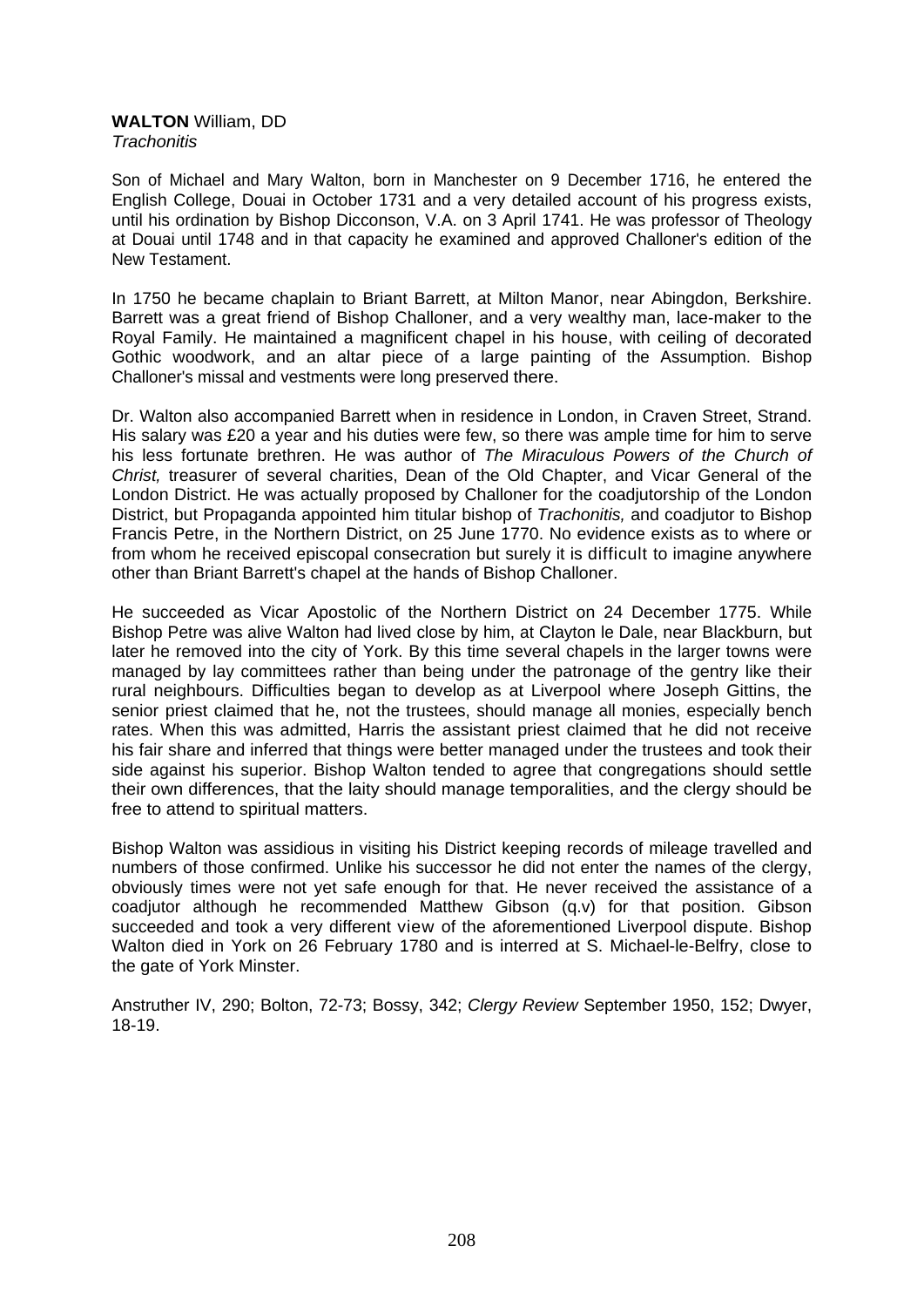#### **WARD** Bernard Nicholas *Lydda;* Brentwood

Son of William George and Frances Mary Ward (Wingfield), born on 4 February 1857, at S. Edmund's College, Ware, where his father taught Theology. Cardinal Wiseman was his godfather, hence his second name. He grew up surrounded by memories of the Oxford Movement and the Catholic Revival, all of the leaders being familiar to him. His father was a distinguished convert, his brother Wilfrid was biographer of both Newman and Wiseman, and his brother Granville was a generous benefactor to the English Benedictines of Douai, both before and after their expulsion in 1903. Indeed the *Tablet* once described them all as one of the families who had helped to shape English Catholic history. Furthermore, there were three daughters who all became nuns.

The future bishop was educated at S. Edmund's College, and at Oscott where he was a student of Dr. (later archbishop) Mclntyre. He was ordained priest by Cardinal Manning on 8 October 1882, and having been College Prefect at S. Edmund's since the previous August he continued in that position until 1885, when he was placed in charge of the new mission of Our Lady, at Willesden. Between 1888 and 1890 he taught biology and chemistry at Oscott after which he returned to S. Edmund's as vice-president, becoming President in 1893. It was a period of great uncertainty for the college but none worked harder than Ward himself to obtain students and build up a reputation.

At Old Hall (S. Edmund's) he learned to appreciate the traditions of the old English Catholics. Manning, and others of his period, always spoke as if the restoration of the Hierarchy in 1850 was the beginning of the Church in England. But Monsignor Ward (he was created Domestic Prelate in 1895) demonstrated otherwise. Surrounded by memories of Stapleton, Poynter, Griffiths and Weathers, as he handled their documents or passed by their tombs he realized what an injustice was being done to them. He spent nine years researching and assembling his material, every minute being time free from college duties, resulting in seven volumes of historical importance.

His works include: *History of S. Edmund's College* (1893), *Catholic London a Century Ago* (1905),The Dawn of the Catholic Revival in England *(2* vols.1909), *The Eve of Catholic Emancipation* (3 vols. 1912), *The Sequel to Catholic Emancipation* (2 vols. 1915). He made several contributions to the *Catholic Encyclopaedia* (1907-1912), became Canon of Westminster in 1905, Fellow of the Royal Historical Society in 1907, and was considered for the vacant see of Northampton in 1908. In 1915 he was appointed Missionary Rector of Holy Trinity, Brook Green, Hammersmith and after an association of 48 years with S. Edmund's he described the parting as almost equivalent to leaving the world.

A description of Holy Trinity, Brook Green at that time is to be found in Ernest Raymond's novel *The Five Sons of Le Faber* (pages 8 and 46-52), and some very vivid descriptions of Ward, the man exist among the writings of his contemporaries, especially Bishop Myers, Canon Edwin Burton and Canon John G. Vance. A few details must suffice here. "Tall, broad, bulkily heavy, of enormous girth, laughed loud, the old fashioned squire laugh - he profoundly disliked any metaphysical treatment of theology, he understood ethics, politics and history, but not the mistyness of speculative flights. As a preacher he was poor, his voice of steellike quality was strangely monotonous. He never drank wine or smoked—he would meet guests, demand when they were leaving and mention the earliest available train."

In March 1917 it was announced that the county of Essex was to be separated from the archdiocese of Westminster and formed into a new diocese. It was presumed that some years would elapse before details were finalised, officials nominated, funds transferred, even a title and cathedral church selected. Mgr.Ward was named titular bishop of *Lydda* and Apostolic Administrator of the new diocese. He used to claim to be the only titular bishop in England who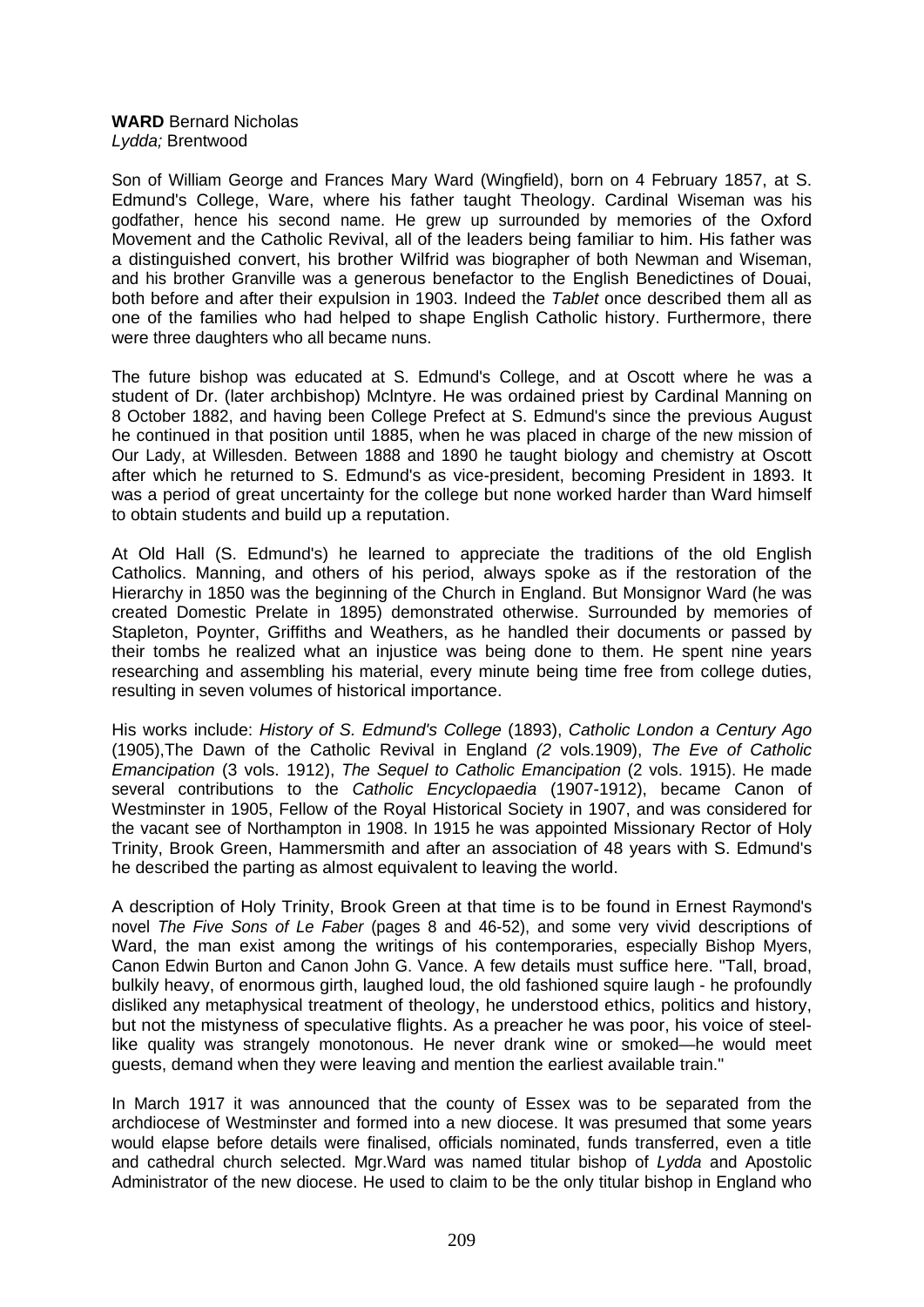had actually visited his see. He was consecrated in Westminster Cathedral on 10 April 1917, by Cardinal Bourne, with Bishops J S Vaughan and Joseph Butt as co-consecrators. The crozier he received had once belonged to Gregory Stapleton (q.v) and the pectoral cross and ring had belonged to William Weathers (q.v).

On 6 May 1917 Bishop Ward took formal possession of the territory and moved into Abbey Lodge, Brentwood. On 29 July 1917 the new see was fixed at Brentwood and the church of the Sacred Heart and S. Helen was elevated to the status of cathedral. Cardinal Bourne expressed surprise that what it had been anticipated would take years had been accomplished in as many months. Curiosity makes one wonder if the relationship between Bishop and Cardinal was in any way comparable with the known acrimony that existed between the Cardinal and his other neighbour, Bishop Amigo? Fragmentary evidence, especially that relating to the transfer of funds, suggests that it was. Bishop Ward was certainly critical of S. Edmund's House, Cambridge, where he was on the Board of Management. He proposed closing the house until the Great War was over, pointing out that the clergy were exempt from military service because of the services they rendered to the population, not in order to undertake higher studies in a university. And when his proposition was heavily defeated, he said "We are setting a very bad example".

He was not without a sense of humour, and the incongruous never failed to amuse him. Once, as bishop of Brentwood he met an old servant of his parents and she said to him "I held you in my arms the day you were born - and lor' how you have changed". One luxury he allowed himself was life membership of the Marylebone Cricket Club. In an episcopate of just two years and nine months he saw an increase in the Catholic population of his diocese from 26,000 in 1917 to 40,000 in 1920, with new missions opened at Chingford, Manor Park and Wanstead. On Tuesday 20 January 1920 he complained of feeling unwell and consulted his doctor. Nothing specific was diagnosed and he decided to retire to bed early. Next morning he was found dead. Tributes were numerous, and a special train conveyed people from Liverpool Street to the Brentwood Requiem before burial at S. Edmund's College, Ware.

*Brentwood Diocesan. Directory* 1987, 10-13; Cath.Enc. XV 1912); *Catholic Whos Who* 1909; *Clergy Review* November 1931, 410-421; January 1932, 25-35; Sweeney, 50, 53-54; *Tablet* 31.1.1920. 137-138.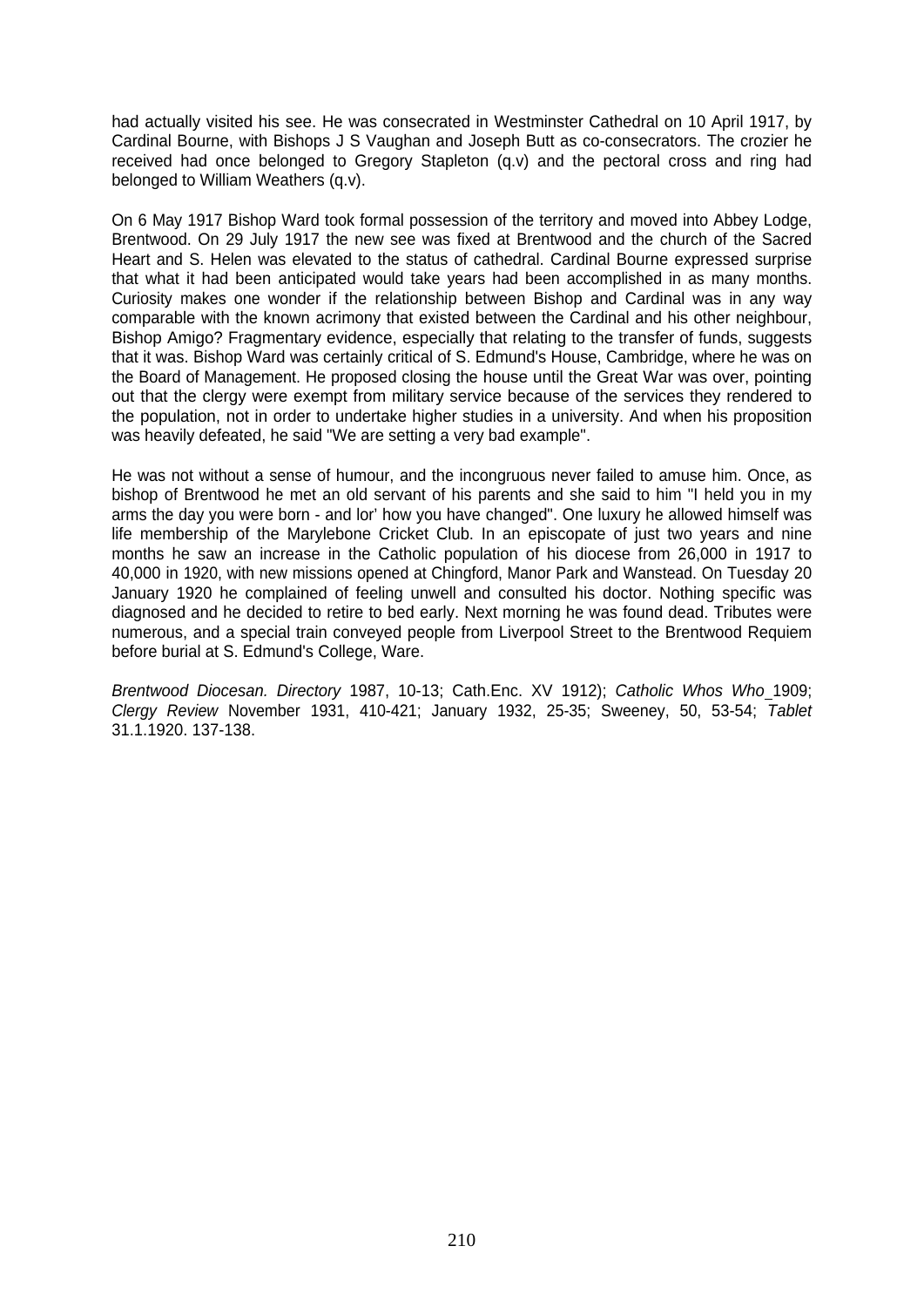# **WAREING** William, DD *Ariopolis;* Northampton; *Retimo*

Son of David and Mary Wareing (Winter), born in London on 14 February 1791, he was baptized in the Sardinian Chapel, Lincolns Inn Fields. After education at Sedgley Park School and Oscott, he was ordained priest by Bishop Milner, on 28 September 1815. He then served the mission at Moseley for four years, followed by a similar period at Cresswell, in Staffordshire where it is recorded that he superintended a small seminary. He then held appointments in Grantham and Stamford, Lincolnshire until 1838 when he returned to Oscott as vice-president of the newly erected college.

On 11 May 1840 he was nominated Vicar Apostolic of the Eastern District, a new vicariate consisting of nine counties formerly belonging to the Midland District. On 21 September 1840 he was consecrated titular bishop of *Ariopolis,* in the college chapel at Oscott, by Bishop Walsh, with Bishops Wiseman and George Brown as co-consecrators. He made his home in Northampton and despite fewness of numbers and poverty of resources, he attempted to organise his District. He chose Milner's biographer, Reverend F C Husenbeth, who was then resident priest at Costessey, near Norwich, as Vicar General, and commenced a small seminary dedicated to S. Felix, at Giffard Hall, Suffolk, close to the Essex border. This was later removed to Northampton where it attracted a donation of £333 from the Association for the Propagation of the Faith, at Lyons.

In a Pastoral letter dated 3 August 1847 the bishop drew attention to the plight of scattered Catholics, almost spiritually destitute and miles from the consolations of their religion even at the hour of death. He gave notice that he was to commence unendowed missions at Luton, Aylesbury,Wolverton, and Weedon Barracks to remedy this unhappy state.

Undoubtedly Bishop Wareing's most memorable act was on 17 November 1845 when at Northampton he received Frederick William Faber (1813-1863) and his companions from Elton, into the Church. Fr. Faber was one of the most famous priests of the 19th century, whose hymns and spiritual writings went round the English speaking world, and beyond. Later on 20 May 1846 the bishop also received John Morris, who became secretary to Cardinal Wiseman before becoming a Jesuit and a great authority on the English Martyrs.

On 29 September 1850 Bishop Wareing became first bishop of Northampton in the restored Hierarchy, and on 29 November 1854 he was appointed Assistant at the Pontifical Throne. Generally speaking his episcopate presents nothing striking, other than his patience and fortitude which given the condition of things must have been heroic. On 11 February 1858 he resigned his see and retired to the Benedictine convent at East Bergholt, Suffolk, descendant of a house of English gentlewomen that existed in Brussels from 1559 until 1794. He died there on 26 December 1865, and is buried in the adjacent cemetery. Even *The Tablet* invariably a mine of information at that period does no more than record the fact of his passing.

Brady, 334, 428-429; Chapman, 114-115, 118; Diocese of Northampton: Archives; London: SS. Anselm and Cecilia Baptismal Register.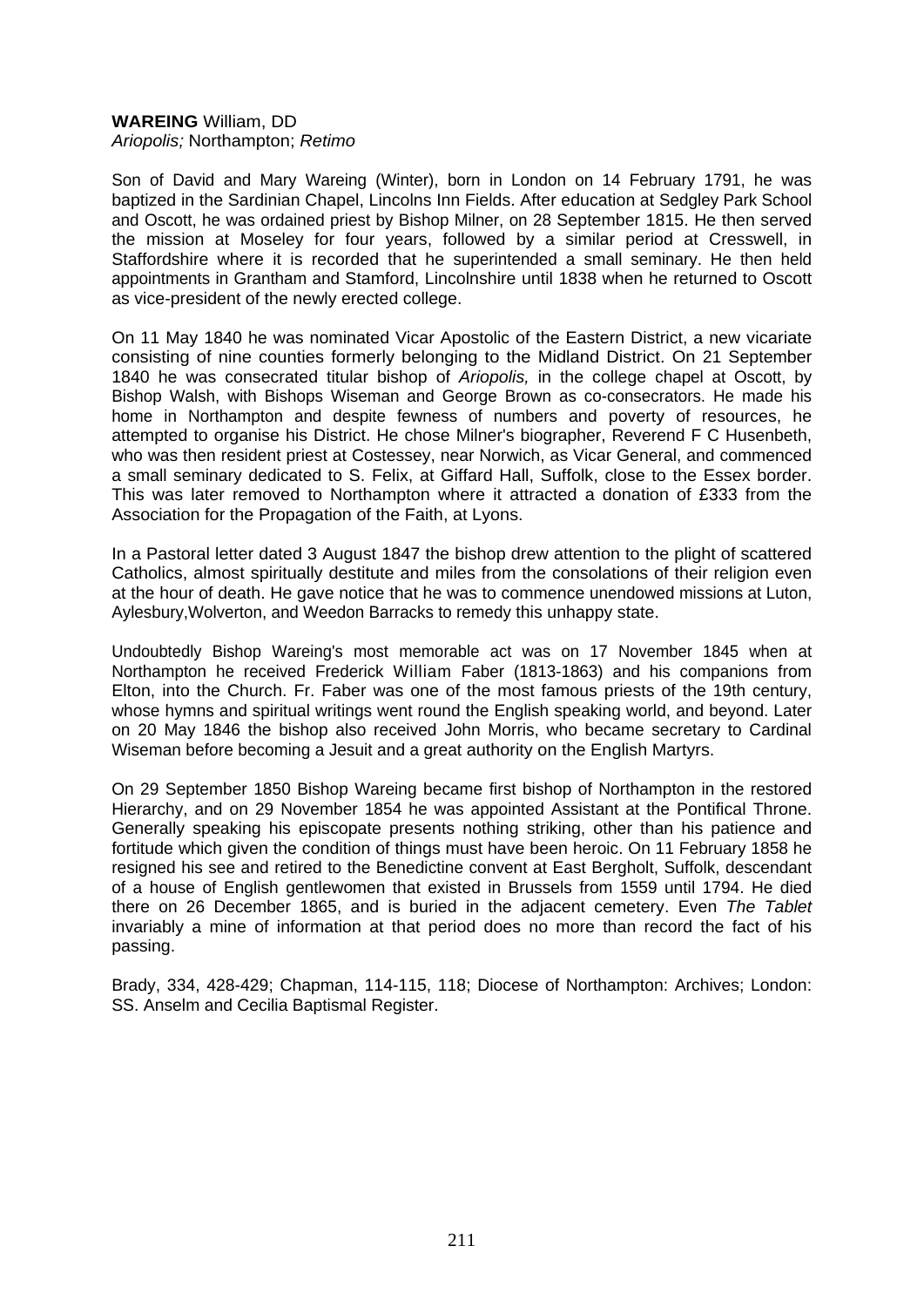# **WEATHERS** William, DD *Amycla*

He was born in London on 12 November 1814, with his mother he converted to Catholicism after the death of his father. Educated at the Franciscan Academy, Baddesley Clinton, Warwickshire (1823-1828), he then entered S. Edmund's College, Ware where he occupied, with conspicuous success, every office from student to President over a period of forty years. Ordained priest in 1838, he obtained the degree DD in 1845. He was College Prefect until 1843 and vice-president and Procurator until 1851. He also managed two farms, became a Canon of Westminster upon erection of its Chapter on 19 June 1852, and was President of S. Edmund's College from 1851 until 1869.

His years there were momentous ones. Acutely aware of the traditions and ideals of the old English priesthood, he strove to maintain them. But Cardinal Wiseman had little regard for the college which he regarded as lacking true Roman Spirit. As a remedy he attempted to introduce the Oblates of S. Charles, who were neither desired nor welcomed, though Dr. Weathers was a staunch supporter of W G Ward, the lay professor of Theology who aroused much hostility in Errington (q.v) The Westminster Chapter took the matter of staffing the college to Rome, and in 1861 the Oblates were ordered to leave.

Cardinal Manning's regard for the place was even less than that of his predecessor and in 1869 he removed all the divines to a new seminary at Hammersmith though Dr. Weathers was retained as rector, transferred with them, and was created Domestic Prelate. On 28 October 1872 he was consecrated titular bishop of *Amycla,* and auxiliary bishop of Westminster, in S. John's Cathedral, Salford, by Archbishop Manning with Bishops T J Brown and Cornthwaite as co-consecrators. On the same occasion Herbert Vaughan was consecrated bishop of Salford.

Bishop Weathers was an extremely hard working prelate. In addition to his professorial duties, he read the entire preparation of Manning's *The Eternal Priesthood* and various other publications, and frequently was expected to sing High Mass (fasting from midnight) while the Cardinal preached for an hour, and where the music was anything but short. The bishop was renowned for falling asleep during the polyphonic *Gloria* and *Credo,* the nodding mitre threatening disaster and alarming many an unsuspecting master of ceremonies. On visitation he always carried his own luggage and travelled by bus or suburban train. When asked why had he no carriage he replied "How could I on a salary of forty pounds a year?"

When S. Thomas Seminary, Hammersmith closed in 1892 Bishop Weathers became chaplain to the Poor Sisters of Nazareth at Isleworth, an apt appointment for one always poor in spirit, though never undignified. He died at Isleworth on 4 March 1895, and is buried at S.Edmund's College, Ware. Under the name Amyclanus he once published *An Enquiry into the Nature and Results of Electricity and Magnetism*. He was never known to allude to the past, and his frequent injunction was "to go on to things more perfect".

*Cath .Enc*.' XV (1912), 572-573; *Clergy Review* August 1931, 133-143; W Ward, *Wiseman* II, 267-273.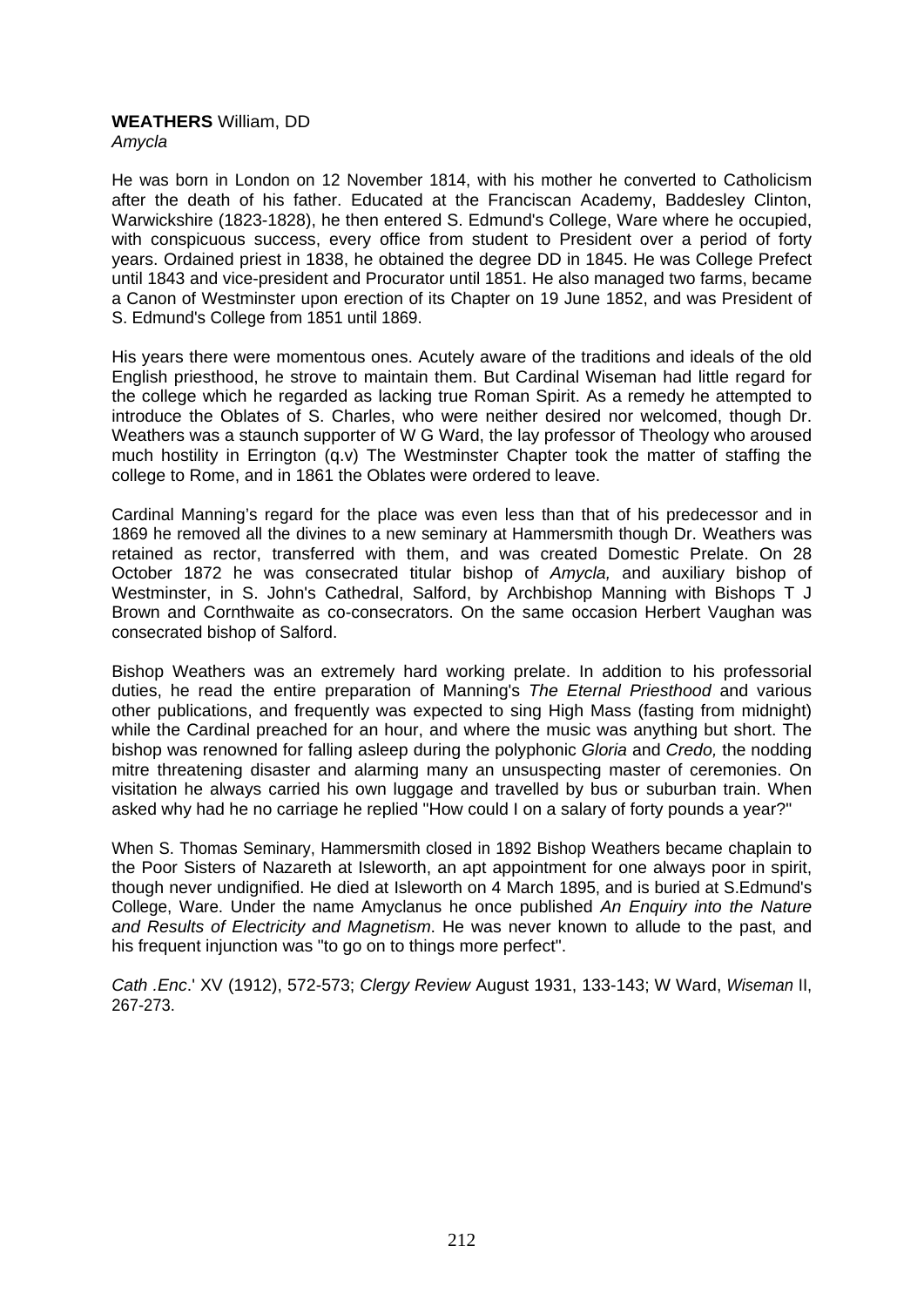# **WHEELER** Willam Gordon DD, MA *Teudali* ; Leeds

Son of Frederick and Marjorie Wheeler (Upjohn), born at Saddleworth, Yorkshire on 5 May 1910. His parents were devout Anglicans. His formative years were spent at Worsley on the outskirts of Salford, in fact one of his first encounters with Catholicism was in S. John's Cathedral, Salford where the clogs and shawls, and rough tweeds of the pious poor contrasted with the Sunday-best of genteel Worsley. He was educated at Manchester Grammar School and University College, Oxford where he read History and made his first confession as an Anglican. On most mornings he serve Mass at Pusey House, but still attracted to Catholicism, he attended the Blackfriars lectures on S. Thomas Aquinas and went to Benediction with the Jesuits at S. Aloysius. Fr. Martin D'Arcy was the first priest he ever spoke to, then on a visit to Buckfast Abbey he sat up all night, fascinated by the wisdom of the renowned Abbot Vonier OSB.

However, Wheeler received Anglican Orders and held brief curacies at S. Bartholomew's, Brighton, and S. Mary and All Saints, Chesterfield before becoming a Master at Lancing College, Sussex. At the age of 26 he was received into the Catholic Church at Downside Abbey on 18 September 1936 and went almost immediately to the Beda College, Rome. When war broke out in 1939 he evacuated with the rest to Upholland, near Wigan.

On 31 March 1940 he was ordained priest by Cardinal Hinsley in Westminster Cathedral, and placed as curate at Lower Edmonton where he survived a very serious illness. In 1944 he moved to Westminster Cathedral as assistant priest and Editor of the *Westminster Cathedral Chronicle.* The centenary of the conversion of Cardinal Newman in 1945, the elevation of Archbishop Griffin to the cardinalate, and the translation of the remains of Bishop Challoner (q.v.) all profited from his skill as an historian. In 1950 he became Chaplain to London University, in 1952 he was appointed Privy Chamberlain, in 1954 he returned to the cathedral as administrator and honorary canon, and in 1955 he was created Domestic Prelate. The events of these years are described in his memoirs, *In Truth and Love.* Mgr. Wheeler was consecrated titular bishop of *Teudali* and coadjutor of Middlesbrough on 19 March 1964 in S. Mary's Cathedral, Middlesbrough by Archbishop Cardinale, Apostolic Delegate, with Bishops Brunner and Craven as coconsecrators. On 3 May 1966 he was appointed seventh bishop of Leeds. He visited Leeds priests working in Peru, he was the first bishop in England to accept permanent deacons. At Wood Hall, Wetherby he created a model pastoral and ecumenical centre, and at Hazlewood Castle, Tadcaster – a house seldom out of Catholic hands since the reign of William the Conqueror – he secured a Carmelite presence. He gave considerable assistance (in spite of many difficulties) to the establishment of S. Gemma's Hospice, Leeds, and he disbursed a fortune left to him by building a day centre for all the elderly people of Ilkley. In 1982 Bishop Wheeler received an honorary DD degree from the University of Leeds. In 1985 he retired to the convent of the Little Sisters of the Poor at Headingley, and died on 20 February 1998. He is buried at S. Edward's, Clifford.

Memoirs, *In Truth and* Love; Who's Who 1997, 2046.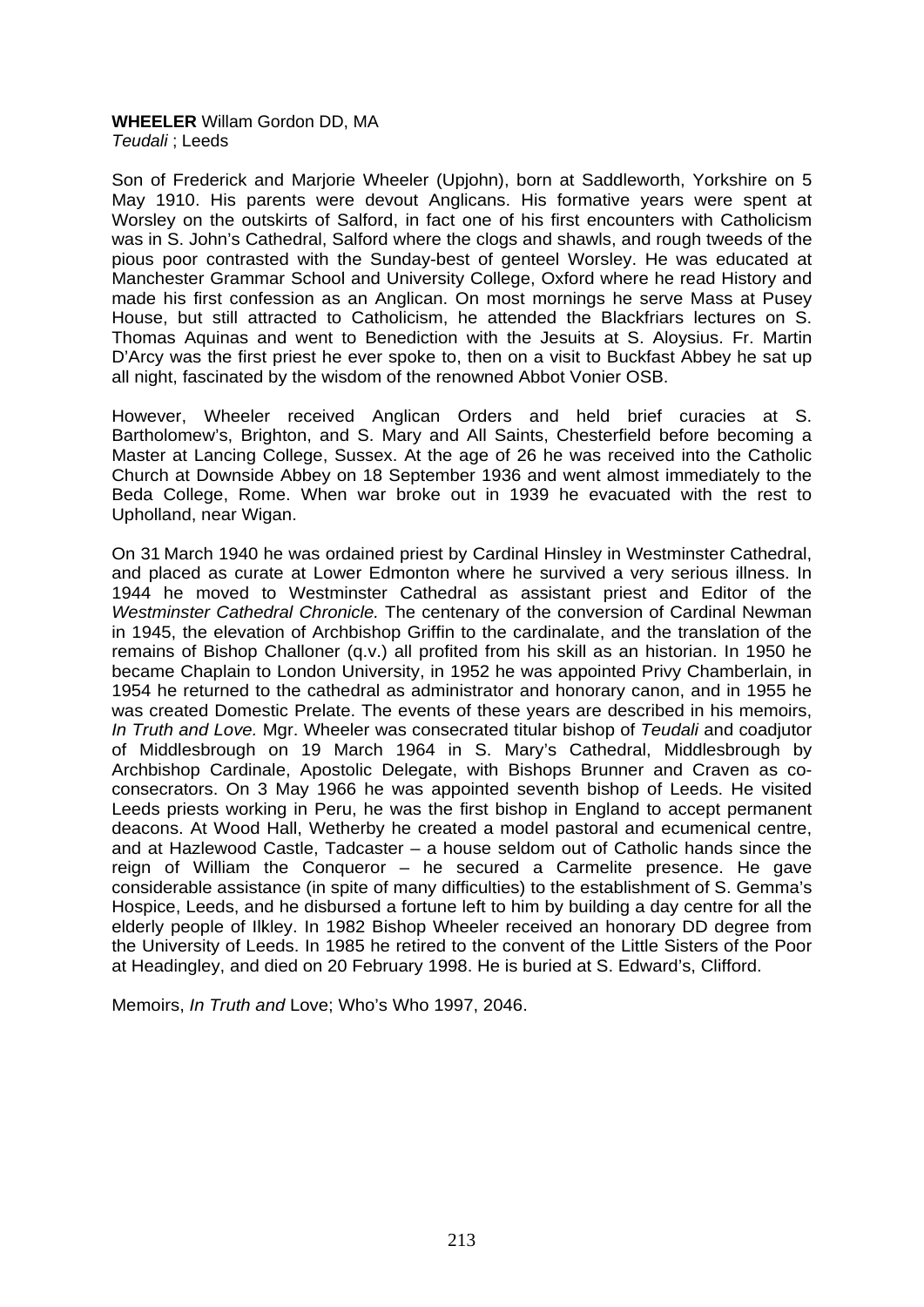# **WHITESIDE** Thomas, DD Liverpool; LIVERPOOL

Son of Robert and Isabella Whiteside (Shaw), born on 17 April 1857, at Lancaster where his father was a Director in the company of Whiteside and Leeming. He was educated at S. Edward's College, Liverpool (see Goss A), Ushaw, and the English College, Rome where he was ordained priest on 30 May 1885.

The next nine years were spent at Upholland, the Liverpool diocesan seminary, near Wigan. He was professor of Theology, vice-rector from 1888 and rector from 1893. As a young priest he was invited by the Provost, who was also rector of S. Peter's, Lancaster, to deliver a special sermon for his native town. His reply, that he had to give a lecture on that day angered the Provost but delighted Bishop O'Reilly. In 1893 he was created a Canon of the Liverpool Chapter.

On 15 August 1894 he was consecrated fourth bishop of Liverpool, in the proCathedral of S. Nicholas, by Cardinal Vaughan with Bishops Gordon and Bilsborrow as co-consecrators. He looked younger than he was - 37 - and his remark "it appears that the widowed diocese of Liverpool has chosen as the wife of the vicar of Wakefield chose her dresses - because they would wear well" was one of the few humorous utterances he ever made, for he was an extremely grave prelate. At the golden jubilee of a Liverpool priest who had spent a life time in a parish, and furnished it with church, schools, and hall, the only words Bishop Whiteside spoke were "Keep the Faith".

He claimed that the greatest evils were loss of faith, pauperism and drunkenness, the last often the cause of the other two. He established orphanages at Broadgreen, Lancaster, Preston, West Derby and Wigan, and appealed not merely for temperance as an adjunct of thrift, but for a personal love of Christ. He issued a regulation that pulpit instruction must be given at all Sunday masses throughout the year, but always forbade any political party to be named, favourably or otherwise.

His years in Liverpool witnessed some terrible excesses in religious bigotry and violence. Catholic processions were attacked, their churches entered and smeared with filth, and priests were insulted at hospital gates as they attempted to make sick calls. Tragedy struck in 1902 when J R Kensit "No priest but Christ. No sacrifice but Calvary" insisted upon holding a public meeting in an extremely Catholic quarter of Liverpool and was killed in the street. Bishop Whiteside, Archbishop from 28 October 1911, always urged patience under provocation, and restraint when tempers flared, while never failing to denounce injustice as he saw it.

In 1906 after opposing the Liberal Governments policy on education to the point of placing Catholics under conscience not to vote Liberal, Augustine Birrell described him as "The mildest man who ever slit a throat", And only in 1914 did the poor Catholics in the workhouse obtain the facilities for a chapel, although Catholic inmates approximated 1000.

Archbishop Whiteside would never consider the appointment of an auxiliary, would never have a fire in his room, and even when stricken by influenza in 1918 would not cancel an engagement. He died on 28 January 1921 following a paralytic stroke. He was buried in Ford Cemetery until 8 September 1936 when he was reinterred in the crypt of the new Metropolitan Cathedral - his memorial.

J Howard, *Archbishop Whiteside*; Liverpool Archdiocesan Archives; Waller, 497.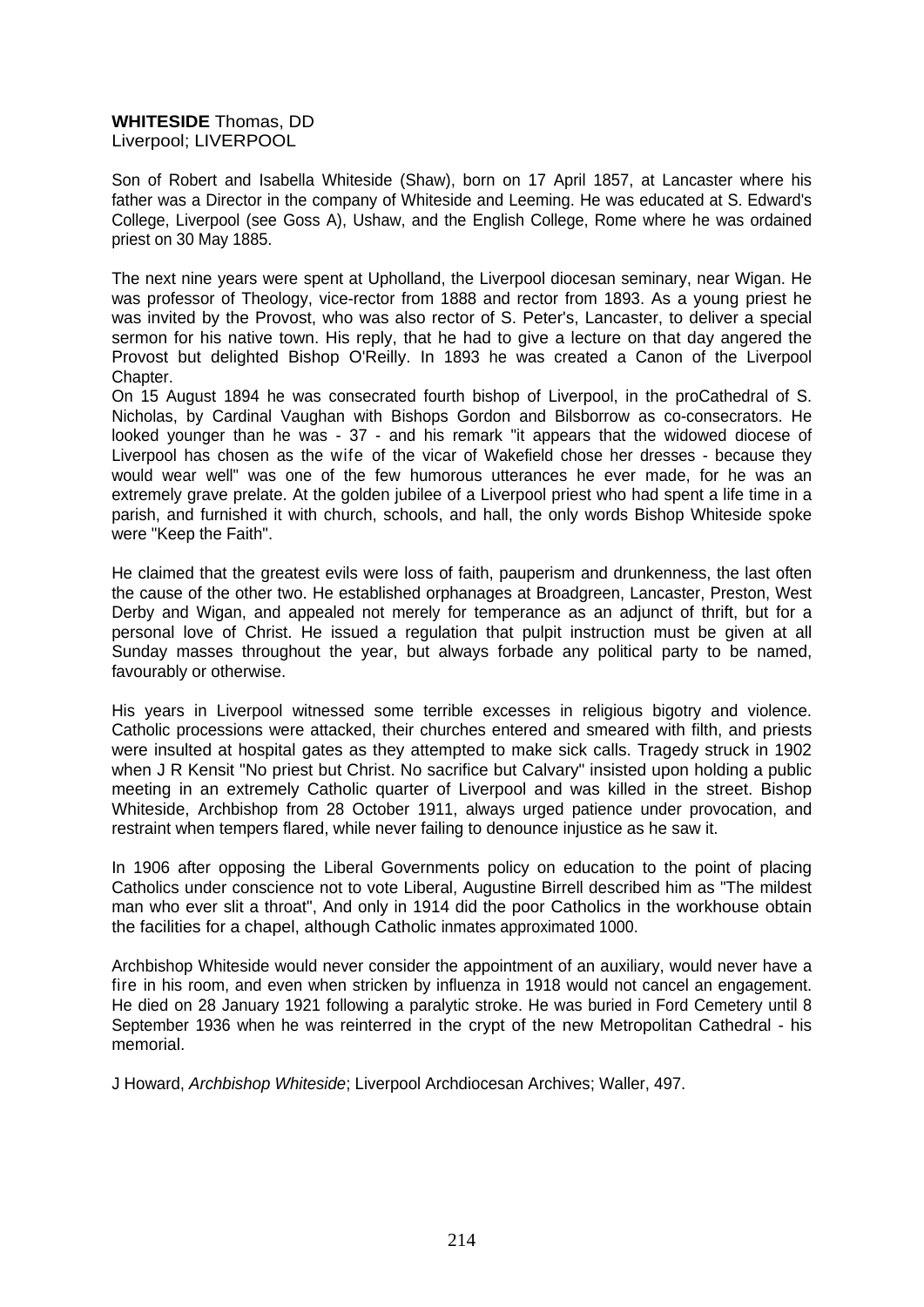# **WILKINSON** Thomas William

*Cisamus;* Hexham and Newcastle

Son of George Hutton and Elizabeth Jane Wilkinson (Pearson), born at Harperley, County Durham on 5 April 1825. His father was a barrister and later a County Court Judge, the family was prosperous, Tory and Anglican. The bishop was educated at Harrow and Durham University where he graduated BA in 1845. It was his intention to receive Anglican Orders and he went to spend a few months at S. Saviour's, Leeds. This latter act was most unpopular with his father because that church was notorious as "a bastion of ritualism" and a "colony of Papists". To high Churchmen it was a sort of testing ground to see how much of Catholicism the Church of England could be made to endure, and conversions to Rome were numerous. On 29 December 1846, Thomas Wilkinson was received into the Catholic Church by Fr. Henry Walmsley, of S. Anne's, Leeds, who died a few months later in the awful typhus epidemic of 1847.

He then went to Oscott to study with Wiseman, and later to Ushaw in his native county, where he was ordained priest by Bishop Hogarth on 23 December 1848. For the next thirteen years he worked as a missionary around Harperley, establishing missions at Wolsingham, Crook and Tow Law, all of which thrived and were supplied with substantial churches. A fourth centre at Willington was in formation when Fr. Wilkinson decided to retire to Thistleflat Farm, in that neighbourhood. Although created a Canon of Hexham and Newcastle in 1865, he lived in great seclusion until 1887.

In July 1887 responsibility was thrust upon him, Bishop Bewick died, and so did the newly elected Vicar Capitular. The Chapter asked Canon Wilkinson to manage the diocese until a new bishop was appointed. That bishop, Henry O'Callaghan (q.v) asked him to become Vicar General, and came to rely heavily upon his judgements, and very soon obtained his services as auxiliary bishop. On 25 July 1888, in the chapel of Ushaw College, he was consecrated titular bishop of *Cisamus*  by Bishop Clifford, with Archbishop Eyre (of Glasgow) and Bishop Riddell as co-consecrators. On 28 December 1889 he became fifth bishop of Hexham and Newcastle.

Further responsibility was added in October 1890 when the Northern bishops requested him to accept the Presidency of Ushaw "for twelve months". But so successful was his regime that the position became permanent. He provided a gymnasium, swimming pool and cricket pavilion, as well as affilliating the college to Durham University to intensify academic work. Within five years he had visited the whole of his diocese, which then contained Cumberland and Westmorland as well as Northumberland and Durham. His long-remembered advice always concerned the prudent management of property.

He attempted to resign his see on a number of occasions but Rome always refused to accept, and gave him an auxiliary bishop, Richard Preston (q.v) The Pope made him an Assistant at the Pontifical Throne, Newcastle upon Tyne made him a Freeman of the City, and in 1908 the entire Hierarchy of England and Wales joined him at Ushaw for the college's centenary celebrations. Bishop Wilkinson died on 17 April 1909, and is buried at Ushaw.

P F Adams 'The Convert Clergy of S. Saviour's. Leeds' *Northern Catholic History* 10 Autumn 1977, 21-27; L.Gooch 'Thomas William Wilkinson, Bishop of Hexham and Newcastle' N.C.H. 12 Spring 1981, 26-31; D.Milburn, 295-296, 298-309; *Westminster Cathedral Chronicle* May 1909, 124-125.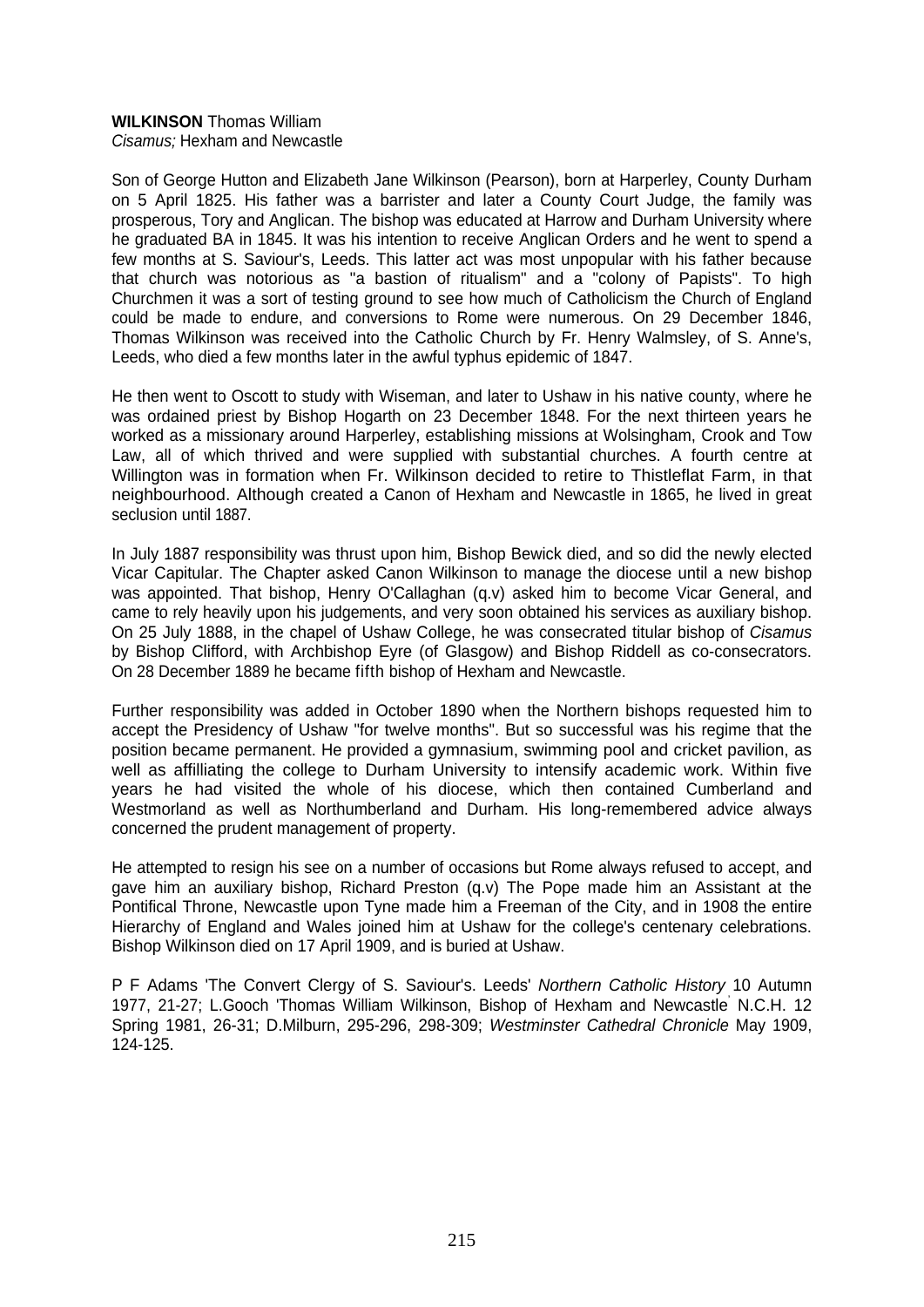### **WILLIAMS** Thomas Dominic, OP *Tiberopolis*

Born in Monmouthshire in 1661, Bishop Williams was the only member of the Order of Preachers to have been made a bishop in England since before the Reformation until Malcolm McMahon was appointed to Nottingham in the  $21<sup>st</sup>$  century. Although never as numerically large as the Benedictines or Jesuits, the English Dominicans were well established on the Continent and at that time not without influence. One of their number, Philip Cardinal Howard (1630-1694) was Grand Almoner to Queen Catherine of Braganza, wife of Charles II, and at that monarch's request had been named Cardinal Protector of England and Scotland in 1679. At Bornhem, near Antwerp there was a college of eight or nine English Dominicans and this future bishop became a member, and subsequently the Prior.

In 1697 a new establishment, the college of S. Thomas Aquinas, in the University of Louvain, was created and Fra Williams became its rector. In 1712 he was elected Dominican Provincal and his career then fluctuated between Louvain and Bornhem. In August 1724 he went to Rome in an attempt to get some disputed property secured for his Order. In that he was unsuccessful but he did manage to get himself made a Vicar Apostolic, in one of the strangest episodes in the history of that body in England and Wales.

He was totally unknown in the Northern District, vacant at the time. Various names had been proposed, but Pope Benedict XIII, himself a Dominican, rejected them all and selected Prior Williams. Furthermore he personally consecrated him as titular bishop of *Tiberopolis,* in the Quirinal Palace, on 30 December 1725. Bishop Williams was the only Vicar Apostolic in England to receive episcopal consecration from the Pope himself.

It was an unpopular appointment and few could be found to offer him shelter, and as a mendicant he had no means of his own. Canonically he could not even draw upon a small fund set up by his predecessor for this very purpose. Eventually he was accommodated firstly by Bryan Tunstall of Wycliffe, who had given hospitality to four other Vicars Apostolic, and then by Sir Edward Gascoigne, at Huddlestone Hall, near Pontefract. There in 1733 Bishop Williams consecrated a small chapel to the Transfiguration of Our Lord and S. Benedict, and from there he visited his huge District and maintained very detailed accounts of his journeys, places visited, numbers confirmed etc (see CRS XXV, Dominicana).

His expenditure was for chapel, lodging, kitchen, garden, two servants and three horses. The Yorkshire Brethren gave him £32 and the Catholics of Preston £30, with a promise of more if necessary. He risked arrest and the chance of activating persecution when he successfully converted a Prebend of York in 1733. Bishop Williams died at Huddlestone Hall on Holy Thursday, 3 April 1740, and is buried at Hazlewood Hall, Tadcaster, where his tomb may still be seen.

Brady, 253-255; Guilday, 411-412; Hemphill, 123-132: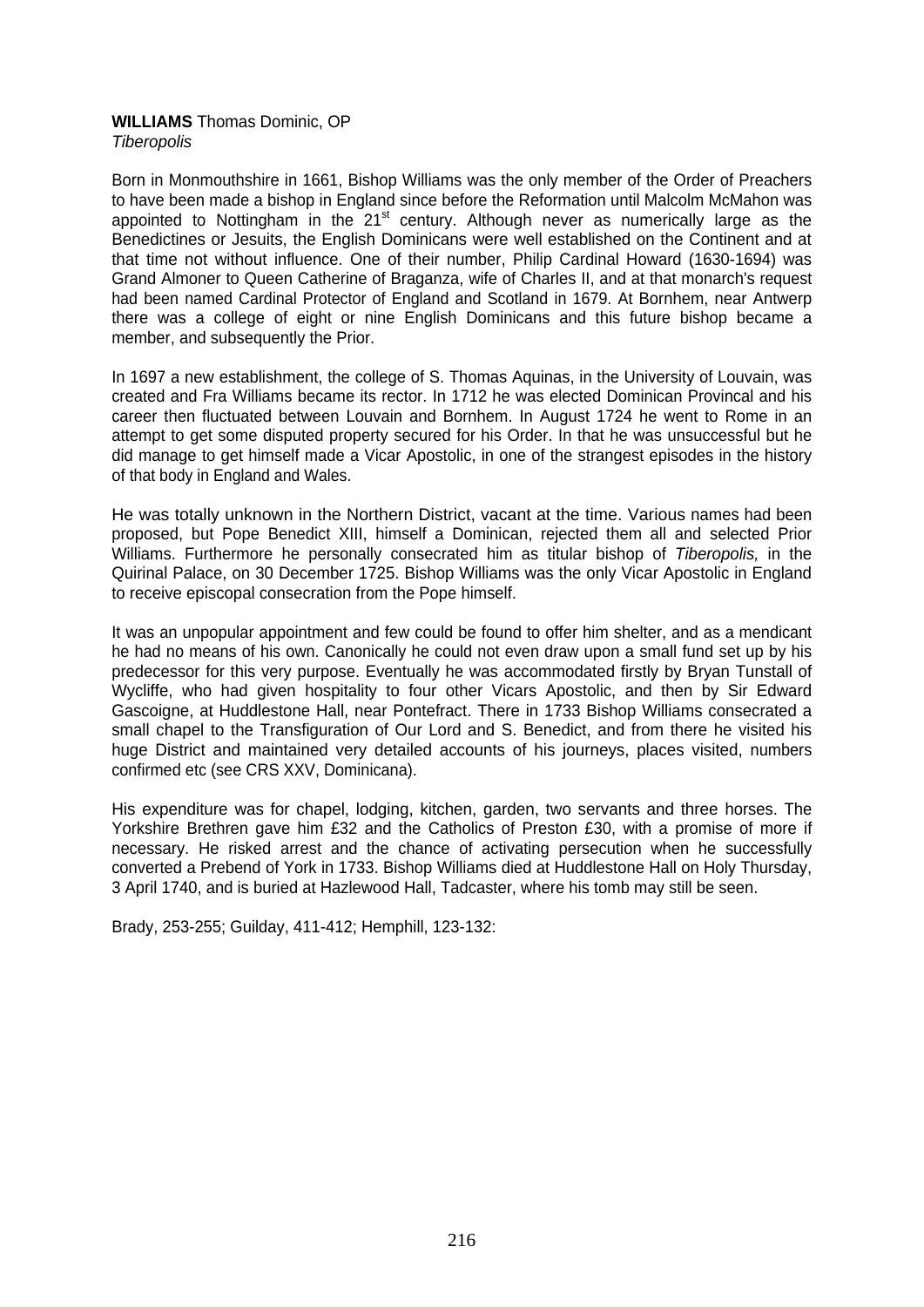# **WILLIAMS** Thomas Leighton, MA BIRMINGHAM

Son of James Anthony and Emma Mary Williams, born at Handsworth, Birmingham on 20 March 1877, he was educated at Cotton and Oscott Colleges, and ordained priest on 24 August 1900. He then took Second Class Historical Tripos, at S. Edmund's House Cambridge and also a diploma in theology, and another in the theory and practice of teaching.

After a short period teaching at Cotton, 1903 – 1904 and a short curacy at Sacred Heart, Hanley, 1905, he joined Mgr, Bernard Ward (q.v.) at S. Edmund's Ware teaching philosophy to the divines, and general subjects in the school. In 1909 he became Master of S. Edmund's House, Cambridge, and during the years before the First World War was responsible for the building of its chapel. He also assisted with the editing of the First and Second Douai Diaries, published by the Catholic Record Society.

During the war of 1914 – 1918 he was an army chaplain, first to a military hospital, near Cambridge, and later in France with the  $74<sup>th</sup>$  Division. He also served in the occupied Rhineland until October 1920, and only then did he resign his position at S. Edmund's House as there had been an almost total agreement that any man who volunteered for war service would not lose the job he possessed when he did so.

His next appointment was as Master of S. Charles House, Begbroke, Oxford (see GLANCY M.F.), but as there was a clergy shortage resulting from the effects of war, few if any diocesan priests could be spared for higher studies, and that house was closed in 1922. Fr. Williams then became Headmaster of Cotton College where numerous improvements were made. A sixth form was undertaken, science studies developed, the Library reorganised, the curriculum of the Oxford and Cambridge Joint Board adopted, and a reservoir supplying 10,000 gallons of water daily was built. One day Cardinal Bourne visited the college and declared himself impressed. A few months later the Head was appointed Archbishop of Birmingham.

He received Episcopal consecration on 25 July 1929, in S. Chad's Cathedral, by Cardinal Bourne, with Bishops Barrett and Cary-Elwes as co-consecrators. Described as "of beetling eyebrows, rigid carriage and a facility for seeing all points of view" his influence in his diocese and far beyond was enormous. Indeed in 1943 some expected him to be made archbishop of Westminster. He urged frequent communion, devotion to Our Lady and the Martyrs, he was a familiar visitor to the Catholic Workers College at Oxford, and very outspoken on social issues. He supported reforms to enable workers to lead a fuller life and strengthen family life, he condemned unjust wages and injustices and frauds that evaded the Capitalist system. Furthermore, he was credited with having written the Joint Pastoral on Social Questions, in 1942.

He hated war but would not hear a word said to the detriment of British soldiers. After a lengthy illness involving three severe operations, he died in Birmingham on 1 April 1946, and is buried at Oscott.

Buscot, 289; *Tablet* 6.4.1946, 177; *Universe* 3.5.1929, 1, 5; 5.4.1946, 8.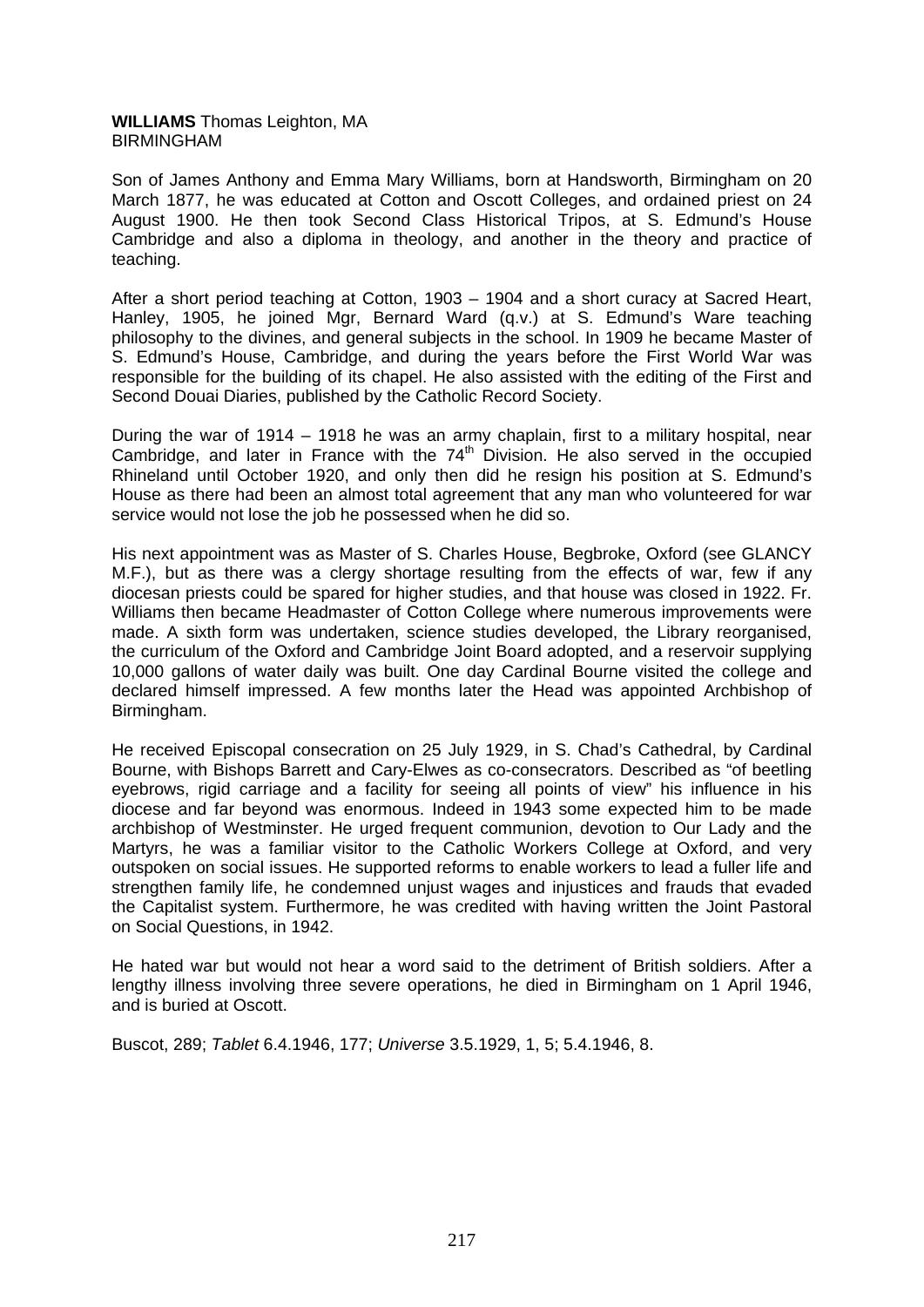# **WISEMAN** Nicholas Patrick Stephen, DD CARDINAL *Melipotamus;* WESTMINSTER

Son of James and Xaviera Wiseman (Strange), born in Seville, Spain on 3 August 1802 and baptized on the day of his birth. His earliest school was in Waterford, but in 1810 he went to Ushaw where he became captivated by the traditions, redolent of Cardinal Allen, and the English Martyrs. In 1818 when following the French wars the English College in Rome was restored to normality, he went there, gained a glowing reputation as a student, obtained the degree DD in 1824, and was ordained priest on 19 March 1825.

His appointment to the Chair of Hebrew and Syro-Chaldic in the Sapenzia University brought contact with Oriental scholars, and as Rector of the English College from the age of 26, he entertained numerous distinguished visitors to Rome. But the observation is made "Scholars or linguists or historians or artists or antiquarians interested him far more than thinkers or theologians". He also acted as agent of the Vicars Apostolic of England, but unlike any of his predecessors in that office, he saw his role not as safeguarding their interests as much as interpreting the wishes of the Pope to them. He was of course, a lifelong Ultramontane.

In 1835-1836 he delivered a series of sermons and lectures in London, but being unfamiliar with the restrictions that had inhibited English Catholics for so long, he mistook their sobriety for lukewarmness and for what he described as "wanting in the true Roman spirit". Later, with a view to stimulating a more desirable spirit he founded *The Dublin Review,* which much later (in the time of Cardinal Godfrey) became *The Wiseman Review.* 

On 8 June 1840, in the chapel of the English College and in the presence of his mother, Wiseman was consecrated titular bishop of *Melipotamus,* and coadjutor Vicar Apostolic of the Midland District, by Luigi Fransoni, Cardinal Prefect of Propaganda. In July 1840 he was removed to the coadjutorship of the new Central District, and appointed President of Oscott. Bishop Wiseman took a keen interest in the personalities of the Oxford Movement and in the ideas which animated them. With very little encouragement from his fellow Catholics, he gave unwavering support and maintained that their talents would enrich Catholicism. However, years later, after Wiseman's death, John Henry Newman wrote that he had little to thank him for.

In 1847 Wiseman was made proVicar Apostolic of the London District, and a little later became coadjutor to Bishop Walsh (q.v) on whose death, 18 February 1849 he succeeded as Vicar Apostolic. He found himself at the very heart of the Catholic Revival. Churches, schools, convents and charities were increasing almost daily, as was the Catholic population on account of famine in Ireland, political upheaval abroad, and conversions nearer home. On 29 September 1850 he was created Cardinal Priest of S. Pudentiana, and first archbishop of Westminster. His natural use of Roman terminology and his taste for the exotic led to some grave misunderstandings. "We govern and shall continue to govern..." he wrote, ecclesiastically of course. But indignation towards this "Papal Aggression" was violent and immediate, and older people fearing a repetition of the Gordon Riots, urged moderation. But Wiseman's letter to *The Times,* long known as the *Appeal to the English People,* masterful in explanation, soon helped to smooth ruffled feathers.

Cardinal Wiseman brought Jesuits, Marists, Passionists, Oratorians, Servites, and Oblates of Mary Immaculate into his diocese. At the first Provincial Synod, held at Oscott in 1852, statutes and decrees relevant to every aspect of normal Catholic activity were formulated. Wisemans knowledge of the very minutiae of Church discipline and sacramental life earned him great acclaim, and he even designed the robes for the Canons of the newly established Chapters.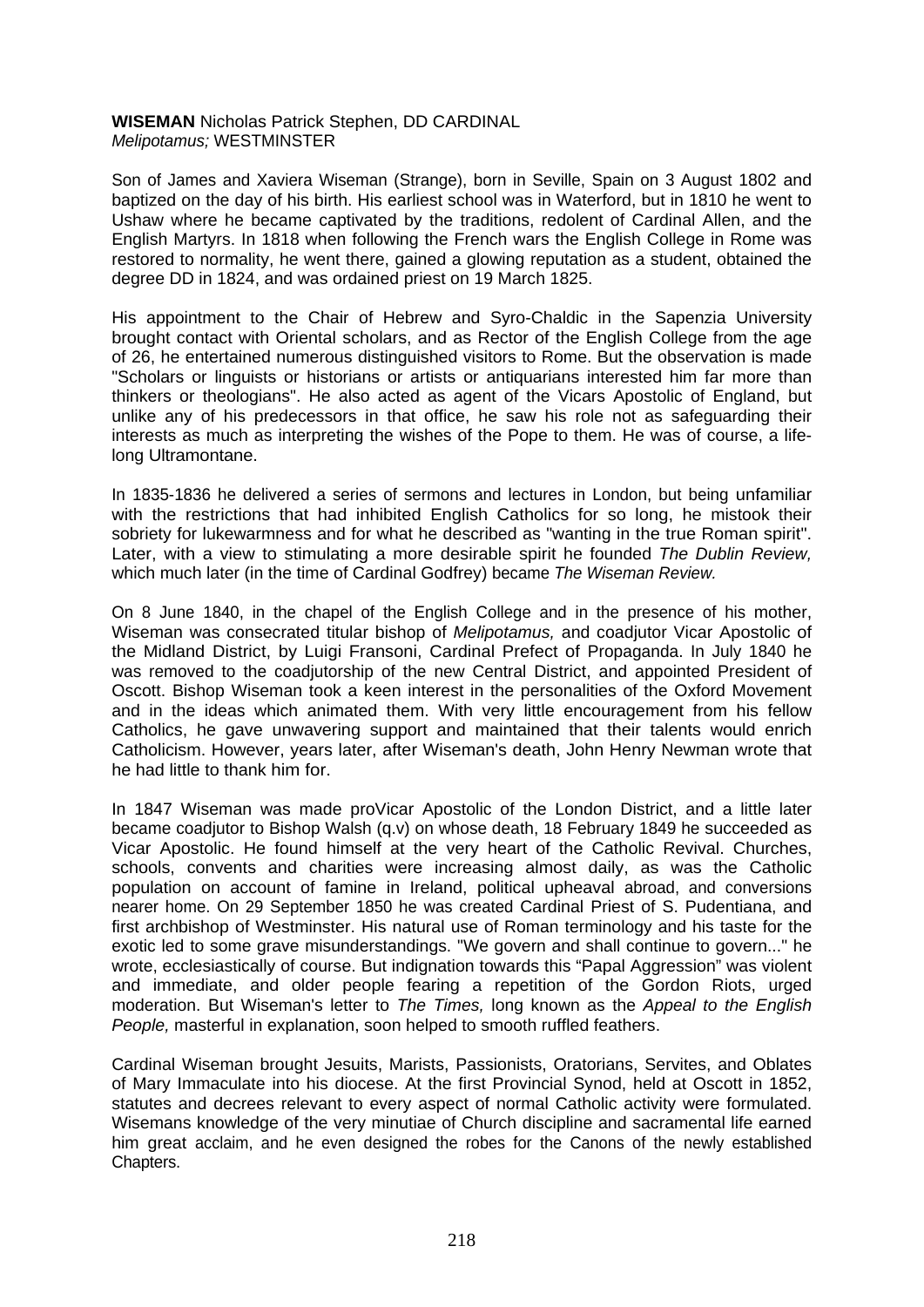He encouraged the recent convert, Henry Edward Manning in the formation of the Oblates of S. Charles, a group of diocesan priests but governed by their appointed superior, not by their bishop. This brought him into conflict with both his coadjutor and his Chapter. The story of Archbishop Errington (q.v) has often been told, sometimes very one sidedly. But briefly, Pope Pius IX, after several inducements removed Errington from office and said that it was a source of wonder, even of scandal, that English bishops could so violently disagree.

Cardinal Wiseman was a staunch supporter of the Temporal Power of the Pope. The *Academia* which he, and Manning and W G Ward founded in 1861, to lend support, has long been forgotten, as has the voluble protests made by the Cardinal against the visit to England by Garibaldi in 1864. Wiseman being especially critical of the welcome expressed by many Anglicans towards a professed atheist, simply because he was an enemy of the Pope. Even earlier, the Cardinal had said "A hundred years from now priests will not be defending the doctrine of the Blessed Sacrament but the existence of God himself".

Wiseman was caught up in a libel action when Richard Boyle, priest at Islington and a man of distinctly anti-Roman sentiments, had written at length in a Parisian magazine. In replying Wiseman used the word *renoye* in mentioning that Boyle had tried his vocation with the Jesuits. But the editor, attempting to strengthen rhetoric substituted the word *expulse,* which was repeated when *The Tablet* reported it in England. Boyle, quite rightly maintained that this was untrue and took legal proceedings. Wiseman was ordered to pay damages of £1000 but so bigoted had been the attitude of judge and jury that the Court of Exchequer set their verdict aside. The only palpable outcome was the extinction of any sympathy with Gallicanism as may have existed, and an increased support for Wiseman and therefore for Rome.

Apart from his reputation as a public speaker -he thought nothing of preaching for an hour and threequarters - the Cardinal was a writer of devotional books, doctrine, history, novels and hymns. Of his *Fabiola - a tale of the Catacombs* it was said that even the slaves spoke like doctors of philosophy. He lived firstly at 35, Golden Square, then at 8 York Place, where he died on 15 February 1865. He was buried at Kensal Green but reinterred in Westminster Cathedral early in the 20th century. Manning, his panegyrist and successor said of him "He found a remnant - he left a Church".

Cath.Enc.XV(1912); J.J.Coyne "The First Westminster Synod" *Clergy Review* May 1953, 269-280; Fothergill; Gasquet, 223-244; Holmes; Norman; Wilfrid Ward; M.E.Williams.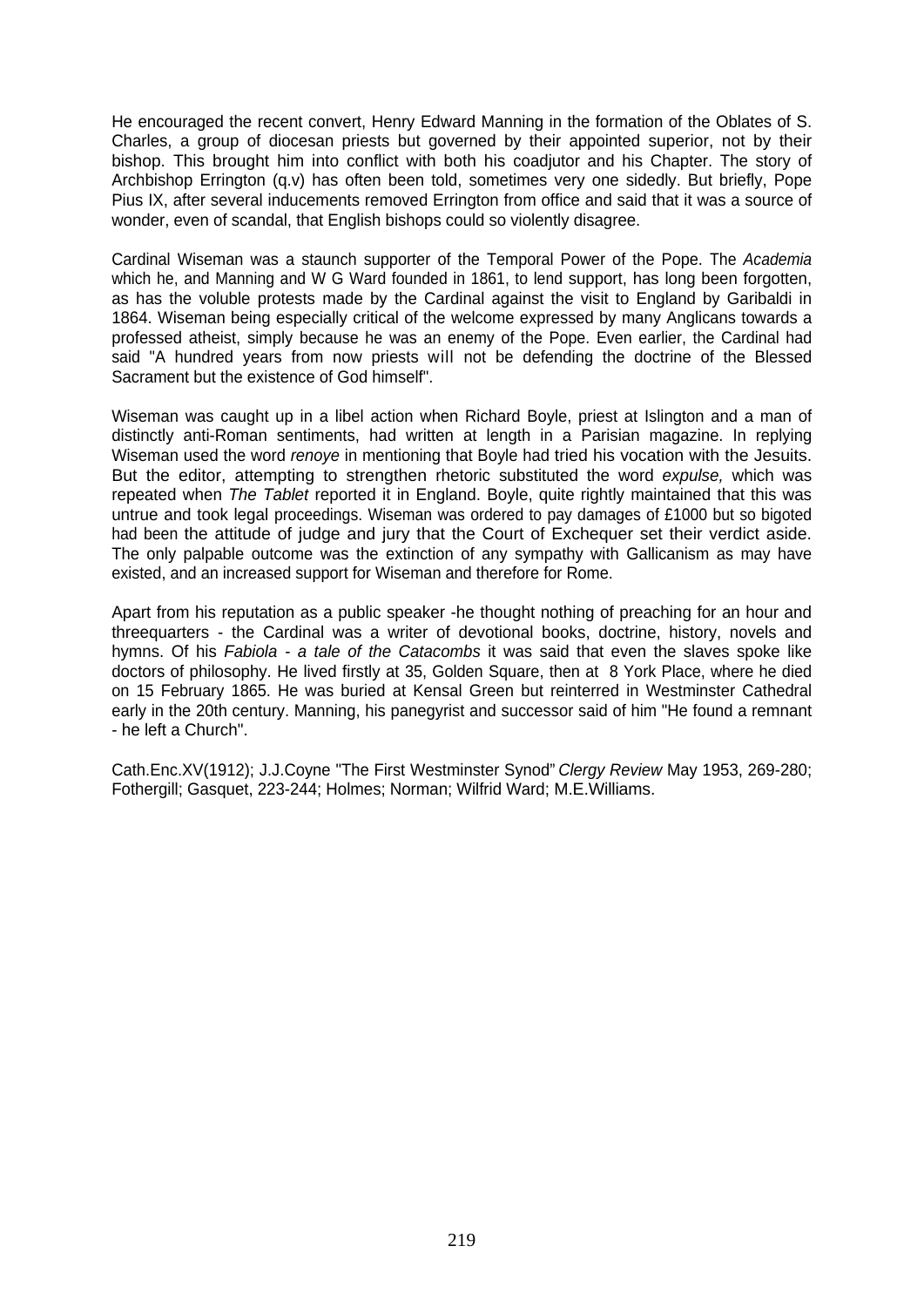#### **WITHAM** George, DD *Marcopolis*

Son of George and Grace Witham (Wyvill), born at Cliff Hall, near Darlington, County Durham, though itself situated in Yorkshire, in 1655. He was of an illustrious family, and of his brothers Thomas became superior of the English seminary in Paris, Robert became President of Douai, and Anthony, an invalid for most of his life, was chaplain to the Poor Clares at Rouen.

Bishop Witham was educated at Douai and S. Gregory's, Paris. He took his degree DD at the Sorbonne in 1688. Neither Brady nor Kirk discovered the date of his ordination, but it is known that he was greatly esteemed by the exiled Stuarts, especially by Queen Mary of Modena. He served as missionary at Newcastle upon Tyne and was Vicar General to Bishop James Smith (q.v) until 1694. Kirk (p252) said he also lived as a missionary priest with his sister and her husband, Mr and Mrs Palms, near York.

He then went to Rome to represent the Vicars Apostolic of England over some misunderstanding with the Benedictines. He remained, as agent of the Vicars Apostolic until he himself joined their number in 1703. He was one of the prominent figures in English Catholicism at that time, and the first addition to the new episcopate since its formation in 1688. In supporting his advancement Cardinal Barberigo described him as "an English priest, Doctor in Sacred Theology, and a man of tried faith and integrity".

Originally it was intended that he should go to the London District as coadjutor, but Bishop Leyburne died and Bishop Giffard was transferred from the Midland District, so Dr. Witham succeeded him. He was consecrated titular bishop of *Marcopolis,* in the church of S. Bartholomew, at Montefiascone, on 15 April 1703, by the aforementioned Cardinal Barberigo. On the journey to his vicariate he travelled via Venice, Vienna, Prague, Saxony, Hanover and Holland. At Bologna he visited Cardinal d'Adda who had been Papal delegate in London in the reign of James II.

In the Midland District he was known as Mr. Markham, for it was a time of much harrassment of Catholics. As his roots and most of his interests were in the north of England, it was agreed that he should remove as Vicar Apostolic to a vacancy there. Faculties dated 19 March 1716 were issued to that effect, and he lived, mostly among his own family, in the house in which he had been born. In a letter to Lawrence Mayes in Rome, he wrote "Many things there are in these parts which give me great trouble and vexation, and I heartily wish that I might be allowed to lay down this too heavy burden". He begged a coadjutor and suggested that Mayes, who had succeeded him as agent in Rome, would be the most suitable candidate. Much bureaucracy ensued, including the statement that the King (that is James Edward Stuart) would have to be consulted. (Hemphill, 120).

After seeking episcopal assistance for about six years, in vain, Bishop Witham died on 15 April 1725, and is buried in the Parish Church of Manfield, but no inscription was ever placed over the spot. His gold Pectoral cross was bequeathed to his cousin, George Meynell, and that of his predecessor to his niece, Anne Witham.

Brady, 204-206; Hemphill; Kirk.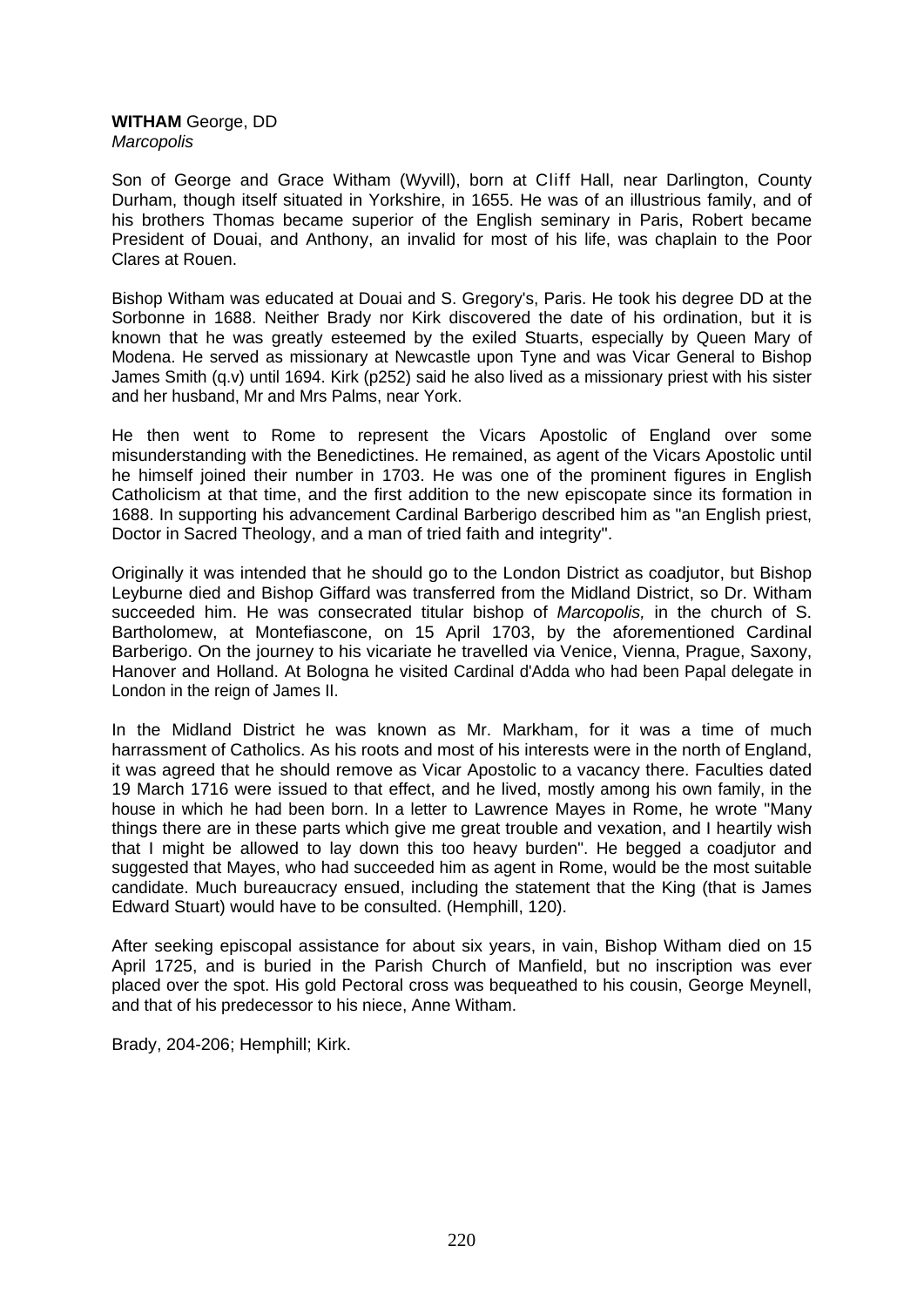**WORLOCK** Derek John Harford C.H. Freeman of Liverpool Portsmouth; LIVERPOOL

Son of Harford and Dora Worlock (Hoblyn), born in S. John's Wood, London, 4 February 1920, he grew up in Winchester and was educated at S. Edmund's College, Ware. He was ordained priest by Archbishop Griffin on 3 June 1944. Wartime conditions precluded higher studies in Rome, and he regretted not being sent to Cambridge. After a brief curacy at Our Lady of Victories, Kensington, where a flying bomb had destroyed the church and a carpet warehouse was an improvised chapel, he was called to Archbishops House, Westminster which was to be his home for 20 years. Three Cardinals – Griffin, Godfrey, and for a short time Heenan – employed him as secretary.

Tall, slim, bespectacled, dignified and to some aloof, he was created Privy Chamberlain in 1947 and Domestic Prelate in 1953. He wrote Griffin's sermons, answered his letters, developed contacts with Whitehall officials, almost ran the place in that cardinal's prolonged illness, and was present at his death. He accompanied Cardinal Godfrey to Rome for sessions of the second Vatican Council and formed several friendships there, including one with the future Pope John Paul II. Quick to fathom the machinations of the various groups, Mgr. Worlock was recognised as profoundly perceptive and appointed *periti* to Bishop Petit of Menevia.

All accounts agree that after Heenan's translation to Westminster in 1963, he was told there was no future for him there and a rumour circulated that he was to become coadjutor bishop of Menevia. However, he was offered the far from affluent parish of SS. Mary and Michael, Commercial Road, Stepney where he devised structures and plans involving the co-operation of the laity and saw an increase in Mass attendance. Eighteen months later he was appointed fifth bishop of Portsmouth and consecrated in S. John's Cathedral on 21 December 1965, by Cardinal Heenan with Bishops Ellis and Power (of Antigonish, Nova Scotia) as co-consecrators.

He quickly gained the epithet of a typical Vatican II bishop. When asked what aspects of the Council he expected to implement, he replied "the lot". In 1968 when the entire Catholic population was in turmoil over the encyclical *Humanae Vitae,* his calm statesman-like words whether in dealing with doubting priests or hostile press, enhanced his reputation. His appointment as archbishop of Liverpool on 7 February 1976 was seen very much as a consolation for not getting Westminster, but he set about the pastoral, social and economic problems of an unfamiliar region robustly, and he gained a glowing reputation as an ecumenist. This, together with his encouragement of priests to volunteer to serve in South America (and his frequently visiting them), moved people to say there was more chance of meeting the archbishop in the Anglican cathedral or in Peru, than there was of seeing him in Chorley or the Isle of Man.

The huge Pastoral Congress held in Liverpool in 1980 and the spectacular Papal visit of 1982 were the pinnacles of his episcopate. His illness, involving many complications, lasted for four years and he worked relentlessly for over three of them. He died in Lourdes Hospital, Liverpool on 8 February 1996 and is buried in the Metropolitan Cathedral of Christ the King. In 1995 he received the Freedom of Liverpool. In 1996 he was made a Companion of Honour but died eight days before the Buckingham Palace investiture.

Furnival and Knowles; C. Longley; Liverpool Catholic Directory 1997, 140 – 144.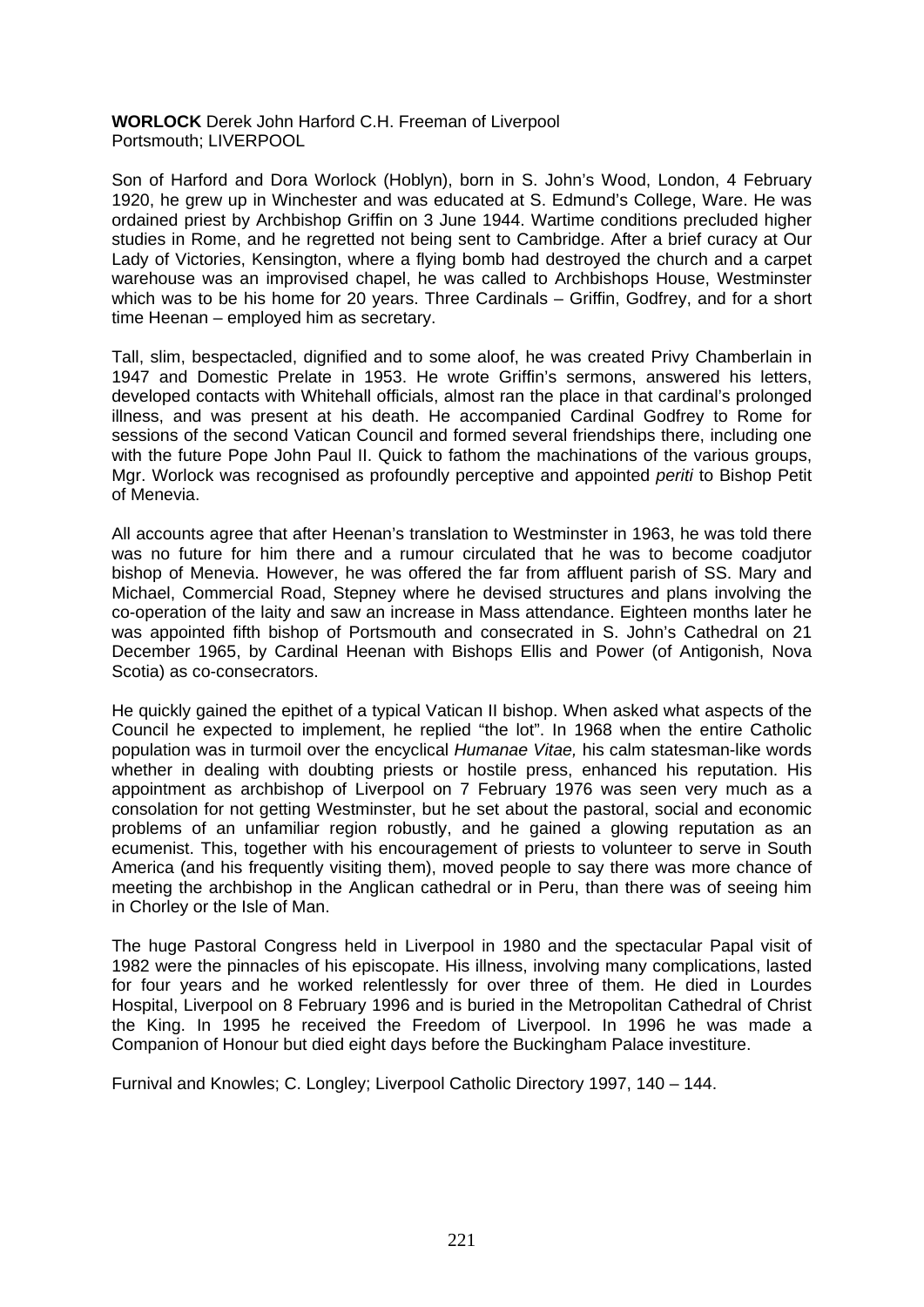# **YORK** Laurence William OSB, DD *Nisibis*

Born in London in 1687 his origins were so obscure as to evade both Gillow and Kirk. The Obit Book of the English Benedictine Congregation tells us he was educated at S. Gregory's, Douai professed there on 28 December 1705, and ordained circa 1711. He was Cellarer in 1719, sent onto the mission in the Northern Province in 1720, but Prior of S. Gregorys, Douai from 1725 until 1729, when he became Secretary to the President of the Congregation.

In 1730 he became Catholic missioner at Bath, centre of an old established community, where Bell-Tree House was the priest's residence. On 10 August 1741, in the chapel of S. Gregory's, Douai, Dr.York was consecrated titular bishop of *Nisibis* and coadjutor Vicar Apostolic of the Western District. The name of the consecrating prelate is unknown, though speculation suggests that it was the archbishop of Cambrai, on the grounds that Douai was situated within that diocese.

Bishop York continued to reside at Bell-Tree House, Bath. J. Anthony Williams in his study of Catholicism in Bath - Bath and Rome: The Living Link (p49) states "We know comparatively little of his pastoral activities for the archives of the Western Vicariate prior to 1780 were destroyed at the time of the Gordon Riots". During the rebellion led by Charles Edward Stuart, in 1745, a letter was placed in the hands of the Mayor of Bath. Supposed to have been written by the Prince to Bishop York, it thanked him for men and money, and for supplies promised, and then promised the see of Carlisle in the event of the Prince's success. It was so obviously bogus that the Mayor detected malice immediately. However, under the circumstances he advised the bishop to leave town for a while, which he did.

In a letter to Propaganda dated 1747, Bishop York tells of the distressing state of affairs. "We are compelled to fly from house to house, from city to city. Bishop Prichard is ill, I his unworthy coadjutor have been a fugitive from my ordinary residence and as yet I have no fixed abode". Persecution was incessant, and the extent of the vicariate was enormous - 60 miles long and 180 miles wide. Catholics though few were virile and numerous attempts to corrupt their faith were made, as the printing presses teemed with books of condemnation against them.

Bishop York succeeded as Vicar Apostolic of the Western District on 22 May 1750. Six years later he himself received a coadjutor in the person of Charles Walmesley, OSB (q.v). In September 1764 the District contained 37 missioners of whom 9 were seculars and 28 were regulars. They lived ten or twenty miles apart and possessed few, if any, endowments. In that year Bishop York resigned in favour of his coadjutor, and retired to S. Gregory's, Douai where he died on 14 April 1770, and was buried.

Birt, 107; Brady, 295-298; Hemphill, 143-145; J.A. Williams, 25, 28, 29, 38, 49, 73.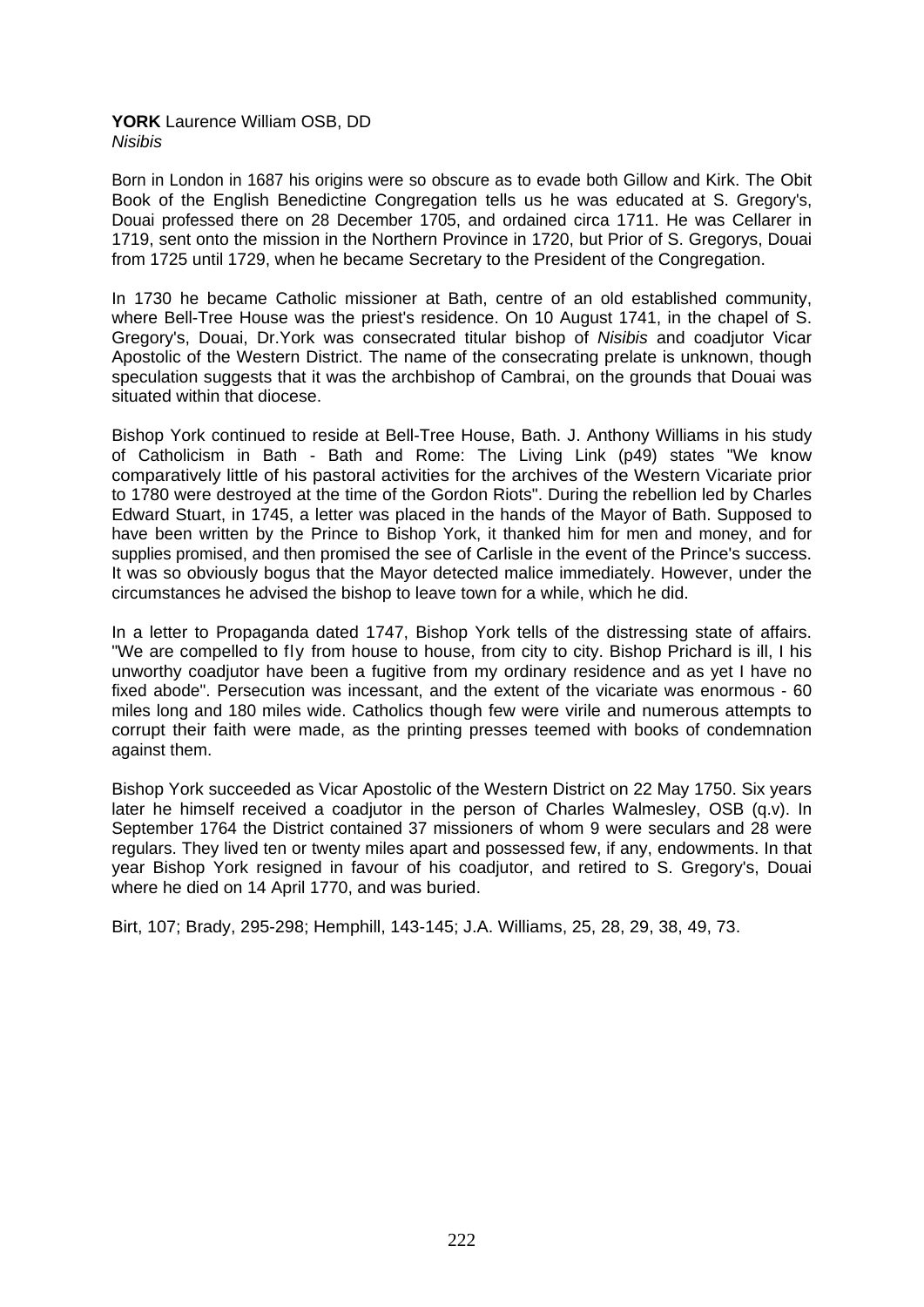## **YOUENS** Laurence Walter **Northampton**

Son of Laurence and Ezit-Selina Youens (Moody), born on 14 December 1872 (not 1873 as often stated), in Saint Mary Street, High Wycombe, Buckinghamshire, where his father was in business as a basket maker. He was brought up in the Church of England, a choirboy with an interest in medieval brasses. His first association with Catholicism is curious. A new vicar taught him much about vestments and devotion to the Blessed Sacrament. There being no reservation of the sacrament in his own church, he heard of one several miles away where there was. One afternoon he set off on his bicycle to find it, but by accident he entered a church where Bishop Arthur RiddelI (q.v) was addressing a group about to be confirmed.

Laurence Youens remained, listened, and asked questions, then (having received a private education on the island of Alderney), he abandoned the opportunity of going to Cambridge, became a Catholic, and offered his services for the Foreign Missions. He was trained by the Society of African Missionaries at Wilton, County Cork, and at Lyons, in France, where he was ordained priest on 30 June 1901. He was then sent to Zagazig, in Egypt where apart from the usual privations due to lack of amenities, he was nearly murdered by Arabs.

His nerves could not stand the strain and the same Bishop Riddell who had been his mentor years before, accepted him for the diocese of Northampton in 1902, and appointed him curate at S. Augustine's, in his native town of High Wycombe where he served until 1906 when he was appointed rector of S. Francis, Shefford, Bedfordhsire, with charge of the attached home for boys. He remained there for 26 years, becoming a Canon of the diocese in 1917 and Canon Theologian in 1928. Apart from the obvious problems of managing a home for unwanted boys on a very limited budget, there was a disastrous fire in 1909. But during his years there 1650 boys passed through his care. He made a real home for them found openings in employment they would never have heard of otherwise, and grieved bitterly when he heard of the deaths of his boys in the 1914-1918 war.

In 1933 after the see of Northampton had been vacant for 13 months, he was appointed its sixth bishop. He immediately tried to evade office, but after an interview with Cardinal Bourne, who did some serious speaking about duty, he agreed to accept. He was consecrated in the Cathedral church of Northampton on 25 July 1933 by Archbishop Williams, with Bishops Joseph Butt and McNulty as co-consecrators.

Right away he set about restoring pilgrimages to Walsingham. He received the chapel of S. Catherine (the Slipper Chapel) from the Abbot of Downside, and carried the newly-made statue of Our Lady, in his own arms all the way from Norwich. Placing it beneath its canopy was one of the greatest joys of his whole life. In 1934 Cardinal Bourne became the first Cardinal to visit Walsingham since Wolsey, and by 1939, 150,000 more pilgrims came. The outbreak of war in September 1939 distressed Bishop Youens immensely and after an illness of only two days, he died on 14 November 1939. He is buried at Belmont Abbey, Hereford, where he used to go on retreat, and said it was the most peaceful place he knew.

*East Anglian Guild Magazine* December 1939, 3-5; Diocese of Northampton: Archives; *Tablet* 25.11.1939; *Universe* 23. 6.1933, 1; 28.7.1933, 3; 17.11.1939, 20. High Wycombe Registry Office: Birth Certificate.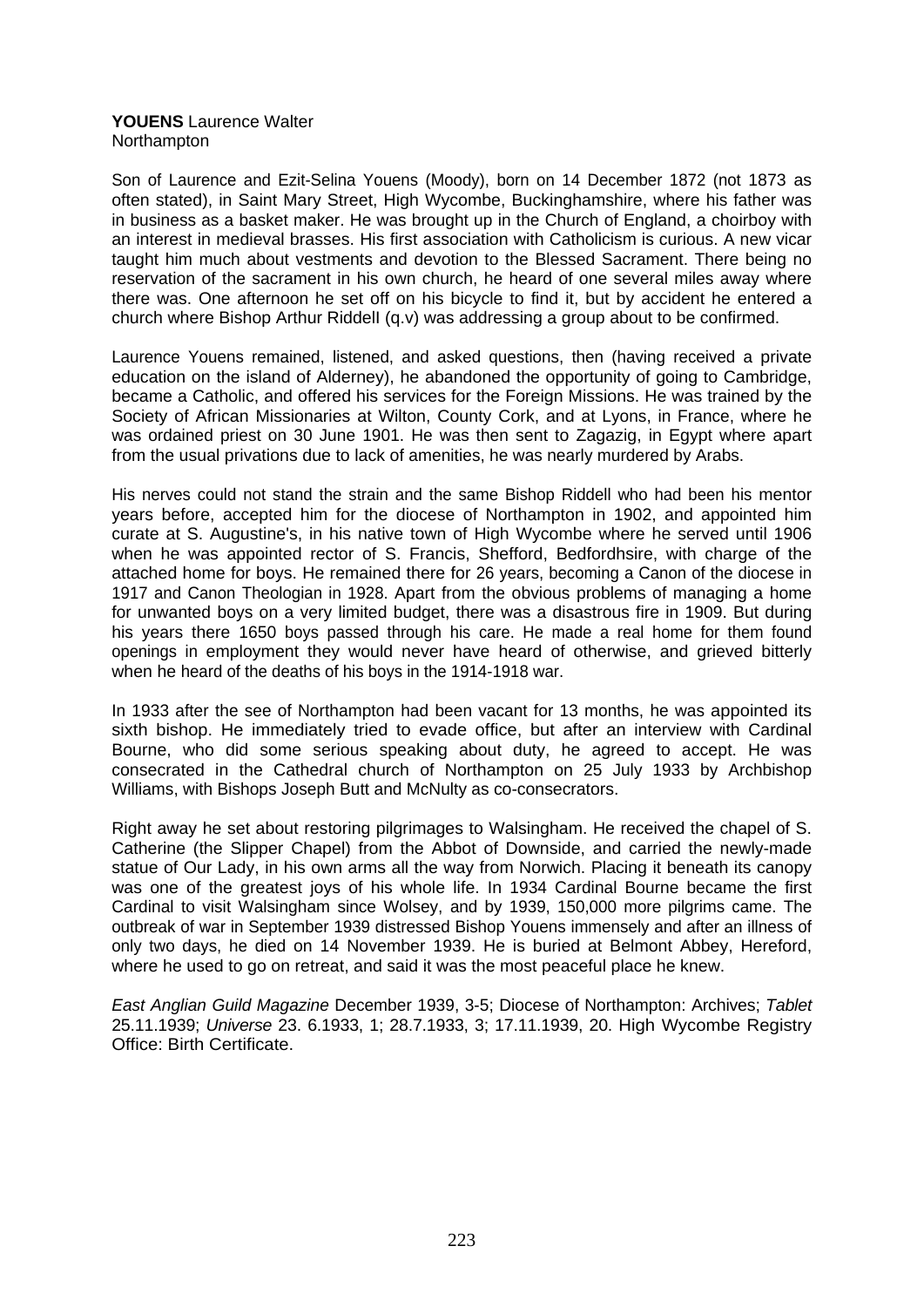#### **BIBLIOGRAPHY**

Abbott, E. Maurice, *History of the Diocese of Shrewsbury 1850-1986* (Farnworth, 1987) Addington, Raleigh, *Faber Poet and Priest* (Cowbridge, 1974) Almond, J. Cuthbert, *History of Ampleforth Abbey* (London, 1903) Anon., *Diocese of Clifton 1850-1950* (Bristol, 1950) Anson, Peter F., *The Benedictines of Caldey* (London, 1940) Anstruther, Godfrey, *The Seminary Priests* (4 vols, Great Wakering, 1968-77) Attwater, Donald, *The Catholic Church in Modern Wales* (London, 1935) Beck, George Andrew (ed.), *The English Catholics 1850-1950* (London, 1950) Bellenger, Dominc Aidan, *The Fench Exiled Clergy in the British Isles after 1789* (Bath,

1986)

Billington, Richard N. and Brownbill, John, *St Peter's, Lancaster: A History* (London, 1910) Birth, Henry Norbert, *Obit Book of the English Benedictines 1600-1912* (Edinburgh, 1913)

Blundell, Frederick Odo, *Old Catholic Lancashire* (3 vols, London, 1925-1941)

Bogan, Bernard, *The Great Link: a history of S. George's, Southwark* (London, 1948)

Bolton, Charles A., *Salford Diocese and its Catholic Past* (Manchester, 1950)

Bossy, John, *The English Catholic Community 1570-1850* (London, 1976)

Brady, William Maziere, *Annals of the Catholic Hierarchy AD 1570-1850* (London, 1877)

Bridgett, T. E. and Knox, T. F., *Queen Elizabeth and the Catholic Hierarchy* (London, 1889) Burke, Thomas, *Catholic History of Liverpool* (Liverpool, 1910)

Burton, Edwin H., *The Life and Times of Bishop Challoner 1691-1781* (2 vols, London, 1909) Buscot, Willibroad, *The History of Cotton College* (London, 1940)

Butler, Cuthbert, *The Life and Times of Bishop Ullathorne 1806-1889* (2 vols, London, 1926) Campion, Mary, *Place of Springs* (Bootle, 1977)

Carson, Robert, *The First Hundred Years, A History of the Diocese of Middlesbrough*  (Redcar, 1978)

Castle, Tony, *Basil Hume, a Portrait* (London 1986)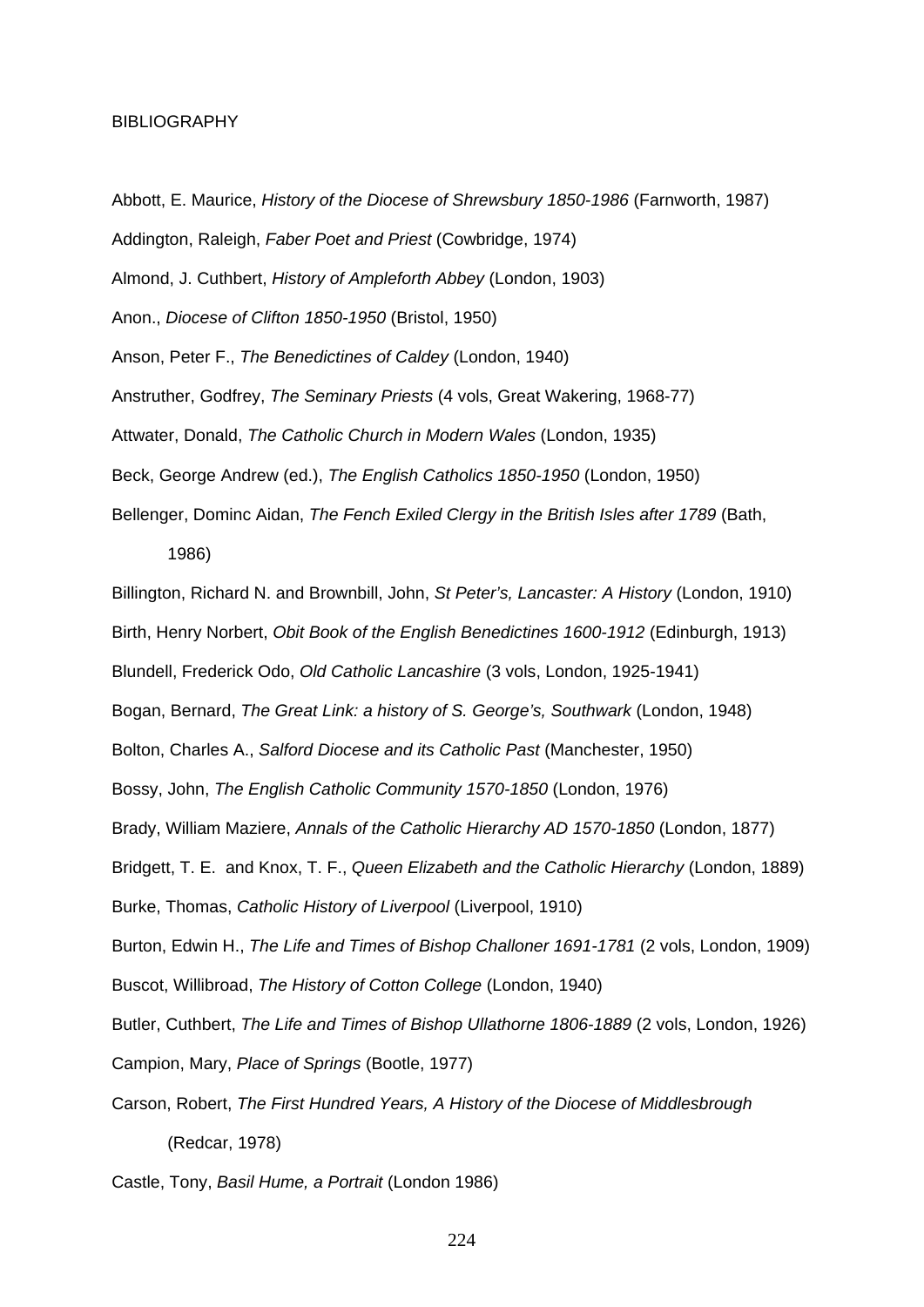*Catholic Encyclopedia* (15 vols, New York, 1907-1912)

Challoner, Richard, *Memoirs of Missionary Priests* (London, 1924)

Camp, Judith F., *Oscott* (Birmingham, 1987)

Chapman, Ronald, *Father Faber* (London, 1961)

Clifton, Michael, *Amigo, Friend of the Poor* (London, 1987)

Cramer, Anselm, *Ampleforth: the Story of St. Laurence's Abbey and College* (Ampleforth 2000)

Cross, F. L. (ed.), *The Oxford Dictionary of the Christian Church* (Oxford, 1957)

De la Bedoyere, Michael, *Cardinal Bernard Griffin, Archbishop of Westminster* (London, 1955)

Dingle, Reginald J., *Cardinal Bourne at Westminster* (London, 1934)

*Diocese of Arundel and Brighton Newsletter* (May 1971)

- Dockery, John B., *Collingridge (A Franciscan Contribution to Catholic Emancipation)*  (Newport, 1954)
- Dougherty, Patrick, *Mother Mary Potter, Foundress of the Little Company of Mary* (Sydney, 1960)
- Doyle, Francis C., *Tercentenary of S. Edmund's Monastery (Paris 1615, Douai 1818, Woolhampton 1903)* (London,1917)
- Doyle, Peter, *Mitres and Missions in Lancashire. The Roman Catholic Diocese of Liverpool 1850 – 2000* (Liverpool 2005)

Dwyer, Gerard, *Portsmouth Diocese Past and Present* (Portsmouth, 1981)

Forbes, F. A., *Rafael, Cardinal Merry Del Val* (London, 1932)

Forthergill, Brian, *Nicholas Wiseman* (London, 1963)

Furnival, John, and Knowles, Ann, *Archbishop Derek Worlock. His Personal Journey*  (Liverpool 1998)

Gasquet, Francis Aidan, *A History of the Venerable English College, Rome* (London, 1920) Gillow, Joseph, *Biographical Dictionary of English Catholics* (5 vols, London, 1885-1902) Guilday, Peter, *The English Catholic Refugees on the Continent 1558-1795* (London, 1914)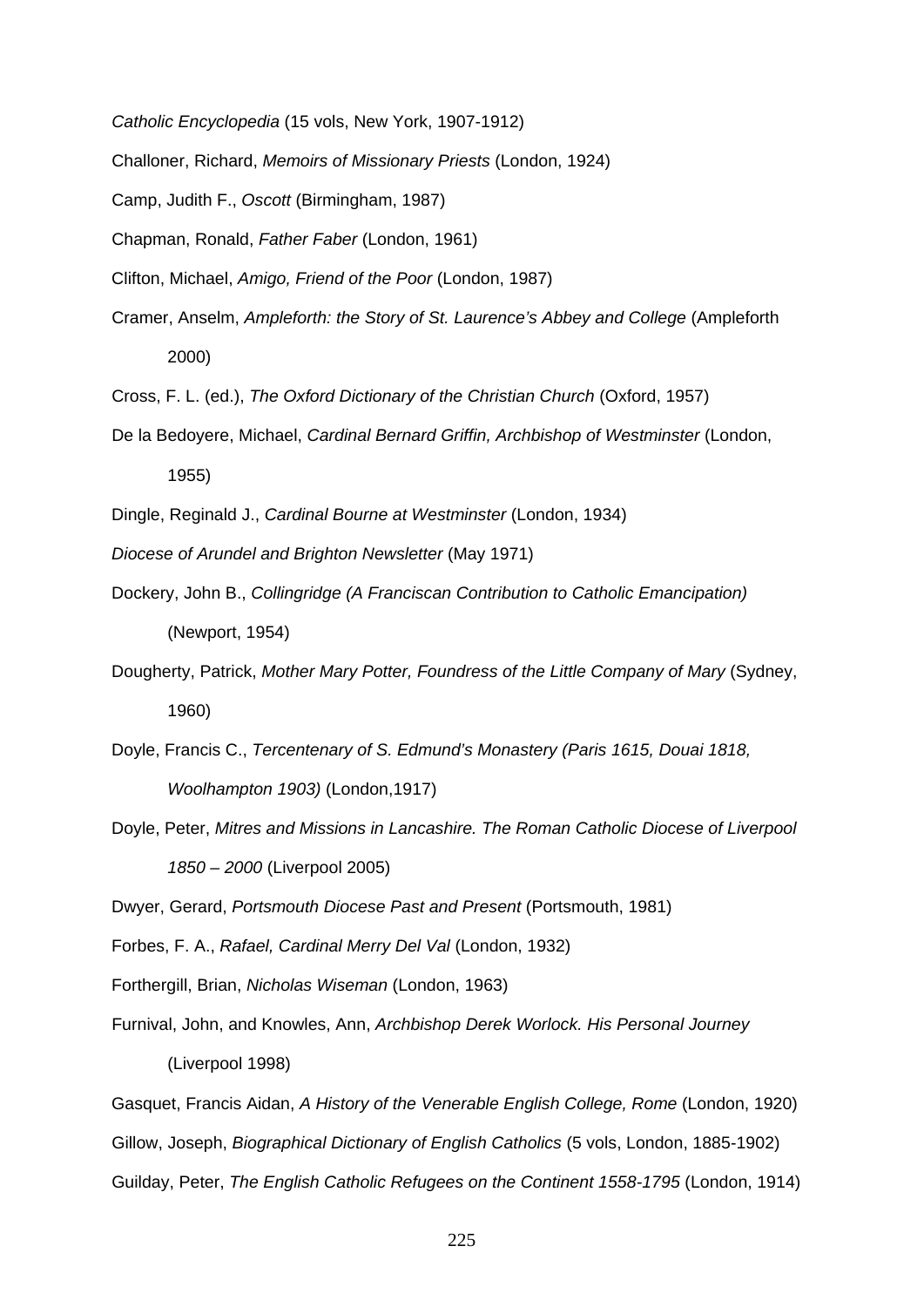Gwynn, Dennis, *The Struggle for Catholic Emancipation 1750-1829* (London, 1928) Hadfield, Charles, *A History of S. Marie's Mission and Church, Norfolk Row, Sheffield*  (Sheffield, 1889)

Haile, Martin and Bonney, Edwin, *Life and Letters of John Lingard* (London, 1910)

Hardwicke, Owen, *Living beyond Conformity* (Dublin 2001)

Heenan, John C., *Cardinal Hinsley* (London, 1944)

Heenan, *Not the Whole Truth* (London, 1971)

Heenan, *A Crown of Thorns* (London, 1973)

Hemphill, Basil, *The Early Vicars Apostolic of England 1685-1750* (London, 1954)

Hinnebusch, William, *The Dominicans: A Short History* (New York, 1975)

Hogge, Alice, *God's Secret Agents* (London 2005)

Holland, Thomas, *For Better and For Worse* (Salford 1989)

Holmes, J. Derek, *More Roman than Rome* (London, 1978)

Howard, Anthony, *Basil Hume The Monk Cardinal* (London 2005)

Husenbeth, Frederick C., *Life of Bishop Milner* (Dublin, 1862)

Kelly, Joseph, *Cardinal Basil Hume. A Tribute in Words and Pictures* (Manchester 1999)

Kirk, John, *Biographies of English Catholics 1700-1800* (London, 1909)

Lannon, David (ed.), *Acti Primi Episcopi Salfordiensis* (Salford, 1987)

Leslie, Shane, *Cardinal Gasguet* (London, 1953)

Little, Bryan, *Catholic Churches Since 1623* (London, 1966)

Longley, Clifford, *The Worlock Archive* (London 2000)

Lunn, Arnold, *Roman Converts* (London, 1924)

McCann, Justin and Carey-Elwes, Columba, *Ampleforth and its Origins* (London, 1952)

McCormack, Arthur, *Cardinal Vaughan* (London, 1966)

McInally, Mary, *Edward Ilsley Archbishop of Birmingham* (London 2002)

Mathew, David, *Catholicism in England 1535-1935* (London, 1938)

Milburn, David, *A History of Ushaw College* (Durham, 1964)

Milburn, James B., *The Restored Hierarchy* (London, 1911)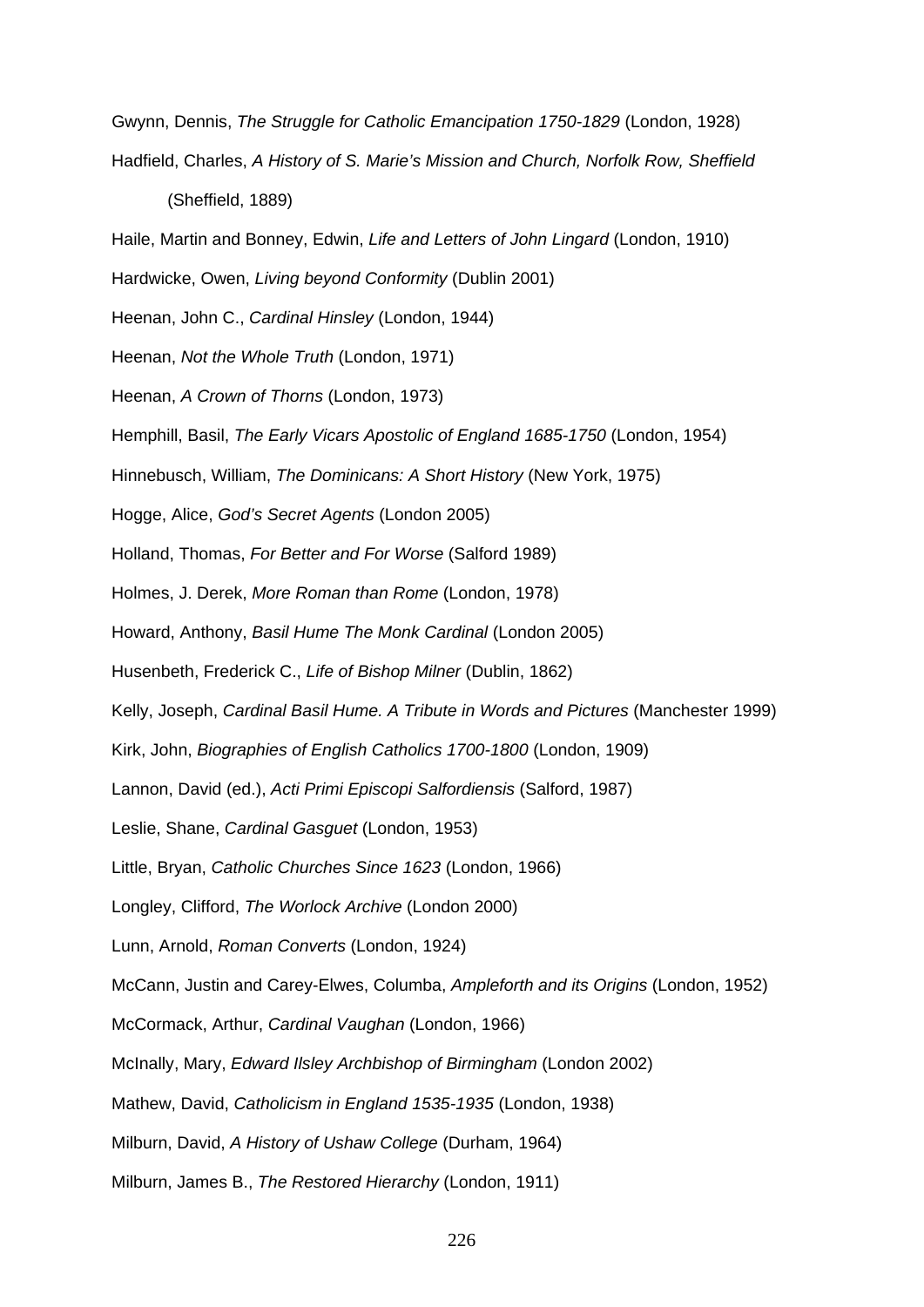Moran, Patrick, *A History of the Catholic Church in Australasia* (Sydney, 1900)

Morris, John (ed.), *The Troubles of our Catholic Forefathers* (3 vols, London, 1875-1877)

Murphy, Frank, *Daniel Mannix, Archbishop of Melbourne, 1917-1963* (Melbourne, 1972)

Norman. Edward, *The English Catholic Church in the Nineteenth Century* (Oxford, 1985)

Old Alumnus, *Records and Recollections of S. Cuthbert's College, Ushaw* (Preston, 1889)

Oldmeadow, Ernest, *Francis Cardinal Bourne* (2 vols, London, 1940-1944)

Payne, John Orlebar, *Old English Catholic Missions* (London, 1889)

Philips, G. E., *The Extinction of the Ancient Hierarchy* (London, 1905)

Purcell, Edmund Sheridan, *Life of Cardinal Manning* (2 vols, London, 1896)

Quinlan, John, *Our English Cardinals* (Alcester, 1972)

Ramsey, Grace, *Thomas Grant, First Bishop of Southwark* (London, 1874)

Roche, J. S., *A History of Prior Park College and its Founder Bishop Baines* (London, 1931)

Sergent, John, *An Account of the Chapter erected by William, Titular Bishop of Chalcedon*  (London, 1853)

Simon, Glyn (ed.), *Bishops* (London, 1961)

Snead-Cox, John George, *The Life of Cardinal Vaughan* (2 vols, London, 1911)

Sweeney, Garrett D., *St Edmund's House, Cambridge, The First Eighty Years* (Cambridge, 1980)

Ullathorne, William B., *The Catholic Hierarchy in England* (London, 1871)

Waller, P. J., *Democracy and Sectarianism: A Political and Social History of Liverpool, 1868- 1939* (Liverpool, 1981)

Ward, Bernard, *Catholic London a Century Ago* (London, 1905)

Ward, *History of St Edmund's College* (London, 1893)

Ward, *The Dawn of the Catholic Revival in England* (2 vols, London, 1909)

Ward, *The Eve of Catholic Emancipation 1803-1829* (3 vols, London, 1912)

Ward, *The Sequel to Catholic Emancipation* (2 vols, London, 1915)

Ward, Wilfrid, *The Life of John Henry Cardinal Newman* (2 vols, London, 1912)

Ward, *The Life and Times of Cardinal Wiseman* (2 vols, London, 1897)